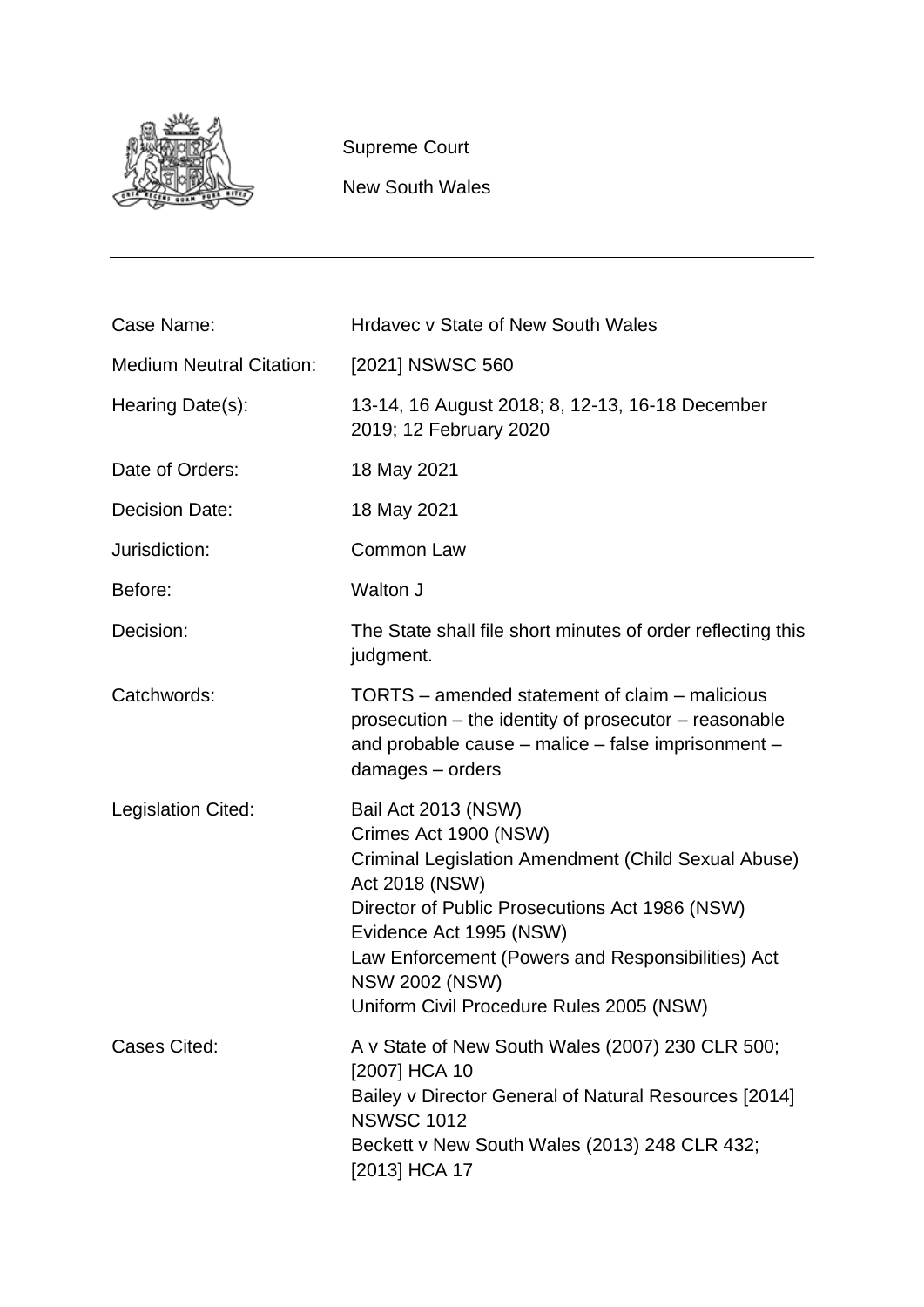Beckett v State of New South Wales [2015] NSWSC 1017

Berry v British Transport Commission [1962] 1 QB 306 Briginshaw v Briginshaw (1938) 60 CLR 336 Clyne v State of New South Wales (No 1) [2011] NSWSC 629

Commonwealth of Australia v Fernando (2012) 200 FCR 1; [2012] FCAFC 18

Cowell v Corrective Services Commission (NSW) (1988) 13 NSWLR 714

Coyle v State of New South Wales [2006] NSWCA 95 Daniels v Telfer (1933) 34 SR (NSW) 99

Davis v Gell (1924) 35 CLR 275; [1924] HCA 56

Ea v Diaconu [2019] NSWSC 795

Ea v Diaconu [2020] NSWCA 127

Edwards v State of New South Wales [2021] NSWSC 181

Fernando v Commonwealth of Australia (No 4) [2010] FCA 1475

FP v R [2012] NSWCCA 182

Hamilton v State of New South Wales (No 13) [2016] NSWSC 1311

Hamod v New South Wales [2011] NSWCA 375 Hamod v State of NSW [2007] NSWSC 600

HD v State of New South Wales [2016] NSWCA 85 Hill v Woollahra Municipal Council [2003] NSWCA 106 Holgate-Mohammed v Duke [1984] AC 437

Hyder v The Commonwealth (2012) 217 A Crim R 571; [2012] NSWCA 336

Landini v State of New South Wales [2008] NSWSC 1280

Luxton v Vines (1952) 85 CLR 352; [1952] HCA 19 McDonald v Coles Myer Limited (1995) Australian Torts Report 81-361

Minister for Natural Resources v NSW Aboriginal Land Council (1987) 9 NSWLR 154

Mohamed Amin v Jogendra Bannerjee [1947] AC 322 Mutton v Baker [2014] VSCA 43

Neat Holdings Pty Ltd v Karajan Holdings Pty Ltd (1992) 67 ALJR 170 at 171

Noye v Robbins; Noye v Crimmins [2007] WASC 98 Nye v State of New South Wales [2003] NSWSC 1212 R v Rondo (2001) 126 A Crim R 562; [2001] NSWCCA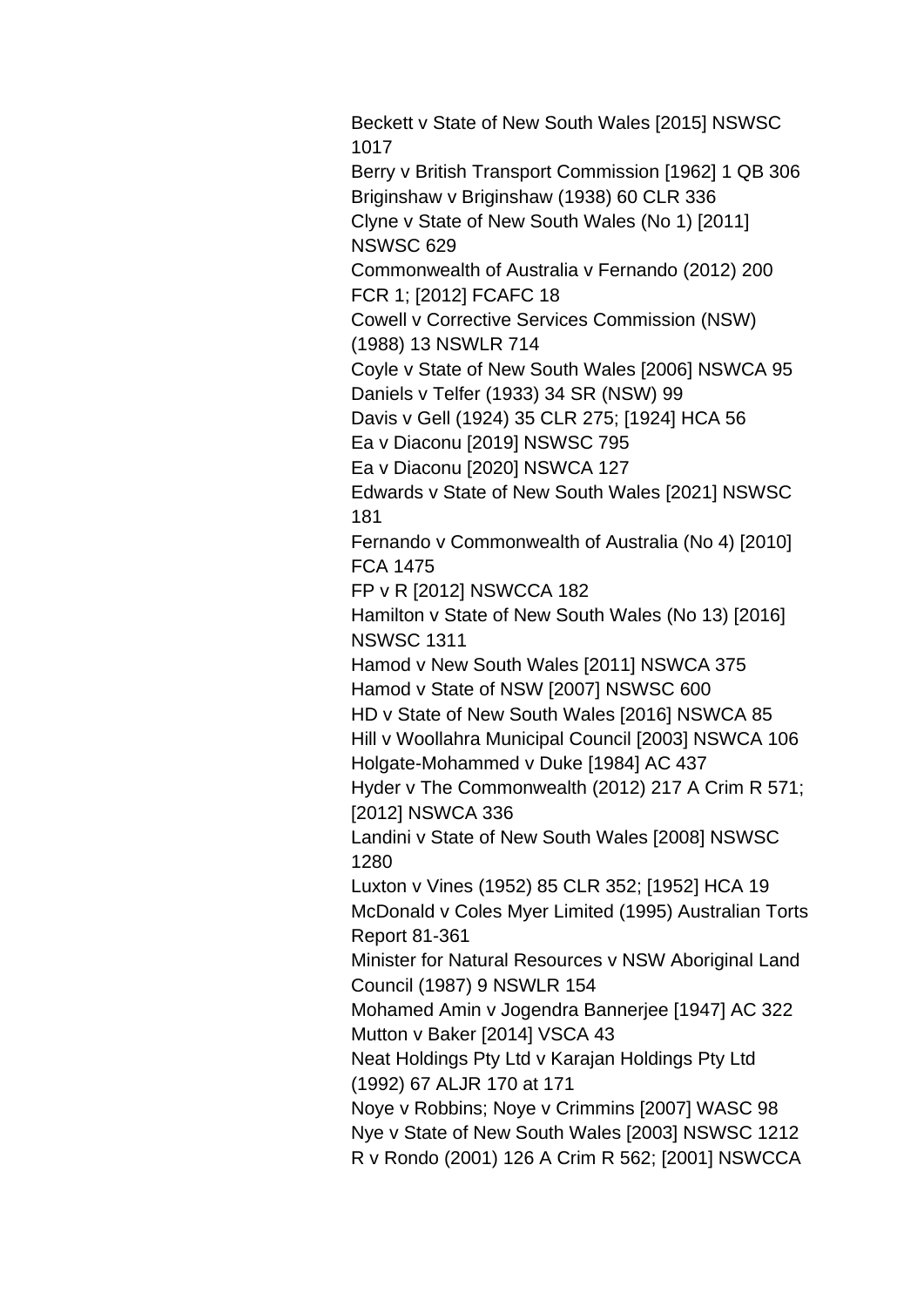|                                 | 540                                                                                                                                                                                                                                                       |
|---------------------------------|-----------------------------------------------------------------------------------------------------------------------------------------------------------------------------------------------------------------------------------------------------------|
|                                 | R v The Associated Northern Collieries (1910) 11 CLR<br>738                                                                                                                                                                                               |
|                                 | Ruddock v Taylor (2005) 222 CLR 612; [2005] HCA 48<br>SB v State of New South Wales [2016] NSWDC 189<br>Smith v State of New South Wales [2016] NSWDC 55<br>Spautz v Butterworth (1996) 41 NSWLR 1<br>State of New South Wales v Abed (2014) 246 A Crim R |
|                                 | 549; [2014] NSWCA 419<br>State of New South Wales v Hathaway [2010] NSWCA                                                                                                                                                                                 |
|                                 | 184                                                                                                                                                                                                                                                       |
|                                 | State of New South Wales v Landini [2010] NSWCA<br>157                                                                                                                                                                                                    |
|                                 | State of New South Wales v Randall [2017] NSWCA 88<br>State of New South Wales v Riley (2003) 57 NSWLR<br>496; [2003] NSWCA 208                                                                                                                           |
|                                 | State of New South Wales v Robinson (2019) 266 CLR<br>619; [2019] HCA 46                                                                                                                                                                                  |
|                                 | State of NSW v Delly [2007] NSWCA 303<br>Watson v Marshall (1971) 124 CLR 621; [1971] HCA 33<br>Wilkie v The Commonwealth (2017) 263 CLR 487;<br>[2017] HCA 40                                                                                            |
|                                 | Wood v State of New South Wales [2018] NSWSC<br>1247                                                                                                                                                                                                      |
| Category:                       | Principal judgment                                                                                                                                                                                                                                        |
| Parties:                        | Valentino Hrdavec (Plaintiff)<br>State of New South Wales (Defendant)                                                                                                                                                                                     |
| Representation:                 | Counsel:<br>T Molomby SC, with R Rasmussen (Plaintiff)<br>M Spartalis with D Hume (Defendant)                                                                                                                                                             |
|                                 | Solicitors:<br>Nicopoulos Sabbagh Lawyers (Plaintiff)<br>Makinson d'Apice Lawyers (Defendant)                                                                                                                                                             |
| File Number(s):                 | 2016/308826                                                                                                                                                                                                                                               |
| <b>Publication Restriction:</b> | Reference to certain individuals and places were<br>removed and replaced with pseudonyms to prevent<br>identification of the victim of the offences.                                                                                                      |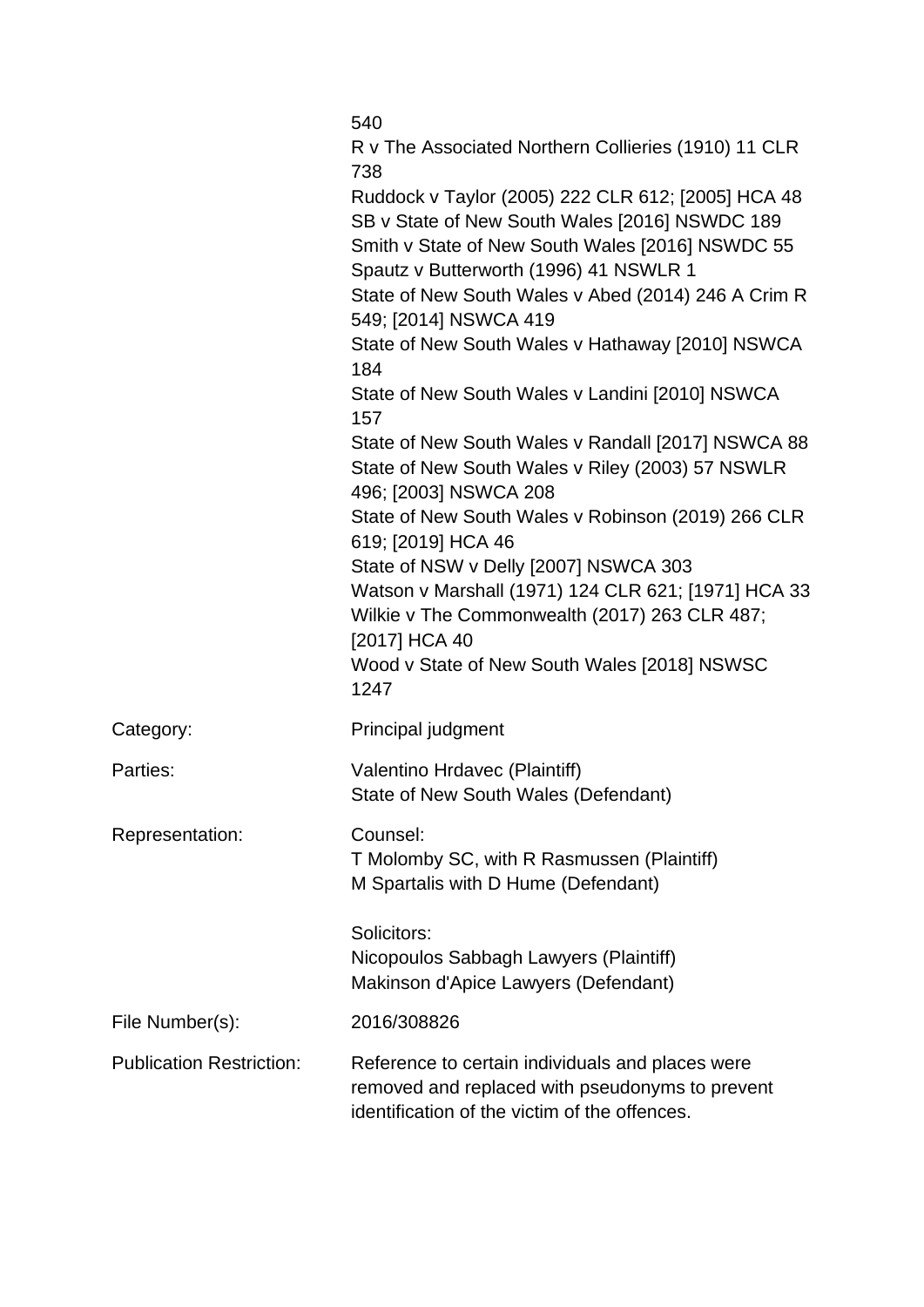# **TABLE OF CONTENTS**

INTRODUCTION - paragraph 1

RELEVANT PERSONS - paragraph 5

THE PRINCIPLES OF LAW - paragraph 21

THE PLAINTIFF'S PLEADINGS - paragraph 83

ISSUES IN DISPUTE - paragraph 91

AN OVERVIEW OF SUBMISSIONS FOR THE PLAINTIFF - paragraph 94

AN OVERVIEW OF SUBMISSIONS FOR THE STATE

FACTUAL FINDINGS AND RESOLUTION OF INTERMEDIATE ISSUES paragraph 128

CONCLUSIONS - paragraph 408

DAMAGES - paragraph 460

CONCLUSION - paragraph 515

# **JUDGMENT**

# **INTRODUCTION**

- 1 **HIS HONOUR:** By an amended statement of claim filed 31 August 2018 ("ASOC"), Mr Valentino Hrdavec ("the plaintiff") claimed damages for wrongful arrest, false imprisonment and malicious prosecution. His claim arose out of his arrest on 1 July 2015, and subsequent charging and prosecution, for aggravated sexual assault, contrary to s 61JA(1) of the *Crimes Act 1900*  (NSW), and aggravated indecent assault, contrary to s 61M(1) of the *Crimes Act* (since repealed) (collectively, "the aggravated assaults"). On 11 December 2015, the charges against the plaintiff were dropped by the Office of the Director of Public Prosecutions ("ODPP").
- 2 The plaintiff sued the State of New South Wales ("the State") as being vicariously liable for the actions of Detective Sergeant Jason Pietruszka ("Inspector Pietruszka") and officers and constables of the NSW Police Force. Inspector Pietruszka was the Officer-in-Charge of the investigation into the aggravated assaults.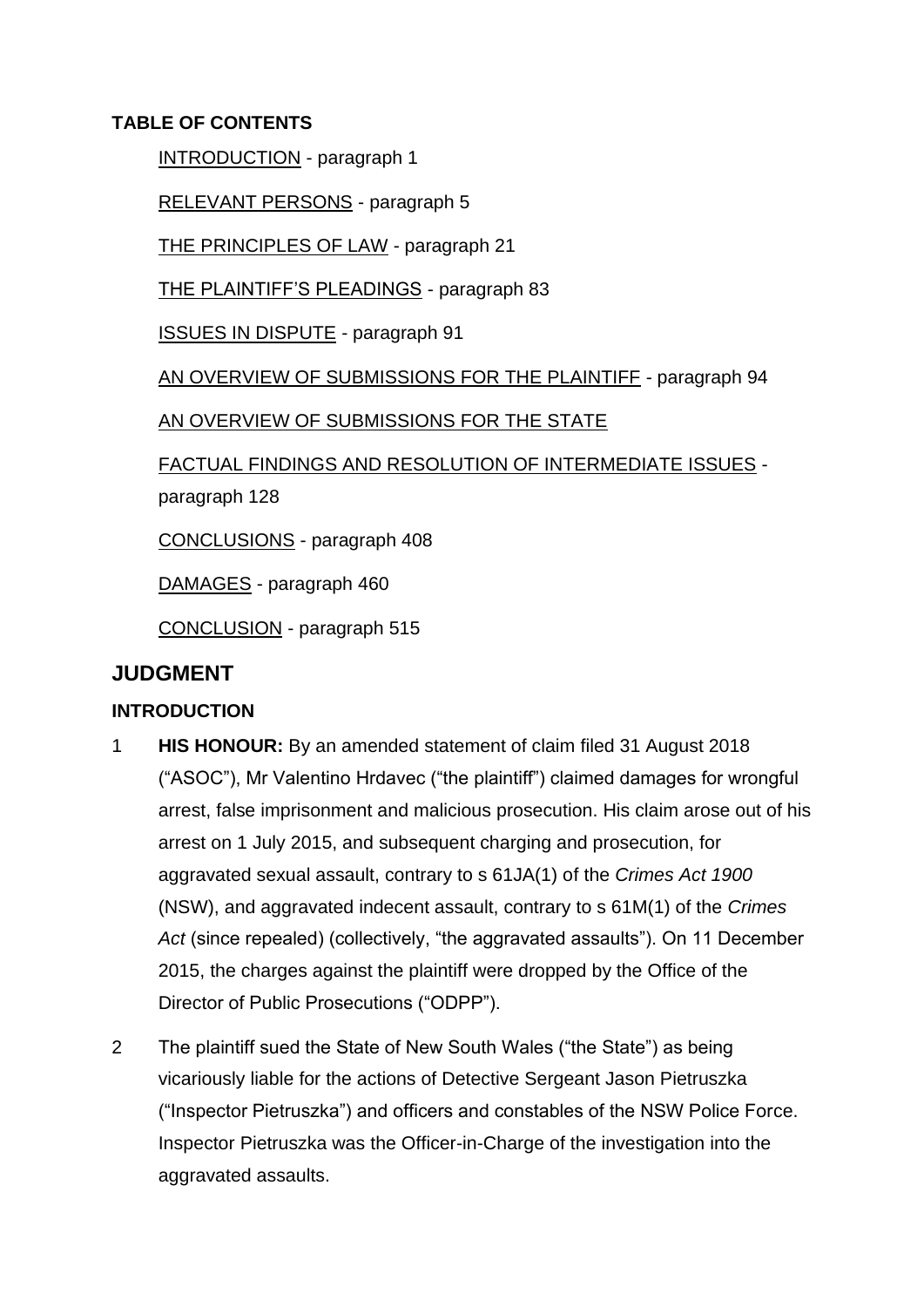- 3 The State admitted that it would be vicariously liable for torts committed by Detective Inspector Pietruszka ("Inspector Pietruszka") and Constable Michael Mahony, Constable Darren Boyd and Constable Muhsen Bayzidi (although the proceedings were not continued against these officers) who was in service of the Crown, but denied any such alleged torts were committed. (Inspector Pietruszka held that rank at the hearing of his matter and hence he shall, for the balance of this judgment, be referred to in that fashion).
- 4 On 21 August 2019, the Court made orders by consent that included, *inter alia*, that the plaintiff was to file the ASOC with the omission of any allegation that Constable Boyd initiated a prosecution. By the filing of the ASOC, the subject of the claims brought by the plaintiff was confined to the conduct of Inspector Pietruszka. The same confinement was reflected in both the closing written submissions of the parties, and the agreed statement of issues filed by the parties on 19 February 2020.

# **RELEVANT PERSONS**

5 At the outset of this judgment, it is useful to outline the *dramatis personae* in these proceedings.

# **The Hrdavec Family**

- 6 The following members of the plaintiff's family were required for crossexamination:
	- (1) the plaintiff;
	- (2) the plaintiff's father, Sinisa Hrdavec ("Sinisa"); and
	- (3) the plaintiff's brother, Dorijan Hrdavec ("Dorijan").
- 7 Both the plaintiff's father and brother, for convenience and clarity, will be referred to by their first name in this judgment.

### **Inspector Pietruszka**

- 8 Inspector Pietruszka was the main State witness. He arrested and charged the plaintiff in July 2015.
- 9 Inspector Pietruszka commenced as a student police office in 1997. He completed the Detectives Education Program in 2003. He was appointed a Senior Constable in around 2003. He was appointed Sergeant in June 2005.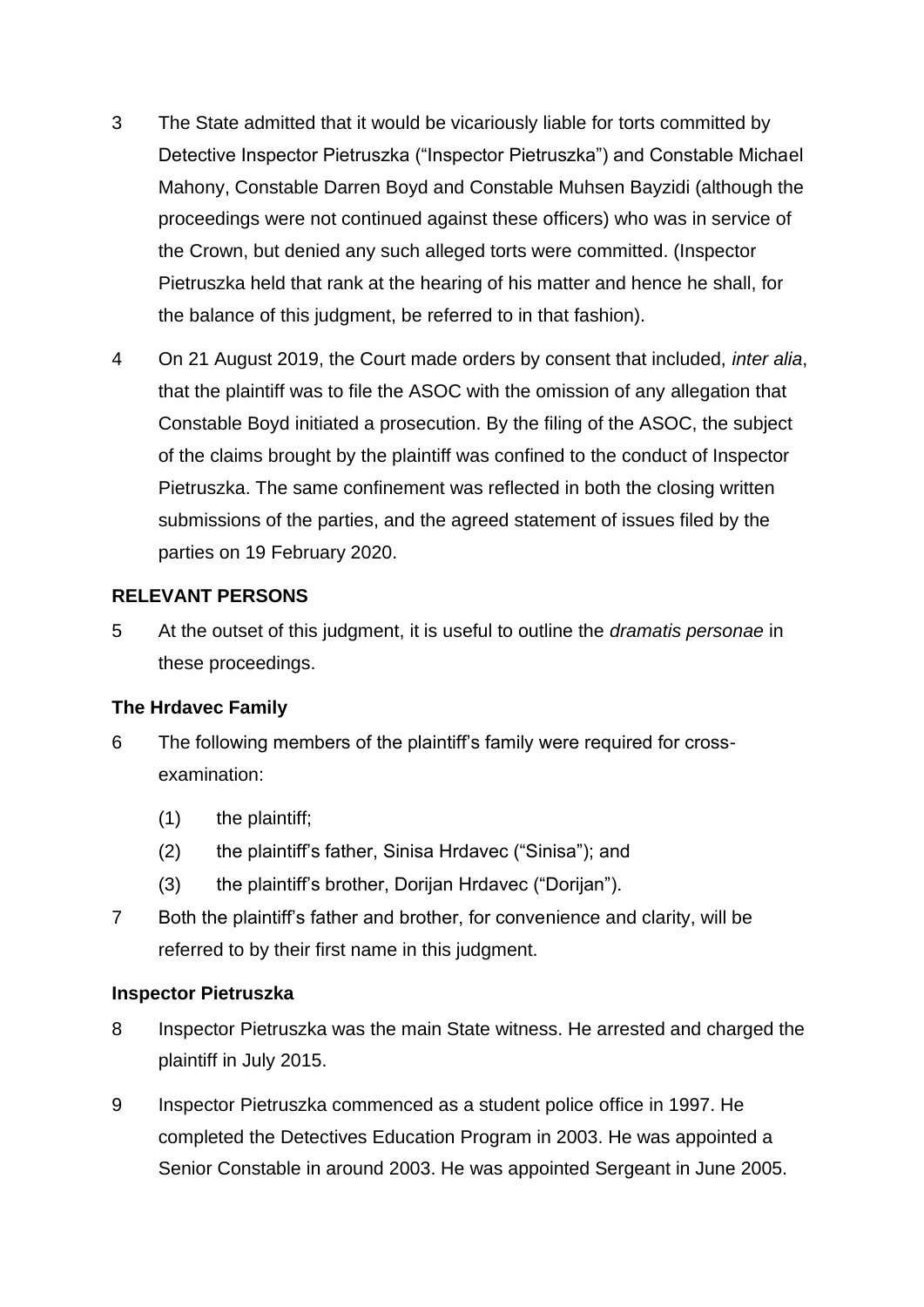As Sergeant, within the Redfern Local Area Command, he oversaw investigations being carried out by other officers. In March 2007, he was appointed Senior Sergeant and moved to City Central Local Area Command. He oversaw a crime management unit of approximately 30 officers.

- 10 In December 2007, Inspector Pietruszka moved to Central Metropolitan Region Officer, where he provided operational assistance to approximately 13 Local Area Commands. In January 2010, he transferred to Blacktown Local Area Command Detectives Office as Detective Sergeant Team Leader. In that role, he had command of any homicide or high profile investigation, often including sexual assaults. Inspector Pietruszka has experience in investigating a wide variety of offences, including sexual assaults (both immediate report and historical).
- 11 Inspector Pietruszka, in my view, is an experienced detective, with a long history of investigating and supervising investigations of alleged sexual assault.
- 12 Inspector Pietruszka was required for cross-examination.

### **Sergeant Mark Kneipp**

13 On the evening of the plaintiff's arrest, the initial custody manager was Sergeant Mark Kneipp. Sergeant Kneipp accepted the plaintiff into custody at approximately 12.19am on 2 July 2015. He was required for crossexamination.

### **Police**

14 In addition to Inspector Pietruszka, several police officers and detectives are mentioned throughout the factual background, with roles relevant to different stages of the arrest, charging and investigation. For present purposes it is unnecessary to identify each officer, save for noting that no claim is brought against those officers. As mentioned, it is the conduct and intent of Inspector Pietruszka, at the various stages, that is relevant to the claims before the Court.

# **Amy Williams, Tony Khawaga and Melissa Khawaga**

15 Amy Williams is the partner of Dorijan. Tony and Melissa Khawaga are associates of the plaintiff.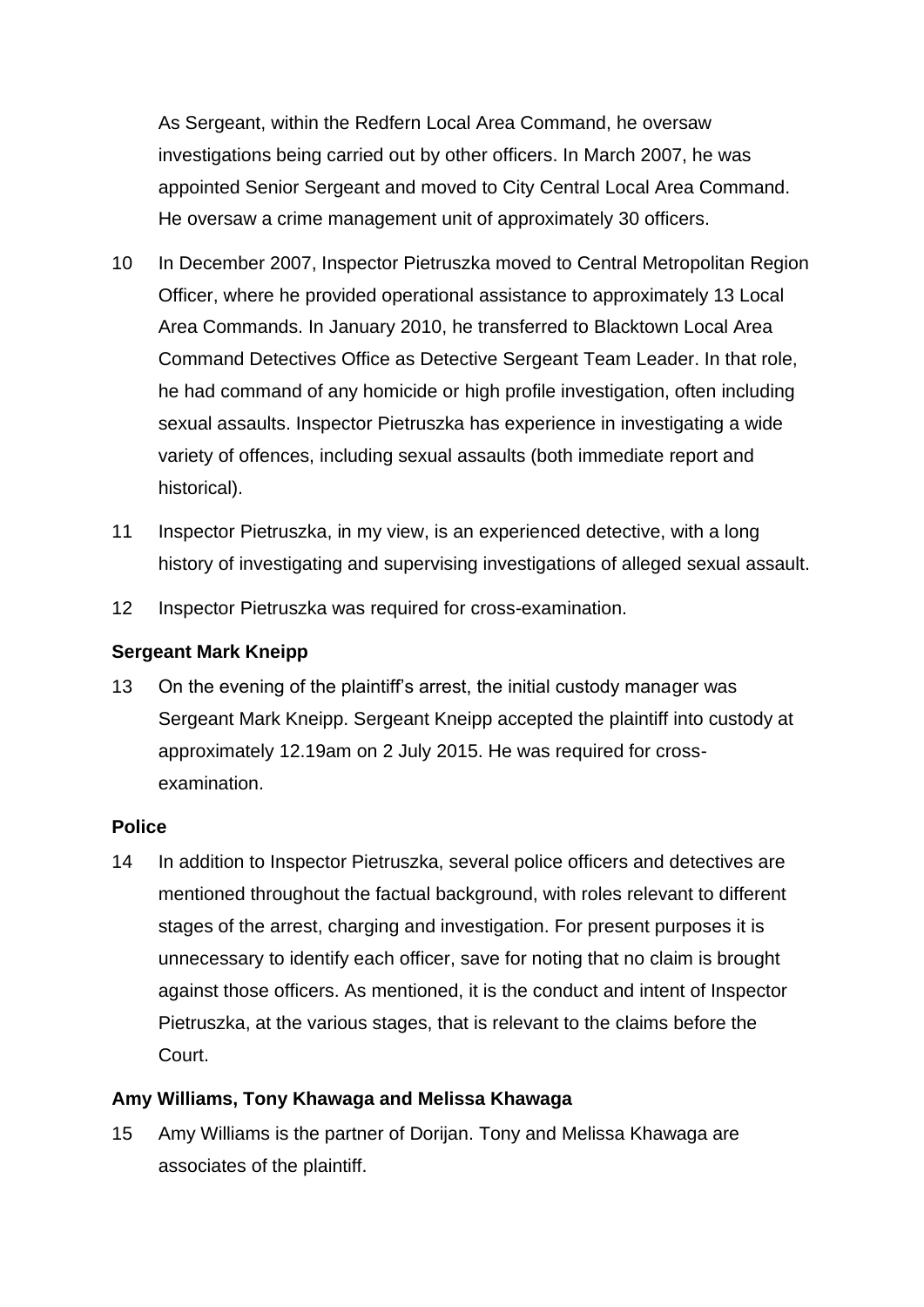# **The victim, alleged offenders and witnesses**

- 16 On the night of 21-22 June 2015, there was a party (also referred to as a "gathering") at the premises of Mr Loyd Bandao in Blacktown ("the premises"). The party was attended by four males and two females. The "four males" were:
	- (1) Mr Bandao;
	- (2) Mr James Bruce, cousin of Mr Bandao;
	- (3) Mr "BJ" Alcazar, best friend of Mr Bandao; and
	- (4) the plaintiff.
- 17 The two females that attended the gathering were:
	- (1) Ms Patricia "Trish" Tejada, girlfriend of Mr Bandao; and
	- (2) MM, the victim of the aggravated assaults.
- 18 In addition to the six persons that attended the premises for the party, reference is also made to two persons present in the premises: the father and sister of Mr Bandao although no party contended they were involved in the party or connected to the events of the evening.
- 19 The aggravated assaults took place, on the evening of the party, in a bathroom external to the premises, which was a small tiled room that featured a toilet and sink, which was accessible via a single doorway from the outside yard. The location of the assault was referred to interchangeably as "the bathroom", "the toilet", "the cubicle" and "the crime scene". All four males were charged and arrested with respect to the aggravated assaults.
- 20 The accounts provided by Ms Tejada, MM, Mr Alcazar and the plaintiff, in the context of the investigation conducted by Inspector Pietruszka, were each before the Court and were the subject of controversy. I will return to those controversies within the context of the factual findings.

### **THE PRINCIPLES OF LAW**

21 The relevant principles of law as to false imprisonment and malicious prosecution were recently set out by this Court in the judgment of *Edwards v State of New South Wales* [2021] NSWSC 181 at [7]-[43], [49]-[59], [65], [71]- [83]. I adopt those principles, which are set out below.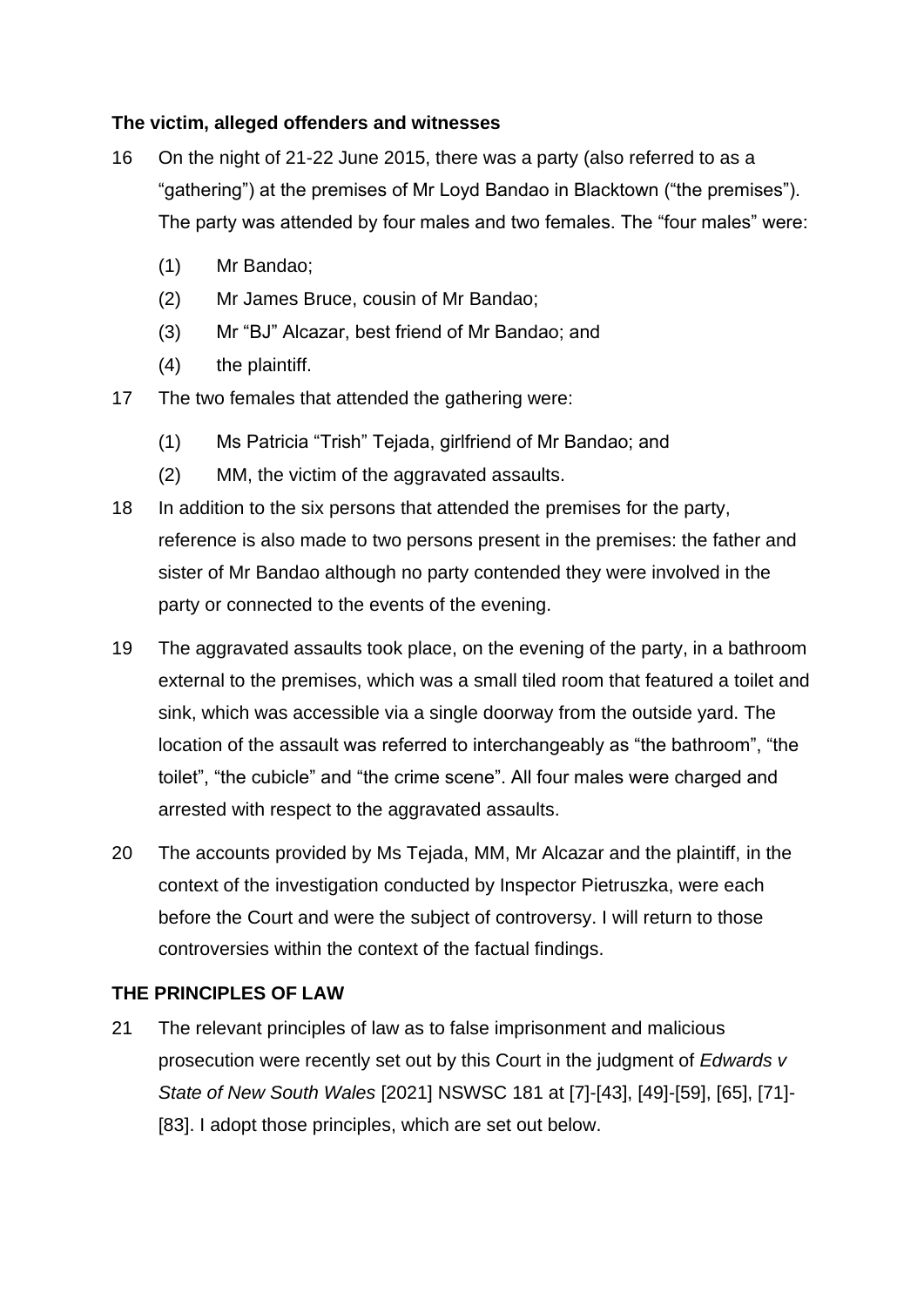# **False Imprisonment**

- 22 False imprisonment is the unlawful arrest or detaining of any person: *Cowell v Corrective Services Commission (NSW)* (1988) 13 NSWLR 714. A false imprisonment is an intentional, total and direct restraint on a person's liberty. There is no requirement that the defendant intend to act unlawfully or to cause injury. In that regard, liability for the tort may be considered as strict liability: *Ruddock v Taylor* (2005) 222 CLR 612; [2005] HCA 48 at [140] (per Kirby J, in dissent but not on this principle).
- 23 Thus, a significant difference between false imprisonment and malicious prosecution is that with false imprisonment, if the detaining or arrest was unlawful, the tort is established. The intent of the person doing the detaining is not relevant. See *Ruddock v Taylor* at [140].
- 24 In *Watson v Marshall* (1971) 124 CLR 621; [1971] HCA 33 the concept of imprisonment was given a broad meaning to include circumstances where a person is led to believe that if a person attempts for example to leave, they would be compelled by force to remain.
- 25 The power to arrest is given by s 99 of the *Law Enforcement (Powers and Responsibilities) Act 2002* (NSW) ("LEPRA"), which provides:

#### **99 Power of police officers to arrest without warrant**

(cf *Crimes Act 1900*, s 352, Cth Act, s 3W)

(1) A police officer may, without a warrant, arrest a person if—

(a) the police officer suspects on reasonable grounds that the person is committing or has committed an offence, and

(b) the police officer is satisfied that the arrest is reasonably necessary for any one or more of the following reasons—

> (i) to stop the person committing or repeating the offence or committing another offence,

(ii) to stop the person fleeing from a police officer or from the location of the offence,

(iii) to enable inquiries to be made to establish the person's identity if it cannot be readily established or if the police officer suspects on reasonable grounds that identity information provided is false,

(iv) to ensure that the person appears before a court in relation to the offence,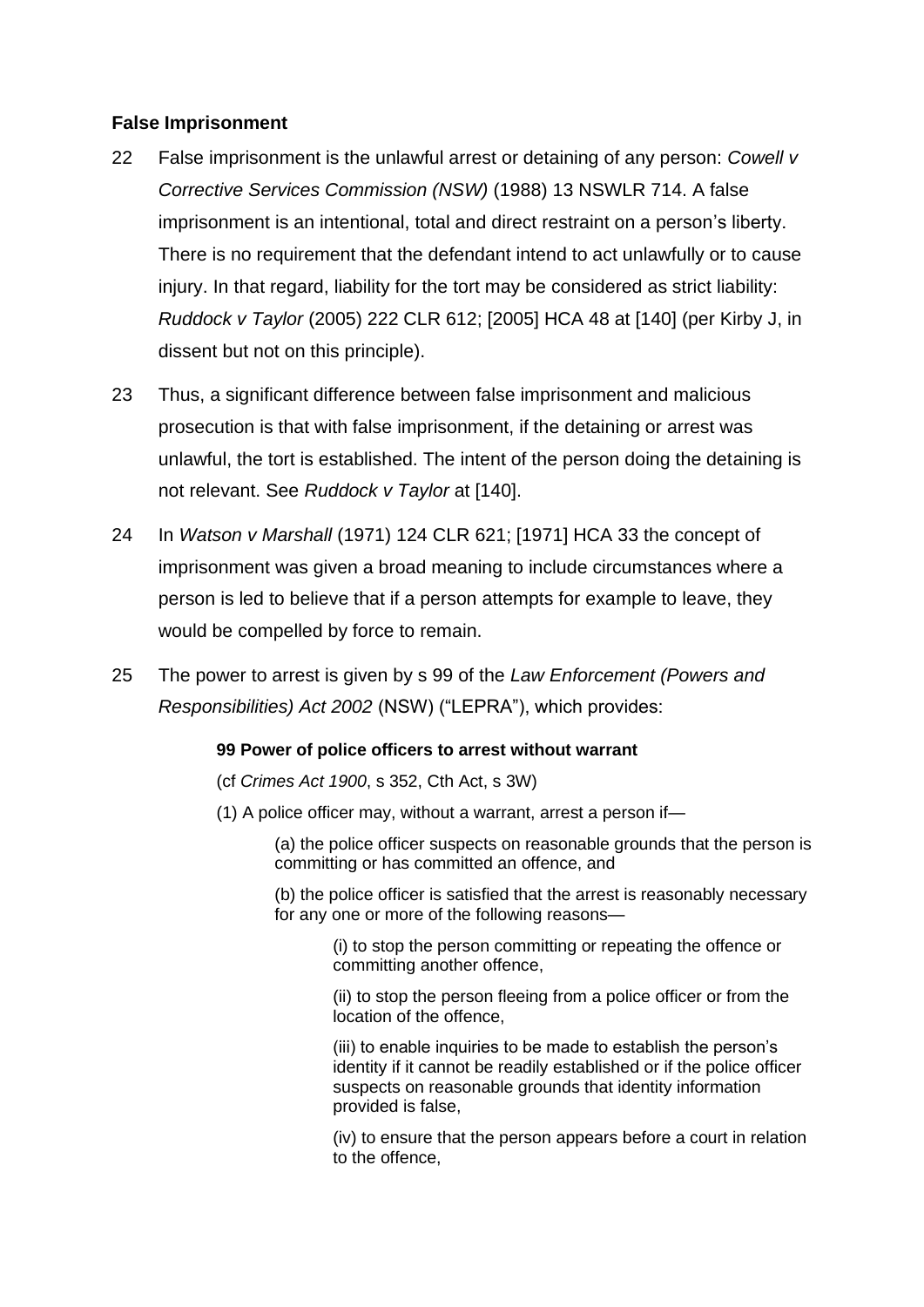(v) to obtain property in the possession of the person that is connected with the offence,

(vi) to preserve evidence of the offence or prevent the fabrication of evidence,

(vii) to prevent the harassment of, or interference with, any person who may give evidence in relation to the offence,

(viii) to protect the safety or welfare of any person (including the person arrested),

(ix) because of the nature and seriousness of the offence.

(2) A police officer may also arrest a person without a warrant if directed to do so by another police officer. The other police officer is not to give such a direction unless the other officer may lawfully arrest the person without a warrant.

(3) A police officer who arrests a person under this section must, as soon as is reasonably practicable, take the person before an authorised officer to be dealt with according to law.

#### **Note—**

The police officer may discontinue the arrest at any time and without taking the arrested person before an authorised officer—see section 105.

(4) A person who has been lawfully arrested under this section may be detained by any police officer under Part 9 for the purpose of investigating whether the person committed the offence for which the person has been arrested and for any other purpose authorised by that Part.

(5) This section does not authorise a person to be arrested for an offence for which the person has already been tried.

(6) For the purposes of this section, property is connected with an offence if it is connected with the offence within the meaning of Part 5.

26 The High Court considered s 99(1)(a) in *New South Wales v Robinson* (2019) 266 CLR 619; [2019] HCA 46 ("*Robinson*"). In *Robinson*, the High Court emphasised that the relevant standard was suspicion. It observed (at [55]):

#### **The degree of certainty of guilt required to charge**

[55] It is true, as has been noticed, that, in *Williams v R* , Mason and Brennan JJ observed in obiter dictum that there was no reason to think that, "in general", an arresting police officer would be unable to make a complaint or to lay an oral information until he had had an opportunity to question the person arrested. But contrary to the majority's reasoning in the Court of Appeal, Mason and Brennan JJ are not to be taken thereby to have represented that what suffices to constitute reasonable grounds to suspect must necessarily be enough to lead an arresting officer to believe that the arrested person is so likely to be guilty of the offence for which he or she has been arrested that a charge is warranted. The essential point of both *Dumbell v Roberts* and *Hussien* — which Mason and Brennan JJ cited with evident approval in support of their analysis of reasonable grounds to suspect — was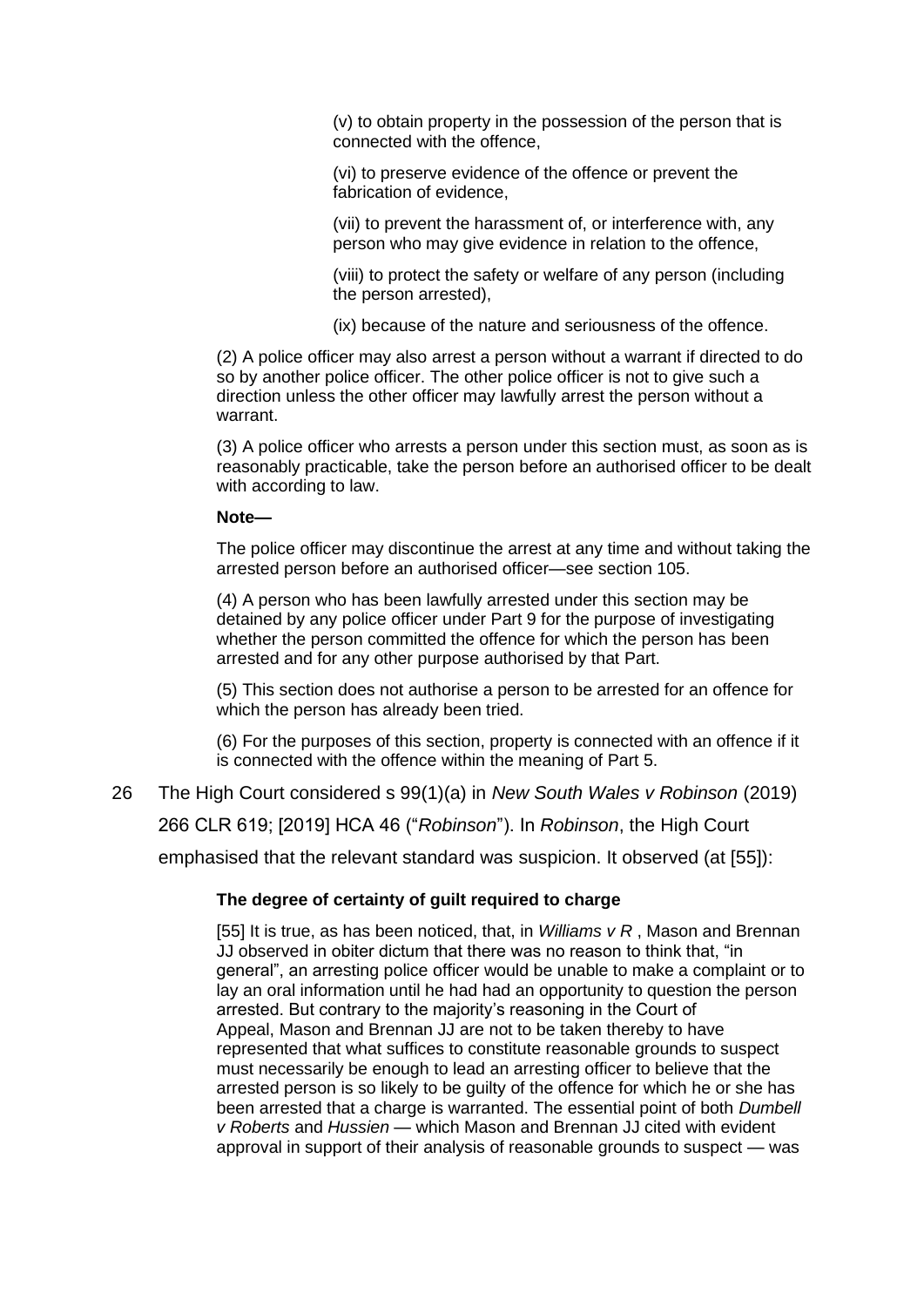that the requirement of reasonable grounds to suspect is "very limited" and nothing like as much as a prima facie case. As Lord Devlin stated in *Hussien*:

Suspicion in its ordinary meaning is a state of conjecture or surmise where proof is lacking: 'I suspect but I cannot prove.' Suspicion arises at or near the starting point of an investigation of which the obtaining of *prima facie* proof is the end.

Likewise, as this Court observed in *George v Rockett* :

Suspicion, as Lord Devlin said in *Hussien v Chong Fook Kam* , 'in its ordinary meaning is a state of conjecture or surmise where proof is lacking: "I suspect but I cannot prove."' The facts which can reasonably ground a suspicion may be quite insufficient reasonably to ground a belief, yet some factual basis for the suspicion must be shown. In *Queensland Bacon Pty Ltd v Rees* , a question was raised as to whether a payee had reason to suspect that the payer, a debtor, 'was unable to pay [its] debts as they became due' as that phrase was used in s 95(4) of the *Bankruptcy Act 1924* (Cth). Kitto J said:

> A suspicion that something exists is more than a mere idle wondering whether it exists or not; it is a positive feeling of actual apprehension or mistrust, amounting to "a slight opinion, but without sufficient evidence", as Chambers's Dictionary expresses it. Consequently, a reason to suspect that a fact exists is more than a reason to consider or look into the possibility of its existence. The notion which "reason to suspect" expresses in sub s (4) is, I think, of something which in all the circumstances would create in the mind of a reasonable person in the position of the payee an actual apprehension or fear that the situation of the payer is in actual fact that which the sub section describes — a mistrust of the payer's ability to pay his debts as they become due and of the effect which acceptance of the payment would have as between the payee and the other creditors.

[Footnotes omitted.]

- 27 The suspicion referred to in s 99(1)(a) must be held "on reasonable grounds". That is a familiar criterion in the exercise of statutory powers and attracts wellunderstood principles.
- 28 Reference may be made in this context to the judgment of the Court of Appeal in in *Hyder v The Commonwealth* (2012) 217 A Crim R 571; [2012] NSWCA 336 ("*Hyder*"). The facts in *Hyder* concerned Mr Christopher Gaggin, a Federal Police Agent, whom arrested the applicant without a warrant to do so, acting pursuant to the discretion to so act provided by s 3W(1)(a) of the *Crimes Act 1914* (Cth). Sub-section (1)(a) of s 3W relevantly provided that "[a] constable may, without warrant, arrest a person for an offence if the constable believes on reasonable grounds that: (a) the person has committed or is committing the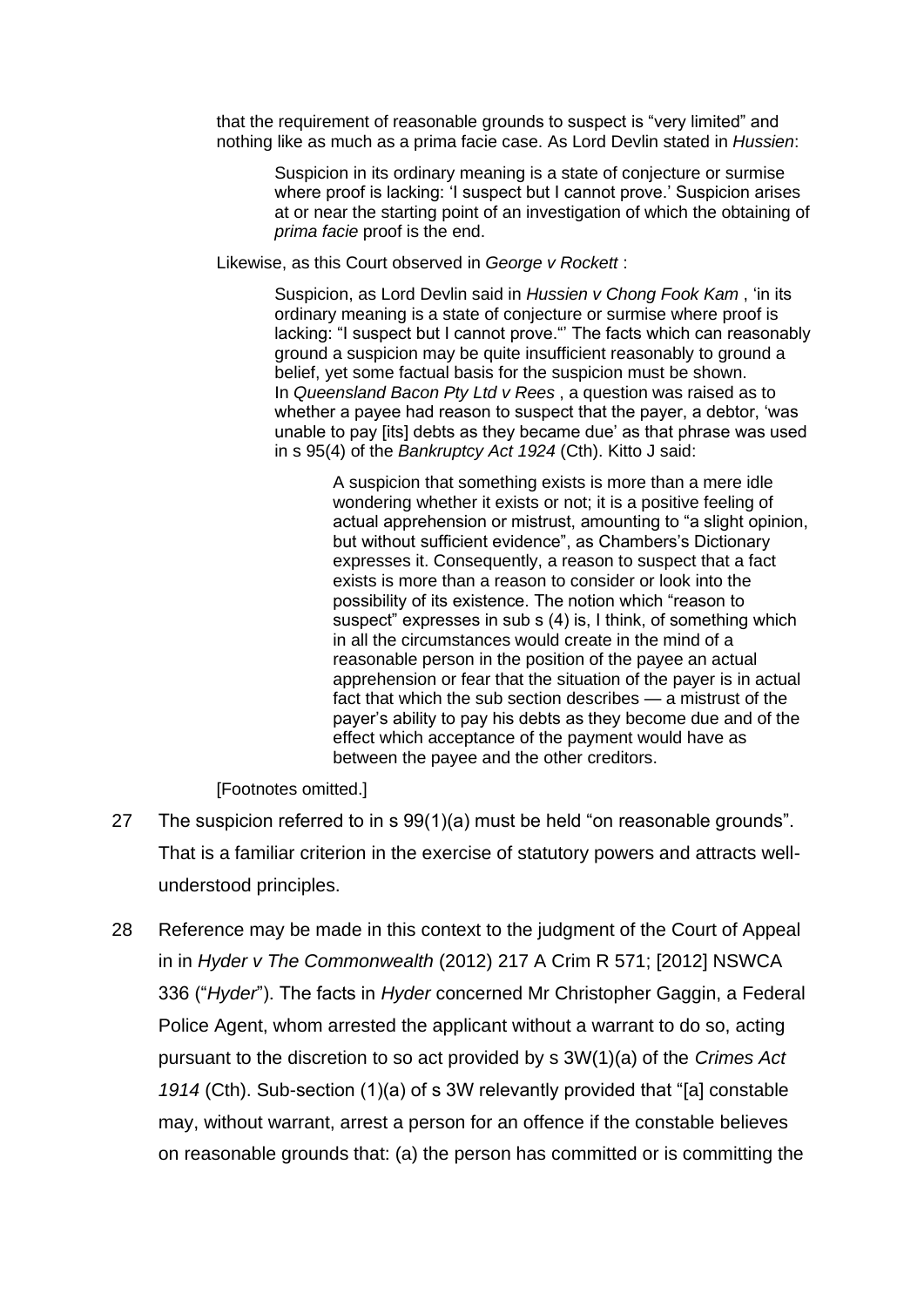offence ...". At [15]-[19], as to the requirement of reasonable grounds,

McColl JA (with Hoeben JA agreeing at [90]) stated the following:

[15] The following propositions, adapted by reference to s 3W, can be extracted from decisions considering how a person required to have reasonable grounds either to suspect or believe certain matters for the purposes of issuing a search warrant or arresting a person might properly form that state of mind:

(1) When a statute prescribes that there must be "reasonable grounds" for a belief, it requires facts which are sufficient to induce that state of mind in a reasonable person: *George v Rockett* (at 112);

(2) The state of mind that the reasonable grounds for the relevant suspicion and belief exist must be formed by the person identified in s 3W (the "arresting officer"); the arresting officer may not "discharge the ... duty [of forming the relevant opinion] parrot-like, upon the bald assertion of the informant": *George v Rockett* (at 112), quoting *R v Tillett; Ex parte Newton* (1969) 14 FLR 101 (at 106) per Fox J;

(3) The proposition that it must be the arresting officer who has reasonable grounds to suspect (or believe) the alleged suspect to be guilty of an arrestable offence is intended to ensure that "[t]he arresting officer is held accountable ... [and] is the compromise between the values of individual liberty and public order": *O'Hara v Chief Constable of Royal Ulster Constabulary* (at 291) per Lord Steyn (Lords Goff, Mustill and Hoffmann agreeing);

(4) There must be some factual basis for either the suspicion or the belief: George v Rockett (at 112); the state of mind may be based on hearsay material or materials which may be inadmissible in evidence; the materials must have some probative value: *R v Rondo* [2001] NSWCCA 540; (2001) 126 A Crim R 562 (at [53](b)) per Smart AJ (Spigelman CJ and Simpson J agreeing); *Shaaban Bin Hussien v Chong Fook Kam* (at 949); *O'Hara v Chief Constable of Royal Ulster Constabulary* (at 293) per Lord Steyn;

(5) "The objective circumstances sufficient to show a reason to believe something need to point more clearly to the subject matter of the belief, but that is not to say that the objective circumstances must establish on the balance of probabilities that the subject matter in fact occurred or exists: the assent of belief is given on more slender evidence than proof": *George v Rockett* (at 116);

(6) "Belief is an inclination of the mind towards assenting to, rather than rejecting, a proposition and the grounds which can reasonably induce that inclination of the mind may, depending on the circumstances, leave something to surmise or conjecture": *George v Rockett* (at 116);

(7) What constitutes reasonable grounds for forming a suspicion or a belief must be judged against "what was known or reasonably capable of being known at the relevant time": *Ruddock v Taylor* [2005] HCA 48; (2005) 222 CLR 612 (at [40]) per Gleeson CJ, Gummow, Hayne and Heydon JJ; whether the relevant person had reasonable grounds for forming a suspicion or a belief must be determined not according to the subjective beliefs of the police at the time but according to an objective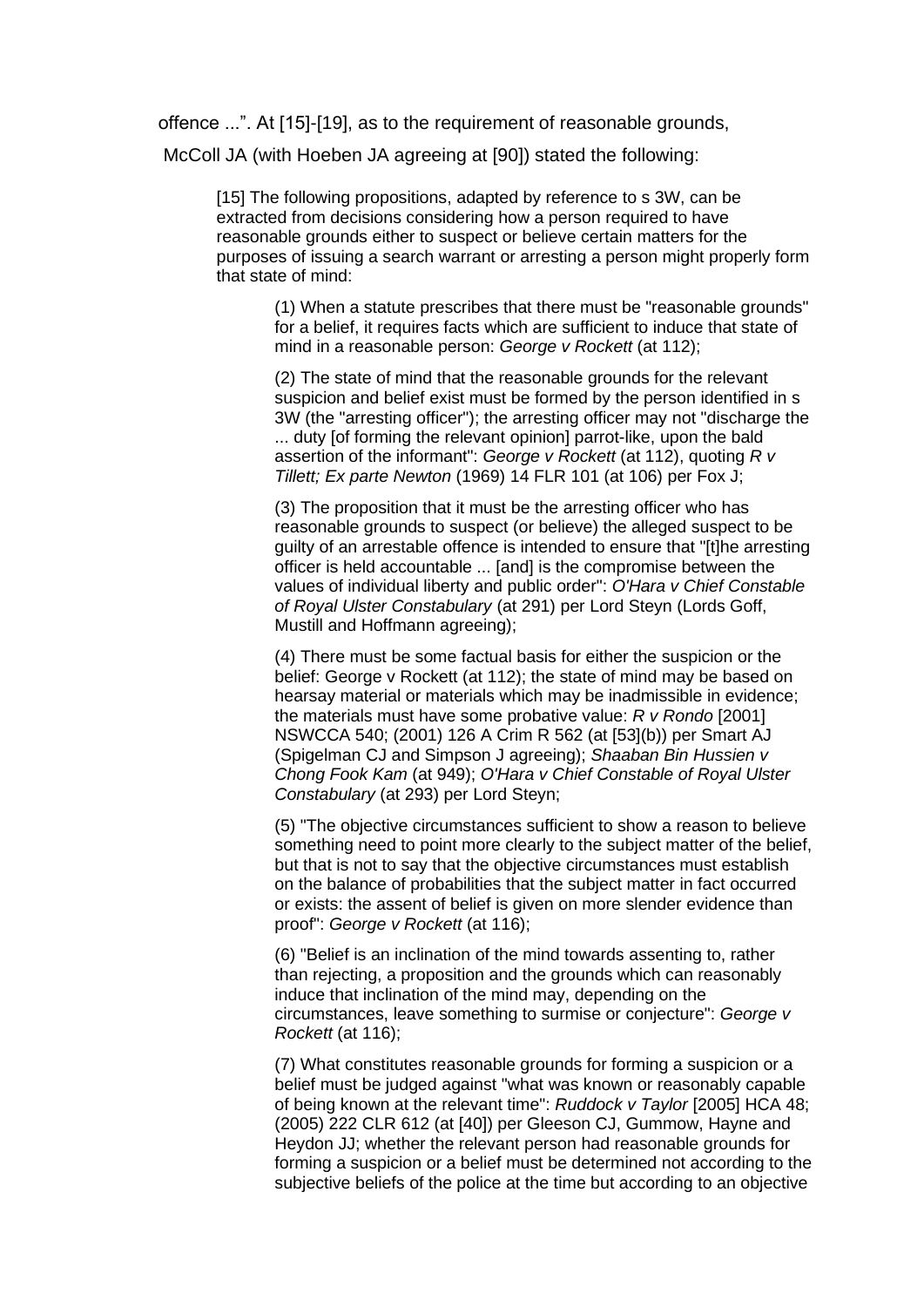criterion: *Anderson v Judges of the District Court of New South Wales* (1992) 27 NSWLR 701 (at 714) per Kirby P (Meagher and Sheller JJA agreeing); see also *O'Hara v Chief Constable of Royal Ulster Constabulary* (at 298) per Lord Hope;

(8) The information acted on by the arresting officer need not be based on his own observations; he or she is entitled to form a belief based on what they have been told. The reasonable belief may be based on information which has been given anonymously or on information which turns out to be wrong. The question whether information considered by the arresting officer provided reasonable grounds for the belief depends on the source of the information and its context, seen in the light of the whole of the surrounding circumstances and, having regard to the source of that information, drawing inferences as to what a reasonable person in the position of the independent observer would make of it: *O'Hara v Chief Constable of Royal Ulster Constabulary* (at 298, 301, 303) per Lord Hope. (O'Hara concerned the formation of a suspicion, but the proposition Lord Hope stated is equally applicable to the formation of a belief); it is "[t]he character of the circumstances [which have] to be decided: were they such as to lead to the specified inference?": *Queensland Bacon Pty Ltd v Rees* [1966] HCA 21; (1966) 115 CLR 266 (at 303) per Kitto J;

(9) "The identification of a particular source, who is reasonably likely to have knowledge of the relevant fact, will ordinarily be sufficient to permit the Court to assess the weight to be given to the basis of the expressed [state of mind] and, therefore, to determine that reasonable grounds for [it] exist": *New South Wales Crime Commission v Vu* [2009] NSWCA 349 (at [46]) per Spigelman CJ (Allsop P and Hodgson JA agreeing); see also *International Finance Trust Co Ltd v New South Wales Crime Commission* [2008] NSWCA 291; (2008) 189 A Crim R 559 (at [134] - [135]), per McClellan CJ at CL. Although McClellan CJ at CL was in dissent, Allsop P (with whom Beazley JA agreed) (at [51]) would have agreed with McClellan CJ at CL's conclusion in this respect subject to qualifications none of which are in issue in the present case. International Finance Trust Co Ltd v New South Wales Crime Commission was overturned in the High Court insofar as it concerned the constitutional validity of s 10 of the Criminal Assets Recovery Act 1990, but not in a manner which affects the statements concerning the reasonable grounds issue: *International Finance Trust Co Ltd v New South Wales Crime Commission* [2009] HCA 49; (2009) 240 CLR 319;

(10) In Holgate-Mohammed v Duke (at 443), Lord Diplock held that the words "may arrest without warrant" conferred on a public official "an executive discretion" whether or not to arrest and that the lawfulness of the way in which the discretion was exercised in a particular case could not be questioned in any court of law except upon the principles Lord Greene MR enunciated in *Associated Provincial Picture Houses Ltd v Wednesbury Corporation* [1948] 1 KB 223. That aspect of Lord Diplock's reasoning was applied in *Zaravinos v State of New South Wales* (at [28]) where Bryson JA (Santow JA and Adams J agreeing) held that that the validity of an exercise of the statutory power to arrest, in that case under s 352(2) of the *Crimes Act 1900* (which provided that "[a]ny constable or other person may without warrant apprehend"), was "not established conclusively by showing that the circumstances in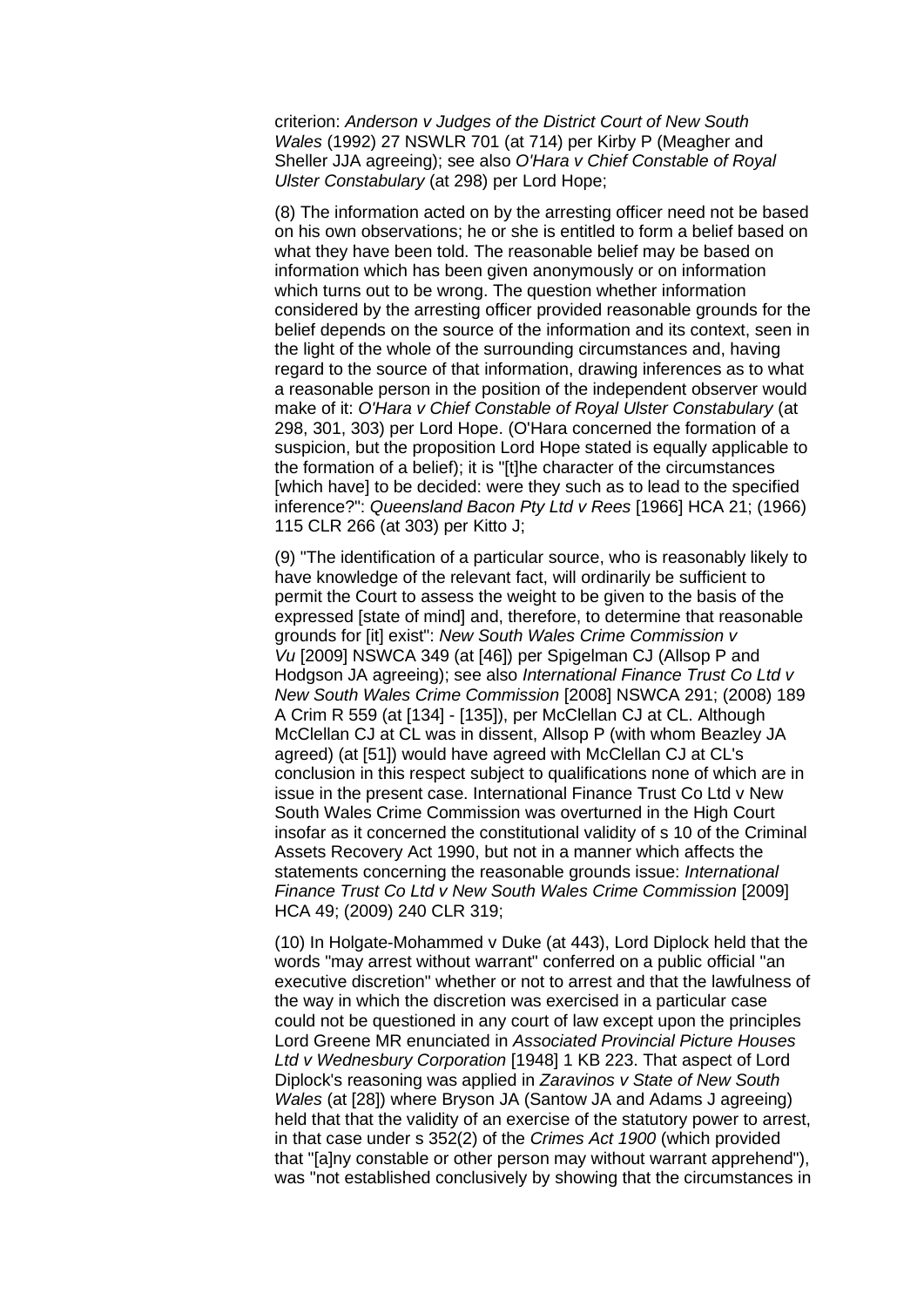s 352(2)(a) exist[ed], and that the validity of the decision to arrest and the lawfulness of the arrest also depend on the effective exercise of the discretion alluded to by the word 'may' "; see also *Bales v Parmeter* (1935) 35 SR (NSW) 182 (at 188) per Jordan CJ. *Holgate-Mohammed v Duke* has not been followed in Australia to the extent that Lord Diplock held that an arrest for the purpose of asking questions was lawful: see *Zaravinos v State of New South Wales* (at [31] - [33]); *Williams v The Queen* (at 299) per Mason and Brennan JJ.

[16] The primary judge referred (at [15]) with apparent approval to a statement in Purchas LJ's reasons in *Castorina v Chief Constable of Surrey* [1988] NLJR 180; Times, 15 June 1988, to the effect that "courses of inquiry which may or may not be taken by an investigating police officer before arrest are not relevant to the consideration whether on the information available at the time of the arrest he had reasonable cause for suspicion."

[17] It is not apparent that Purchas LJ's proposition is consistent with the statement in *George v Rockett* (at 112, see [15](2) above) to the effect that the arresting officer may not merely act as a cipher, or with the plurality's reasons in *Ruddock v Taylor* (at [40], see [15](7) above) that what constitutes reasonable grounds for forming a suspicion or a belief must be judged, inter alia, against what was "reasonably capable of being known at the relevant time". Prima facie, in my view, it will be a matter of fact in each case as to whether the materials the relevant person was considering were such as to prompt other inquiries before the relevant state of mind could be formed. This question was not argued and need not be finally decided.

[18] The point made in [15](8) above deserves some elucidation in the context of the appellant's complaints. As Lord Hope pointed out in *O'Hara v Chief Constable of Royal Ulster Constabulary* (at 301 - 302), it is frequently the case that:

"[an arresting officer's] action is the culmination of various steps taken by other police officers, perhaps over a long period and perhaps also involving officers from other police forces. For obvious practical reasons police officers must be able to rely upon each other in taking decisions as to whom to arrest or where to search and in what circumstances. The statutory power does not require that the constable who exercises the power must be in possession of all the information which has led to a decision, perhaps taken by others, that the time has come for it to be exercised. What it does require is that the constable who exercises the power must first have equipped himself with sufficient information so that he has reasonable cause to suspect before the power is exercised."

[19] Lord Hope's remarks emphasise that the question of identifying the material sufficient to support an objective finding that, for relevant purposes, an arresting officer had reasonable grounds for his or her belief has to be approached with practical considerations as to the nature of criminal investigations in mind.

29 The Court of Criminal Appeal in *R v Rondo* (2001) 126 A Crim R 562; [2001] NSWCCA 540 discussed the notion of a reasonable suspicion as follows (at [52]-[53]):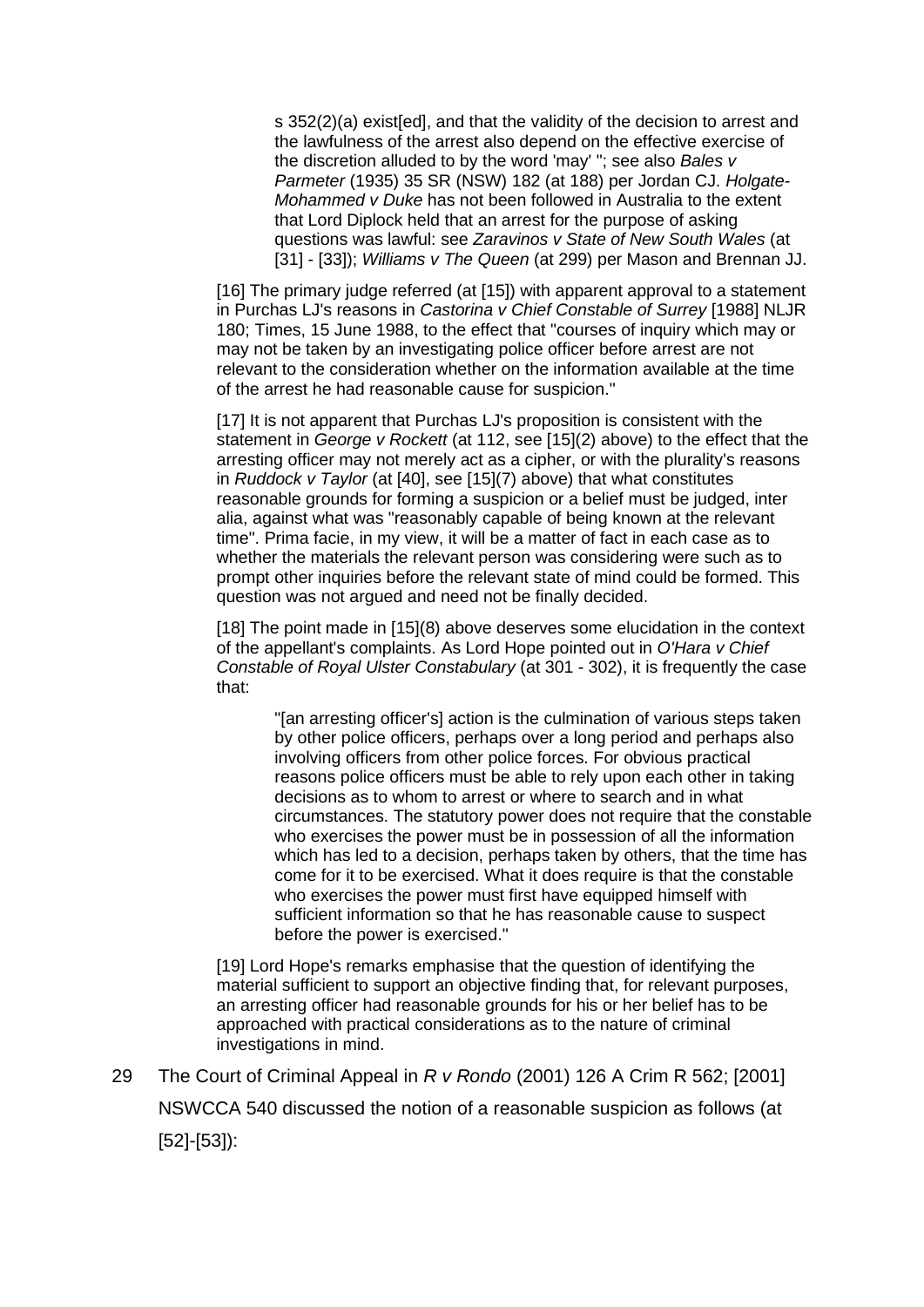[52] In *Streat v Bauer; Streat v Blanco* (16 March 1998, CLD, unreported) I reviewed the authorities from other fields which help to elucidate s.357E and the words "suspects" and the clause "any person whom he [the member of the police force] reasonably suspects", namely *Queensland Bacon Pty Ltd v Rees*  (1996) 115 CLR 266 at 303 per Kitto J, *George v Rocket* (1990) 170 CLR 104 at 115-116, *R v Armstrong* (1989) 53 SASR 25 at 27; *O'Hara v Chief Constable of the Royal Ulster Constabulary* [1997] 2 WLR 1 at 5 and 11 and *Anderson v Judges of the District Cour*t (1992) 27 NSWLR 701.

[53] These propositions emerge:

(a) A reasonable suspicion involves less than a reasonable belief but more than a possibility. There must be something which would create in the mind of a reasonable person an apprehension or fear of one of the state of affairs covered by s 357E. A reason to suspect that a fact exists is more than a reason to consider or look into the possibility of its existence.

(b) Reasonable suspicion is not arbitrary. Some factual basis for the suspicion must be shown. A suspicion may be based on hearsay material or materials which may be inadmissible in evidence. The materials must have some probative value.

(c) What is important is the information in the mind of the police officer stopping the person or the vehicle or making the arrest at the time he did so. Having ascertained that information the question is whether that information afforded reasonable grounds for the suspicion which the police officer formed. In answering that question regard must be had to the source of the information and its content, seen in the light of the whole of the surrounding circumstances.

- 30 In *Hamilton v State of New South Wales (No 13)* [2016] NSWSC 1311 ("*Hamilton*"), Campbell J described the test of suspicion on reasonable grounds under s 99(2) as a "relatively undemanding test": at [154].
- 31 The assessment of whether any suspicion was held on reasonable grounds is be judged from the "standpoint" of the officer "at the time of his decision to arrest or not in the circumstances then actually pertaining. The Court's evaluation is not to be made retrospectively": *Hamilton* at [155].
- 32 The state of mind referred to in s 99(1)(b) is satisfaction. The subject of the satisfaction is that the arrest be "reasonably necessary" (not "necessary") or one of the identified purposes (*contra* the form of LEPRA considered in *Robinson* was decided at [43]).
- 33 There is a well-established body of law dealing with the validity of the exercise of powers conditioned on the holding of a satisfaction. The satisfaction "must be formed reasonably and on a current understanding of the law" (see example, *Wilkie v The Commonwealth* (2017) 263 CLR 487; [2017] HCA 40 at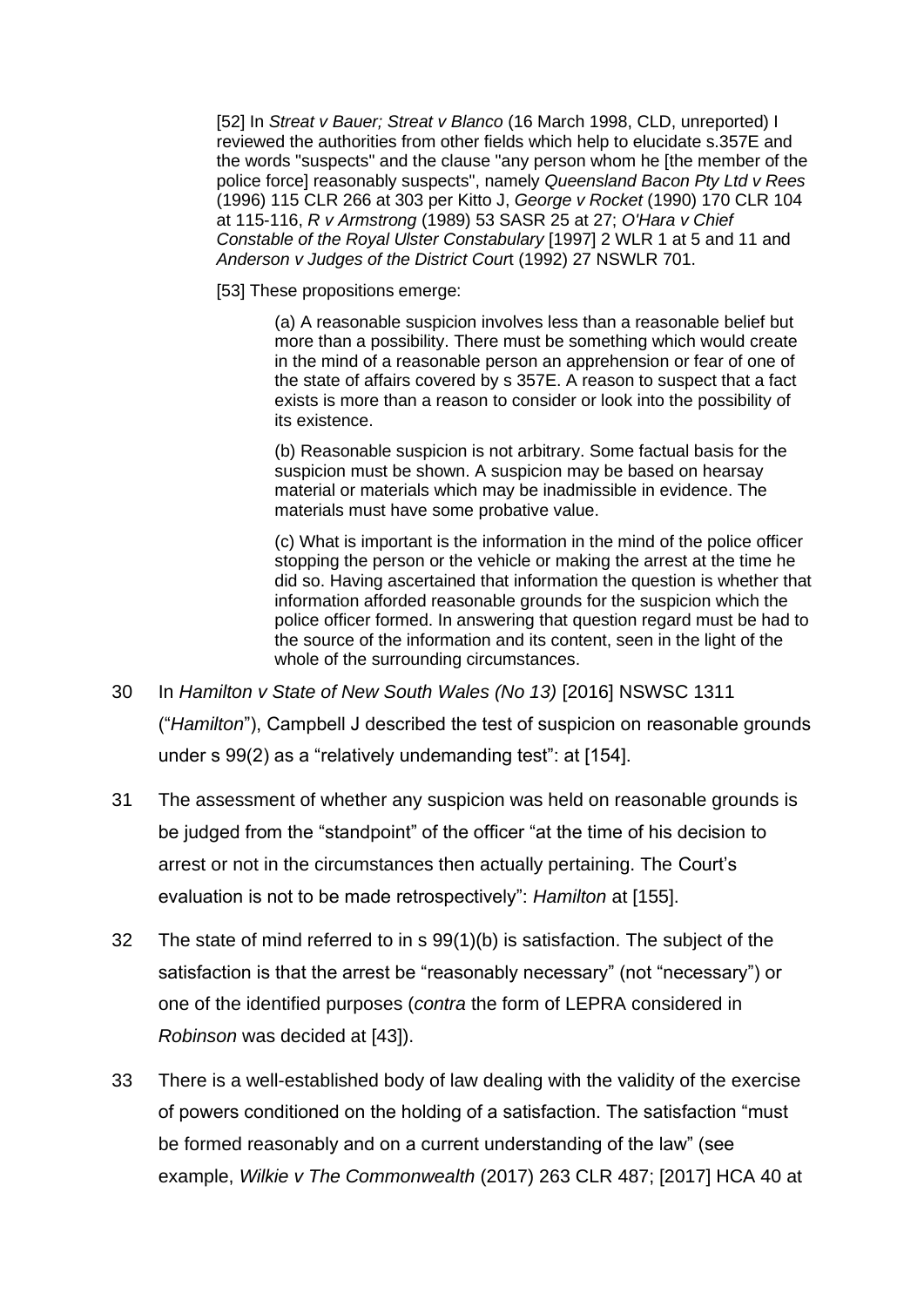[109] (per Kiefel CJ, Bell, Gageler, Keane, Nettle, Gordon and Edelman JJ)). However, the ultimate criterion is that there be a satisfaction, lawfully formed, at the time the power was exercised; and error is not established merely because the Court itself would not have reached that satisfaction.

34 In order to be lawful, at the time of arrest, the arresting officer must intend to charge the arrested person: *Robinson* at [62]-[63] (per Bell, Gageler, Gordon and Edelman JJ).

# **Malicious Prosecution**

- 35 The tort of malicious prosecution is committed when a person wrongfully and with malice institutes or maintains legal proceedings against another. At the heart of the tort is the notion that the institution of proceedings for an improper purpose is a "perversion of the machinery of justice": *Mohamed Amin v Jogendra Bannerjee* [1947] AC 322.
- 36 The constituent elements of the tort were stated by the plurality of the High Court in an extensive decision on the topic in *A v State of New South Wales* (2007) 230 CLR 500; [2007] HCA 10 ("*A v NSW*") at [1] (per Gleeson CJ, Gummow, Kirby, Hayne, Heydon and Crennan JJ). These were succinctly reformulated by the High Court in *Beckett v New South Wales* (2013) 248 CLR 432; [2013] HCA 17 ("*Beckett*") at [4], as follows:
	- (1) the prosecution was initiated by the defendant;
	- (2) the prosecution terminated favourably to the plaintiff;
	- (3) the defendant acted with malice in bringing or maintaining the prosecution; and
	- (4) the prosecution was brought or maintained without reasonable and probable cause.
- 37 In these proceedings, there is no dispute about the first two elements, except that there is an important secondary issue as to how long Inspector Pietruszka remained the prosecutor, with the State contending the case was taken over by the Director of Public Prosecutions ("DPP"). Further, in these proceedings, issues arise as to the third and fourth elements.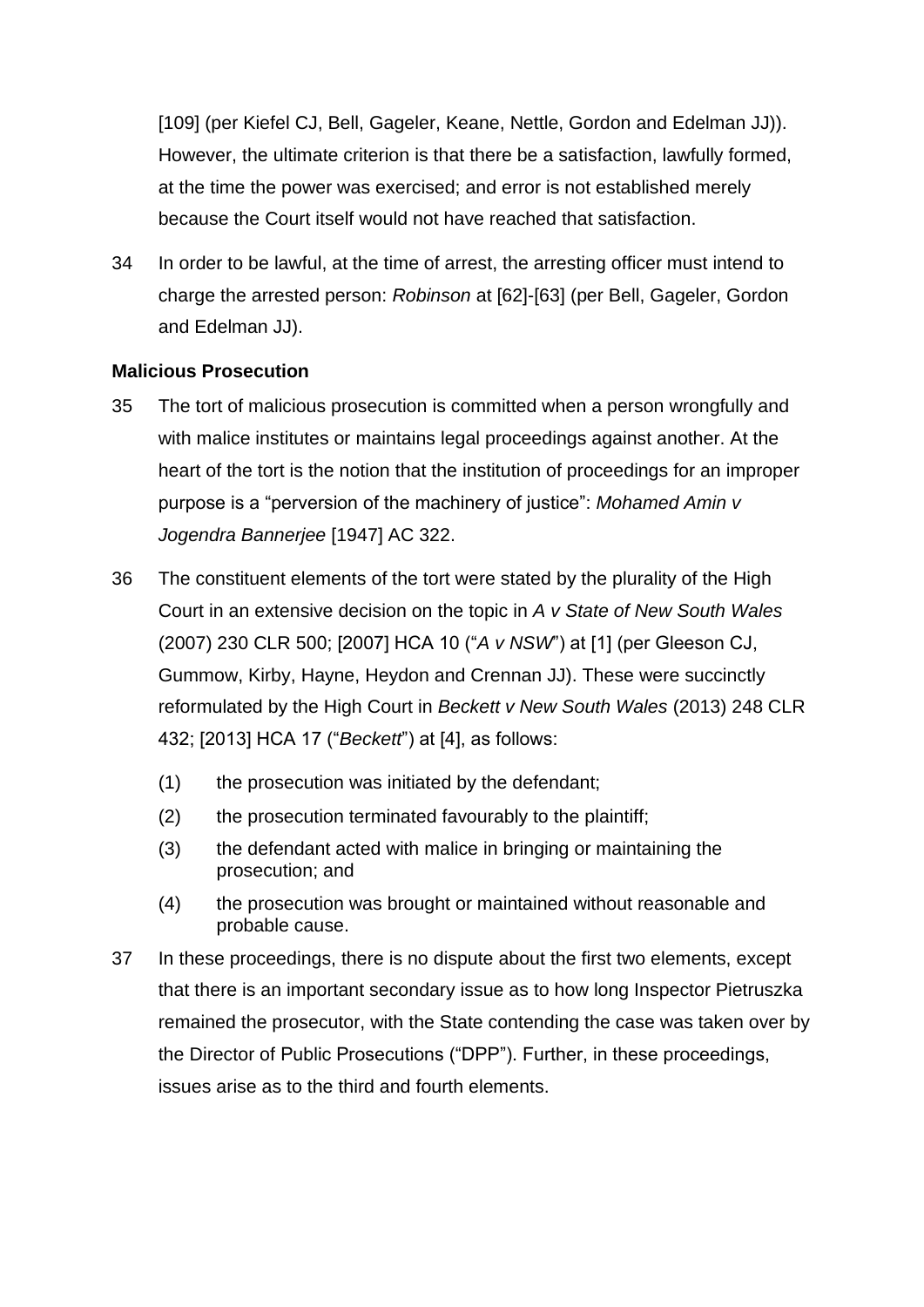- 38 The conduct on which the tort focuses is the taking of an "active step" by the relevant prosecutor. A mere omission to act is not an active step. Nor is a state of affairs.
- 39 The principles and authorities were summarised by the Court of Appeal in *State of New South Wales v Landini* [2010] NSWCA 157 ("*Landini*") at [52]-[59] (per Macfarlan JA, with Tobias JA agreeing at [1], Sackville AJA agreeing at [119]). There, the Court of Appeal said:

[52] To deal with these submissions, it is necessary to refer to authorities relating to the acts which are capable of constituting the maintenance of a prosecution for the purposes of the tort of malicious prosecution.

[53] In *Daniels v Telfer* the plaintiff alleged that shortly after the defendants procured the issue of a warrant for the arrest of the plaintiff on a charge of larceny, the defendants became aware that the plaintiff was innocent of that charge. The plaintiff's Declaration filed in those proceedings alleged that the defendants "falsely and maliciously and without reasonable and probable cause refrained from taking any steps to prevent the execution of the said warrant and to prevent the plaintiff from being arrested thereunder" (*Daniels v Telfer* at 99). On demurrer, the Court held that the Declaration was defective as it did not allege that the defendants maliciously took any active step to continue the prosecution.

[54] Harvey ACJ made the following observations:

"In my opinion malicious prosecution connotes an active prosecution of the plaintiff. It must be shown that at some time when the defendants took some steps towards pressing on the prosecution they were actuated by malice. Mere saying nothing, taking no part in pressing on the execution, in my opinion is no breach of any duty which the defendants owed to the plaintiff. They must at the time when they do something by way of prosecution of the defendant be actuated by malice and without reasonable or probable cause. All that is alleged here is that after the warrant had been properly issued they refrained from taking steps to withdraw the warrant. In my opinion that gives no cause of action. Had they taken any steps such as by way of giving evidence in support of the prosecution, had they actively prevented the giving of evidence by persons who were qualified to give evidence, had they suppressed evidence, then I think on the authorities on the cases which have been cited to us, particularly the case of *Fitzjohn v [Mackinder]* (8 C.B. (N.S.) 592 and 9 C.B. (N.S.) 505)[,] I think the Court is justified in saying that they took an active step actuated by malice without reasonable and probable cause sufficient to establish malicious prosecution; but mere abstaining from doing or taking any action at all is not, in my opinion, malicious prosecution" (at 102).

[55] James and Halse Rogers JJ concurred. Halse Rogers J added the following observation:

> "The only matter that has caused me any doubt is that in the course of the history the pleader alleges that the defendants procured a further adjournment of the hearing. That in itself of course was an active step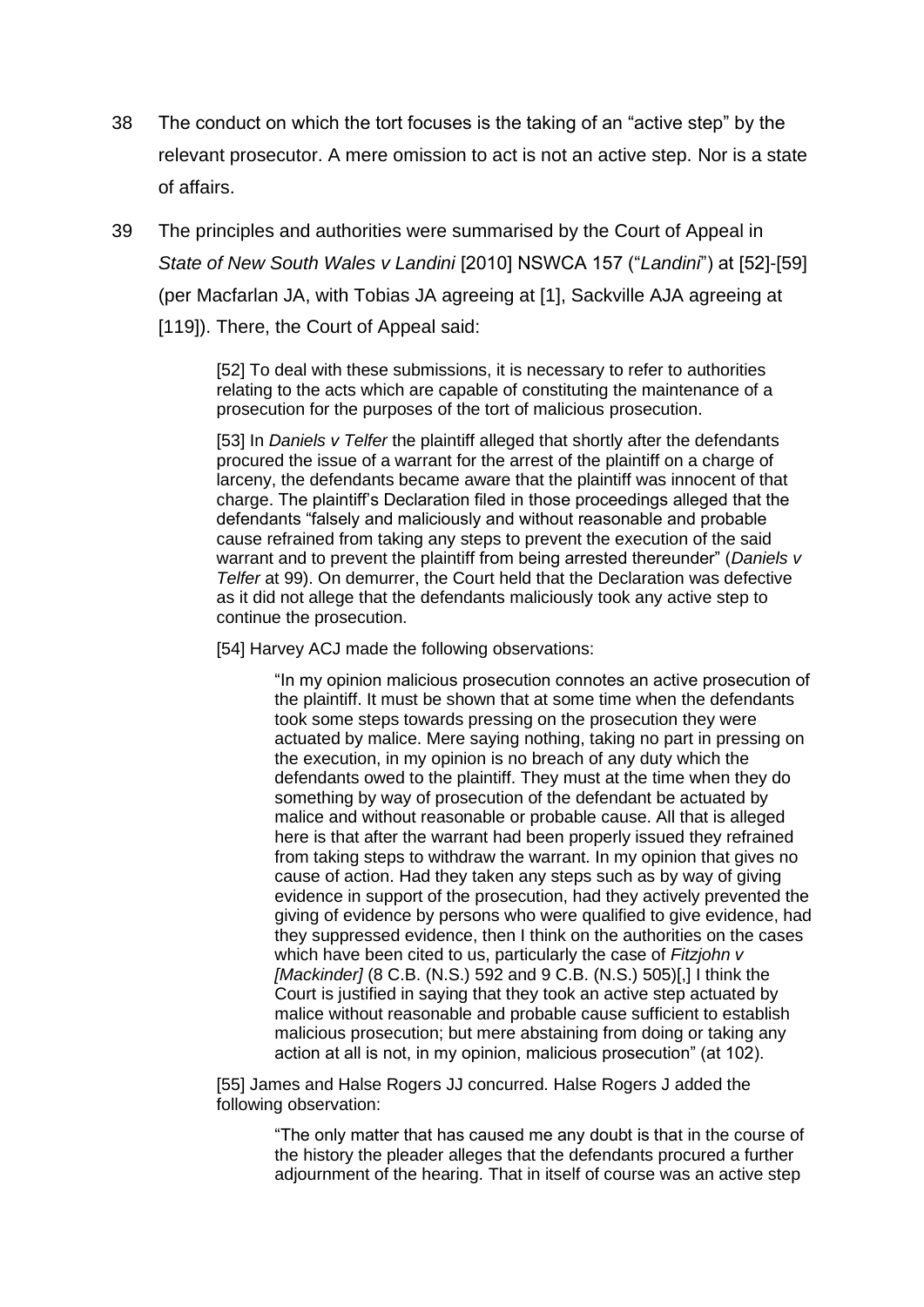and in my opinion in a declaration properly framed, if the plaintiff declared that after the arrest the defendants knowing of the innocence of the plaintiff maliciously and without reasonable and probable cause suppressed from the magistrate their knowledge of the innocence of the plaintiff and procured an adjournment and caused damage to the plaintiff, in my opinion that would give them ground for action …" (at 103).

[56] In *Fitzjohn v Mackinder*, a decision of the Court of Exchequer Chamber referred to by Harvey ACJ, the defendant gave false evidence in civil proceedings that the plaintiff had signed an acknowledgement. The plaintiff denied that the signature was his, but he was disbelieved by the County Court judge who determined the civil claim. The judge, on his own motion, bound the defendant over to prosecute the plaintiff for perjury. This the defendant did by preferring a bill of indictment, but the plaintiff was ultimately acquitted.

[57] The plaintiff was non-suited in his subsequent action against the defendant for malicious prosecution, but he succeeded in obtaining a verdict on appeal (Cockburn CJ, Bramwell and Channell BB agreeing, Blackburn and Wightman JJ dissenting). Cockburn CJ, with whom Channell B concurred, said this (9 CB (NS) 505 at 531; 142 ER 199 at 210):

"In my opinion … a prosecution, though in the outset not malicious, as having been undertaken at the dictation of a judge or a magistrate, or, if spontaneously undertaken, from having been commenced under a bona fide relief in the guilt of the accused, may nevertheless become malicious in any of the stages through which it has to pass, if the prosecutor, having acquired positive knowledge of the innocence of the accused, perseveres malo animo in the prosecution, with the intention of procuring per nefas a conviction of the accused. Take, for instance, the case of a prosecutor, who, after the commitment of a prisoner, and before going before the grand jury, chanced to discover the clearest proof of the prisoner's innocence, and yet went on with the indictment and prosecution, suppressing the newly-ascertained facts, and supporting the case against the prisoner by evidence either absolutely false or rendered so by the suppression of facts which would have shewn the innocence of the accused. Can it be said that to prefer an indictment under such circumstances, to be followed up by such a course of proceeding as I have referred to, would not be a malicious prosecution, for which the man whose life or liberty had been put in peril by it should have a remedy by civil action?".

[58] *Daniels v Telfer* was followed in *Coleman v Buckingham's Ltd* where it was held that allegations that the plaintiff had maliciously and without reasonable and probable cause continued the prosecution of a civil proceeding by taking certain identified steps were capable of establishing the commission of the tort. The steps alleged to have been taken comprised the procuring of an order to proceed, and of a judgment, "by falsely and maliciously representing to the court by a false affidavit certain facts" (at 178).

[59] The joint judgment in *A v New South Wales* pointed out that "[t]he identification of the appropriate defendant in a case of malicious prosecution is not always straightforward. 'To incur liability, the defendant must play an active role in the conduct of the proceedings, as by 'instigating' or setting them in motion'" (at [34] citing John G Fleming, *The Law of Torts*, 9th ed (1998) LBC Information Services at p 676). Their Honours continued: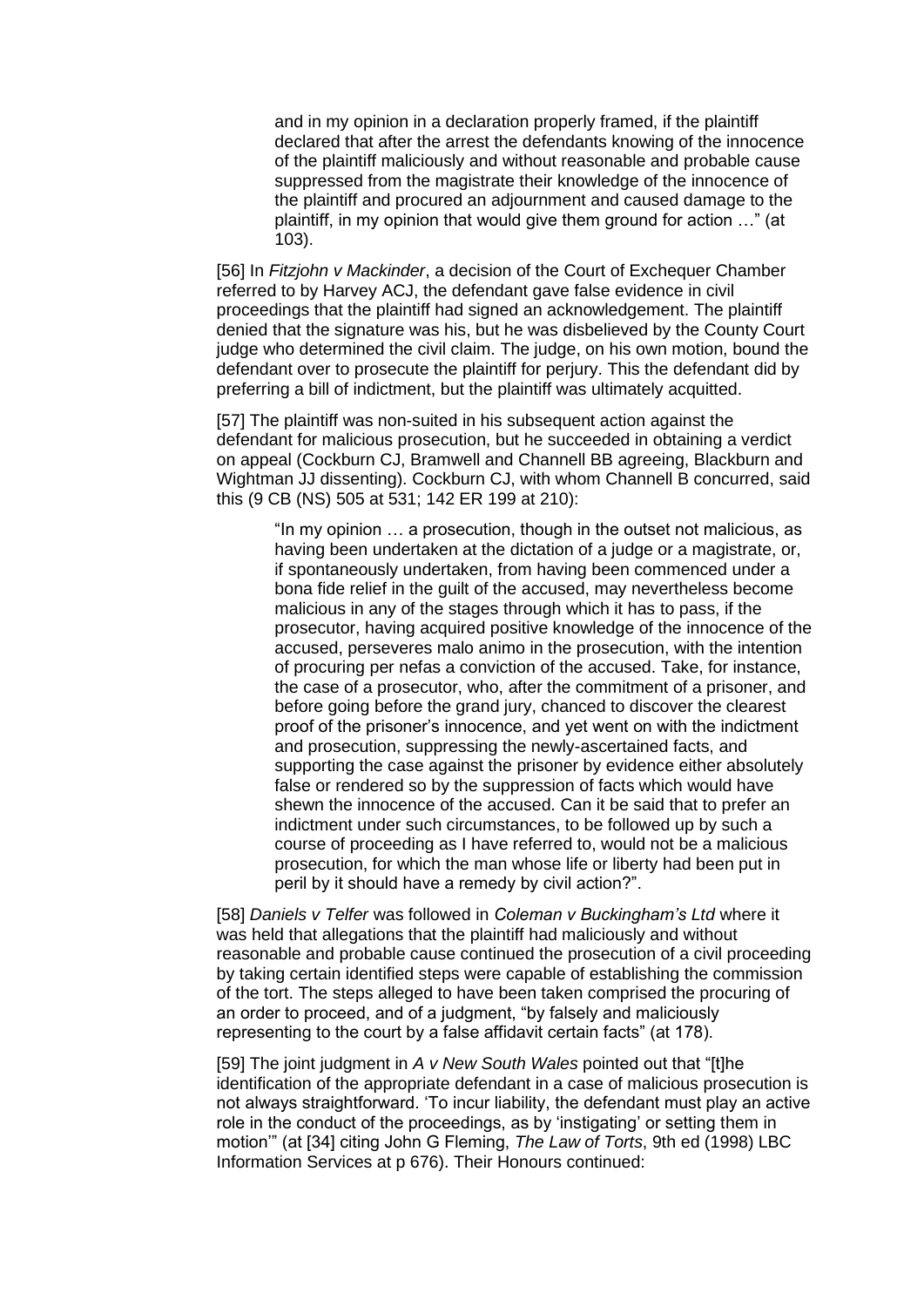"[35] In *Martin v Watson* ([1996] AC 74), a woman made an allegation that her neighbour had indecently exposed himself to her whilst standing on a ladder in his garden. She went to a police station and complained. A detective constable laid an information against the neighbour. At a hearing before the Magistrates' Court, the Crown Prosecution Service offered no evidence, and the charge was dismissed. The House of Lords held that, since the facts relating to the alleged offence were solely within the complainant's knowledge, and that as a practical matter the police officer who laid the information could not have exercised any independent discretion, the complainant could be sued for malicious prosecution, and upheld an award of damages against her. The complainant had 'in substance procured the prosecution' ([1996] AC 74 at 89). The police officer to whom the complaint was made had no way of testing the truthfulness of the accusation ([1996] AC 74 at 89). Lord Keith of Kinkel quoted with approval a statement by McMullin J in the Court of Appeal of New Zealand (*Commercial Union Assurance Co of New Zealand Ltd v Lamont* [1989] 3 NZLR 187 at 207-208), that a person may be regarded as the prosecutor if he puts the police in possession of information which virtually compels an officer to bring a charge".

40 In the context of the tort of malicious prosecution, a prosecution is not initiated by an arrest. Rather, it is not initiated until the process of a court is invoked. As the Victorian Court of Appeal held in *Mutton v Baker* [2014] VSCA 43 at [37]:

> [37] In the present case, there is simply no allegation in the statement of claim that the defendant has invoked or commenced the processes of any court. The statement of claim alleges nothing more than that a complaint was made to the police and that the police arrested the plaintiff. That conduct is insufficient by itself to ground an action in malicious prosecution. That part of the claim has no real prospect of success. In my opinion, the judge was right to dismiss it.

41 The tort has what the High Court has described as a "temporal dimension": *A v NSW* at [59]. The High Court said:

> [59] Thirdly, the action for malicious prosecution has a temporal dimension. To ask whether a prosecution was commenced or maintained without reasonable and probable cause directs attention to the state of affairs when the prosecution was commenced, or when the prosecutor (the defendant in the subsequent civil claim) is alleged to have maintained that prosecution. Moreover, it necessarily directs attention to what material the prosecutor had available for consideration when deciding whether to commence or maintain the prosecution, not whatever material may later have come to light.

42 What is relevant, however, is what the plaintiff proves about the material that the prosecutor had available for consideration, first when deciding whether to commence the proceedings, and thereafter from time-to-time during the maintenance of the prosecution, as opposed to any material that may have come to light subsequently: see also, *A v NSW* at [58].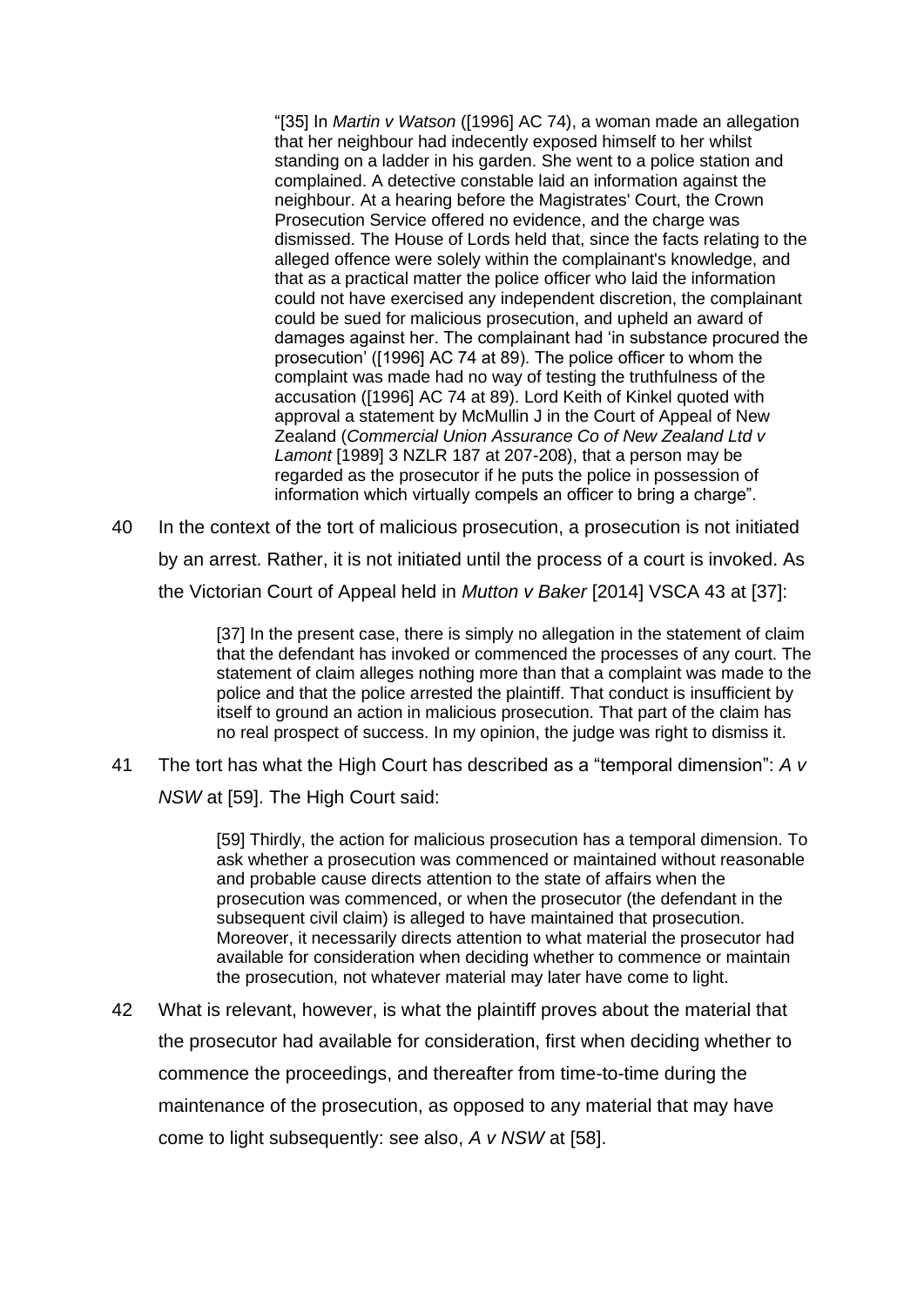- 43 The "temporal dimension" of the tort makes it critically important to identify the time at which each active step of initiation or maintenance occurred. It is at that time that the issue of malice and the issue of absence of reasonable and probable cause are to be assessed.
- 44 The High Court reinforced this temporal dimension in *Beckett* at [4]. There, the High Court said:

[4] … One aspect of that consideration which assumes importance in this appeal is the discussion of the temporal dimension of the tort: proof of the absence of reasonable and probable cause directs attention to the state of affairs at the time the defendant is alleged to have instigated or maintained the prosecution. Evidence bearing on the existence of reasonable and probable cause is confined to the material available to the defendant at the time the prosecution was commenced or maintained.

[Footnotes omitted.]

45 In *Wood v State of New South Wales* [2018] NSWSC 1247 ("*Wood*"),

Fullerton J said (at [246]):

[246] In an action for malicious prosecution the need for a close focus on what are contended to be deficiencies in the evidence is allied with the importance of recognising the temporal dimension to that enquiry. An enquiry into the question of the absence of reasonable and probable cause directs attention to the state of affairs that obtained when the prosecution was commenced or when it is alleged the prosecution was maintained. Moreover, as the High Court observed at [59] in *A v NSW*, the enquiry necessarily directs attention to the material the prosecutor had available for consideration when deciding whether to commence or maintain the prosecution, not any material that may have come to light thereafter.

- 46 This Court has repeatedly emphasised the importance of the temporal dimension: see example, *Bailey v Director General of Natural Resources*  [2014] NSWSC 1012 ("*Bailey*") at [307] and [346] (per Fullerton J); *Hamod v State of NSW* [2007] NSWSC 600 at [19] (per Simpson J); *Clyne v State of New South Wales (No 1)* [2011] NSWSC 629 at [56] (per Fullerton J).
- 47 The onus of establishing absence of reasonable and probable cause is on the plaintiff, and that typically gives rise to forensic difficulties. As the High Court observed in *A v NSW* (at [60]):

[60] It is important to recognise that, in an action for malicious prosecution, the plaintiff must establish a negative (the absence of reasonable and probable cause). The forensic difficulty of proving a negative is well known. At least some of the questions presented in this appeal arise because there is an inevitable tendency to translate the negative question — whether the defendant prosecutor acted without reasonable and probable cause — into the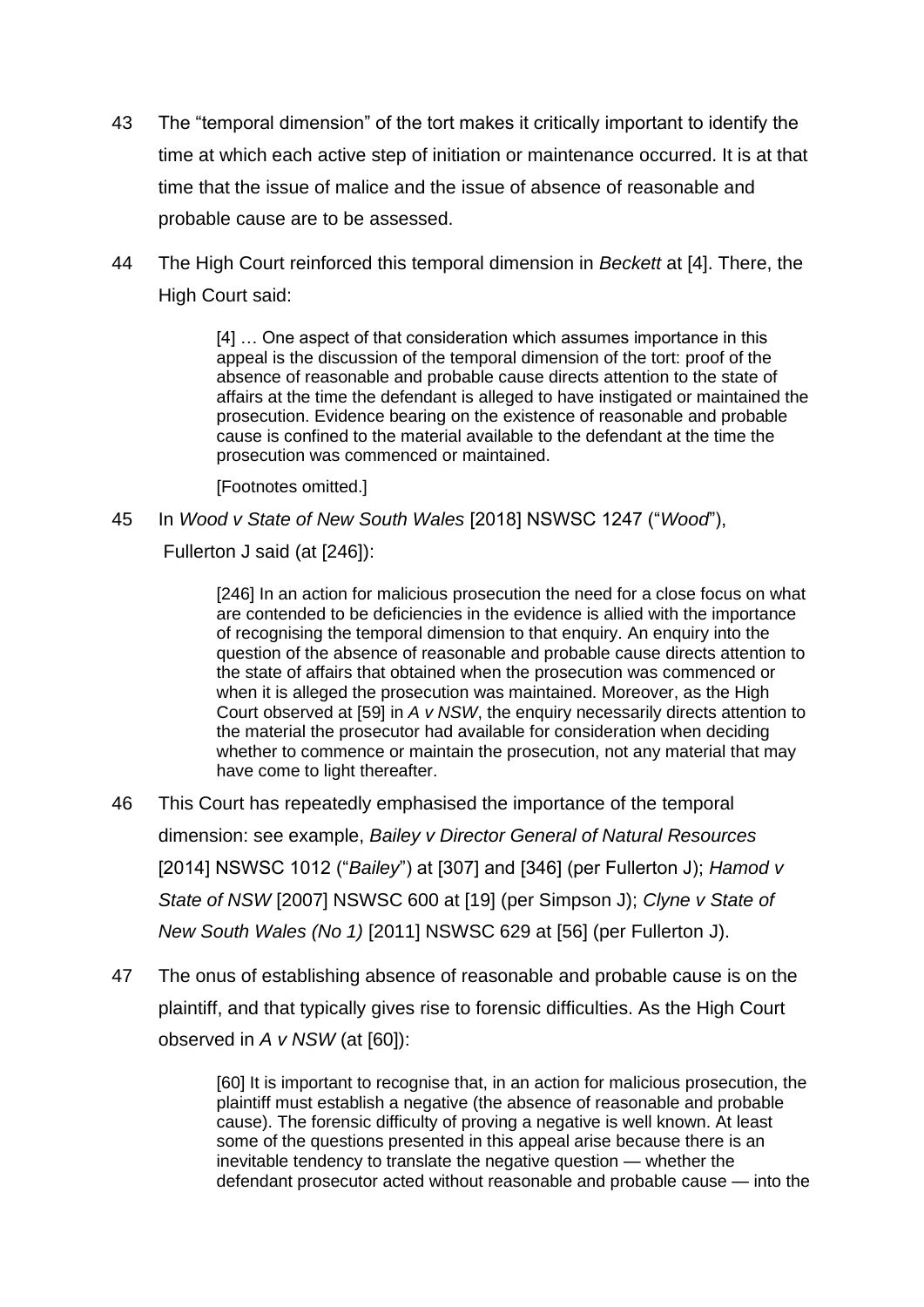different question — what will constitute reasonable and probable cause to institute criminal proceedings. The logical relationship between the two forms of question tends to obscure first, the importance of the burden of proof, and secondly, the variety of factual and forensic circumstances in which the questions may arise.

48 The High Court dealt with the test for absence of reasonable and probable cause throughout *A v NSW*. However, the following propositions from *A v NSW* warrants particular attention. At [77], the High Court stated:

> [77] There are three critical points. First, it is the negative proposition that must be established: more probably than not the defendant prosecutor acted without reasonable and probable cause. Secondly, that proposition may be established in either or both of two ways: the defendant prosecutor did not "honestly believe" the case that was instituted or maintained, or the defendant prosecutor had no sufficient basis for such an honest belief. …

- 49 The plaintiff bears the onus of proving a negative with respect to absence of reasonable and probable cause. That onus is normally met, at least in part, by the tender of the brief of evidence: *Hamod v State of New South Wales* [2011] NSWCA 375 at [33]; *State of New South Wales v Hathaway* [2010] NSWCA 184 ("*Hathaway*") at [180] (per Tobias, McColl and Macfarlan JJA). Thus, if the plaintiff presses on the Court some analytical approach to the evidence available in aid of a submission that there was an objective deficiency, then the plaintiff would normally tender all of the material available to the prosecutor.
- 50 That the onus is on the plaintiff in respect of each element is particularly important when a solely inferential case is mounted. Where a case relies on inferences, the onus of proof is discharged only if the circumstances "do more than give rise to conflicting inferences of equal degrees of probability": *Luxton v Vines* (1952) 85 CLR 352 at 358 (Dixon, Fullagar and Kitto JJ).
- 51 While the cross-examination of Inspector Pietruszka often travelled beyond the pleaded and particularised case, the Court should, it was submitted by counsel for the State, hold the plaintiff strictly to his pleaded case.
- 52 As to the standard of proof, s 140(1) of the *Evidence Act 1995* (NSW) states that the case must be proved on the balance of probabilities. However, under s 140(2), the Court is to take into account the nature of the cause of action, the nature of the subject matter of the proceeding and the gravity of the matters alleged. The allegations now made against Inspector Pietruszka are grave within the meaning of s 140(2) and of the utmost seriousness having regard to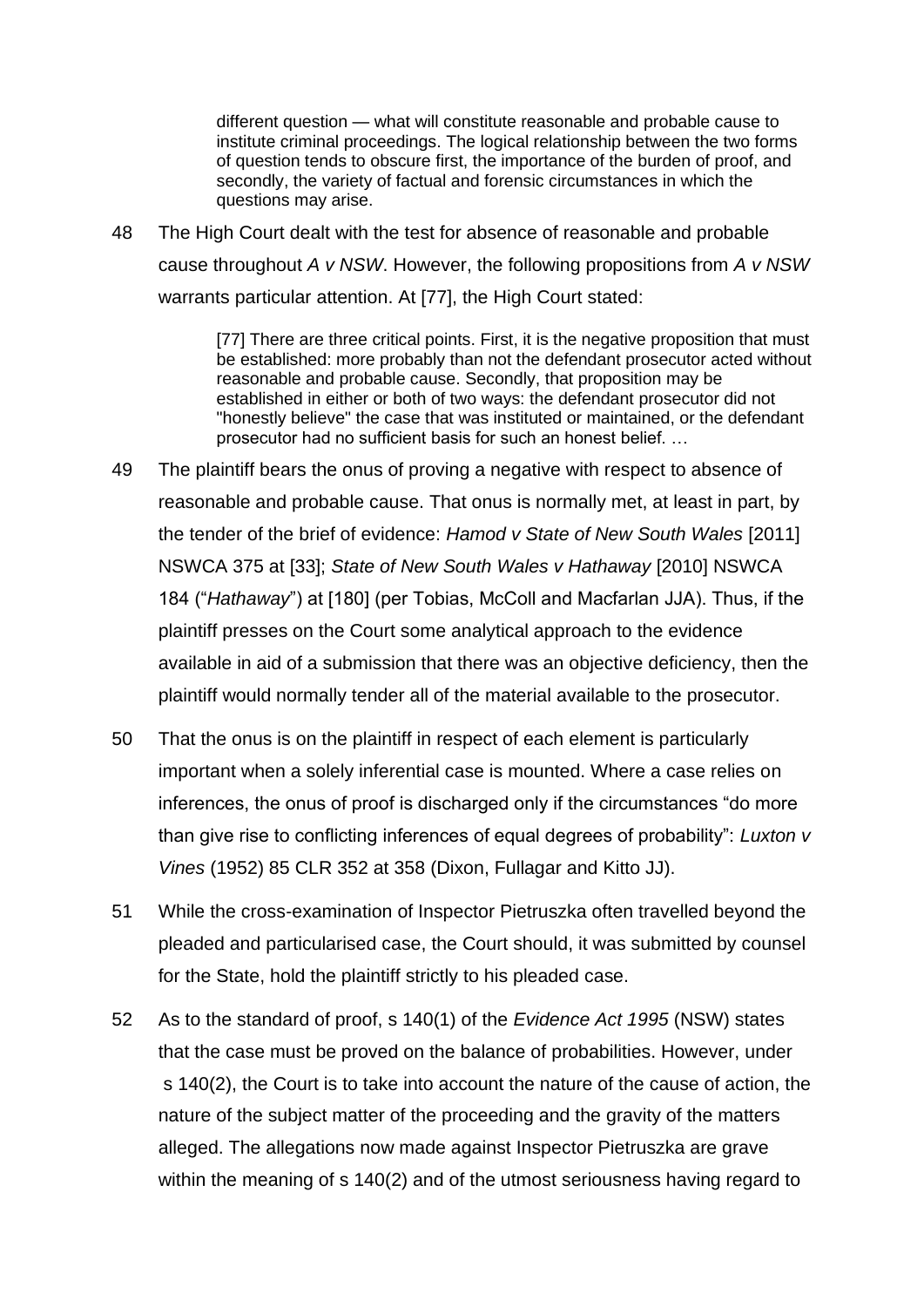the statements of principle in *Briginshaw v Briginshaw* (1938) 60 CLR 336 ("*Briginshaw*") at 362 (per Dixon J)*.*

- 53 The burden of proof on the plaintiff is, therefore, an onerous one because of the allegations of impropriety that the actions entail: *Landini v State of New South Wales* [2008] NSWSC 1280 at [45] (per Hall J) (it may be noted the relevant passage was not disturbed on appeal), referring to Dixon J's judgment in *Briginshaw*; see also *Hathaway* at [259]-[273]. That is, in order for the plaintiff to make good his case against Inspector Pietruszka, clear and cogent evidence is required: *Neat Holdings Pty Ltd v Karajan Holdings Pty Ltd* (1992) 67 ALJR 170 at 171; *Briginshaw* at 361-362 (proof to the state of reasonable satisfaction cannot be produced by "inexact proofs, indefinite testimony, or indirect inferences", where the nature and consequences of the facts to be proved are grave and inherently unlikely).
- 54 In *Commonwealth of Australia v Fernando* (2012) 200 FCR 1; [2012] FCAFC 18 ("*Fernando*"), the Federal Court at [129]-[130] held:

[129] In *Communications, Electrical, Electronic, Energy, Information, Postal, Plumbing and Allied Services Union of Australia v Australian Competition and Consumer Commission* (2007) 162 FCR 466; [2007] FCAFC 132, a Full Court of this court considered the standard of proof required in civil proceedings in the light of Briginshaw and the requirements of s 140. The Court said (at 480 [32]) that:

The mandatory considerations which s 140(2) specifies reflect a legislative intention that a court must be mindful of the forensic context in forming an opinion as to its satisfaction about matters in evidence. Ordinarily, the more serious the consequences of what is contested in the litigation, the more a court will have regard to the strength and weakness of evidence before it in coming to a conclusion.

The Full Court continued (at 482 [37]), saying that:

Ultimately, because this is a civil, not criminal, proceeding the civil standard of proof applies. Thus, the ACCC had to establish that the circumstances appearing in the evidence gave rise to a reasonable and definite inference, not merely to conflicting inferences of equal degrees of probability, that [the impugned conduct had occurred].

[130] A finding that a Commonwealth Government Minister has deliberately exercised an important statutory power knowing that, in doing so, he was acting unlawfully is properly to be characterised as grave. The legal consequences are potentially serious as too is the effect on the Minister's reputation. In circumstances in which, on the facts found, conflicting inferences are open and one of those inferences is favourable to the respondent, the court will not be satisfied that the applicant's case has been proved to the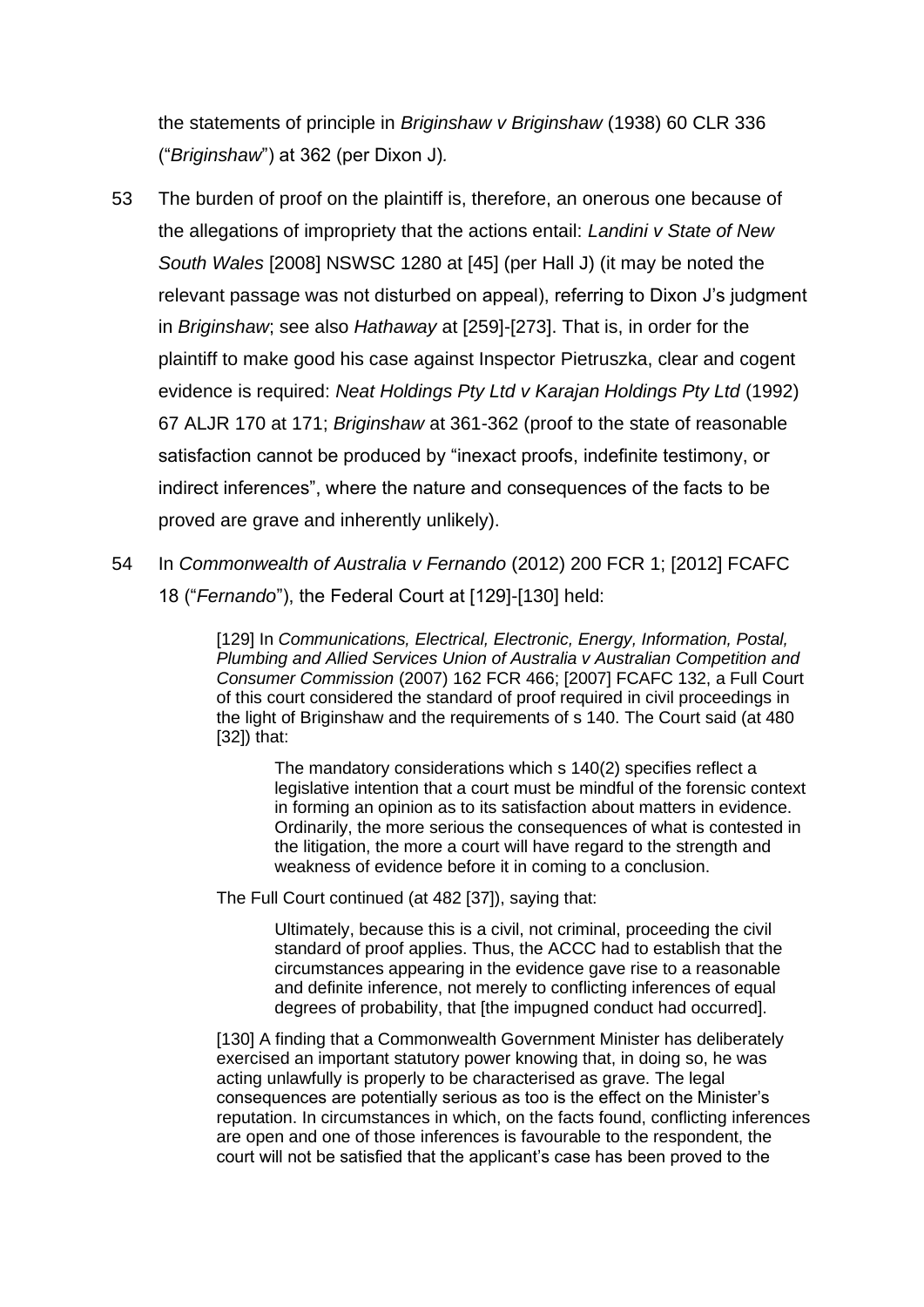necessary standard. For the reasons which we have explained this is such a case.

55 In *Wood* at [30]-[31], Fullerton J did not accept the Court's observations in *Fernando* as being authority for the proposition that the plaintiff must exclude any hypothesis available or open on the evidence before finding an unfavourable hypothesis proved. Rather, her Honour noted:

> [30] … Competing hypotheses may be "open" but one of greater probability than another will allow a conclusion to be reached that, having regard to the matters to which reference must be made in s 140(2), it has been made out to the level of reasonable satisfaction.

> [31] Proper consideration of the conclusion expressed at [130] in *Fernando*, when considered in the context of what the Full Court of the Federal Court said in *Communications, Electrical, Electronic, Energy, Information, Postal, Plumbing and Allied Services Union of Australia v Australian Competition and Consumer Commission* (2007) 162 FCR 466; [2007] FCAFC 132, and which was extracted at [129] of *Fernando*, reveals that the Court was concerned with conflicting "open" hypotheses for conduct where those hypotheses were of equal degrees of probability. To accept, as I understand the defendant to submit, that *Fernando* is authority for the proposition that an open and favourable hypothesis must be excluded before accepting a competing open and unfavourable hypothesis, even if it is less likely, would be, in my view, to alter the applicable standard of proof.

- 56 Particulars play an important role in a malicious prosecution case. Allegations of malice and absence of reasonable and probable cause are serious allegations and there is a special need for distinct pleading and clear proof. This is no more than an application of the general principle that an opposite party should always be fairly apprised of the nature of the of the case he or she is called upon to meet: *R v The Associated Northern Collieries* (1910) 11 CLR 738 at 740-741 (per Isaacs J).
- 57 These general principles are fortified by rr 15.3 and 15.4 of the *Uniform Civil Procedure Rules 2005* (NSW) ("UCPR"). Rule 15.3 states: "A pleading must give particulars of any fraud, misrepresentation, breach of trust, wilful default or undue influence on which the party relies".
- 58 Rule 15.4 states:

#### **15.4 Allegations as to condition of mind**

(cf SCR Part 16, rule 3; DCR Part 9, rule 21)

(1) A pleading that alleges any condition of mind must give particulars of the facts on which the party pleading relies.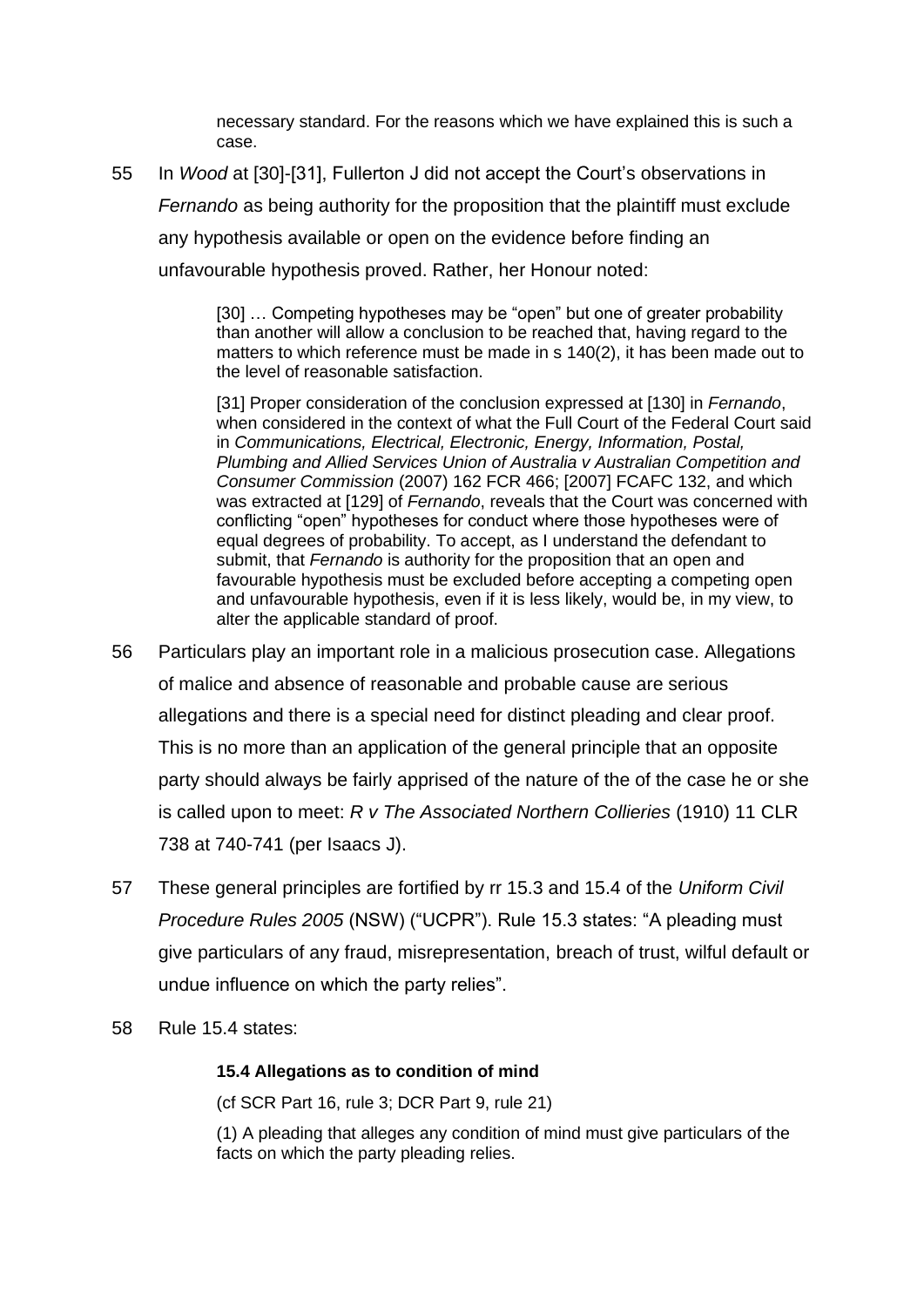(2) In subrule (1), *condition of mind* includes any disorder or disability of mind, any malice and any fraudulent intention, but does not include knowledge.

- 59 The effect of these rules, particularly r 15.4, is that particulars of malice and any state of mind relating to absence of reasonable and probable cause must be given. However, the function of the pleadings and particulars thereof in the disposition of these proceedings will be discussed further below.
- 60 As regards absence of reasonable and probable cause, the High Court's decision in *A v NSW* described the content of the "absence of reasonable and probable cause" element.
- 61 The Court identified two ways in which absence of reasonable and probable cause might be established, which are commonly described as "subjective" and "objective" aspects of the element. Those two aspects appear at [58] of the judgment, where their Honours said:

[58] Secondly, the inquiry about reasonable and probable cause has two aspects. That is, to decide whether the prosecutor did not have reasonable and probable cause for commencing or maintaining the prosecution, the material available to the prosecutor must be assessed in two ways. What did the prosecutor make of it? What should the prosecutor have made of it? To ask only whether there was material available to the prosecutor which, assessed objectively, would have warranted commencement or maintenance of the prosecution would deny relief to the person acquitted of a crime prosecuted by a person who not only acted maliciously, but who is shown to have acted without forming the view that the material warranted prosecution of the offences. Conversely, to ask only what the prosecutor made of the material that he or she had available when deciding to commence or maintain the prosecution would favour the incompetent or careless prosecutor over the competent and careful.

62 The High Court returned to these two aspects at [70]-[71] of the judgment,

where their Honours stated:

[70] There are several questions bound up in the proposition that absence of reasonable and probable cause requires an examination of what the prosecution "made" or "should have made" of the material available to the prosecutor when he or she decided to prosecute, or to maintain an existing prosecution. As has already been noted, two kinds of inquiry are postulated: one subjective (what the prosecutor made of the available material) and the other objective (what the prosecutor should have made of that material). Does proof of the absence of reasonable and probable cause require proof of the absence of a state of persuasion (a "belief") in the mind of the prosecutor? What is the subject-matter of the state of persuasion that is to be considered? Is it a persuasion about the likelihood of a particular outcome of the prosecution (the conviction of the person prosecuted)? Is it a persuasion about what the material considered by the prosecutor reveals ("guilt" or "probable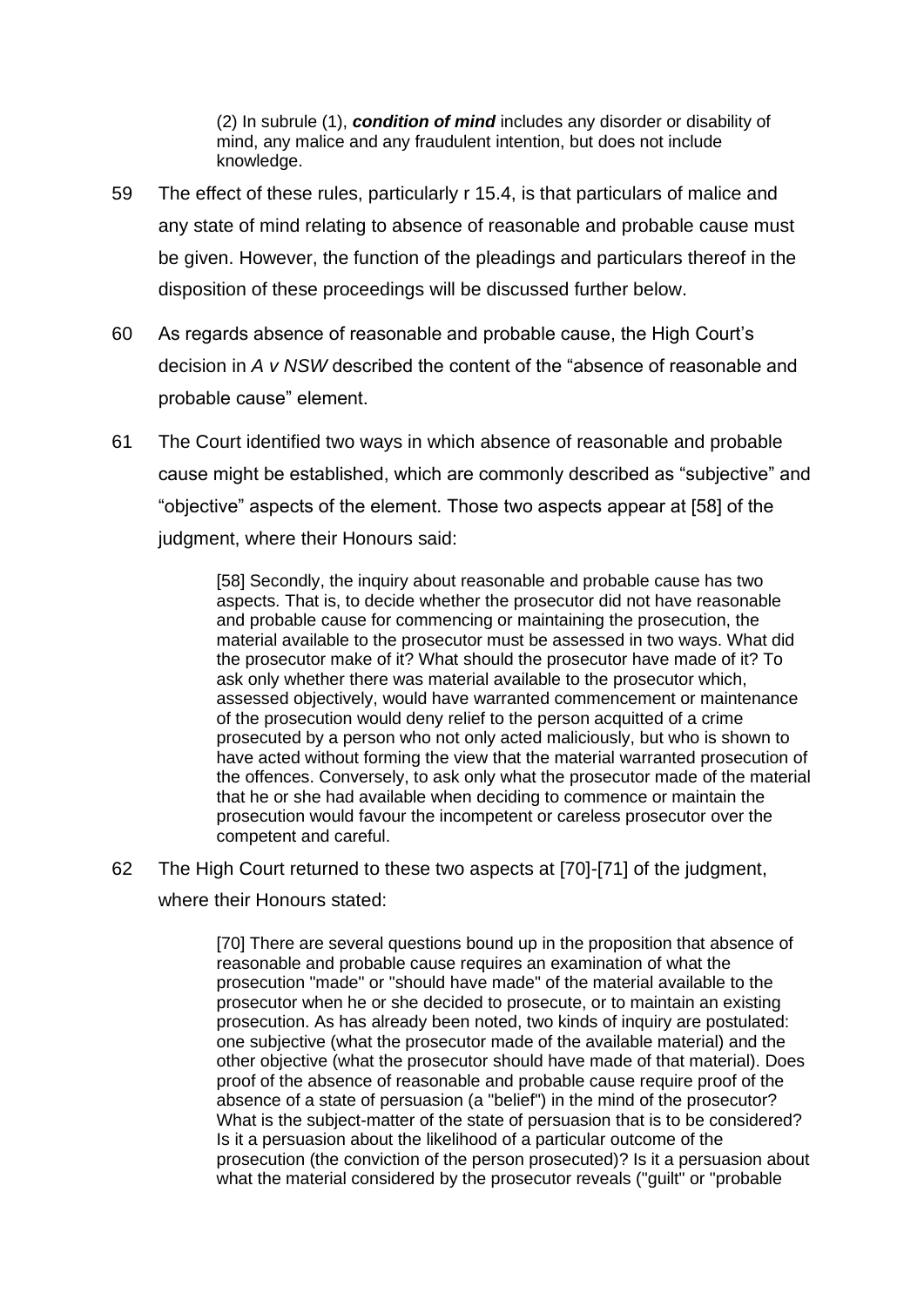guilt" of the person prosecuted)? Or is it a persuasion about that material's sufficiency to warrant setting the processes of the criminal law in motion? What, if any, weight may be given by the prosecutor to the existence of various checks and balances, like the interposition of committal proceedings and the assignment of particular functions to the Director of Public Prosecutions, that form an integral part of the system of criminal justice?

[71] Those questions should be answered as follows. If the plaintiff alleges that the defendant prosecutor did not have the requisite subjective state of mind when instituting or maintaining the prosecution, that is an allegation about the defendant prosecutor's state of persuasion. The subject-matter of the relevant state of persuasion in the mind of the prosecutor is the sufficiency of the material then before the prosecutor to warrant setting the processes of the criminal law in motion. If the facts of the particular case are such that the prosecutor may be supposed to know where the truth lies (as was certainly the case in *Sharp v Biggs*) the relevant state of persuasion will necessarily entail a conclusion (a belief of the prosecutor) about guilt. If, however, the plaintiff alleges that the prosecutor knew or believed some fact that was inconsistent with guilt (as the plaintiff alleged in *Mitchell v John Heine*) the absence of reasonable and probable cause could also be described (in that kind of case) as the absence of a belief in the guilt of the plaintiff.

63 At [80], the High Court identified two negative conditions for this element of the tort, the first of which relates to the subjective aspect of this element and the second of which relates to the objective aspect. Their Honours said:

> [80] … But unless the prosecutor is shown either not to have honestly formed the view that there was a proper case for prosecution, or to have formed that view on an insufficient basis, the element of absence of reasonable and probable cause is not established.

- 64 In this case, the plaintiff relies on the subjective aspect of absence of reasonable and probable cause. He asserts that, as at 1 July 2015, Inspector Pietruszka knew that there was not reasonable and probable cause to prosecute the plaintiff.
- 65 Counsel for the State contended "it is not open to the [p]laintiff to run a case that objectively there was no basis for [Inspector] Pietruszka to form a view that there was no proper case to prosecute". To succeed on the objective element, having regard to the fact that the plaintiff advances a "subjective" case, the plaintiff must establish that, at the time of each active step, Inspector Pietruszka had not honestly formed the view that there was a proper case for prosecution.
- 66 As to malice, it is well-established that the malicious purpose must be the sole or dominant purpose of the prosecutor. In *A v NSW* at [91], the High Court said: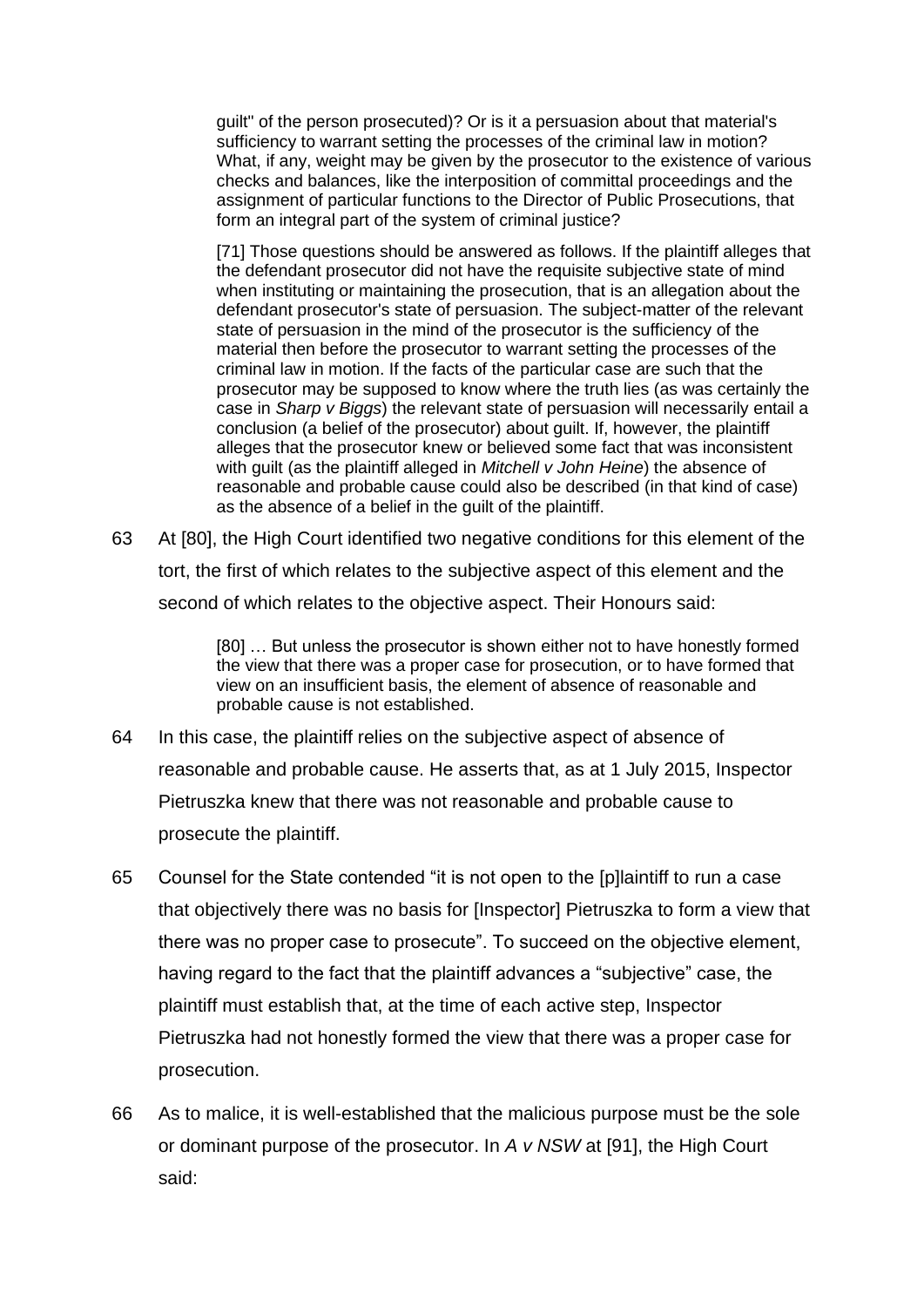[91] What is clear is that, to constitute malice, the dominant purpose of the prosecutor must be a purpose other than the proper invocation of the criminal law – an "illegitimate or oblique motive". That improper purpose must be the sole or dominant purpose actuating the prosecutor.

67 The High Court continued at [93]:

[93] Two further observations should be made about the element of malice. First, its proof will often be a matter of inference. But it is proof that is required, not conjecture or suspicion. Secondly, the reference to "purposes other than a proper purpose" might be thought to bring into this realm of discourse principles applied in the law of defamation or in judicial review of administrative action. No doubt some parallels could be drawn with the principles applied in those areas. But drawing those parallels should not be permitted to obscure the distinctive character of the element of malice in this tort. It is an element that focuses upon the dominant purpose of the prosecutor and requires the identification of a purpose other than the proper invocation of the criminal law.

68 The plaintiff must therefore prove that the sole or dominant purpose of Inspector Pietruszka at the time of the taking of each active step was some purpose other than the proper invocation of the criminal law.

### **Prosecutor**

- 69 It is well-established that the inquiry as to the identity of the prosecutor is one of substance. In *Davis v Gell* (1924) 35 CLR 275 at 282, Isaacs ACJ said that the law "looks beyond legal theory and regards the person in fact instrumental in prosecuting the accused as the real prosecutor". The inquiry is therefore into the person or persons who, at each time, are instrumental in prosecuting the then accused.
- 70 As Fullerton J in *Wood* observed, citing *Bailey* and *A v NSW*, it is important for the plaintiff to establish the identity of a prosecutor against whom it is said he was prosecuted maliciously.
- 71 The identity of the prosecutor is significant because it is that individual's state of mind, and conduct, that is relevant for determining whether the tort of malicious prosecution is made out. In *Wood* at [580], Fullerton J remarked on the importance of properly identifying the prosecutor:

[580] In *Bailey* I expressed the importance of the plaintiff establishing the identity of a prosecutor against whom it is said he was prosecuted maliciously as follows:

[284] In A's case the High Court was not concerned with a general enquiry into the identity of those to whom responsibility or accountability for the tort of malicious prosecution might be extended.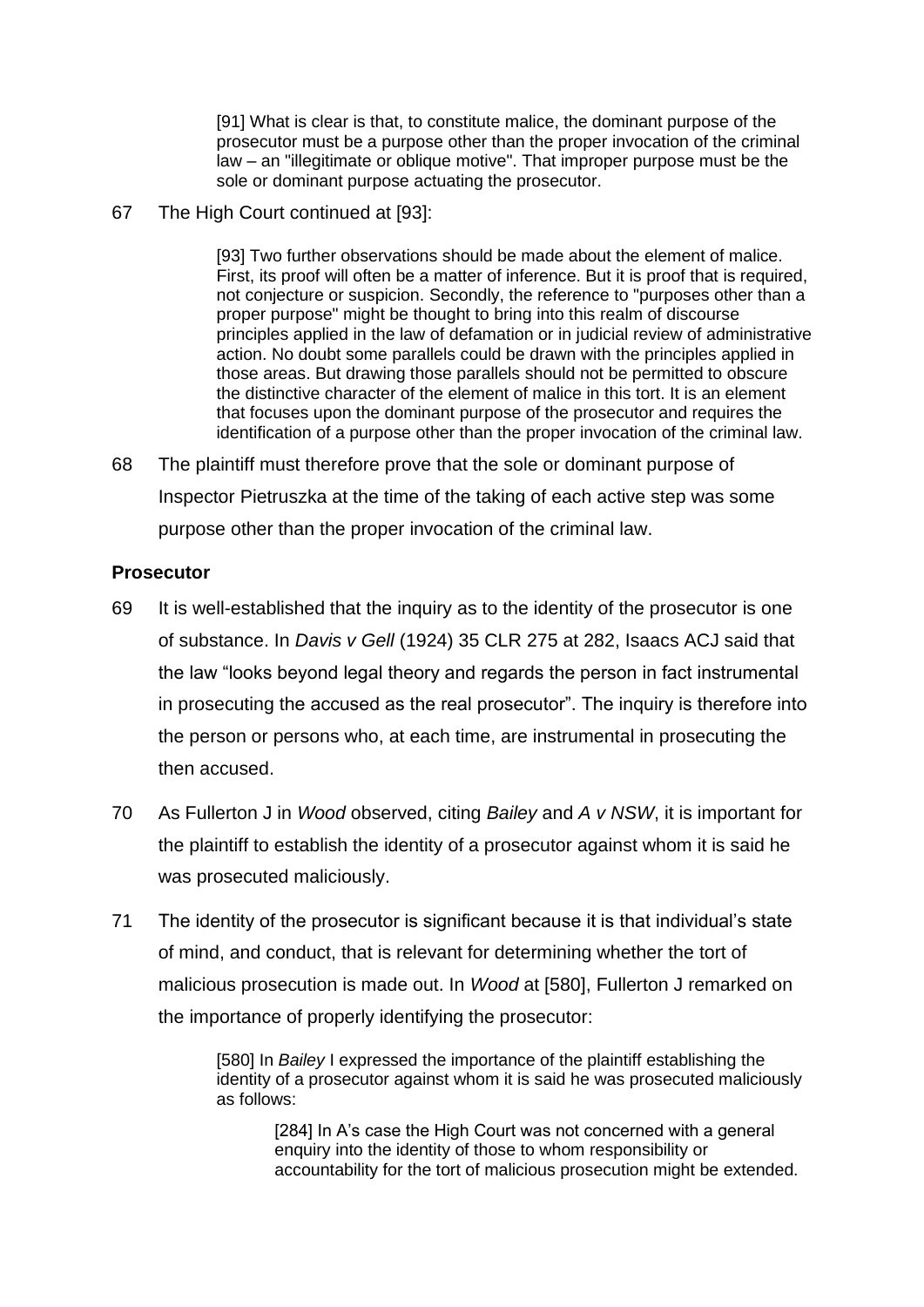This much is clear from what was said at [36]-[38]. What the Court did emphasise was that it is important to properly identify the prosecutor in proceedings brought to recover damages for the tort of malicious prosecution in order to ground and focus the critical enquiry into whether the plaintiff has proved that person (or, if more than one prosecutor, those people) acted maliciously and without reasonable and probable cause in initiating and maintaining the proceedings and, as the Court said at [38], in focusing attention upon those critical questions, whether those who "effectively set the proceedings in motion" acted tortiously.

[285] At [38] the Court said:

For the reasons explained by the House of Lords in *Glinski v McIver* [1962] AC 726, justice requires that the prosecutor, the person who effectively sets criminal proceedings in motion, accept the form of responsibility, or accountability, imposed by the tort of malicious prosecution. Insofar as one element of the tort concerns reasonable and probable cause, the question is not abstract or purely objective. The question is whether the prosecutor had reasonable and probable cause to do what he did; not whether, regardless of the prosecutor's knowledge or belief, there was reasonable and probable cause for a charge to be laid. The question involves both an objective and a subjective aspect.

72 Her Honour also noted (at [146]):

[146] Since the accountability imposed by the tort of malicious prosecution is only imposed on a person who plays an active role in the conduct of the proceedings by effectively instigating or setting them in motion (see *A v NSW* [37]-[38]), it is necessary in this case to identify who the prosecutor is (or who the prosecutors are if there be more than one) as a discrete issue.

- 73 As this Court recently observed in *Ea v Diaconu* [2019] NSWSC 795 ("*Diaconu*") at [60] (per R A Hulme J), citing *Clark v State of New South Wales* [2016] NSWSC 808 at [59], even where the State is alleged to be vicariously liable for the tort of a prosecutor in a public prosecution, it remains necessary to identify the individual who is alleged to have committed the tort.
- 74 The Court, in *Diaconu*, summarily dismissed the plaintiff's statement of claim, which alleged the torts of misfeasance in public office and malicious prosecution. That decision was the subject of an application for leave to appeal: *Ea v Diaconu* [2020] NSWCA 127. I note that the applicant ultimately did not press the appeal insofar as it related to malicious prosecution. That is, the application proceeded on the basis of misfeasance in public office alone and the appeal was allowed against the first and third respondents.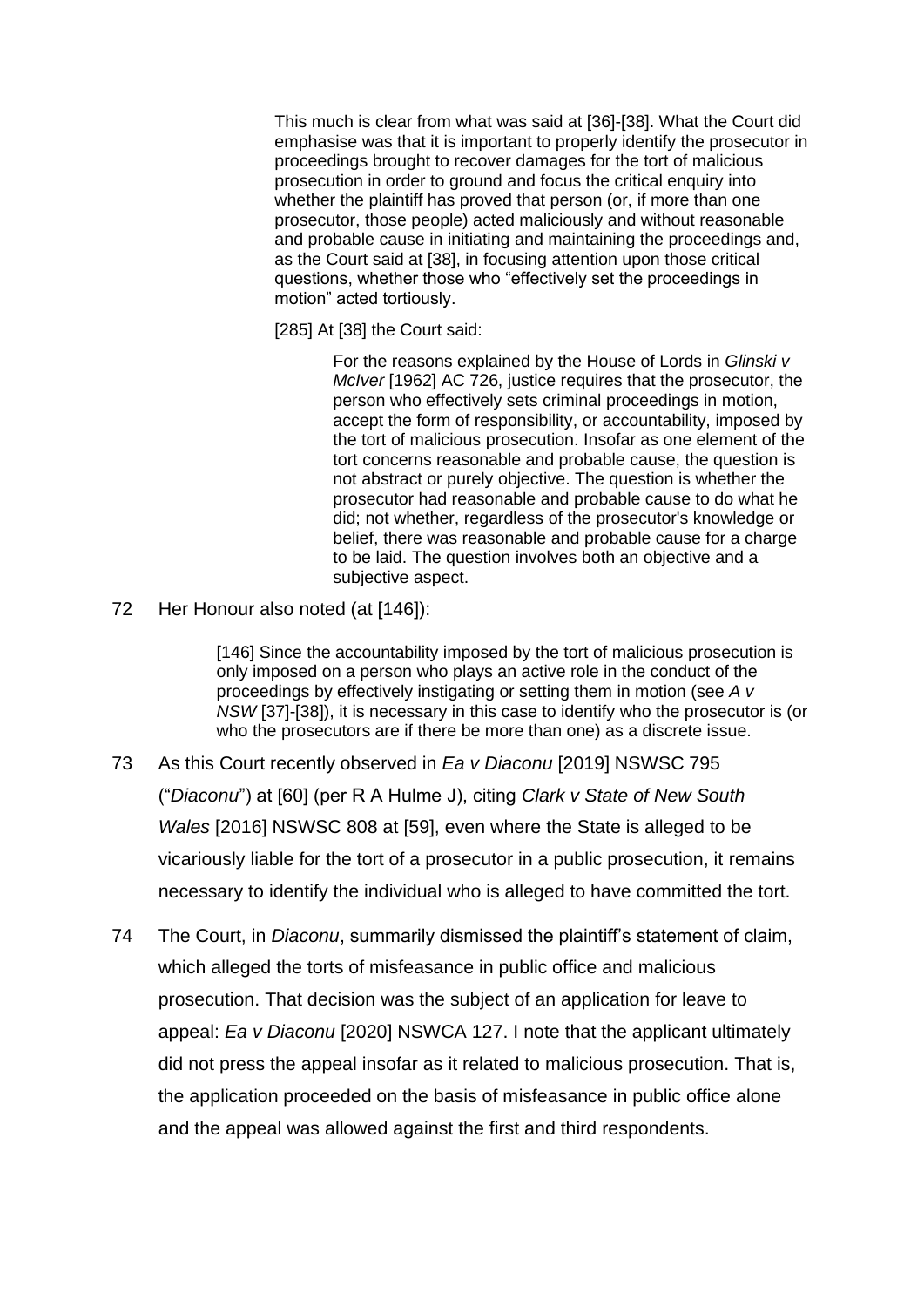75 The New South Wales Court of Appeal has recently cautioned against assuming that the Officer-In-Charge of an investigation is *ipso facto* a prosecutor. In *HD v State of New South Wales* [2016] NSWCA 85, the Court of Appeal observed (at [76]):

> [76] For the purposes of the appeal, it may be assumed, without deciding, since no argument was advanced to the contrary, that Detective Cameron is to be taken to be a prosecutor in relation to both the assault charge and the ADVO proceedings. In proceeding on this basis, I would hasten to add that it should not be assumed that, as a general proposition, all investigating police, let alone those named as "officer-in-charge" of the investigation, are to be treated as the real prosecutor. In all cases, it will depend on the circumstances.

76 In this case, the circumstances include the role of the DPP once it assumed carriage of the prosecution. That directs attention to s 9 of the *Director of Public Prosecutions Act 1986* (NSW) ("the DPP Act"), which states:

#### **9 Taking over prosecutions or proceedings**

(1) If a prosecution or proceeding in respect of an offence (whether it is an indictable offence or a summary offence) has been instituted by a person other than the Director, the Director may take over the matter and:

(a) carry on the prosecution or proceeding,

(b) carry on, on behalf of the prosecution or as respondent, an appeal in any court in respect of the offence,

(c) institute and conduct, on behalf of the prosecution, an appeal in any court in respect of the offence, and

(d) conduct, as respondent, an appeal in any court in respect of the offence.

(2) The Director may not take over a matter under this section involving a summary offence, unless:

(a) the offence is a prescribed summary offence, or

(b) a person otherwise responsible for the matter has consented in writing.

(3) Except as provided by subsection (2), the Director may take over a matter under this section whether or not the person otherwise responsible for the matter consents.

(4) If the Director takes over a matter under this section:

(a) the Director shall, as from the time when the Director complies with section 10 (1) in relation to the matter, be deemed to be the prosecutor in connection with the prosecution or proceeding concerned, and

(b) the Director may decline to proceed further in the prosecution or to carry the proceeding further.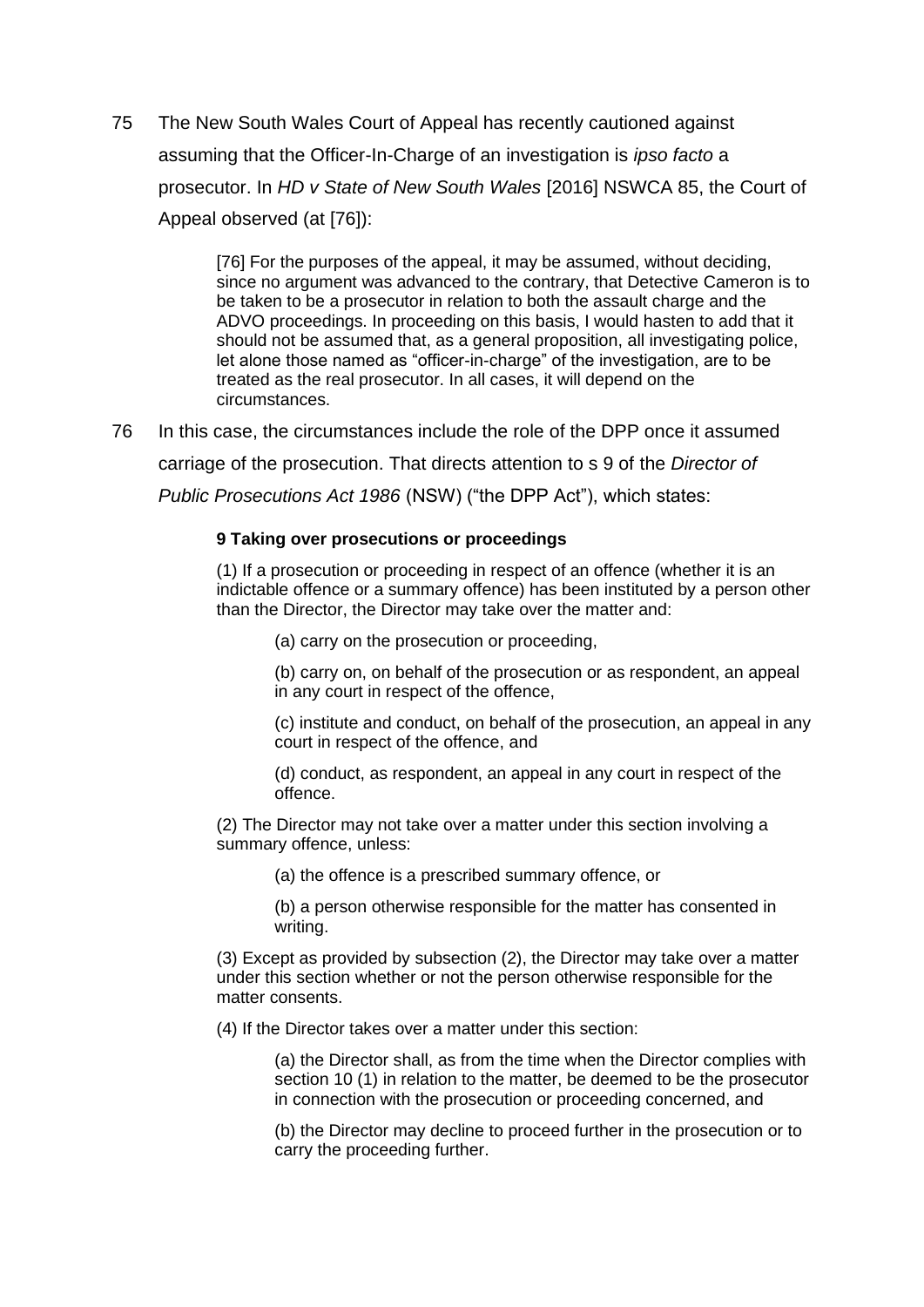(5) For the purposes of this section, proceeding includes any application, appeal or other proceeding commenced under Division 1A of Part 3 of the Confiscation of Proceeds of Crime Act 1989.

- 77 Section 10 provides for the Director to give notice when he or she takes over a matter under s 9 of the DPP Act.
- 78 The effect of s 9(4)(a) is to deem the DPP to be *the* prosecutor (not *a* prosecutor) in connection with the prosecution.
- 79 In written submissions, the plaintiff has taken the point that there is no evidence of the existence of a notice having been issued.
- 80 The plaintiff advanced the following submissions in reply as to the identity of the prosecutor:

17. The defendant says (para 208) that the plaintiff has belatedly taken the point that there is no evidence of the sending of a notice pursuant to Section 10(1) of the *Director of Public Prosecutions Act 1986*. The plaintiff's position is not belated. The earliest that a party can take a point about absence of evidence is in final submissions. The provisions of the DPP Act were specifically drawn to the attention of the court on 14 August 2018 by the defendant. There was specific reference to Section 9 (at T81, 5-7 and T96, 8- 18). There was recognition there for the requirements of s.9( 4) to be satisfied - "we say that s.9( 4) makes clear that the Director is the Prosecutor, once the Director takes over and once the obligations under s.9 are satisfied ... ".

…

18. In the present case, the issue is not the regularity of an act done by the DPP as prosecutor, but whether in fact the DPP had taken over the prosecution.

19. In any event, the resolution of that question does not finally determine the issue of who is liable for the maintenance. The relevance of whether the DPP took over the prosecution is that without specific evidence, any malice of Mr Pietruszka cannot be attributed to the DPP. But any malice of Mr Pietruszka will have been operating on the prosecution until the DPP had the opportunity to consider the case and take his own position. This was recognized at first instance in Av New South Wales, as narrated in the judgment of the High Court in [18]. There, the DPP formally took over the proceedings on 6 April 2001, but the original prosecutor was held to be liable for the maintenance of the prosecution up to 16 May 2001 "which was regarded as allowing for a reasonable period for the Director to consider his position after taking over the proceedings." This approach obviously was approved by the High Court. Thus, even if the defendant is correct, and it is to be presumed that the DPP took over the proceedings on 7 July 2015, the defendant remains liable for Mr Pietruszka's actions until the lapse of a reasonable period for the Director to consider his position.

20. … In the present case, the DPP cannot have been in a position to consider his position before receiving the brief. Mr Pietruszka did not serve the victim's statements on Mr Linegar until 24 July 2015, and the rest of the brief(apart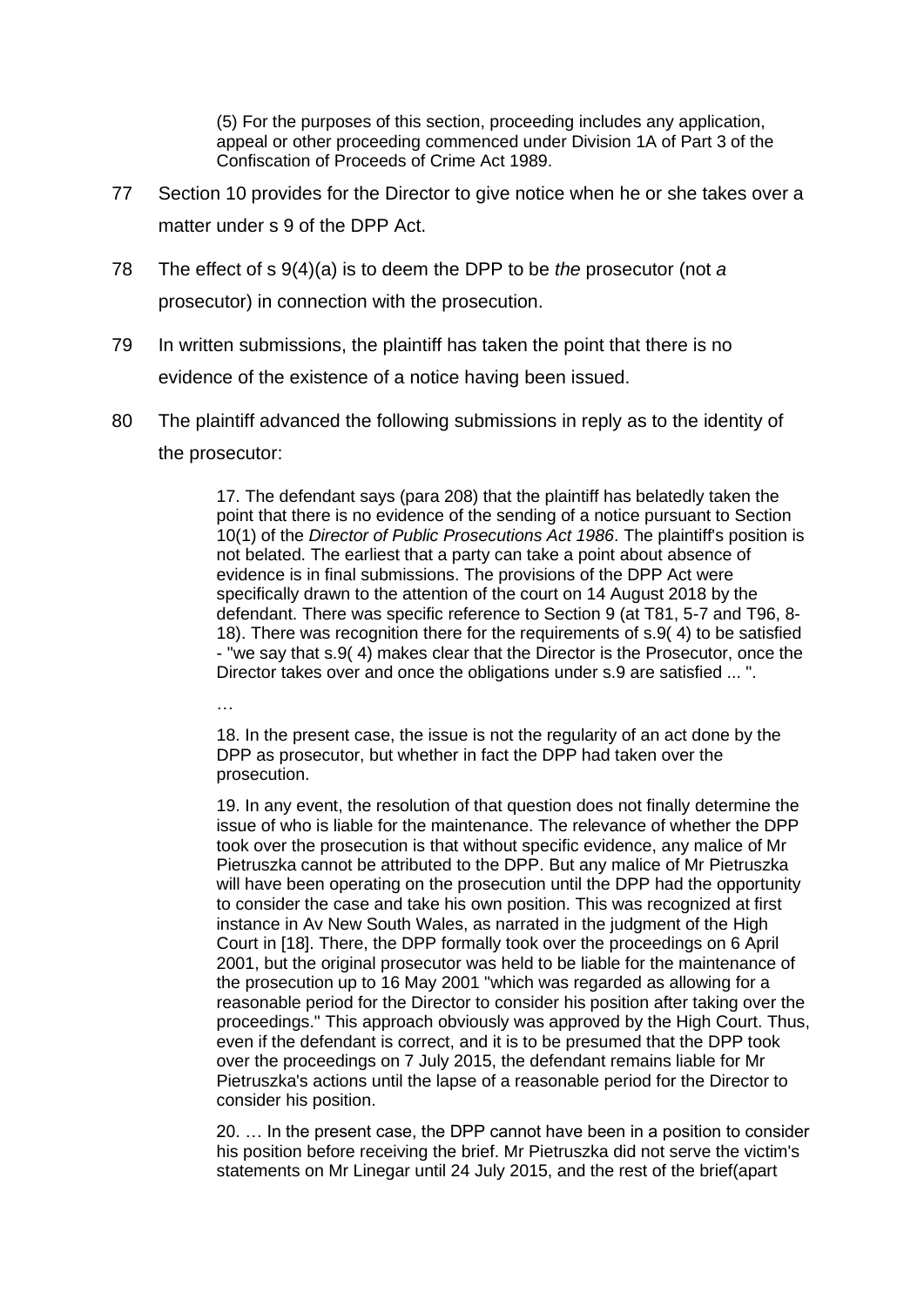from the DNA evidence) until 21 August. Mr Pietruszka said that he served these documents on Mr Linegar as soon as they became available to him ((Ex 20, p 505) second statement para 26(f)), so he would not have been able to serve them any earlier on the DPP. Thus the defendant must be liable for Mr Pietruszka's actions until at least 21 August. Other evidence suggests strongly that the DPP did not consider the matter in detail until early October.

Two emails were sent from the DPP to Mr Pietruszka on 6 October 2015 (Ex 10, p53 and 52). The first, at 10.34 am, related to possible evidence from Alcazar. It was followed by another at 11.33 am, commenting that the evidence against the plaintiff was very weak. It seems very much that the DPP officer had only just looked at the evidence against the plaintiff after sending the first email.

- 81 Counsel for the State submitted that the evidence establishes that the Director in fact took over the prosecution by no later than 7 July 2015. The Court should infer, it was submitted, consistently with the presumption of regularity, that the DPP complied with his duties under s 10 of the DPP Act from the time he took over the prosecution. The Court does not need, it was contended, the notice to conclude that notice was given. This presumption of regularity is applicable to this content and permits the Court to presume that the DPP complied with all applicable procedures: see, example, *Minister for Natural Resources v NSW Aboriginal Land Council* (1987) 9 NSWLR 154 at 164; *Hill v Woollahra Municipal Council* [2003] NSWCA 106 at [51]-[52] (per Hodgson JA, with Ipp JA and Davies AJA agreeing at [62] and [63], respectively).
- 82 In the final disposition of these proceedings, it will be unnecessary to resolve the issue of when Inspector Pietruszka was no longer the prosecutor, given the conclusions I will reach as to maintenance of the prosecution. It is sufficient to observe at this juncture that it was common ground that Inspector Pietruszka remained the prosecutor until 7 July 2015.

### **THE PLAINTIFF'S PLEADINGS**

- 83 The ASOC was lengthy with the pleadings and particulars extending over 15 pages, including several attached statements of particulars. Those statements are listed below:
	- (1) Statement of Particulars: Maintenance or Continuance of Criminal Process (28 paragraphs, 3 pages);
	- (2) Statement of Particulars: Lack of Reasonable and Probable Cause (1 paragraph, 2 pages);
	- (3) Statement of Particulars: Malice (45 paragraphs, 7 pages); and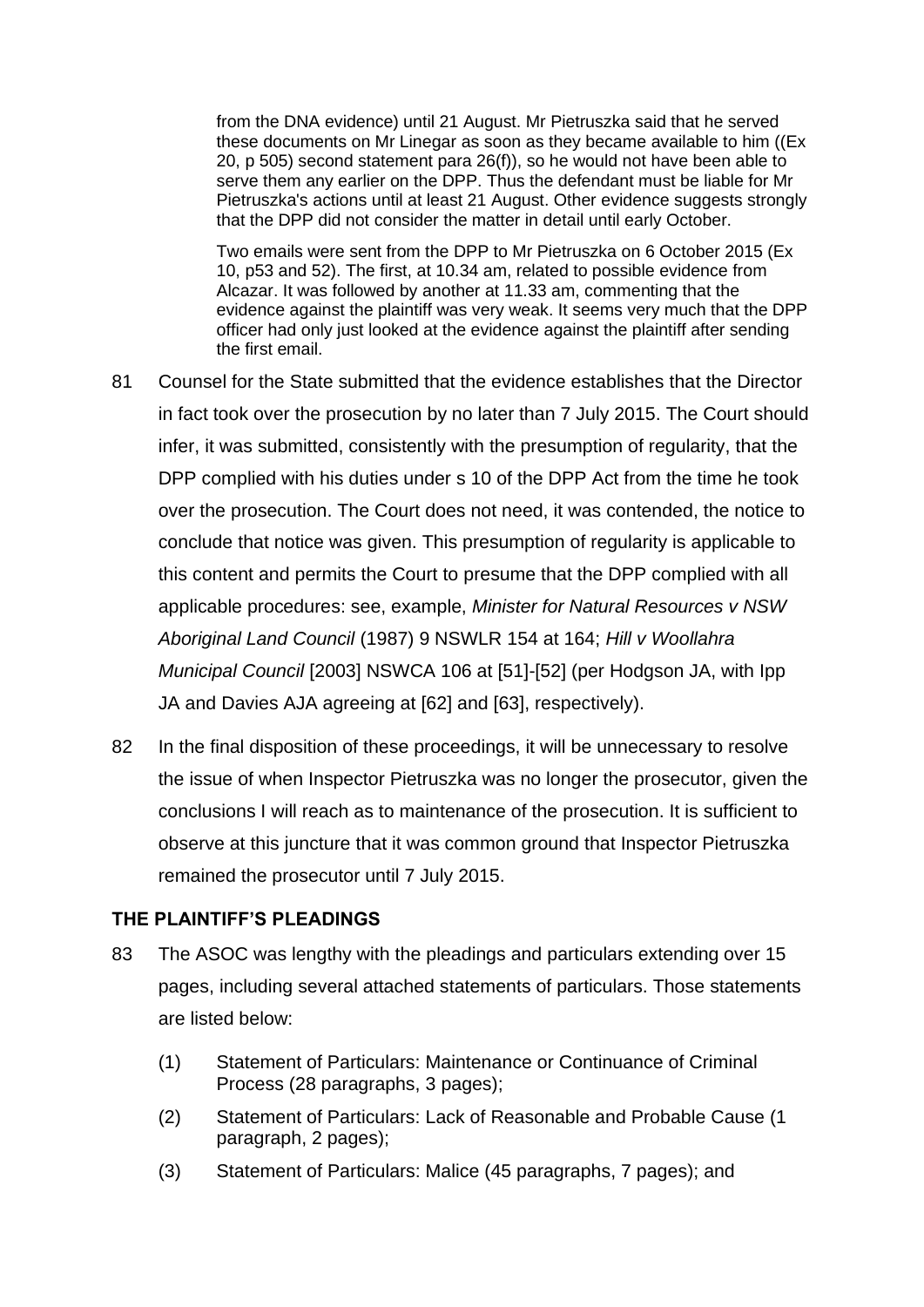- (4) Statement of Particulars: Institution of Criminal Process (8 paragraphs, 1 page). (For convenience, those statements are annexed to this judgment: Annexure A, B, C and D, respectively.)
- 84 In support of its application, the plaintiff filed closing written submissions dated 17 January 2020 (74 pages) and reply submissions dated 4 February 2020 (22 pages).
- 85 At the outset of closing written submission, the plaintiff accepted that "wrongful arrest" is not of itself a separate tort, but a necessary part of false imprisonment. An arrest involves a deprivation of liberty; if the arrest is unlawful the consequent deprivation of liberty is false imprisonment. Thus, there are two causes of action in issue, false imprisonment and malicious prosecution.
- 86 The claim in false imprisonment raises the issue of whether the arrest of the plaintiff, being an arrest without warrant, complied with the terms of s 99 of the LEPRA. The plaintiff acknowledged that if false imprisonment is established, it does not continue beyond the time at which the plaintiff was refused bail by a court, with the consequence that imprisonment continuing beyond that time becomes part of the claim for malicious prosecution.
- 87 Allowing for some vagueness in the pleadings, based upon the combination of those pleadings and submissions, the case for the plaintiff on liability, in broad terms, ultimately consisted of the following:
	- (1) On 1 July 2015 at or around 11.20pm, the plaintiff was wrongfully arrested at Blacktown railway station and subsequently falsely imprisoned by Inspector Pietruszka and Constable Mahoney: ASOC at para 2.
	- (2) The prosecutor who instituted, continued and maintained the proceedings against the plaintiff was Inspector Pietruszka. He was the prosecutor from the date of the plaintiff's arrest on 1 July 2015 until the date that the charges against the plaintiff were withdrawn on 11 December 2015.
	- (3) Inspector Pietruszka acted without reasonable cause:
		- (a) when he arrested the plaintiff on 1 July 2015;
		- (b) when he maliciously laid or caused be laid the charges with respect to the aggravated assaults against the plaintiff on 2 July 2015: ASOC at para 3.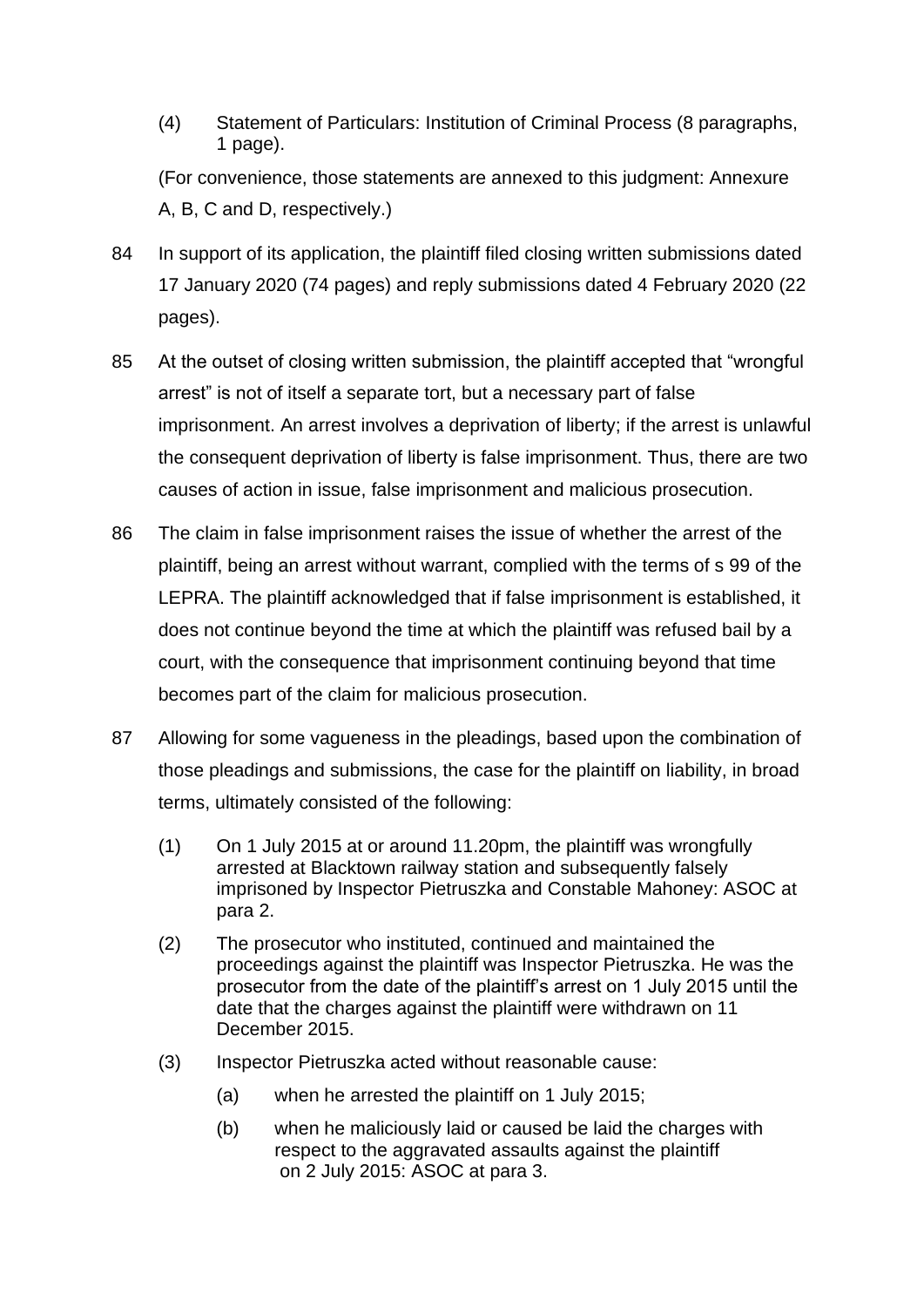- (c) when he maintained or caused to be maintained against the plaintiff criminal proceedings for the charges with respect to the aggravated assaults: ASOC at para 4.
- 88 It should be observed that the plaintiff particularised his claim with respect to (3) above as being: as at 1 July 2015 ,when the plaintiff was arrested, Inspector Pietruszka knew that he did not have reasonable and probable cause to arrest and charge the plaintiff for the offences as charged.
- 89 The plaintiff seeks the following relief:
	- (1) damages for wrongful arrest, false imprisonment and malicious prosecution including aggravated and punitive damages;
	- (2) actual or special damages;
	- (3) interest;
	- (4) costs; and
	- (5) such orders as the Court shall deem necessary.
- 90 As to the particulars of damages, the plaintiff pleaded the following (at para 5 of the ASOC):

### **Particulars of Punitive Damages**

The Defendant acted in contumelious disregard of the Plaintiff's rights.

#### **Particular of Aggravated Damages**

The Plaintiff suffered increased hurt and upset because he knew the Defendant had fabricated the allegations against him.

The Plaintiff suffered increased hurt and upset because he knew the Defendant had arrested and charged him without reasonable and probable cause and further that it initiated and maintained a criminal prosecution against him for an improper purpose.

#### **Actual and Special Damages**

Please see the plaintiff's letter of 18 May 2018 for particulars of this claim.

### **ISSUES IN DISPUTE**

- 91 During the course of closing submissions, the parties confirmed that an agreed chronology was before the Court. Following the closure of the parties respective cases, pursuant to directions of the Court, an amended and agreed statement of issues was received by the Court on 19 February 2020.
- 92 The parties agreement as to the issues in dispute joined was as follows: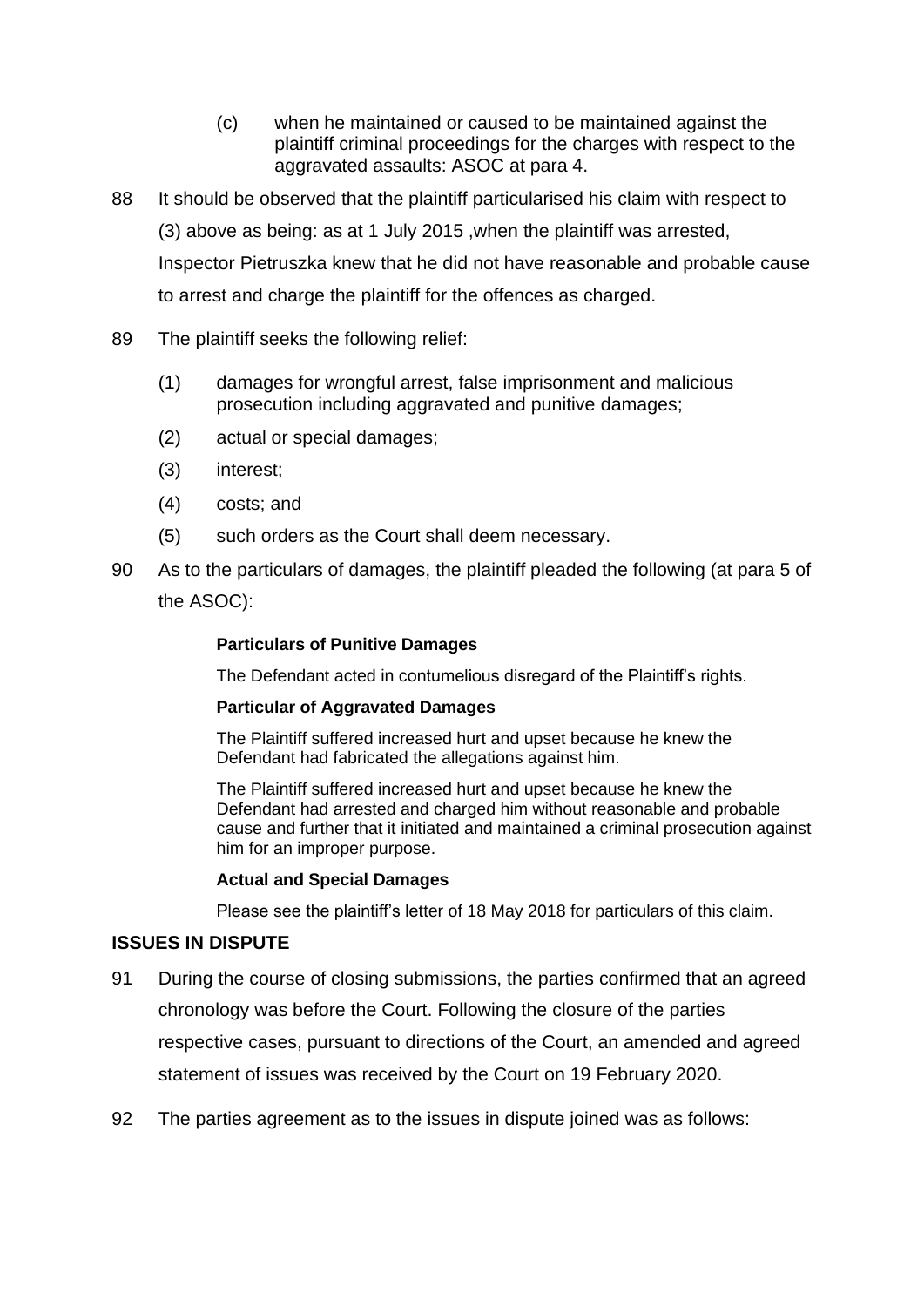### **False Imprisonment**

- $(1)$  Whether the plaintiff was lawfully arrested pursuant to s  $99(1)(a)$  and 99(1)(b) of LEPRA as set out in para 3 of the Defence?
- (2) Did Inspector Pietruszka have reasonable grounds to suspect it was necessary to arrest the plaintiff pursuant to s 99(1)(b) of LEPRA as set out in paragraph 3(b) of the Amended Defence?
- (3) Was the plaintiff lawfully imprisoned between 11.30 pm on 1 July 2015 and 31 July 2015?
- (4) If not, what was the period of false imprisonment?
- (5) Is the plaintiff entitled to damages for false imprisonment for the period following the bail refusal?

# **Malicious Prosecution**

- (1) Did Inspector Pietruszka:
	- (a) have an absence of reasonable and probable cause when commencing the prosecution?
	- (b) act maliciously in commencing the proceedings?
	- (c) continue and/or maintain the prosecution?
	- (d) have an absence of reasonable and probable cause when continuing and/or maintaining the prosecution?
	- (e) act maliciously in continuing and/or maintaining the prosecution?
- (2) Is it open to the plaintiff to assert malice absent a particularisation of a malicious purpose?
- (3) Must the plaintiff establish malice and an absence of reasonable and probable cause at the time of each act of initiation or maintenance on which the Plaintiff can rely?

### **Causation**

- (1) Whether the plaintiff suffered injury, loss and/or damage as alleged or at all and if so, the nature and extent of such injury, loss and/or damage?
- (2) Whether and to what extent the plaintiff's alleged injury, loss and/or damage are causally related to the incident the subject of this proceeding and to other factors?
- (3) What was the precise conduct that resulted in any injury or injuries?
- (4) Whether the plaintiff suffered any loss or injury as a result of the alleged malicious prosecution?

### **Quantum**

- (1) Did the conduct of Inspector Pietruszka result in the alleged injuries to the plaintiff?
- (2) Has the plaintiff made a claim for economic loss?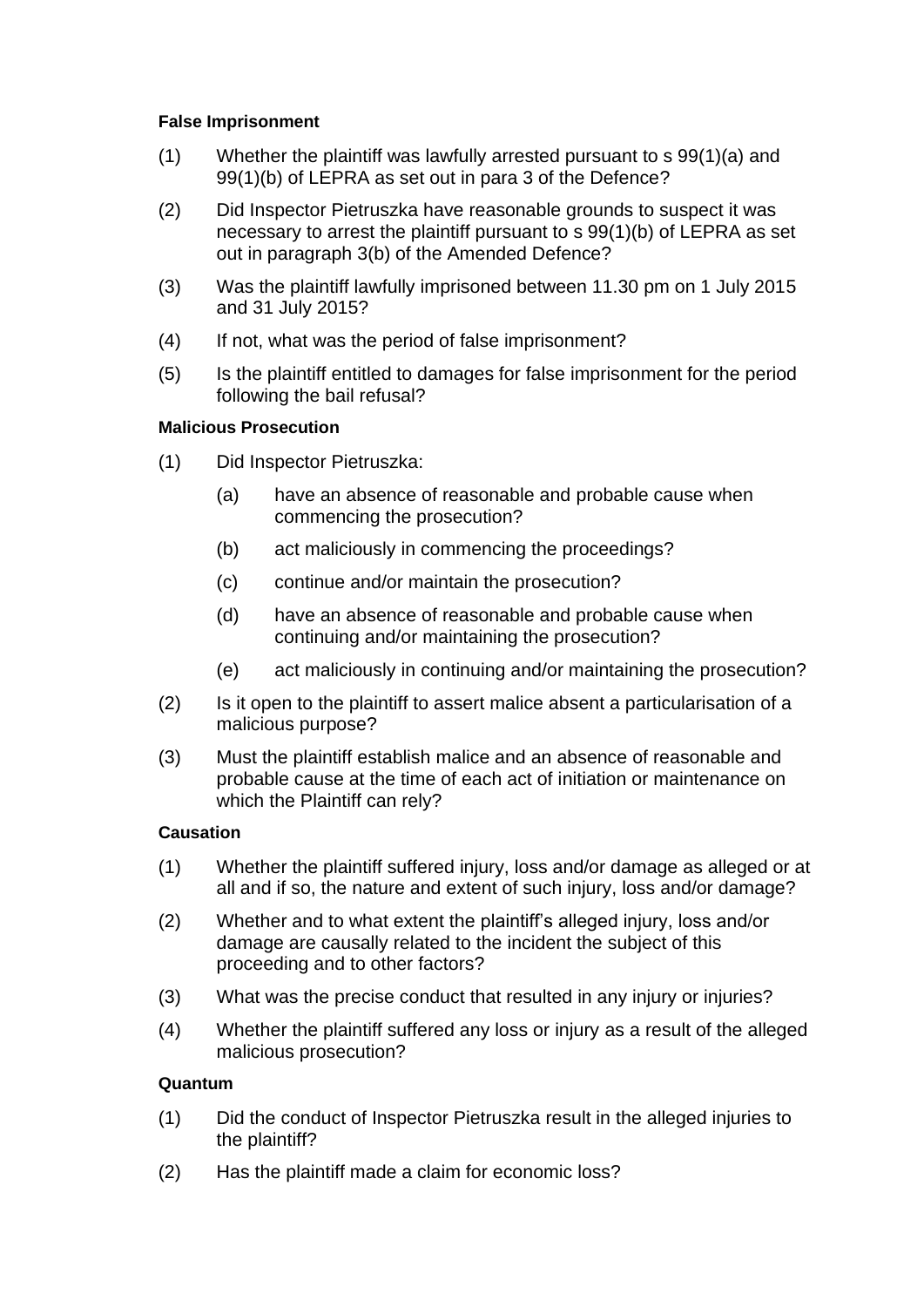- (3) If so, is the plaintiff entitled to economic loss?
- (4) The quantum of the plaintiff's claim with respect to his claim for false imprisonment and malicious prosecution, including whether the plaintiff is entitled to:
	- (a) general damages including damages for deprivation of liberty from 1 July 2015 to 31 July 2015 and reputational damages;
	- (b) aggravated damages;
	- (c) exemplary damages;
	- (d) (Past) Economic loss;
	- (e) (future) Economic loss;
	- (f) loss of opportunity to maintain a career at UBank;
	- (g) Interest from 1 July 2015 to date.
- (5) Is the plaintiff's case on quantum limited by the plaintiff's pleadings and particulars on damages?
- 93 In addition the above statement of issues with respect to quantum, was the following notation: "Note: The plaintiff has not filed a Statement of Particulars pursuant to UCPR 15.12".

# **AN OVERVIEW OF SUBMISSIONS FOR THE PLAINTIFF**

94 This summary provides a broad overview of the plaintiff's case on malicious prosecution and false imprisonment. Particular elements of the submissions will be discussed during the course of this judgment.

### **Malicious Prosecution**

*A. Initiation, Maintenance or Continuance of Criminal Process*

### **Initiation**

95 It was common ground that Inspector Pietruszka initiated the prosecution of the plaintiff. The initiation occurred on 2 July 2015 at the time of charging. It did not occur prior to then at the time of arrest.

### **Maintenance or Continuation**

96 The plaintiff's position is that Inspector Pietruszka was the prosecutor who continued and maintained the proceeding against the plaintiff. It is alleged that he was the prosecutor from the date of the plaintiff's arrest until the date that the charges against the plaintiff were withdrawn on 11 December 2015. The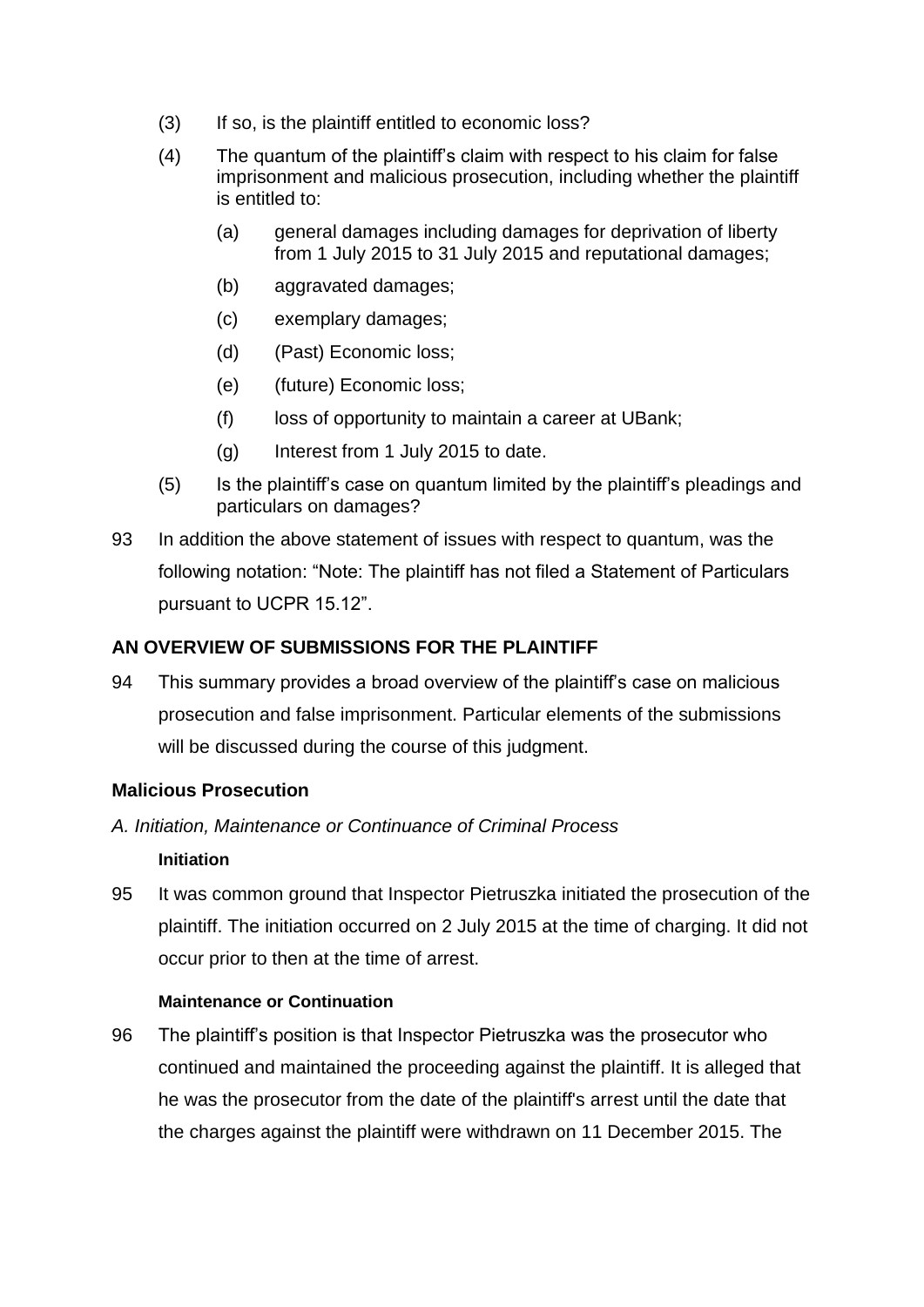pleaded acts of maintenance or continuance were listed in the statement of particulars (see Annexure A).

97 In written submissions, the plaintiff advanced the following submissions:

51.It is clear that the prosecution was initiated by Mr Pietruszka. He performed functions in relation to it throughout, for example through his emails to Mr Linegar, and serving the victim's three accounts on 24 July 2015 (T 584, 40- 46; 585, 46 – 586, 13) and the remainder of the brief on 21 August 2015 (T587, 29-34). There is no evidence that the DPP ever formally took over the matter.

52. The *Director of Public Prosecutions Act 1986* provides for the DPP to take over prosecutions. Section 9(1) provides that the Director may take over a matter. Section 9(4)(a) provides that if the Director takes over a matter under the section "the Director shall, from the time when the Director complies with section 10(1) in relation to the matter, be deemed to be the prosecutor in connection with the prosecution or proceedings concerned." Section 10(1) provides:

…

53. This section is in mandatory form, and the deeming of the Director to be the prosecutor pursuant to section 9(4)(a) is dependent upon its requirements being fulfilled. In the present case there is no evidence that they were. A notice pursuant to section 10(1)(a), if it existed, would have been directed to Mr Pietruszka. He gave no evidence of having received such a notice. Nor was there any evidence, to which the defendant would have had easy access, that the Registrar or other proper officer of the Court had received a notice pursuant to section 10(1)(b)(i).

Moreover, given the important statutory office held by the Director, it can be comfortably concluded that if the Director intended to take over a prosecution, he would comply with mandatory statutory obligations such as those imposed by section 10(1).

54. Thus in the present case the Director cannot be deemed pursuant to section  $9(4)(a)$ , to be the prosecutor. The DPP may have purported to have taken over, but there is no evidence that he did so formally. To the extent that DPP personnel were involved, they must have been acting as agents of the prosecutor.

### *B. Reasonable and Probable Cause*

- 98 Turning to the element of reasonable and probable cause, the plaintiff's position is that as at 1 July 2015, when the plaintiff was arrested at Blacktown Railway Station, Inspector Pietruszka knew that he did not have reasonable and probable cause to arrest and charge the plaintiff for the offences as charged (see Annexure B).
- 99 The plaintiff advanced the following submissions in support of a finding of an absence of reasonable and probable cause: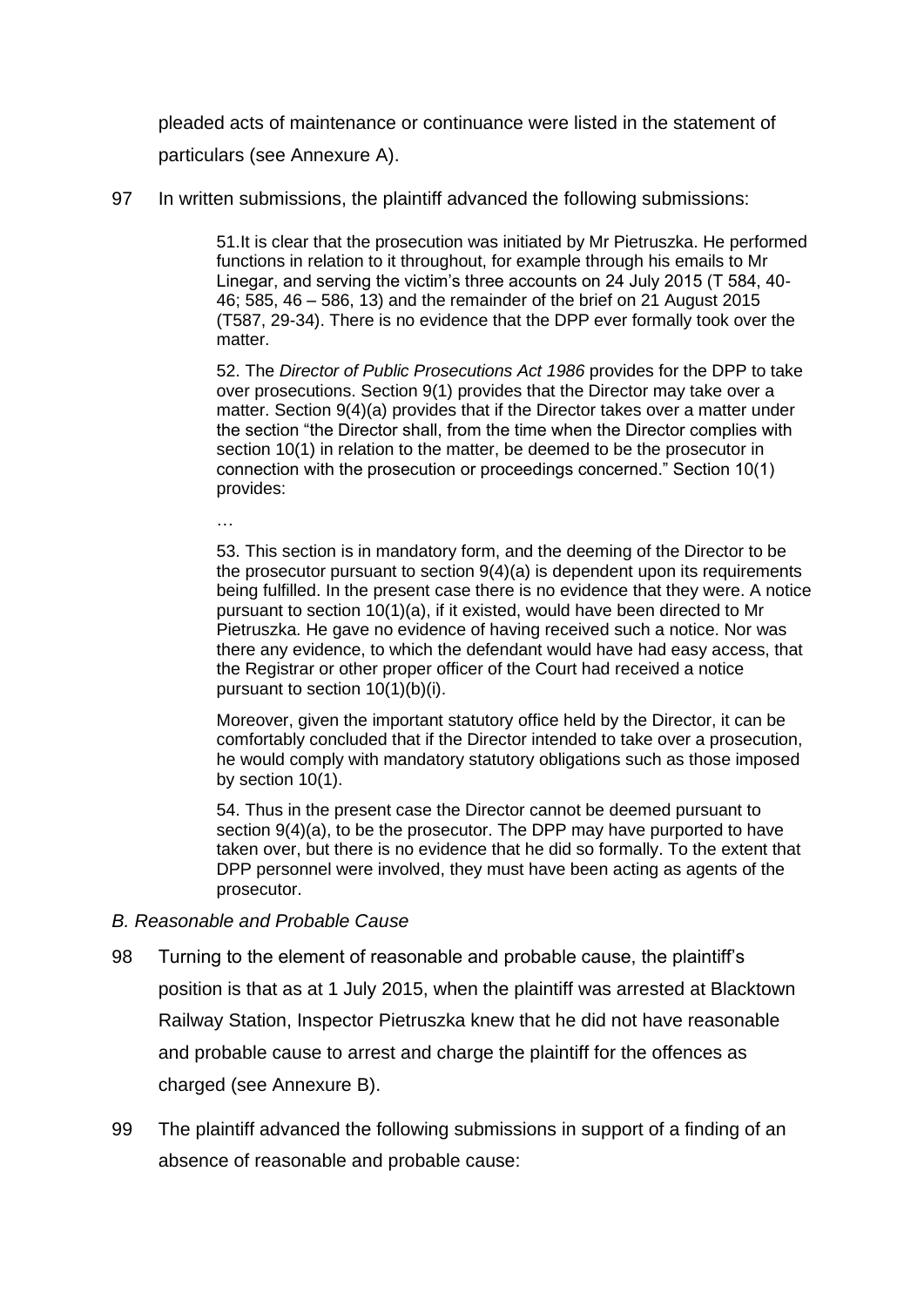- (1) To sustain the first charge, in considering the elements of the charge, it would be necessary to have evidence that the plaintiff had engaged in sexual intercourse with the victim (in the extended sense of the definition of "sexual intercourse" in s 61H of the *Crimes Act*). This was entirely lacking. Equally, evidence necessary to sustain the second charge was entirely lacking. At the time of charging the plaintiff, Inspector Pietruszka had accounts from three witnesses, the victim, Mr Alcazar and Ms Tejada. As to those accounts, it was submitted:
	- (a) The victim's account established, if accepted, that the plaintiff was present, but not that he had done anything.
	- (b) Mr Alcazar's account undermined the victim's account precisely as to the question of the plaintiff's presence, because on Mr Alcazar's account there were never more than three people (other than the victim) present. He said nothing that inculpated the plaintiff.
	- (c) Ms Tejada's account entirely exculpated the plaintiff.

Thus, at the time of the plaintiff's arrest there was, objectively, a

complete absence of reasonable and probable cause.

- 100 The plaintiff contended that Inspector Pietruszka did not honestly belief there was a proper case for prosecution:
	- (1) To justify the arrest and charging of the plaintiff, Inspector Pietruszka relied on the original accounts given by the victim of having been gang raped by four men, and her use of general terms such as "they" and "all". Without these, there is nothing that could be used even to attempt to justify his actions.
	- (2) It was contended that Inspector Pietruszka's did not believe his "expressed rationale" for charging the plaintiff because "he did not apply it consistently himself". (In light of the preceding submission, I find the plaintiff's reference to an "expressed rationale" to refer to Inspector Pietruszka's view that the plaintiff was one of the four men in the bathroom and that all four men participated in the sexual assault). That inconsistency is demonstrated by the following:
		- (a) First, reference must be made to the initial reports by Detective Houldin:
			- (i) "A victim has been gang-raped by four persons"; and
			- (ii) "The victim has said there were four males involved in the assault. They are doing the SAIK now. I've spoken with the sexual assault counsellor. The victim has told them exactly what she told us at the scene".
		- (b) If Inspector Pietruszka was loyal to his own rationale, the evidence of Detective Houldin should have led him to include the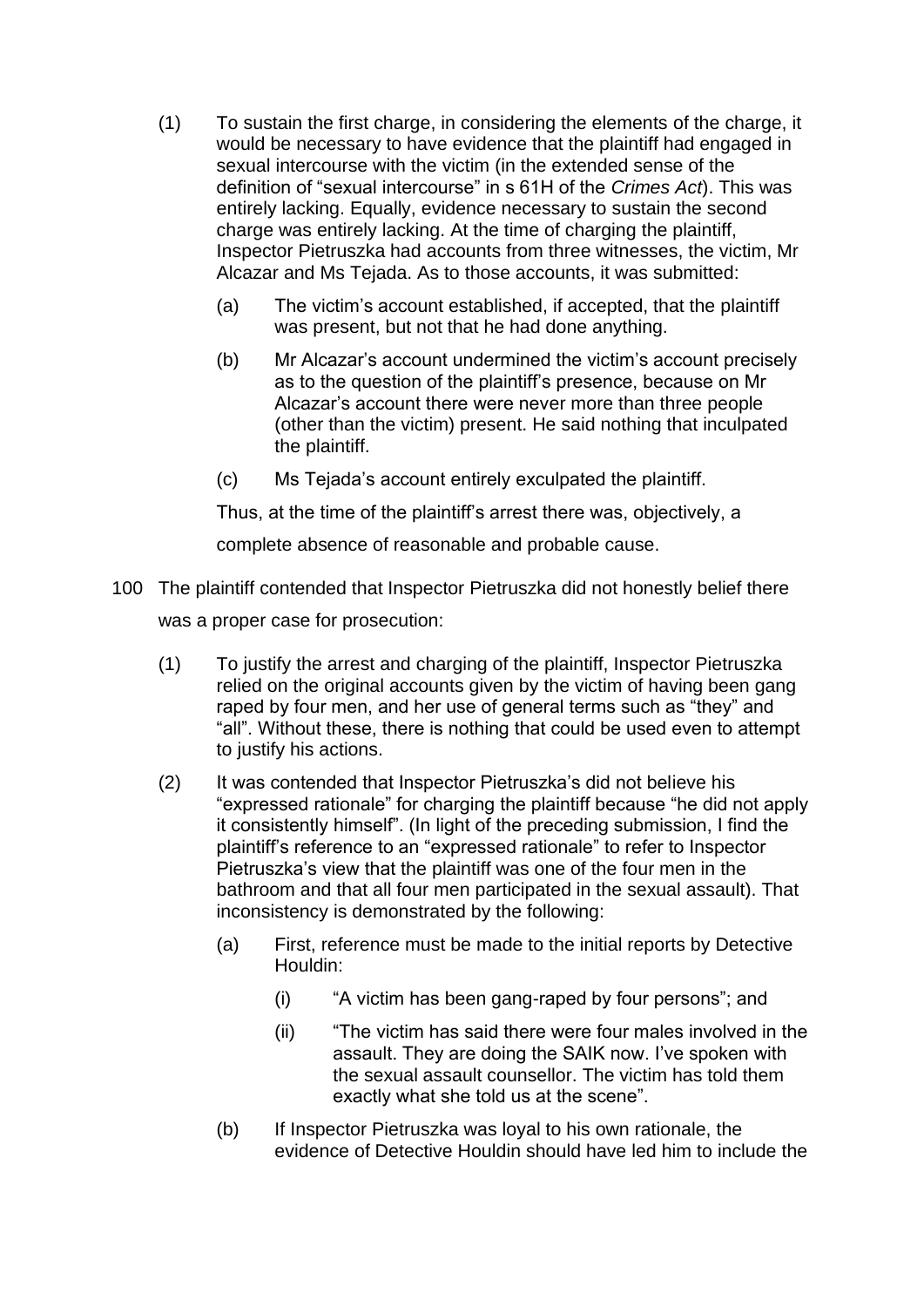plaintiff as one of those who had engaged in sexual intercourse with the victim. He did not.

- (c) Not only did Inspector Pietruszka disclaim that the plaintiff was one of those who had engaged in sexual intercourse, but at the hearing he confirmed he was not even sure that the plaintiff had put his fingers inside the victim (see T480.5-26).
- (d) His uncertainty as to whether or not the plaintiff digitally penetrated the victim, it was submitted, directly contradicts, his frequently repeated rationale which allows no basis to distinguish the position of the plaintiff from that of the other three men (a further reference to Inspector Pietruszka's evidence as to his interpretation of MM's use of "they" and "all").
- (e) Yet he said to the plaintiff during the ERISP: "I understand that [MM's] not saying that you placed your penis in her vagina OK" (see Q66 of the ERISP of the plaintiff).
- (f) His expressed rationale is also directly contradictory to evidence he gave in re-examination (see T614.30-43):

Q The question then goes on to say, "It talks about they also penetrated you with a penis. Do you remember who had sex with you that way", answer, "Yes" So it's talking – it's asking about – you were being asked about the evidence of the victim?

A Yes.

Q When the word they was used in that answer from the victim, what did you understand it to mean?

A They, as the four persons in the bathroom.

Q At 471.4, again a reference to the interview, this is a question. "And then around my, like butt and then, like they eventually like started like making their way to like genitalia area". Firstly, what did you make of the word they there?

A Again, sir, the four people.

Q What did you make of the word "their", "making their way", what did you understand that to mean?

A They're making – the four people are making their way down.

(g) When directly challenged with the victim's qualifications, his answers at the hearing, it was contended, reveal a contrary state of mind (namely, that the plaintiff did not participate in the sexual assault):

> Q But on what you knew in this case, you didn't expect the plaintiff's DNA to turn up on the SAIK examination?

A As I said, I would've been surprised if it had.

Q That means you didn't think he'd had sex with the victim, did you?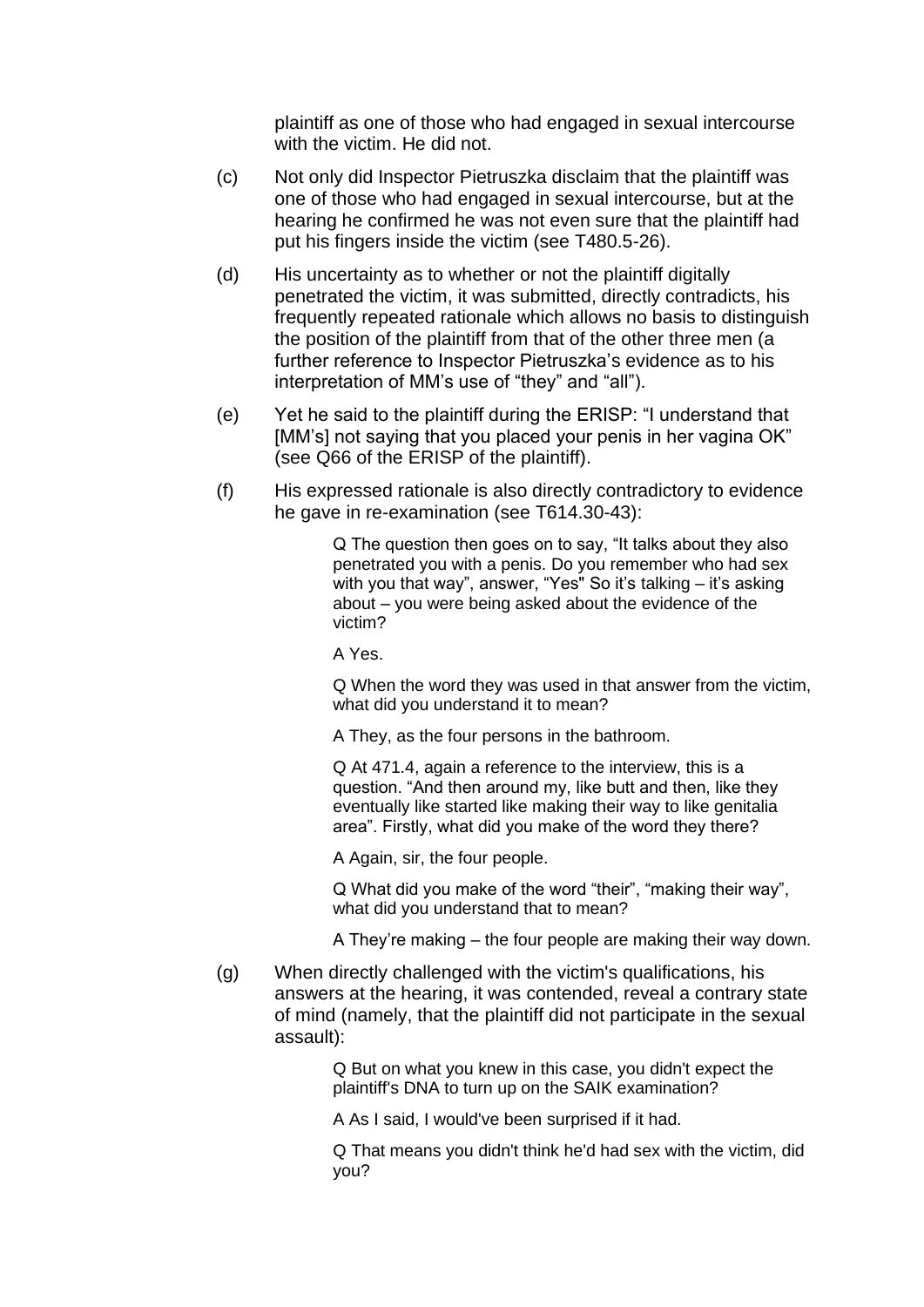A No, I don't believe he did.

Q You didn't at the time believe he did, did you?

A No.

Q Having sex meaning, inserting his penis in her vagina?

A Yes.

Q You didn't at the time believe he'd had his fingers in her, did you, because that leaves DNA, doesn't it?

A Inside her?

Q Yes?

A My understanding is that wouldn't come back.

Q That?

A My understanding is fingers, a SAIK would not reveal DNA from another person's fingers.

Q You didn't believe he'd had his fingers in her, did you?

A I wasn't sure, sir.

- (h) That evidence was raised with Inspector Pietruszka in reexamination, where he specified that he formed the belief that the plaintiff had not had sex with the victim "once she provided that information". This must mean once the victim could nominate only "Loyd" and "BJ" as the people who had sex with her.
- (i) On being referred to the question, "You didn't believe that he'd had his fingers in her, did you?" and his answer "I wasn't sure, sir", he said "Yeah, I couldn't discount that, no". He then said that at the time of charging the plaintiff, he had not discounted it. It was contended: "Discounting it is of course the reverse of the state of mind required to found reasonable and probable cause, being a positive belief in it, not an inability to discount it".

Thus, it was submitted, his evidence at the hearing about his "expressed rationale" (a description reflecting the plaintiff's position, as opposed to a description used or adopted by Inspector Pietruszka) for charging the plaintiff is internally contradictory. This indicates that it is an invention designed to provide a desperate defence for the indefensible. Inspector Pietruszka did not subjectively have reasonable and probable cause.

(3) Taken singularly, some of Inspector Pietruszka's other misrepresentations might be explicable as genuine mistakes. He offered an explanation for only one, where he said that he had not recalled the remark by the victim "I'm not sure about the other guy" (T584.11-19).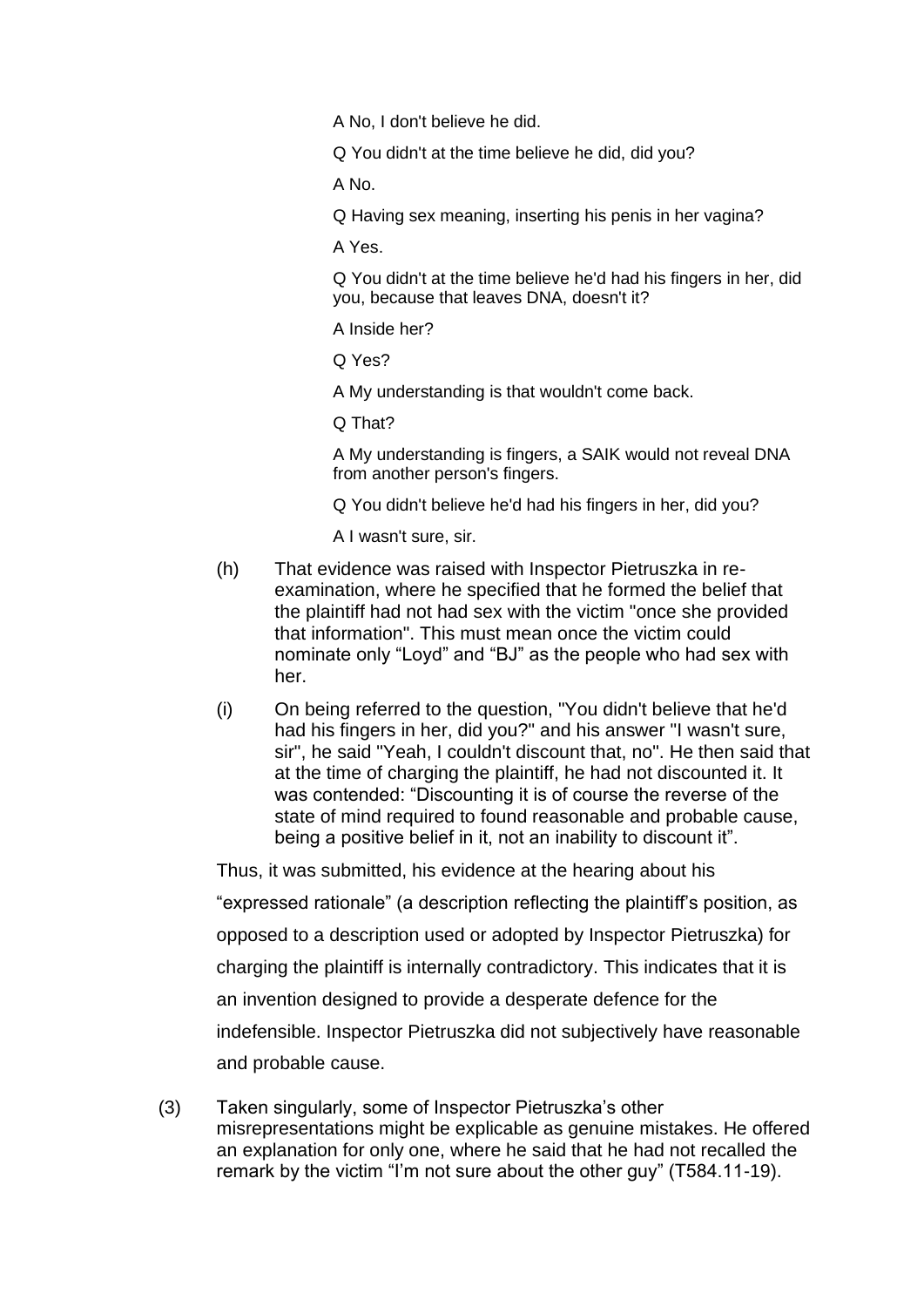However, given his "flagrant" manipulation and lying in relation to Ms Tejada's statement, the most probable conclusion is that all of these misrepresentations were deliberate.

- (4) Precisely what Inspector Pietruszka's motive was cannot be known. It may well have been, as raised with him, to put pressure on the plaintiff or to destabilise him (T502.22-29; T509.12-14). But whatever his motive was, it is clear that it included using improper means to obtain information from the person arrested and charged, to attempt to undermine his alibi, and to present misleading information to the bail sergeant, the court, and the plaintiff's legal representatives. It was necessarily, overall, an improper motive.
- 101 In reply submissions, whilst the plaintiff to a great extent repeated the submissions set out above, the following additional submissions were advanced as to the any contention advanced by the State with respect to the significance of the plaintiff withdrawing "Jenka" as an alibi witness, shortly after offering her as one, and the fact that the plaintiff placed himself in the house with Ms Tejada, as opposed to sitting with her on the grass, it was submitted:

15. …It is difficult to know what one is meant to make of it. The withdrawal of Jenka as a witness (if that is what it was) cannot imply that the plaintiff was withdrawing his claim to have been with Ms Tejada at some time in the house, because he persisted in his request that the police talk to the father to confirm the same thing. And to say that he placed himself inside the house with Ms Tejada ignores that right at the start he had said that he was with her on the grass, and that she had confirmed that. Any claim by Mr Pietruszka to have believed that the plaintiff was saying that the only place that he had been with Mr Tejada was inside the house runs up against the fact that both the plaintiff and Ms Tejada had said that he had been with her on the grass, and Mr Pietruszka !mew that.

## *C. Malice*

- 102 The plaintiff contended that the malice of Inspector Pietruszka in initiating, maintaining and continuing the prosecution against the plaintiff is to be inferred from the following facts, matters and circumstances (see Annexure C).
- 103 The plaintiff's submissions focused upon particular aspects of the investigation and evidence at the hearing, namely:
	- (1) the ERISP of the plaintiff, in particular, the "mistake" by Inspector Pietruszka with respect to the reference to the plaintiff in Ms Tejada's statement;
	- (2) the further statement of Ms Tejada, in particular, its impact upon the assessment of the "mistake" made in the ERISP and the contention that it reveals Inspector Pietruszka sought to undermine the alibi of the plaintiff; and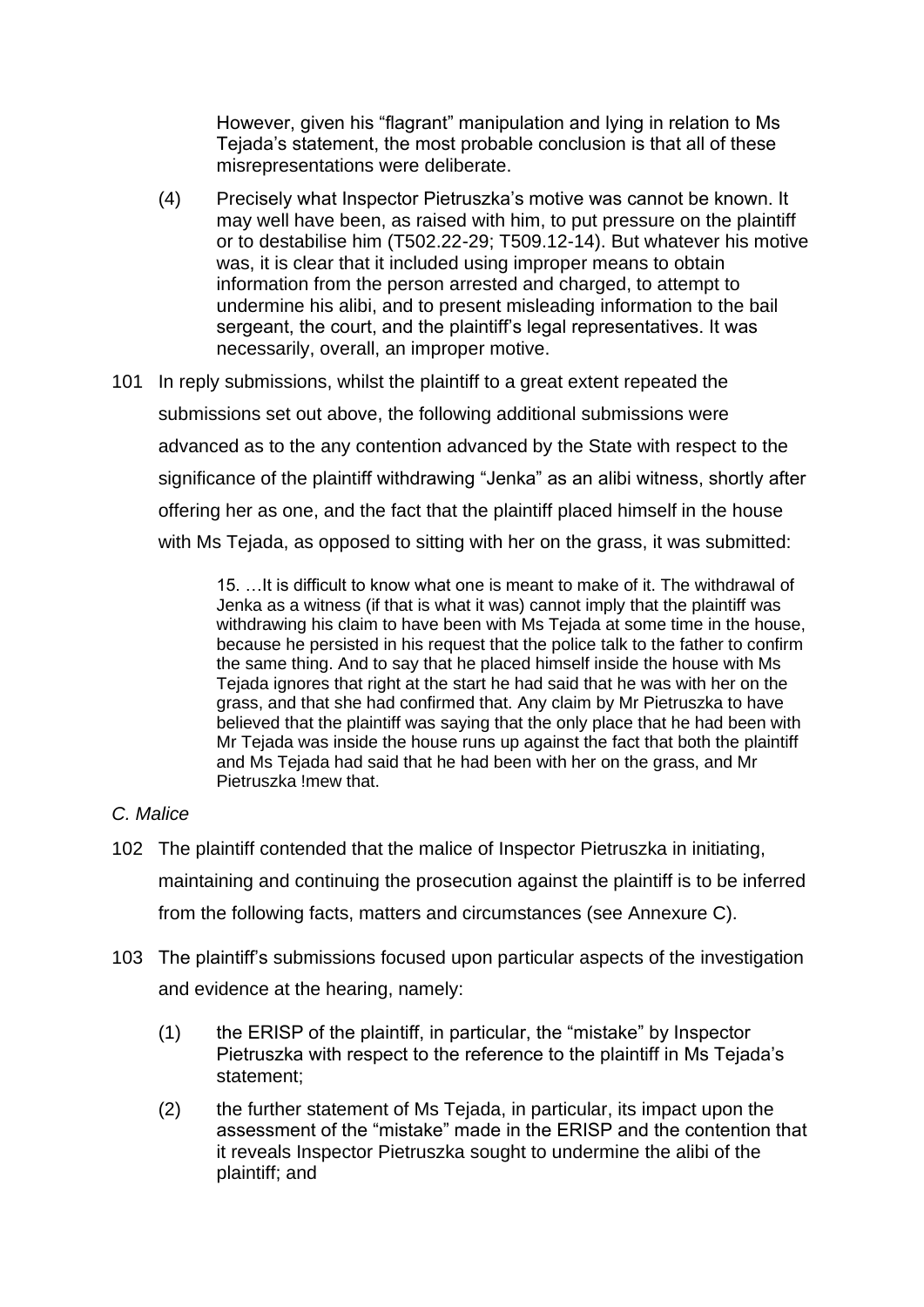- (3) the contrast between Inspector Pietruszka's evidence at the hearing against his conduct of the ERISP of the plaintiff, which, it was contended, highlights the "implausibility" of his evidence.
- 104 First, in support of its case as to malice, the plaintiff contended that Inspector Pietruszka made numerous misrepresentations in the ERISP with the plaintiff, in the Facts Sheet, in the interview on 2 July 2015 with Ms Tejada, and to the plaintiff's barrister. Inspector Pietruszka gave evidence that they were mistakes. However, in light of quantity of "mistakes" made, it was contended, the Court would not accept them as genuine errors. The most significant misrepresentation, it was contended, was the "deliberate" lie in the ERISP of the plaintiff with respect to Ms Tejada's statement, namely, his multiple representations to the plaintiff that Ms Tejada did not include reference to the plaintiff in her statement.
- 105 Secondly, as the further statement of Ms Tejada, the plaintiff's contentions *visà-vis* malice were focused upon the manner in which Inspector Pietruszka approached the second interview with Ms Tejada (and were supported by reference to the ERISP of the plaintiff). An analysis of that material, it was contended, revealed:
	- (1) a deliberate effort by Inspector Pietruszka "to undermine the alibi [of the plaintiff] by suggesting that the plaintiff may have tried to set it up"; and
	- (2) that Inspector Pietruszka always knew the content of Ms Tejada's statement and deliberately misrepresented it for his own purposes to both the plaintiff and Ms Tejada in their respective interviews.
- 106 The plaintiff also contended in written submissions that the malice of Inspector Pietruszka may be inferred by his "highly implausible evidence" given at the hearing. In support of that contention, the plaintiff extracted T484.4-T486.20, albeit without any analysis, save for stating that it was in contrast to Inspector Pietruszka's "actual behaviour" in the interview. In light of that reliance, the relevant extract is summarised below.
- 107 In summary, T484.4-T486.20 is an extract of cross-examination in which Inspector Pietruszka is questioned about a series of topics in quick succession.
	- (1) First, he was cross-examined as "the hope of getting anything more", namely, evidence, beyond the accounts of those that attended the party. He disputed the plaintiff was his "last chance of actually getting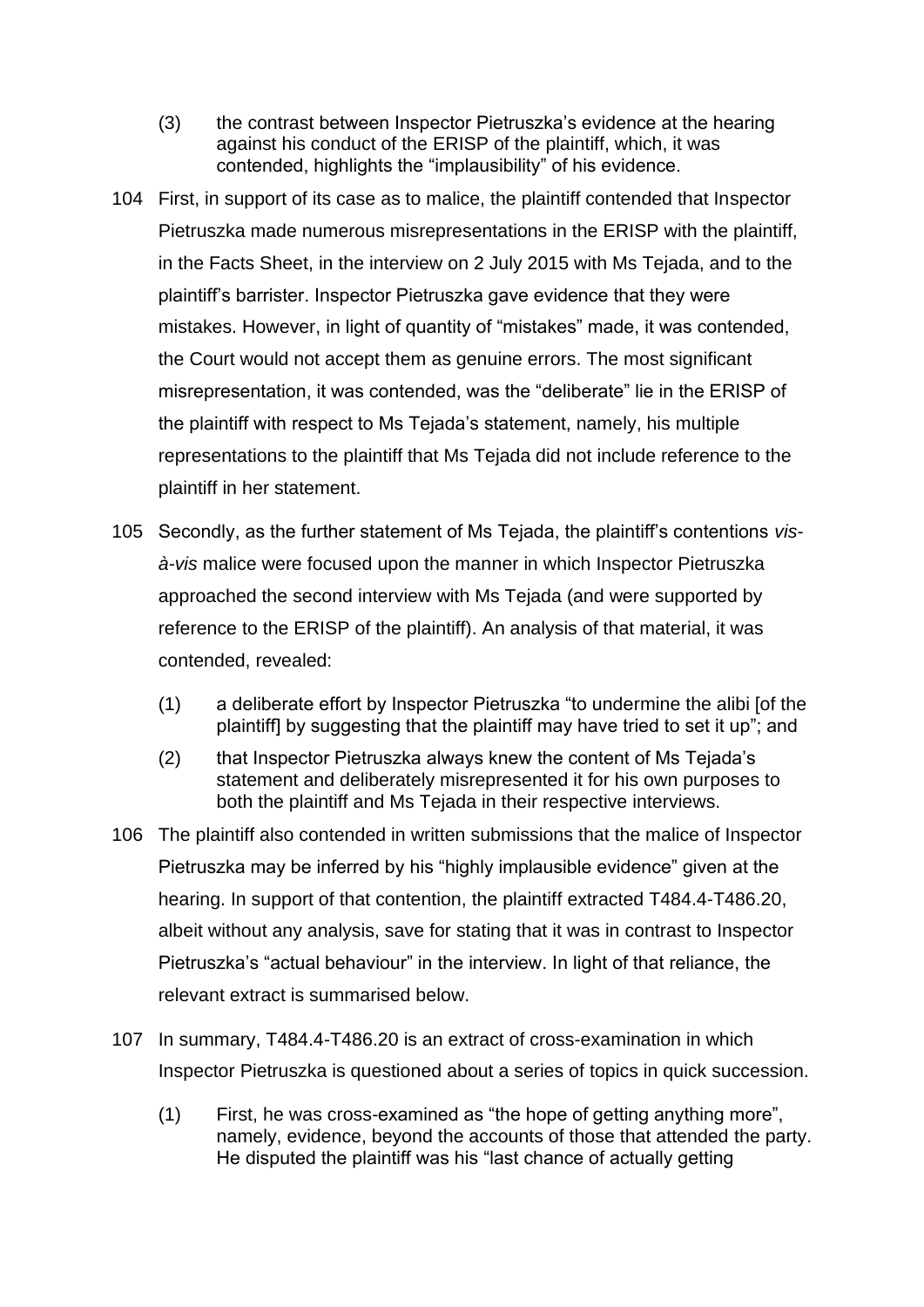something good about what happened in the toilet" and gave the following evidence:

Q. Why wasn't he your last chance?

A. I don't look at it like that, sir. I don't look at this guy needs to give me something to, for whatever reason, it's I looked at the evidence and I believe there was sufficient reason to charge him, sir. I didn't look at him as an opportunity get information.

Q. Ever?

A. At a point, yes.

Q. You were thinking of that right from the start, weren't you?

A. Not at all, no.

- (2) Secondly, Inspector Pietruszka was questioned as to whether he had formed the view that "it would be really good" if the plaintiff provided evidence "against those other guys who didn't say anything?". He disagreed with the proposition put and gave the following evidence:
	- Q. You never thought that?
	- A. No, not at the time, no.
	- Q. Haven't got the time to think that?

A. Not at the time did I think that. No, sir.

Q. Not at the time, I'm sorry, but isn't that one of the prime things an investigator thinks about?

A. I don't sir, no. I don't think about what that person can give me at that time during that time. It's not something I consider.

(3) Thirdly, Inspector Pietruszka was questioned as to the purpose of an interview, namely, whether it is an opportunity for a person to give a version of events or, as put to him by senior counsel, an opportunity for the interviewer to get some information. Inspector Pietruszka described both opportunities as available at the time of an interview. He gave the following additional evidence:

> Q. What's the point of having a version of events if you can't use it for something?

> A. It's an opportunity for the person that's been arrested to provide a version of events if that, and then that version is reviewed and looked at and it would be presented to court, absolutely but my intention to arrest someone isn't guided by getting a version from someone.

108 As to the contention that aspects of the ERISP of the plaintiff may be contrasted, the plaintiff, once again, simply extracted passages of the material relied upon, namely, Q102, Q114 and Q118, without any analysis, save for noting that Q118 appears to indicate that Inspector Pietruszka approved Q118 being asked: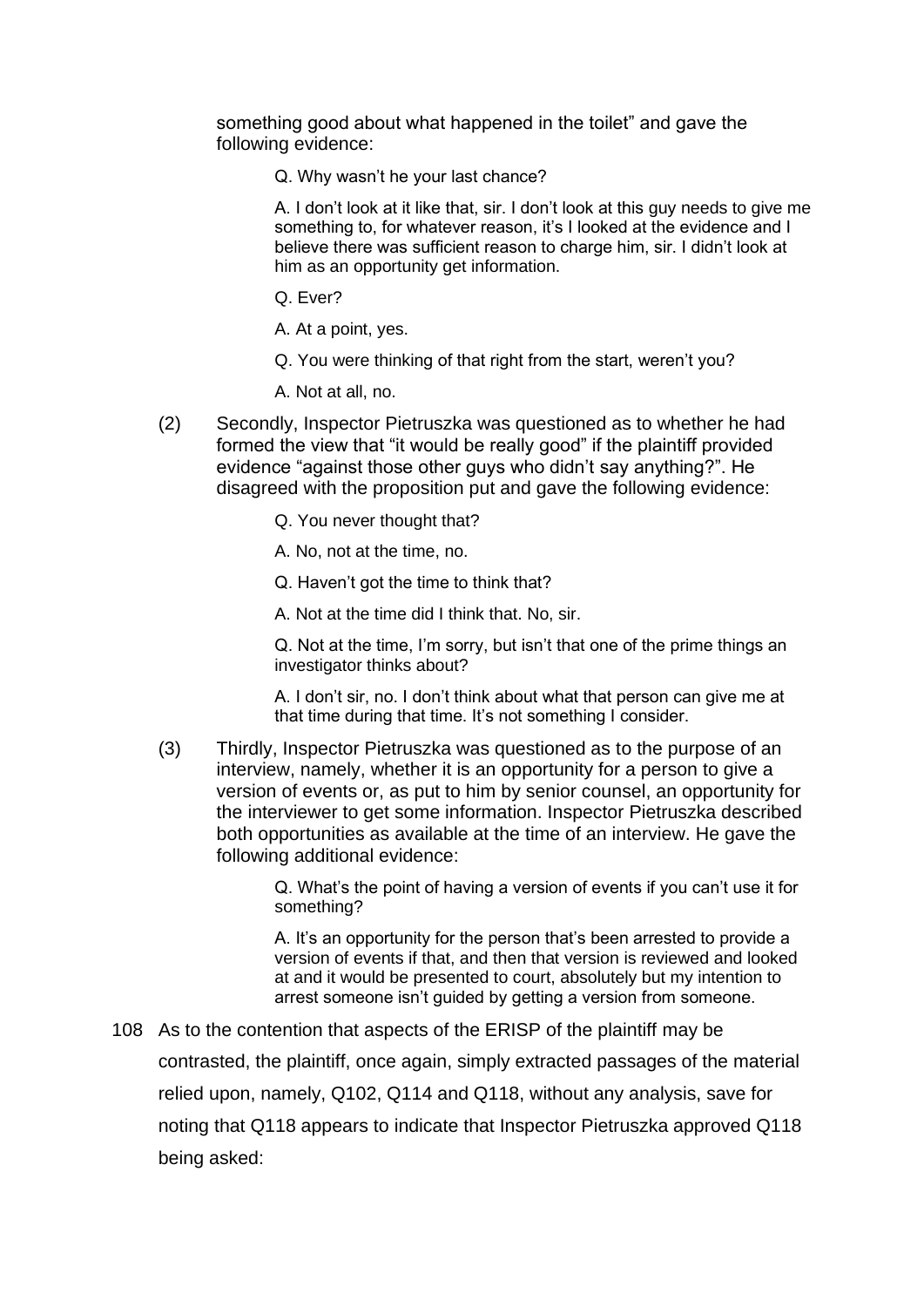#### INSPECTOR PIETRUSZKA

Q102. Something very bad had happened and I believe you know about it and I'm giving you an opportunity to speak about it ...

## DETECTIVE MAHONEY

Q114. ... is there any reason that if you weren't involved that you don't want to tell us about what other people might have done that night?

INSPECTOR PIETRUSZKA

Q118. I understand you may be scared Tino, I do.

## **False Imprisonment**

- 109 As mentioned at the outset of this judgment, the plaintiff alleged wrongful arrest and false imprisonment. The plaintiff contended that the imprisonment of the plaintiff was unlawful because there was no valid power to arrest and, without a valid power to arrest, there was no valid power to detain the plaintiff.
- 110 The period of false imprisonment, it was submitted, ran from when the plaintiff was detained at the time of arrest at the train station to the time in which the plaintiff was refused bail by the Local Court of NSW (the following morning).
- 111 The plaintiff argued that the claim of false imprisonment comprised two grounds:
	- (1) first, that if Inspector Pietruszka did not suspect on reasonable grounds that the plaintiff had committed the first charge of sexual assault, then the arrest would have been invalid; and
	- (2) secondly, whether Inspector Pietruszka had decided prior to the arrest of the plaintiff that the plaintiff would be charged with the relevant offence. It was contended that if Inspector Pietruszka had not decided to charge the plaintiff prior to his arrest, the arrest would have been invalid and the following detention would constitute false imprisonment. Reference, in that respect, was made to the High Court authority of *Robinson*.
- 112 In support of the false imprisonment claim, the plaintiff advanced the following submissions:
	- (1) If the arresting officer had made an arrest and then subsequently realised the basis for the arrest was incorrect, the validity of the arrest would cease at that point. This is because when the basis of a valid arrest or reasonable grounds for arrest "disappears", imprisonment or detention after that would be false imprisonment.
	- (2) It was contended that the conduct and words of Inspector Pietruszka during the ERISP of the plaintiff, following the plaintiff's arrest, was capable of reflecting Inspector Pietruszka's state of mind at the time of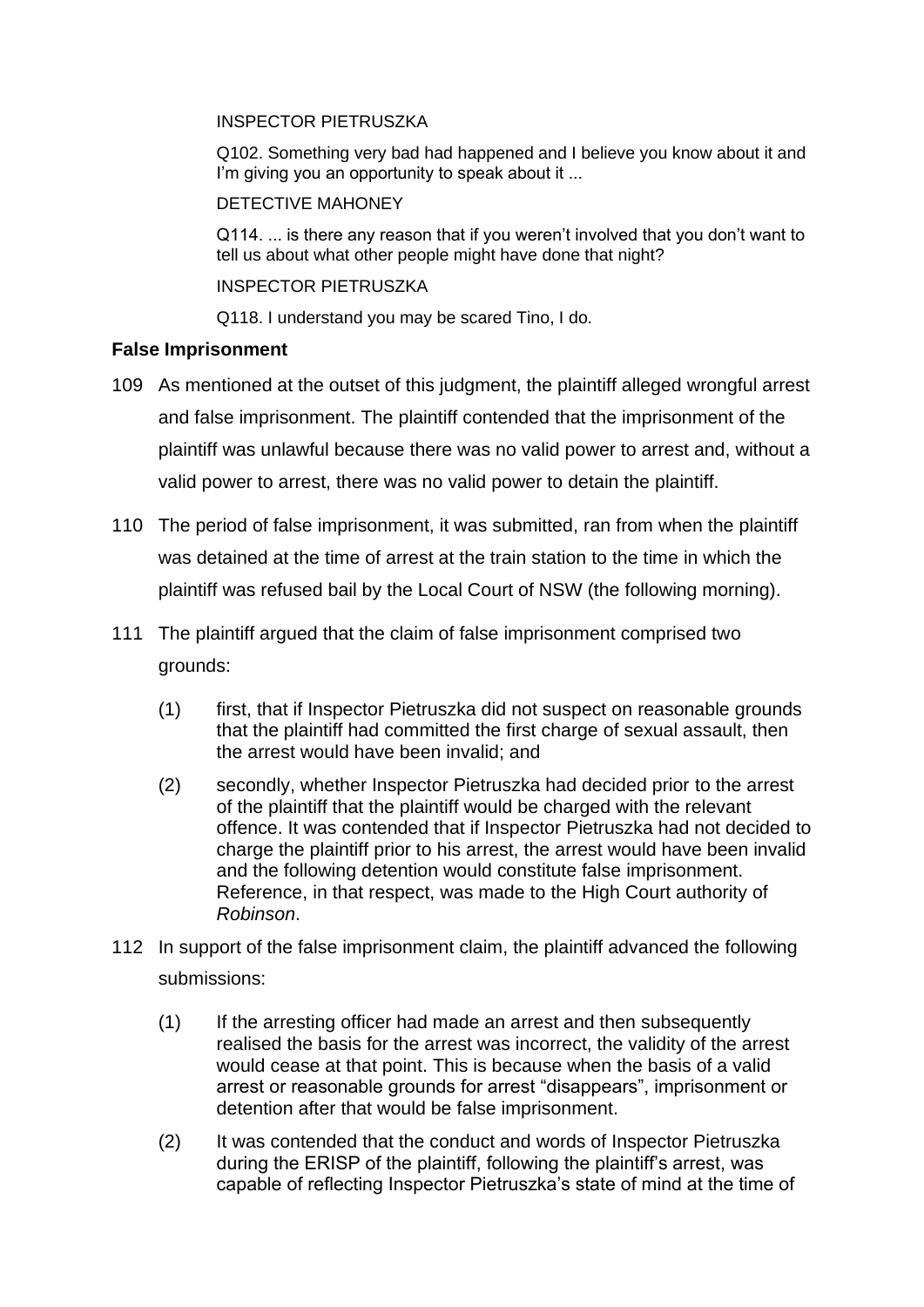the plaintiff's arrest. Particular reliance, in that respect, was placed upon his statement at Q66 (namely, "I understand [MM's] not saying that you placed your penis in her vagina O.K."), which, it was submitted, indicated that at the time of the plaintiff's arrest, Inspector Pietruszka's state of mind was that he did not believe the plaintiff had done anything foundational to the charge for which he was arrested, being a sexual assault.

(3) If Inspector Pietruszka's state of mind at the time of the plaintiff's arrest was that the plaintiff had not committed the offence that he was being arrested for, it follows, the arrest was invalid.

# **AN OVERVIEW OF SUBMISSIONS FOR THE STATE**

# **Pleading Deficiencies**

- 113 The State contended that the plaintiff's pleadings in the ASOC was deficient. It was contended that the deficiencies in the plaintiff's pleadings created fundamental problems in their case. The State submitted that the plaintiff's ASOC was affected by the following issues:
	- (1) the pleading itself was brief and, without particulars, would be embarrassing and liable to be struck out;
	- (2) as a result, the soundness of the pleading rises and falls on the adequacy of the particulars;
	- (3) there is a special need for particulars in the case of a tort such as malicious prosecution, where the allegations are serious, involve malice and involve a state of mind;
	- (4) the plaintiff was aware, at the time he proposed the amendments to his pleading, that particularisation by reference to the elements of the tort and the temporal aspect of the tort, was necessary.
- 114 It was submitted by the State that particulars play an important role in a malicious prosecution case. As allegations of malice and absence of reasonable and probable cause are serious allegations, the State submitted there is a special need for distinct pleading and clear proof. It was contended that this is no more than an application of the general principle that an opposite party should always be *fairly* apprised of the nature of the of the case he is called upon to meet: *R v The Associated Northern Collieries* (1910) 11 CLR 738 at 740-741 (per Isaacs J).
- 115 The State submitted that the effect of UCPR rr 15.3 and 15.4, particularly r 15.4, is that particulars of malice and any state of mind relating to absence of reasonable and probable cause must be given by the plaintiff.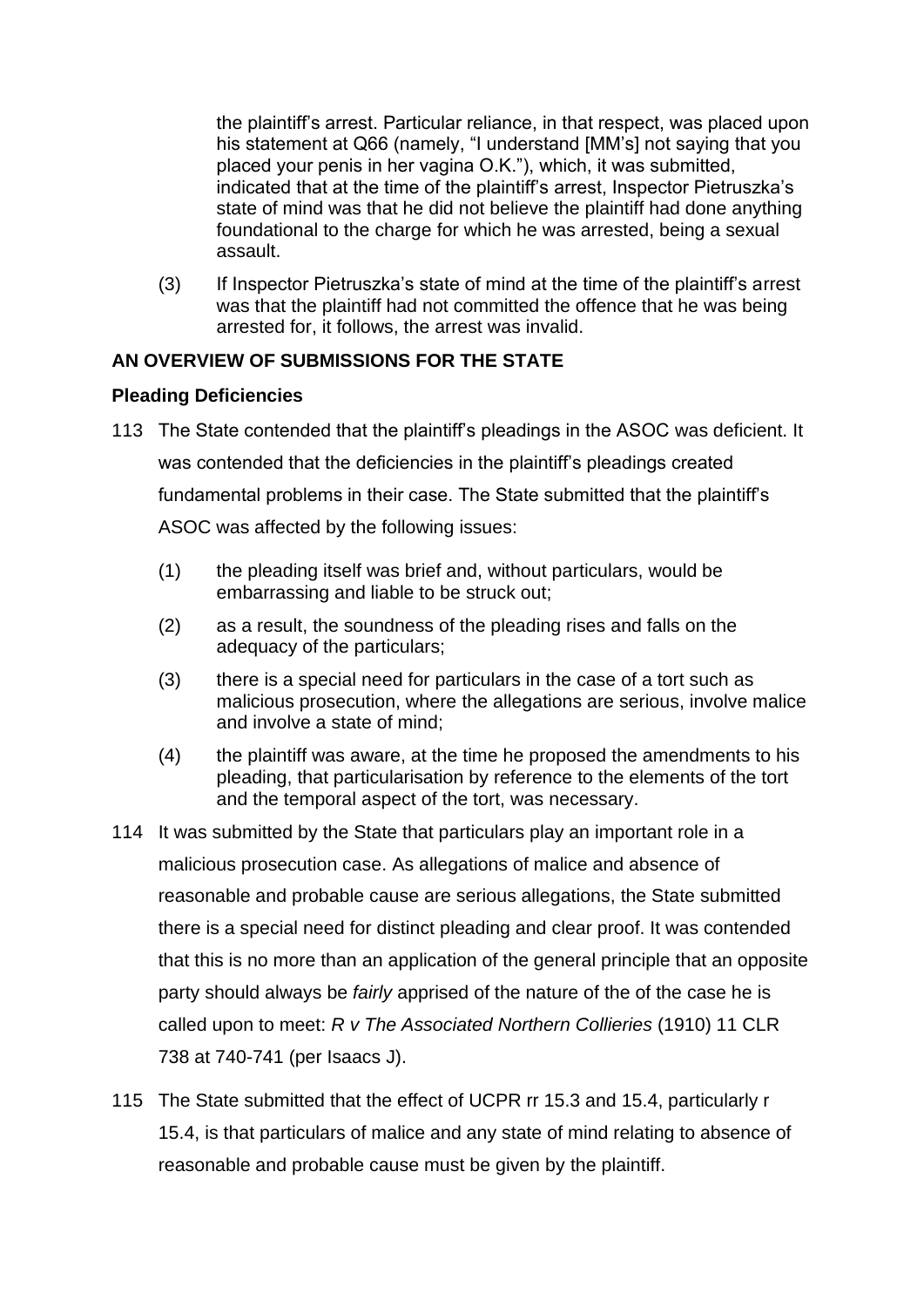116 The State noted that, whilst the cross-examination of Inspector Pietruszka often travelled beyond the pleaded and particularised case, the Court should (and must) hold the Plaintiff strictly to his pleaded case.

## *Malice*

- 117 The State submitted the plaintiff's particularisation of malice as deficient and lacking for the following reasons:
	- (1) There was *no* engagement at all with the temporal aspect of the tort. It was necessary to allege that a specified malicious purpose was held at *each* time an active step was taken. The pleadings do not do that. A general allegation that there was a malicious purpose when initiating and maintaining the prosecution does not adequately engage with the temporal dimension of the tort: there was no specification of the purpose said to have been held at the time of each active step.
	- (2) There was no plea that the relevant purpose (whatever that may be) was the sole or dominant purpose actuating Inspector Pietruszka.

# *Reasonable and Probable Cause*

- 118 As to the particulars of absence of reasonable and probable cause, the State submitted the plaintiff's pleadings were deficient for the following reasons:
	- (1) The only date on which there was alleged to have been absence of reasonable and probable cause is 1 July 2015. That can be seen from the introductory words of para 1 of the ASOC, "As at 1 July 2015 when the plaintiff was arrested at Blacktown Railway Station …".
	- (2) The only time at which the plaintiff's alleged to have been absence of reasonable and probable cause was the time of arrest.
	- (3) The time of arrest was not the taking of an active step in a prosecution. The prosecution does not commence until a charge is laid.
	- (4) In this case, the plaintiff was not charged until 2 July 2015.
	- (5) This, it was contended, was not simply a technical point, although as a technical point it would still be fatal. There was a material change in the information before Inspector Pietruszka after arrest and prior to charge when Inspector Pietruszka interviewed the Plaintiff.
	- (6) Further, on no view is there any particularisation of the absence of reasonable and probable cause after the 2 July 2015 – that is, at the time of the acts of maintenance.
	- (7) So far as the "temporal dimension" goes on the case as particularised, the only temporal moment that is relevant is 1 July 2015. But that moment predates any active step in the initiation or maintenance of the prosecution.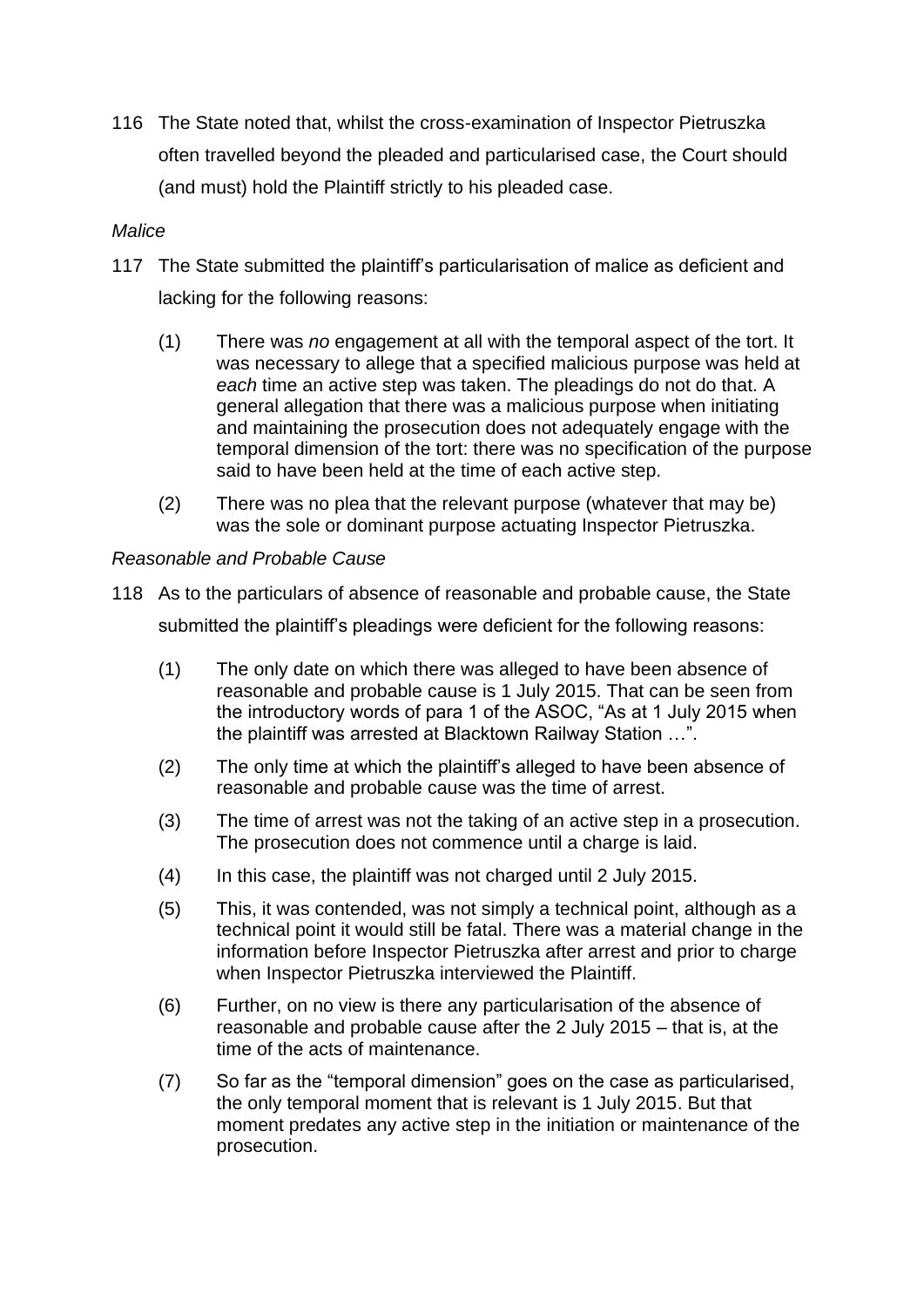#### *Maintenance and Continuance*

119 The State engaged in detailed analysis of each of the plaintiff's particulars in relation to maintenance or continuance. The State contended that the plaintiff did not assert that there was an absence of reasonable and probable cause at the time of any of those steps of maintenance or continuance. Examples of the State's approach to analysing the plaintiff's particulars are as follows:

#### *Particular (8)*

235. Particular (8) asserts:

The content of the Statement of the victim dated 3 July 2015 and the strength of the police case against the plaintiff was misrepresented by D.Sgt. Pietruzska to the plaintiff's lawyer by email on 7 July 2015, in that:

> (i) The statement of Alcazar did not unequivocally put the plaintiff in the bathroom with the complainant at the time of the offence.

(ii) The victim had not made statements to police immediately following the events where she maintained that four people including 'valentine' [sic] were in the bathroom committing the offences

(iii) The victim had not made statements to treating hospital staff immediately following the events where she maintained that four people including 'Valentino' were in the bathroom committing the offences.

(iv) Suggested that the victim could 'no longer recall' whether the plaintiff was present when the offence occurred.

(v) Did not mention the statements of Patricia Tejada which put the plaintiff on the grass with her looking after her and not in the bathroom committing the assault.

(vi) Had not served the police brief including the statements referred to above on the plaintiff's legal representatives.

236. Subject to one qualification, the sending of an email by Pietruszka to Linegar was capable of being an active step in the prosecution.

237. The qualification is that, by now, the DPP had probably taken carriage of the prosecution and was the relevant prosecutor.

238. Nothing else in this particular is relevant to whether there was an act of maintenance.

239. Further, it is irrelevant to allege that the police case was "misrepresented" unless it is also alleged (which it is not) that Pietruszka knew of the misrepresentation.

240. Sub-particulars (iv), (v) and (vi) are non-grammatical and vague.

241. In any event, none of the matters alleged to be misrepresentations were misrepresentations (or have been shown to be misrepresentations). For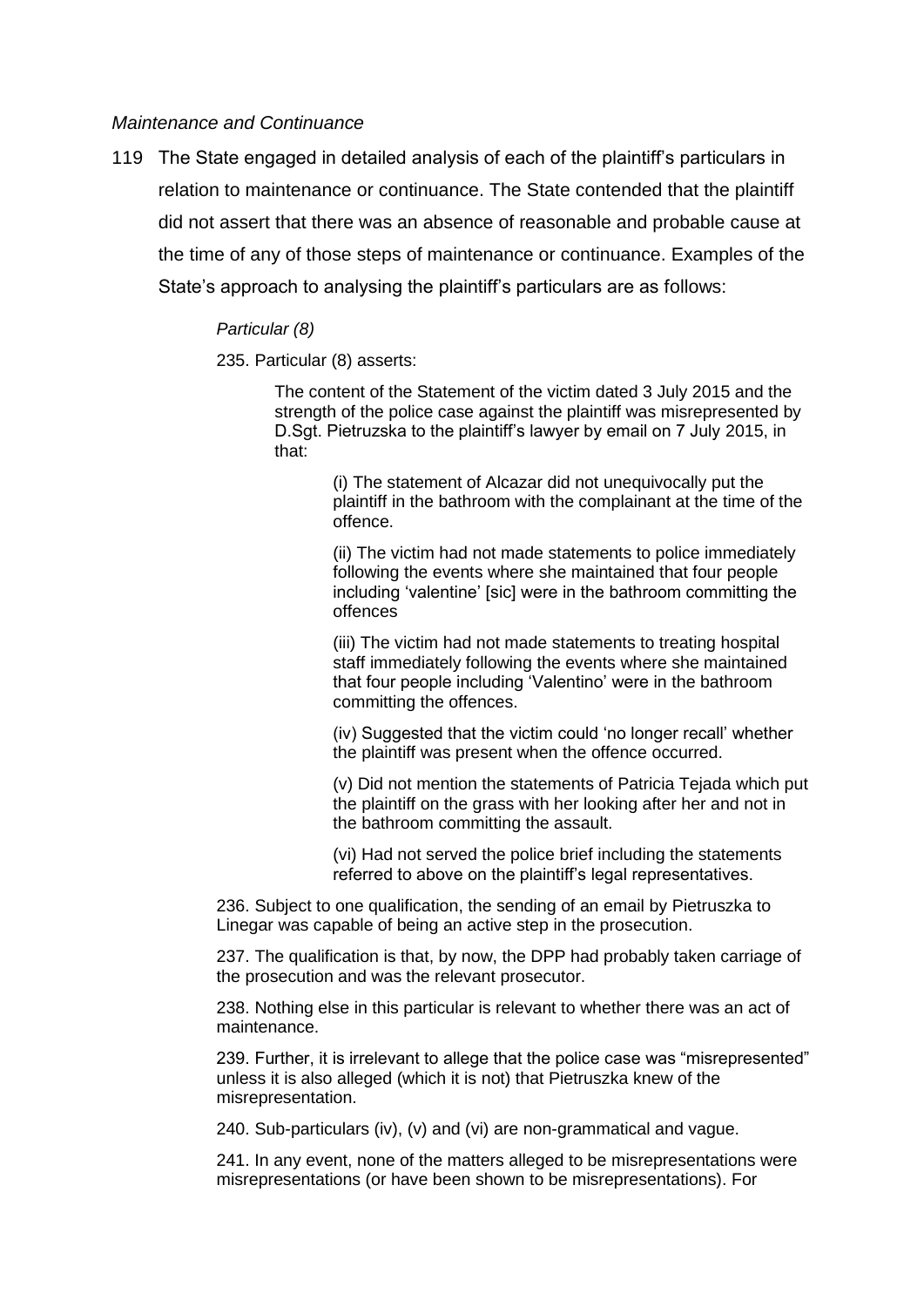example, so far as Pietruszka had been told, the victim had made statements to the police that the Plaintiff had been in the toilet.

…

#### *Particular (15)*

265. Particular 15 states:

D.Sgt. Pietruszka took no steps to have the charges against the plaintiff withdrawn notwithstanding his knowledge of the contents of the statements of Patricia Tejada, the statements of the victim, the statement of Denis Lim, and the contents of the ERISP of Billy Joel Alcazar in circumstances where D.Sgt. Pietruszka was obliged to do so.

266. This particular asserts an omission, not an active step.

267. The particular does not assert any time at which the omission is said to have occurred.

268. The particular does not identify the basis upon which Pietruszka was "obliged" to take steps to have the charges withdrawn.

269. The particular is also wrong in terms. Pietruszka communicated his view to the DPP that the proceedings should be terminated.

#### **Identity of the Prosecutor**

- 120 As to the identity of the prosecutor, the State submitted that the DPP took carriage of the prosecution no later than 7 July 2015. The State contended that the Court should find the DPP to have been the sole prosecutor, and Inspector Pietruszka should not be found to be a prosecutor. The State contended this is the correct approach to the facts due to the following reasons.
	- (1) From the time the DPP took carriage of the matter, it was deemed by statute to be "the" prosecutor.
	- (2) After the DPP took carriage of the matter, Inspector Pietruszka was not "instrumental" in prosecuting the plaintiff. For example, the evidence indicated that Inspector Pietruszka did not make decisions about whether to oppose bail or whether to discontinue charges.
	- (3) That Inspector Pietruszka was the officer-in-charge of the prosecution at the police does not mean he was the prosecutor.
- 121 The State submitted there was no basis for the plaintiff's contention that the DPP was acting as Inspector Pietruszka's agent. The State contended that the plaintiff has not identified evidence in support of that contention. It further contended that the plaintiff failed to identify the nature of the agency and scope of the agency arrangement alleged by the plaintiff. The State submitted that, as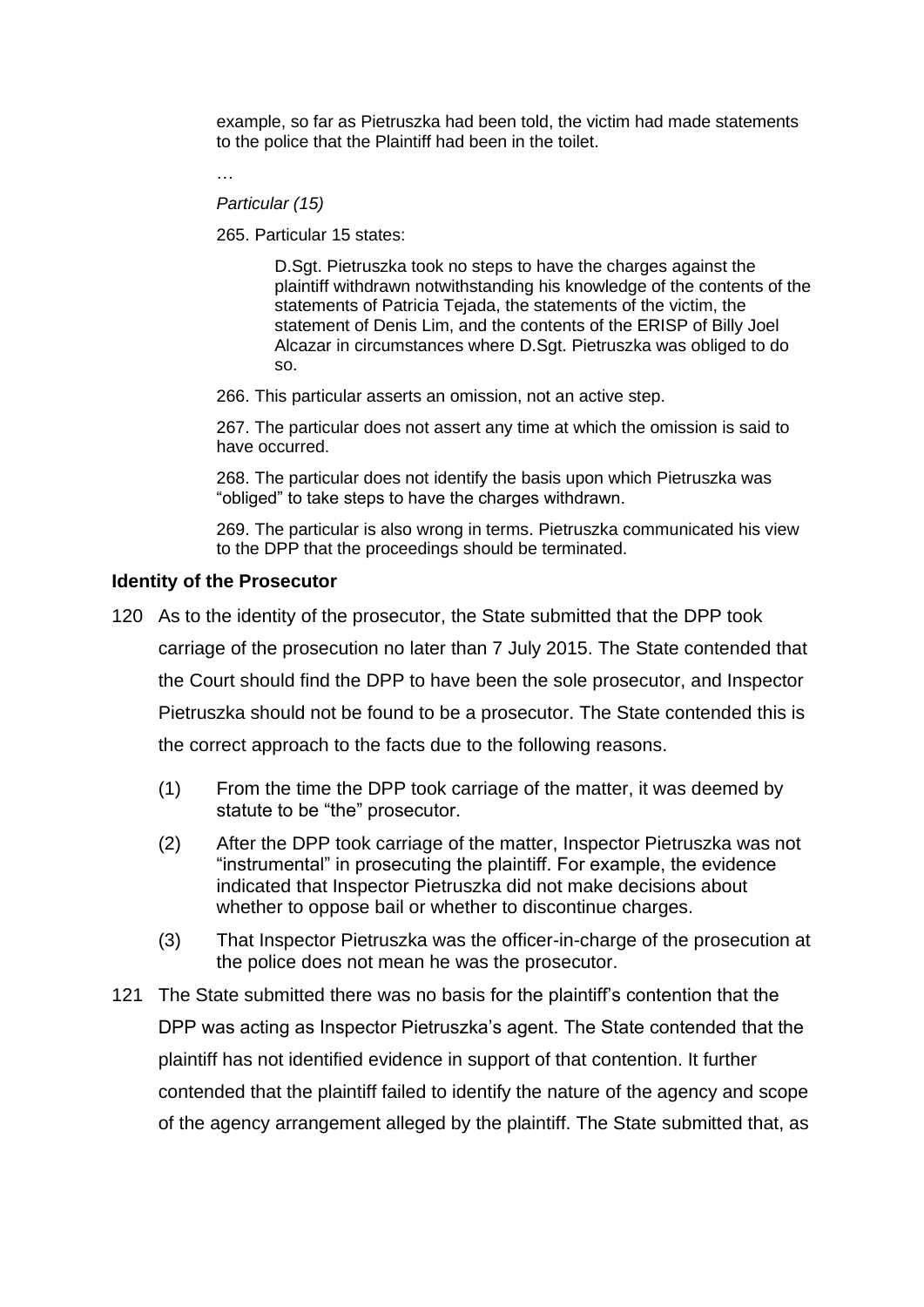the plaintiff did not plead an agency arrangement, the Court should not receive that contention.

#### **Merit**

#### *Reasonable and probable cause – objective and subjective*

- 122 The State contended the plaintiff's case as to the absence of reasonable and probable cause was pleaded as a subjective case rather than an objective case and an objective case should "not be received". The State submitted that the plaintiff's written submissions failed to particularise an absence of reasonable and probable cause. It was contended that an argument as to the absence of reasonable and probable cause could not be constructed by the plaintiff at the late stage of proceedings such as the closing written submissions.
- 123 The State contended the plaintiff's pleaded case was solely that Inspector Pietruszka knew as at 1 July 2015 that there was no reasonable and probable cause to prosecute. The State contended that at that time, the information available to Inspector Pietruszka was capable of establishing a proper case to prosecute. As at 1 July 2015, the information available to Inspector Pietruszka was that he:
	- (1) had been informed by Constable Boyd that the victim had named the plaintiff;
	- (2) was aware that there were four males present at the party; and
	- (3) had been informed by the victim that there were four males who had assaulted her and they all took turns.

#### *Malice*

124 The State submitted that the plaintiff's case lacks merit as it failed to establish that Inspector Pietruszka had a malicious purpose. It was contended that the plaintiff did not articulate and could not articulate any particular malicious purpose. The State submitted that Inspector Pietruszka did not need a malicious reason to prosecute the plaintiff as he had evidence from the victim that she was raped by four males, and there were only four males at the party, one of which was the plaintiff.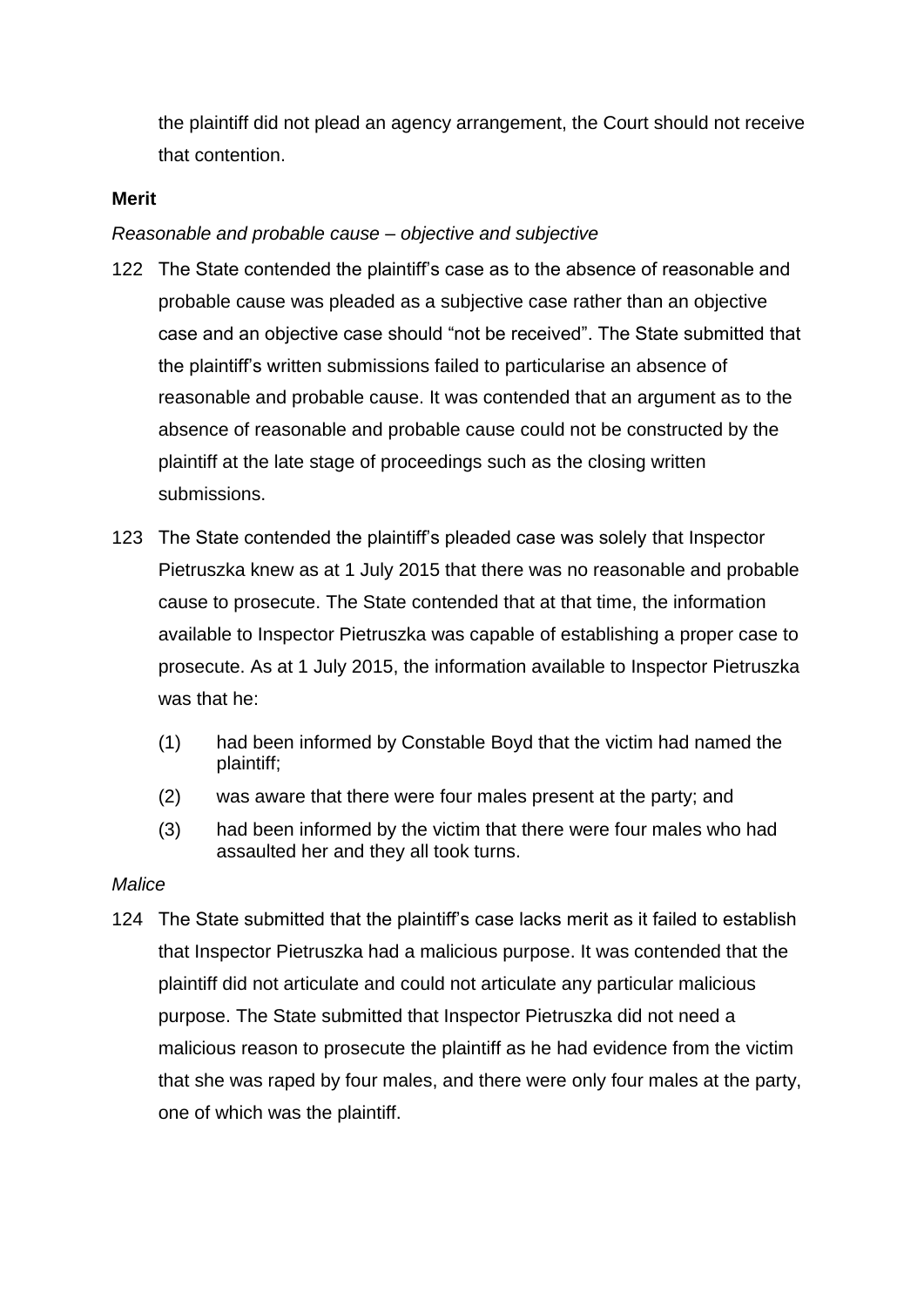- 125 The State submitted that should the Court find that there was a malicious purpose (which they contend there was not), the plaintiff did not and could not establish that such malicious purpose was the sole or dominant purpose. It was contended that Inspector Pietruszka believed that the plaintiff was guilty of sexual assault. It was contended that the plaintiff failed to show that Inspector Pietruszka would not have charged and prosecuted on that basis alone.
- 126 The State submitted the plaintiff's case is flawed due to deficiencies in their pleadings. The State contended that the plaintiff had not specified a malicious purpose or particularised a time at which the malicious purpose was held.

#### *Maintenance or Continuance*

127 The State contended that the plaintiff's case was insufficiently pleaded to establish that Inspector Pietruszka took active steps to maintain the prosecution against the plaintiff. In responding to the plaintiff's particulars 22 to 25, the State contended that Inspector Pietruszka did not take active steps in the prosecution of the plaintiff. It was contended by the State, for example in response to particular 23, that the conduct of Inspector Pietruszka could not be considered as active steps taken to maintain the prosecution of the plaintiff when Inspector Pietruszka's conduct was steps taken towards terminating the prosecution of the plaintiff:

## *Particular (23)*

289. Particular 23 states:

On or about 6 October 2015 a member of the ODPP submitted to the Director of Public Prosecutions (or his delegate) a report in which was sought advice as to the sufficiency of evidence against the plaintiff and advice as to whether to terminate the charges against him.

290. The factual predicate for this particular is not made out.

291. In any event, it is not an active step by Pietruszka and is not an act of maintenance.

292. Further, even if it were, a step towards the termination of the prosecution is not an active step in the maintenance of the prosecution.

## **FACTUAL FINDINGS AND RESOLUTION OF INTERMEDIATE ISSUES**

128 It is convenient to address the factual background by reference to what was

known to Inspector Pietruszka at various points in time from 22 June 2015 to

11 December 2015. This approach is consistent with the parties' summaries of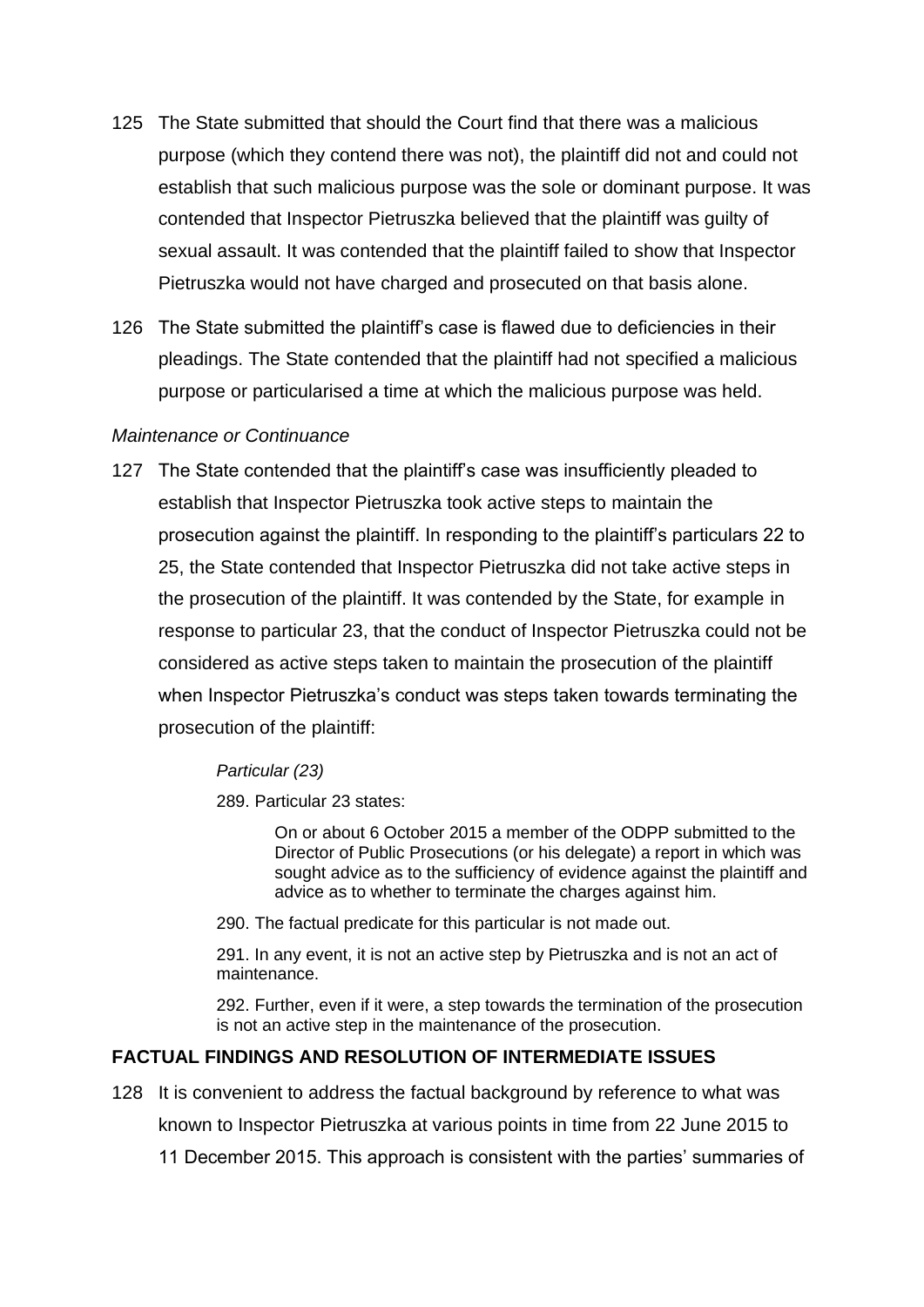the relevant facts in their respective written submissions. Furthermore, this approach is appropriate in light of the nature of the plaintiff's claims *vis-à-vis*  malice and absence of reasonable and probable cause, which ultimately rises and falls on what Inspector Pietruszka was aware of at the relevant time in the manner earlier discussed in the section of this judgment dealing with the relevant principles.

129 As illuminated by the plaintiff's statements of particulars and the parties' respective submissions, several factual controversies arose. Throughout the following summary, I resolve those factual controversies, for the most part, in chronological order dealing with various aspects of the issues brought by the parties as to the torts.

# **Credit Findings**

130 Prior to turning to factual background, it is important to note, at this juncture, that after close observation of the respective witnesses, I consider the plaintiff and his father to be unreliable witnesses. Earlier in this judgment, the Court indicated its view as to the credit of the Inspector Pietruszka as a witness. I now turn to a summary of my findings with respect credit of the plaintiff's witnesses and Inspector Pietruszka.

## *Credit of the Plaintiff*

- 131 The State sought a finding that the plaintiff was not a reliable witness. For the following reasons, and in light of my observations made in the section of my judgment entitled "Factual Findings and Resolution of Intermediate Issues", I accept that submission.
- 132 My overall impression of the plaintiff's evidence was that he was often evasive and unresponsive. His credibility was significantly affected by circumstances where his father was required to be cautioned about giving signals or indications to his son whilst he was in the witness box.
- 133 Other aspects of the plaintiff's evidence were simply implausible. One significant example was the plaintiff's evidence about a Facebook Chat message, which read: "Come Yallah pussy's gonna close". The following exchange occurred in cross-examination: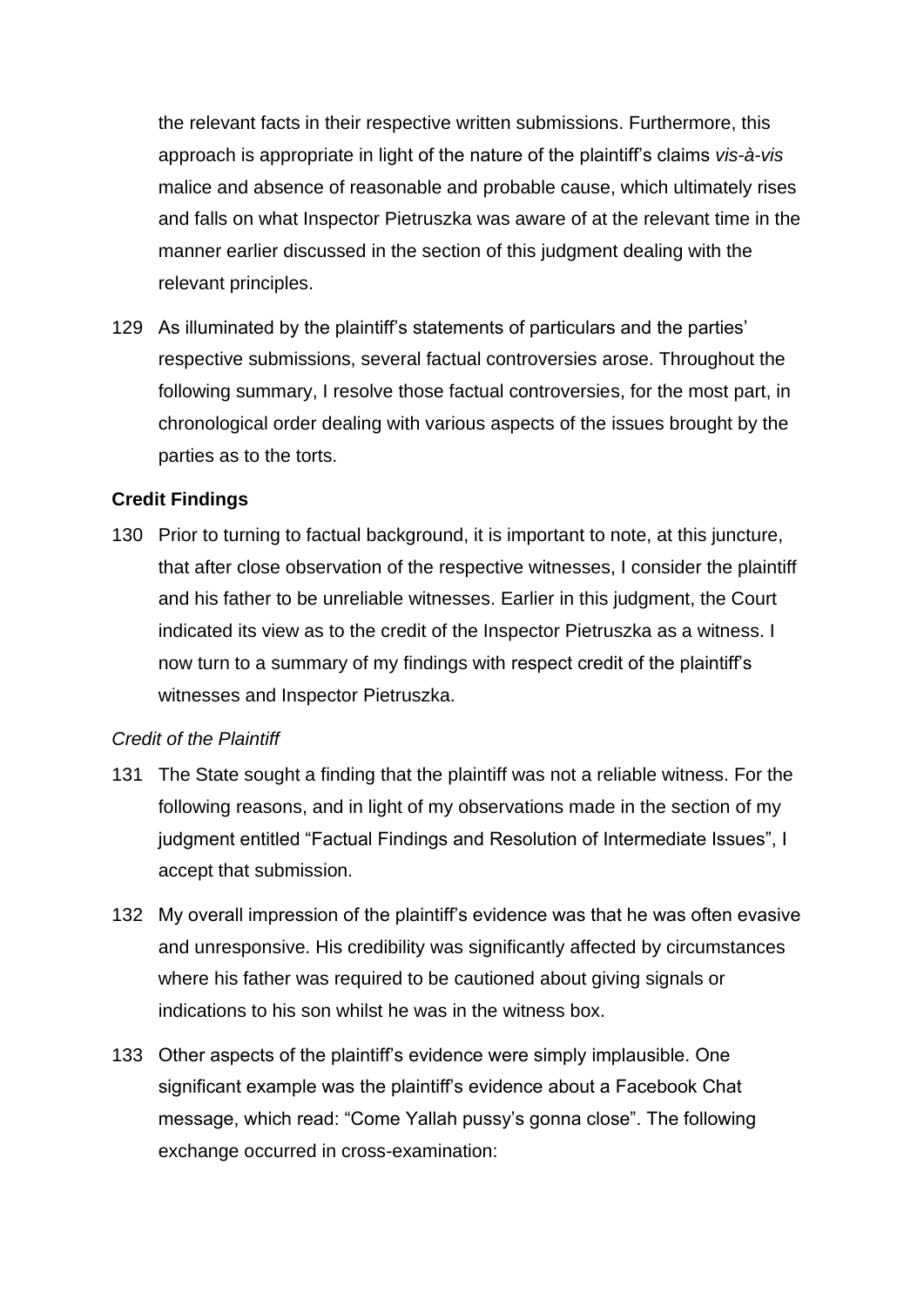Q. Then you say, "Coming over shortly". And then there's the entry, "Come yella pussy's gonna close". What did you understand that to mean? A. His house. Q. Sorry?

A. His House.

Q. You understand that "Come yella pussy's gonna close" means his house?

A. He's going to close his house.

- Q. Do you normally refer to a house by the name "pussy" do you?
- A. He refers it to many things. He's very silly bloke.
- 134 The explanation that "pussy" meant a "house" was self-evidently prepared and not credible.
- 135 A further illustration was the plaintiff's evidence as to who entered the toilet with him at Blacktown Police Station – Inspector Pietruszka or Constable Mahoney or both, with different past statements saying different things – was inherently implausible.
- 136 Another example of implausibility of the plaintiff's evidence was the plaintiff's insistence in evidence that his time in prison left him socially reclusive and depressed. Despite that, the plaintiff maintained in evidence that he was "ready, willing and able" to return to work upon his release from prison. The evidence is inconsistent; and it reflects a self-serving strategy of saying that which will assist the plaintiff without regard to the truth. The plaintiff's evidence as to the effect of custody on his mental health is also contrary to his contemporaneous admissions: he told the psychologist at Parklea Correctional Centre that he was adjusting well to custody
- 137 Other aspects of the unreliability of the plaintiff's evidence were as follows:
	- (1) the plaintiff's denial he was cautioned at the police station was inconsistent with the contemporaneous record of interview. It was also contrary to Inspector Pietruszka's written statement in relation to the criminal proceedings;
	- (2) the plaintiff's denial that he was read his rights at the police station was inconsistent with the contemporaneous record of interview; and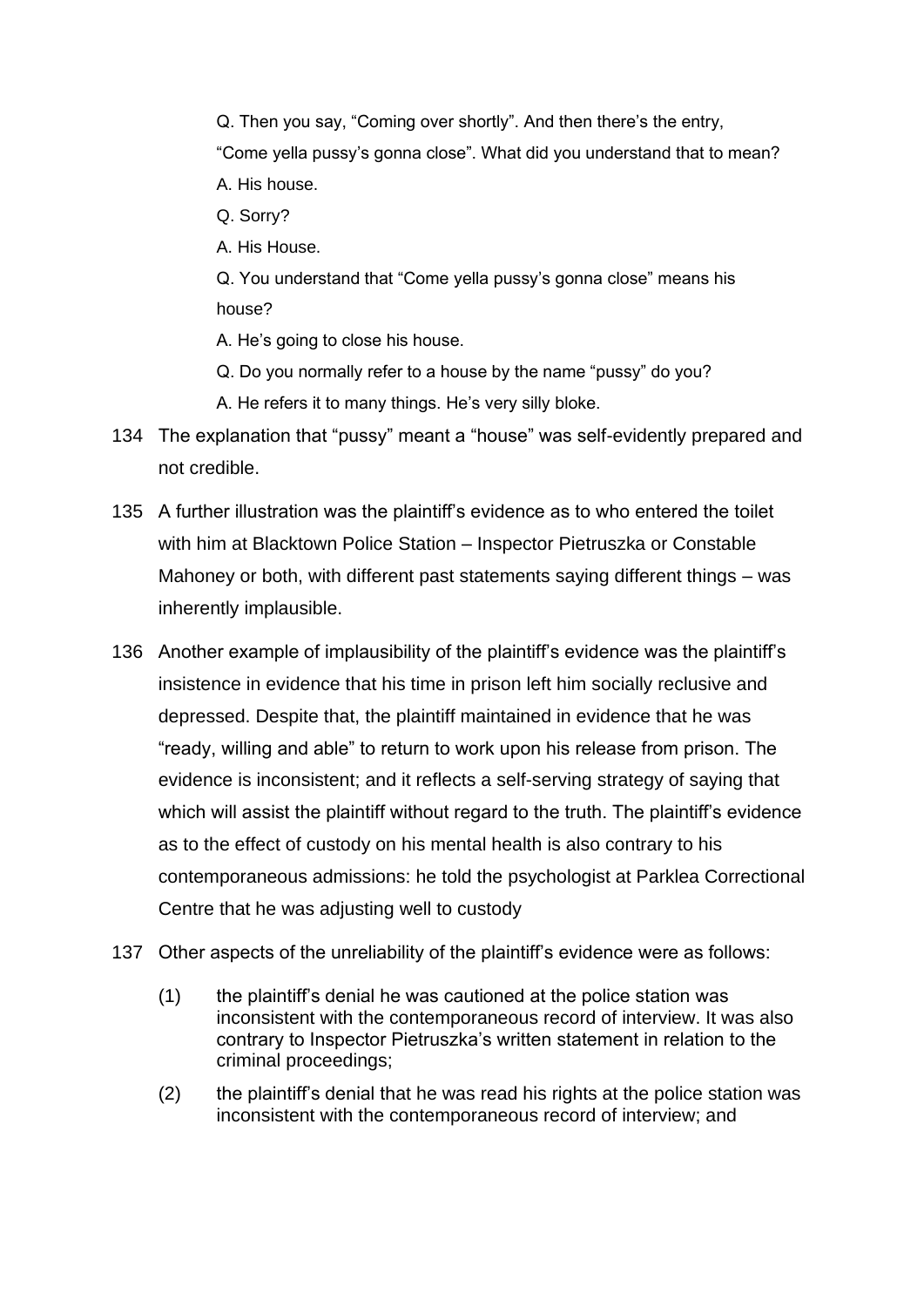- (3) the plaintiff's denial that Inspector Pietruszka said he was under arrest for sexual assault was inconsistent with the contemporaneous record of interview.
- 138 In light of those findings, where the plaintiff's evidence is in conflict with other witness evidence of the State's witnesses, I prefer the evidence of the State witnesses.

#### *Credit of Sinisa*

139 My observations regarding the conduct of the plaintiff in receiving assistance from his father during the course of his cross-examination applies with even greater force with respect to assessing the credibility of Sinisa. In any event, I do not consider Sinisa to be a reliable witness. He was significantly evasive to the point where the Court indicated that consideration would be given to issuing a direction.

## *Credit of Inspector Pietruszka*

- 140 The plaintiff made a strong attack upon the evidence of Inspector Pietruszka. It was contended that his evidence was incoherent at times or contained contradictions such that overall the Court should find his evidence was false, particularly in relation to the interview of Ms Tejada. It was submitted that Inspector Pietruszka was a "cynical and manipulative man".
- 141 I do not accept that Inspector Pietruszka's evidence was dishonest or unreliable or that ultimately he was a witness lacking in credit. That conclusion needs to be seen in the context of a number of concessions, made by him, as to errors made by Inspector Pietruszka during his investigation.
- 142 My overall impression of the evidence of Inspector Pietruszka was that he presented credibly under rigorous cross-examination. He made appropriate concessions even accepting serious error, such as his acceptance of what he said in the ERISP of the plaintiff about the first statement of Ms Tejada. When presented with the error, he did not challenge it, he indicated "I don't disagree sir" in answer to a question.
- 143 Again, I will make further observations (directly or indirectly) as to Inspector Pietruszka's evidence in the course of making findings of fact below.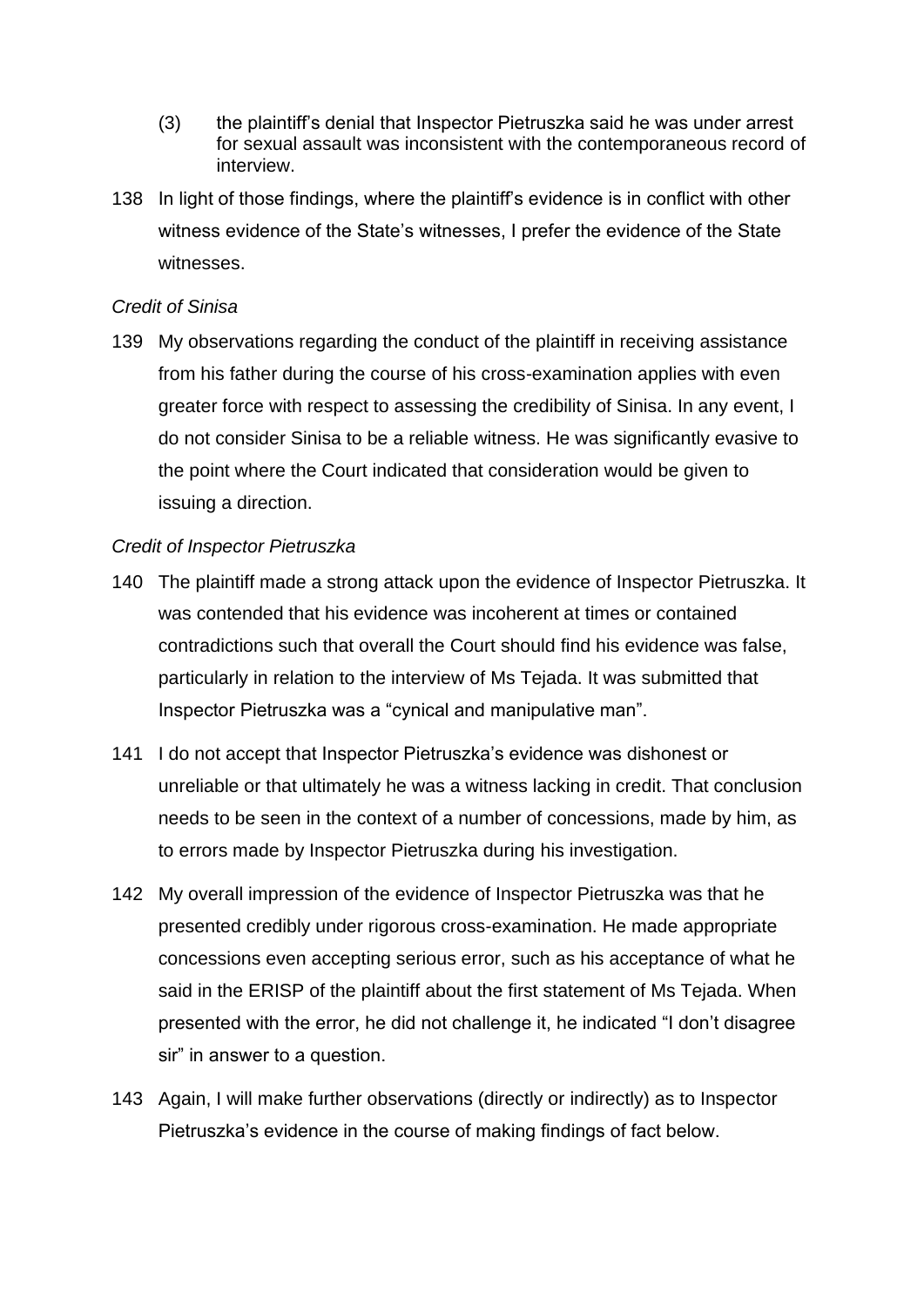# *Credit of Dorijan*

144 I do not consider that Dorijan, was an unreliable witness. However, I accept the submission of the State that the weight that can be afforded his evidence was affected, to a degree, by the absence of documents which were the legal foundations as to the views he expressed as to renumeration structure, noting that his evidence related to the plaintiff's employment prospects.

# *Credit of the associates of the plaintiff*

- 145 Similar conclusions may be reached with respect to the credibility of Amy Williams, Tony Khawaga and Melissa Khawaga. Each of the associates of the plaintiff gave evidence as to their perceptions of the plaintiff's personality. The weight of that evidence, as with Dorijan's evidence as to that matter, is effected by the fact that none of those persons were the plaintiff or experts. The weight of the evidence is diminished accordingly.
- 146 I now return to the fact background and resolution of intermediate issues, which as mentioned above, will be dealt with for the most part in chronological order.

## **Factual Findings and Resolution of Intermediate Issues**

## **22 June 2015**

- 147 On 22 June 2015, at about 5am, Inspector Pietruszka received a call from Detective Elyse Houldin. Detective Houldin had been a Detective since about 2013. Inspector Pietruszka was of the view that Detective Houldin was a "competent and professional" detective. Inspector Pietruszka was aware that she had been "Police Officer of the Year" at the Blacktown Local Area Command in the 2014 year. Inspector Pietruszka had worked with Detective Houldin on a number of investigations, including sexual assaults where she was the Officer-In-Charge. He thought Detective Houldin was an "exceptional detective".
- 148 During the call on 22 June 2015, Detective Houldin said to Inspector Pietruszka words to the following effect:

Could you please come to work to assist me and Detective SINGH with a sexual assault investigation? *A victim has been gang-raped by four persons.* I am at the crime scene in Blacktown and all offenders are no longer here. There has been penile, oral and digital penetration.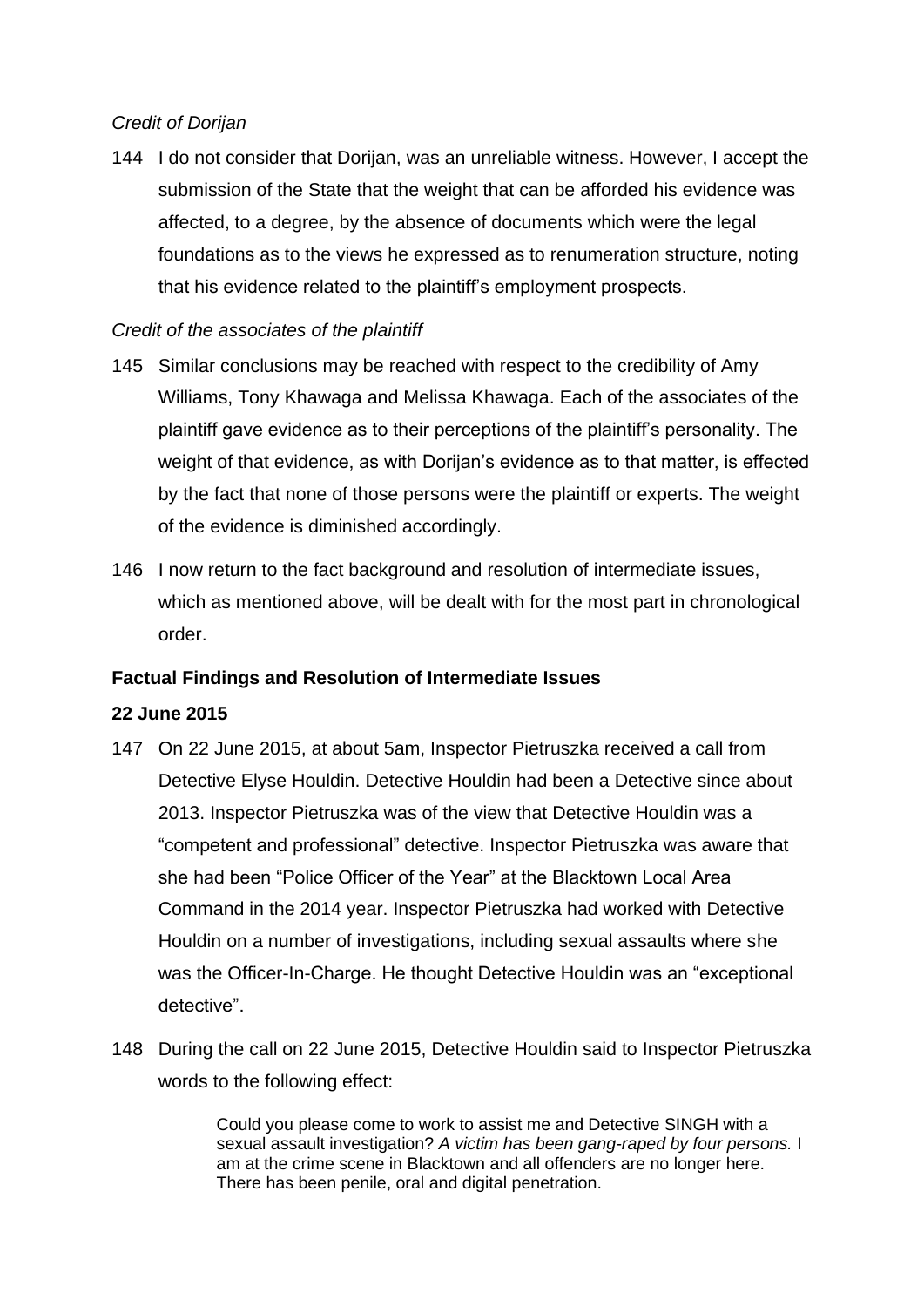[Emphasis added.]

- 149 It was by that conversation that Inspector Pietruszka was first advised of the occurrence of a gang-rape in Blacktown, and was informed that, at that stage, Detective Houldin understood there to be "four" offenders.
- 150 In his statement of dated 20 July 2018 ("the First Inspector Pietruszka Statement"), Inspector Pietruszka gave evidence that he formed the view that the conduct that Detective Houldin referred to "might involve an aggravated sexual assault, which is a serious offence".
- 151 Shortly after the call from Detective Houldin, Inspector Pietruszka arrived at Blacktown Police Station. Upon arrival, he was briefed by a combination of detectives and police officers:
	- (1) Detectives Houldin and Singh, in the "Detectives Office";
	- (2) Constables Bayzidi and Boyd, in the "Muster Room";
	- (3) Crime Scene Officer Scott, by telephone.
- 152 In addition the above briefings, Inspector Pietruszka viewed photographs of the scene, reviewed a copy of Constable Bayzidi's notebook and viewed exhibits that had been obtained from the crime scene. The photographs viewed were not annexed to his statement. The following explanation was provided for their omission:

22. … I do not now recall precisely which photographs I viewed that morning and, in particular, whether they were from the attending police or from the Crime Scene officers. I therefore have not been able to obtain the precise photographs for the purposes of this statement.

- 153 As a result of those briefings, together with his review of Constable Bayzidi's notebook, Inspector Pietruszka obtained the following information as at the morning of 22 June 2015:
	- (1) Detectives Houldin and Singh had spoken to the victim.
	- (2) The crime scene was at a residence in Blacktown (earlier defined as "the premises").
	- (3) On the night of 21-22 June 2015, there had been a party at the premises.
	- (4) The crime scene was an external bathroom containing a toilet and sink. Inside that bathroom was a small bin. Detectives Houldin and Singh had searched the bathroom and found the victim's bra (minus a bra strap),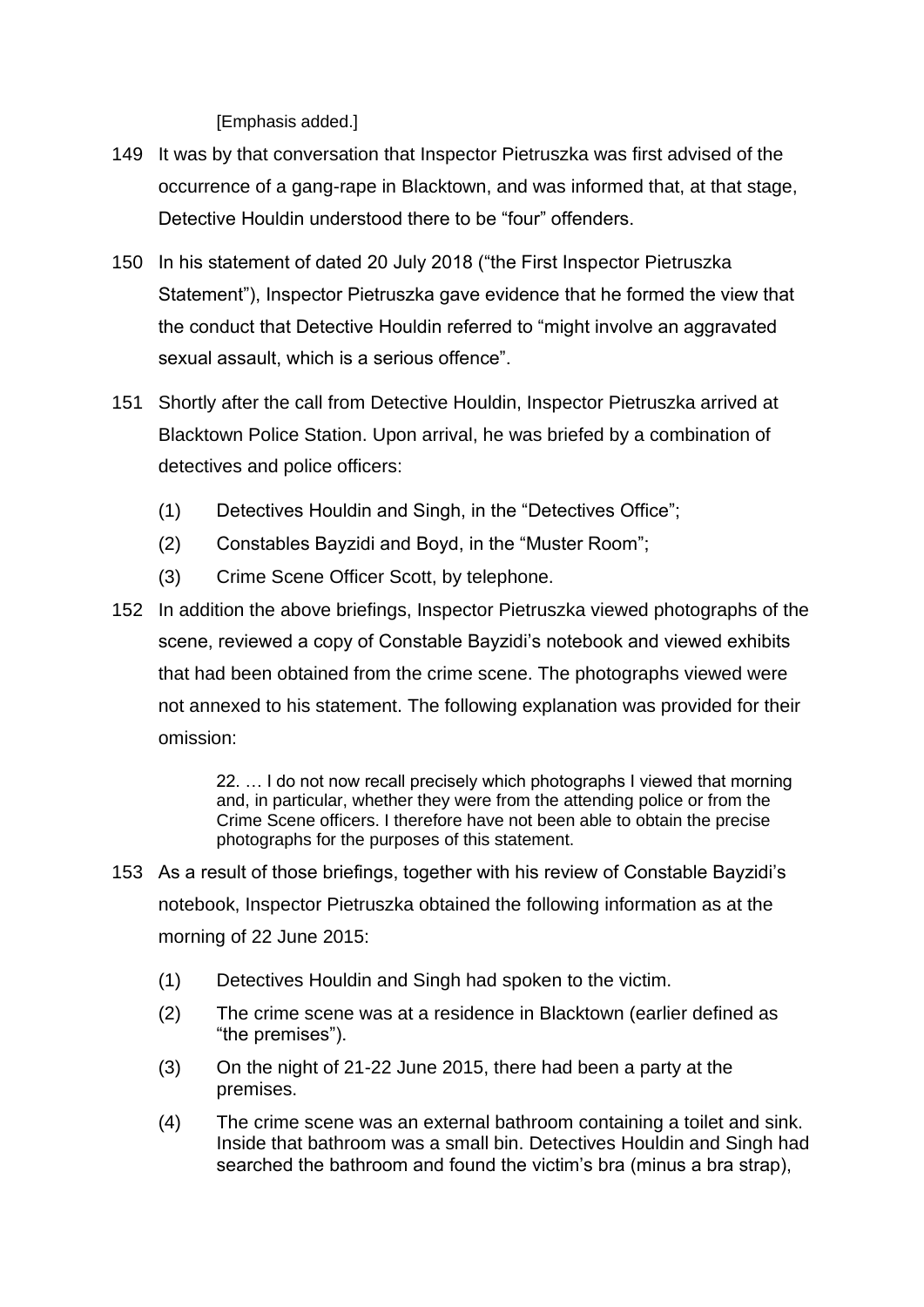hair extensions and underwear in the bin. The missing bra strap was found under the bathroom door.

- (5) Outside the toilet was an outdoor area littered with bottles, predominantly from alcoholic spirits. Between the outdoor area and the bathroom there was also a grassed area, which had vomit at various points.
- (6) Four males had been involved in the offence. Detective Houldin told Inspector Pietruszka: "The victim has said there were four males involved in the assault".
- (7) Detective Houldin also told Inspector Pietruszka that the victim had told the sexual assault counsellor "exactly what she told us at the scene".
- (8) A Sexual Assault Investigation Kit ("SAIK") was being undertaken.
- (9) Detectives Houldin and Singh had obtained a statement from Ms Patricia Tejada. Inspector Pietruszka read the statement of Ms Tejada that morning via Detective Houldin's iPad. Ms Tejada said there were only four males at the party. Detective Houldin also told Inspector Pietruszka that Ms Tejada had "named only four males as being present at the gathering". The males identified by Ms Tejada were as follows:
	- (a) James Bruce, nominated as the offender;
	- (b) Loyd Bandao, boyfriend of the witness and cousin of Mr Bruce;
	- (c) "BJ" Alcazar, best friend of Mr Bandao; and
	- (d) "Valentino", a friend of Mr Bandao who "turned up later", namely, the plaintiff.
- (10) Detective Houldin had spoken with a sister of Mr Bandao, Jenka Bandao. Ms Bandao said that she was inside the premises the whole night looking after her younger sister and that Ms Bandao had not gone outside to the party at all during the evening. Detective Houldin told Inspector Pietruszka that Ms Bandao said "she didn't see anything".
- (11) After reading Ms Tejada's statement, Inspector Pietruszka formed the following views:
	- (a) Aspects of what Ms Tejada had told Detectives Houldin and Singh were "at odds" with what the victim had said to Detective Houldin. In particular, Inspector Pietruszka noted in his first statement that "TEJADA concentrated on BRUCE and lessened the involvement of the three other males".
	- (b) Ms Tejada was intoxicated at the time of the offence.
- (12) Constables Bayzidi and Boyd had attended the crime scene and the victim had said to them that "four males" had been involved in the offence. Constable Bayzidi said to Inspector Pietruszka: "She told us that she was raped by four males. It was James, BJ and two other guys".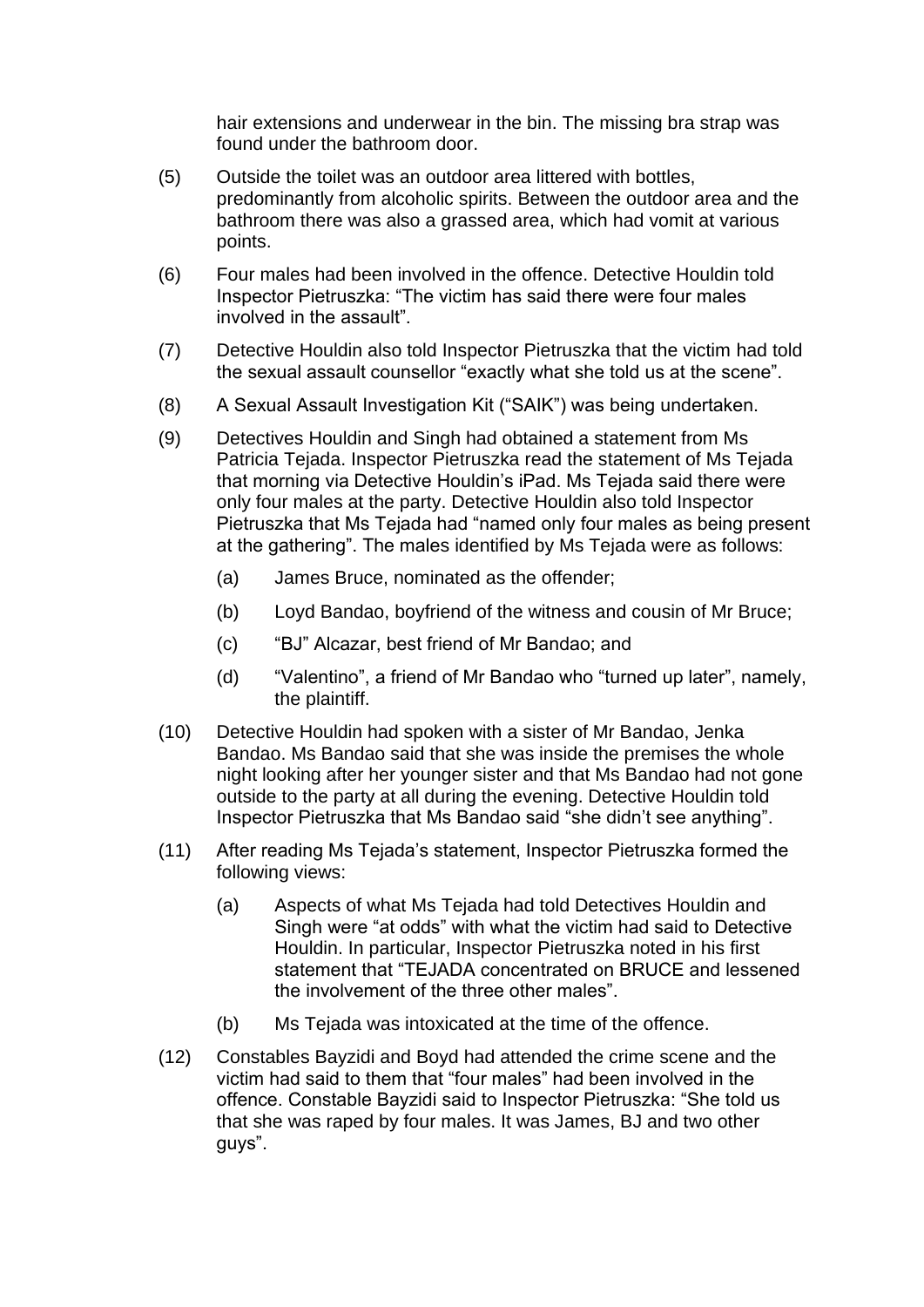(13) Constable Boyd reported that the victim had said words to the following effect: "James came in and so did Loyd. BJ and Valentino also came in. They took turns".

#### *The Statement of Ms Tejada*

154 As mentioned above, one of the documents that Inspector Pietruszka reviewed on the morning of 22 June 2015 was the written statement of Ms Tejada. An extract of her account appears below:

> 9. We sat in the back yard talking and drinking. After I drank the three UDL's I had a glass of Jim Beam and a shot of Vodka. At some point I started to feel really sick and I vomited on the concrete near where we were sitting. [MM] took me to the bathroom which is outside. We both went into the bathroom which is really small and just has a toilet in it. I was vomiting in the toilet and then [MM] vomited in the toilet as well.

> 10. When I was in the bathroom James and the boys were checking up on us to make sure we were ok. They knocked and we opened the door. Loyd took me outside and I sat on the grass and I was vomiting there as well. *My other friend, Valentino, was looking after me.* He came a bit later but I don't remember exactly what time he got there. I know Valentino as he is a friend of Loyd's.

11. I was sitting on the grass just outside the back door to the main house and I heard [MM] moaning. She was still in the toilet. *I think James was in the toilet with her because Valentino and BJ were looking after me when I was sitting on the grass.* Loyd went to the bathroom to get [MM] out, I wasn't looking and I'm not sure if he went inside the bathroom or not. She didn't come out and Loyd came back over to me. A few minutes after that James went out of the bathroom and sat down on a chair near where I was sitting. [MM] was still in the bathroom and Loyd went and got here. The next thing I remember was Loyd saying he was taking [MM], James and BJ home. *He told Valentino to stay and look after me. He stayed for half an hour or an hour and then he left.*

12. I didn't see [MM] when she came out of the bathroom. I was on the ground and I didn't see anyone leaving.

…

14. After Valentino left I went to sleep in Loyd's room and the Cops woke me up. I have no idea what time that was.

15. When [MM] was in the bathroom and I heard her moaning, I didn't hear any complaining or screaming. I would have gotten up but I was too drunk on the floor. *I thought her and James were probably having sex. I don't know if anyone else went into the bathroom whilst her and James were in there. I think Loyd and BJ checked on her but I don't know. I was surprised by what was going on.*

[Emphasis added.]

155 As to the information available to Inspector Pietruszka, after reading that statement, the following findings may be made: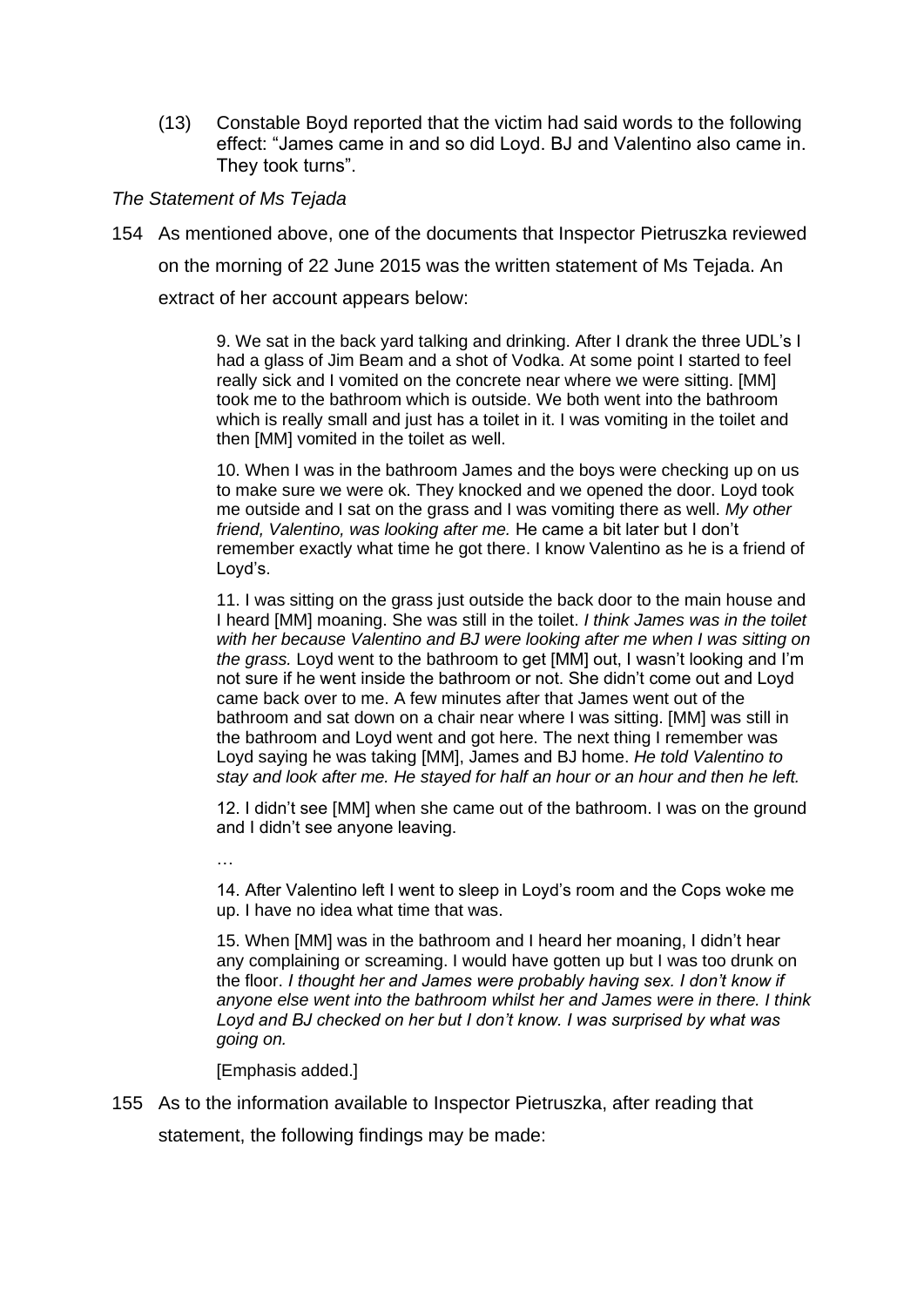- (1) Ms Tejada indicated that she was drunk, and so drunk that she could not get up from the floor;
- (2) Ms Tejada thought that it had been only Mr Bruce and the victim in the toilet having sex. But she could not recall who went into the bathroom.
- (3) Ms Tejada recalled the following with respect to the movements of the plaintiff:
	- (a) when Ms Tejada was sick in the bathroom "Valentino, was looking after me";
	- (b) when Ms Tejada was seated in the grass area "Valentino and BJ were looking after me";
	- (c) a short time later, when Mr Bandao was preparing to leave he told the plaintiff to stay and look after Ms Tejada, the plaintiff "stayed for half an hour or an hour and then he left".
- (4) Ms Tejada did not state that the plaintiff had not gone into the bathroom.
- (5) So far as Ms Tejada's statement carried any implication that the plaintiff had not gone into the bathroom, it was inconsistent with the victim's statement that there had been four males at the party and all four had been in the bathroom.
- 156 As to that statement, the plaintiff contended that "[f]rom her account, it was clear that the plaintiff had been with her while the victim was in the toilet". That submission was supported with reference to para 10 of Ms Tejada's statement (extracted above).
- 157 Whilst it is true that Ms Tejada made no statement that the plaintiff left her to go to the bathroom, that omission, in and of itself, does not sustain a conclusion that Inspector Pietruszka subsequently acted without reasonable or probable cause, nor does it support an inference that he acted with malice in initiating, maintaining or continuing the prosecution against the plaintiff. The reasons for that conclusion are as follows:
	- (1) An investigator's decision to arrest and/or charge a person is informed by the entirety of the evidence available at the relevant time. As evinced by the above summary, as at the time of reading Ms Tejada's statement, Inspector Pietruszka had been briefed as to the account provided by MM (and, later, obtained an ERISP from MM). His express observation as to the inconsistencies between the two accounts (namely, that they were "at odds") indicates he had taken that factor into consideration.
	- (2) The weight attributed to each statement was a matter for the investigator, but both MM and Ms Tejada make known the fact of their intoxication at the time; a fact that an experienced detective, which I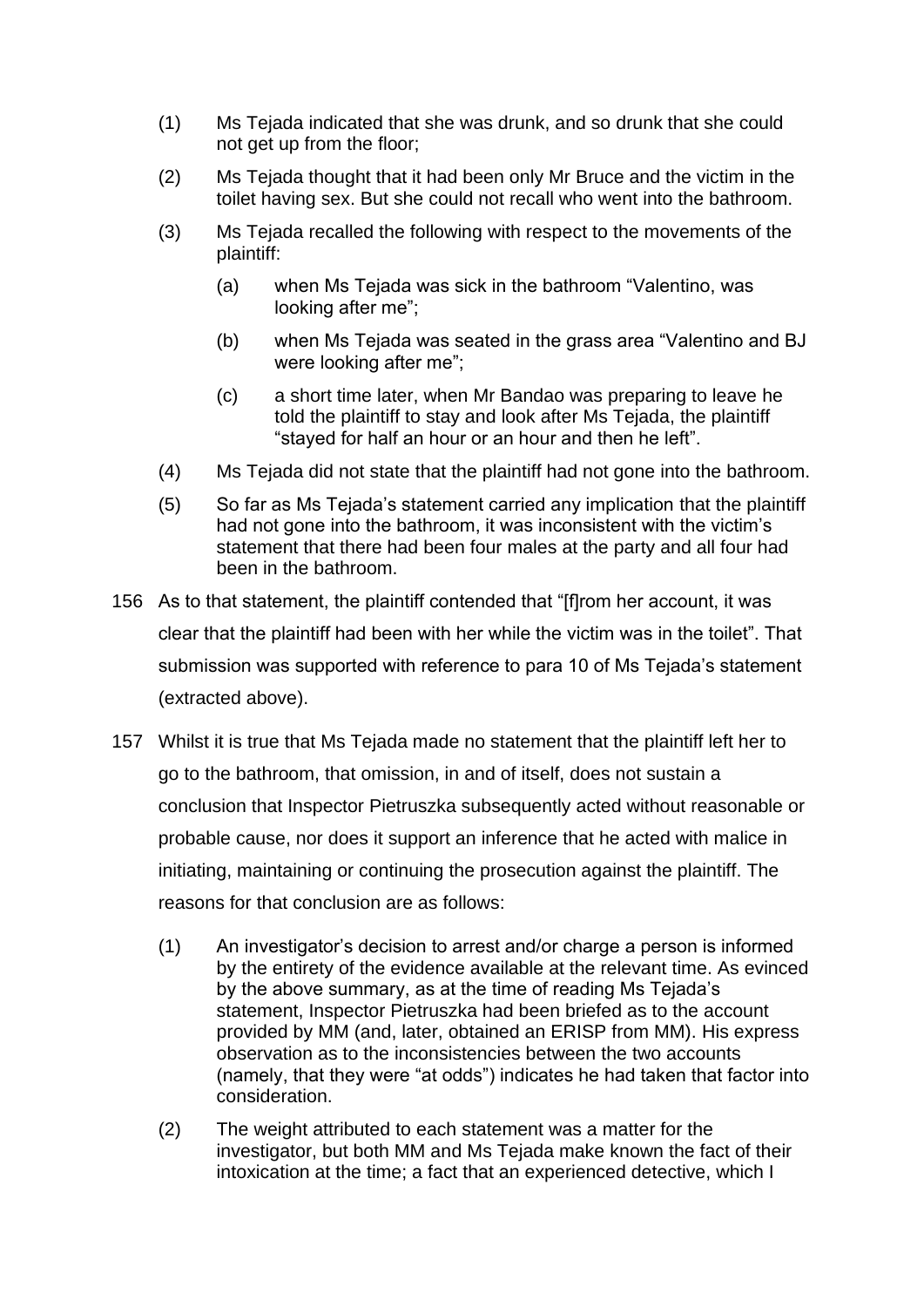have found Inspector Pietruszka to be, no doubt took into consideration when assessing the evidence and subsequently making the decision to arrest and charge the plaintiff.

#### *The first ERISP with MM*

- 158 Later on the morning of 22 June 2015, Inspector Pietruszka attended MM's address with Detective Singh and carried out an electronically recorded conversation with MM ("the first ERISP of MM"). The interview commenced at approximately 7.40am (a completion time was not recorded). A transcript of the first ERISP of MM (10 pages) was before the Court.
- 159 Following some preliminary questions as to name and location, Inspector Pietruszka asked MM to "tell us please what, what happened this morning?". MM said the following, *inter alia*, in reply:

… the next thing I knew the guys were kind of just like crowded into that tiny little toilet. And, I, I don't know what happened, but I just remember vaguely them laughing and like carrying on. And then I don't know how one thing led to another, but it just got to the point that they were touching me.

160 By the next question, Inspector Pietruszka sought clarification and expansion of MM's answer:

> When you say they were touching you, and that's when it happened, can you tell me, when you say that's what happened, what do you mean by it happened?

161 MM provided the following response:

At first like, I don't know, they were laughing and carrying on and, you know, I don't know what was funny, what was, but um, at first it was, I don't know, it was like it was a joke, and then someone started like tugging on like my clothes, someone had like pulled my pants down, taken my bra off, and then like at first it was just someone fondling like with fingers, and they like they all took turns. *There was like four of them*.

[Emphasis added.]

- 162 Once again, Inspector Pietruszka sought further clarification. He asked, "when you say fondling and fingers, were you at all penetrated with fingers". To which MM said, "Yes, I was".
- 163 Following that clarification, Inspector Pietruszka asked MM a series of questions with respect to what happened next. That exchanged is extracted below (with questions italicised for the purpose of distinguishing from answers):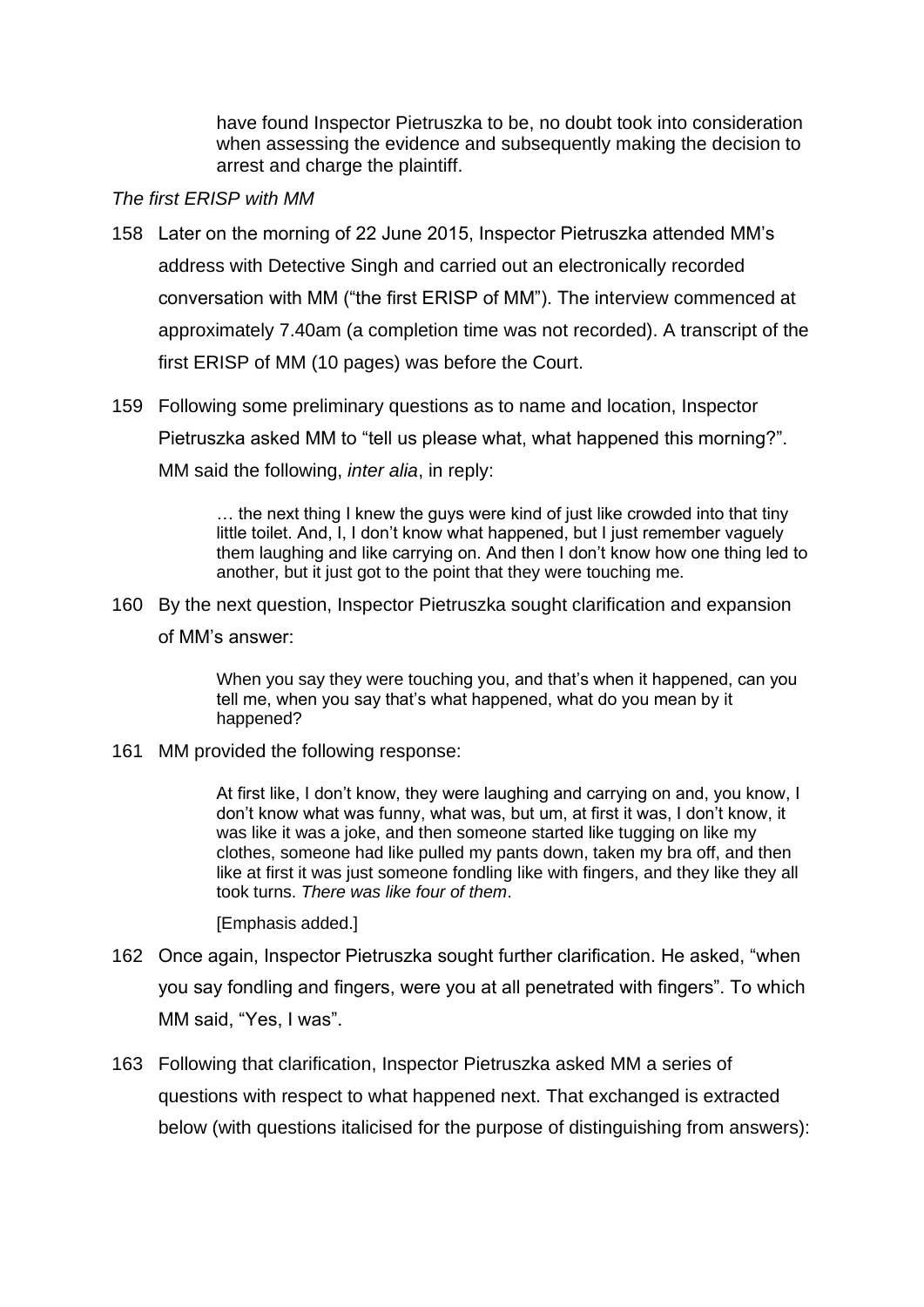*After they were [sic], penetrated you with their fingers, what happened after that?*

I don't know, they were still carrying on. And then like after that I guess they were sick of the fingers, someone had decided oh, pull my pants down it'll be fun, and then oh, and then they all took turns. Like it was ---

*I understand it's difficult [MM], I really do. When they took your pants off did anyone attempted [sic] to put their penis inside you?*

Yes. I, I, I specifically remember, because I said "No."

*Who put their penis inside you?*

I remember the guy, one of the bigger guys, his name was BJ, and I remember Lloyd [sic], because Lloyd [sic] had been carrying on the last couple of days that he wanted to get with someone, and I just, I didn't expect it to be me, and like that.

- 164 The next series of questions concerned MM's identification of "the four people". MM identified three males by name, namely, "Lloyd" (sic), "BJ" and "James". As to the fourth person, she was unable to provide a name because he was unfamiliar to her: "I don't know one of them at all".
- 165 Returning to the unidentified male, Inspector Pietruszka asked further questions to obtain information as to his identity from MM. That exchange is extracted below (with questions italicised, once again, for the purpose of distinguishing from answers):

*O.K. So, so far we have Lloyd [sic], BJ, James, and some guy you've never met, and you don't know his name. Can you describe him for me?*

He's not very tall. He's kind of Caucasian. He's got kind of orange hair and he was like kind of like a, like stubble, but, and he's not very tall. He's not much taller than ---

*Does, do these guys work?*

Um, I think so.

*Do you know what anyone, I know James you said had started a new job today as an accountant. What about the others, do they have jobs?*

Um, I'm not sure, but the guy that I don't know, he kind of just like popped out of nowhere. He's like kind of like a random character that was just there. …

166 Turning to the order at which the four males entered the bathroom. MM said that "Lloyd [sic] and BJ" were the first to enter the bathroom. In answer to the question "[h]ow long were they there… before they were joined by one or the other two", MM said: "Not long".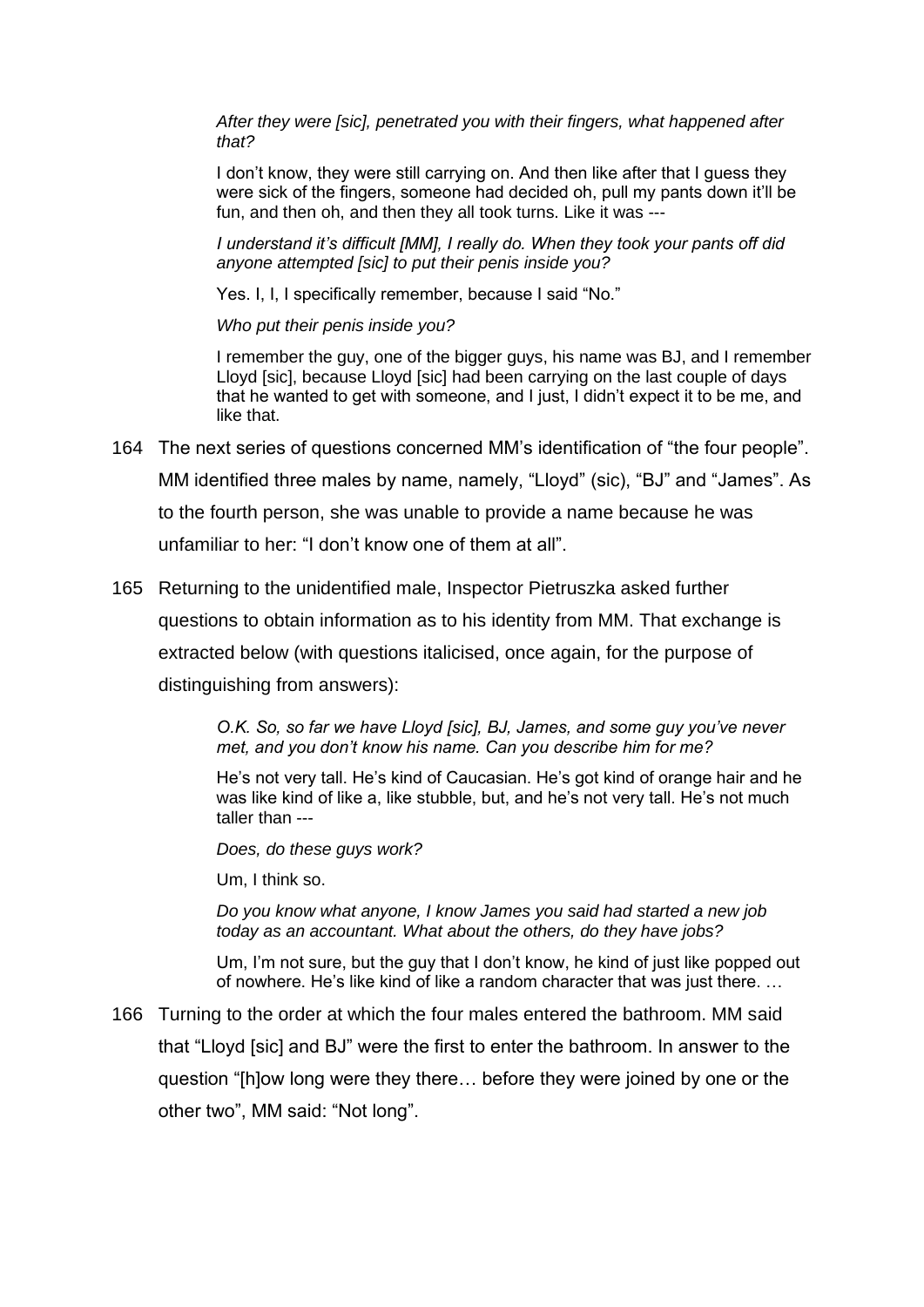- 167 During the interview, Inspector Pietruszka asked whether there was a reason for MM "struggling to remember" how the assault started and finished. MM said: "I, I mean, I was also affected by alcohol and um, but that was, that was just it, I was just… drunk".
- 168 Later in the interview, when discussing who of the men "penetrated" MM, Inspector Pietruszka asked if MM remembered what "the other two were doing" when that act occurred (being a reference to "James" and the unidentified fourth male). MM said:

They were all kind of just like hovering over me while I was trying to like keep upright in the, in the little tiny bathroom and little toilet and um, I don't know, I just remember hands, hands everywhere.

169 The interview ended with Inspector Pietruszka informing MM of the next steps in the investigation. He said:

> What we're going to do, we're going to let you sleep. O.K. And then tomorrow you're going to come, we're going to ask you to come to the police station and we're going to go over this again, and we're going to tell you where we're at. O.K. If anyone tries to contact you in relation to this, let us know straight away.

170 In his first statement, Inspector Pietruszka gave the following evidence as to his preliminary views following the first ERISP of MM:

> 24. … During that conversation, she described the offence in basic detail and referred to four male offenders. She did not name [the plaintiff] but gave a description of the fourth male. I subsequently formed the view that her description matched [the plaintiff]. I formed this view based on a comparison of the victim's description with the Facebook photograph of [the plaintiff] which I later obtained (as I described below) and my perceptions of [the plaintiff] when I observed on arrest (which I also described further below). A copy of that photograph is behind Tab 4 of JJP-1.

## *The second ERISP with MM*

- 171 Later on the afternoon of 22 June 2015, MM attended Blacktown Police Station and gave a second electronically recorded statement ("the second ERISP of MM"). A copy of that statement, together with the transcript of the second ERISP of MM (33 pages) was before the Court.
- 172 The interview was conducted by Inspector Pietruszka with Detective Megan Oxley. It commenced at approximately 11.20am and finished at 12.21pm.
- 173 At the outset of the interview, Inspector Pietruszka asked MM if she was "comfortable to speak with me… or would [she] prefer to speak with a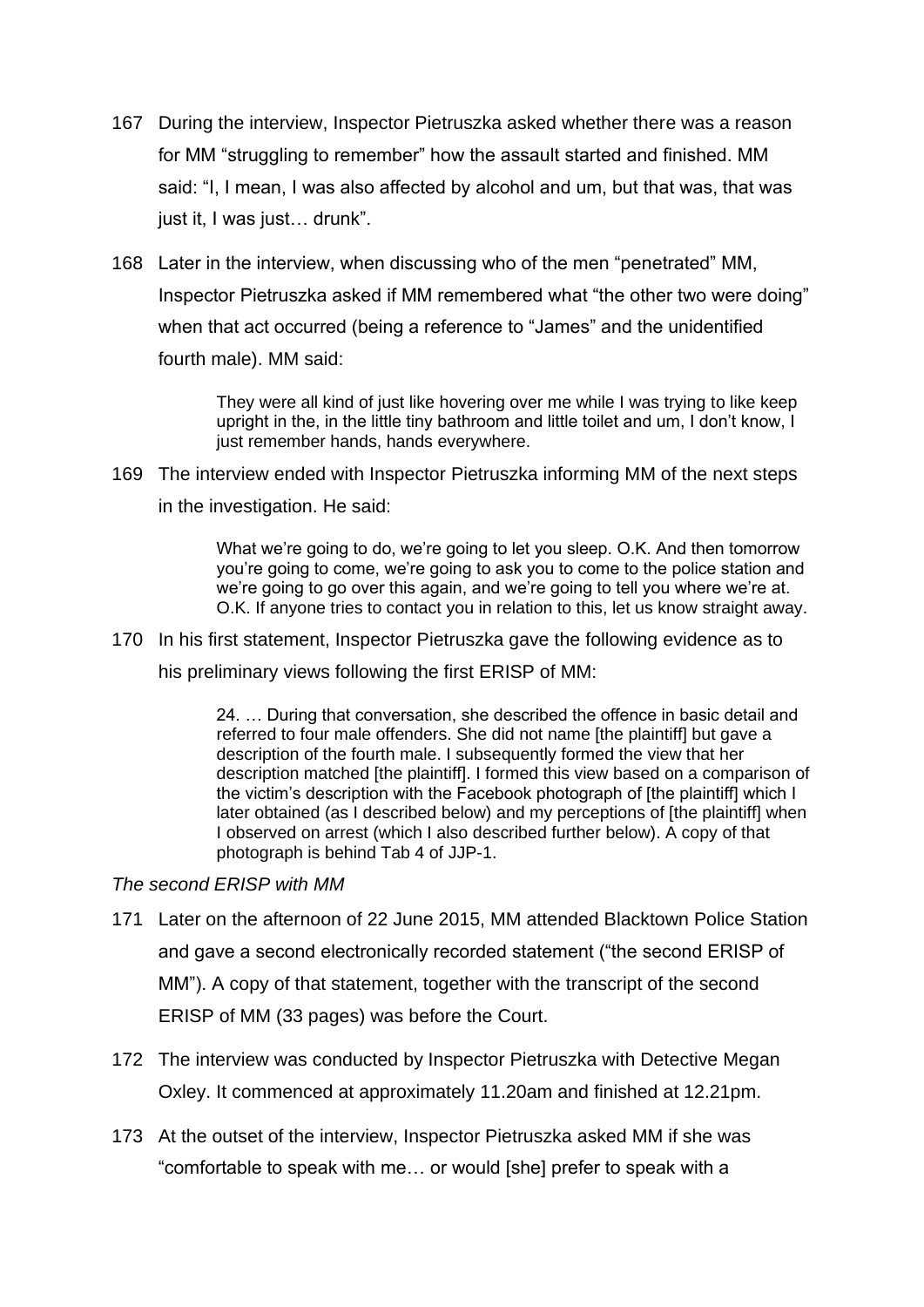female?". MM said she "would prefer a female". As such, in accommodating that request, Inspector Pietruszka was only present for the first half of the interview. At around the half way mark, Inspector Pietruszka exited the interview and Detective Senior Constable Natalie Vrana ("DSC Vrana") entered the interview room. Detective Oxley continued the balance interview with DSC Vrana, in absence of Inspector Pietruszka. Inspector Pietruszka listened to the balance immediately after the statement was completed.

- 174 The relevant aspects of the second ERISP of MM relate to the victim's account of the assault. That subject matter was covered primarily by Detective Oxley in the absence of Inspector Pietruszka, as such, it is unnecessary to relay each question, save for the establishing context. There is no contention that either Detective Oxley or DSC Vrana acted improperly in her conduct of the interview.
- 175 During the second ERISP of MM, MM provided the following information and accounts of her assault to Detective Oxley:
	- (1) In the response to an open ended question of "what happened", MM gave the following response:

I became sick, so I was throwing up in the bathroom and before I knew it, the guys that were outside had crowded inside. I don't know how or when they really got there, I just remember that they were all kind of there and crowding and hovering and then like I just remember them laughing and like carrying on, and um, like, I don't remember how that, like, one thing led to another, but they all started touching me, like, I just remember, hands everywhere. I could feel them everywhere. Um, and like I wasn't even conscious that, you know, they had pulled my pants down or anything, you know, taken my bra off …

- (2) The toilet was described as "very small".
- (3) As to MM's first memory following the exit of Ms Tejada, MM recalled:

I was bent down at the toilet because I was also sick and then that's when, like, I just remember the guys just starting to hover and crowd.

(4) Detective Oxley sought clarification as to who was crowding MM, to which the victim replied:

> I'm pretty sure it was Loyd and BJ at first and then the other guys came around and they all, like they all started carrying on. I remember them laughing and then from the laughter it started to like, like, they started to, like, get way too friendly and touching me and then. Like, it just kept getting worse.

(5) Detective Oxley then sought clarification as to "who was touching [MM]". The victim said: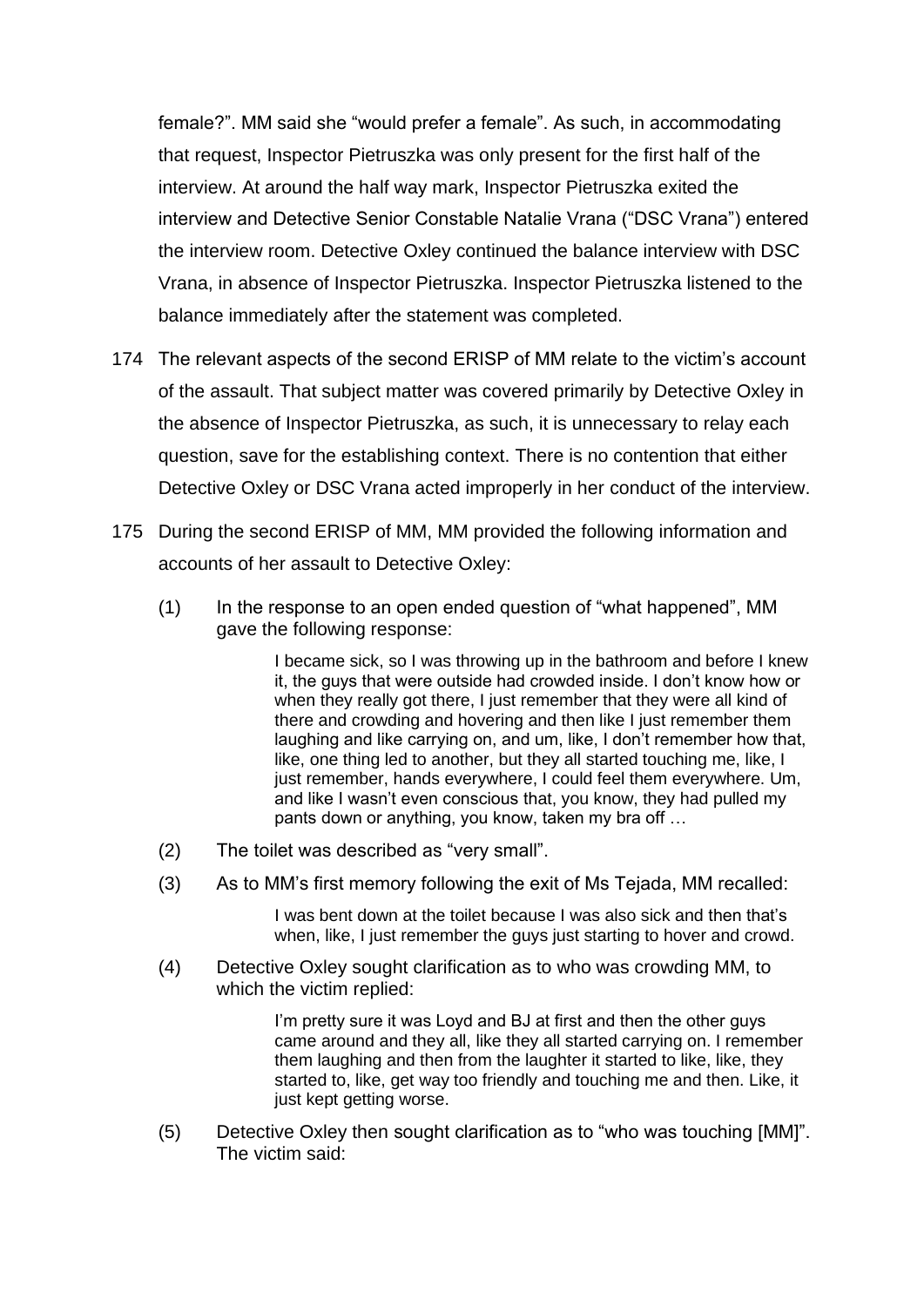I remember specifically Loyd and BJ um, I'm not really sure, like, it was, I don't know, they were all just carrying on and like they just took turns.

(6) Detective Oxley asked whether MM remembered where they touched her. MM said:

> Um, they just started touching me around here and then around my, like, my butt, and then, like, they eventually, like, started, like making their way to my, like, genitalia area.

I don't remember who it was that started it.

Um, but specifically I remember, like, seeing Loyd and BJ touch me.

(7) MM confirmed that she saw Mr Bandao and BJ touch her. In the context of follow up questions with respect to that touching by "Loyd and BJ", Detective Oxley asked "whereabout were they touching you?". MM gave the following reply:

Um, like just everywhere, their hands were just everywhere on me.

…

…

…

Um, I have like this vague, vague, like, image of BJ um, forcing me for oral sex.

…

Like it's very vague though, but I can, I just kind of like recall it a little bit.

(8) Immediately following those answer, Detective Oxley sought clarification and the following exchange occurred:

Yeah. What can you picture, what, you can see BJ?

A. Yeah.

And then what else?

A. All the other guys were there too, they were just watching.

(9) The next series of questions and responses concern the conduct of BJ:

And when you said he was trying to get you to perform oral sex, how was he doing that?

A. Um, because I was crouched down and I most likely, I'm pretty sure I had fallen to the ground at this point, it all occurred in this, like, little space of a toilet.

Yeah.

A. Um, I just remember kind of just, like, them grabbing me and I think this is the point where they had taken off my beanie and my hair extensions, like they'd yanked it off.

O.K.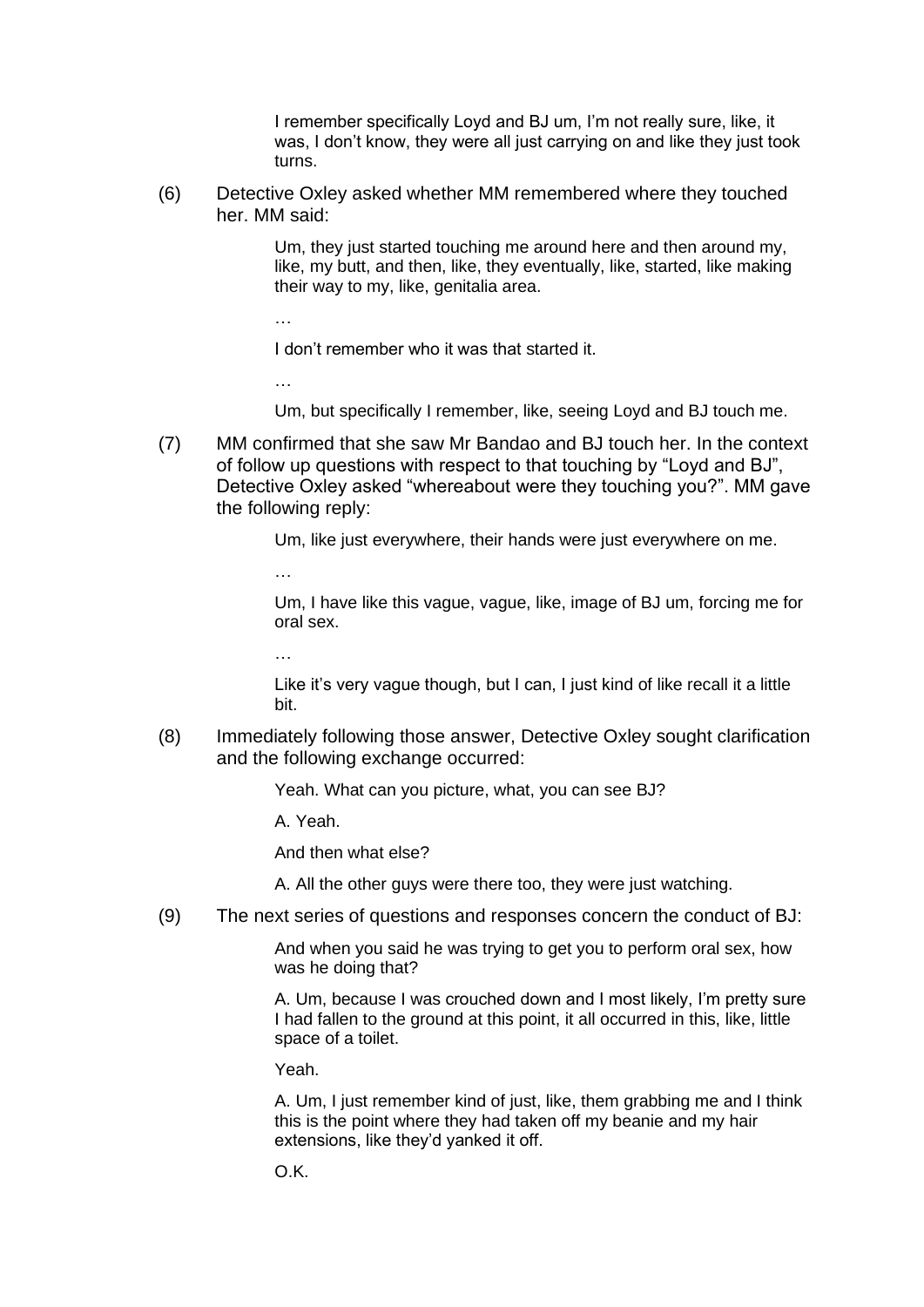A. And then um, I just kind of remember them grabbing me and just forcing it down my throat. Like I can feel my throat hurts now.

When you say forcing it down your throat, can you explain to me what they were forcing?

A. They were forcing um, their penis into my mouth, down my throat, it was choking me, I can still feel it, like, here at the back of my throat.

Yeah. And who, who was that?

A. I'm pretty sure it was BJ.

(10) Following those questions as to the conduct of BJ, Detective Oxley asked "so while he was doing that, what happened after that?". MM gave the following answers:

> Um, and then there's like a blank and then I kind of just like remember vague images of like, someone, I'm pretty sure it was Loyd, who had, like, pulled down my pants, pulled down my underwear and, you know, that's three layers that you've got to get through … Pulled down those and like, had started having sex with me and I remember um, I was trying to like, I was, like groaning to push them away, trying to, but I, like, what' what do I have against four guys, and I was drunk so I ---

(11) Following a description of Mr Bandao taking off her pants, MM described what happened next:

> And then I just like, I just remember being penetrated --- like several times and like, fingers, not just, like, not just penises, they also touched me with their hands … like, in my, vagina, like, and I remember I was saying "It hurts" …But they all just like laughed it off.

(12) When asked whether she could hear "them say anything in particular", MM said: "They were just saying that I'm a little slut". She could not remember who it was that spoke those words. MM continued:

> Like, and just in the background. And then that's, they were just like carrying on they were just like laughing and, like, I don't know what really they were laughing at, they were just like, laughing, they were like, really ecstatic for some reason.

(13) During the interview, MM said at one stage she was able to turn around and see Mr Bandao. The following exchange then occurred:

And do you remember seeing if his pants were undone or ---

A. I kind of have a vague memory but it's just very vague.

That's all right. Describe to me what you saw.

A. Um, basically like I just saw penis, just basically, and they were kind of just like touching themselves in front of me while, like, someone else was, like, having their turn with me basically, the others would be just like, laughing and like, touching themselves.

So they all had their – whereabout were their pants?

A. Like, if, I don't know if it was like one of the ones that had a, like a zip --- or they still kind of had it on, it's just like their penis was just out.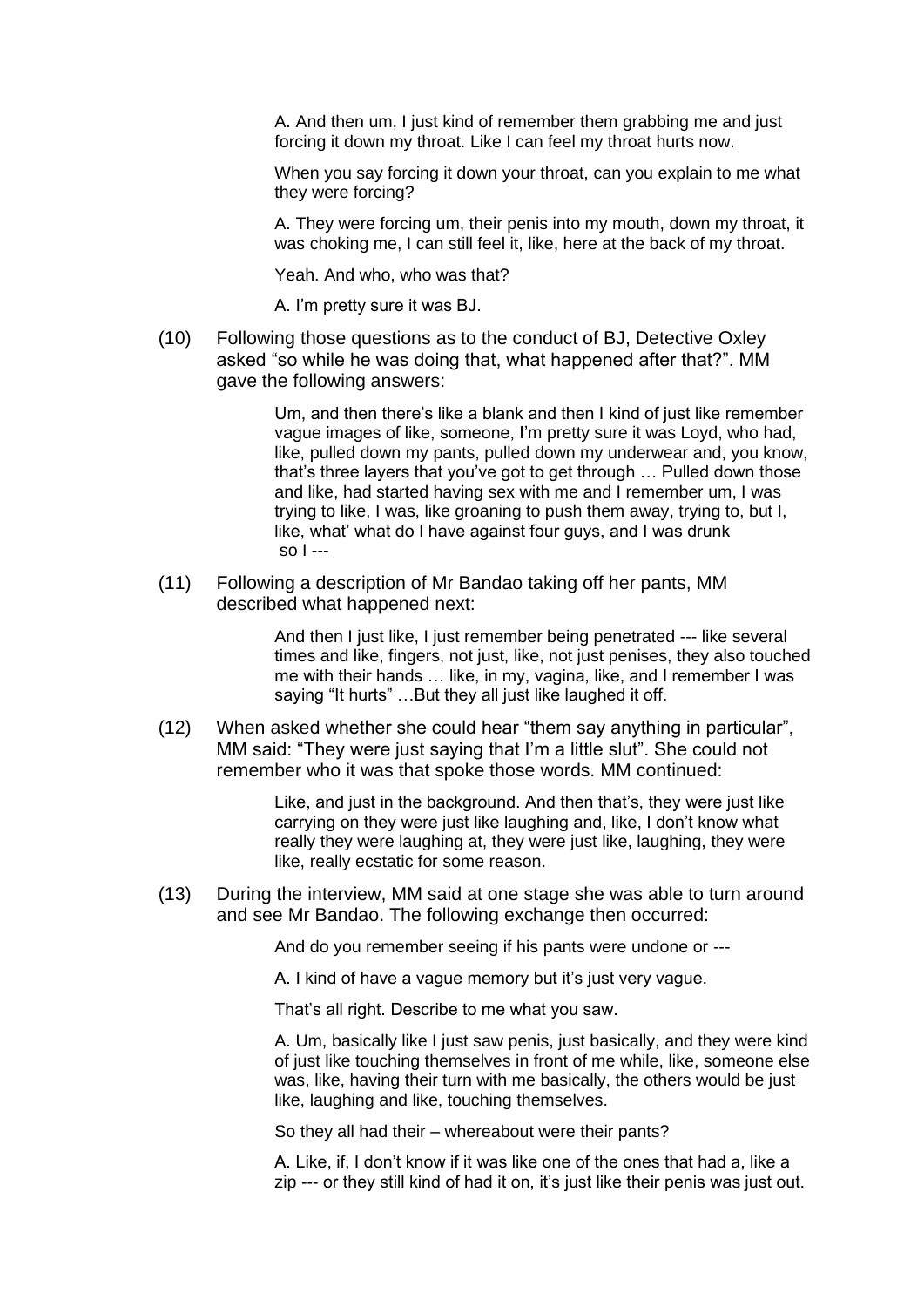(14) DSC Vrana asked some follow up questions as to the above exchange:

So you said they just all had their penises out.

A. Yeah, basically.

And they were all touching their penises ---

A. Yeah.

--- while another one was having a turn at you.

A. Yeah.

O.K. Was it only through the vagina, was it anywhere else that, that they touched?

A. Um, no, they, there wasn't anal sex or anything, it was just that one moment that I remember or oral sex and just like them touching my vagina was all I could remember.

O.K. Do you know whose penis was whose, were you able to tell?

A. I don't, I have no idea, like, I just, I was so confused, I was like, like they were all just crowding, I was so confused I was so lost, like, I'm still trying to process everything right now.

(15) As to the description of "the other guys" (being a reference to Mr Bruce and the unidentified fourth male), MM said:

> I remember seeing James and kind of the other guy, but I didn't really remember them being near me. … Like, I think the closest was like, like me and the two other guys, the two um, kind of Caucasian guys that un, I remember mainly, like, like, the people that were, like, really, like, hovering and crowding was BJ and Loyd.

(16) As to the location of "the other guys" (being a reference to James and the unidentified fourth male), when Mr Bandao and Mr Alcazar were playing with themselves, MM said:

> I could see and hear the other guys, like, like, kind of... Just like I could see their faces … And they were kind of just laughing, I couldn't see, couldn't make out what they were doing.

- (17) As to whether MM could see their penises, she said: "I'm pretty sure I've seen, I saw James' but I'm not sure about the other guy".
- (18) Earlier in the interview, MM provided a description of the "other guy". She said "he's a bit taller than me, he's also Caucasian background and he kind of has like red hair, like natural red hair, and that's all I can remember". She could not recall his name.
- (19) Turning to whether MM could remember who touched her, MM said:

It was BJ. I remember BJ touching me … He was just, like, I don't know, he was kind of just like rubbing up against every, like, bit of surface on my body… Like, he just has his hand just everywhere.

(20) MM said she could only recall BJ and Mr Bandao touch her vagina.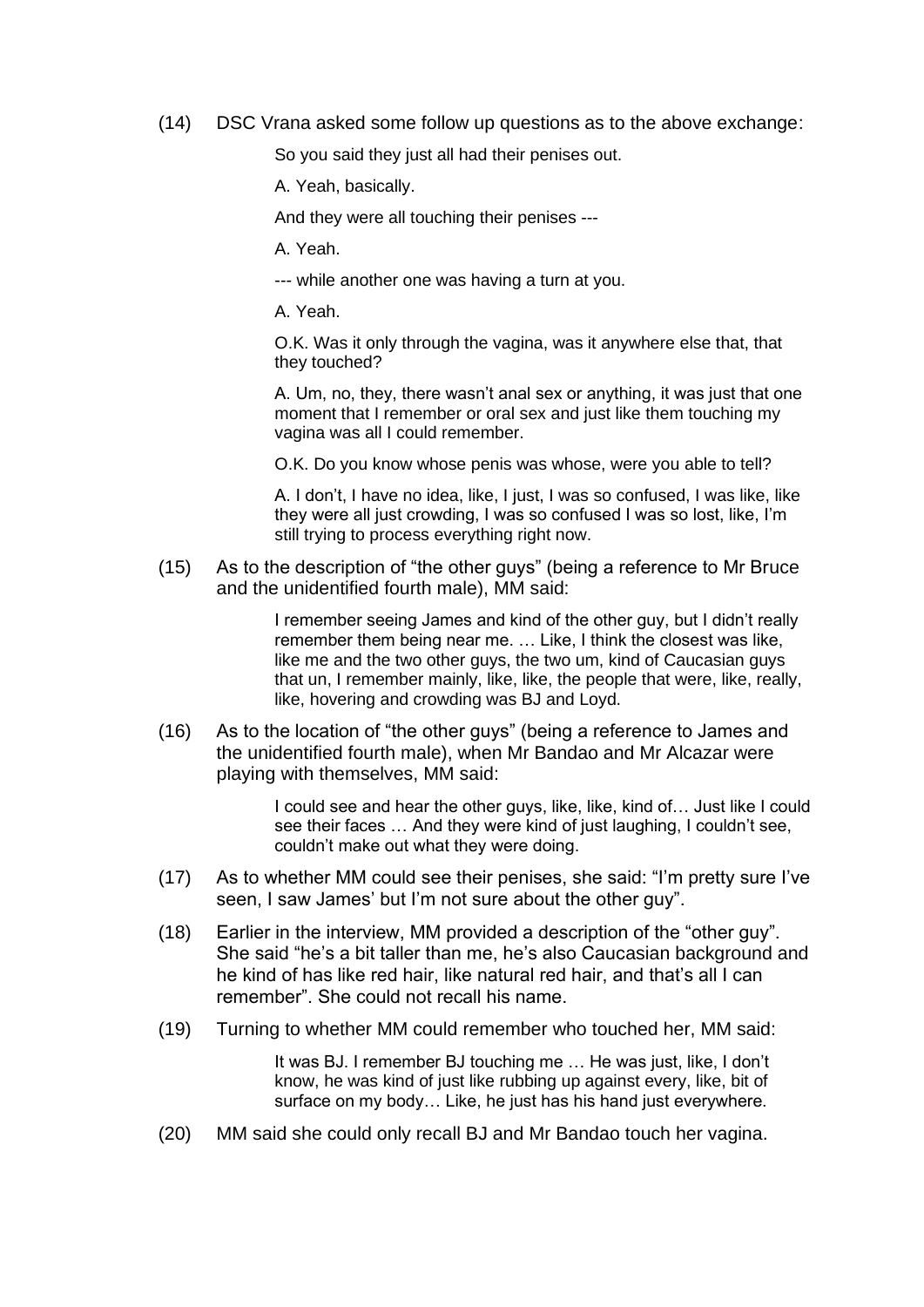#### *The account of MM*

- 176 There were factual controversies as to the conclusions that were reasonably available to Inspector Pietruszka, as at the time of arrest and charging the plaintiff, on the face of the victim's account, which comprised of the first and second ERISP of MM (at that stage). The two primary contentions concerned whether, by that account, MM had either expressly or impliedly stated that all four males "took turns" and/or participated in the assault she described. As well as the related considerations as to the significance of MM's use of the pronoun "they" and the qualifications MM provided throughout her account. Those controversies are related to the consideration of reasonable and probable cause and false imprisonment and will be addressed in turn.
- 177 The plaintiff submitted that upon a review of both the first and second ERISP of MM, "it is clear that, when asked to attribute acts to individuals, she could not say that the fourth man had done anything to her". Whilst it was conceded that MM also spoke of activity that occurred that did not involve touching, which, it was accepted, could be interpreted "as preparation for engagement in sexual activity, that is, the men having their penises out and touching them". It was submitted that in relation to the "the fourth person she was not sure of that", namely, she was not sure whether or not he partook in that activity.
- 178 As to the use of "they", the plaintiff submitted that MM tended to use the word "they" loosely (though understandably) in referring to actions of any member of the group, even where obviously it could have been the action of only one. It was submitted, the example of MM's initial account that "*someone*… pulled my pants down" in the first ERISP of MM, when contrasted with her repetition of the incident in the second ERISP of MM, "like I wasn't even conscious that, you know, *they* had pulled my pants down or anything", is one example where "they" is being used as a generic pronoun as opposed to indicating a multiple persons.
- 179 Putting aside considerations of the other evidence available or not available to Inspector Pietruszka at the time of arrest, which I will return to below, the plaintiff contended that "the victim's account in relation specifically to the fourth person was that he was present, but not that he did anything".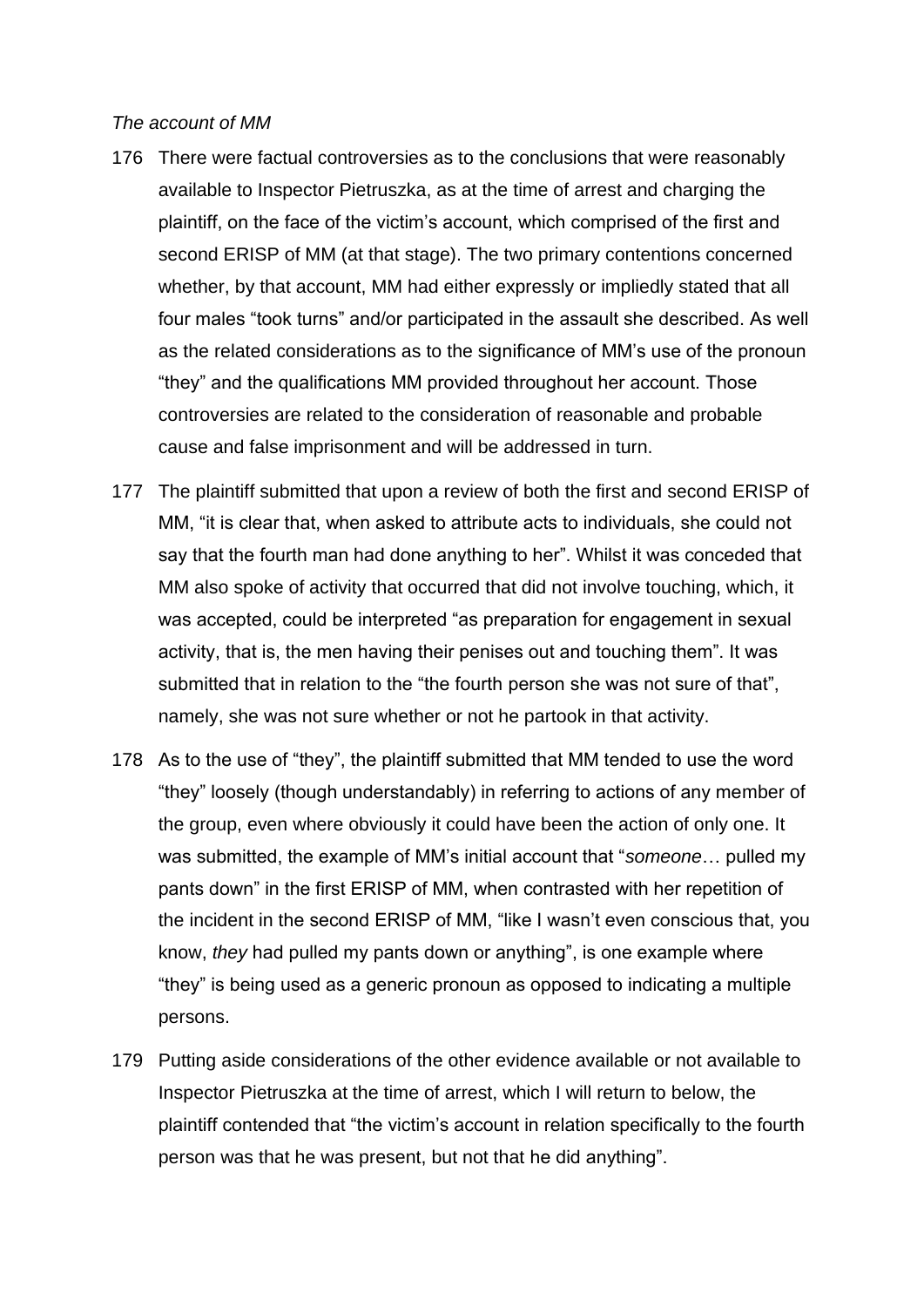- 180 The State contended that account of MM, in particular the second ERISP of MM, was of significance. Reliance was placed on six particular passages, which, it was contended, "make it clear that the witness was saying that the four males at the party were in the toilet and that all of them 'took turns'". Those passages, with emphasis by the State, are extracted below:
	- (1) "I just remember *that they were all kind of there and crowding and hovering* and then like I just remember them laughing and like carrying on";
	- (2) "I was bent down at the toilet because I was also sick and then that's when, like, I just remember *the guys* just starting to hover and crowd";
	- (3) "I'm pretty sure it was Loyd and BJ at first and then *the other guys* came around and they all, like they all started carrying on";
	- (4) "I remember specifically Loyd and BJ um, I'm not really sure, like, it was, I don't know, they were all just carrying on and *like they just took turns*";
	- (5) "*All the other guys were there too*, they were just watching"; and
	- (6) "I was trying to like, I was, like groaning to push them away, trying to, but I, like, what' *what do I have against four guys,* and I was drunk".

(It may be noted, the above extracts also appear in preceding summary of the second ERISP of MM, but with context).

181 Further, as to MM's consistent use of "they", the State contended that:

In context, the use of "they" emphasised the reasonableness of forming a suspicion that all of the four had been involved in the attack. The use of "they" was consistent with the victim having been subjected to a violent, group attack by four undifferentiated males, all of whom participated in the sexual assault.

- 182 Whilst I ultimately find that the contents of the first and second ERISP of MM, when considered in their entirety, provide a reasonable basis for further investigation into the allegation that "four males" participated in the assaults, for the reasons that follow, I do not accept the simplified analysis adopted by the State with respect to the second ERISP of MM:
	- (1) The emphasised passages relied upon by the State, as set out above, for the most part, were stripped of context. The questions and answers, together with any emphasised passage relied upon therein, must be understood within the context of the line of questioning adopted by the interviewer.
	- (2) Turning to passages (1)-(3), in the preceding list, whether considered in isolation or collectively, they do not sustain a conclusion that all four males "took turns". Each account, when considered in context, simply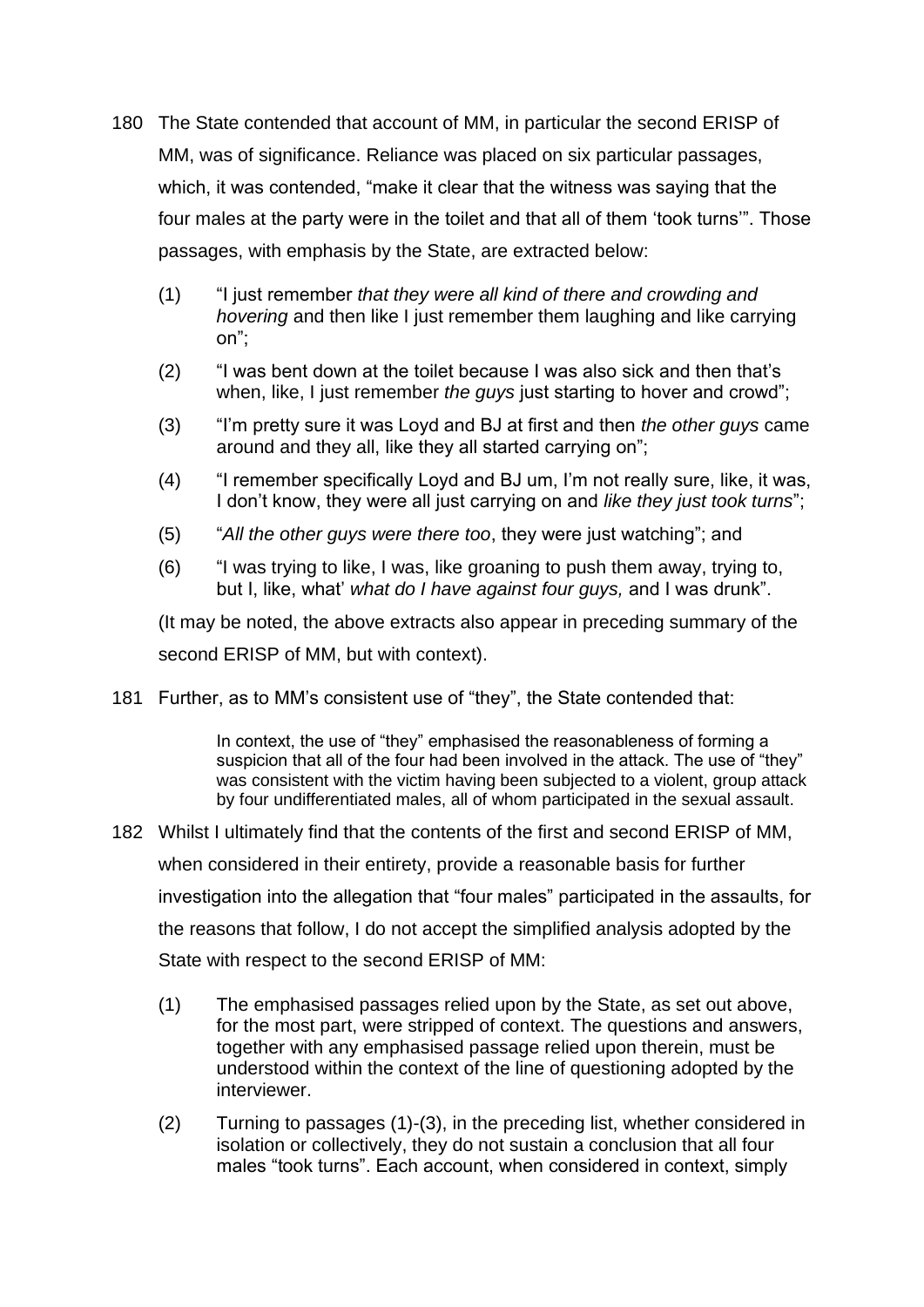reveals, as submitted by the plaintiff, that MM identified four men in the bathroom with her at the time of the assault. The reference to "carrying on" may relate to any of the activities to which MM had referred to at that period including laughing.

- (3) Turning to passage (4), whilst it is true that MM says "they just took turns", that answer appears within an account of "Loyd and BJ" touching her, which account is subsequently qualified by MM, she says she was "not really sure" as to whom was touching her.
- (4) Turning to passage (5), once again, that extract only goes to the identification of people in the room. It occurs in the context of a discussion of the conduct of "BJ". MM's answer does not confirm that each male took turns assaulting her. Rather, it confirms that during one part of the assault, "BJ" was the primary perpetrator with "the others" watching.
- (5) Finally, as to passage (6), the reference to "what do I have against four guys", once again, is relevant to the identification of four males in the bathroom, as opposed to supporting an inference that they each took turns.
- 183 It may also be noted, whilst I accept that contention by the plaintiff that several aspects of MM's account make specific mention of the conduct of individual males, namely, "Loyd" and "BJ", and at times the usage of pronoun, particularly when considered in context, supports an inference that at times MM was using the word generically. That finding, however, does not apply globally to MM's use of "they". I accept that at times, the use of "they" was consistent with the victim having been subjected to a group assault and the use of "they" represents an inability for MM to differentiate between each male, but believed "*they*" each were present and participated to some extent. That finding is supported by the below extract.
- 184 Whilst I have found that the passages relied upon by the State do not support the specific inference sought to be drawn, I accept that other aspects of the second ERISP of MM, in particular the victim's use of "they", when considered in context, specifically address activity undertaken by the group, which, in my view, support a finding that the victim's account could be reasonably understood as suggesting that all four males participated in the assault, namely:

Um, basically like I just saw penis, just basically, and *they were kind of just like touching themselves in front of me while, like, someone else was, like, having their turn with me basically, the others would be just like, laughing and like, touching themselves.*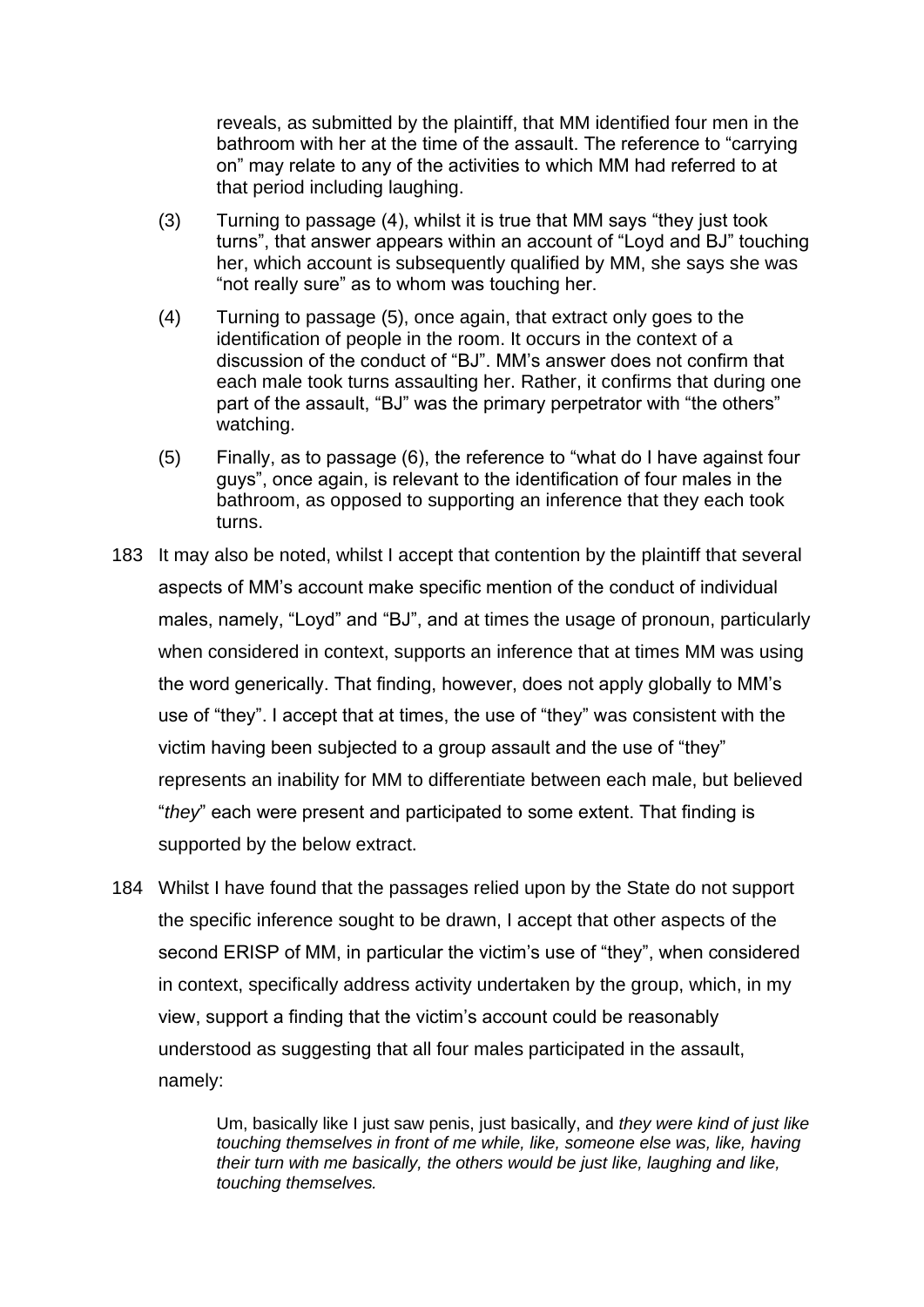…

So you said they just all had their penises out.

A. Yeah, basically.

*And they were all touching their penises ---*

*A. Yeah.*

*--- while another one was having a turn at you.*

*A. Yeah.* 

*O.K. Was it only through the vagina, was it anywhere else that, that they touched?*

*A. Um, no, they, there wasn't anal sex or anything, it was just that one moment that I remember or oral sex and just like them touching my vagina was all I could remember.* 

[Emphasis added.]

185 As to "qualifications" within the accounts of MM, the plaintiff contended that MM's account was subject to some significant qualifications:

- (1) She had obviously been "badly drunk", to the extent that she had major gaps in her memory. She was disoriented, confused and extremely distressed.
- (2) She had a very limited opportunity for observation of the persons in the bathroom. She had her back to the door, and therefore to the people who had come in. For most of the time she appears to have been bent over, crouched over the toilet. She had turned around a couple of times and caught glimpses. In the particularly small space, no more than two people could have been directly next to her. She was a short person anyway, and while crouched down certainly could not have seen over the tops of the men. With two or three crowding around her, crouched over, it would have been very difficult for her to see anything of a fourth. Thus, it was contended, MM's account, even as to the mere presence of a fourth person, was subject to considerable reservations.
- 186 To the extent that the plaintiff's submissions with respect to the qualifications provided by MM should have the effect of reducing the weight put on that evidence, namely, it could not meet the requisite standard of proof at trial, that is not a consideration for the Court to engage in with respect to the present proceedings. Had the matter proceeded to trial, that would have been a matter for the jury to consider. For present purposes, the issue is whether, on the basis of all the material before Inspector Pietruszka, he formed the suspicion (and reasonably formed the suspicion) that the plaintiff had been one of the victim's assailants. There was ample material – both in what the victim told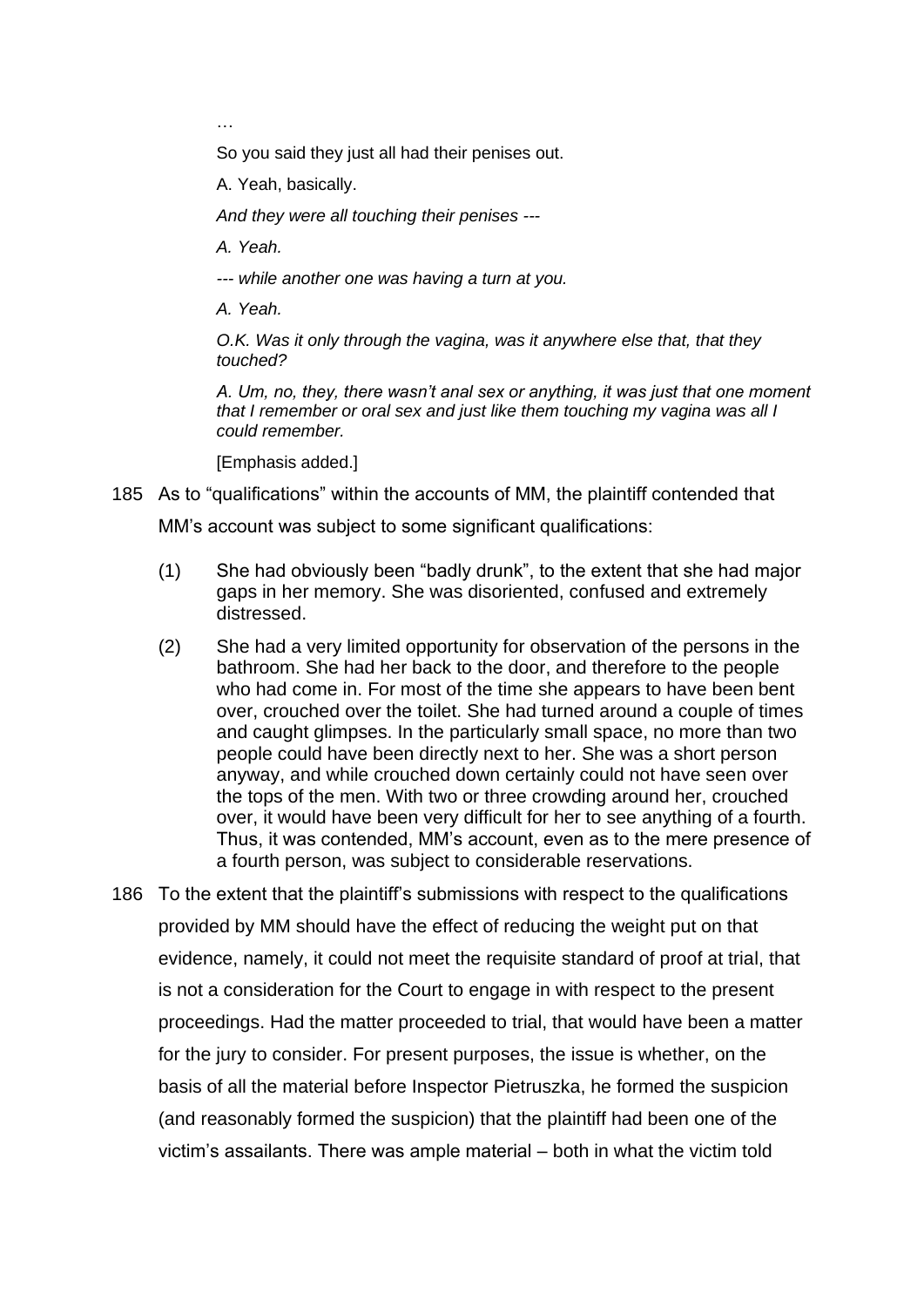Inspector Pietruszka and the other accounts that Inspector Pietruszka received from police officers – to support the formation of that suspicion.

- 187 It is true that MM's account was qualified and she admitted that her memory was vague. However, when considered in its entirety, her account suggested four men were present for the majority of the time and that all four men participated in the assault at some stage. As to the extent of participation, whether it be simply watching, masturbating/touching and/or penetrating her, that remained unclear on her account. However, the accounts of MM do not exclude the possibility that the fourth male had a role, beyond watching, in those acts other than penile penetration of the victim's vagina. Nor did that qualification or some sense of vagueness render the subsequent suspicion formed by Inspector Pietruszka unreasonable nor sustain a conclusion that any continued investigation into role played by the fourth person lacked reasonable and probable cause, particularly, when considered in the light of other evidence available to Inspector Pietruszka at the time of arrest, namely, that only four males were present at the gathering including the plaintiff and the physical description provided by MM, appeared to match that of the plaintiff. Further, the fact a fourth person is said to have been present for part of the assault would remain a relevant factor for investigators.
- 188 A related issue raised by the plaintiff was the prospect of digital penetration of MM *simpliciter* and, in the context of "crowding issues" in the toilet, if there had been four assailants (and difficulties in all four males participating in the assault).
- 189 With respect to the cross-examination of Inspector Pietruszka the plaintiff placed particular reliance upon answers given at T480. I will refer to a slightly wider extract than that relied upon by the plaintiff as follows (T479.41-T480):

Q. So at the time you arrested him, you had no information one way or the other about any DNA results?

A. No.

Q. You said you would have been surprised but, if I remembered your answer, the essence of the answer you were just giving me about the DNA results was, number 1, you've had surprises in the past?

A. Yes.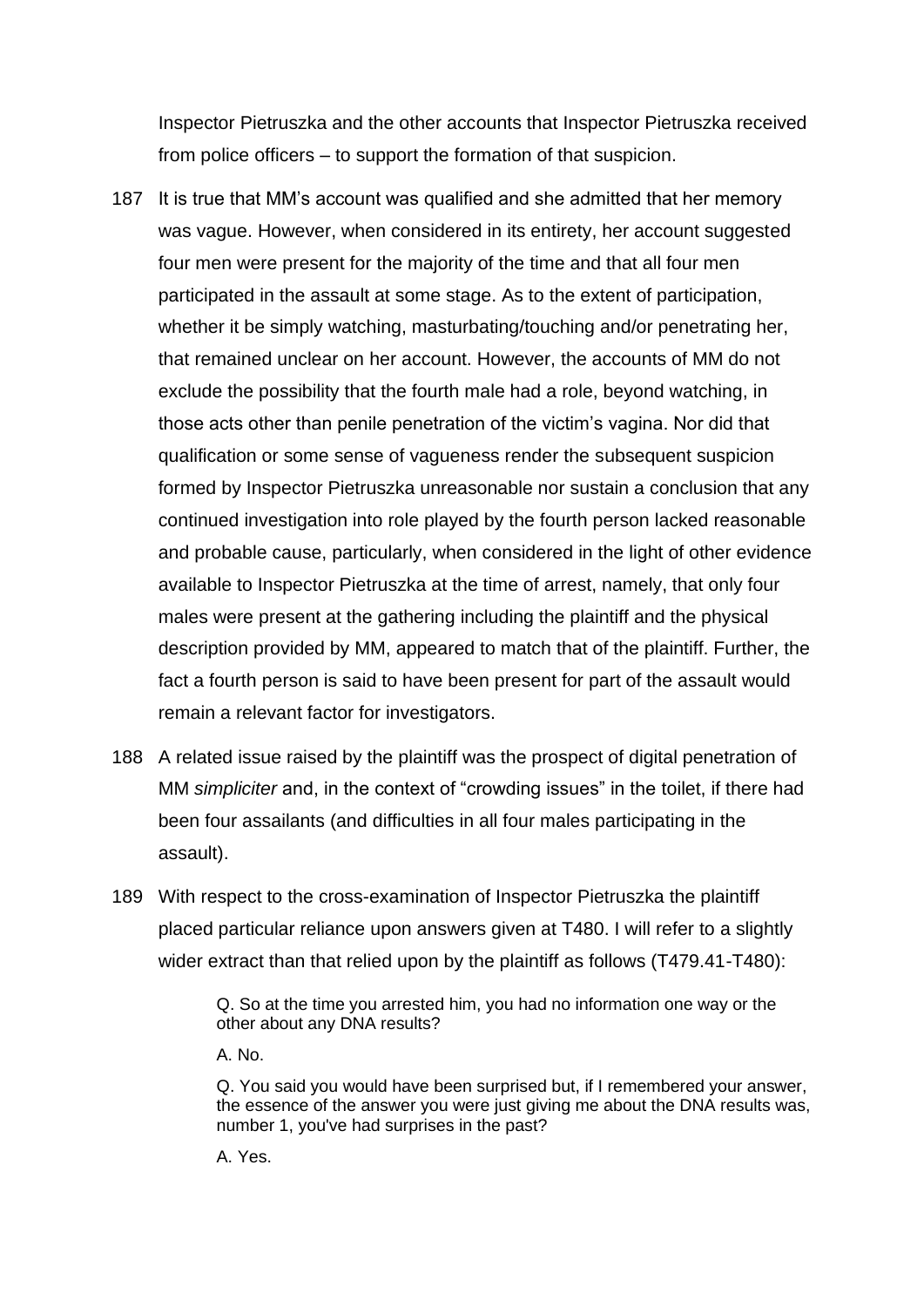Q. But on what you knew in this case, you didn't expect the plaintiff's DNA to turn up on the SAIK examination?

A. As I said, I would've been surprised if it had.

Q. That means you didn't think he'd had sex with the victim, did you?

A. No, I don't believe he did.

Q. You didn't at the time believe he did, did you?

A. No.

Q. Having sex meaning, inserting his penis in her vagina?

A. Yes.

Q. You didn't at the time believe he'd had his fingers in her, did you, because that leaves DNA, doesn't it?

A. Inside her?

Q. Yes?

A. My understanding is that wouldn't come back.

Q. That?

A. My understanding is fingers, a SAIK would not reveal DNA from another person's fingers.

Q. You didn't believe he'd had his fingers in her, did you?

*A. I wasn't sure, sir.*

Q. Do you agree with this, the account you had from the victim or the accounts you'd had from the victim, at the time you arrested the plaintiff, established the presence of four people in the toilet?

A. Five including the complainant.

Q. I'm sorry, I meant other than her?

A. Yes.

Q. You're quite right.

A. Yes.

Q. It did that, didn't it?

A. Yes.

Q. She had said that four people were there?

A. Yes.

Q. But in terms of people who did anything, she identified only two, didn't she, Loyd and BJ?

A. Again, specifically she did nominate those two regarding fingers and, I believe, intercourse but she did state that all of them were grabbing at her, laughing, playing with themselves.

[Emphasis added.]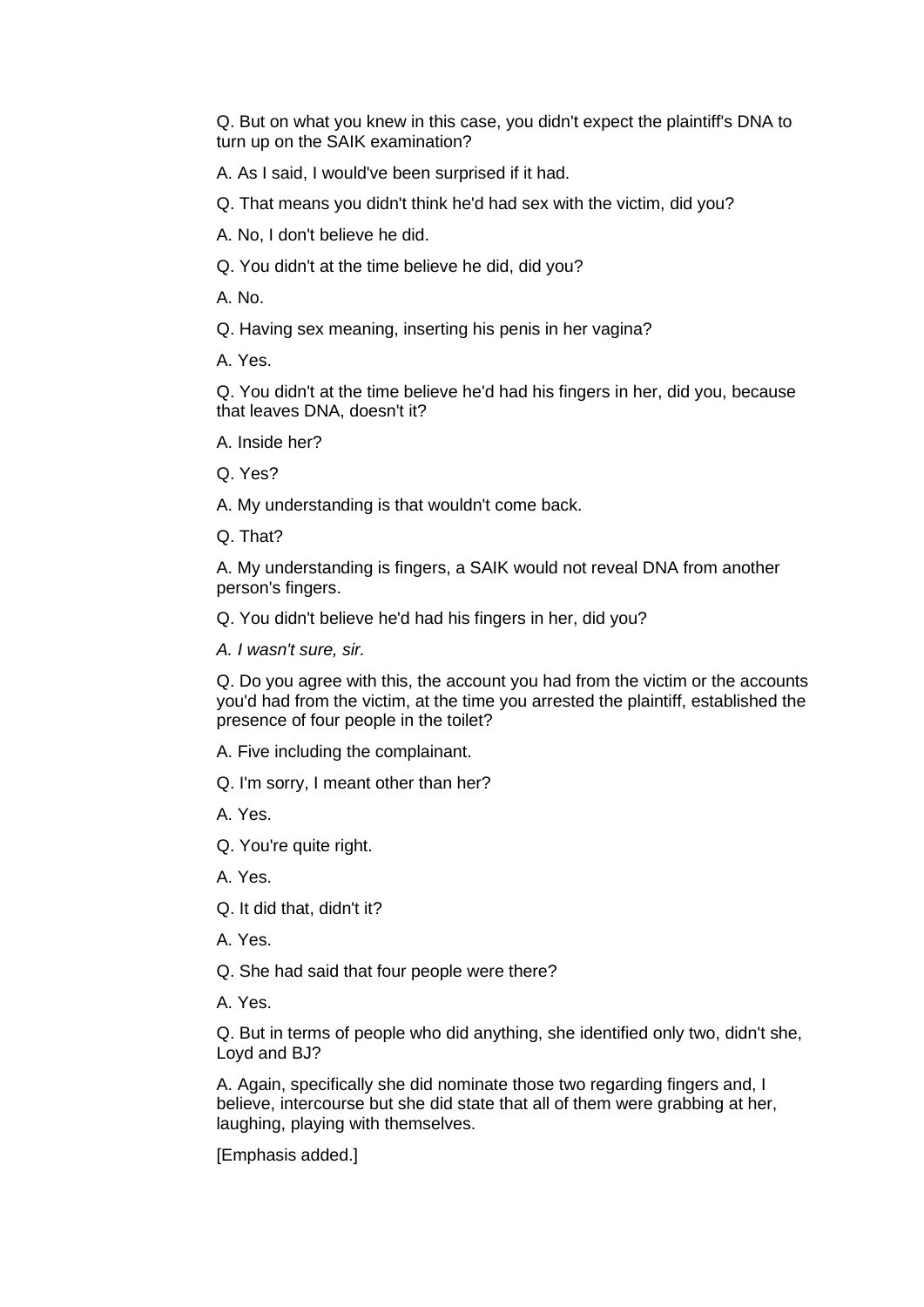- 190 The italicised answer given by Inspector Pietruszka, when seen in the context of the questioning, relates to DNA evidence. Inspector Pietruszka confirmed that he did not believe the plaintiff's DNA would "turn up" from DNA testing because he did not believe the plaintiff had penile vaginal intercourse with MM and his experience was that digital penetration would not result in a positive DNA result. The lack of certainty he referred to related to that circumstance and not because he had formed the view that he could properly exclude on the evidence that the plaintiff had digitally penetrated MM as confirmed in his subsequent answers, which revert back, in large measure, to MM's account (consistent with my earlier discussion of her account).
- 191 Further examination of parts of Inspector Pietruszka's cross-examination confirm this analysis:
	- Q. She had said that four people were there?

A. Yes.

Q. But in terms of people who did anything, she identified only two, didn't she, Loyd and BJ?

A. Again, specifically she did nominate those two regarding fingers and, I believe, intercourse but she did state that all of them were grabbing at her, laughing, playing with themselves.

…

Q. Isn't this true, that on the accounts you had from her at the time you arrested the plaintiff, the only thing that her accounts established about the plaintiff was that he was there in the toilet as the fourth person?

A. Again, I disagree. Her version stated and continually stated, all of them, they were four people grabbing, that's her version, sir.

…

Q. Putting fingers inside her?

A. Yes.

Q. Those two, touching her in any way, those two?

A. She did state all of them, sir.

Q. No, but in terms of identifying who she saw touch her, she could only say Loyd and BJ, couldn't she?

A. Again, I disagree.

Q. Could you show me please in the document where she said it was any of the others when she was asked who it was?

A. By name, sir again, by name it is all of them, she doesn't say the other guy did this, she doesn't say Bruce or however she refers to them, did this; she just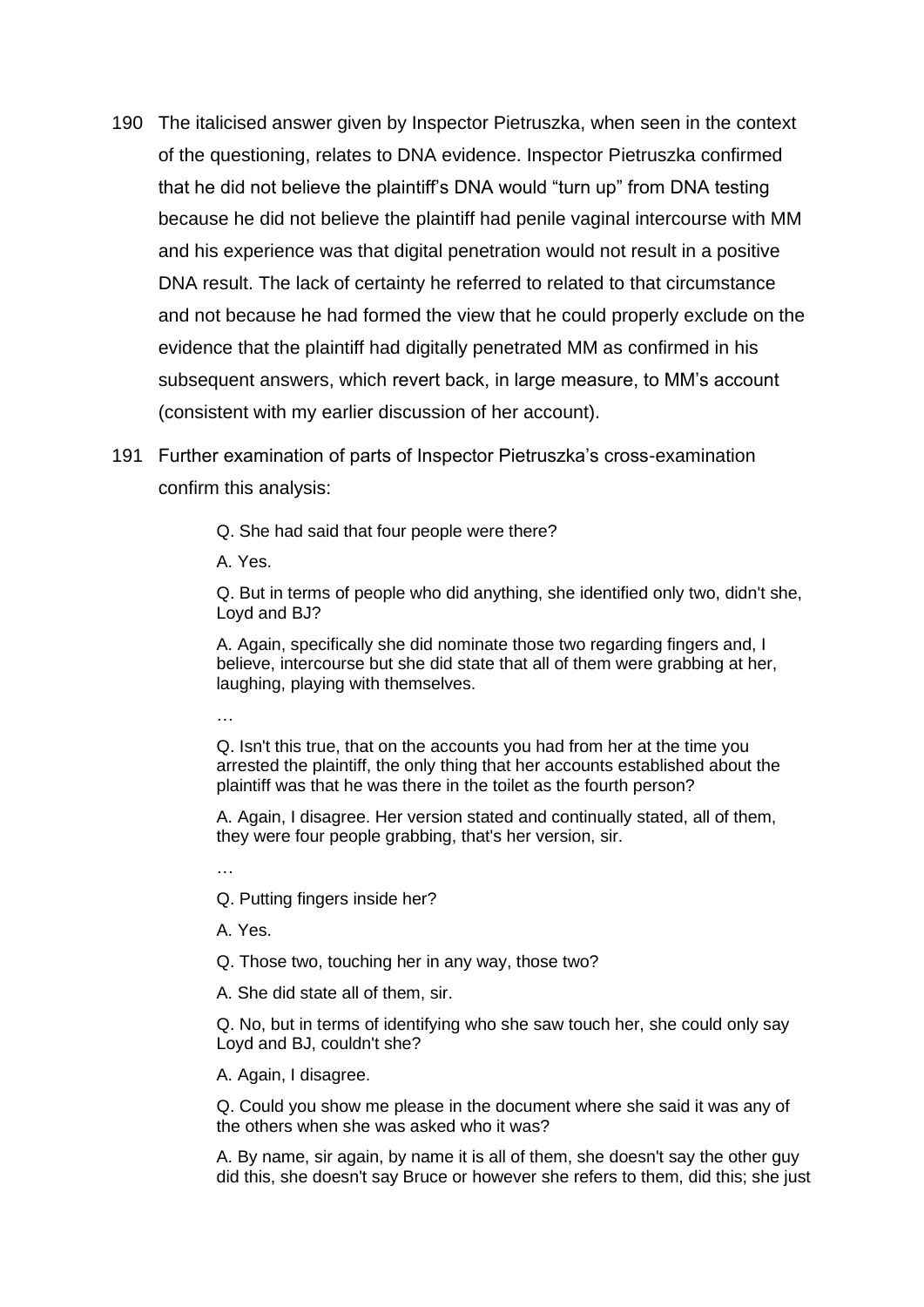states that all of them, all of them, that's how she refers to them; they, all of them.

- 192 I interpose to note that I have earlier dealt with MM's use of the word "they".
- 193 Returning to Inspector Pietruszka's evidence in cross-examination:

Q. In other words, she never gave any means of identifying anyone who had touched her other than Loyd or BJ?

A. On specific issues, yes, sir.

Q. On specific issues. The best she did was a general reference to the group?

A. Yes.

194 I will return to that statement of Mr Alcazar but at this juncture I note the

following evidence of Inspector Pietruszka:

Q. Because he makes, if what he says is true there were never four people present there. Four other than the victim?

A. Sir I don't think it's unusual for a co accused to remove themselves to lessen their criminal involvement but on what he said then he did remove himself yes and that would place three males in the bathroom and not four.

195 As to the charges, Inspector Pietruszka gave the following evidence:

Q. The first one, that on the 21st day of June 2015 at Blacktown in the State of New South Wales, he did have sexual intercourse with the victim?

A. Yes.

Q. At the time of laying that charge, you had no basis to say that he had sexual intercourse with the victim, did you?

A. Sir, the offence relates to being in company whilst a sexual assault was occurring. His actions at the time don't require him to actually be having sex with the victim. He has to be present when this is occurring, that is what I believed at the time.

Q. That's what you believed at the time, you say. You did not intend then to assert in this charge that he, himself, had had sexual intercourse with the victim, is that what you say?

A. I'm saying that, sir, he the charge relates to being present or in company, present and in company.

Q. I'm asking you whether in laying this charge you intended to assert that he had had sexual intercourse with the victim?

A. No.

Q. In relation to the second charge, you refer to an act of indecency, to wit, grabbing, fondling and groping the breast area and genitalia of the victim?

A. Yes.

Q. In laying that charge, did you intend to assert that he himself had grabbed, fondled or groped the breast area and genitalia of the victim?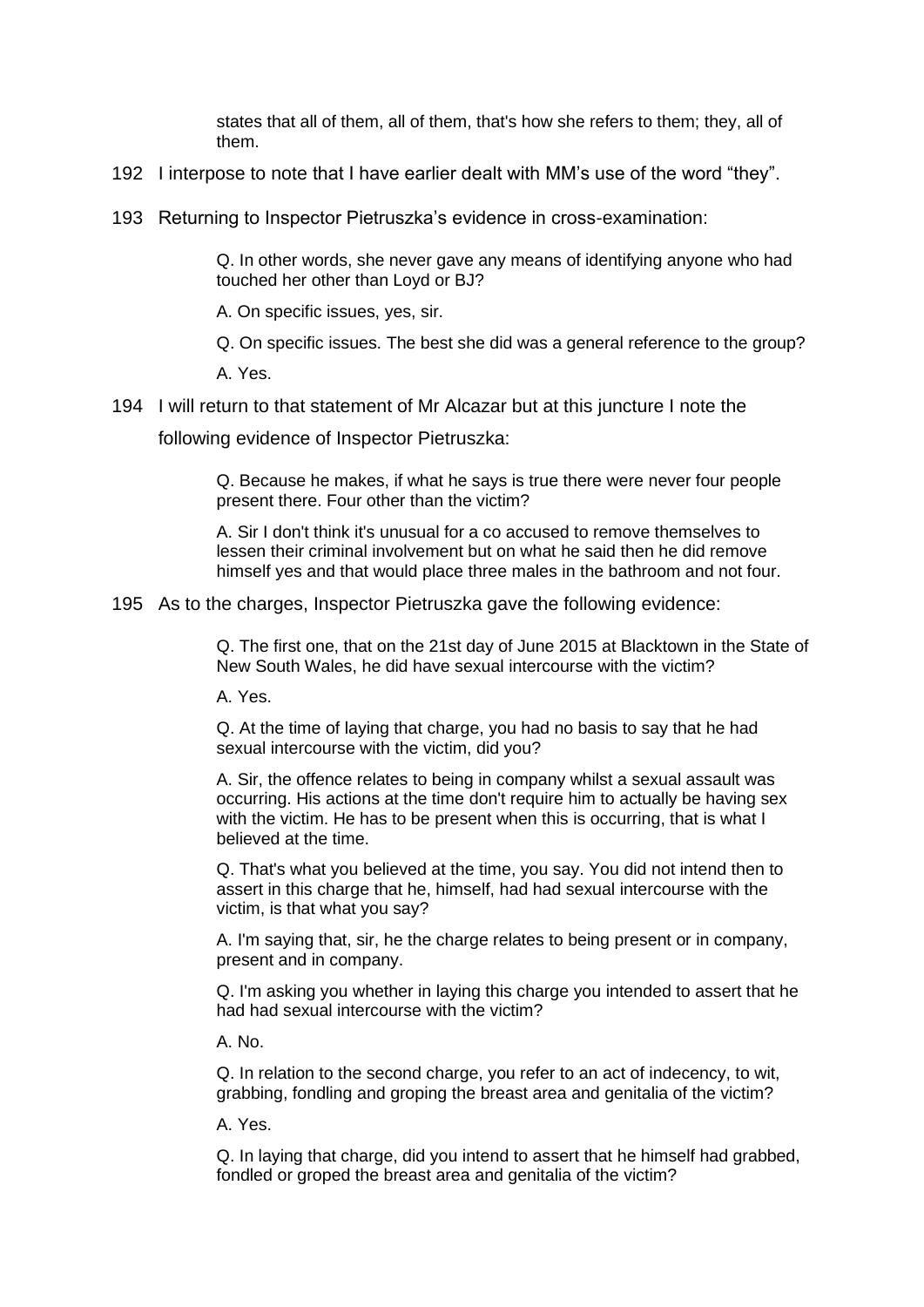- A. Yes, I did, sir.
- Q. You did?
- A. Yes.
- Q. You did intend to say that he had done those actual acts himself?
- A. Yes, and had been in company with others, yes.
- 196 When his evidence as to the two charges are read together, and some allowance is made for confusion created by the second question in the extract (by referring to "sexual intercourse with the victim") and the answer given to that question is taken into account, it is tolerably clear that, when Inspector Pietruszka excluded "sexual intercourse" from the first charge, he was not referring to the extended definition of that expression in s 61HA of the *Crimes Act*.
- 197 Inspector Pietruszka gave evidence in re-examination that he believed that it was not possible, on the evidence available to him at the time, to exclude that the plaintiff had digitally penetrated MM notwithstanding him standing in the bathroom behind two assailants.
- 198 In re-examination, Inspector Pietruszka then gave the following evidence (at T614):

Q. The question then goes on to say, "It talks about they also penetrated you with a penis. Do you remember who had sex with you that way", answer, "Yes". So it's talking it's asking about you were being asked about the evidence of the victim?

A. Yes.

Q. When the word they was used in that answer from the victim, what did you understand it to mean?

A. They, as the four persons in the bathroom.

Q. At 471.4, again a reference to the interview, this is a question, "And then around my, like butt and then, like they eventually like started like making their way to like genitalia area". Firstly, what did you make of the word they there?

A. Again, sir, the four people.

Q. What did you make of the word "their;" "making their way", what did you understand that to mean?

A. They're making the four people are making their way down.

199 A further relevant extract of re-examination, relied upon by the State, is extracted below: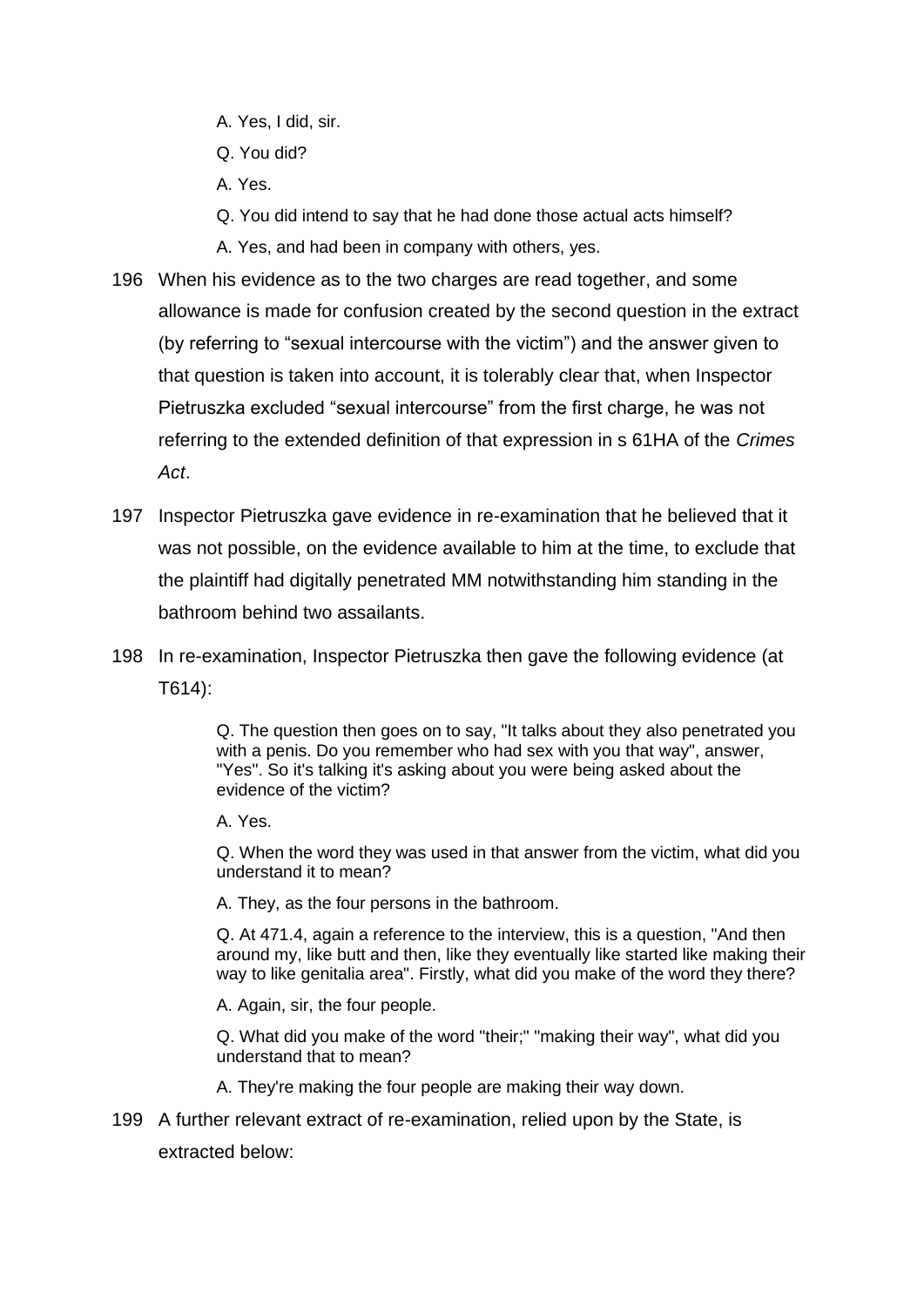Q. I take you to the next question [being a reference to a question put by senior counsel during cross-examination], "Anyone who came in behind the first two would have to get past the first two somehow to get to her, wouldn't he", and your answer is, "I believe that's fair". Are you indicating in that answer that the people behind the first two people could not touch the victim?

A. No, I'm not saying that, sir.

Q. What are you saying?

A. That if they wanted to I guess engage in sexual intercourse and that, they would have to move the other two apart but they could reach over and touch behind someone.

Q. When you say touch, do you include in that digitally penetrate?

A. I believe it's possible, yes, sir.

Q. What I'm asking you is you're not excluding that possibility by that answer?

A. You can't – no, you can't exclude that at all, sir, no. It's yes …

…

Q Just in response to that question there, when you were speaking about four people grabbing, it's in the context of questions preceding that relating to touching; what did you include in the word, grabbing?

A. Well, grabbing at her clothing, sir. It's grabbing at her wig, her beanie, hair extensions, hands all over her body, grabbing.

Q. A bit further down on that page there at 39, you were asked about, sorry, at 34, "The crucial act, like having full on sex with her?" Answer, "yes, those too". Then, again, putting fingers inside her?" Answer, "Yes." Did you consider putting fingers insider her was a crucial act as well?

A. It is, sir, it's a sexual assault.

Q. Did you have any evidence at the point of charge that would exclude the possibility of the plaintiff having inserted his fingers inside her?

A. No, sir.

…

Q. So, in terms of the charge, what aspect are you relying on, in terms of penetration, what aspect were you relying on in respect of the plaintiff?

A. The plaintiff, within that respect obviously that he was present at the time when the sexual assault was being – when the victim was being subjected to oral sex and penile/vaginal sexual assault by a group of people and he was present at the time and participating in a form that would be touching, grabbing, et cetera.

Q. When you say touching, what do you mean?

A. Indecently assaulting and grabbing her, attempting to place his fingers into her vagina or grabbing her vagina, that is touching.

Q. Digital penetration?

A. Yes.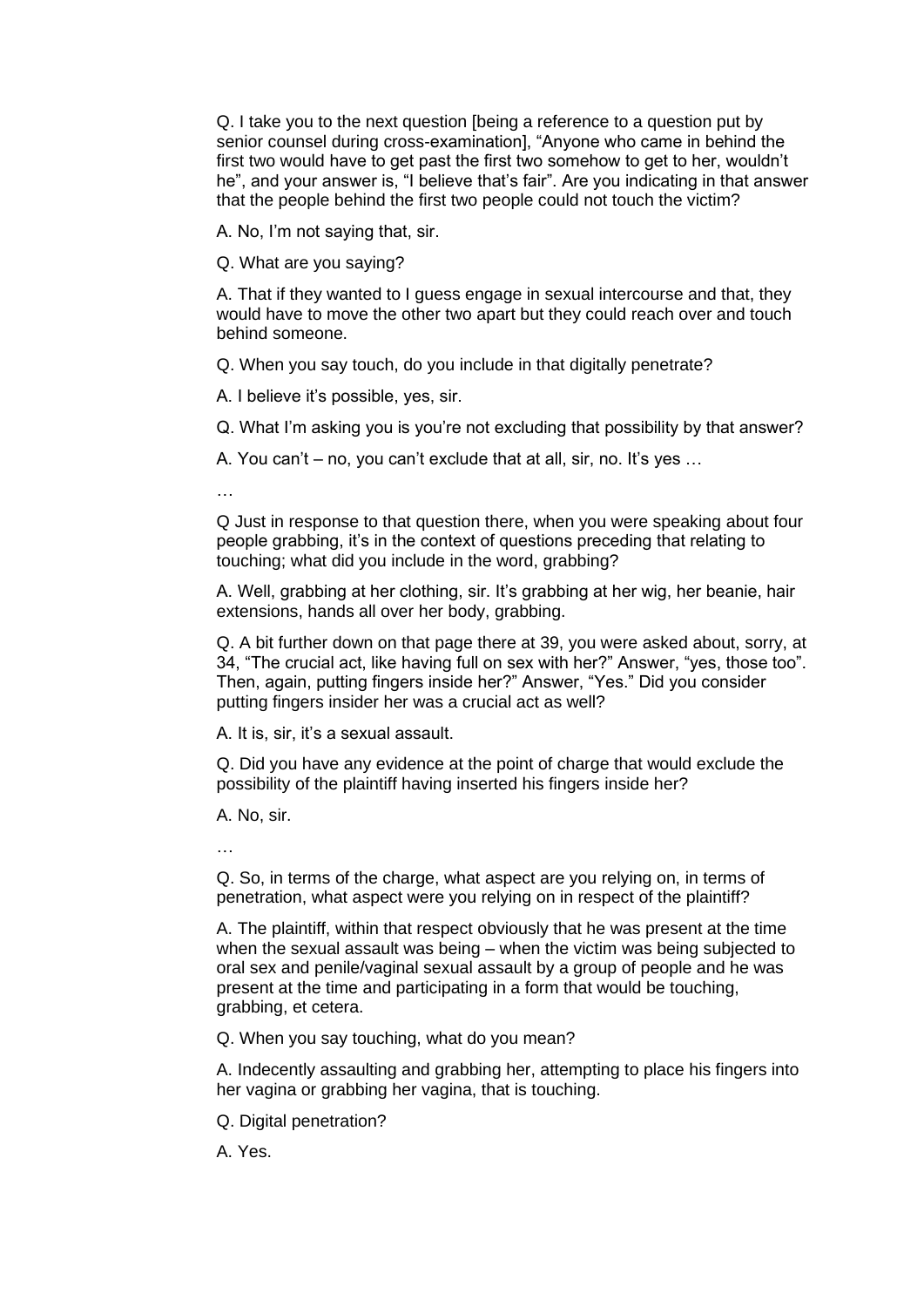200 In reply submissions, the plaintiff contended that extracts of re-examination relied upon by the State, as extracted above, do not advance the State's argument as to Inspector Pietruszka's belief that the plaintiff had digitally penetrated the victim. It was submitted:

> 9. …This passage does not make out the defendant's point. In part, Mr Pietruszka's position in it is a retreat to his earlier rationale about the plaintiff having been present while the assault was occurring, combined with the plaintiff "indecently assaulting and grabbing her, attempting to place his fingers inside her vagina or grabbing her vagina." One cannot derive a belief that the plaintiff placed his fingers inside the victim from his merely attempting to do so, expressed as an alternative to grabbing her vagina. This formulation indicates lack of certainty and the absence of a belief that the plaintiff did exactly anything. It is speculating between possibilities, consistent with the answer in cross-examination. "I wasn't sure, sir." (T480, 26). This obviously represents his true position. If there is any conflict between these two parts of Mr Pietruszka's evidence, (which the plaintiff submits there is not), his first version should be preferred.

10. That is because it is clear that in this section of his re-examination Mr Pietruszka was trying to retreat from a number of things he had said in crossexamination. For example, he had been asked in cross-examination:

Q. The first one, that on the 21st day of June 2015 at Blacktown in the State of New South Wales, he did have sexual intercourse with the victim?

A Yes.

Q At the time of laying that charge, you had no basis to say that he had sexual intercourse with the victim, did you?

A Sir, the offence relates to being in company whilst a sexual assault was occurring. His actions at the time don't require him to actually be having sex with the victim. He has to be present when this is occurring, that is what I believed at the time.

Q That's what you believed at the time, you say. You did not intend then to assert in this charge that he, himself, had had sexual intercourse with the victim, is that what you say?

A I'm saying that, sir, he -the charge relates to being present or in company, present and in company.

Q I'm asking you whether in laying this charge you intended to assert that he had had sexual intercourse with the victim?

A No.

(T533, 40-534, 9)

It is plain from the context that the term "sexual intercourse" in this passage was understood to have the same sense as in the charge quoted. It is also plain that Mr Pietruszka was relying on the plaintiff's mere presence -"He has to be present when this is occurring" -and no more. Mr Pietruszka's attempt to retreat from this in re-examination is unconvincing. (at T620, 36-621, 1). In particular, it ignores the specificity of his answer: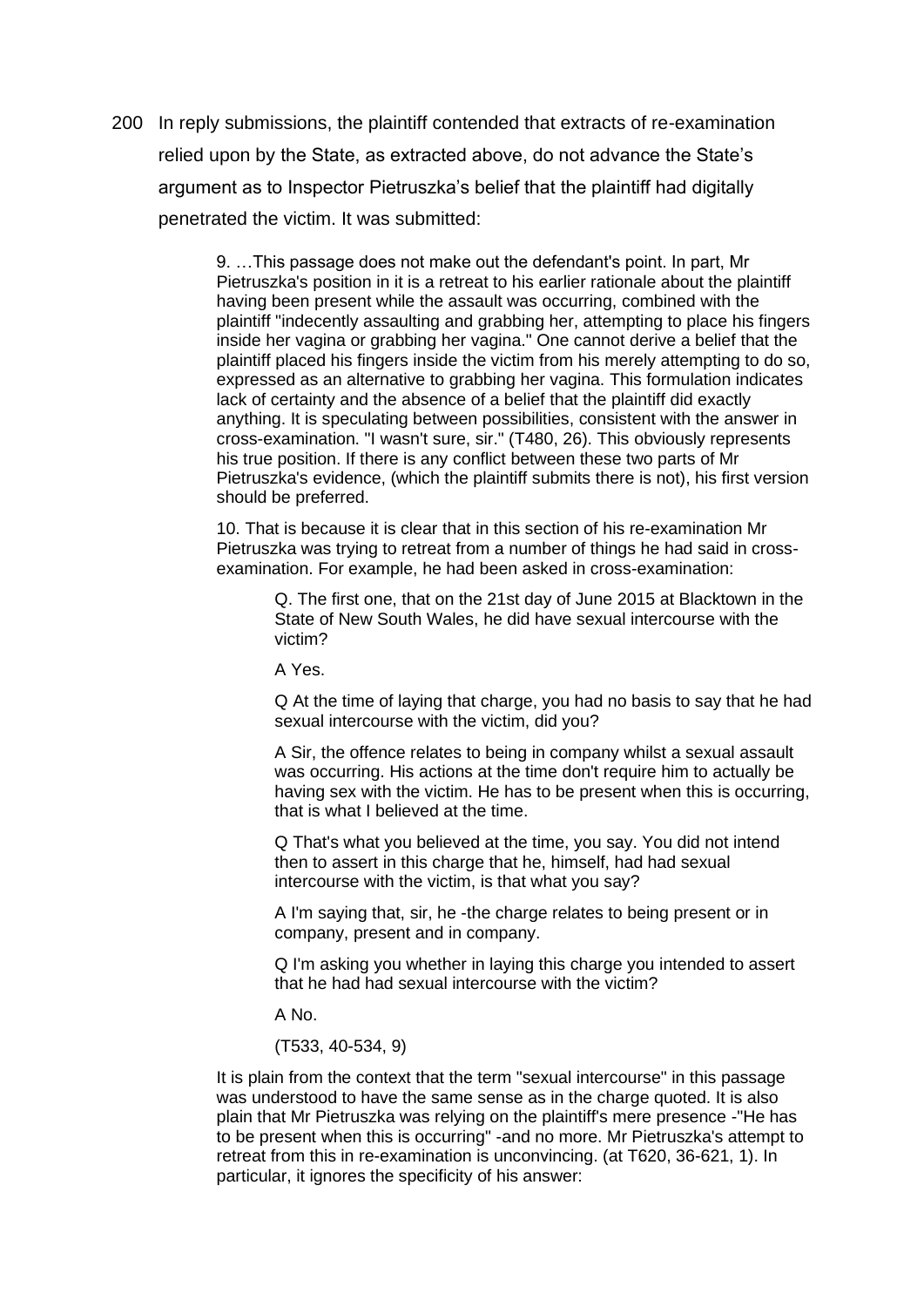"Sir, the offence relates to being in company whilst a sexual assault was occurring. His actions at the time don't require him to actually be having sex with the victim. He has to be present when this is occurring, that is what I believed at the time."

(T533, 46-49).

- 201 It follows from my earlier discussion that I do not accept the plaintiff's submissions as to the evidence of Inspector Pietruszka on re-examination. I do not consider that there is any inconsistency between his evidence in crossexamination and re-examination. Inspector Pietruszka's evidence does not demonstrate that he did not hold an honestly held belief that there was a proper basis for the prosecution particularly in relation to digital penetration.
- 202 Inspector Pietruszka's answer at T480 does not indicate a lack of certainty in the plaintiff digitally penetrating MM (or "grabbing" her vagina) or that the plaintiff had not been part of a group of four persons engaged in that those acts which were contrary to the provisions of s 61JA (and s 61M) of the *Crimes Act*. His evidence in re-examination was not, in that context, contradictory at all. Inspector Pietruszka's evidence was consistently that he could not properly exclude that the plaintiff had engaged in the acts charged so far as they involved digital penetration of MM (falling within the wider definition of "sexual intercourse" given by s 61HA) in company with another person or person (as discussed in *FP v R* [2012] NSWCCA 182). In my view, on a fair reading of his evidence in cross-examination and re-examination, Inspector Pietruszka had formed the view that the plaintiff had engaged in such conduct (or could not be excluded as having been so engaged). This latter evidence in re-examination did not represent a retreat from his evidence that the evidence disclosed that four persons, one being the plaintiff, had engaged in digital penetration (and other conduct attracting the provisions of s 61M of the *Crimes Act*).
- 203 The State submitted that Inspector Pietruszka's view that there had been digital penetration was consistent with what Detective Houldin had told him, namely, that "[a] victim has been gang-raped by four persons". I accept that submission.
- 204 The plaintiff also contended that Inspector Pietruszka's rationale of "they" and "all" being a reference to all four males was "a fraud, created to defend what he must recognise as indefensible". It was submitted that on a consideration of his evidence during cross-examination, it is clear, that "he did not really believe it".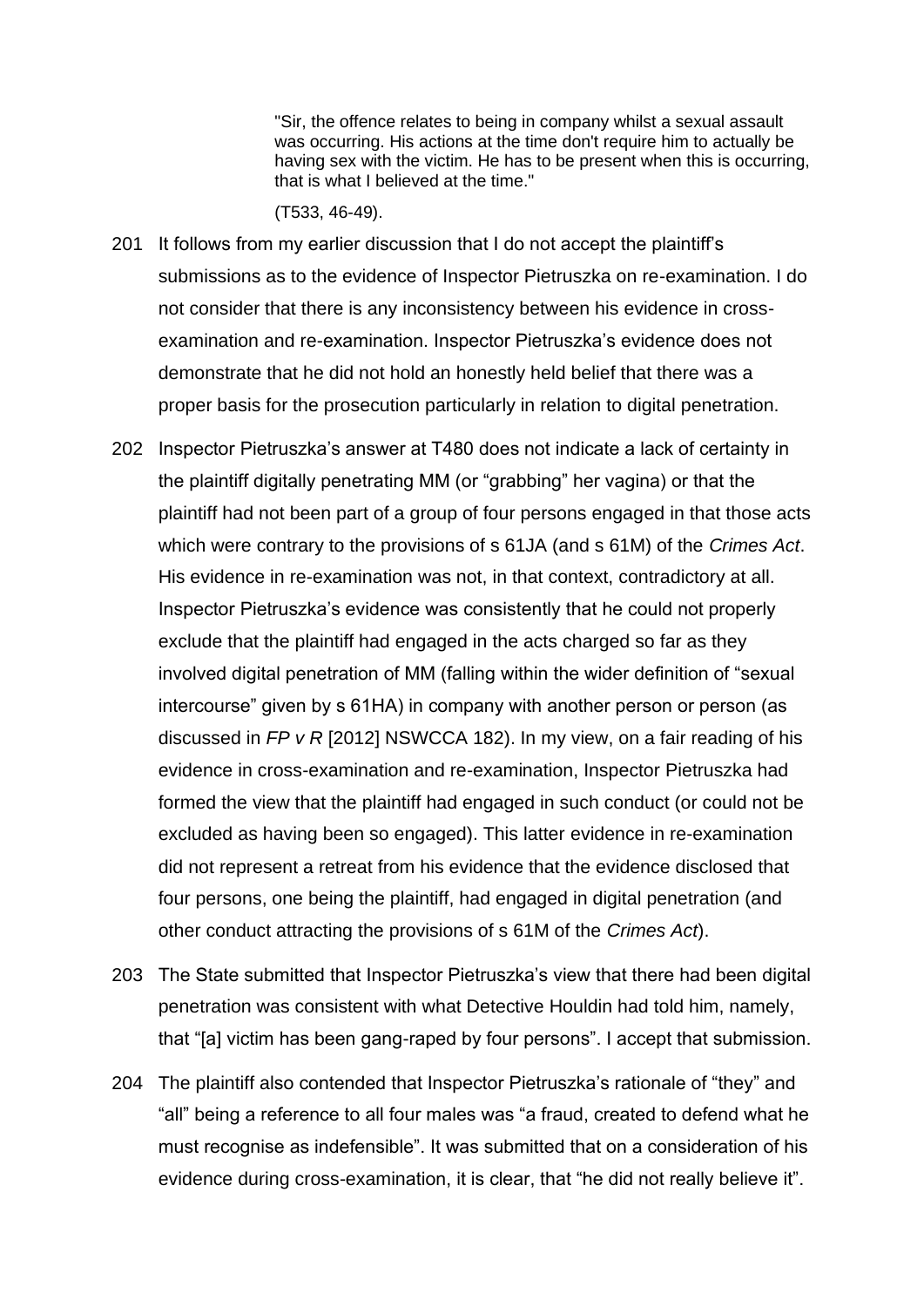Notwithstanding his appropriate concessions that at times MM made specific reference to individuals which did not include the plaintiff, it was submitted that he maintained a "bizarre" and improbable position that the victim's references to "they" and "all" included the plaintiff.

Q. And then going over the first answer, but look where the answer continues, "I just remember kind of just like them grabbing me and I think this is the point where they had taken off my beanie and my hair extensions, like they'd yanked it off." Now you didn't think she was saying that all four people together took off her beanie did you?

A. Sir I did.

Q. You did?

A. I did.

Q. You didn't think she meant one of the crowd but I can't say which one?

A. No sir.

Q. Are you aware that people sometimes use the word they that way?

A. I am aware yes.

Q. It's a fairly common way of speech isn't it that people if they don't know who it was there's a group of people there they'll tend to say they did this, they did that, when they mean one of the group did it?

A. I hadn't really thought about that sir but if you say so. I don't have issue with it if you think that's how people talk, they say they, I have heard it before but in this situation I was of the belief that she was saying they referring to the four people were engaged in this act together.

Q. In other words you thought she meant that they all reached over and simultaneously got a grab of her beanie and ripped it off did you?

A. I believe that they, they as a group, ripped her clothes off and took her beanie off, took her hair extensions off yes.

Q. Well let's take the points one at a time. It was them, and the bit I've just read to you, "I just remember kind of just like them grabbing me?"

A. Yes.

Q. Did you understand you say that you understood that to mean all four of them grabbed her?

A. Yes.

Q. All right. "And I think this is the point where they had taken off my beanie"?

A. Yes.

Q. You read that as meaning all four of them took off my beanie?

A. The group of four.

Q. "And my hair extensions"?

A. Yes sir.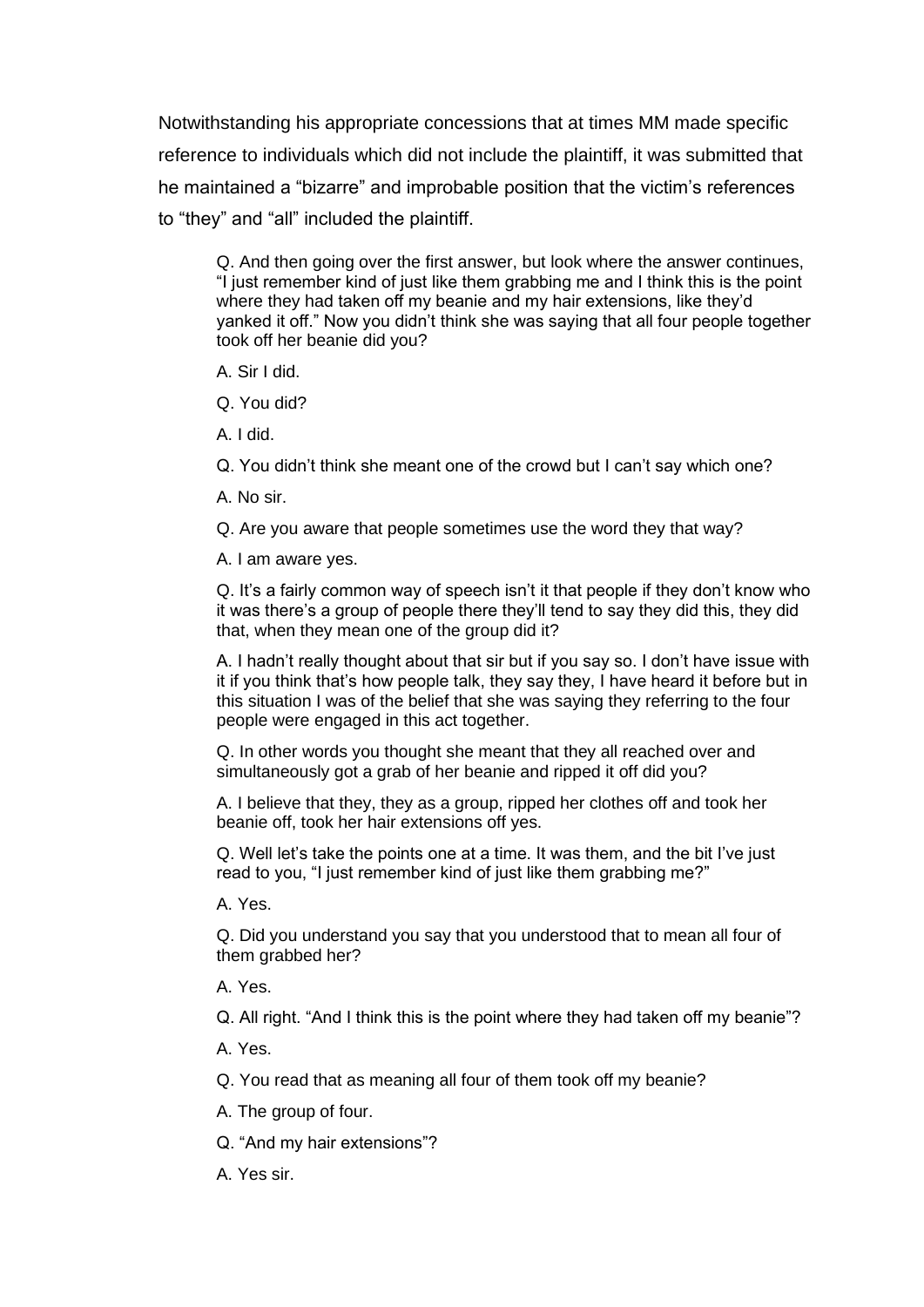- 205 The plaintiff described the above evidence as "an invention designed to provide a desperate defence for the indefensible". It was contended that Inspector Pietruszka did not subjectively have reasonable and probable cause.
- 206 As to the plaintiff's contentions *vis-à-vis* the subjective account of Inspector Pietruszka's interpretation of the account of MM at the hearing, in my view, they are not supported by a fair reading of his evidence. My observation of Inspector Pietruszka was that he was a cooperative witness, who, notwithstanding some brief moments of confusion and/or frustration, made concessions where appropriate and endeavoured to answer all questions put to him. His answers support a conclusion that his view, having read and/or watched the accounts of the victim, was that the four males present at the party each participated in the sexual assault of MM to varying degrees. Thus, I do not find that subjective view expressed by Inspector Pietruszka, in particular with respect to his interpretation of MM's use of "they" and/or "all", to be glaringly improbable. That finding broadly confirms with my earlier analysis of MM's used of the pronoun "they".
- 207 I will return to my consideration of reasonable and probable cause at the completion of the factual background, at a separate juncture.

#### **22 June to 1 July 2015**

- 208 Between 22 June and 1 July 2015, Inspector Pietruszka viewed photos of the crime scene which had been uploaded to the police "ViewIMS" system. The photographs viewed were annexed to his first statement and included, *inter alia*, photographs of the bathroom (namely, the area in which the assault occurred), the toilet, the bin (with clothing and hair extensions in it), the bra strap *in situ* under the bathroom door, the outdoor area and the grass area. Inspector Pietruszka considered the photographs were consistent with MM's version of events.
- 209 On 28 June 2015, Inspector Pietruszka received a written statement from Constable Boyd, which he considered to be consistent the briefing he was earlier provided by Constable Boyd on 22 June 2015.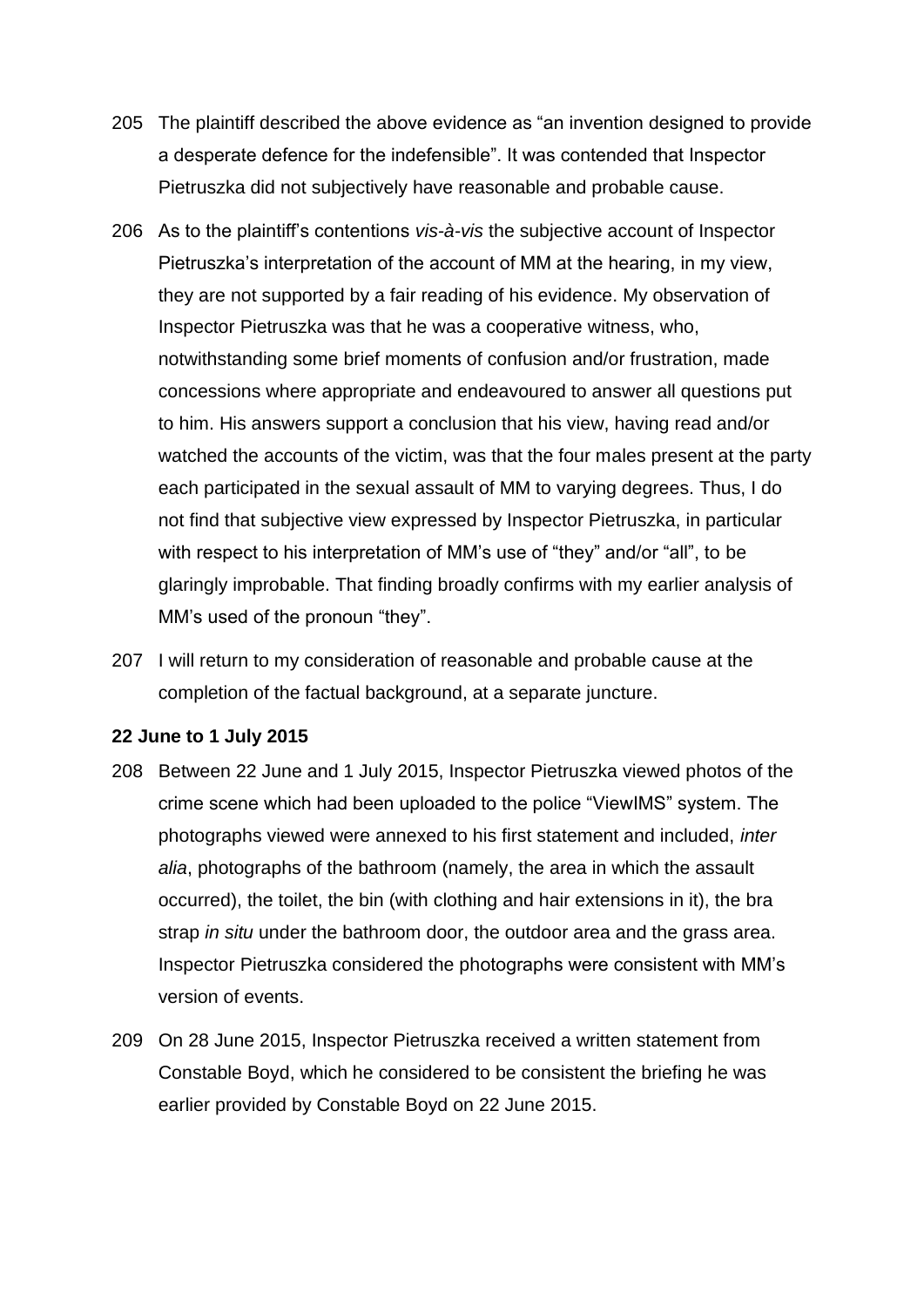- 210 Constable Boyd's statement recounted a conversation that he had with the victim at around 11pm on the night of the sexual assault. During that conversation:
	- (1) as to what happened, MM said: "Loyd and his friends assaulted me in the toilet, they assaulted me… Sexually assaulted me, they raped me";
	- (2) as to how many people were in the toilet at the time, MM said: "Trish was at first then Loyd took her outside onto the grass. James came in and so did Loyd. BJ and Valentino also came in. They took turns"; and
	- (3) in answer to a question as to the description of "Valentino", MM said: "Caucasian with red hair. I don't know what he was wearing".
- 211 At this juncture, it may be noted, this is the first record of MM naming the fourth male. In both the first and second ERISP of MM, she did not identify the fourth person by name. However, in all three records, the fourth male was described as "Caucasian" and as having either "red" or "orange" hair.
- 212 On or around 30 June 2015, Inspector Pietruszka was provided with a copy of a photograph of the plaintiff. The photograph was taken from a social media account of the plaintiff. In his first statement, Inspector Pietruszka stated that he "observed that the photograph appeared to match the description given by the victim of the fourth male". As earlier mentioned, prior to taking this step, Inspector Pietruszka was aware of the names of four men that had attended the gathering on 21 June 2015, having read the statement of Ms Tejada.
- 213 Upon formulating the view that the identity of the fourth male was the plaintiff, Inspector Pietruszka obtained a copy of the plaintiff's criminal history. By his first statement, Inspector Pietruszka said that he attached "[a] copy of a document containing that history". The copy of the criminal history attached to his statement is dated 12 January 2017 and includes reference to the aggravated charges subsequently withdrawn. As such, it is evident that the record is not the same that Inspector Pietruszka accessed on or around 30 June 2015. Inspector Pietruszka said that "I observed that [the plaintiff] had a previous warrant arrest, but I could not find an offence that was linked to that warrant". This appears consistent with the record attached to the statement, albeit retrieved later in time, which included reference to a "warrant executed" on 16 December 2014.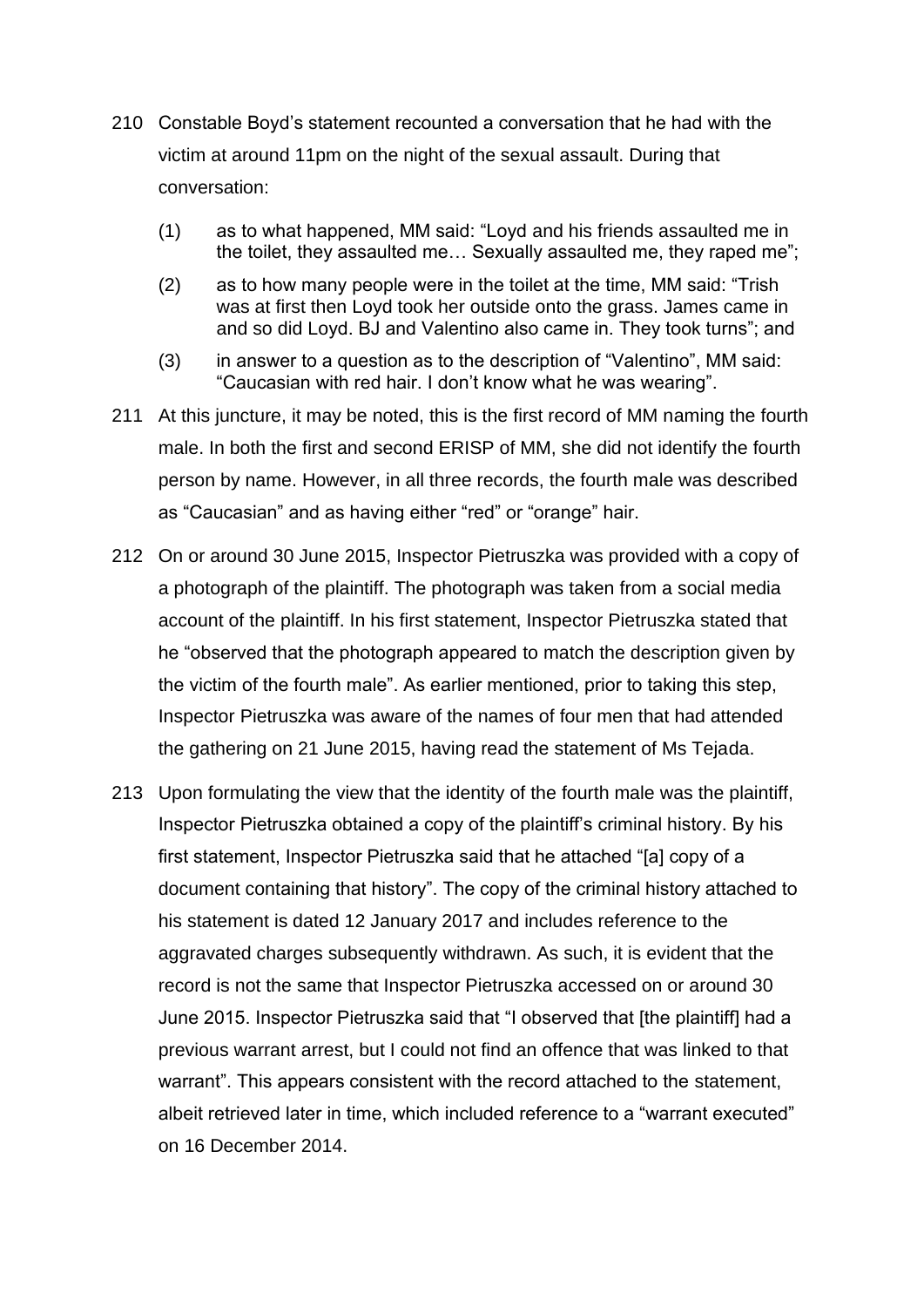- 214 In conducting a further search on the police COPS system, Inspector Pietruszka observed that the plaintiff had previously been listed as the victim for an offence. The relevant Officer-In-Charge in relation to that offence was Detective Sergeant Condon.
- 215 On 30 June 2015, Inspector Pietruszka called Detective Sergeant Condon. During that call, Detective Sergeant Condon said words to the following effect:

Mr HRDAVEC was the victim in an assault. He was subpoenaed and refused to attend Court, resulting in the issue of a warrant for his arrest. After Mr HRDAVEC had made the initial complaint he largely refused to co-operate with us.

## *Arrests and Interviews of Suspected Offenders*

- 216 Between 22 June and 1 July 2015, detectives from Blacktown Police Station arrested four males in connection with the sexual assault of MM, namely:
	- (1) Mr Bruce on 22 June 2015;
	- (2) Mr Bandao on 25 June 2015;
	- (3) Mr Alcazar on 29 June 2015; and
	- (4) the plaintiff on 1 July 2015.
- 217 Both Mr Bruce and Mr Bandao declined to provide a statement and/or participate in an electronically recorded interview. Mr Alcazar agreed to participate in an ERISP on the date of his arrest.

## *The ERISP of Mr Alcazar*

- 218 By his first statement, Inspector Pietruszka said that he listened to the ERISP of Mr Alcazar before the evening of 1 July 2015 (namely, prior to the arrest of the plaintiff). A copy of that ERISP was annexed to his statement and before the Court.
- 219 As it was information available to Inspector Pietruszka before the arrest of the plaintiff, as derived from the ERISP of Mr Alkazar, a summary of the relevant passages follows.
- 220 In the course of his ERISP, Mr Alcazar:
	- (1) said that he had had 3 to 4 grams of cannabis that day (being the day of the interview), but that he was a regular cannabis user, was feeling "alright" and could understand the questions;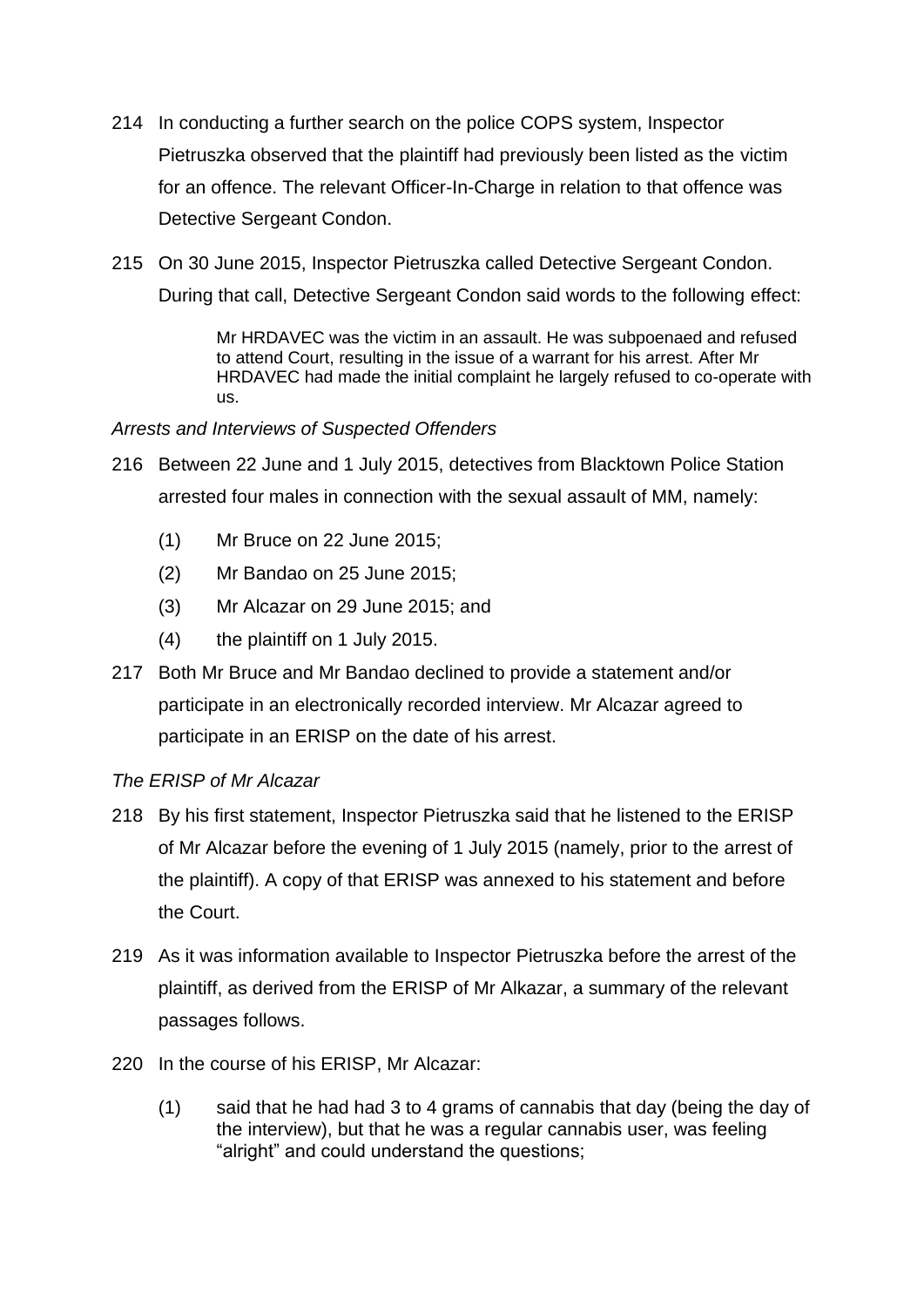- (2) confirmed that the plaintiff, together with Mr Bruce and Mr Bandao, had been present at the gathering with him on the evening of 21 June 2015;
- (3) indicated that there were six people present, four boys and two girls at the gathering:
- (4) was informed that MM provided a statement that included an allegation against him, the relevant extract appears below:

Q182 OK. [MM's] provided us a statement to say that she was sexually assaulted on that night, um, by you.

A. Me?

Q183 Yes. What can you tell me about that?

A. Me?

Q184 Yes.

A. Just me?

Q185 You were a person named. You're a person that she told us about. What do you want to tell me about it?

A. Nothing.

(5) was asked a series of questions relating to entering the toilet when MM was in there, extracted below:

Q231 Did you go into the toilet cubicle while [MM] was in there?

A. Yeah.

Q232 Tell me what happened when you were in there.

A. I got in there, all the boys were there.

Q233 Keep going.

A. That's it.

Q234 When you say, all the boys, who are you talking about?

A. The boys that were there.

- (6) said that the plaintiff was not in the toilet initially, but came into the toilet cubicle after he left.
- 221 At 11.30pm on 1 July 2015, Inspector Pietruszka arrested the plaintiff. I will return to a summary of that arrest following a consideration of the factual controversies concerning the account of Mr Alcazar and, subsequently, whether such evidence impacted upon Inspector Pietruszka's perception of existence of reasonable and probable cause to arrest and maintain proceedings against the plaintiff.
- 222 The ERISP of Mr Alcazar attracted controversy as, beyond the accounts of MM (earlier set out), his was the only other account of who was inside the toilet. In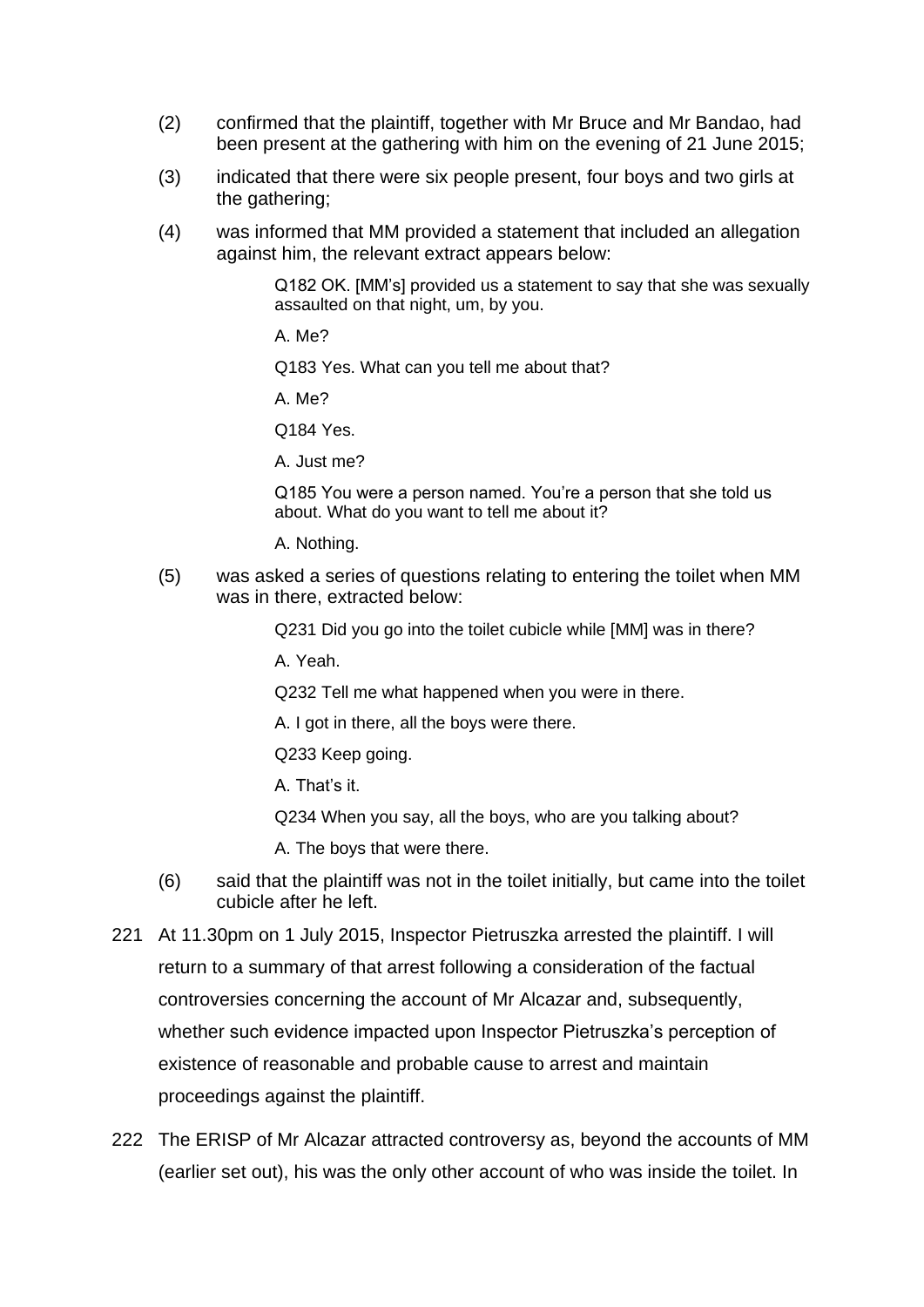particular, the plaintiff placed emphasis on the fact that at no stage during the account of Mr Alcazar does Mr Alcazar say what happened in the toilet. Hence, it was contended that "any case to this point relied entirely on the accounts of the victim as to the activity that occurred". I now turn to the submissions of the parties with respect to significance of the account of Mr Alcazar to the arguments concerning reasonable and probable cause.

- 223 The plaintiff contended that Mr Alcazar's account did not implicate the plaintiff, and to some extent undermined MM's account. Reference was made to the following aspects of the ERISP of Mr Alcazar:
	- (1) He stated that the plaintiff only entered the cubicle "when I left", which he repeated twice. It was contended that that this account contradicts MM's account of four people being present at the same time.
	- (2) He did not say whether any of the others were still in the toilet when he left, or when the others left. When directly questioned about when people left the cubicle, he said: "I don't know", "I'm not sure" and "I don't remember". (Although I note that on Mr Alcazar's account, others were in the toilet when he was present and he poses the question (in answer to a question), "Just me?" resisting the notion that only he was present in the toilet with MM).
	- (3) He gave no account of what the plaintiff did in the toilet, or how long he remained there. If indeed the plaintiff went in, it may well have been to bring the victim out (remembering that she could not remember how this occurred).
- 224 On the basis that Mr Alcazar's account placed the plaintiff, not only at the party, but in the toilet, the State contended that the Court would reject the contention that Mr Alcazar's account weakened the victim's account. For the reasons that follow, I accept that submission.
- 225 Each aspect of the evidence with respect to the investigation into the aggravated assaults, for the purposes of the torts before the Court, must be considered through the lens of what was known to Inspector Pietruszka at the relevant time; in particular, that assessment is not to be done in isolation, nor is it assisted by relying upon extracts of material devoid of context. Whether or not Inspector Pietruszka's formation of a suspicion that the plaintiff had committed a sexual assault on the victim was reasonable must be assessed in light of the totality of what was known to him.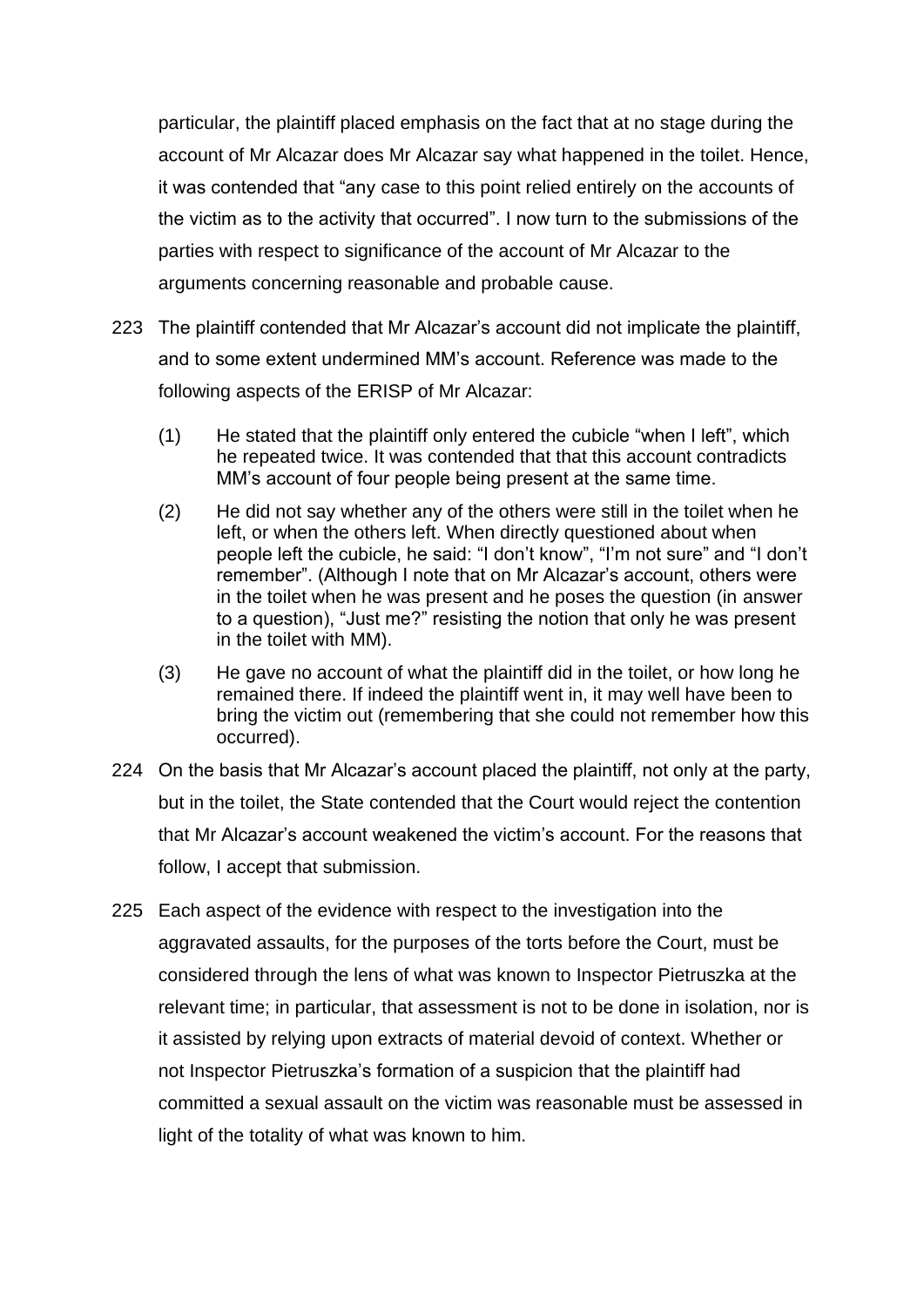*What was known to Inspector Pietruszka immediately prior to making the decision to arrest the plaintiff?*

- 226 By 1 July 2015, Inspector Pietruszka had formed the view that the plaintiff was one of a group of four males that had sexually assaulted the victim. The material available to Inspector Pietruszka by that time, immediately prior to arresting the plaintiff, was relevantly as follows:
	- (1) the information conveyed via the briefings at Blacktown Police Station;
	- (2) the statement of Ms Tejada;
	- (3) the first ERISP of MM;
	- (4) the second ERISP of MM;
	- (5) the statement of Constable Boyd;
	- (6) photographs of the crime scene;
	- (7) a photograph of the plaintiff taken from a social media account; and
	- (8) the ERISP of Mr Alcazar.
- 227 (For completeness, it may also be noted, that Inspector Pietruszka, at that stage, had also obtained the result of a COPS search with respect to the plaintiff as well as additional information about plaintiff, with respect to an unrelated matter, via a conversation with Detective Sergeant Condon).
- 228 From reviewing that material, Inspector Pietruszka had knowledge of the following:
	- (1) the victim had identified that four persons were involved in the offence;
	- (2) the victim gave identifying information that matched the description of plaintiff;
	- (3) the victim had identified that the plaintiff was present at the crime scene;
	- (4) four males were identified by name, together with their respective relationships to each other (namely, cousins and/or friends);
	- (5) Ms Tejada had said that the plaintiff had sat with her on the grass while she was being sick, but she was not sure who had gone into the bathroom because of her intoxication; and
	- (6) Mr Alcazar had indicated that all the boys present had been in the toilet and, while the plaintiff was not initially in the toilet, had gone into the toilet after him.
- 229 Inspector Pietruszka stated he had considered the aforementioned material before arresting the plaintiff and, based upon the same, had formed the view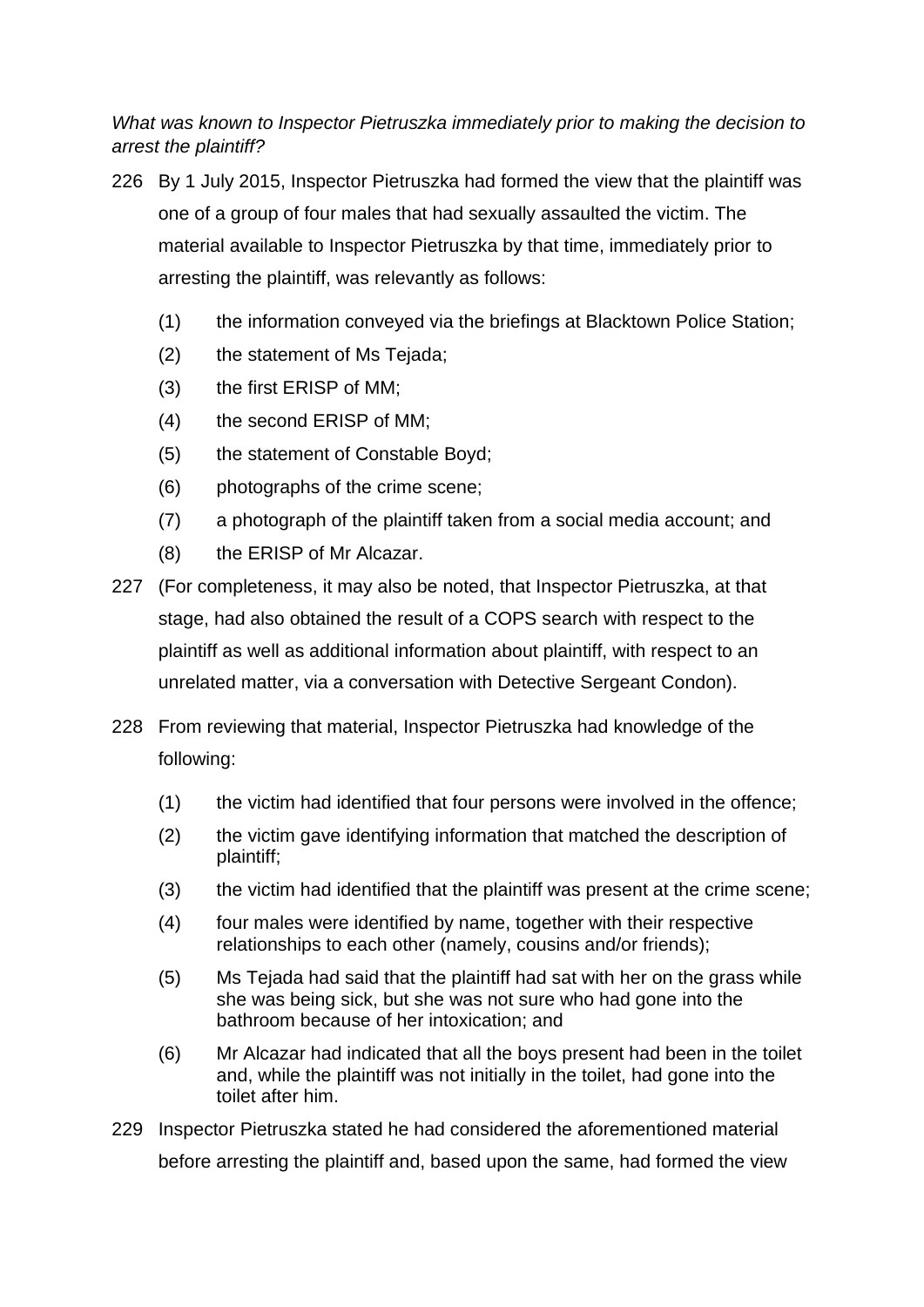that the plaintiff was one of the four males involved in the incident about which MM complained on 22 June 2015, as at 1 July 2015, Inspector Pietruszka had satisfied himself that it was necessary to arrest the plaintiff.

- 230 On that basis (and upon the basis of the material referred to above), in his first statement, Inspector Pietruszka stated that the level of satisfaction was further informed by the following matters:
	- (1) He was of the view that he needed to arrest the plaintiff to ensure that he appeared before a court in relation to the offence. Inspector Pietruszka was aware from his conversation with Detective Sergeant Condon that there had previously been problems in securing the plaintiff's attendance at Court and securing his cooperation with a police investigation. He was also aware that he suspected the plaintiff of committing a very serious offence, which carried with it a greater risk of abscondment.
	- (2) He was of the view that he needed to arrest the plaintiff to avoid the risk that he would harass or interfere with witnesses. He was aware that the plaintiff lived in the same area as the victim. He was aware that sometimes sexual assault offenders harass or intimidate the victim. It had occurred on previous cases in which he had been involved.
	- (3) He was of the view that it was necessary and appropriate to arrest the plaintiff because of the nature and seriousness of the offence. The offence was aggravated sexual assault in company, a gang rape. That is a serious offence, and the victim of the offence was a vulnerable female.
- 231 I will return to my finding in that respect, in the conclusions section of this judgment.

# **1-2 July 2015**

*The arrest of the plaintiff and events prior to charging*

232 The Court has before it two accounts as to what occurred at the time of the arrest of the plaintiff, namely, the evidence of Inspector Pietruszka and the evidence of the plaintiff. As earlier mentioned, both witnesses were required for cross-examination. For reasons that I have earlier set out (and supplemented by my observations below), I accept the account provided by Inspector Pietruszka and, save for the presence of corroborating evidence, have placed little weight upon the evidence of the plaintiff, in this respect, whom I have found not to be a witness of credit.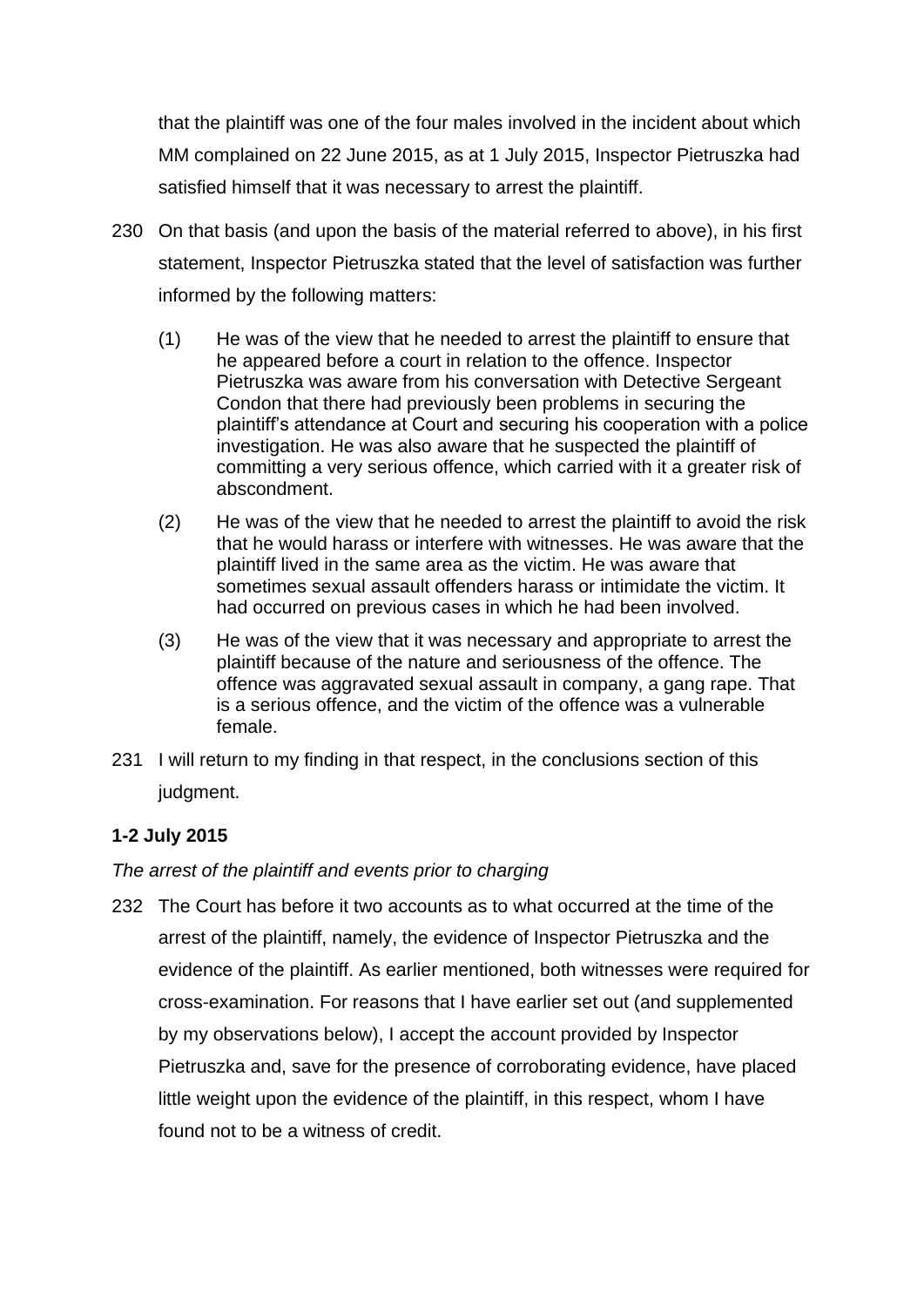233 On 1 July 2015, at approximately 11.30pm, Inspector Pietruszka attended Blacktown Train Station, where he saw the plaintiff. Inspector Pietruszka, who was wearing a suit, approached the plaintiff and presented his police identification. There was then a conversation to the following effect:

Pietruszka: Valentino?

Plaintiff: Yes.

Pietruszka: I'm Detective Sergeant Jason Pietruszka from Blacktown Police Station. Did your mother tell you I was at your house earlier?

Plaintiff: Yeah, I'm coming to see you now. I'm just waiting for my dad.

Pietruszka: I've saved you the trouble. I need to inform you that I am investigating an aggravated sexual assault that occurred in Blacktown upon [MM]. I want you to understand that you are under arrest for that offence. Do you understand that?

Plaintiff: Can you repeat that please?

Pietruszka: I'm telling you that you are under arrest for sexual assault. You don't have to say or do anything, anything you say or do will be recorded and may later be used as evidence. Do you understand that?

Plaintiff: Yeah, ok.

- 234 Beyond that conversation, Inspector Pietruszka also recalled the plaintiff said: "I have an alibi. I will tell you everything".
- 235 After announcing the arrest of plaintiff, the following steps were taken by Inspector Pietruszka (all of which occurred prior to the custody manager's bail decision):
	- (1) he searched the plaintiff;
	- (2) he walked with the plaintiff by foot to Blacktown Police Station;
	- (3) upon arrival at the police station, he walked the plaintiff to the charge room and placed him in a cell;
	- (4) he then provided the plaintiff's details to the custody manager;
	- (5) he escorted the plaintiff's father to the charge room and gave the plaintiff and his father time to speak;
	- (6) he spoke with the plaintiff and his father and attempted to answer their questions;
	- (7) he allowed the plaintiff time to contact a solicitor;
	- (8) he spoke again with the plaintiff and his father and attempted to answer their questions;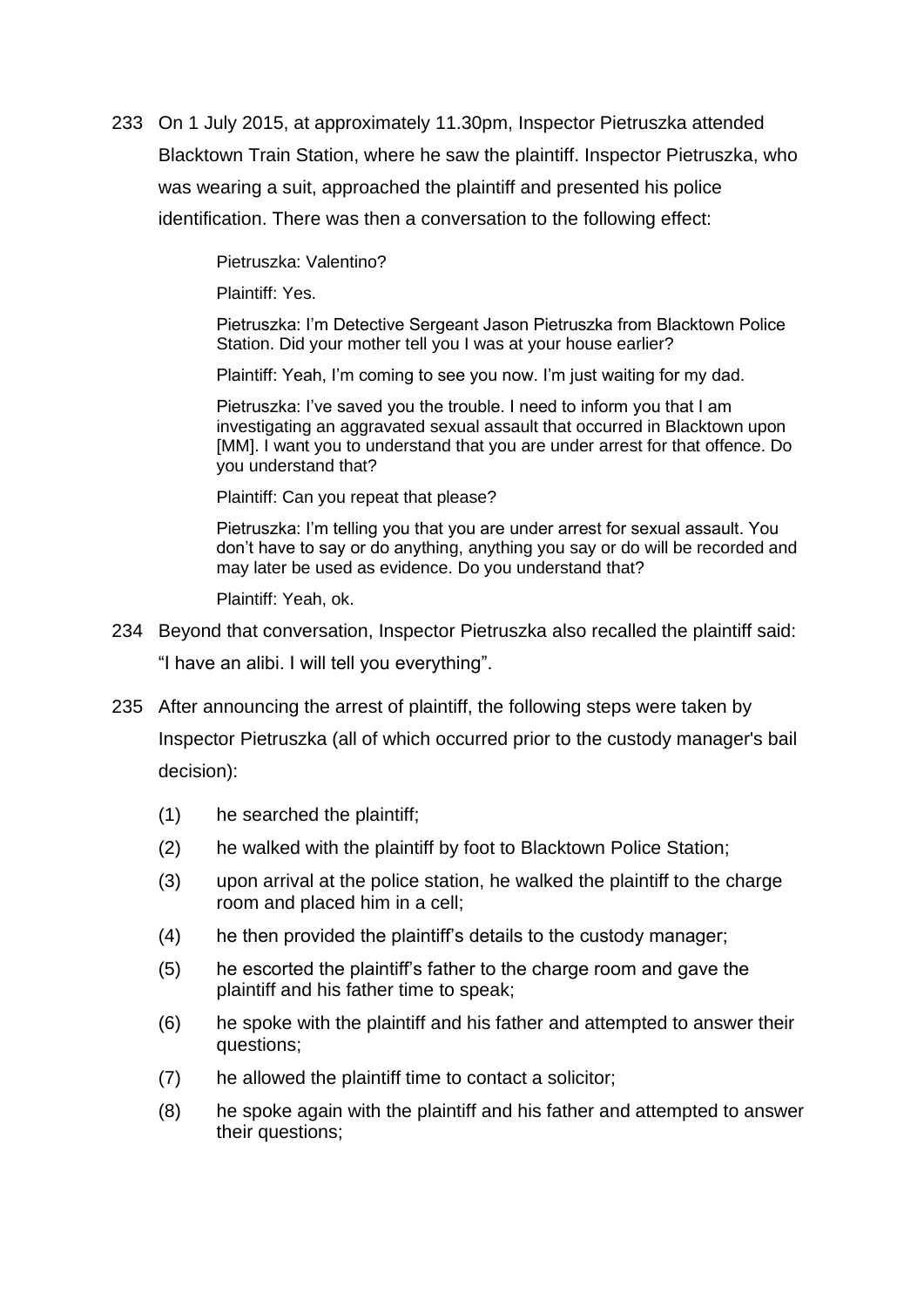- (9) he spoke to the plaintiff and asked him whether he wished to hear the full allegations against him electronically;
- (10) he conducted an ERISP of the plaintiff;
- (11) he instructed Detective Mahony to "conduct a forensic procedure immediately after the interview". Shortly after the interview, Detective Mahony approached Inspector Pietruszka with a set of discs and said "these are the discs and documentation from the buccal swab"; and
- (12) he charged the plaintiff and submitted the charge to the custody manager for the purposes of bail determination.
- 236 I will review in more detail those steps below.
- 237 Inspector Pietruszka provided an account of the search of the plaintiff in his

first statement, which is extracted below:

39. The plaintiff was holding a bag. He placed it on a seat at which time I opened it and searched it. Nothing of interest was located. I then proceeded to conduct a pat down search of the plaintiff. It is my practice that, when I take a person into custody, I conduct a search. This is to ensure the safety of that person and police. The Code of Practice for Crime provides an overview for the reasons for searching upon arrest. They are:

(a) that would present a danger to a person, or

(b) that could be used to assist a person to escape from lawful custody, or

(c) that is a thing with respect to which an offence has been committed, or

(d) that is a thing that will provide evidence of the commission of an offence, or

(e) that was used, or is intended to be used, in or in connection with the commission of an offence.

40. On searching the plaintiff, in his possession was an Apple iPhone, I took possession of this item. Whilst this was occurring Detective MAHONY arrived. We escorted the plaintiff to Blacktown Police Station and into the custody area. He was placed in the dock area. Thereafter, custody procedures followed.

#### 238 In the second evidentiary statement of Inspector Pietruszka dated 12

December 2018 ("the second statement of Inspector Pietruszka"), Inspector

Pietruszka provided further information:

8. … I seized the Plaintiff's mobile phone following the search near the train station. When I seized the phone, I believe [sic] that it had evidence in connection with the commission of an offence, namely, aggravated sexual assault.

239 Inspector Pietruszka, together with Detective Mahoney, conveyed the plaintiff on foot to Blacktown Police Station. During that walk, Inspector Pietruszka had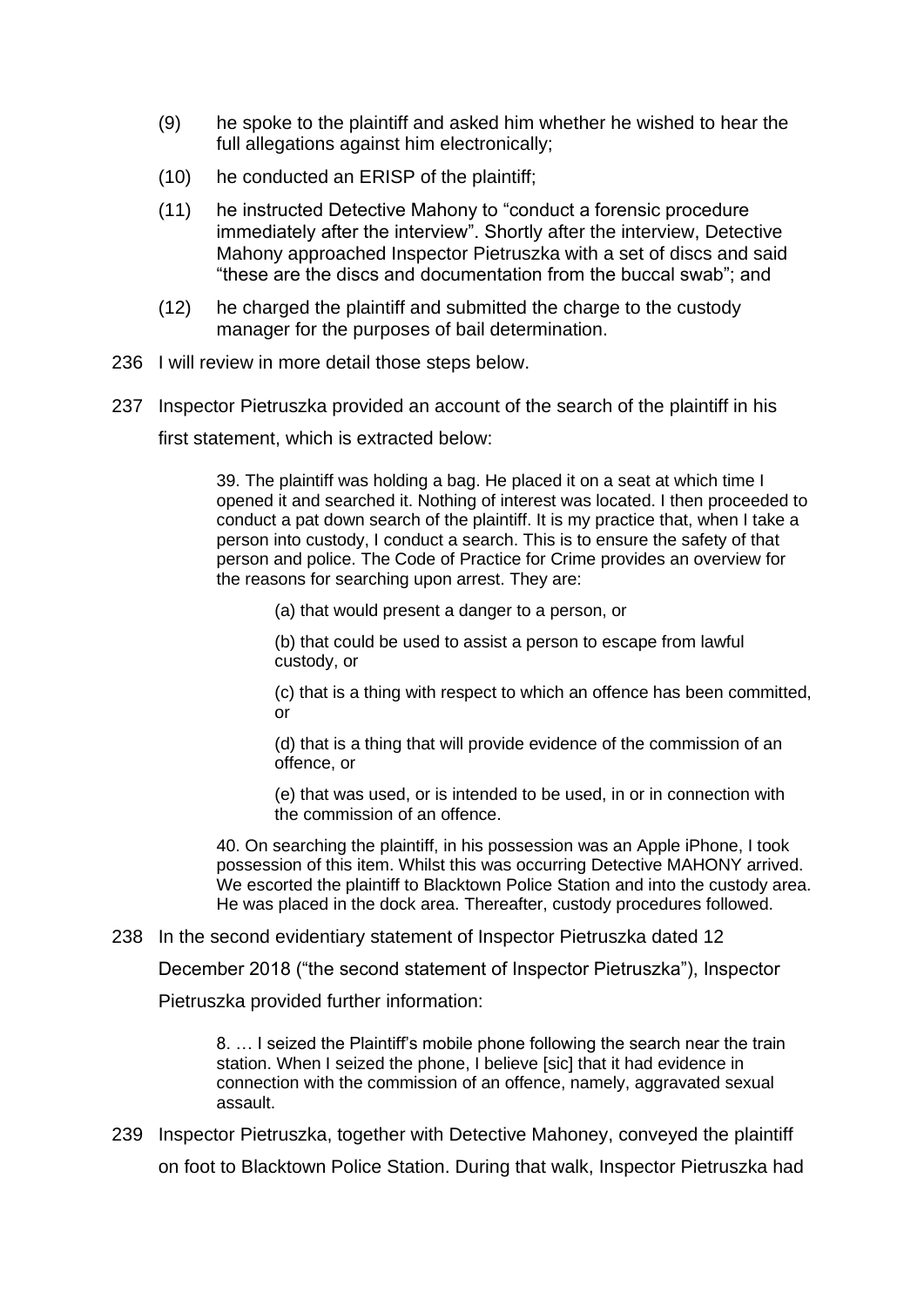minimal conversation with the plaintiff. In his first statement, Inspector Pietruszka recalled that the extent of any conversation had was reflected in answers 8-13 of the ERISP of plaintiff dated 2 July 2015 (set out below).

- 240 Whilst walking back to the police station, Inspector Pietruszka did not question the plaintiff about the sexual assault. Rather, the plaintiff volunteered to Inspector Pietruszka that he had been on the grass helping Ms Tejada (T436:8-12). During cross-examination he rejected the suggestion that the plaintiff said: "I am innocent, I have nothing to hide" (T437.27). During crossexamination, the fact of that statement being said was never put to the plaintiff, the plaintiff did, however, accept that he had said to Inspector Pietruszka words to the effect that "I will tell you everything". The focus of the cross-examination, with respect to the conversation between the train station and the police station, was whether the conversation was instigated by Inspector Pietruszka's questions or whether the plaintiff volunteered information. On balance, I consider Inspector Pietruszka's account of the conversation may be accepted. I will return to a more concentrated consideration of the plaintiff's account, which supports that finding, below.
- 241 They arrived at the police station at approximately 12.01am. At the police station, Inspector Pietruszka walked the plaintiff to the charge room and placed him in the cell. Inspector Pietruszka then provided the plaintiff's details to the custody manager, Sergeant Mark Kneipp. Sergeant Kneipp accepted the plaintiff into custody at approximately 12.19am on 2 July 2019.
- 242 At 12.21am, Sergeant Kneipp read the plaintiff the information contained in a form entitled: "Caution and Summary of Part 9 of the Law Enforcement (Powers & Responsibilities) Act 2002". The form set out the plaintiff's rights whilst he is detained in police custody. A copy was provided to the plaintiff. The form provides for the person in custody to sign as a means of confirming they understand the information that has been read to them. The plaintiff refused to sign. Sergeant Kneipp recorded that the plaintiff said: "I don't wish to sign now". Sergeant Kneipp executed the form at 12.34am.
- 243 Between 12.45am and 1.22am, the plaintiff spoke to his mother by telephone.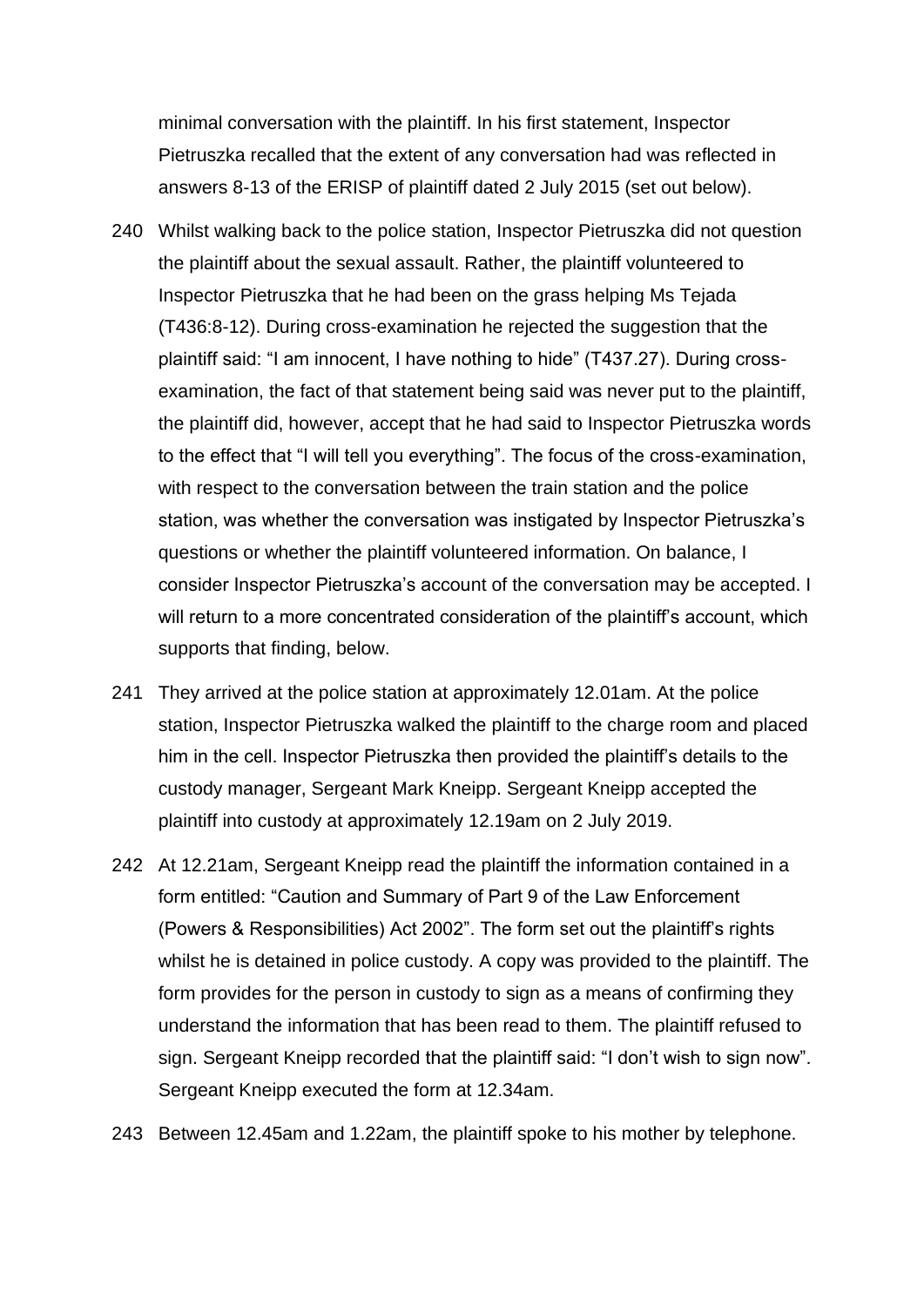- 244 At approximately 12.52am, Inspector Pietruszka led the plaintiff's father to the charge room and, as mentioned above, gave the plaintiff and his father time to speak.
- 245 While at the police station, the plaintiff indicated that he wished to speak to a lawyer. At 1.22am, the plaintiff's family contacted a solicitor, Mr Joseph Nashed, on behalf of the plaintiff.

## *The account of the plaintiff of his arrest*

- 246 The account of the plaintiff consists of his statement dated 15 July 2018 (Ex 1) and his evidence at the hearing.
- 247 In written submissions, emphasis was placed upon the account of the plaintiff, in particular, his evidence as to the absence of a caution as fundamental to the tort of false imprisonment. During the course of oral submissions a correction was also made as the plaintiff's characterisation of the significance of the absence of a caution at the time of arrest, in written submissions, upon the validity of the arrest. Senior counsel submitted:

… I really should correct and we accept the defendant is right about this. We said in our submissions, I think, that the arrest was invalid if Mr Pietruszka had not cautioned. Now, we accept that's not right. *It was improper not to caution, if he didn't caution and it too would go to malice but we accept that the effect of that would be on the admissibility of anything that the plaintiff subsequently said which was sought to be used against him* in an incriminatory way and we're not talking about that here, of course.

[Emphasis added.]

- 248 Thus, the factual controversies with respect to the conversations had between Inspector Pietruszka and the plaintiff, together with his conduct at the time of arrest, as recounted by the plaintiff, are relied upon primarily in support of malice. I now turn to summary of the plaintiff's account.
- 249 Turning first to the time of the arrest, the plaintiff provided the following account of Inspector Pietruszka's conversation and conduct:
	- (1) Inspector Pietruszka told him to empty my pockets and he took the plaintiff's mobile telephone. "Nobody cautioned me before or during the searches" (Ex 1, para 6).
	- (2) The plaintiff asked the officers "if we could wait for my father". They said that we could wait only a few minutes. After a very short time Inspector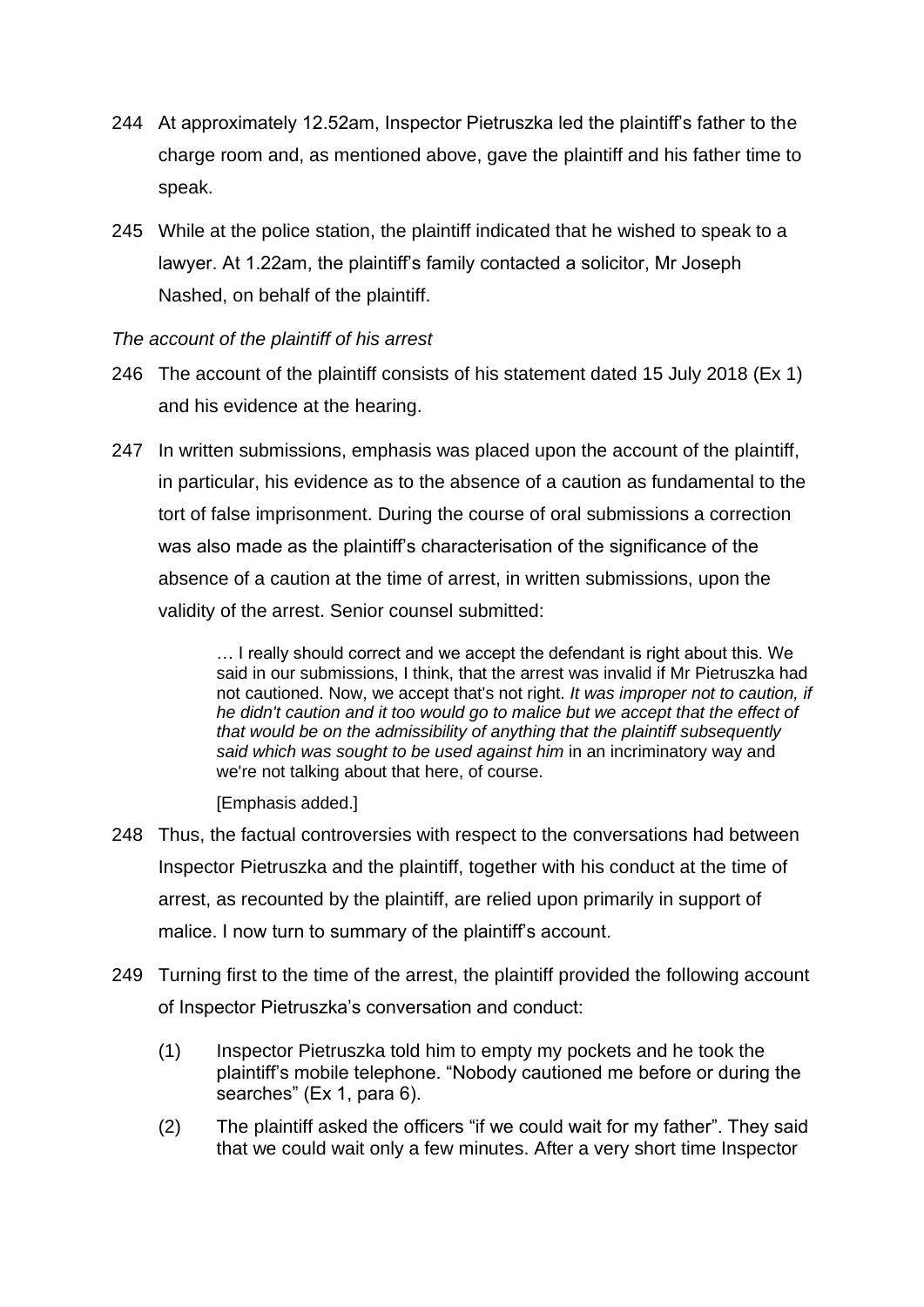Pietruszka said, "We can't wait any longer. We have to go" (Ex 1, para 7).

(3) As to what occurred whilst being conveyed to the police station (Ex 1, para 8):

> 8. Whilst we were walking to the Police Station Detective Sergeant Pietruszka started to ask questions about the assault on [MM]. I said to him "I was helping Trisha who was sick on the grass. I am innocent. I have nothing to hide. I will tell you everything at the police station." Detective Sergeant Pietruszka responded with the words "You are a liar. I know you were involved and I am going to make sure that you spend the rest of your life in jail". I was shocked and very scared.

(4) As to an incident that occurred upon arrival at the police station (Ex 1, para 9):

> 9. At some point soon after I arrived at the police station I asked to go to the toilet. Whilst I was in the toilet urinating Detective Sergeant Pietruszka burst in and demanded that I tell him the PIN code to my mobile telephone because he said that I had evidence on it. He said, "You're going to go to gaol and meet someone called the Skaf brothers". I did as he asked. I was very scared.

(5) As to the conversation that preceded the holding of the ERISP (Ex 1, para 12):

> 12. When Detective Sergeant Pietruszka and Constable Mahony came into the room they told my father to leave. I said to them "I don't want to answer any questions until I see a lawyer". Detective Sergeant Pietruszka said to me "Did you get in contact with a lawyer?". I said "No. Though my family they are trying but they tell me that no one will come here so late. I think a lawyer will come tomorrow". Detective Sergeant Pietruszka said "We have to do the interview now". I said "No. I want to see a lawyer first". Detective Sergeant Pietruszka said "No we must do the interview now". I did not know what else to do so I went along with Detective Sergeant Pietruszka.

250 During cross-examination, the plaintiff provided the following evidence about

the conversations at the train station:

Q. I asked you some questions earlier about when Pietruszka approached you, do you remember that?

A. Yes.

Q. And he said his name and you said that he said you're under arrest for the rape of the victim, do you recall that?

A. Yes.

Q. Aside from those words, did you have any other conversation with Pietruszka?

A. After he said?

Q. Yes?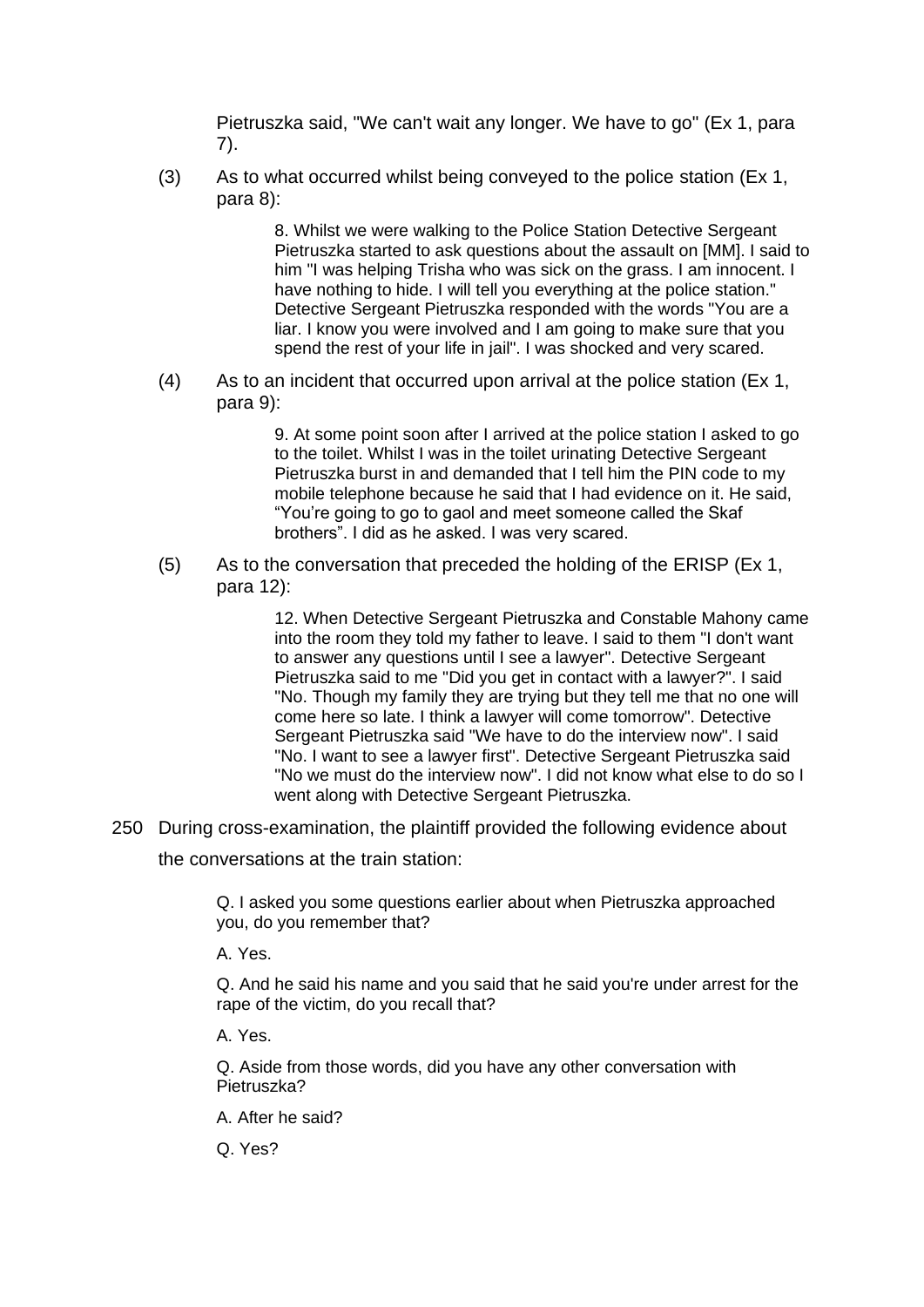A. So I did say I was waiting for my father to arrive and then, yeah and then after he then said I'm under arrest for the rape of the victim even when I crossed the road.

Q. That's the totality of the conversation, is it, that you recall?

A. Yes.

251 As to the conversation that occurred whilst he was conveyed to the police

station, the plaintiff provided the following evidence:

Q. As you were walking back to the police station, which is not very far from the train station, is it?

A. That's right.

Q. You started asking questions about the victim, didn't you?

A. No.

Q. Did you say anything about an alibi?

A. I did mention an alibi, yes.

Q. You said, didn't you, that you were on the grass with Trish?

A. I was taking care of Trisha, yes.

Q. Did you tell Pietruszka that you'd tell him everything when you went to the station?

A. Yes.

Q. I just want to put to you that during the time you were with Pietruszka at the railway station, and on the way to the police station, he did not question you at all about the circumstances of the night the sexual assault took place; do you accept that?

A. He did ask me questions.

Q. You volunteered certain information, and that was the limit of any information that you gave to Detective Pietruszka that night, isn't that right? On the way to the police station.

A. Sorry, I don't understand that question.

Q. The only information that was imparted during the journey from the train station to the police station was from you, in the terms you've already indicated, to Pietruszka that you were helping Trish, isn't that right?

A. Are you talking about from when we were towards the front of the 7/11, approaching to Blacktown Police Station? Just want to confirm.

Q. I'll do it this way. During the time you were arrested and during the time you were walked to the police station, Pietruszka did not question you about the sexual assault incident, do you accept that?

A. No, he did question me.

Q. You're confusing him questioning you with you providing him information about you being present with Trish, isn't that right?

A. Sorry, can you repeat that question?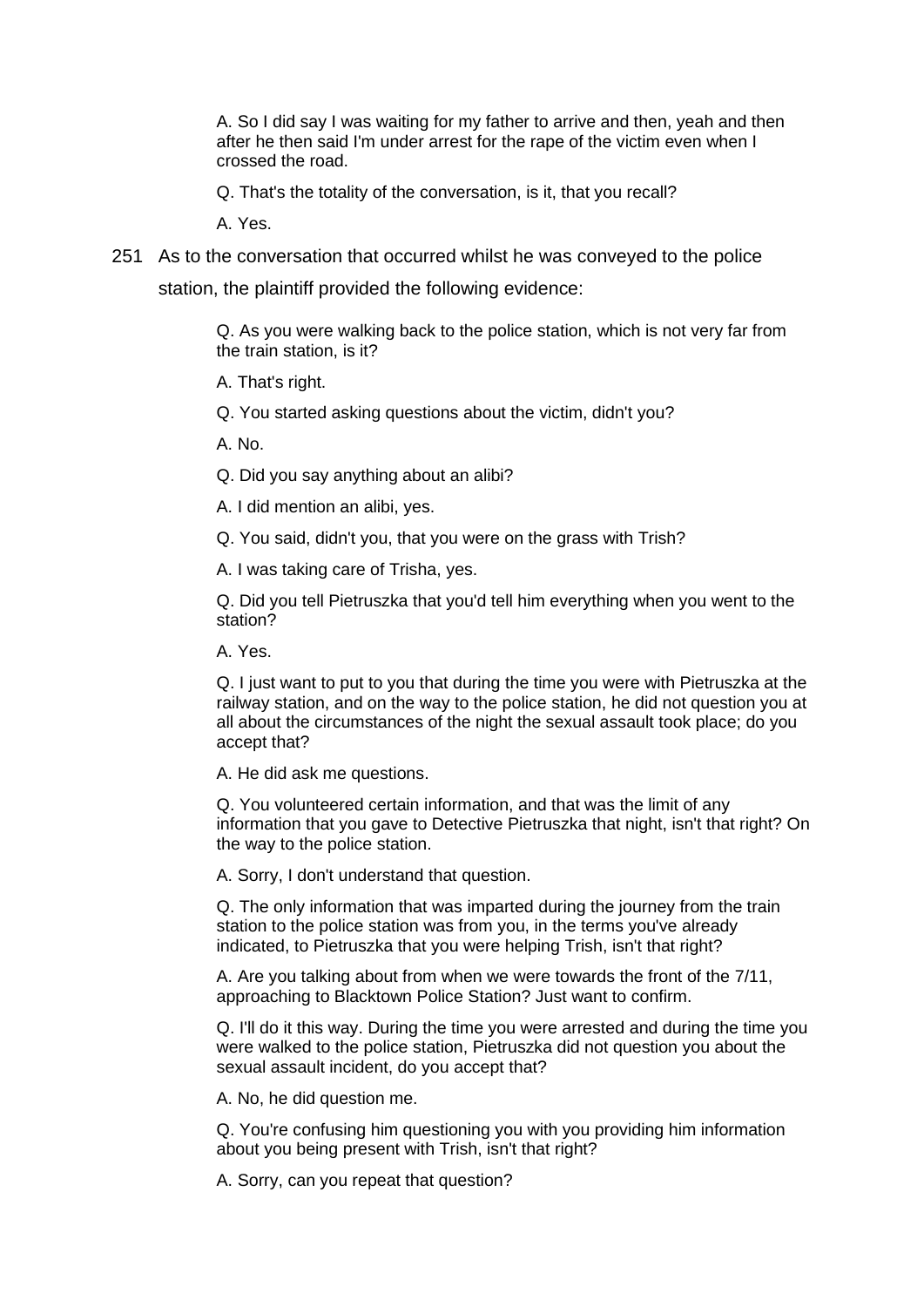Q. Do you not understand that question?

A. I just want to make sure I heard it correctly.

Q. Well, tell us what you heard?

A. That I just started talking to him about what happened on the night and that I was with Trish.

Q. No, what I was putting to you is that you were confused about your meaning of a conversation and what you mean to say is that because you told Pietruszka certain things about Trish, you consider that Pietruszka was asking you questions about the night of the sexual assault, correct?

A. No, he started the conversation with me.

Q. Yes, what did he say to you?

A. He asked about what happened and where was I.

Q. That's totally untrue, isn't it?

A. That's true.

#### 252 As to why he did not "complain" when given the opportunity at the police

station, he gave the following answers:

Q. When you were at the ERISP and you had the opportunity to complain,

why didn't you complain about the fact that you now assert that Pietruszka was questioning you en route from the train station to the police station?

A. Sorry, can you repeat that? Just didn't quite understand that question.

Q. You didn't understand it?

A. Yeah.

Q. Is it that you didn't hear it or you didn't understand it?

A. A bit of both.

Q. Why didn't you complain to the custody manager when you had the opportunity to when you were in the record of interview room to complain to him that Pietruszka had questioned you en route from the train station to the police station?

A. I didn't know exactly who he was, I didn't understand any of it.

Q. The officer told you who he was, didn't he?

A. Yes.

Q. Yes and you could have said at the end of the record of interview when you were in the room with Sergeant Kneipp that, even if you didn't know Pietruszka's name, the officer that just walked out of the room, you could have described him that way, couldn't you?

A. I didn't know who he was exactly.

Q. Sir, it's a pretty simple question, wasn't it? Wasn't it?

A. Sorry, can you repeat it.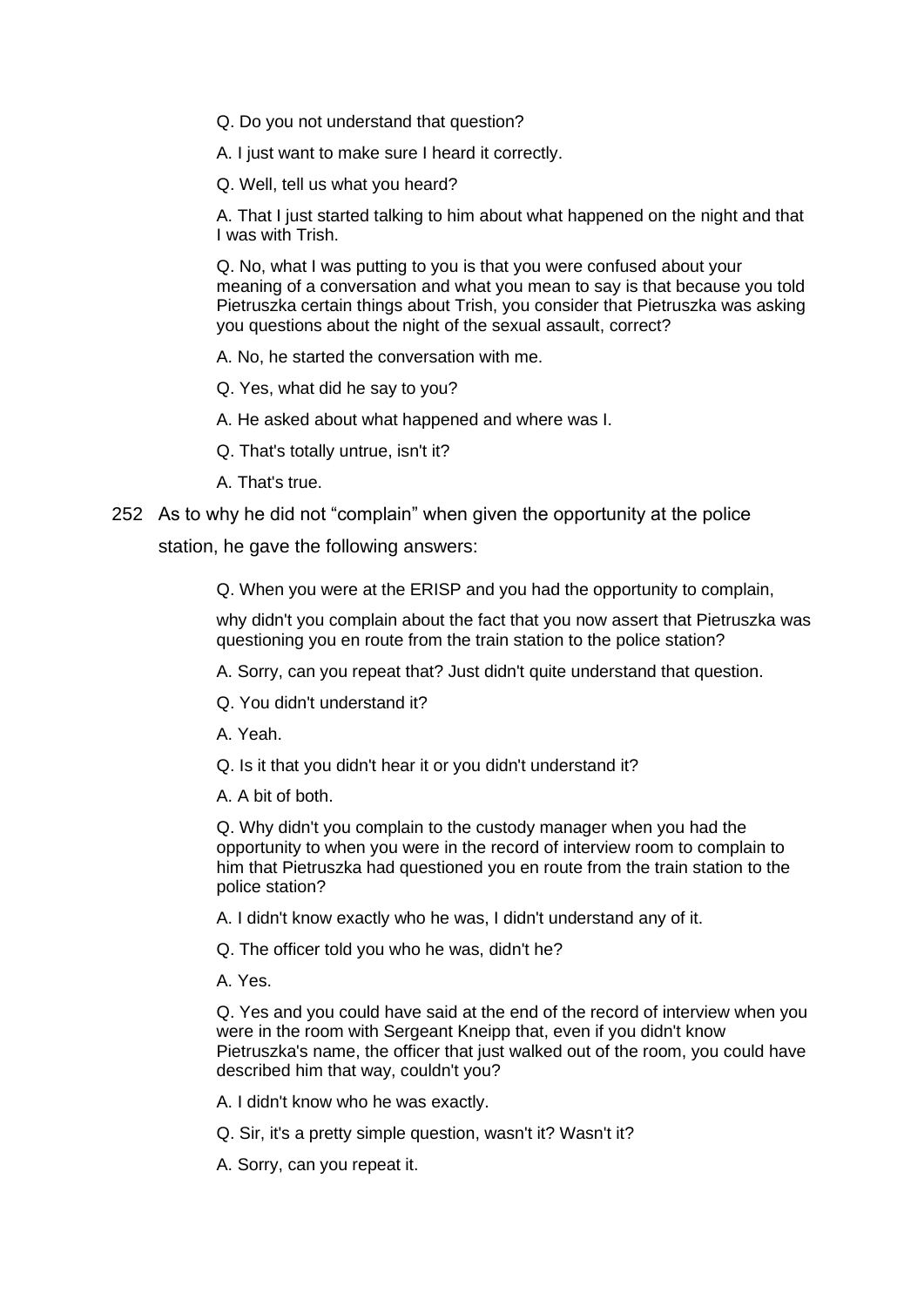Q. Are you avoiding answering the questions, are you?

A. No, it's I get a bit confused because I feel like we're jumping parts a bit. So.

SPARTALIS: All right, I'm going to speak up a little bit, your Honour, I'm not shouting at the witness but I'm just raising my voice so he can't complain that I'm speaking softly.

Q. When you were at the end of the record of interview and you were in the presence of Sergeant Kneipp, the person who had identified himself to you as the independent officer, you could have then had the opportunity to complain to him that Pietruszka had questioned you en route from the train station to the police station, isn't that right?

A. I didn't know exactly what I can and can't talk to him about. I didn't understand any of it. I didn't even understand his exact position.

Q. Well, he explained it to you, didn't he?

A. Yeah, but I thought because everyone was telling me something different, I didn't know if I could trust him. I thought they might do something else to me.

Q. He identified the fact that he was not associated with the investigation, didn't he?

A. He said that.

Q. Yes, he said he was independent, didn't he?

A. Yes.

Q. And you had no reason whatsoever to disbelieve him, did you?

A. I didn't know exactly who he was. I didn't, I didn't, so.

Q. Are you saying you didn't have a reason to disbelieve him, is that your answer?

A. Yeah, I didn't trust him.

253 As to the conversation that occurred prior to the ERISP, the plaintiff gave the

following account:

Q. Turn it over for a moment. Just close it up for a moment, please? Just so it's not in your view. And Pietruszka asked you if you wanted to hear the allegations made against you, didn't he?

A. Yes.

Q. That's when you were taken, around that time, to the room where the interview took place?

A. It's not there was a little bit more in between that though.

Q. What's the "bit more"? Tell us?

A. He said, "We have to tell you your allegations and we need to go and do an interview right now." And I said, "I don't want to; I want to speak to a solicitor first." And he said, "No, we have to go."

Q. All right, that answer is a complete fabrication, isn't it?

A. Does "fabrication" mean made up?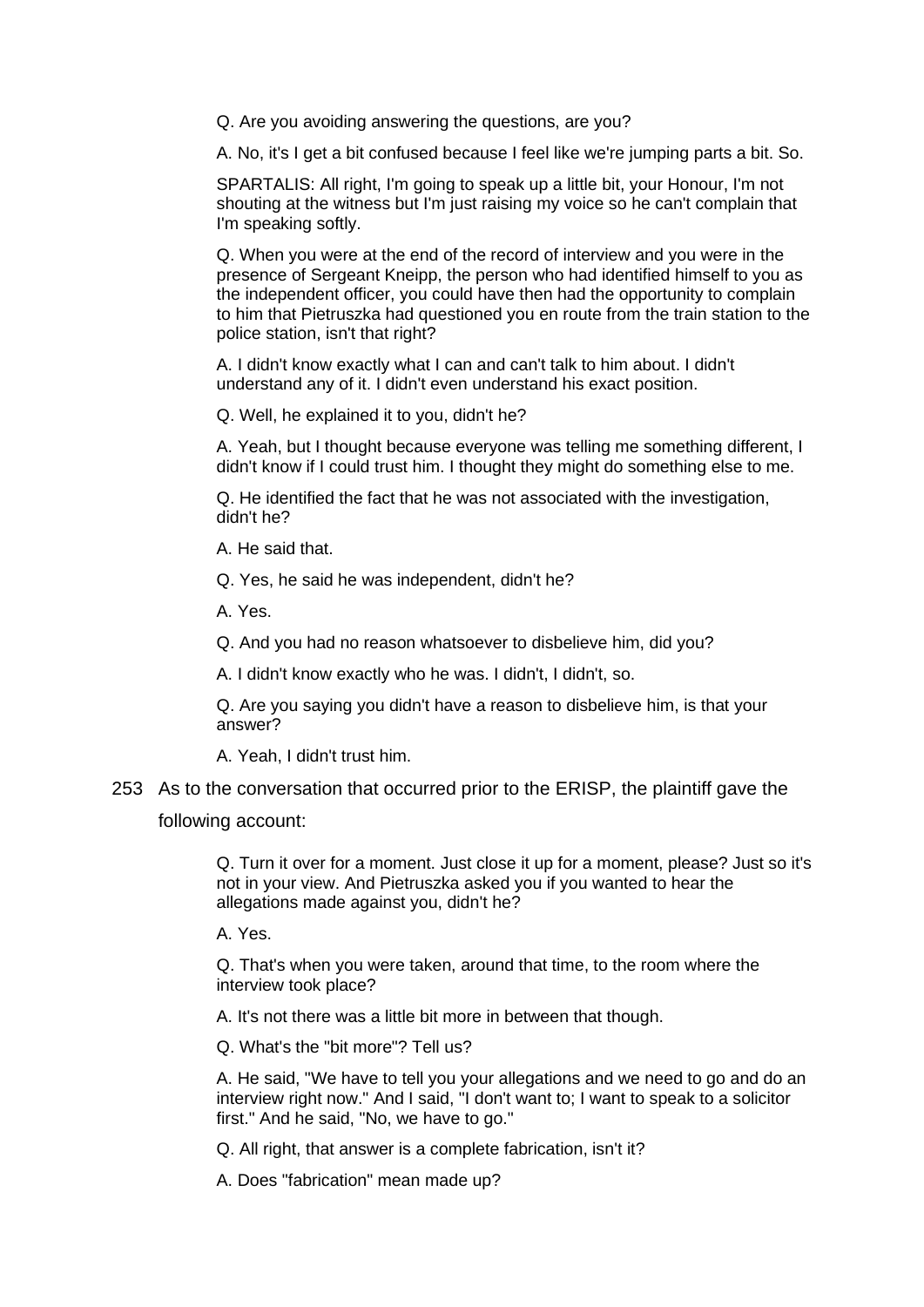- Q. Yes?
- A. No, it's truth.
- Q. You see you wanted to know the allegations, didn't you?
- A. (No verbal reply)
- Q. Didn't you?
- A. I didn't want to conduct an interview.
- Q. I asked you whether you wanted to hear the allegations, isn't that right?
- A. No. I was told I have to.
- Q. That's untrue, sir, isn't it?
- A. It's true.
- 254 During the course of cross-examination the plaintiff, in addition to denying he was cautioned at the time of arrest, he denied:
	- (1) he was cautioned at the police station;
	- (2) he was read his rights at the police station; and
	- (3) that Inspector Pietruszka said he was under arrest for sexual assault.
- 255 Those passages served to confirm my earlier observation as to the plaintiff's credit, in particular, having considered the evidence of the plaintiff, including my observations of his demeanour at the hearing, I do not accept the account of the plaintiff with respect to his arrest and events prior to him being charged. My reasons for the finding, in addition to my credit findings set out earlier in this judgment, are as follows:
	- (1) The witness demonstrated a consistent lack of credibility in light of the objective facts; in particular, with respect to his evidence concerning the arrest and his subsequent management in custody.
	- (2) In light of my credit findings about the plaintiff, I also find there to be substantial issues with the reliability of his version of events, particularly when considered in the light of the credible testimony of Inspector Pietruszka and the objective evidence (see T488-T489).
	- (3) The plaintiff's account of conversations that suggest malice and unfairness by Inspector Pietruszka are entirely inconsistent with the record of the ERISP of the plaintiff (which I will return to below). At the outset of the interview, the conversation had at Blacktown Train Station through to arrival at Blacktown Police Station is relayed to him. The plaintiff accepted the summary as accurate and made no addition or correction.
	- (4) Further, upon the completion of the interview, Sergeant Kneipp made the usual inquiries as to fairness of the process. He accepted that he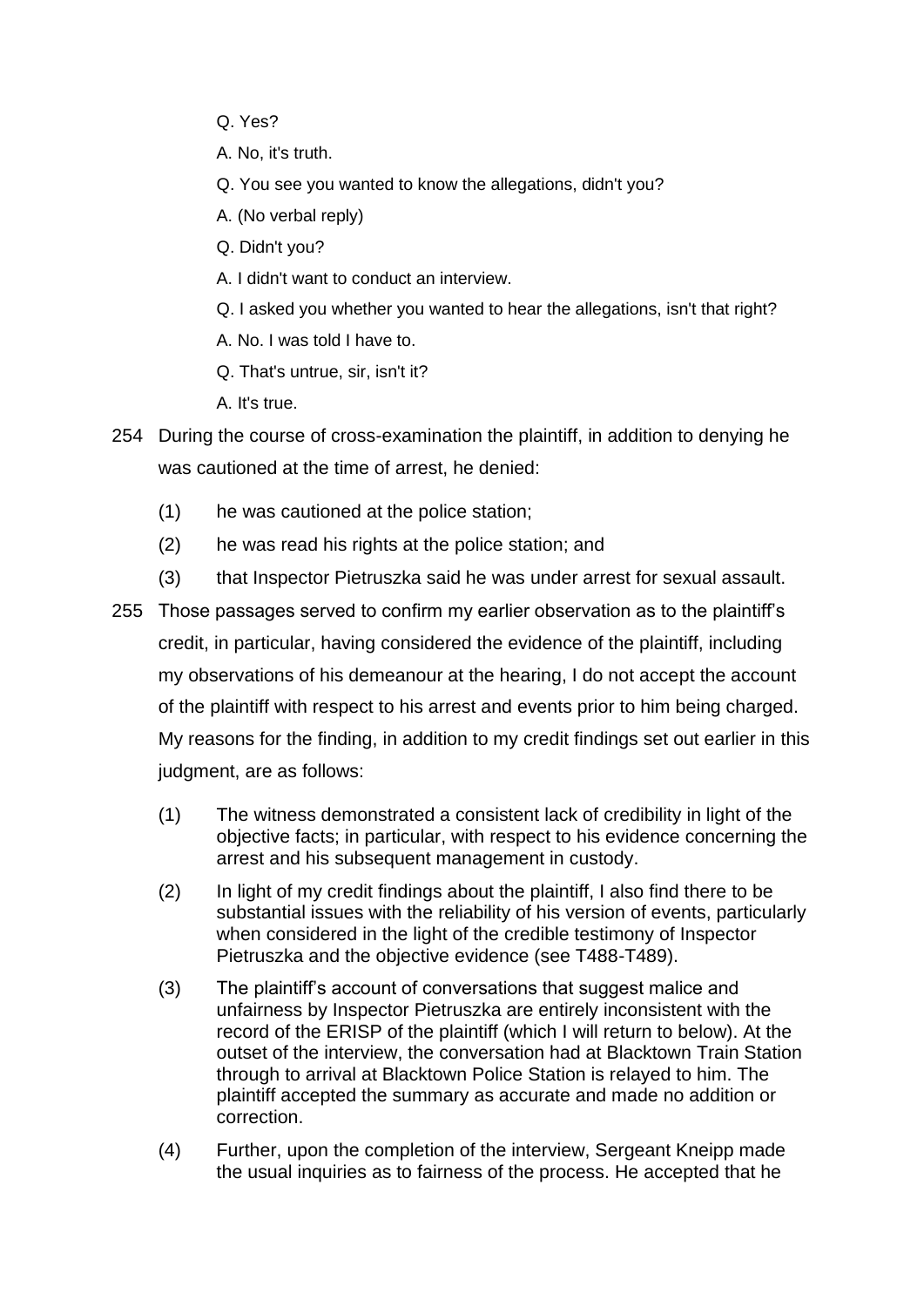had his rights read to him. As to whether he participated in the interview "of [his] own accord", he answered "[n]o comment". Notwithstanding the opportunity to put a complaint on the record, none were made by the plaintiff.

# **2 July 2015**

## *Inspector Pietruszka's search of the plaintiff's phone*

- 256 Early on the morning of 2 July 2015, Inspector Pietruszka conducted a search of the plaintiff's phone.
- 257 He obtained a Facebook message sent from Mr Bandao to the plaintiff on the night of the sexual assault. The message read: "Come Yallah pussys gonna close". A copy of that message and other message obtained from the plaintiff's phone, including "Facebook chats" with "Trish Tejada", "Jenka Bandao" and "Brad Harvey" were annexed to his statement.
- 258 The Facebook chat between "Brad Harvey" and the plaintiff included, *inter alia*, the following messages sent to the plaintiff: "Ok my little rapist Hahahahaha" and "What did they say now? They charge u with anything?".
- 259 As the contents of those messages and chats were put to the plaintiff during his ERISP (set out below), I accept that Inspector Pietruszka was abreast of the content of the Facebook chat messages prior to conducting the interview and, it follows, prior to charging the plaintiff.

## *The ERISP of the Plaintiff*

- 260 At approximately 1.30am, Inspector Pietruszka conducted an ERISP with the plaintiff. The ERISP continued until 2.09am. Inspector Pietruszka decided to conduct an ERISP after the plaintiff said words to the effect that he wished to hear the allegations against him, and Inspector Pietruszka decided that was appropriately done in the context of an electronically recorded interview. In his second statement, Inspector Pietruszka denied the contention that he "insisted" the plaintiff take part in the ERISP. A transcript of the ERISP of the plaintiff (20 pages) was produced.
- 261 During cross-examination, Inspector Pietruszka gave the following explanation for why he considered an ERISP to be appropriate:

Q. Why then did you think you were entitled to put him in front of a machine and record what he said?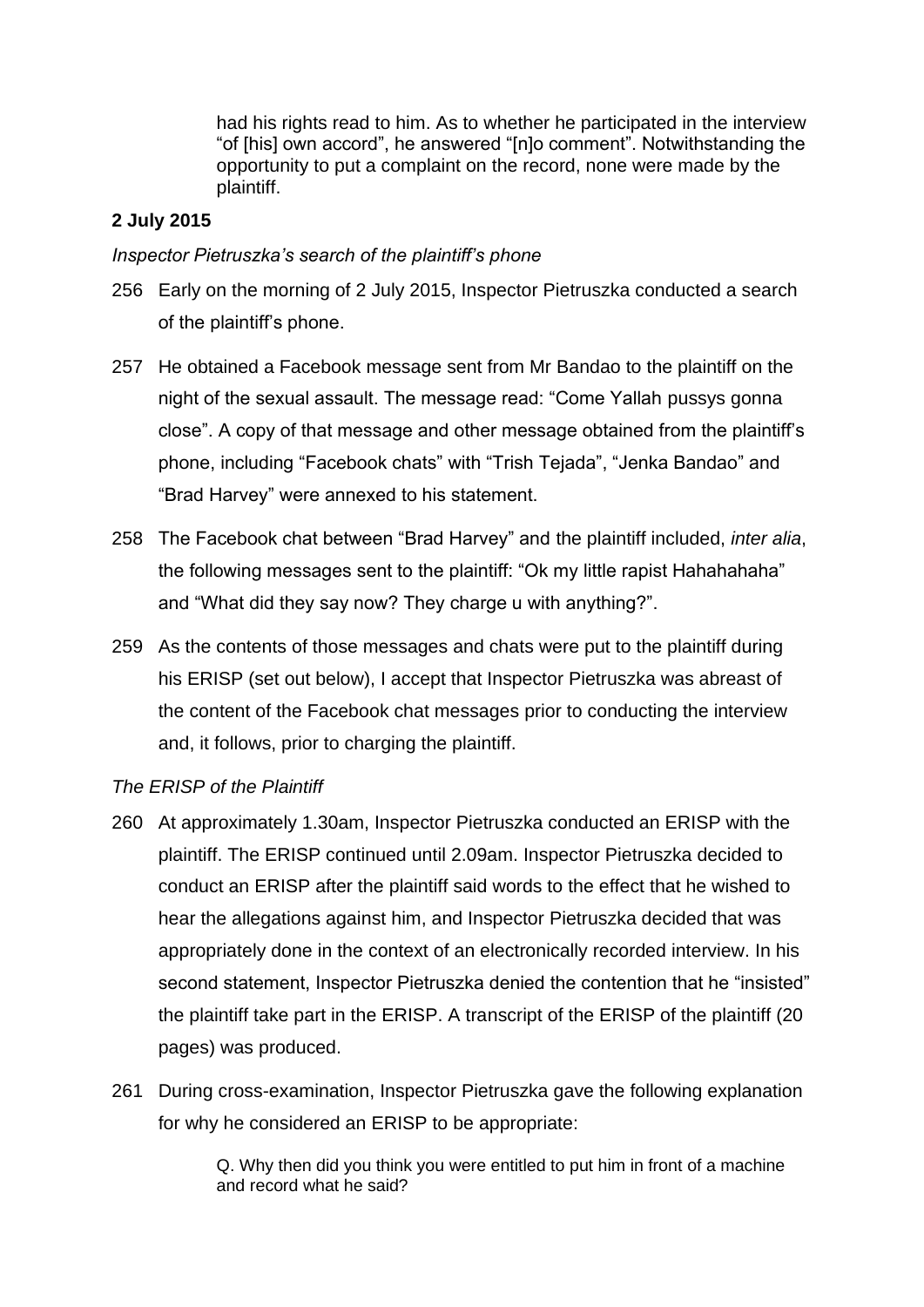A. Sir, during the time that I was talking to Mr Hrdavec, the plaintiff, he indicated that he wanted to hear the allegations. I had been speaking with both him and his father in the cell room, dock, charge room, whatever you want to call it, of the police station. It was more of a, I guess you'd say an argument, but our facts, the charges, what was happening, so I offered him the opportunity, and to be fair to and to be fair to myself, to record it electronically regarding hearing the allegations. I made that clear in the interview where I asked him if he wished to hear the allegations.

- 262 The course taken was, in my view, both available and reasonable.
- 263 I now turn to a summary of the ERISP of the plaintiff, which was before the Court.
- 264 The ERISP of the plaintiff was conducted by Inspector Pietruszka, together with Detective Mahony. At the outset of the interview, it may be noted, that the plaintiff permitted the detectives to call him "Tino".
- 265 Preliminary matters were dealt with at the start of the interview, as follows:
	- (1) The plaintiff accepted that, at the train station, Inspector Pietruszka had presented his police identification, told him his name, and told him (twice) that he was under arrest for "sexual assault".
	- (2) The plaintiff accepted that Sergeant Kneipp had explained to the plaintiff his rights in custody and, in answer to a question as to whether he understood his rights, the plaintiff said, "kind of yeah".
	- (3) Inspector Pietruszka sought clarification of the plaintiff's answer with respect to understanding rights, "are there any right you don't understand?". To which the plaintiff answers. "the four hours waiting". Inspector Pietruszka explained: "police can keep you for four hours O.K. So, your time of arrest was 11.30 technically we can keep you till 3.30 it's known as investigation time". Inspector Pietruszka also explained that police may apply to judge to extend that time by up to 8 hours. The plaintiff confirmed he understood.
	- (4) Following a discussion of the plaintiff's rights, Inspector Pietruszka said "I can tell you though ah we have no intention of keeping you longer than four hours ah, within that time we will make a determination on whether ah, you are to be charged O.K. Ah, once we charge you that four hours stops and we move to charge process".
	- (5) Prior to turning to the allegations against the plaintiff, Inspector Pietruszka confirmed that the interview was being recorded and that the plaintiff was not required say anything and that "anything you say or do we are going to record".
- 266 Following those preliminary matters, Inspector Pietruszka put the allegations against the plaintiff to him. Whilst the plaintiff confirmed that he understood the allegation put, he offered no comment (see Q38-Q59). The following aspects of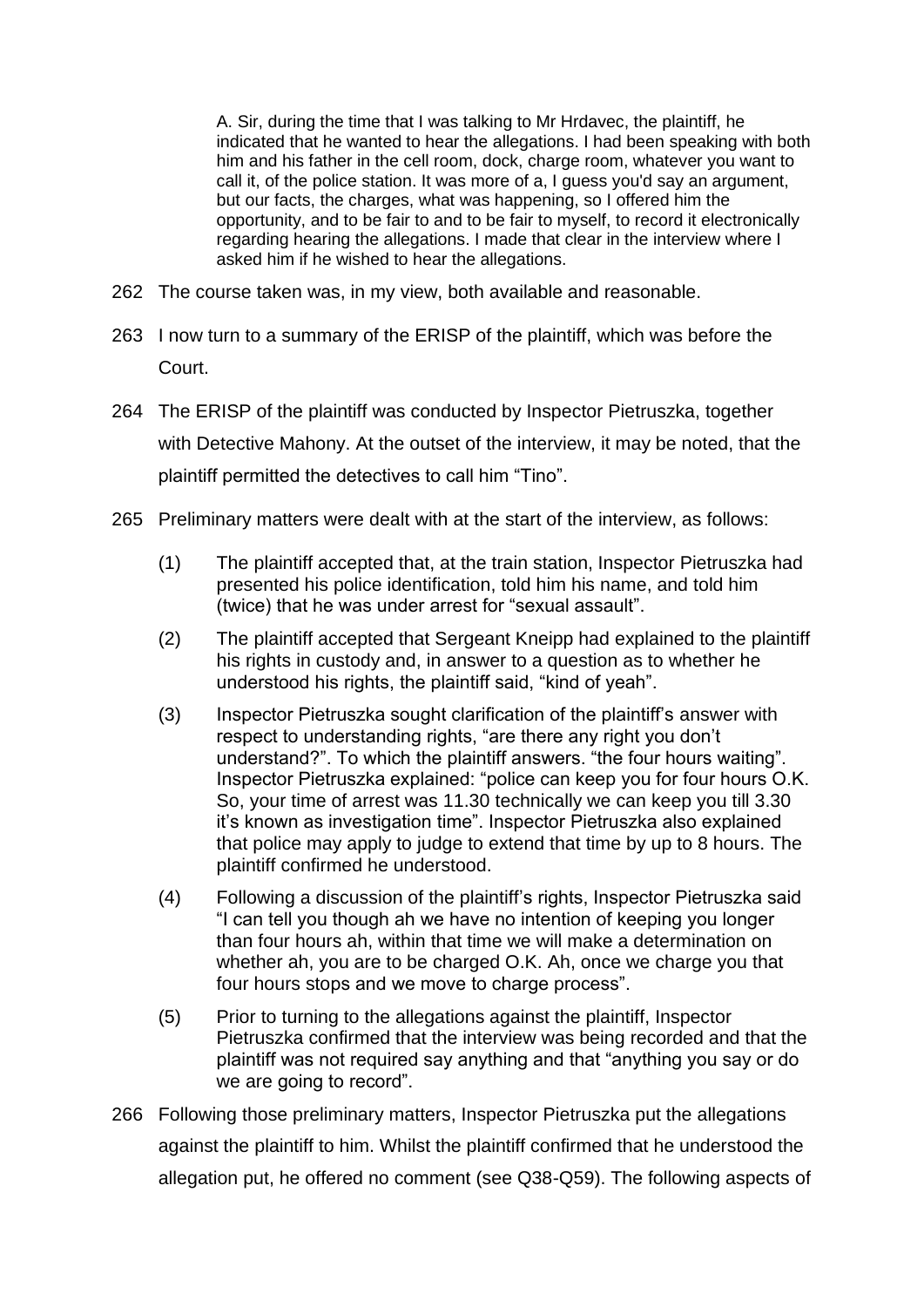that series of questions were the subject of controversy, which will be returned to below:

- (1) At Q38, Inspector Pietruszka, prior to listing the allegations said, "So, you are stating that you don't want to speak say anything until you lawyer gets here but I will explain the allegations to you to be fair".
- (2) Q49 and Q50:

Q49. Well this is the allegation and it's alleged that while this was occurring you were present and you had your penis in your hands and were indecently assaulting her and do you know what I mean by indecently assault?

A. No

Q50. [01.33] You were fondling her and grabbing her breasts and her ah, her vaginal area. And do you understand that?

A. I understand.

- (3) At Q51 to Q55, Inspector Pietruszka mentioned a discussion at the train station, that is, very soon after the arrest, where the plaintiff had said that he had an alibi, being that "Trisha" had been sick on the grassed area and that he had been with her comforting her.
- (4) At Q57:

I will say that we have a statement from Trisha and she doesn't mention you being there at all with her. We have obtained at interview with a person named as Alcazar who states and again this is the allegation he states that yes he was in the room with yourself he was at, and when I say room I mean bathroom, he was in the bathroom with yourself. Ah, ah, Bruce and um, Loyd um, Bandao so, the four of you were in the room with [MM]. And he states that ah, things were occurring but he can't really recall what he states he left that room and he was outside and whilst he was outside he states you went back into that bathroom and you stayed in there for fifteen minutes.

- 267 By his second statement, Inspector Pietruszka denied that he "attempted to trick or coerce the Plaintiff to give answers to questions that he had earlier indicated that he did not wish to answer". He said: "I endeavoured during the interview to explain the allegations and circumstances of the offences".
- 268 At Q59-Q70, Inspector Pietruszka asked the following questions:

Q59. Do you wish to make a comment about that?

A. No, I've got nothing to say.

Q60. [01.35] O.K. And do you understand now why I'm talking to you?

A. Ah hmm.

Q61. And do you understand that people have stated things about you?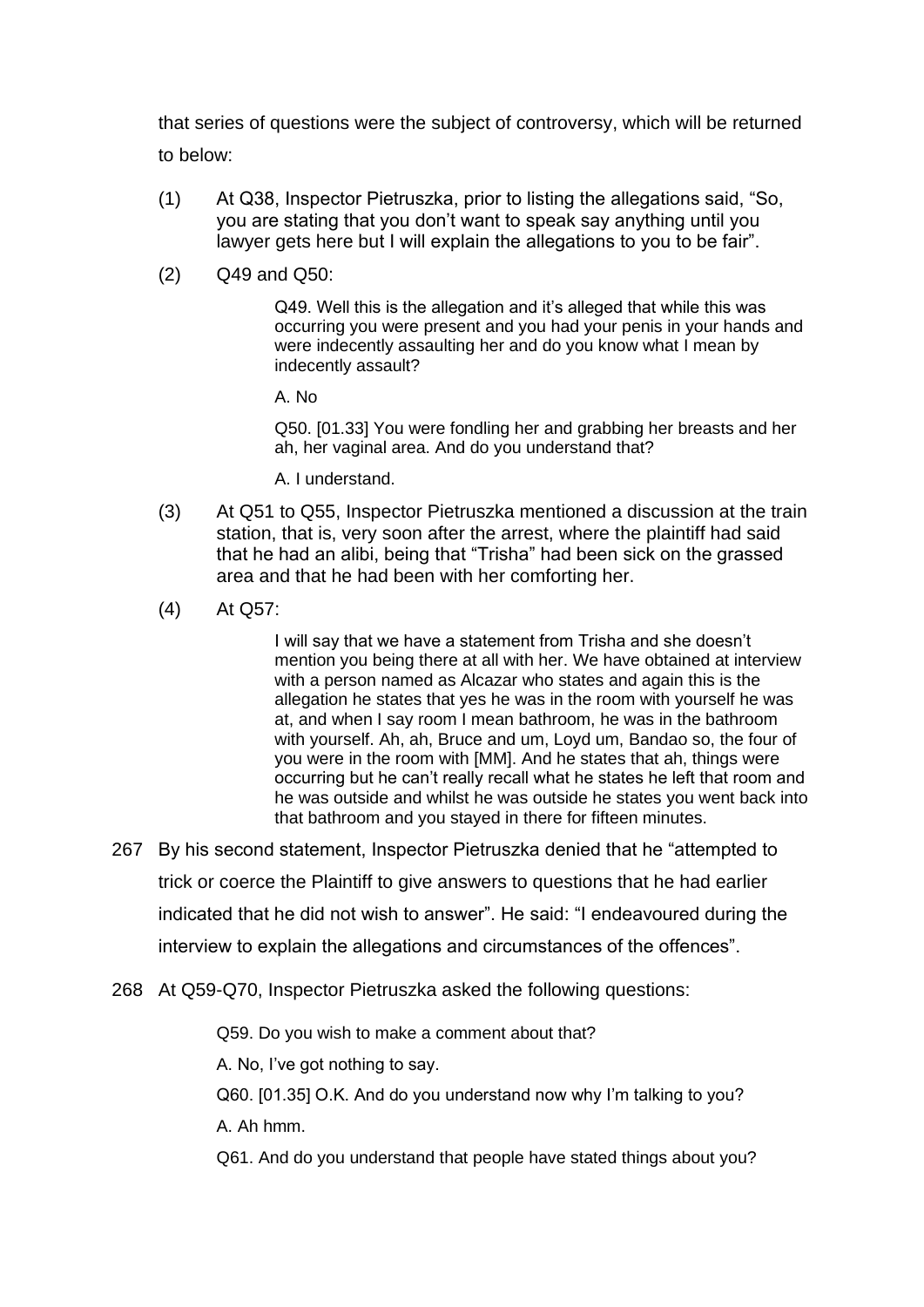A. Ah hmm.

Q62. Do you understand that?

A. Yeah.

Q63. O.K. Is there anything you wish to ask me?

A. Um, can you give me ….. test …..?

Q64. Test .....?

A. Yeah. My fingerprints what you have got to do.

Q65. What ---

A. Because I didn't touch her sort of like.

Q66. I understand [MM's] not saying that you placed your penis in her vagina O.K.

A. And my fingerprints as well.

Q67. All right. So, it's been over a week O.K. So, that the DNA on your fingers won't be there, but how, how do you know about that, have you spoken with any person related to this offence since that day?

A. No how, how ese would youse know.

Q68. About what?

A. Like, ….. all the fingerprints, DNA is on her.

Q69. Well fingerprints no.

A. Oh.

Q70. [01.35] DNA. From obviously from playing a penis into inside her your saying and it and I need to clarify so you, you are saying you were there but you didn't touch her?

A. I didn't even see her there.

#### 269 Next, Inspector Pietruszka told the plaintiff that Ms Tejada did not include him

in her statement (see Q72-Q76):

Q72. Do you wish to present any evidence to the contrary to say no I didn't do it?

A. Trisha.

Q. Well I've stated to you Trisha ...

A. Oh.

Q73. ... has made a statement and you are not included in that statement. Do you understand what I mean by that?

A. O.K. Then um, ...

Q74. No, do you understand what I mean that you are not included in that statement?

A. So, can I ask her again?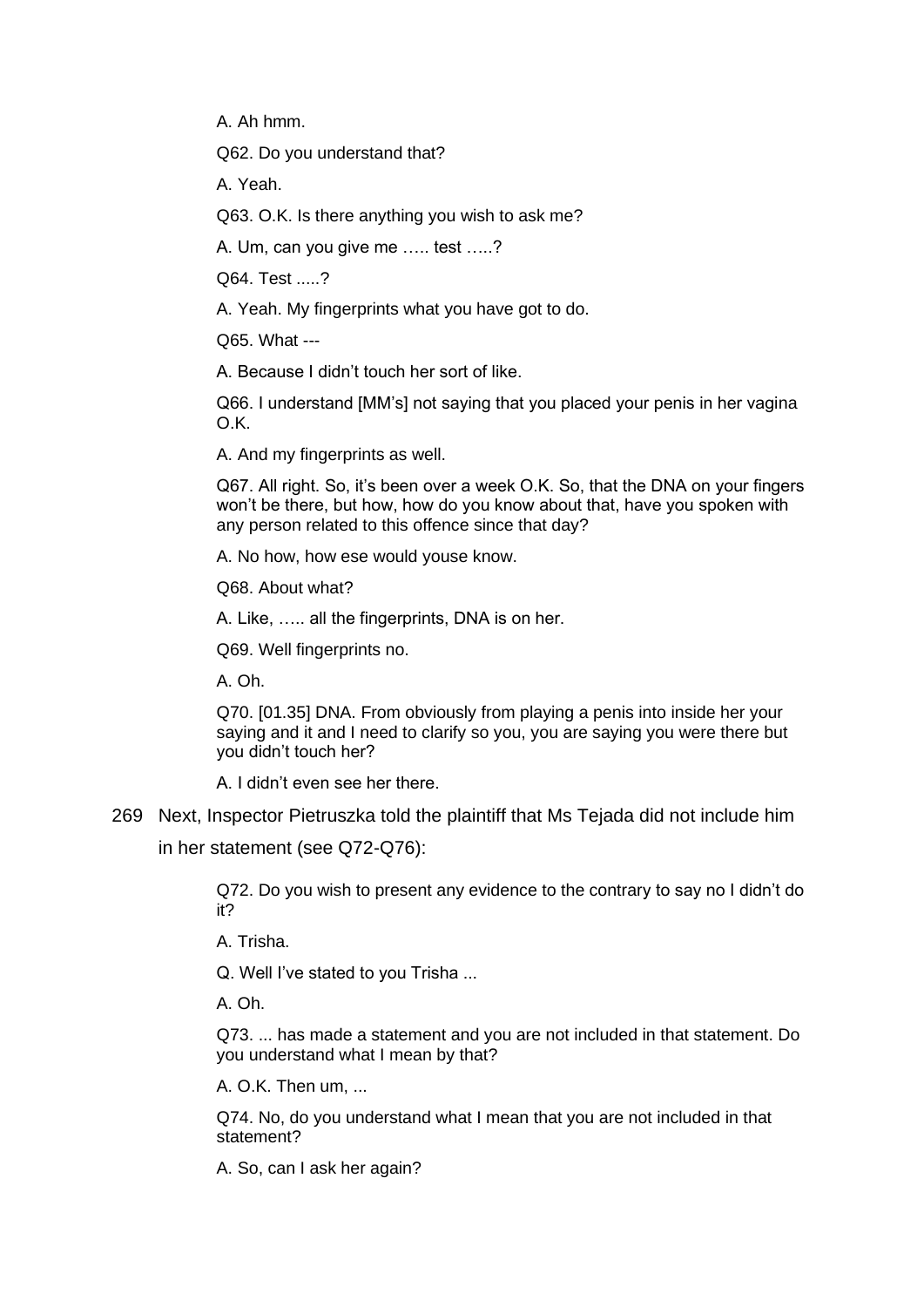Q75. No, well. We took a statement from her on the night it happened O.K. the day it happened she is stating that you weren't with her whilst she was being sick she said she was on the ground by herself she doesn't mention you. If you are saying that you were there and you were with her I can go and canvas it with her again. Is that what you are saving?

A. Yes.

Q76. O.K. All right. I will speak with Trisha and again but again a statement was obtained from her and you weren't mentioned.

- 270 Next, the plaintiff turned to identify two other people who could support his alibi: Mr Bandao's father and sister, respectively. The plaintiff said that they either saw him "taking care of" or "helping" Ms Tejada (Q77-Q85). As to the location of his assistance that was observed, the plaintiff said "This was all in the house" and not on the grass (A86). Upon Inspector Pietruszka confirming that he would "speak with them", the plaintiff told him to speak with Ms Tejada and Mr Bandao's father but "not the sister don't worry" (A88).
- 271 Due to the inconsistency of the location where Ms Tejada was getting sick, when considered against her own account of being moved from the bathroom to the grass, Inspector Pietruszka repeated that allegation and emphasised that "she is saying she is somewhere different to where you are saying you were" (Q89-92). Whilst the plaintiff said he understood the allegation and the clarification therein, he did not provide further comment and gave "no audible response".
- 272 At Q96, Inspector Pietruszka accepted that the plaintiff had "provided… alibi which [he] asked questions about". He then offered the plaintiff the opportunity to either "finish the interview" or continue. If the latter was nominated, Inspector Pietruszka advised that "you can comment on the allegations you can say if you were there, you can provide any version you like right now I'm giving you the opportunity to speak freely". The plaintiff answered that question with a request: "Can you ask Loyd's dad to agree I was in the house taking care of Trisha he saw me".
- 273 From Q97-Q103, Inspector Pietruszka pressed the plaintiff further about the consistency of this alibi and the significance of providing an indication as to "when this was occurring". The plaintiff was consistently recorded as providing "no audible response". Save for the following answers at Q102-104: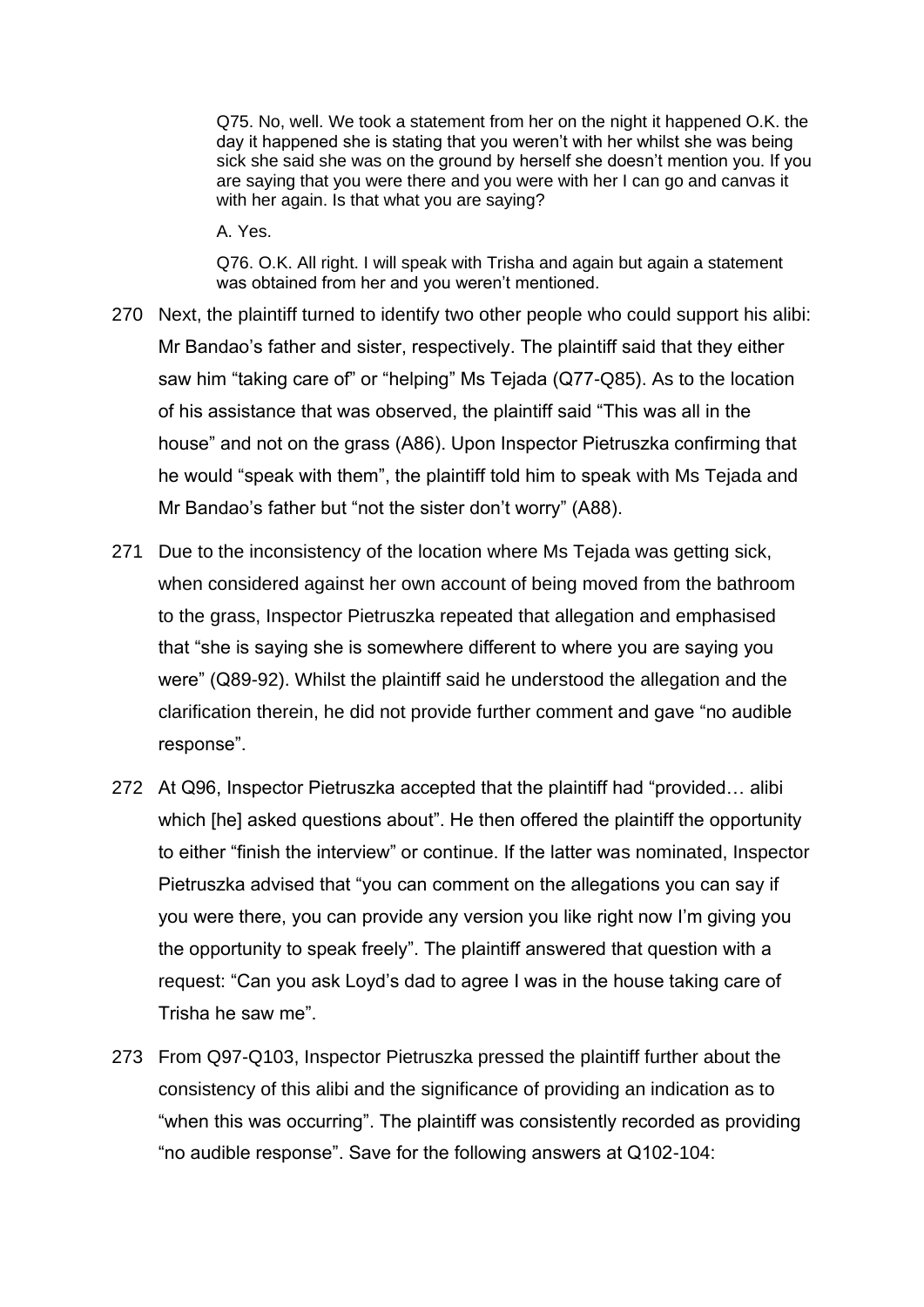Q102. … But you are telling me that you were inside with her being Trisha. But how do you known that was the same time something was occurring in that bathroom?

A. During the whole night ---

Q103. The whole night.

A. Loyd had saw me with he that's my witness for the alibi.

Q104. The whole night. The whole night.

A. Speak to Trisha.

- 274 At that juncture Inspector Pietruszka repeated that he had already spoken with Ms Tejada: "We already have, I told you that it doesn't mention you" (Q105).
- 275 The next series of questions concerned "some Facebook chat" and the plaintiff's knowledge of MM's assault in the bathroom. At Q107-Q110:

Q107. There was some Facebook chat so, you knew about?

A. I heard some, something about it.

Q108. What did you hear?

A. (NO AUDIBLE RESPONSE)

Q109. Good answer. In your Facebook chat it mentions I think someone calls you a rapist. That's there isn't it?

A. (NO AUDIBLE RESPONSE)

Is that correct?

PLAIN CLOTHES CONSTABLE MAHONY

Ah hmm. That message is in your Facebook chat.

DETECTIVE SERGEANT PIETRUSZKA

Q110. [01.43] And there's another message referring to an incident that occurred at Bandao's house so, you were aware of it. As I said the allegations are that all four people were in that room a very small bathroom with a girl that weigh forty four kilo's and is a hundred and forty centimetres tall it's an extremely small girl, intoxicated. Can you provide any comment onto the allegation?

A. No

#### 276 At Q111, Inspector Pietruszka returned to the plaintiff's comment at the

Blacktown Police Station:

Q111. At the train station you said when we get back you will tell me everything, I wouldn't say this is everything. Um, we will ah, what was I going to go. Ah, Bandao, I'll speak with Loyd Bandao's father um, all right as I said I'll speak with Trisha again, however I have already told you about that. You mention Loyd's sister is there any reason you changed your mind about that one?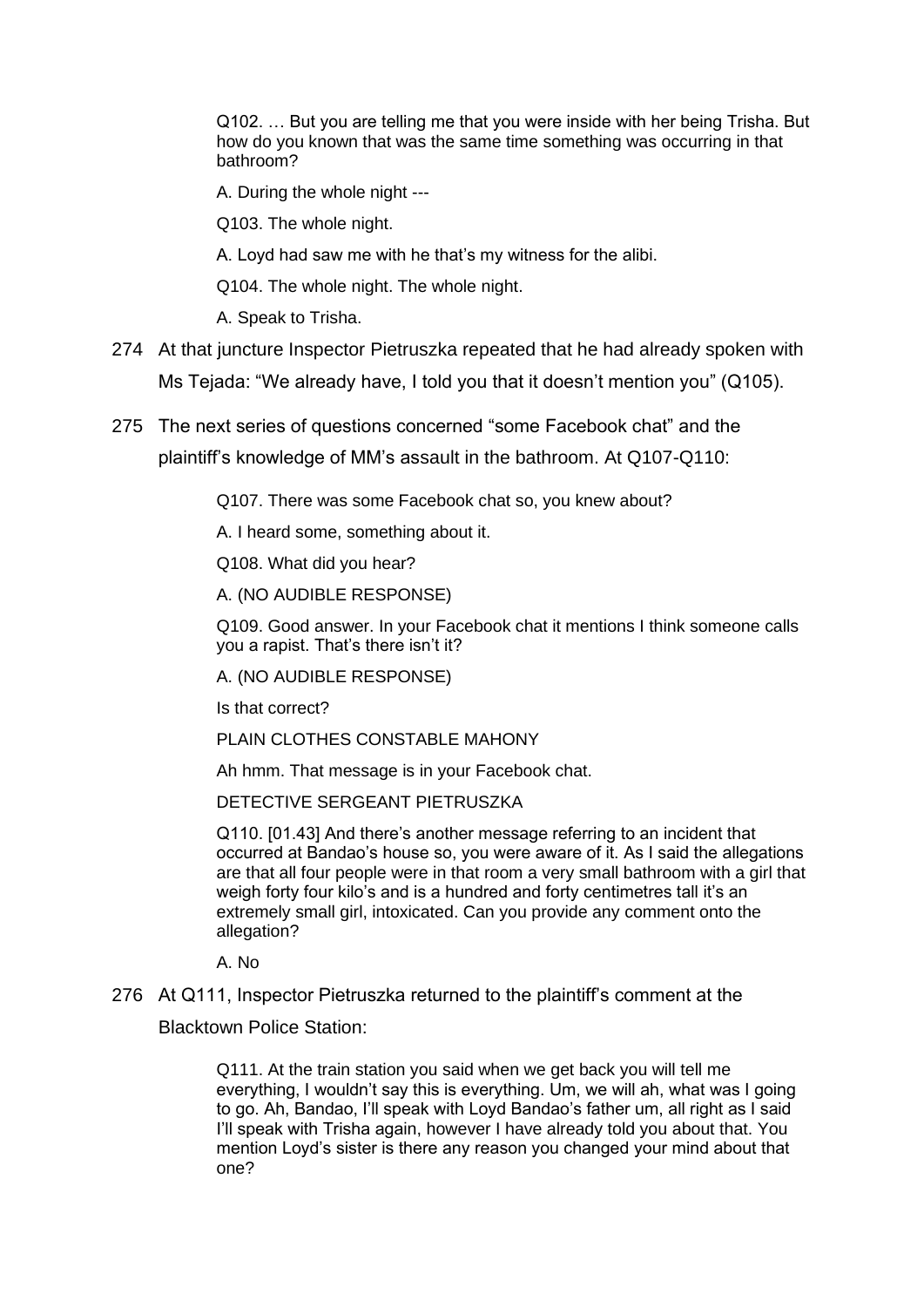A. No comment.

277 At Q112-113, Inspector Pietruszka turned to two questions about Mr Alcazar:

Q112. Is there any reason why Alcazar would say that he left the room the bath room [sic] and he saw you go in there for, for at least fifteen minutes?

A. No comment.

Q113. Do you not get on with Alcazar because you went to school with him at … Patrician brothers at Blacktown?

A. No comment.

O.K.

278 For completeness, as earlier mentioned, at the end of the interview Sergeant Kneipp, as an officer independent of the investigation, asked the plaintiff a number of questions. The exchange included the following:

- (1) Sergeant Kneipp referred to the Caution and Summary Part 9. Sergeant Kneipp asked whether the plaintiff accepted that Sergeant Kneipp had read the document to him earlier. The plaintiff answered "Yeah, you read the rights".
- (2) Sergeant Kneipp asked whether the plaintiff had spoken to the police "of [his] own accord". The plaintiff answered "[n]o comment", but did not deny that he had participated of his own accord.
- 279 In Inspector Pietruszka's first statement, he identified a "number of things said (or not said)" by the plaintiff that were of "particular importance to my subsequent decision to charge [the plaintiff]" (at para 44). That passage is extracted below:

(a) I put the allegations in their entirety to Mr Hrdavec and he declined to comment: A59. See also A71.

(b) Mr Hrdavec denied speaking to any person involved in the matter (A67, A105), but this was inconsistent with what was subsequently said to me by Ms Tejada later on 2 July 2015 (see A142 in Ms Tejada's 2 July 2015 statement).

(c) Mr Hrdavec offered "Trisha" as evidence to exclude his involvement in the offence: A 72.

(d) Mr Hrdavec claimed that Jenka BANDAO saw him looking after Ms Tejada (A84), but this was inconsistent with what Jenka Bandao had said to Detective Houldin on 22 June 2015 as reported to me by Detective Houldin on that day.

(e) Mr Hrdavec asserted that he was with Ms Tejada inside the house, not outside (A86).

(f) Mr Hrdavec changed his mind on having police speak with Jenka BANDAO but offered no comment as to why (A111). The plaintiff offered Jenka BANDAO as an alibi witness in question 84, 85 and 86 of the interview with the plaintiff on the 21 July 2015. He quickly changed his claim about speaking with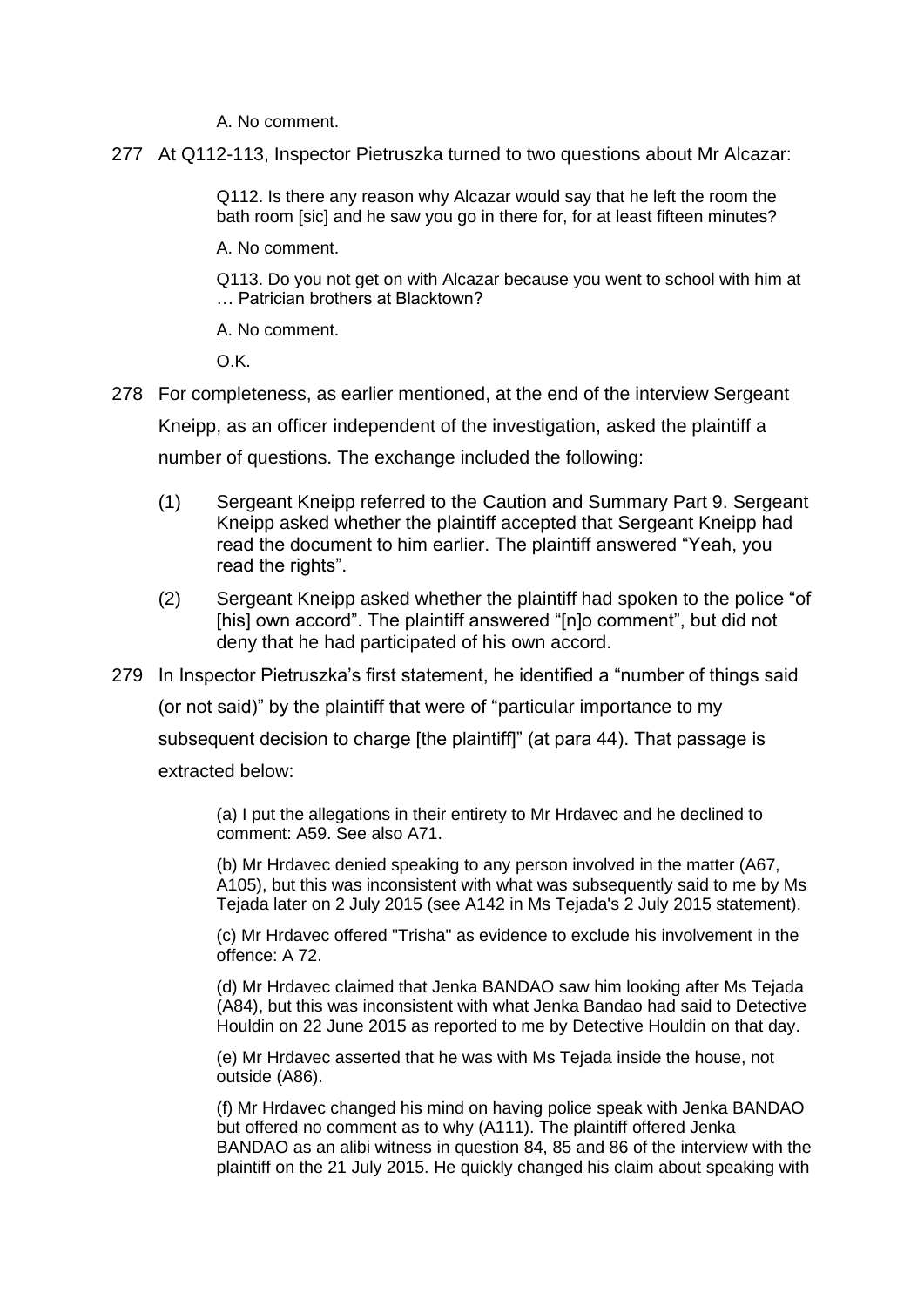Jenka BANDAO in question 88 when he said, 'Yeah, not the sister, don't worry.' When asked in question 111 why he no longer wanted Police to speak with Jenka BANDAO, the plaintiff said, 'No comment'.

280 It was Inspector Pietruszka's perception during the interview that the plaintiff's demeanour and approach to answering questions "were consistent with a person who had been involved in the offence". He further noted: "When presented with facts, information and assertions, he refused to comment. This was, in my experience, unusual and aroused my suspicions". At the completion, the interview did not cause Inspector Pietruszka to change his "suspicion as to [the plaintiff's] involvement in the offence".

## *When Inspector Pietruszka formed an intent to charge the plaintiff*

- 281 During the course of oral submissions, senior counsel for the plaintiff submitted that plaintiff's case as to wrongful arrest relied primarily upon the evidence of Inspector Pietruszka and the objective evidence, and did not depend upon the plaintiff's account of what was said and/or done at the time of arrest. As to the unlawful nature of the arrest, during closing submissions, the plaintiff crystallised the two bases of its case *vis-à-vis* unlawful arrest, as follows:
	- (1) Whether Inspector Pietruszka did not suspect on reasonable grounds that the plaintiff had committed the offence, for which Inspector Pietruszka says he arrested him, that is the first charge of sexual assault, the arrest was invalid.
	- (2) Whether Mr Pietruszka had decided, prior to the arrest to charge the plaintiff.
- 282 It was conceded by the plaintiff, if the Court were to find the arrest to be valid, it follows, there can be no false imprisonment.
- 283 Senior Counsel submitted that "arrest" commences with an announcement and continues with the holding of the person. It remains justified "only for so long as the suspicion based on reasonable grounds lasts". Hence, the significance of the controversy *vis-à-vis* Inspector Pietruszka's state of mind at the time of arrest and immediately prior to charging the plaintiff.
- 284 Upon consideration of particular questions asked by Inspector Pietruszka's during the ERISP of the plaintiff, together with his evidence at the hearing, it was contended that the Court may infer that Inspector Pietruszka did not have the requisite state of mind at the time of arrest, thereby, rendering the arrest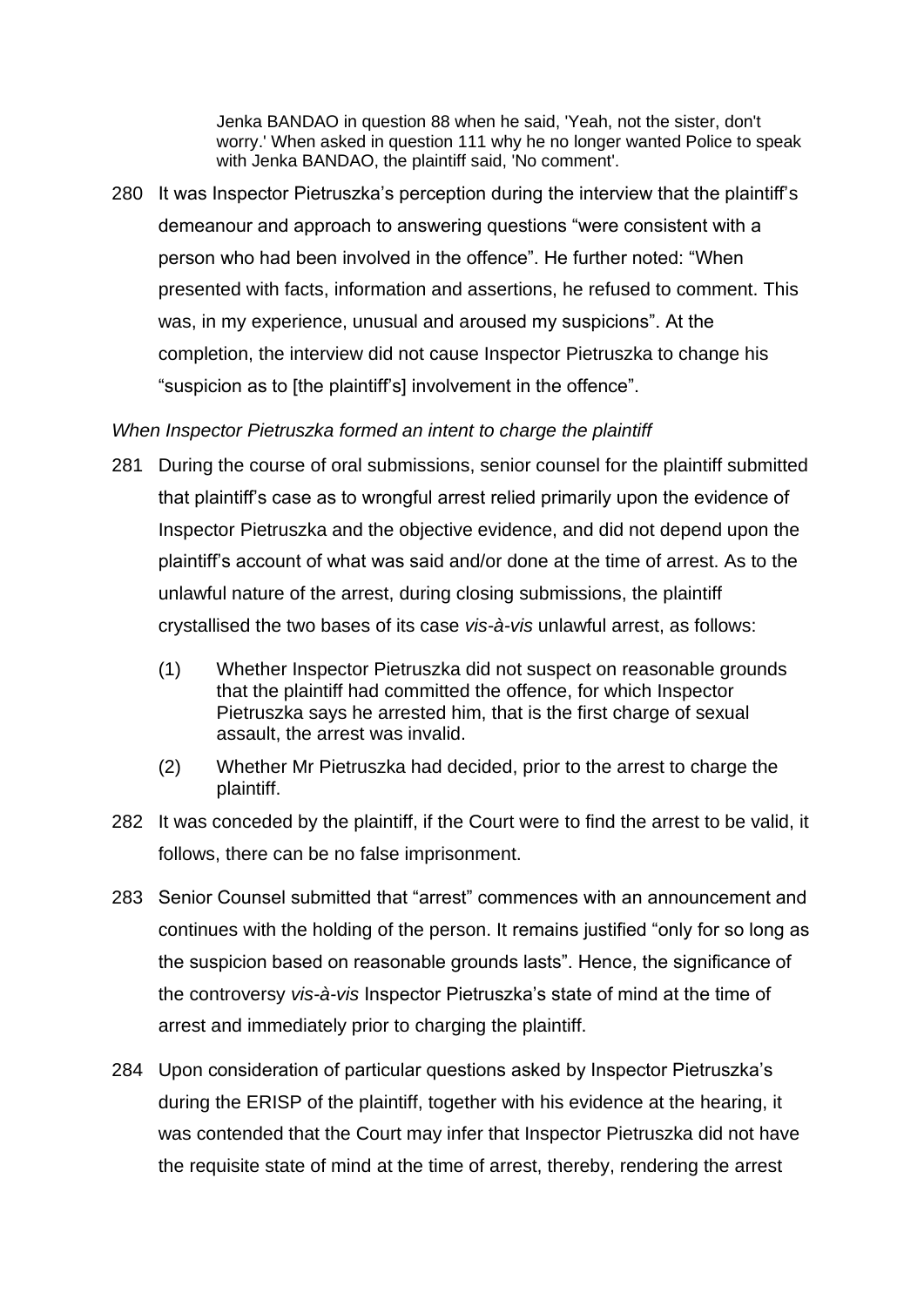unlawful. A summary of the submissions advanced by the plaintiff, in that respect, follows:

- (1) In written submissions, the plaintiff contended that "[f]rom the ERISP and from his recent evidentiary statement it seems clear that at the time of arrest [Inspector] Pietruszka had not decided to charge the plaintiff'". That was supported by reference to Q23 of the ERISP, in which he told the plaintiff that he was yet to make the decision. Further, it was contended that "[t]here is no hint in either of these documents that [Inspector] Pietruszka had already decided to charge the plaintiff, yet that is what he said in evidence" (being a reference to the list that appears at para 44 of his statement, extracted above).
- (2) During cross-examination, Inspector Pietruszka gave the following evidence with respect to his intention to charge the plaintiff:

Q. And did you make the determination that he was to be charged before the end of the interview or after it?

A. My intention obviously was to when I arrested him was to charge him, however during an interview I can't discount someone providing evidence that excludes them from the offence. That being said if he had provided something information he wasn't present at the time or et cetera, then obviously he would have been released.

Q. Well he did provide information that he wasn't present at the time didn't he?

A. There was other evidence to suggest he was involved sir.

Q. He provided an alibi?

A. Again sir there was evidence that suggested he was involved in the offence.

Q. You made your decision to charge him at the end of the interview didn't you?

A. It reinforced my decision to charge him.

Q. No, you told him were you telling the truth when you spoke to him?

A. Of course I was sir.

Q. Were you telling the truth when you said to him within that time we will make a determination on whether you are to be charged?

A. I wouldn't have said it but as I stated, as an interview progresses in my experience you cannot discount someone providing exculpatory evidence so, yes. That's in my experience sir.

Q. Yes

A. So when I stated that I was explaining the four hours and I was explaining obviously we were going to interview him and then the determination will be made but as I stated he was arrested, he was going to be charged unless he provided evidence to the exclude him and I take on board what you've said with the alibi but there was other evidence I believed.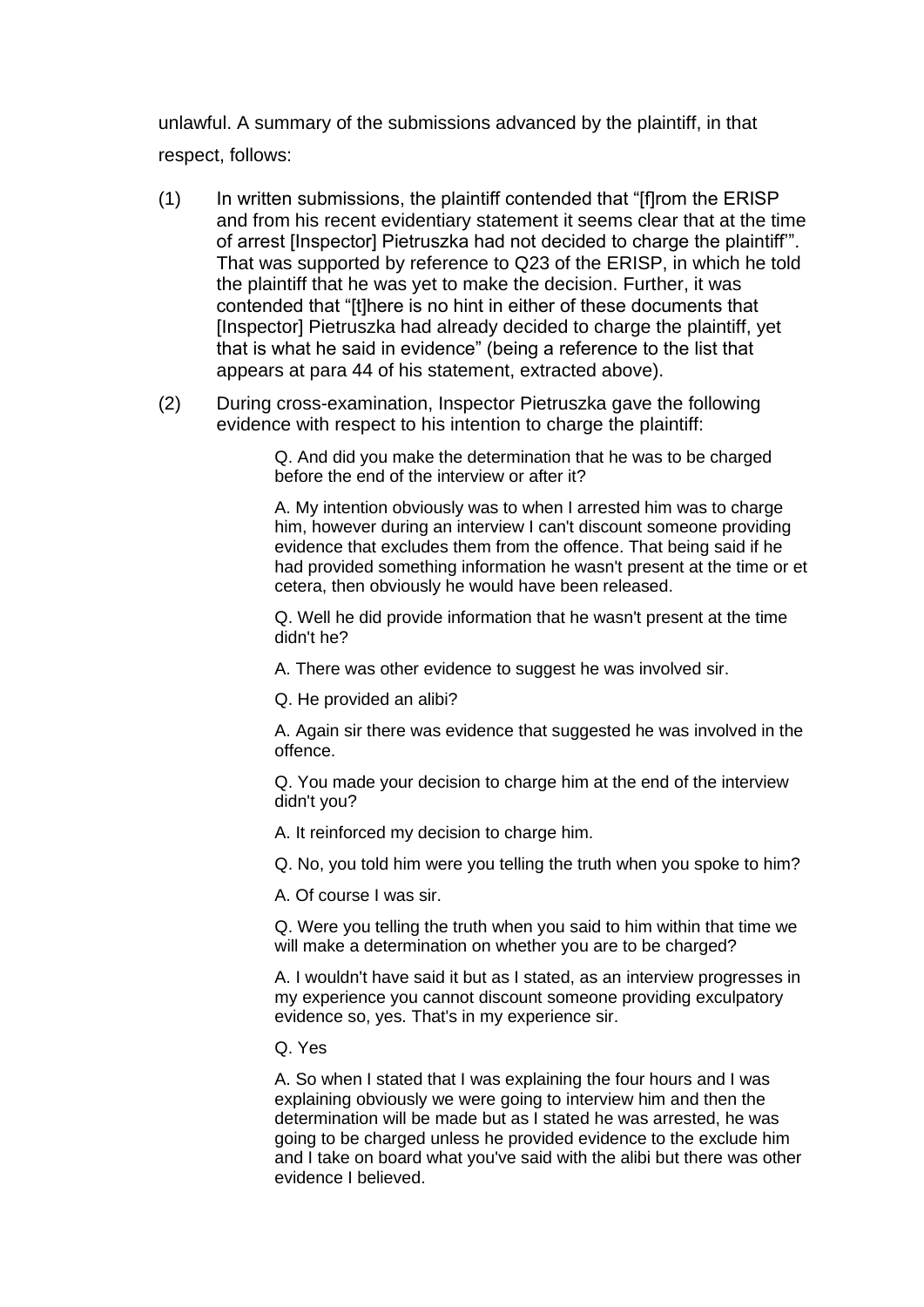Q. Well I'm not I'll come back to some of the other evidence in a moment, but you made your decision to charge him I suggest to you at the end of the interview, towards the end of the interview?

A. Sir as I stated, my intention when I arrested him he was to be charged. During an interview I can't discount someone providing evidence that excludes them.

Q. Well that's not the way that's not the way you expressed it to him is it?

A. No it's not. But

…

Q. In paragraph 44 of your evidence statement?

A. Yes, sir.

Q. A number of things said or not said during the interview were of particular importance to my subsequent decision to charge.

A. Yes, but as I stated, it was reinforced following the interview.

Q. It doesn't say anything about reinforcing, does it?

A. No, sir, it does not.

Q. This says that your decision to charge him was subsequent to the arrest, doesn't it?

A. The exact wording?

Q. "My subsequent decision to charge".

A. Subsequent.

…

Q. That means, does it not, that you made your decision to charge after you conducted the electronically recorded interview referred to in paragraph 43?

A. No, I disagree, sir.

- (3) During the course of the ERISP of the plaintiff, at Q66 (see extracted above), Inspector Pietruszka said "I understand [MM] is not saying that you placed your penis in her vagina OK". That statement was said to reflect a state of mind that at the point of that question Inspector Pietruszka did not believe the plaintiff committed the sexual assault he was subsequently charged with following the ERISP.
- (4) Question 66, it was submitted, revealed Inspector Pietruszka's consideration and recognition of "quantifications" by MM throughout her account, namely, her inability to nominate anyone other than Mr Bandao or Mr Alcazar as penetrating her with their penises. His acknowledgement of the force of the victim's qualification about who had put his penis into her plainly must have extended to her similar qualifications as to who had touched her in her vagina generally.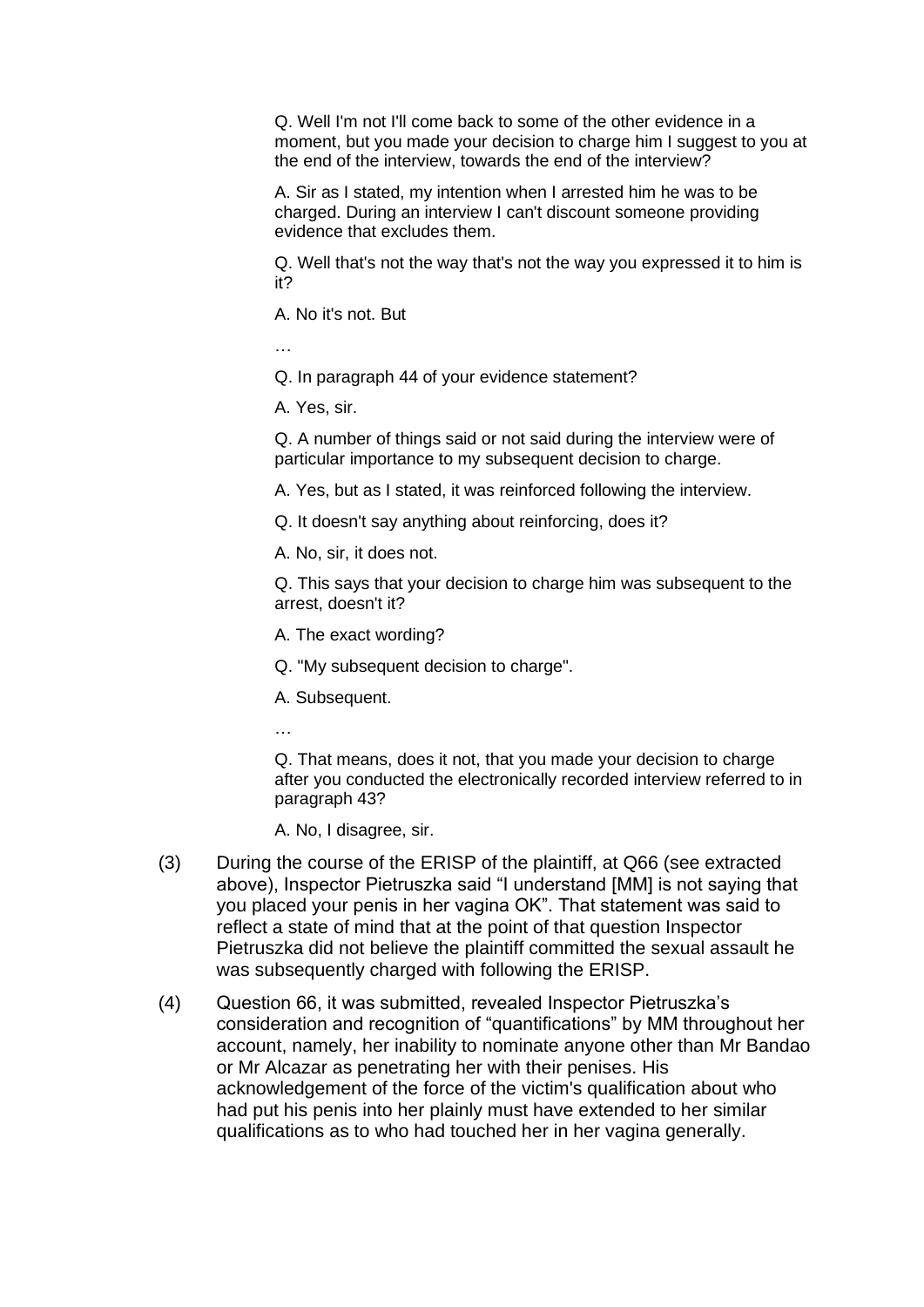- (5) Turning to the timing of Q66, it was submitted, nothing of substance was borne out of the conversations between the plaintiff and Inspector Pietruszka at the time of the arrest to the time of the ERISP. In that light, it was contended, it may be inferred that he had the same state of mind at the time of Q66 as he had at the time of the arrest.
- (6) During cross-examination, Inspector Pietruszka confirmed he did not believe that the plaintiff had penetrated the victim with his penis and he expressed doubt as to whether he believed the plaintiff had digitally penetrated the victim (relying on the earlier extracted passage from T480).
- (7) Thus, with respect to the first charge, Inspector Pietruszka did not suspect on reasonable grounds that the plaintiff had committed the offence. Therefore, he lacked, subjectively, reasonable and probable cause to arrest the plaintiff for the first charge.
- 285 As to the contentions *vis-à-vis* Q66, in oral submissions, counsel for the State submitted:

SPARTALIS: So question 66 is apparently the high water mark of evidence against Pietruszka's state of mind, according to the plaintiffs. That is not so, your Honour. What it's dealing with is allegations are put to the plaintiff earlier in the interview. He's asked at question 59, "Do you wish...nothing to say". Then at 63, "Is there anything...give me a test?" Question 64, "Test?" Answer,

"Yeah, my fingerprints, what you've got to do." My friend says well, if I was in the criminal trial that's evidence of innocence fingerprints. Fingerprints inside a vagina, that's how it's being put. "Yeah, my fingerprints...sort of like". So in other words, "I didn't touch her, you won't find my fingerprints." So for Pietruszka's state of mind, that doesn't add anything. How could it possibly add anything? And he says later in the interview, you know, you don't get DNA anyway from touching. He says, "All right because I...sort of like". "I didn't touch her sort of like". It's not, "I didn't touch her at all", and there's a distinction there. There's reservation.

And, then, at question 66, "I understand the...her vagina, okay". That's said to mean, should mean to Pietruszka, well, there's no sexual assault. That's just entirely wrong. And then you go on, "And my fingers...know about that?" So what it means is, on an objective analysis of Pietruszka's state of mind at that time on that very little bit of information is, look, fingerprints are not going to expose anything here, and secondly, I know according to [MM] that you didn't penetrate her with your penis. You say your hand. And it's unlikely there's going to be DNA on your fingers. So how would that change Pietruszka's state of mind at that point in time, in any event, because he knows what the outcome is. He's not expecting to find any DNA in respect of the plaintiff's sperm because that's discounted. So that doesn't add anything to his innocence. And this is reflected later in the ERISP. So at p 254, which is 17 of the transcript, and I'm at about point 6 is your Honour with me there on the page? And on the right hand side, "As I said...states something different".

So what he is doing there, at the end of the interview, is reaffirming what he said earlier, and that was that Tejada had not put the plaintiff on the grass with him. It was an error, and that demonstrates it. And just reading on, "As I said...in the room", so there is someone putting him in the room again. We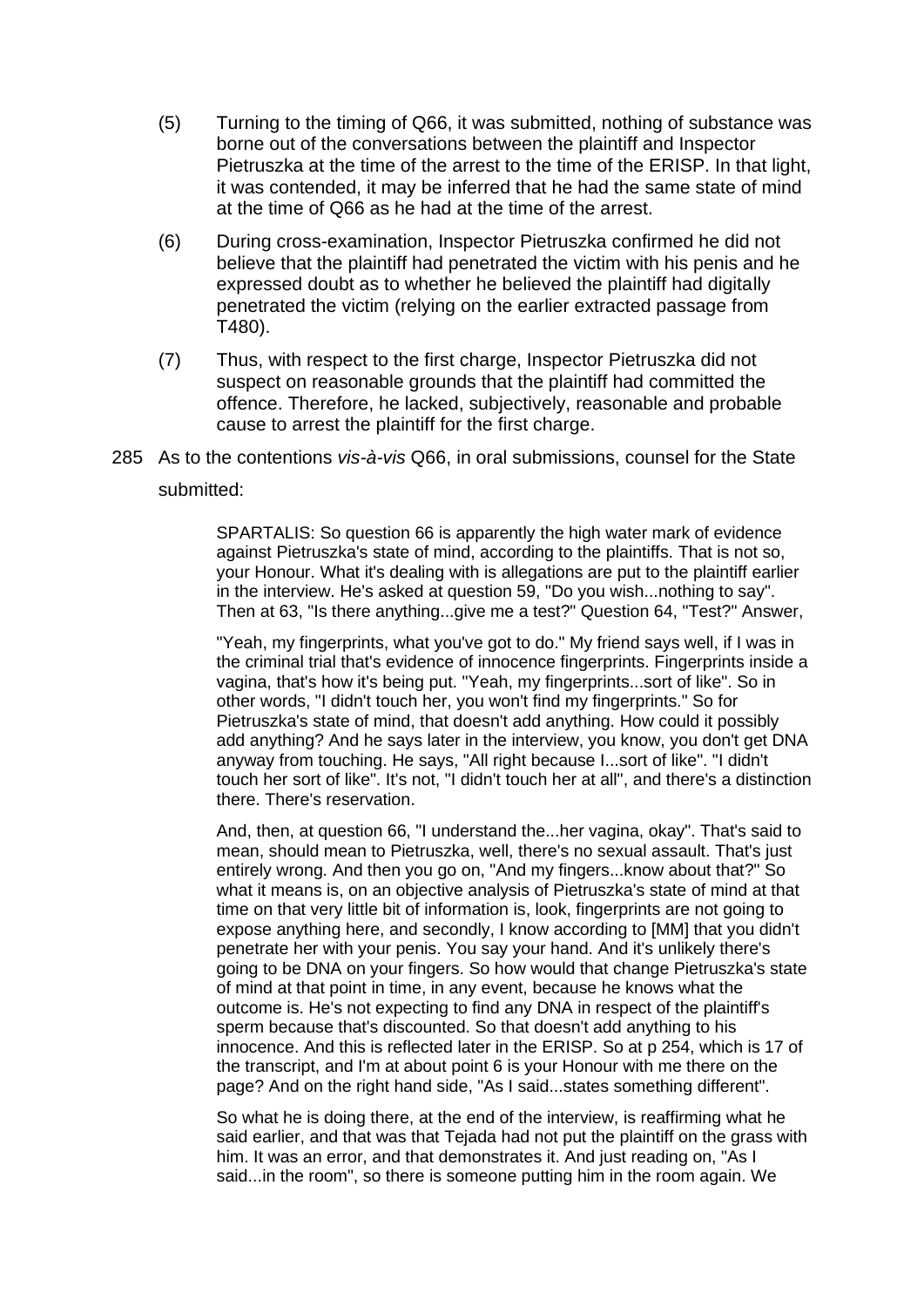know who that is. "So DNA or...to the Court". That sums it up. And that is consistent with what he said to the plaintiff. Well, you know, if necessary, we will bring the offenders before the Court. And that's what he's saying to the plaintiff. Just pardon me for one moment, your Honour. So in other words, the Court should reject that Pietruszka deliberately lied to the plaintiff about Tejada's statement. Just pardon me. Your Honour, unless there's anything further, they're our submissions.

- 286 For the reasons that follow, I do not accept the plaintiff's contention as to Inspector Pietruszka's state of mind prior to conducting the ERISP (namely, at the time of arrest) and immediately following the ERISP (namely, at the time of charging the plaintiff):
	- (1) First, irrespective of his intention at both stages, as an investigator, Inspector Pietruszka is called to re-evaluate his decision to charge or not charge the plaintiff, in light of the evidence that becomes available. I accept that at the time of the plaintiff's arrest, Inspector Pietruszka had intended to charge the plaintiff, in light of the evidence available to him at that time. However, consistent with police practice, that decision would be subject to any subsequent information obtained; for example, any information provided by the plaintiff, should the plaintiff participate in an ERISP, and any relevant information retrieved from the plaintiff's phone.
	- (2) Secondly, the fact that Inspector Pietruszka said in the ERISP that he would "make a determination on whether … you are to be charged" following the ERISP, does not establish that Inspector Pietruszka did not intend to charge the plaintiff. To the contrary, it indicates that Inspector Pietruszka was open to being persuaded that *no* charges should be laid; notwithstanding his intention at the time of arrest to charge the plaintiff (as based upon the material available to him at that time). That is consistent with good police practice.
	- (3) Thirdly, I do not characterise his oral evidence that "I can't discount someone providing evidence that excludes them from the offence" and reference to the ERISP as "reinforc[ing]" his decision to charge as disingenuous. On the contrary, it reflects the conduct of an experienced and professional detective. Just as the ERISP may serve to exclude the plaintiff from the offence, it may also further implicate and/or it may not provide further evidence to either end. I accept that the items listed at para 44 of his first statement reinforced his decision to charge the plaintiff.
	- (4) Fourthly, as to the use of the word "subsequent" in para 44, I have treated it as having its ordinary meaning, namely, meaning a decision that "followed" the ERISP. I find no basis to infer an absence of intention to charge existed at the time of the arrest upon the use of "subsequent" in para 44 with respect to the decision to initiate the formal charge process following the ERISP. In other words, the intention to charge at the point of arrest was confirmed after the ERISP having regard to, *inter alia*, the matters raised during the ERISP.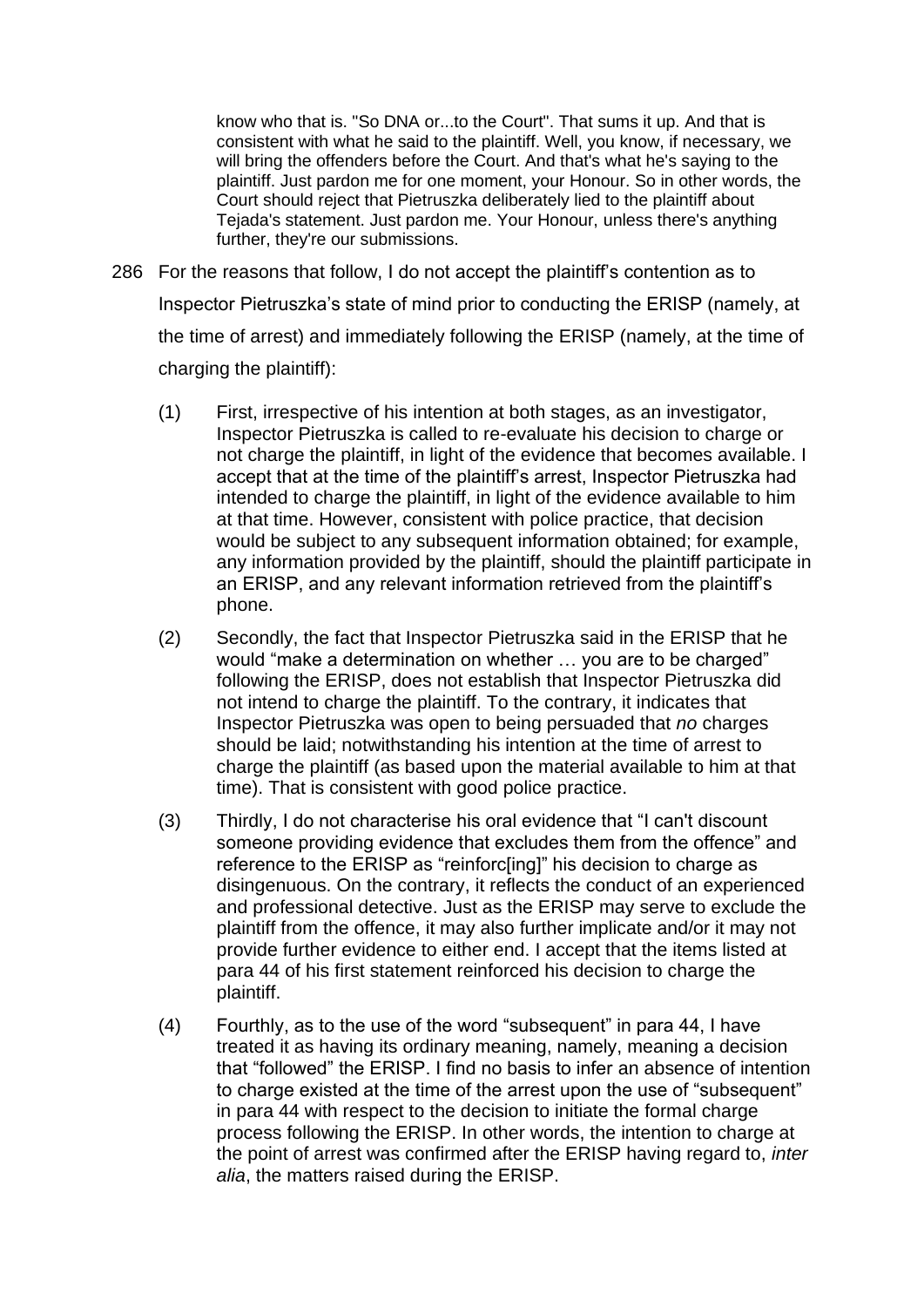- (5) Finally, as to Q66 of the ERISP, when considered in the surrounding context (namely, Q57-70):
	- (a) I reject the plaintiff's submissions regarding Q66 and, in the broad, accept the oral submissions of counsel for the State.
	- (b) The statement in the Q66 concerns the evidence of MM. In conveying that statement it is true that Inspector Pietruszka is suggesting the absence of penile vaginal intercourse, but the surrounding exchanges are consistent, in my view, with Inspector Pietruszka suggesting that the plaintiff was in the bathroom with MM and volunteering questions with respect to fingerprints. The discussion of fingerprints is only suggestive of the plaintiff wishing to exclude the possibility that his hand having touched MM. Consistent with his evidence before the Court, Inspector Pietruszka was of the view that touching by hand (extending to digital penetration) would not leave DNA but, nonetheless he expressly explored (as part of his then held suspicion) that the plaintiff did touch MM including by digital penetration. The explanation given by the plaintiff must have raised a further doubt: "I didn't even see her there" (A70).
- 287 In reaching that conclusion, I have also had regard to my prior findings with respect to the evidence of Inspector Pietruszka, namely, with respect to the accounts of MM, the account of Mr Alcazar and what was known to Inspector Pietruszka immediately prior to making the decision to arrest the plaintiff.

## *Representations made by Inspector Pietruszka in the ERISP*

- 288 The plaintiff contended that during the course of the ERISP of the plaintiff, Inspector Pietruszka knowingly made five representations that were without foundation and characterised as "very prejudicial to the plaintiff, and likely to produce fear and shake his confidence". By making such statements, it was submitted that Inspector Pietruszka "knew" that he did not have reasonable and probable cause to arrest and charge the plaintiff for the offences as charged and acted with malice.
- 289 For ease of reference, and with some repetition, the relevant representations will be set out below and dealt with *seriatim*.

## **The first representation**

290 The first representation relied upon by the plaintiff was Q43:

Q46. At this time whilst this was occurring the others in the room yourself included had their penises exposed and were and you would say masturbating while this was occurring. And do you understand that?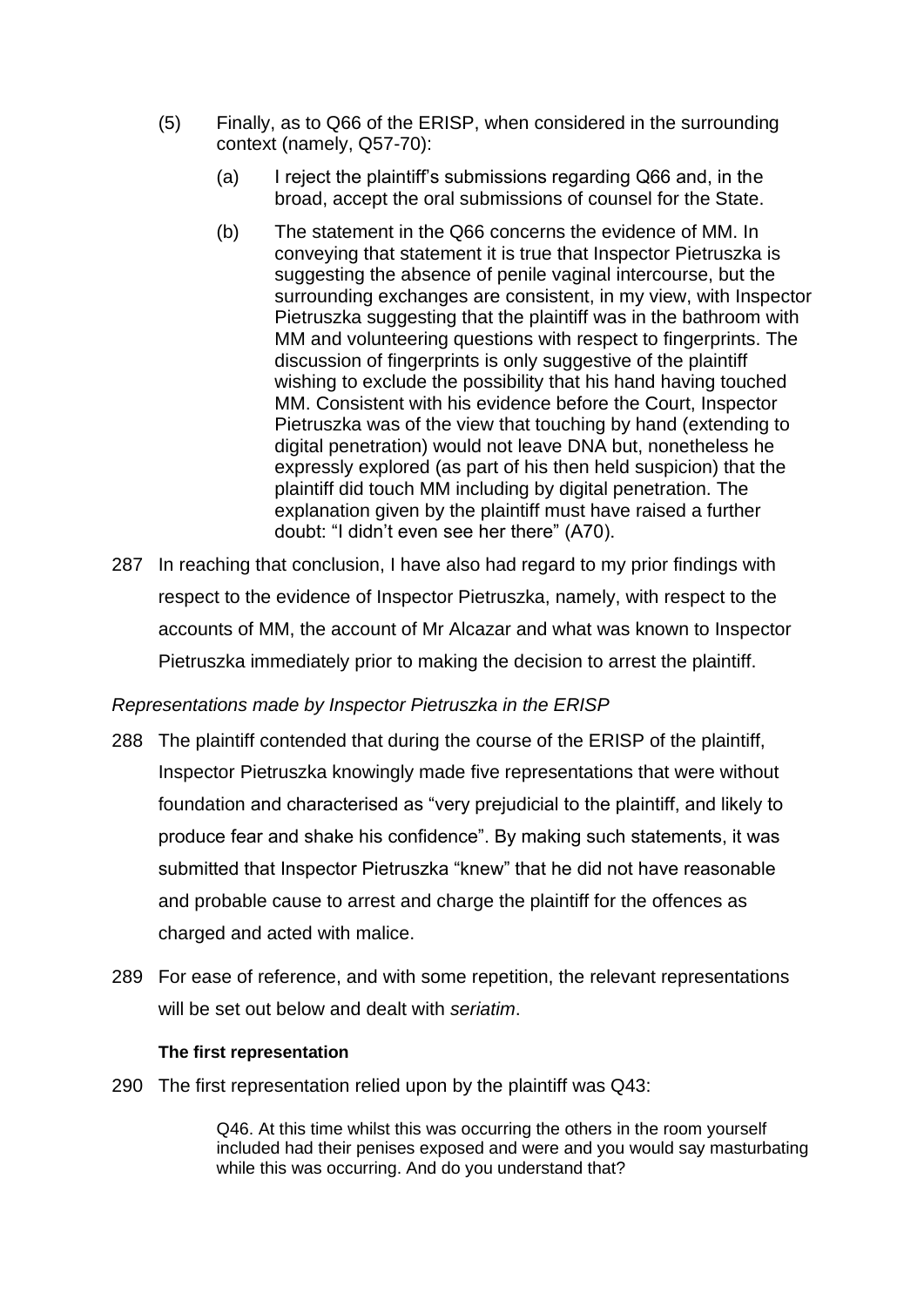- 291 The plaintiff submitted that there was "no basis for this". Reliance, in that respect, was placed upon the victim's earlier statement in the second ERISP of MM, with respect to the fourth male, "I'm not sure about the other guy".
- 292 As to the first representation, the defendant contended that the "precise misrepresentation alleged is not apparent". As to the plaintiff's reference to the statement of MM failing to provide foundation, the State submitted that the first representation was identified by reference to what was alleged, not what the victim had said. Further, in any event, the victim had said that "they just took turns" and "They were kind of just like touching themselves in front of me". Therefore, it was not erroneous to assert (if it was asserted) that the victim had alleged that the plaintiff (as one of the four assailants in the toilet) had his penis in his hands and was indecently assaulting her.
- 293 For the following reasons, I do not accept the submission advanced by the plaintiff with respect to the first representation:
	- (1) First, the foundation for the allegation at Q46 is plainly based upon the account of MM. During the second ERISP of MM, the victim was asked to provide clarification as to what was occurring while one of the "*they*" were "having a turn at you" (which expression referred to penile and/or digital penetration). The victim had accepted that "they just all had their penises out" and "they were all touching their penises". When asked to provide specifics as to movements and locations, MM said she was confused by the crowding. However, she made a clear allegation that four men were in the room and accepted that "all" of them were either exposing themselves and/or masturbating, whilst she was sexually assaulted. Reference should also be made in this context to the first ERISP of MM, where the victim referred to an assault by four men (which is also consistent with the initial briefings by Detective Houldin and Constable Boyd to Inspector Pietruszka, who both made reference to a gang-rape and/or sexual assault that involved four offenders based upon accounts from the victim).
	- (2) Secondly, as to the plaintiff's reliance upon MM's statement "I'm not sure about the other guy", that statement must be considered in context:
		- (a) MM is answering a series of questions that require her to reconsider a recent and traumatic event.
		- (b) MM's answers, when considered collectively, at times reveal certainty (for example, "It was BJ, I remember BJ was touching me"), and at other times she appears to depart herself from specific details and/or admit that she cannot recall (for example, "I could see their faces… And they were kind of just like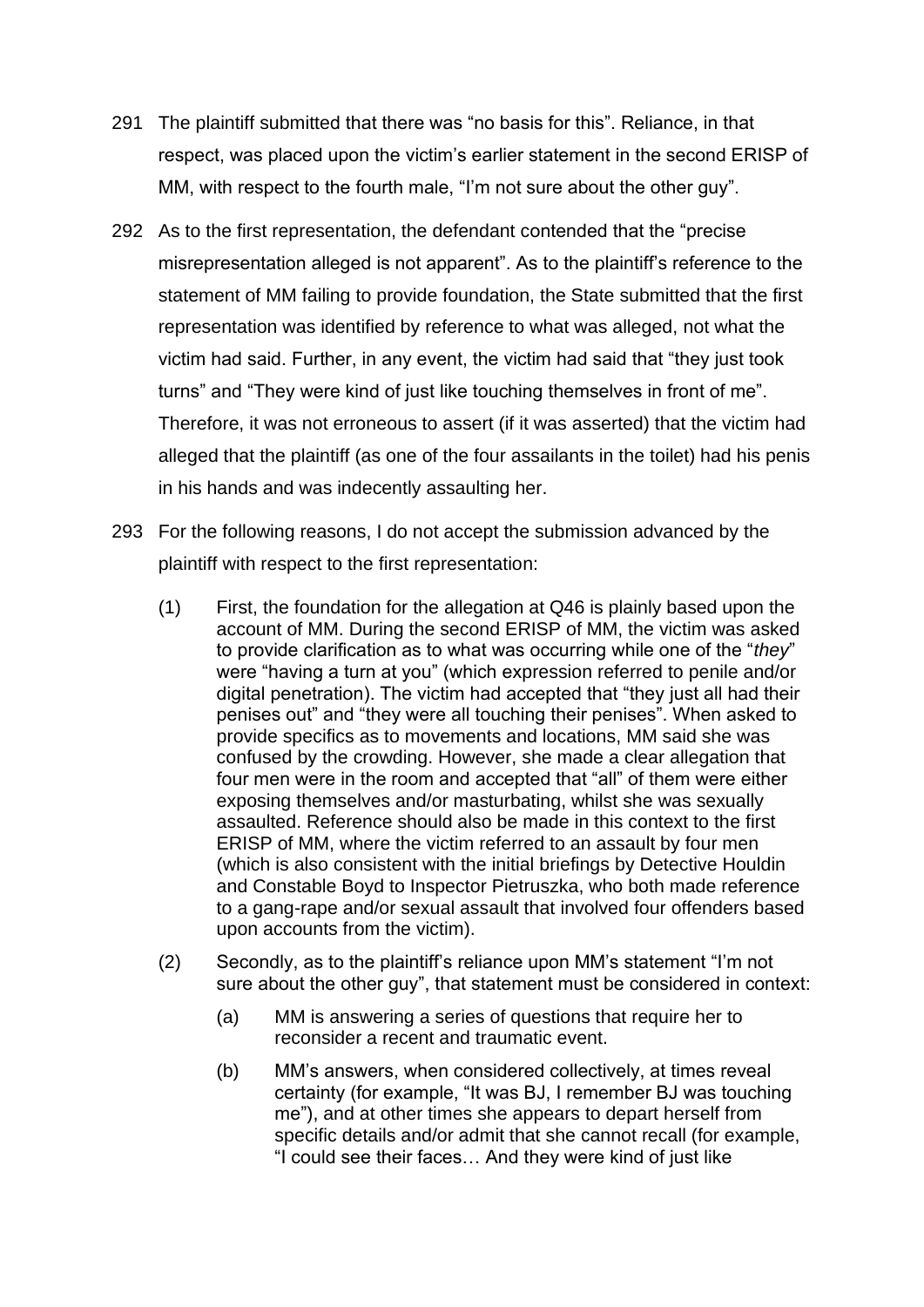laughing, I couldn't see, couldn't make out what they were doing").

(c) After concentrating on the acts of Mr Bandao and Mr Alcazar, MM is asked to turn to consider "the other guys" and what "*they*" were doing. The answer relied upon by the plaintiff appears in the following context:

Q. … Did you see their penises?

A. I'm pretty sure I've seen, I saw James' but I'm not sure about the other guy.

- (d) Whilst her answers with respect to the other guys, at times, suggest they had a lesser role in the incident, the answer relied upon does not in and of itself work to exculpate the plaintiff from involvement in the incident, particularly in light of MM's earlier answers (for example, she accepted that "all" of the males, when not penetrating her, had their penises out).
- 294 Hence, I reject the plaintiff's contention that Q46 was a misrepresentation of the allegation made against the plaintiff. On the material available to Inspector Pietruszka at the time of the interview, it was an available and important allegation to put to the plaintiff. As earlier mentioned, matters of proof of the facts surrounding the allegation, had the charge not been withdrawn, are properly a matter for the jury to consider.

## **The second representation**

295 The second representation relied upon by the plaintiff appeared in Q49 and  $Q50:$ 

> Q49. Well this is the allegation and it's alleged that while this was occurring you were present and you had your penis in your hands and were indecently assaulting her and do you know what I mean by indecently assault?

A. No

Q50. [01.33] You were fondling her and grabbing her breasts and her ah, her vaginal area. And do you understand that?

A. I understand.

- 296 The plaintiff contended, once again, "[t]here was no basis for this". That submission was supported with general reliance upon the account of MM. It was submitted that "[t]he victim had not said that the plaintiff had touched her at all".
- 297 As to contention that MM never said the plaintiff had touched her, the State highlighted the following extracts of MM's account: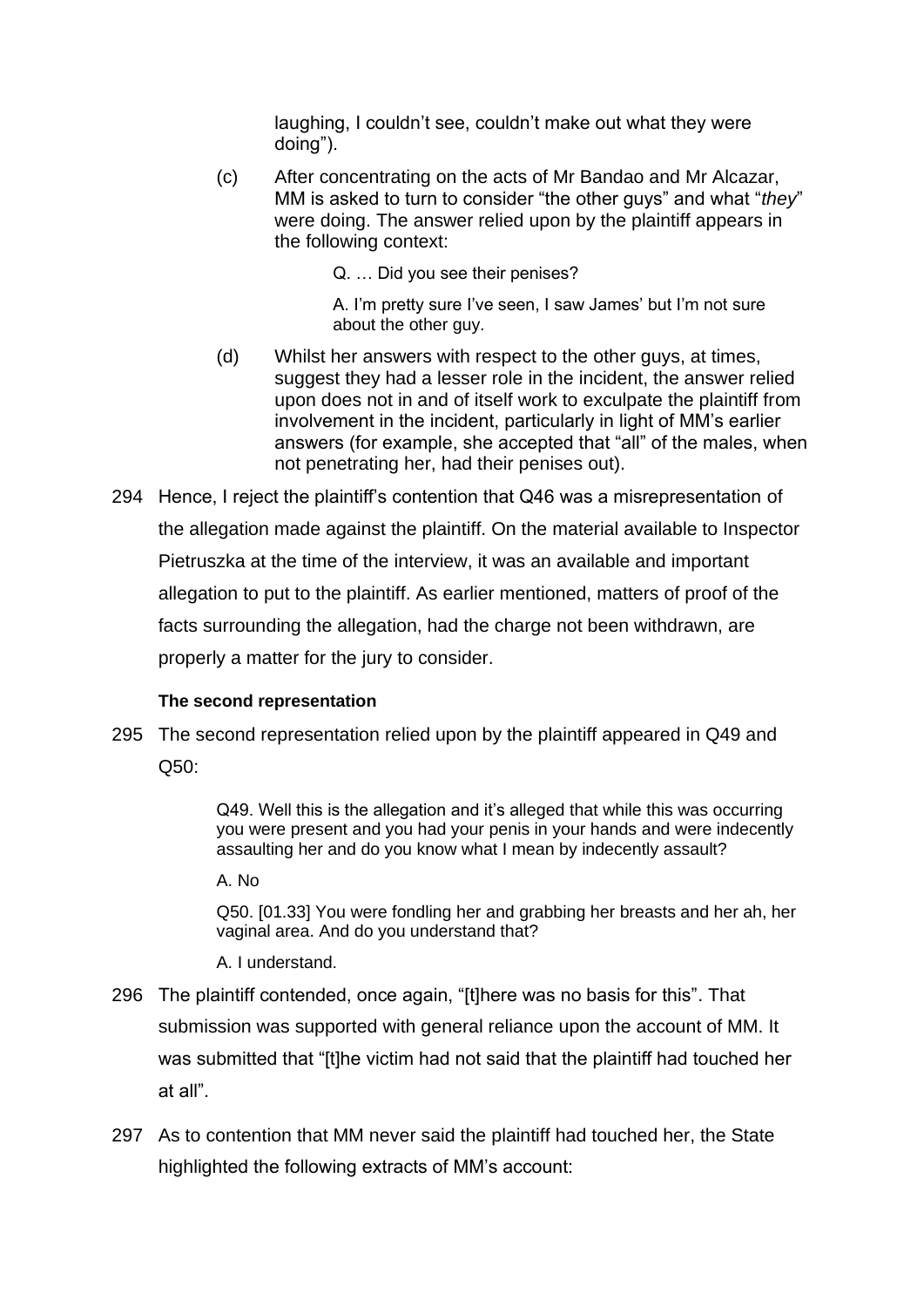- (1) "their hands were just everywhere on me"; and
- (2) "they also touched me with their hands … like, in my vagina".
- 298 In light of those passages, it was submitted that it was not erroneous to assert (if it was asserted) that the victim had alleged that the plaintiff (as one of the four assailants in the toilet) had grabbed her breasts and her vaginal area.
- 299 For the reasons that follow, I reject the plaintiff's contention *vis-à-vis* the second representation:
	- (1) As to the representation made in Q49, I repeat and adopt my reasons with respect to the first representation.
	- (2) Turning to the allegation at Q50, reference may be made to both the first and second ERISP of MM. At the outset of the first ERISP of MM, which it may be noted was Inspector Pietruszka's first interview with the victim and conducted at her home, MM provided the following account of what happened to her:

… someone started like tugging on like my clothes, someone had like pulled my pants down, taken my bra off, and then like at first it was just someone fondling like with fingers, and they like they all took turns. There was like four of them.

(3) As earlier observed, that initial account of MM was consistent with the description of the offending provided by Detective Houldin, namely, "gang rape" by four males. Further, in the second ERISP of MM, as I have earlier found, the victim at times used the pronoun "they" to refer to all four males. The State provided an apt example of such usage by highlighting MM's answer, "they also touched me with their hands … like, in my vagina"; when considered in context, a reasonable inference available to an investigator reviewing that material is that MM was making reference to all the males in the room:

> And then I just like, I just remember being penetrated --- like several times and like, fingers, not just, like, not just penises, *they also touched me with their hands* … like, in my, vagina, like, and I remember I was saying "It hurts" …But *they all just like laughed it off*.

[Emphasis added.]

To that it may be added, MM's manner of recounting events, as earlier discussed, was to consistently use the pronoun "they" (both generically and when discussing conduct attributed to a specific individual); by that style of recounting, an investigator reviewing and/or participating in the interview cannot readily exclude specific individuals from every aspect of the assault described by MM.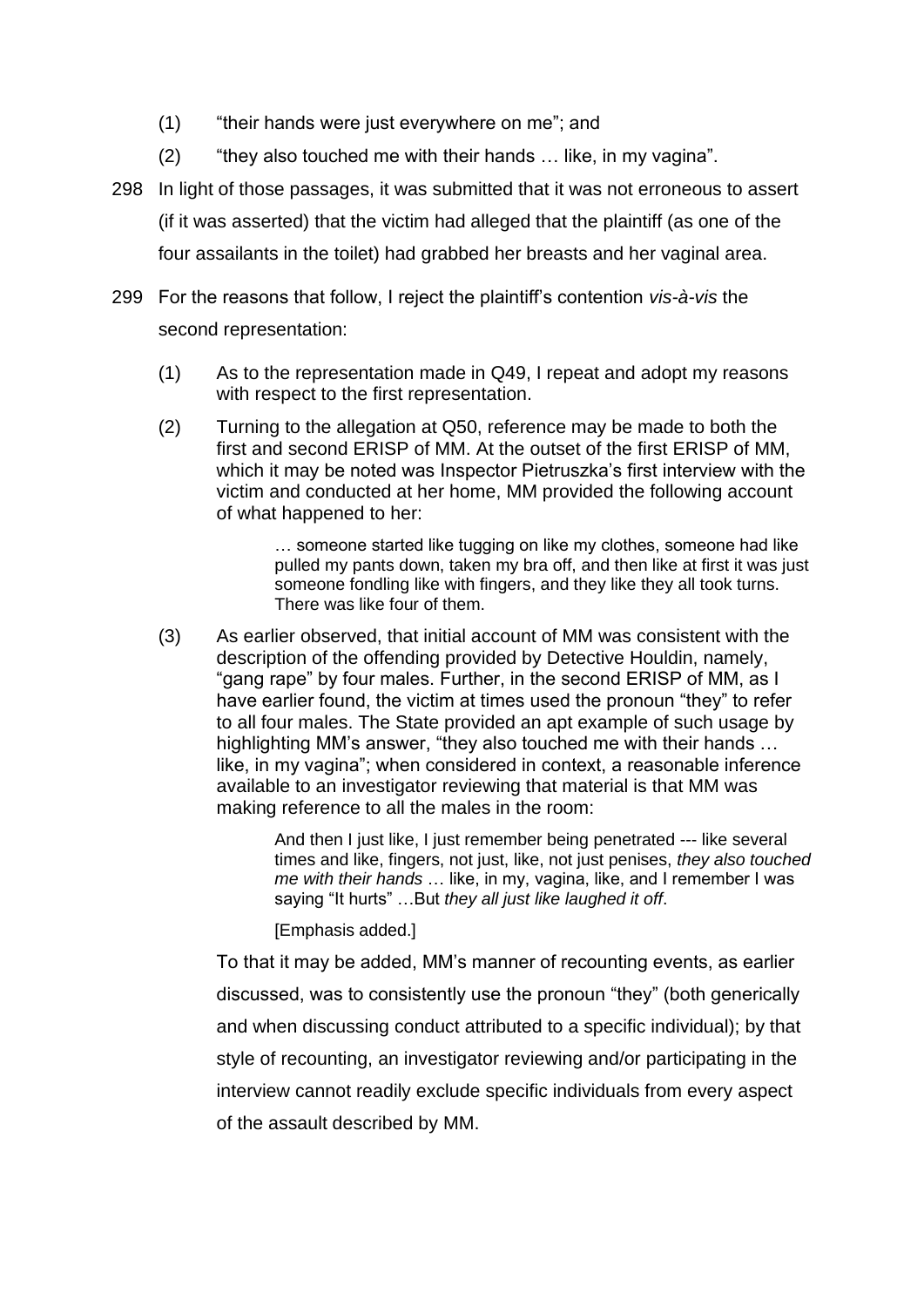- (4) It is true that the State erroneously relied upon MM's answer, "their hands were just everywhere on me". (When considered in context of the interview (see the summary of the second ERISP of MM, above), the reference to "their", in that answer, is plainly a reference to Mr Bandao and Mr Alcazar) but that does not displace the general, other references by the victim in her ERISP to all (four) persons being involved in the assault.
- (5) Whilst it is true, by the second ERISP of MM, further details were provided, which included attributing specific touching to Mr Bandao and Mr Alcazar, in my view, in light of the material available to him, the substance of the allegation put in Q50 was properly available to Inspector Pietruszka. In making that finding it should also be noted, it is not the place of the Court in proceedings such as the present to critique a decision that was reasonably available to the investigator on the basis that another choice was equally available and not taken.

## **The third representation**

- 300 The third representation relied upon by the plaintiff concerns Inspector Pietruszka's references to the evidence of Ms Tejada and "the alibi" of the plaintiff, in particular, the representation that Ms Tejada provided a statement but that statement did not include reference to the plaintiff (see Q57, Q75 and Q104-105).
- 301 The plaintiff submitted that such a representation is "flagrantly false" when considered in the light of Ms Tejada's evidence, which is extracted below:

10. When I was in the bathroom James and the boys were checking up on us to make sure we were ok. They knocked and we opened the door. Loyd took me outside and I sat on the grass and I was vomiting there as well. My other friend, *Valentino was looking after me*. *He came a bit later but I don't remember exactly what time he got there. I know Valentino as he is a friend of Loyd's.*

11. I was sitting on the grass just outside the back door to the main house and I heard [MM] moaning. She was still in the toilet. I think James was in the toilet with her because Valentino and BJ were looking after me when I was sitting on the grass. Loyd went to the bathroom to get [MM] out, I wasn't looking and I'm not sure if he went inside the bathroom or not. She didn't come out and Loyd came back over to me. A few minutes after that James went out of the bathroom and sat down on a chair near where I was sitting. [MM] was still in the bathroom and Loyd went and got her. The next thing I remember was Loyd saying he was taking [MM], James and BJ home. *He told Valentino to stay and look after me. He stayed for half an hour or an hour and then he left.*

*…*

14. *After Valentino left I went to sleep in Loyd's room and the Cops woke me up. I have no idea what time that was.*

[Emphasis added.]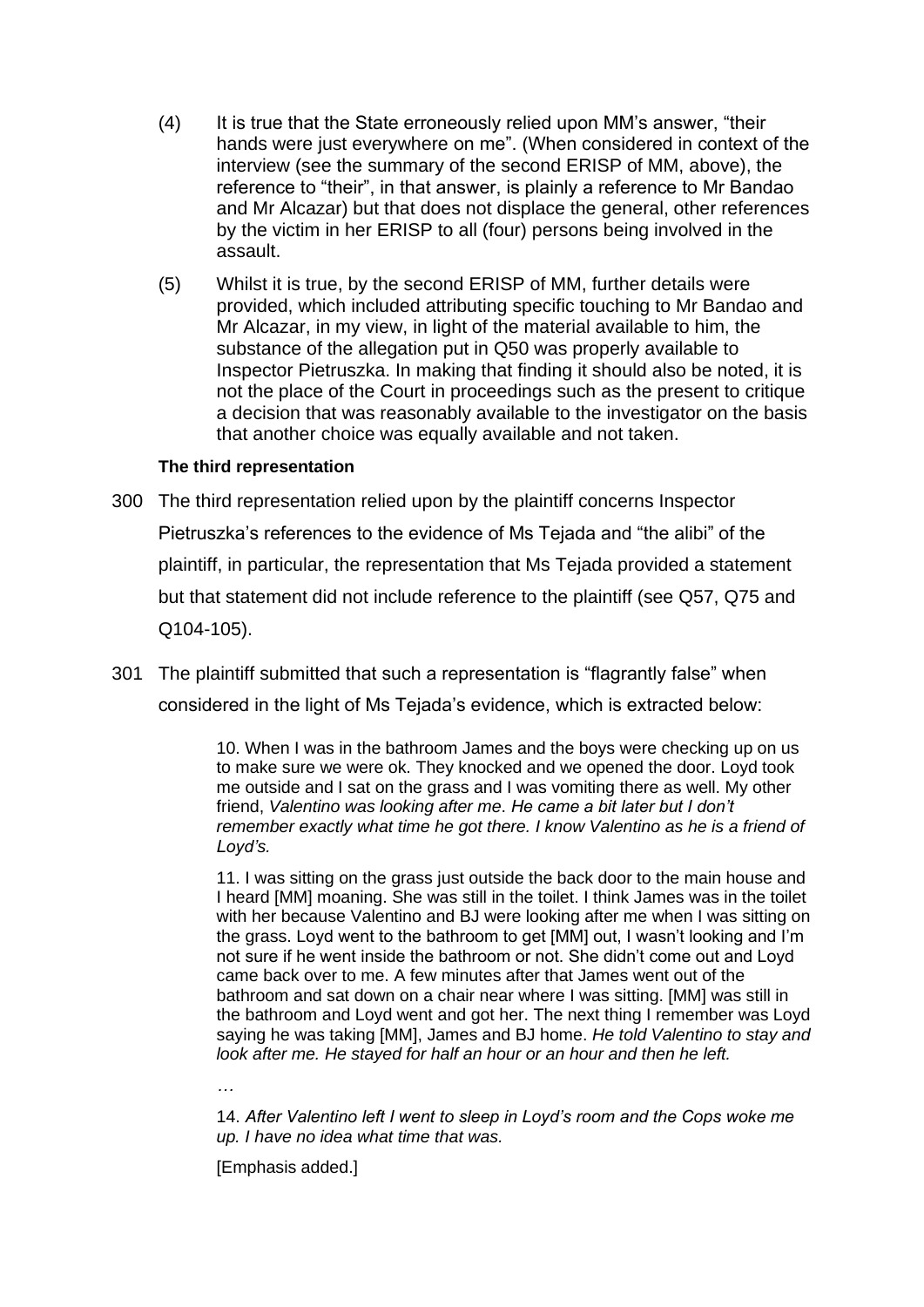302 The plaintiff also relied upon Q118:

Q118. … what you have provided so far about alibi's again I have concerns with because you have previous knowledge about the investigation in that something has occurred and police have been visiting and um, you may have had the opportunity I guess, I could say to um, put alibi's in place...

- 303 It was contended, by that statement, that Inspector Pietruszka "tried to throw doubt on the force of the plaintiff's alibi by suggesting that it might have been set up". In the light of Ms Tejada's statement, it was submitted, that the suggestion at Q118 "was entirely without foundation". At para 14 of that statement, Ms Tejada said she had gone to sleep in the house and had been woken by the police. Her statement, it was also emphasised, was taken shortly afterwards. Therefore, it was submitted, there was "no opportunity for the plaintiff to have put an alibi in place, and no evidence even that he could have known at that time that the police were involved".
- 304 In support of its case as to malice, the plaintiff advanced the following additional submissions about Inspector Pietruszka's conduct of the interview of the plaintiff, which are plainly relevant to my consideration of the third representation. The contentions are twofold
	- (1) Inspector Pietruszka had knowledge of the content of the Ms Tejada's first statement at the time of the ERISP of the plaintiff; and
	- (2) Inspector Pietruszka knowingly misrepresented the Ms Tejada's first statement for his own purposes to both the plaintiff and Ms Tejada. (I will return to the alleged misrepresentation to Ms Tejada, separately, in the context of her further statement).
- 305 At this juncture, it may be noted, by his second statement, Inspector Pietruszka accepted that "on a small number of occasions during the ERISP, I misquoted statements made by Patricia TEJADA. I did not do so deliberately". During cross-examination, he also accepted it was a serious error to have made.
- 306 The plaintiff advanced the following submissions, relevant to its case as to malice:
	- (1) The most "egregious" misrepresentation was that in the ERISP of the plaintiff, when Inspector Pietruszka repeated twice, that the plaintiff was not mentioned in Ms Tejada's statement. Mr Pietruszka accepted that this was "absolutely" a serious error (see T498.39-50).
	- (2) As to why the Court would not accept it as a genuine error, reference was made to the following: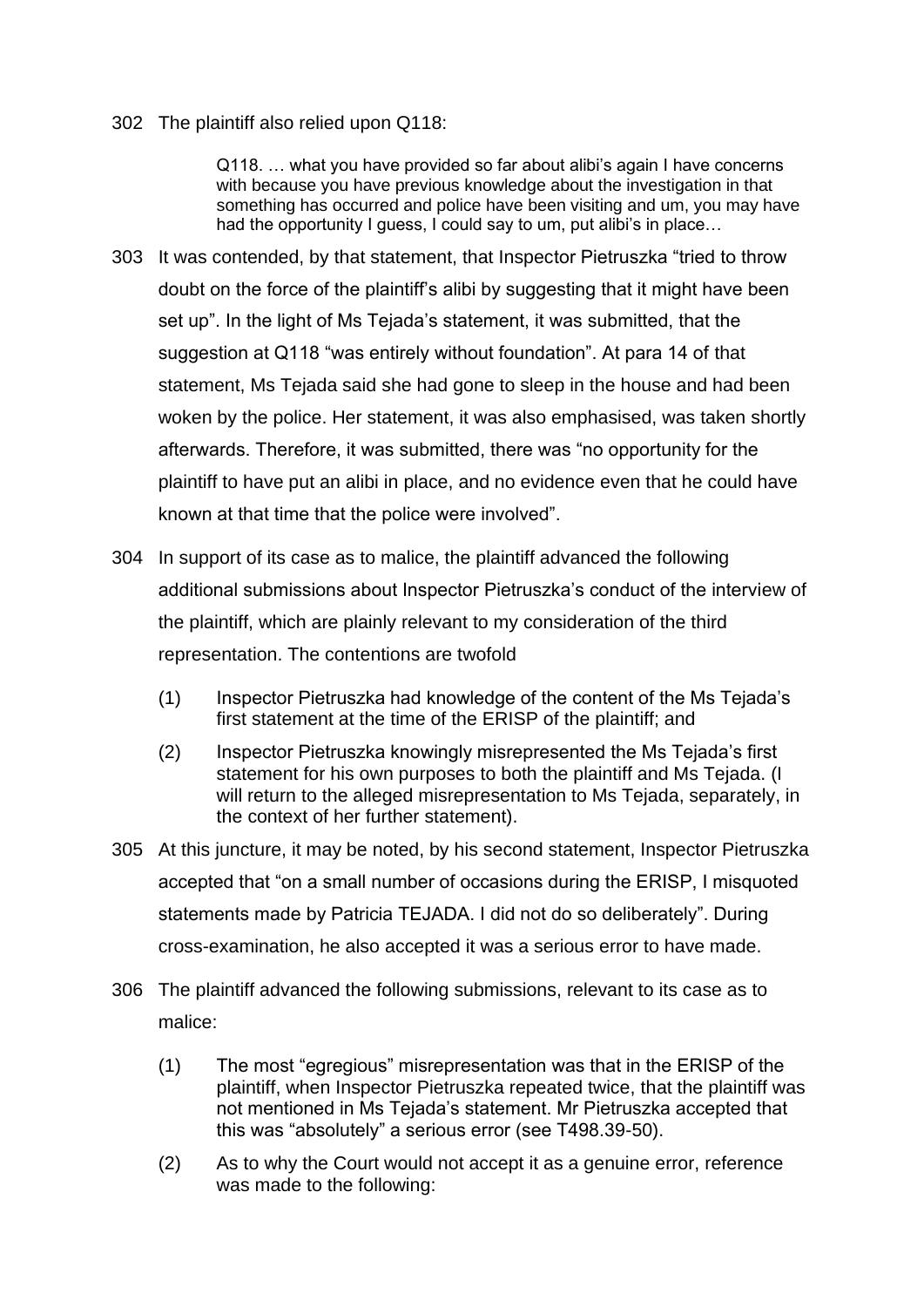- (a) The ERISP of the plaintiff occurred early on the morning of 2 July 2015. The statement of Ms Tejada was obtained 10 days prior to that interview. The passage of time between the two statements was not substantial, such that one would not reasonably expect issues to arise as to memory on part of Inspector Pietruszka.
- (b) Inspector Pietruszka had read Ms Tejada's statement on the morning of 22 June 2015; and had reviewed it prior to the interview with the plaintiff.
- (c) At the hearing, Inspector Pietruszka agreed that it was a statement with which he was familiar on 1 July 2015. Whilst he gave evidence that he could not say when he had last read it, it was submitted, by that answer, it may be inferred that "the first time was not the only time" that he read/reviewed that statement.
- (d) Ms Tejada's statement was not part of a proliferation of evidence. As at the time of the ERISP, Inspector Pietruszka had only three sources of direct evidence of what had happened at the scene: the victim, Mr Alcazar, and Ms Tejada.

In this context, it was contended, "it is close to impossible to imagine

how an honest mistake could have been made".

- (3) Reference was also made to that fact that although he had ample opportunity, Inspector Pietruszka offered no explanation for the mistake he claimed to have made. He was not shy of volunteering explanations in cross-examination, and to do so was well open in re-examination. There is no sensible reason for not offering an explanation if there was one. Inspector Pietruszka offered no explanation for it because he could not do so plausibly. It was not a mistake. It was a deliberate lie, or rather series of lies, in the course of the ERISP of the plaintiff.
- (4) The lie, it was contended, was also exposed by Q118-Q119 of the ERISP. At that part of the interview, Inspector Pietruszka expressed his "concerns" about the plaintiff's alibi. During cross-examination, Inspector Pietruszka accepted that he was suggesting to the plaintiff "you've known there was trouble brewing and you've had the opportunity, knowing that we might be coming around knocking on the door to fix up an alibi". It was contended that by those questions, Inspector Pietruszka falsely represented to the plaintiff that his alibi was not supported by the statement Ms Tejada. By that intentional lie, Inspector Pietruszka set out to undermine the alibi itself.
- (5) As to the malice of the approach adopted by Inspector Pietruszka in Q118-Q119, reference was once again made to the timing of Ms Tejada's first statement. It was contended that any effort to influence Ms Tejada would have had to have occurred prior to that statement, which was of course prior to anyone being arrested.
- (6) At the hearing, once it was pointed out that in order to influence the first statement of Ms Tejada, any intervention by the plaintiff would have to have occurred before 4am, Inspector Pietruszka "changed his ground"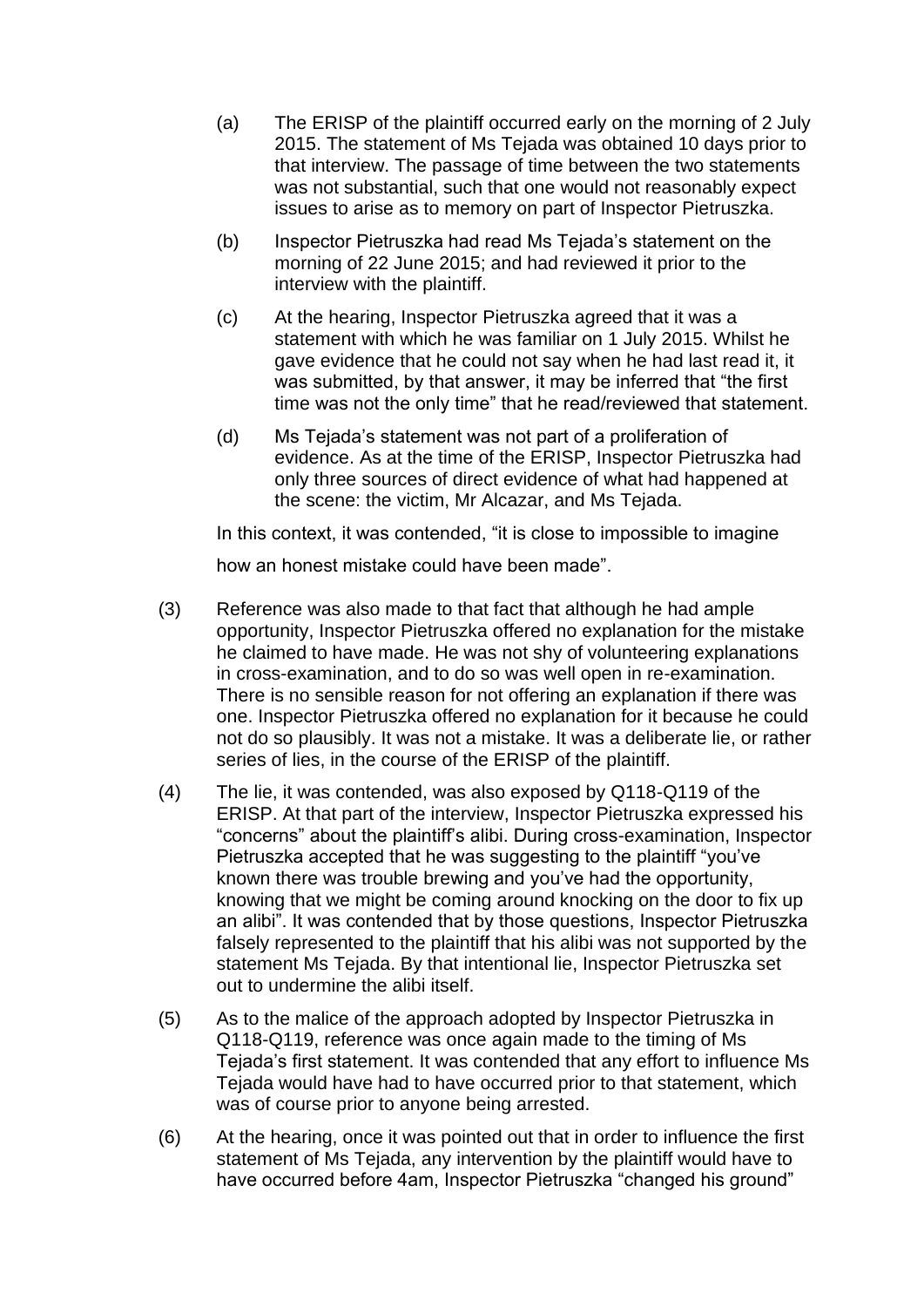for concern, from having a concern that the plaintiff could have been prompted to act by knowledge of the investigation, to a concern that he could have set up an alibi pre-emptively, in case the police became involved. There was a telling momentary hesitation as he absorbed the implications of Ms Tejada's statement having been taken so early:

Q. So if the plaintiff had set up an alibi, he had to contact Tricia before 4 o'clock that morning, didn't he?

- A. On that day?
- Q. Yes.
- A. What about afterwards?
- Q. Well, she had made the statement already by then.
- A. Yes
- (7) Reference was also made to the following evidence at the hearing:

Q. And you believed, you say earlier in the interview, that the statement did not mention him?

A. No, that's correct.

Q. So the statement could not have been an alibi for him, could it, if it didn't mention him?

A. If it didn't mention him, no.

Q. So you could have had no concern about his interfering, let's call it, with Tejada in relation to an alibi if she had not in fact given him an alibi?

A. Sir, my concern with Tejada, as stated, was that she focussed on one person being in that bathroom and everyone else was with her on the grass. So whether it be BJ or whether it be Loyd or whether it be the plaintiff, her only focus was on one person in that bathroom. So my concern was, was there a coercion or a something set in place about that and I only asked that fact. I questioned was that possible.

- (8) As to the final answer in the immediately preceding extract it was submitted that the answer reveals a full consciousness that Ms Tejada had said that the plaintiff was with her on the grass ("everyone else was with her on the grass"). It relates to Inspector Pietruszka's state of mind during the ERISP of the plaintiff, specifically when asking Q118 and Q119. Thus, if Mr Pietruszka's evidence is true, he held two conflicting states of mind during the ERISP of the plaintiff. On the one hand, when telling the plaintiff that he was not mentioned in Ms Tejada's statement, he honestly believed that to be true, while on the other hand, to explain concern that he held about the alibi ("that she focussed on one person being in that bathroom and everyone else was with her on the grass") he believed that Ms Tejada placed the plaintiff on the grass.
- (9) Of course, in reality there can have been no conflicting states of mind. The single state of mind of Inspector Pietruszka was obviously that Ms Tejada had mentioned the plaintiff. His evidence otherwise produces "fundamental incoherence", where during the same episode he was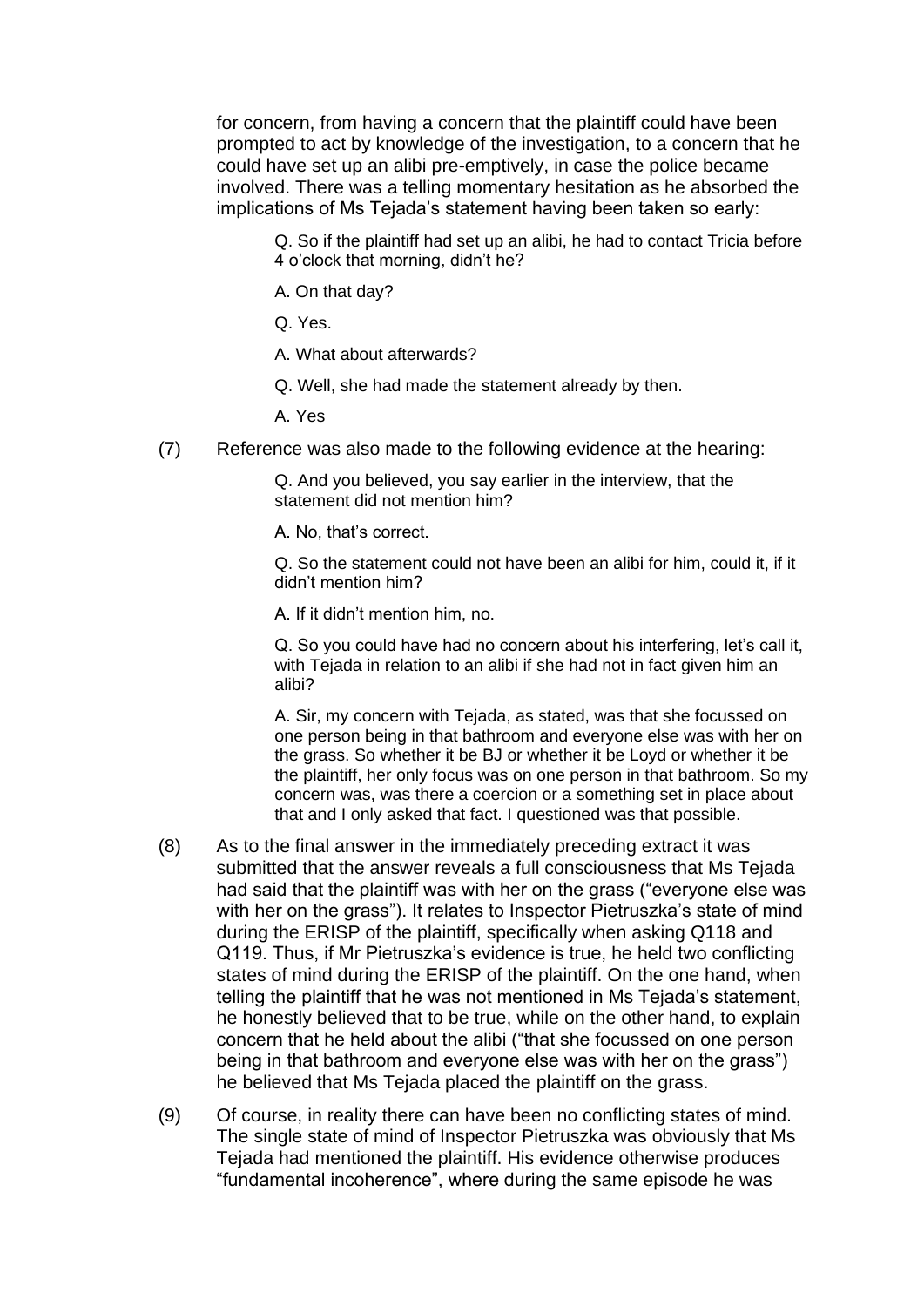both aware and unaware that Ms Tejada had said that the plaintiff was with her on the grass.

- (10) Thus, his evidence at the hearing that he honestly believed during the ERISP that the plaintiff had not been mentioned in Ms Tejada's statement is false, and necessarily knowingly false. As to why the Court would not accept the evidence, the following submissions were advanced:
	- (a) If what Inspector Pietruszka said in the ERISP of the plaintiff was an honest mistake, he must at some time have come to know that. One would think that would be a memorable moment. During cross-examination he volunteered that he had corrected it during the ERISP, but accepted that he never mentioned the fact that he was incorrect to say that Ms Tejada never mentioned the plaintiff (T516.9-39).
	- (b) Notwithstanding an assertion that he fixed the error during the ERISP, Inspector Pietruszka was unable to identify anywhere in the ERISP where he had corrected his mistake, and on examination of the document it is plain that he did not.
- 307 In written submissions, the State submitted that the plaintiff's contention *vis-àvis* the representation as to the contents of Ms Tejada's statement "goes nowhere" because in both Inspector Pietruszka's written and oral evidence he accepted that was an error on his part. The State did not directly respond the plaintiff's argument with respect to Q118.
- 308 For the following reasons, in my view, the third representation (including the contentions advanced with respect to Q118) does not support a finding of malice and/or that Inspector Pietruszka knowingly charged the plaintiff, notwithstanding an absence of reasonable and probable cause:
	- (1) First, whilst I accept that the representation made by Inspector Pietruszka that the plaintiff was not mentioned by Ms Tejada was plainly erroneous, Inspector Pietruszka accepted that error. I do not find that Inspector Pietruszka knowingly sought to mislead and/or "trip" the plaintiff up by providing a false account of the evidence. On the evidence before the Court, I accept that Inspector Pietruszka made a mistake in his recollection of that evidence at the time of the interview.
	- (2) Secondly, notwithstanding the admitted error, Inspector Pietruszka made correct reference during the ERISP to Ms Tejada's statement that upon exiting the bathroom, she made her way directly to the grass area, where she was subsequently sick again. Several answers by the plaintiff were at odds with that statement:
		- (a) At Q55, Inspector Pietruszka sought clarification with respect to a statement made by the plaintiff at or around the time of his arrest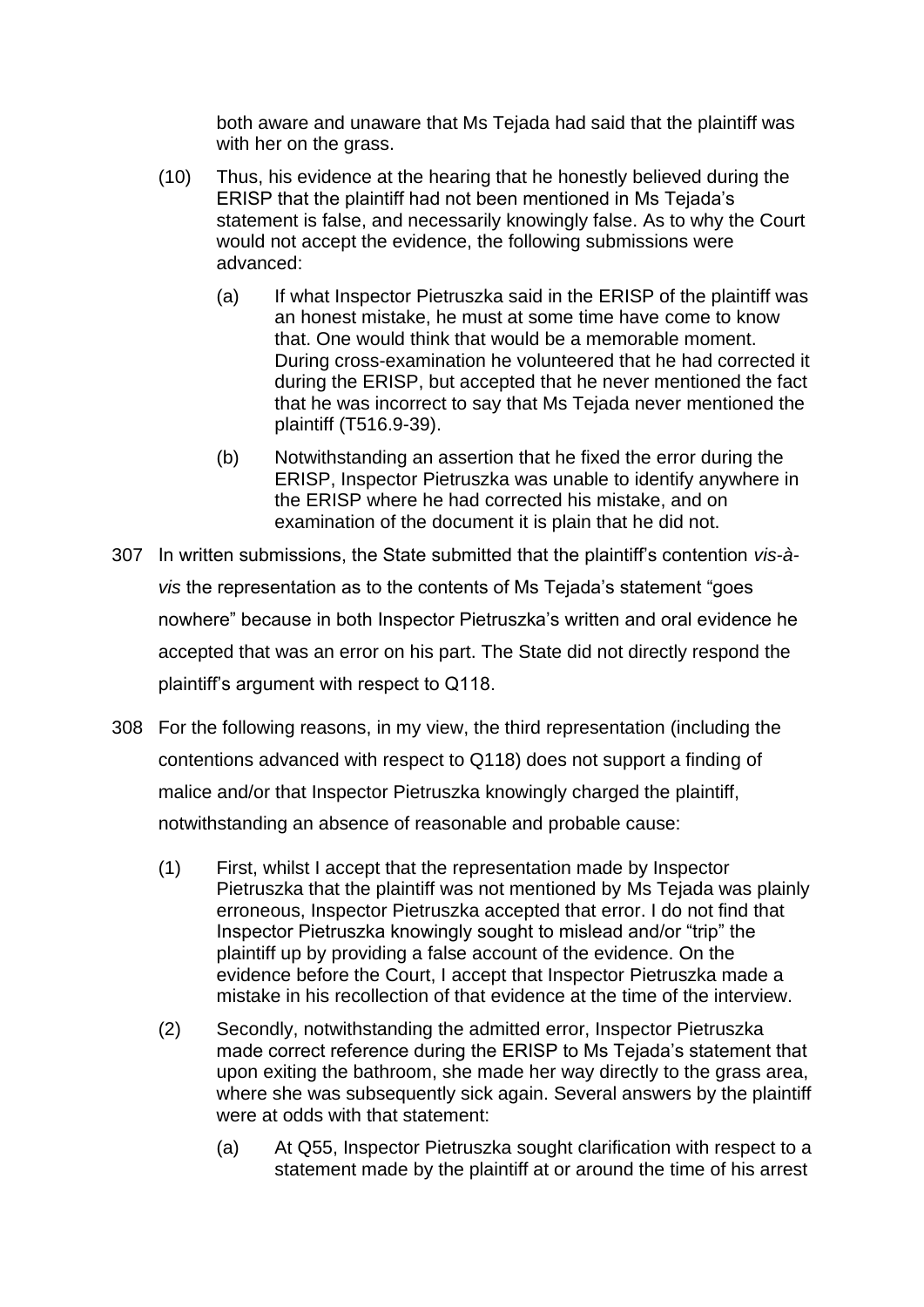at the train station: "You stated and tell me if I'm wrong that she was sick on the grassed area and you were comforting her. Is that correct". In reply, the plaintiff initially answered "Do I have to answer that?" and, subsequently, "Can't remember".

- (b) At A96, the plaintiff volunteers the following statement: "Can you ask Loyd's dad to agree I was in the house taking care of Trisha he saw me".
- (c) At Q99-Q101, Inspector Pietruszka sought clarification as to timing of the plaintiff's movements due to an inconsistency, namely, Ms Tejada has stated she was outside and "now you're saying no, no you were inside with her". The plaintiff provided "no audible response" to those series of questions.
- (d) At Q102-Q104, the plaintiff told Inspector Pietruszka that he had been inside with Ms Tejada "[d]uring the whole night… Loyd had saw me with her that's my witness for the alibi… Speak to Trisha".

Thus, whilst the representation that Ms Tejada had not mentioned the plaintiff in her statement was erroneous, the context in which submissions as to malice or absence of reasonable cause must be considered in the light of all of the material available to Inspector Pietruszka and his dealing with it during the course of the ERISP. The alibi was affected by inconsistent accounts by Ms Tejada and the plaintiff as to whether the plaintiff was in the toilet, the house or outside the house and at what time relative to the assault.

(3) Thirdly, turning to Q118, in context, that question arises out of a discussion of the contents of several "Facebook Chats" attributed to the ownership of the plaintiff. Whilst those chats are not shown to the plaintiff, at this stage, the plaintiff is aware that the police had taken possession of his phone at the time of arrest and the content that caught the attention of Inspector Pietruszka was put to him (see for example, at Q109 "In your Facebook chat it mentions I think someone calls you a rapist. That's there isn't it?", which is a reference to the Facebook chat between "Brad Harvey" and the plaintiff, which included a message sent to the plaintiff that stated: "Ok my little rapist Hahahahaha"). As earlier set out, those Facebook chats reveal that prior to his arrest (and after the date of the incident), the plaintiff had engaged in contact with, relevantly, with Ms Tejada (and others). Thus, the reference to "put alibi's in place" is not entirely informed by the fact Ms Tejada's statement was taken at an earlier juncture. It is not unreasonable for Inspector Pietruszka to infer that the plaintiff was potentially discussing matters with Ms Tejada in light of evidence of continued contact since the assault and his repeated request that police "speak to Trisha [again]". His consideration of the possibility and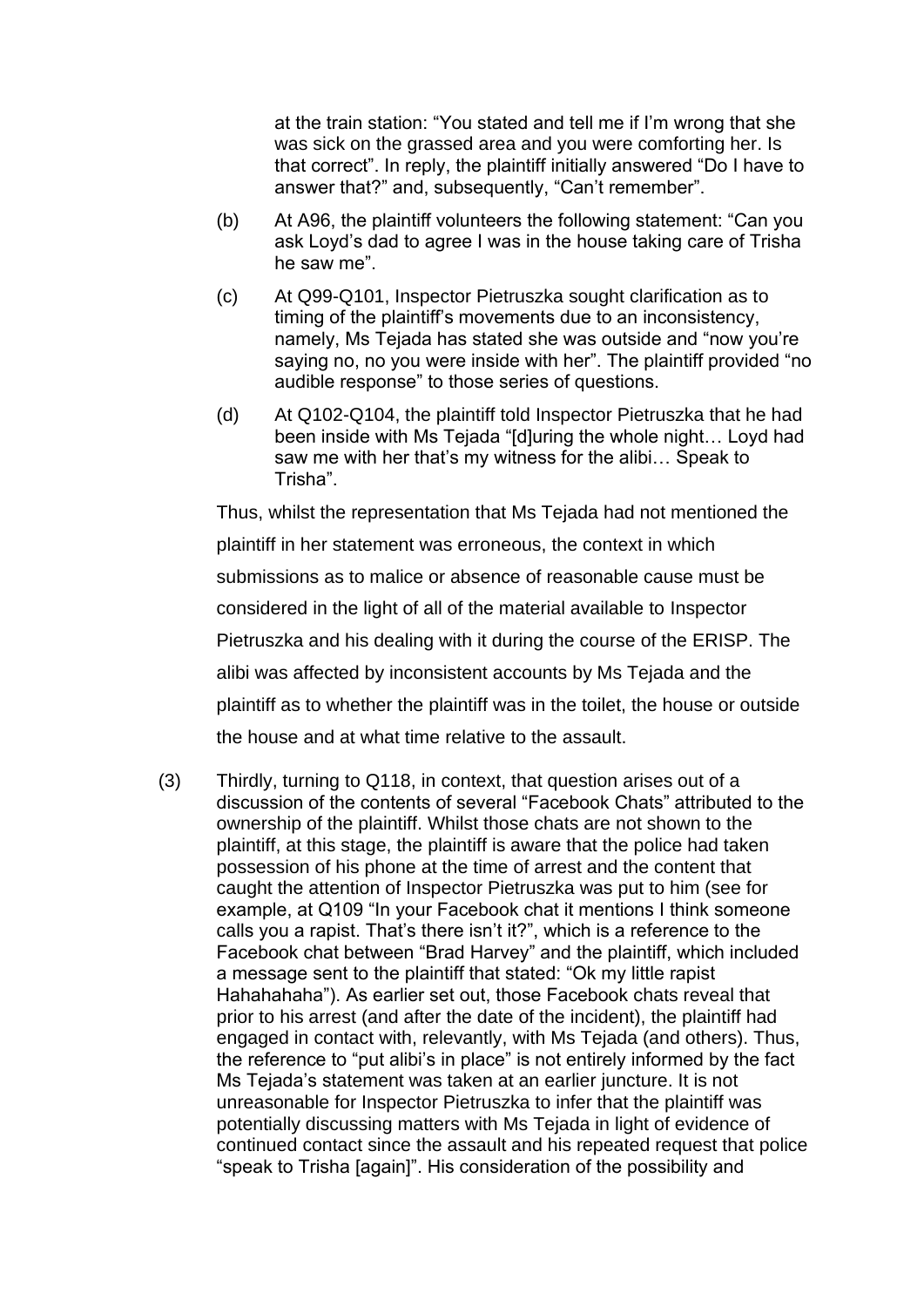relevance of potential contact with Ms Tejada *after* the taking of her first statement is further indicated by Inspector Pietruszka's answer in crossexamination, "What about afterwards?" in response to a question by senior counsel for the plaintiff, "So if the plaintiff had set up an alibi, he had to contact Tricia before 4 o'clock that morning [on that day], didn't he?".

309 In the result, I do not accept the third representation supports a finding of malice and/or a finding that there was an absence of reasonable and probable cause when Inspector Pietruszka ultimately charged the plaintiff. In particular, the reasonableness of the questions asked by Inspector Pietruszka, including his erroneous reference to the statement of Ms Tejada in the context of the plaintiff's alibi, are informed by the context of the interview. It is erroneous to consider the questions in isolation, devoid of context.

## **The fourth and fifth representation**

310 The source of the fourth and fifth representation is Q57:

Q57. … We have obtained at interview with a person named as Alcazar who states and again this is the allegation he states that yes he was in the room with yourself he was at, and when I say room I mean bathroom, he was in the bathroom with yourself. Ah, ah, Bruce and um, Loyd um, Bandao so, the four of you were in the room with [MM]. And he states that ah, things were occurring but he can't really recall what he states he left that room and he was outside and whilst he was outside he states you went back into that bathroom and you stayed in there for fifteen minutes.

- 311 The plaintiff contended that the above extract is "fundamentally false" on two counts:
	- (1) Mr Alcazar did not say that he had been in the room with the plaintiff, he explicitly said twice that the plaintiff had entered after he himself had left; and
	- (2) Mr Alcazar did not say that the plaintiff stayed in the bathroom for fifteen minutes.
- 312 The latter representation was also repeated at Q112.
- 313 Both the fourth and fifth representations relate to Inspector Pietruszka's recounting of the evidence of Mr Alcazar. The State contended that, as Inspector Pietruszka accepted an error was made, the argument "goes nowhere". This is further the case, it was submitted, as Inspector Pietruszka "is not on trial for misrepresentation".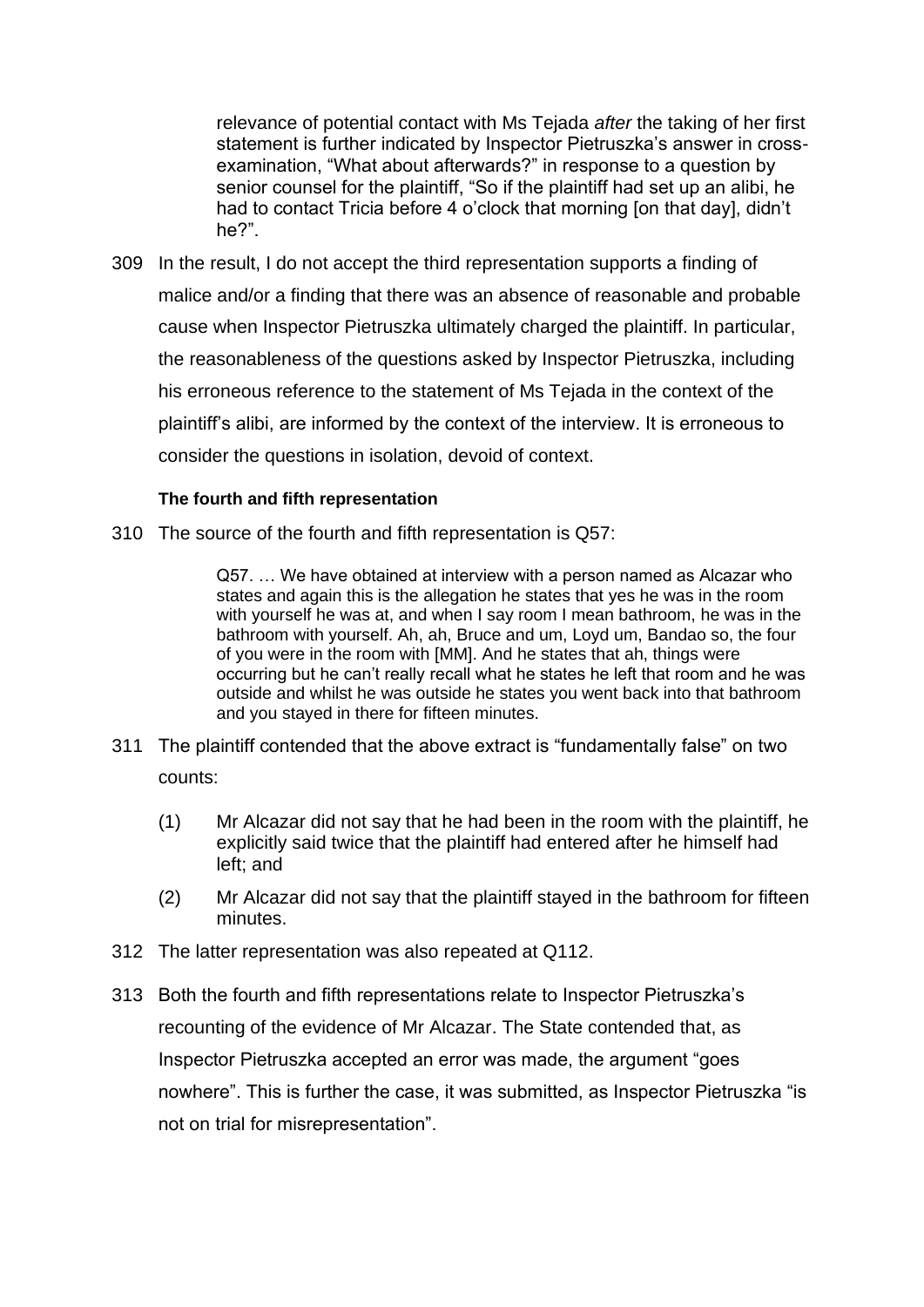314 I have earlier set out my findings with respect to the credibility of Inspector Pietruszka. Having found him to be a witness of credit, I accept his evidence that his recollection of Mr Alcazar's account was imperfect, which led to the erroneous representations identified by the plaintiff. Notwithstanding those conceded errors, I do not find they sustain a finding of malice and/or suggest that Inspector Pietruszka knowingly acted without reasonable and probable cause. To the extent those errors are relied upon by the plaintiff, they attach little weight.

### *Forensic Procedure: Buccal swab*

315 Between approximately 2.20am and 2.30am, Sergeant Kneipp conducted a forensic procedure (a buccal swab) on the plaintiff.

#### *The Facts Sheet*

…

- 316 On the morning of 2 July 2015, Inspector Pietruszka prepared a Facts Sheet in relation to the anticipated charges against the plaintiff ("the Facts Sheet").
- 317 An extract from the Facts Sheet, setting out the assault and the alleged involvement of the plaintiff, appears below:

[MM] remained in the bathroom and co-accused BANDAO returned along with co-accused ALCAZAR, the co-accused BRUCE and accused person HRDAVEC. The room was overcrowded and the accused and co-accused persons commenced to laugh at [MM] and carry on immaturely and inappropriately.

[MM] made an attempt to get to her feet however struggled to do so due to her intoxication and the overcrowding within the room. Whilst she remained crouched on the floor of the bathroom, the accused HRDAVEC and the coaccused persons began to touch her all over her body, including on her breasts and her vagina, on the outside of her clothing. The force of this touching led to [MM's] hair extension being ripped from her head.

During these assaults the accused HRDAVEC and the co-accused persons each had their penis' removed from their pants and continued to touch [MM] on her breasts, vaginal area and body. Her shirt and bra were both removed and she was rendered naked in the small cramped room with the four males. It should be noted [MM] is 150cm tall and weighs just 44 kilos, being an extremely slight build. As much as [MM] tried she could not make the accused and the accused persons cease their assaults. [MM] had no way of leaving the room as she could not possibly access the door due to the presence of the accused and the co-accused persons in the room.

After co-accused BANDAO removed his penis from [MM's] vagina, co-accused ALCAZAR positioned himself behind [MM] and placed his penis into her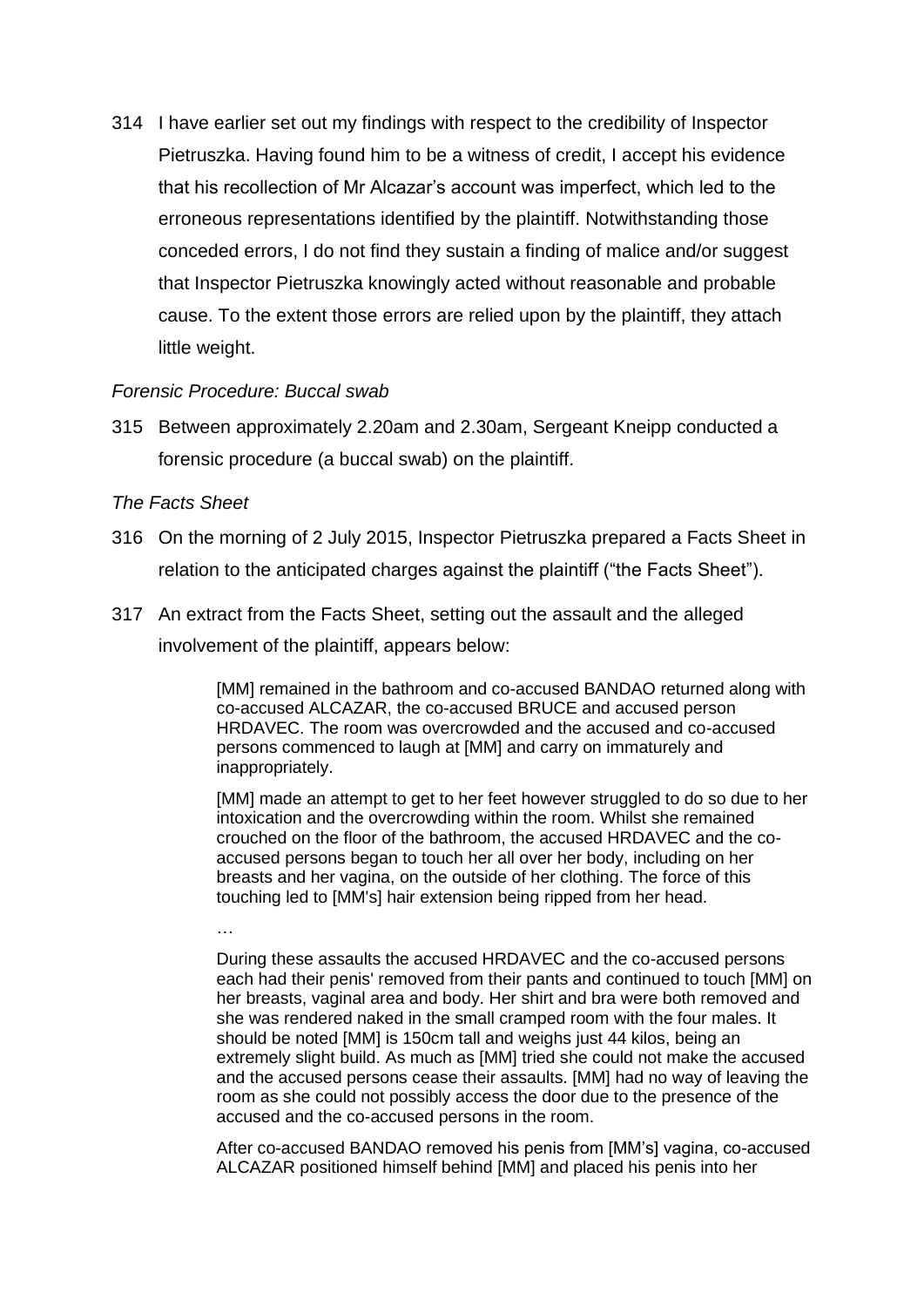vagina. [MM] became disoriented and confused and was extremely distressed. She could feel fingers being inserted in her vagina and on a number of subsequent occasions felt a penis inserted in her vagina, however she was unable to ascertain who was continuing these assaults. It should be noted that whilst [MM] can not specify which person committed the sexual acts at certain points, the accused HRDAVEC and co-accused BRUCE were present.

318 The Facts Sheet also included summary of arrest and referred to aspects of the ERISP of the plaintiff, that is extracted below:

…

About 11.30pm on Wednesday 1st July 2015, the accused HRDAVEC was arrested at Blacktown Train Station. He was cautioned and searched in accordance with safeguards of the Law Enforcement (Powers and Responsibilities) Act (LEPRA) 2002. He was conveyed to Blacktown Police Station where he was introduced to the custody manager and explained his rights as per Part 9 of LEPRA 2002.

The accused was interviewed by Police. The accused refused to say anything but wished for the allegations to be explained to him which Police did. During this time, allegations as stated by various sources involved in the investigation were carefully explained to the accused. After hearing the allegations the accused wished to provide an alibi witness. He stated that on that particular evening, witness TEJADA was sick and he was caring for her in the lounge room of the premises. The accused refused to provide comment on when in the evening this was or what was occurring around him when he was with TEJADA. It was also explained to the accused that TEJADA provided a statement to Police where she states that she was outside being ill on the grass area and not inside the premises with the accused as he was stated. Following these issues, the accused simply stated 'no comment' to all remaining questions.

The accused consented to a forensic procedure (buccal swab) which was obtained.

319 Within that Facts Sheet, Inspector Pietruszka also included a summary of his

present view as to the involvement of the plaintiff:

Police will assert that the accused actions within the external bathroom of [the premises], on the 21st of June 2015, between 10:00pm and midnight, amount to serious sexual assaults against the complainant, [MM]. The presence of the accused within the bathroom caused [MM] to be unable to leave the bathroom and resulted in her being subject to numerous on-going sexual assaults. At no time did the accused offer [MM] any assistance or attempt to remove her, or any of the co-accused persons from the room. The accused actively engaged with the co-accused persons during the commission of the offences and his presence in the bathroom can be deemed as being for no other purpose than facilitating the sexual assault of [MM].

320 By his second statement, Inspector Pietruszka stated that he "created [the Facts Sheet based on the information I had available to me at the time".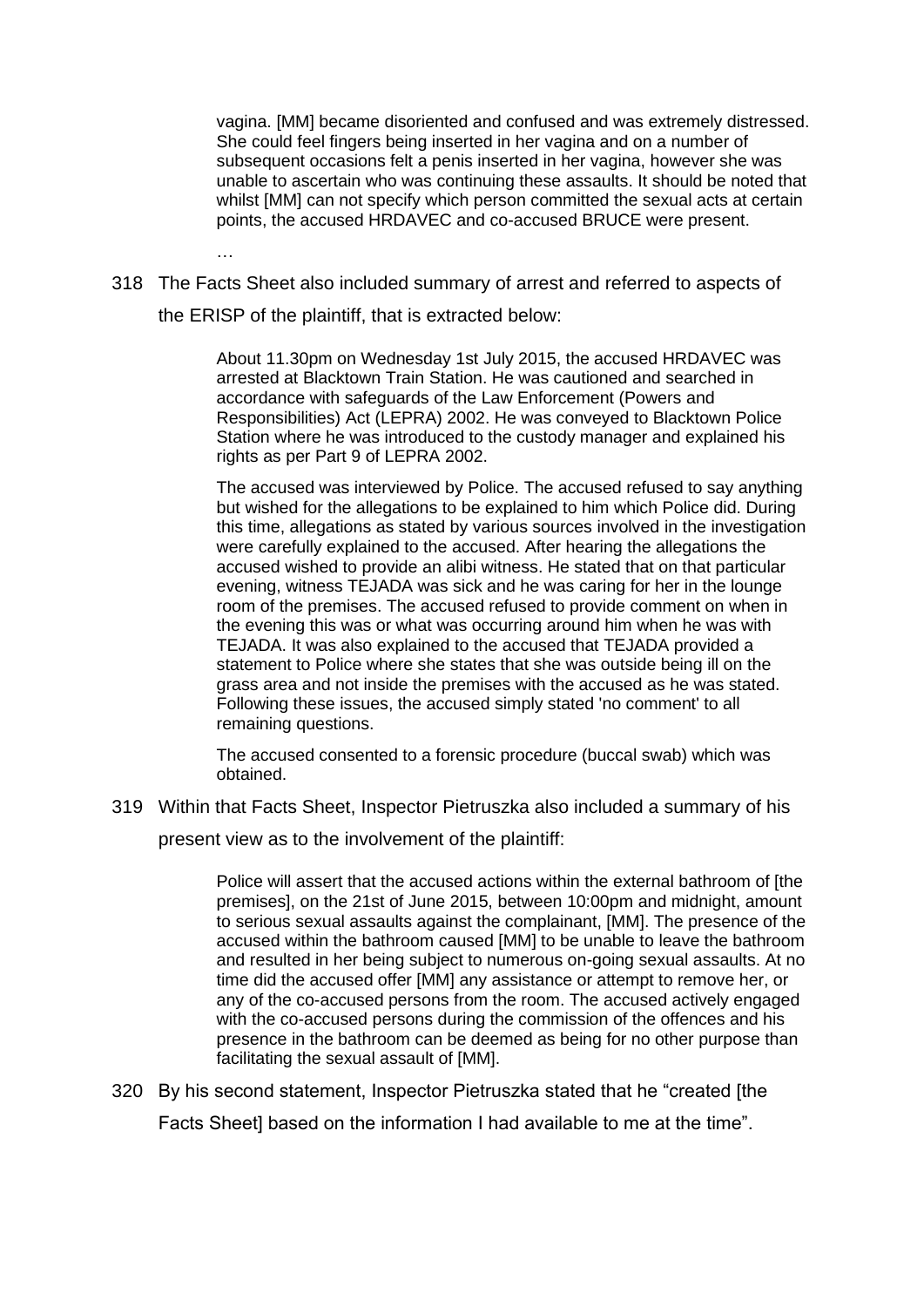- 321 The plaintiff contended that Inspector Pietruszka included untrue statements about the plaintiff's alleged involvement in the Facts Sheet, which statements were intended to show that the plaintiff was in fact guilty of the charges. The plaintiff relied upon the following "misrepresentations" as evidence of the malice of Inspector Pietruszka in initiating, maintaining and continuing the prosecution against the plaintiff.
- 322 The plaintiff relied upon two extracts of the Facts Sheet. The first alleged misrepresentation appears below:

Whilst [MM] remained crouched on the floor of the bathroom, the accused HRDAVEC and the co-accused other persons began to touch her all over her body, including on her breasts and her vagina, on the outside of her clothing.

…

During these assaults the accused HRDAVEC and the co-accused persons each had their penis removed from their pants and continued to touch [MM] on her breasts, vaginal area and body.

323 The second alleged misrepresentation is extracted below:

The accused was interviewed by Police. The accused refused to say anything but wished for the allegations to be explained to him which Police did. During this time, allegations as stated by various sources involved in the investigation were carefully explained to the accused. After hearing the allegations the accused wished to provide an alibi witness.

- 324 The plaintiff advanced the following submissions to support a conclusion that the first and second alleged misrepresentations sustain a finding that Inspector Pietruszka acted with malice:
	- (1) Inspector Pietruszka had knowledge of the following:
		- (a) the bail sergeant would refer to the facts sheet for the purpose of considering bail;
		- (b) the facts sheet would be before the court for the same purpose;
		- (c) the only information that the plaintiff's legal representative would have initially was the Court Attendance Notice ("CAN"), the charges and the Facts Sheet.
	- (2) As to the significance of that knowledge, reliance was also placed upon the following extract of Inspector Pietruszka's evidence during crossexamination:

Q. Well, it's not just on what I've said. Imagine the position of the bail sergeant, you wouldn't expect the bail sergeant to know anything else about the case except what's in the fact sheet, would you?

A. Yes.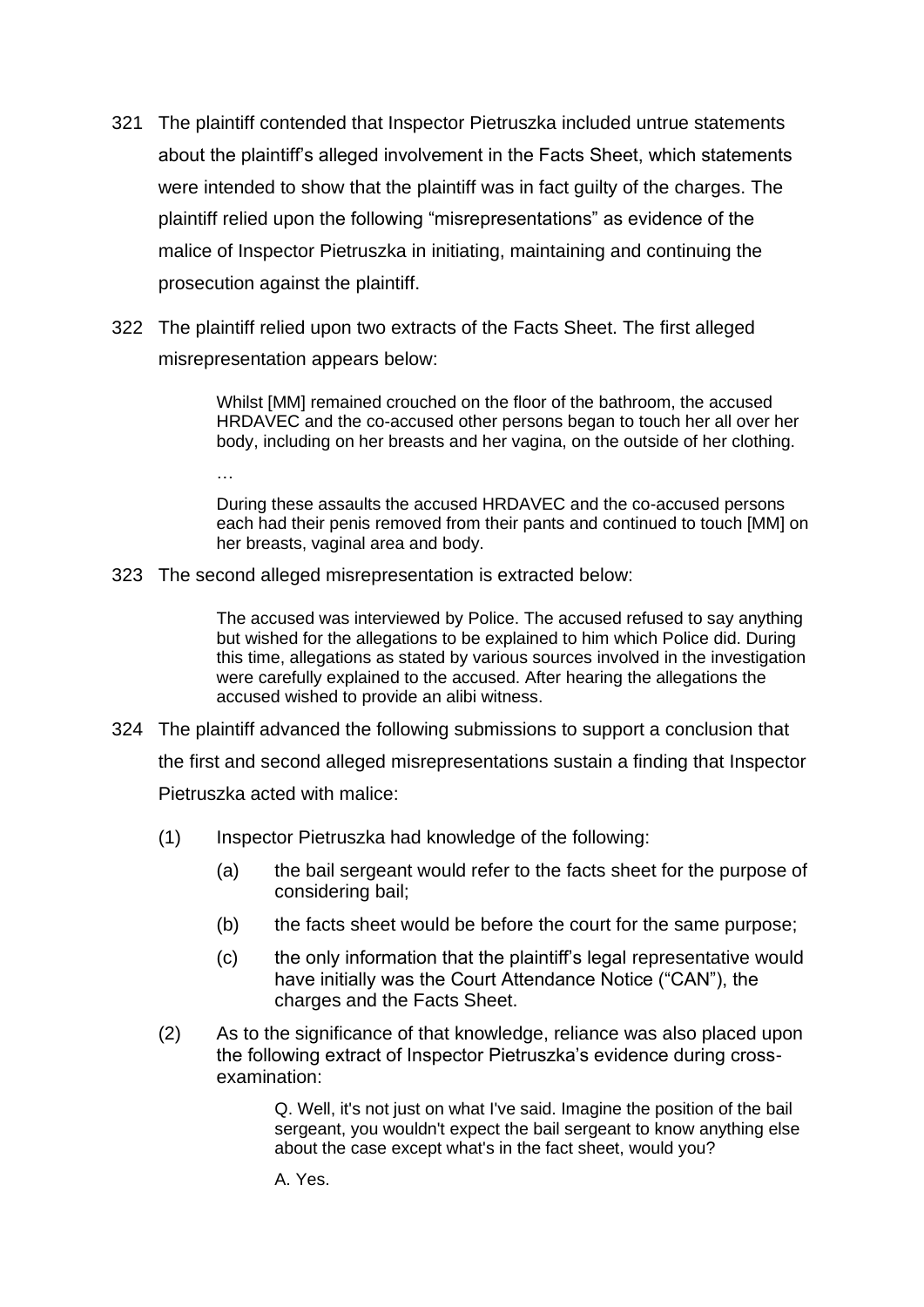Q. And the charges?

A. Yes.

Q. Indeed, the legal representative of the accused, if he comes on board, say the next morning, would get the fact sheet, wouldn't he?

A. Yes.

Q. Normal procedure, and the charges.

A. Mm.

Q. So apart from anything the client told him, from official sources, the legal representative of the accused would have just this facts document?

A. Yes, absolutely.

Q. And that would not tell the bail sergeant or the legal representative that the police had a statement supporting the alibi that the accused gave very shortly after he was arrested?

A. Yes.

Q. He'd have no idea of that, would he?

A. No.

Q. In fact, the idea it gives then about Ms Tejada's statement is there's something wrong about it, doesn't it?

A. About Tejada's statement?

Q. Yes?

A. Yes.

Q. You think that's an unfair effect of the fact sheet?

A. I think there was, I think there were issues in Ms Tejada's statement, sir.

Q. I'm not asking you that, I'm asking you do you think the fact sheet created an unfair effect to the mind of the bail sergeant?

A. No, sir, I don't.

- (3) As to the first alleged misrepresentation, it was contended, there was no foundation for it in relation to the plaintiff.
- (4) As to the second alleged misrepresentation, it was contended that it suggests that the plaintiff wished to provide an alibi only after hearing the allegations. In fact, well before hearing the allegations, and very shortly after being arrested, he had said, according to Inspector Pietruszka during the ERISP "that [Ms Tejada] was sick on the grassed area and you were with her comforting her". In the Facts Sheet, that was twisted into: "He stated that on that particular evening, witness Tejada was sick and he was caring for her in the lounge room of the premises". A reader of the Facts Sheet would have no idea of the simple reality that shortly after being arrested, not having heard any detail of the allegations, the plaintiff said that he had been comforting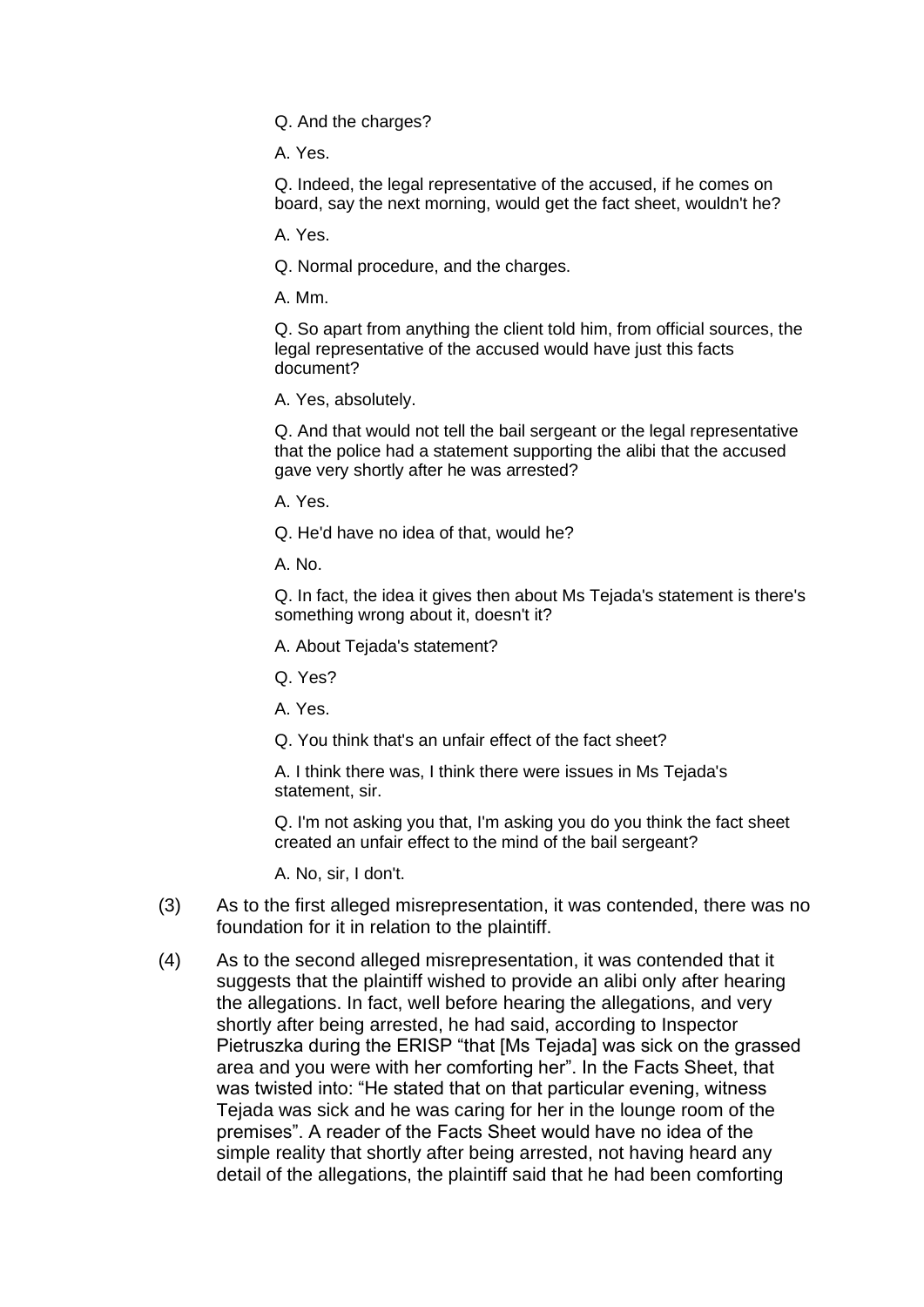"Trisha" who had been sick on the grass, and that the police already had a statement from Ms Tejada, taken shortly after the incident, confirming that fact.

- (5) Further, it was only after being told repeatedly, and falsely, that Ms Tejada's statement did not mention him, that the plaintiff asked that the police speak to others who had seen him with her. When he said that this was inside the house (no mention of the lounge room), Inspector Pietruszka chose to see that as a contradiction of Ms Tejada, as she had said in her own statement, having been sick on the grassed area, disregarding the fact that what the plaintiff had originally said was entirely consistent with that. If those facts are accepted, it was submitted, it is not surprising that the plaintiff decided not to comment further.
- (6) Inspector Pietruszka also did not change the Facts Sheet after he received the information about what the victim had said in her interview on 3 July 2015.
- 325 In reply to those contentions, the State submitted:
	- (1) As to the first alleged misrepresentation, the State relied upon its earlier submission with respect to the contended misrepresentations in the ERISP of the plaintiff, namely, the precise misrepresentation alleged is not apparent. The Facts Sheet sets out what was presently alleged and, more importantly, was based upon what was known to Inspector Pietruszka at that time. Further, it corresponds to what was said by MM:
		- (a) "they just took turns"; and
		- (b) "They were kind of just like touching themselves in front of me".

It was not, therefore, erroneous to assert that MM had alleged that the plaintiff – as one of the four assailants in the toilet – had his penis in his hands and was indecently assaulting her.

- (2) By the second alleged misrepresentation, the State submitted that whilst the plaintiff relied upon that statement as containing a representation that plaintiff *only* offered an alibi after hearing the allegations, the text does not carry the representation alleged. Further, even if it did, it was contended, there is no reason to think that Inspector Pietruszka *intended* the text to carry that representation. The text in the Facts Sheet is true: after hearing the allegations, the plaintiff wished to provide an alibi witness. There was nothing inaccurate in conveying that the plaintiff had said that he was caring for Ms Tejada in the lounge room (not on the grass): in the ERISP, the plaintiff expressly said that he was not helping Ms Tejada on the grass, but was instead doing so in the house.
- 326 In my view, neither the first or second alleged misrepresentation sustains an argument that Inspector Pietruszka acted with malice. As the State correctly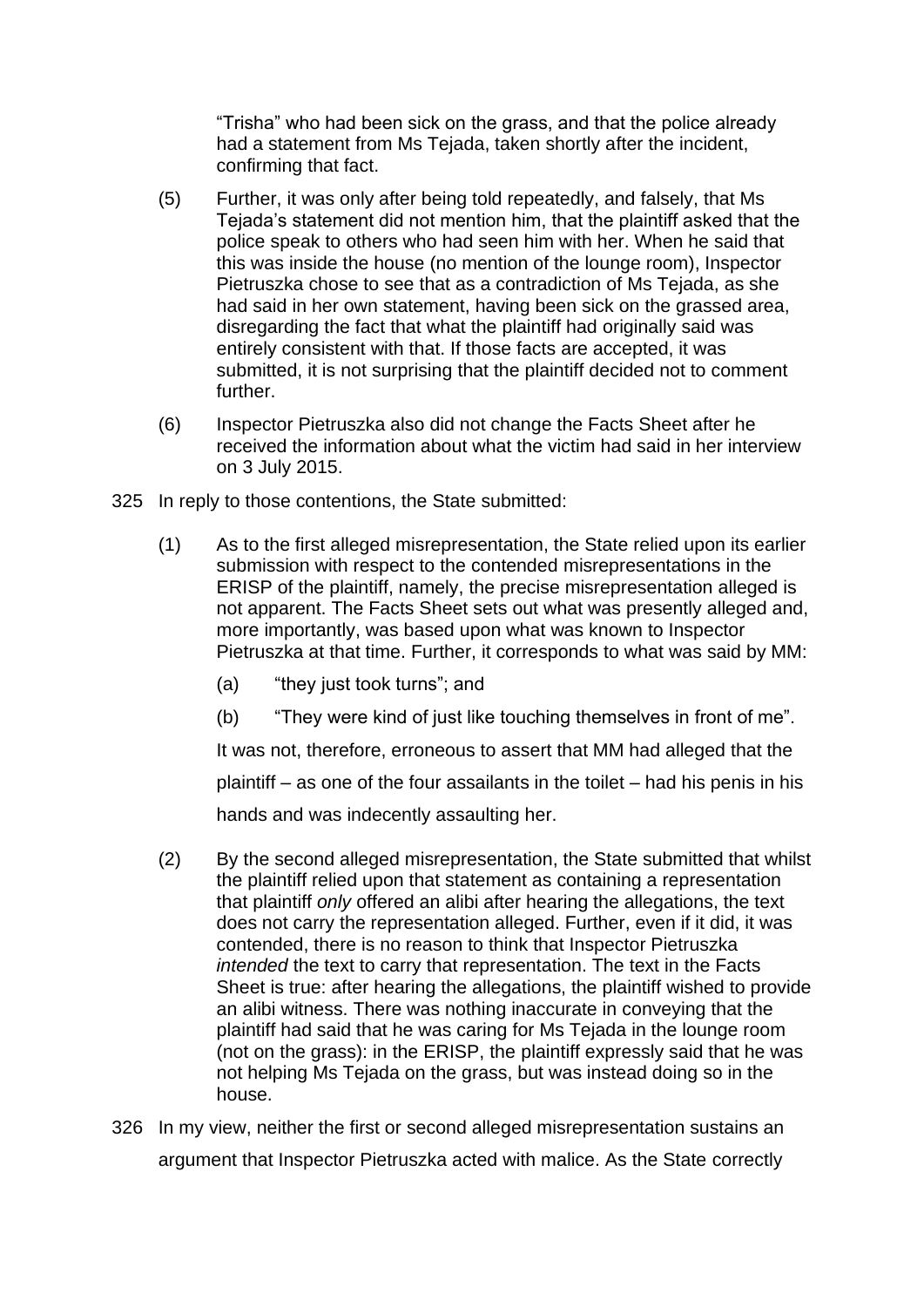submitted, the foundation for each of the representations is found in the evidence available to Inspector Pietruszka at the time of drafting the Facts Sheet, namely, the ERISPs of MM and, significantly, the ERISP and the plaintiff. Whilst the plaintiff seeks to rely upon the statement of Ms Tejada as supportive of the initial alibi proffered by the plaintiff at or around the time of arrest, that was not the alibi ultimately relied upon by the plaintiff at the time of the ERISP. The alibi included in the Facts Sheet is a summary of what the plaintiff said during the interview. Whilst it is true he did not expressly say "the lounge room", the plaintiff emphasised that he was inside the house when taking care of Ms Tejada and not outside.

- 327 Further, I accept that State's submissions that whilst the plaintiff relied upon that statement as containing a representation that plaintiff *only* offered an alibi after hearing the allegations, the text does not carry the representation alleged. Further, even if it did, it was contended, there is no reason to think that Inspector Pietruszka *intended* the text to carry that representation.
- 328 Finally, evidence as to alibi is a matter for a jury to ultimately consider. It is not the purpose of a facts sheet to set out every account available at that stage.

### *The Charging of the Plaintiff*

- 329 At approximately 2am, Inspector Pietruszka prepared a CAN for the purpose of charging the plaintiff.
- 330 Two charges were included on the CAN:
	- (1) aggravated sexual assault, contrary to s 61JA(1) of the *Crimes Act*; and
	- (2) aggravated indecent assault, contrary to s 61M(1) of the *Crimes Act*.
- 331 I pause at this juncture to briefly mention the elements of each charge.
- 332 Section 61JA(1) was in the following terms:

#### **61JA Aggravated sexual assault in company**

(1) A person--

(a) who has sexual intercourse with another person without the consent of the other person and who knows that the other person does not consent to the sexual intercourse, and

- (b) who is in the company of another person or persons, and
- (c) who--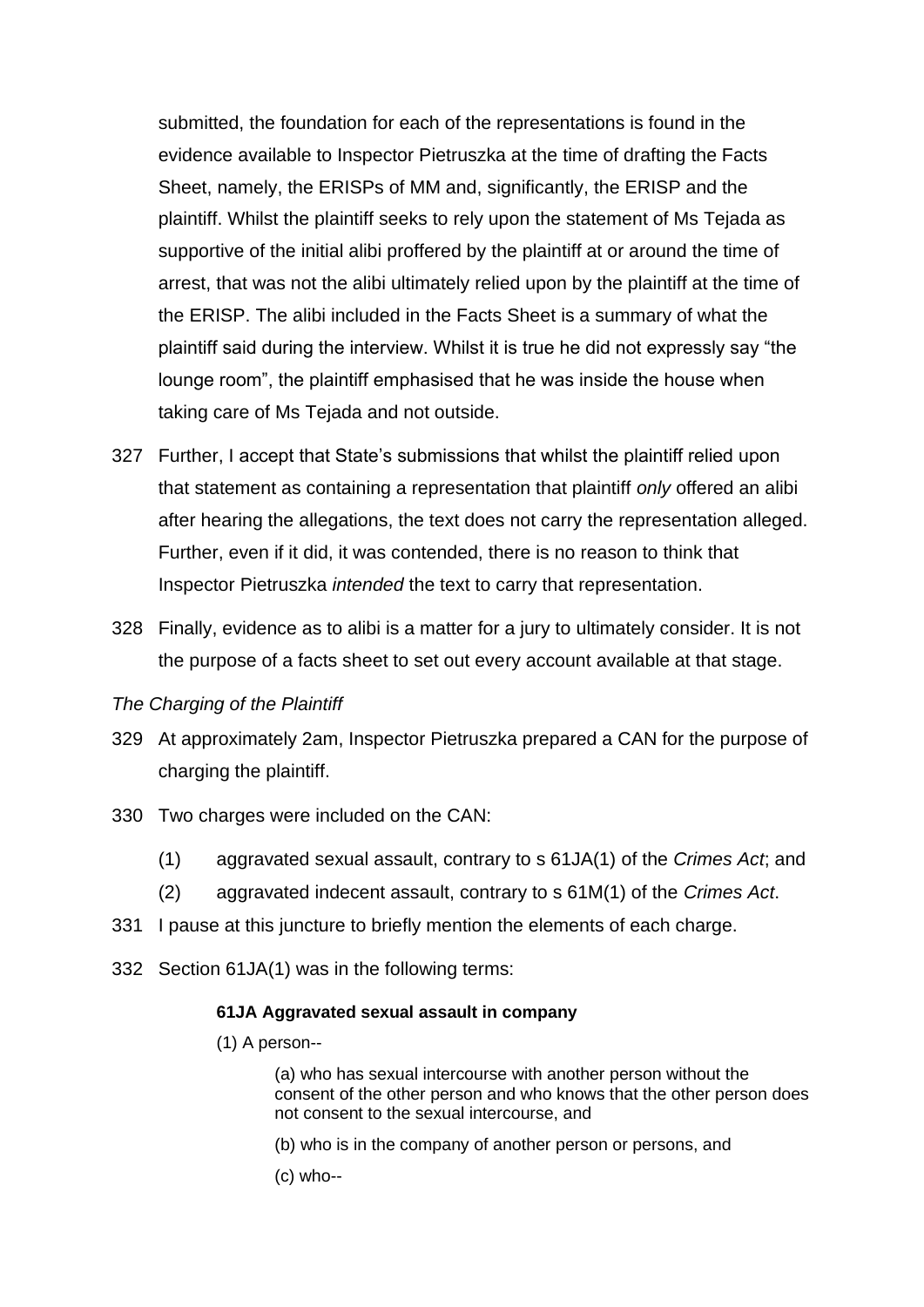(i) at the time of, or immediately before or after, the commission of the offence, intentionally or recklessly inflicts actual bodily harm on the alleged victim or any other person who is present or nearby, or

(ii) at the time of, or immediately before or after, the commission of the offence, threatens to inflict actual bodily harm on the alleged victim or any other person who is present or nearby by means of an offensive weapon or instrument, or

(iii) deprives the alleged victim of his or her liberty for a period before or after the commission of the offence,

is liable to imprisonment for life.

333 Section 61HA provides an extended meaning for the expression "sexual intercourse" as follows:

#### **61HA Meaning of "sexual intercourse"**

For the purposes of this Division,

#### **"sexual intercourse"** means--

(a) sexual connection occasioned by the penetration to any extent of the genitalia (including a surgically constructed vagina) of a female person or the anus of any person by--

- (i) any part of the body of another person, or
- (ii) any object manipulated by another person,

except where the penetration is carried out for proper medical purposes, or

(b) sexual connection occasioned by the introduction of any part of the penis of a person into the mouth of another person, or

(c) cunnilingus, or

(d) the continuation of sexual intercourse as defined in paragraph (a), (b) or (c).

- 334 Assuming that the prosecution alleged aggravation by virtue of the plaintiff depriving MM of her liberty for a period before the alleged commission of an offence (see s 61J(2)(i)) then the elements of the offence are as follows:
	- (1) the accused had sexual intercourse (s 61HA) with the victim; and
	- (2) the sexual intercourse occurred without the consent of the victim (s 61HE(5); and
	- (3) the accused knew or was reckless (s  $61HE(3)$ ) to the lack of consent of the victim to the sexual intercourse (s 61I); and
	- (4) the accused was in the company of another person or person (s 97); and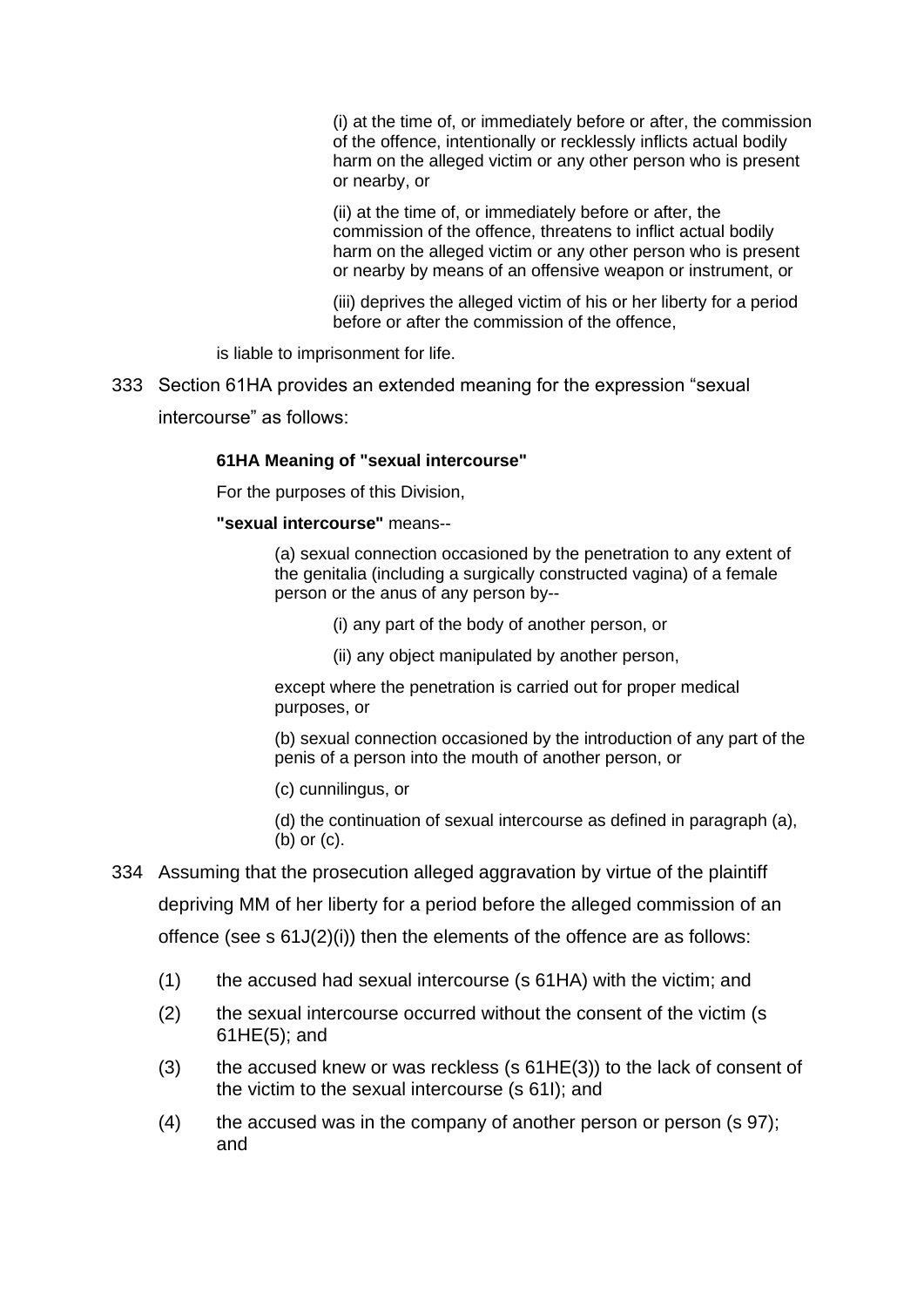- (5) for a period before or after the sexual intercourse the accused deprived the victim of his/her liberty.
- 335 Section 61M was repealed in 2018 (see *Criminal Legislation Amendment (Child Sexual Abuse) Act 2018* (NSW)) but applied at the time of the plaintiff's arrest and the laying of charges against him. At the time was in the following terms:

### **61M Aggravated indecent assault**

(1) Any person who assaults another person in circumstances of aggravation, and, at the time of, or immediately before or after, the assault, commits an act of indecency on or in the presence of the other person, is liable to imprisonment for 7 years.

(2) Any person who assaults another person, and, at the time of, or immediately before or after, the assault, commits an act of indecency on or in the presence of the other person, is liable to imprisonment for 10 years, if the other person is under the age of 16 years.

(3) In this section, *circumstances of aggravation* means circumstances in which:

> (a) the alleged offender is in the company of another person or persons, or

(b) (Repealed)

(c) the alleged victim is (whether generally or at the time of the commission of the offence) under the authority of the alleged offender, or

- (d) the alleged victim has a serious physical disability, or
- (e) the alleged victim has a cognitive impairment.
- 336 The elements of the offence are:
	- (1) the accused assaulted (s 61L) the victim; and
	- (2) that assault was accompanied by an act of indecency (s 61N) on or in the presence of the victim which occurred before, after or at the time of the assault; and
	- (3) the assault occurred in a circumstance or circumstances of aggravation alleged.
- 337 The Crown need not prove a separate assault if the act of indecency was committed on the victim, although that is not an issue in this case.
- 338 The plaintiff was charged at or around 4.45am.
- 339 In the first statement of Inspector Pietruszka, as to his belief and actions at the time of charging the plaintiff he said: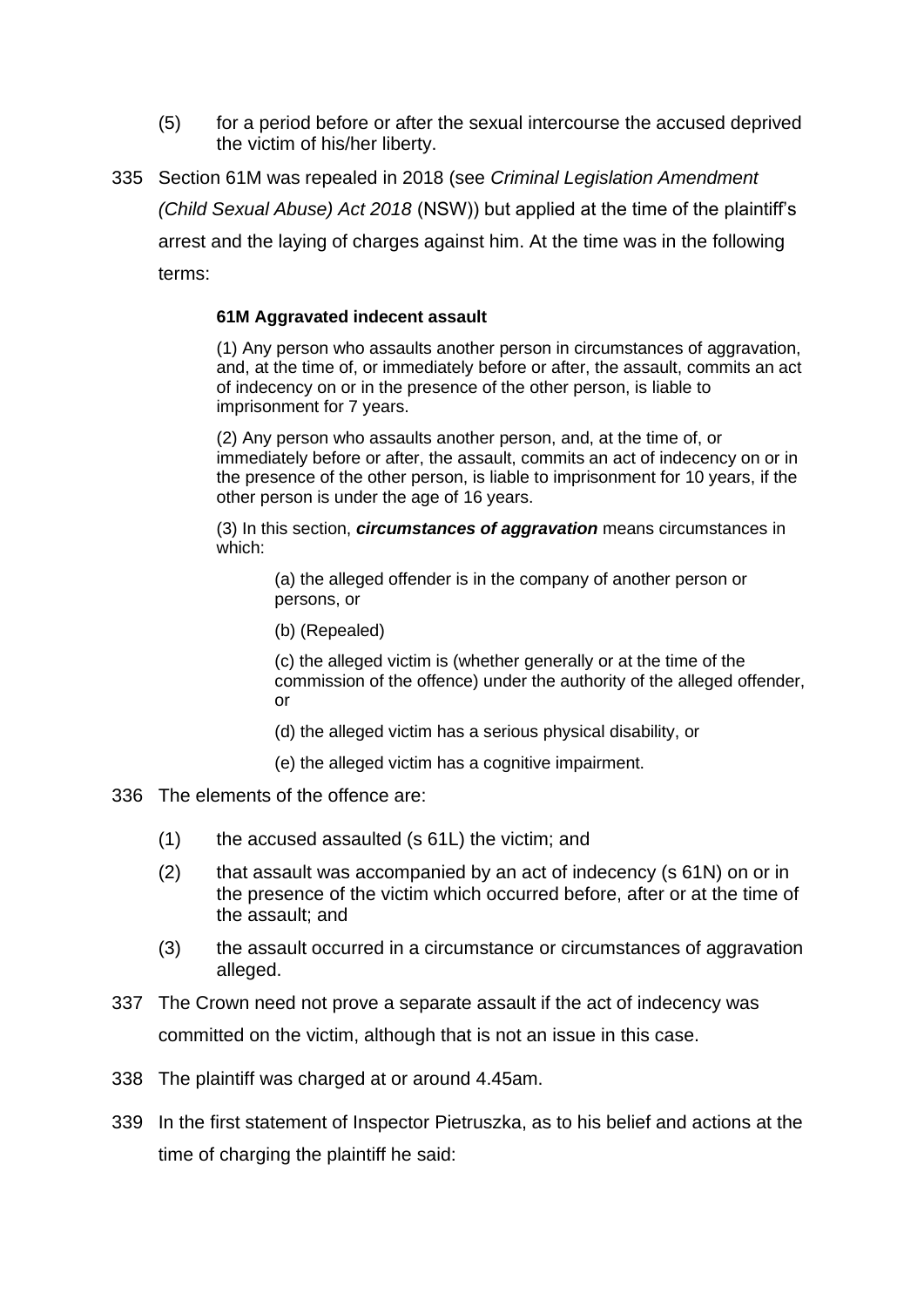49. At the time I caused Mr HRDAVEC to be charged, I believed that he had committed the offence with which he was charged. That belief was based on the information I then had to hand, as identified above.

50. I deny that I caused Mr HRDAVEC to be charged out of malice towards him. My intention was to ensure that the perpetrators of the sexual assault were charged and put before the Court.

340 At the time of charging the plaintiff, Inspector Pietruszka marked a box on the police computer system indicating that the matter was for the DPP.

## *Refusal of bail*

- 341 Following the charging of the plaintiff, an initial bail determination under s 43 of the *Bail Act 2013* (NSW) was made by the Custody Manager, Sergeant Kneipp.
- 342 Sergeant Kneipp prepared a statement dated 23 July 2018. In that statement he stated that "I have no recollection of the events of that evening of the 1 and 2 July 2014… beyond that which is contained in the [Custody Management Record] and the other documents which I exhibit to this statement".
- 343 Sergeant Kneipp provided evidence of his usual practice when tasked with making a bail decision:

24. … it is my practice to:

(a) read the facts sheet prepared by the charging officer;

(b) obtain and read the COPS profile of the accused recording the accused's interactions with the police; and

(c) form a view as to what bail decision should be made.

- 344 At approximately 4:56am, Sergeant Kneipp refused bail.
- 345 As to that decision, Sergeant Kneipp said the following:

28. The offences with which [the plaintiff] was charged were "show cause" offences. Where an offence is a show cause offence, it is my practice not to grant bail unless the accused provides a sufficient reason (or reasons) to be at liberty. I do not now recall my precise reasoning process in declining to grant [the plaintiff] bail. However, I have no reason to doubt that I departed from my general practice in not granting bai absent a sufficient reason. I note that the fact sheet indicates that [the plaintiff] did not comment on a number of adverse allegations put to him. That is a factor to which I would ordinarily give some weight in making a bail decision for a show cause offence.

346 I accept that bail was refused because the plaintiff had been charged with a "show cause" offence and the plaintiff had not shown cause as to why he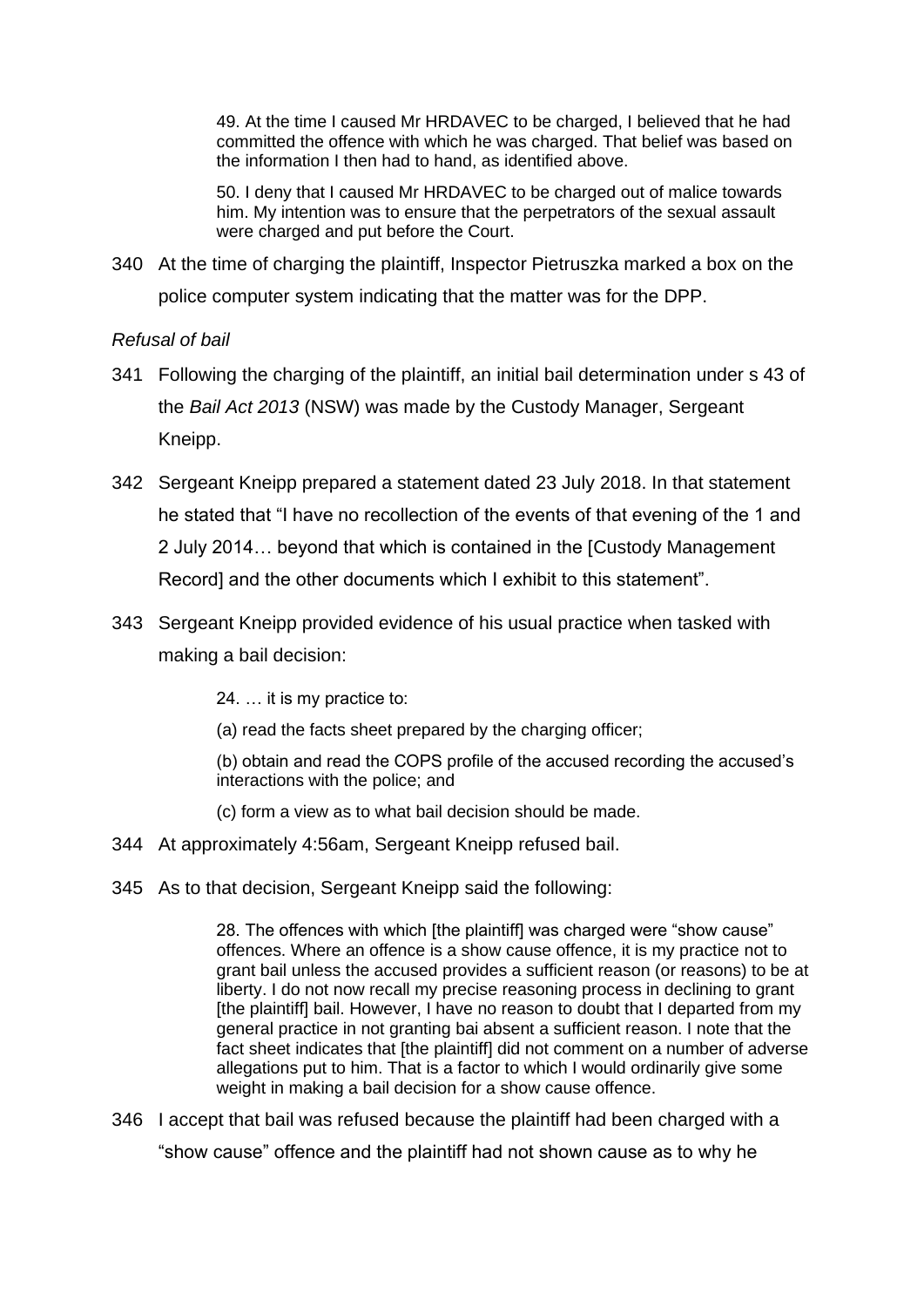should be granted bail. Further, I accept the decision maker, with respect to the refusal of bail by the police, was Sergeant Kneipp.

347 From 5.32am, Sergeant Scicluna took over as Custody Manager. Sergeant Kneipp had no further involvement in the custody, investigation or prosecution of the plaintiff.

## *DPP took carriage of the proceedings*

348 Sometime after 2 July 2015 and prior to 7 July 2015, the DPP took carriage of the matter.

## *Further Statement of Ms Tejada*

- 349 On 2 July 2015 at 6pm, Inspector Pietruszka obtained a further statement from Ms Tejada. The statement was electronically recorded, with a duration of 40 minutes.
- 350 The following elements of Ms Tejada's further statement may be noted:
	- (1) At Q16:

Q16. Following on from this statement firstly, is there anything else you wish to tell us about this matter that you recall now or that you didn't recall at the time now that it's been a week since the, the incident?

A. Mmm.

(2) Ms Tejada's recollection was that the plaintiff and Mr Bandao had been looking after her (A19):

> I remember still that I was like, the one sitting down on the ground 'cause I was like, I was intoxicated. Also I remember that my friend Valentino and Lloyd [sic] was looking after me. That also I remember that Lloyd [sic] was, Lloyd [sic] took [MM] home and I remember, the, the next thing I remember the cops was in the house and stuff yep.

- (3) Ms Tejada said that she met up with the plaintiff in person since the incident and answered in the negative when asked whether the plaintiff had asked her to say anything on his behalf (Q144-146)
- (4) At Q165-Q176, Inspector Pietruszka addressed the Facebook Chat messages on the plaintiff's phone and inquired whether the plaintiff had approached her to "tell the police this". In reply, Ms Tejada said: "No because I was just like, I'm gunna say what I know and… from what is happening".
- (5) At Q177-Q188, Inspector Pietruszka put the plaintiff's alibi that he was with Ms Tejada "the whole night" to Ms Tejada. She appeared to indicate that the plaintiff and Mr Bandao had been looking after her at the time of the incident. The relevant extract follows: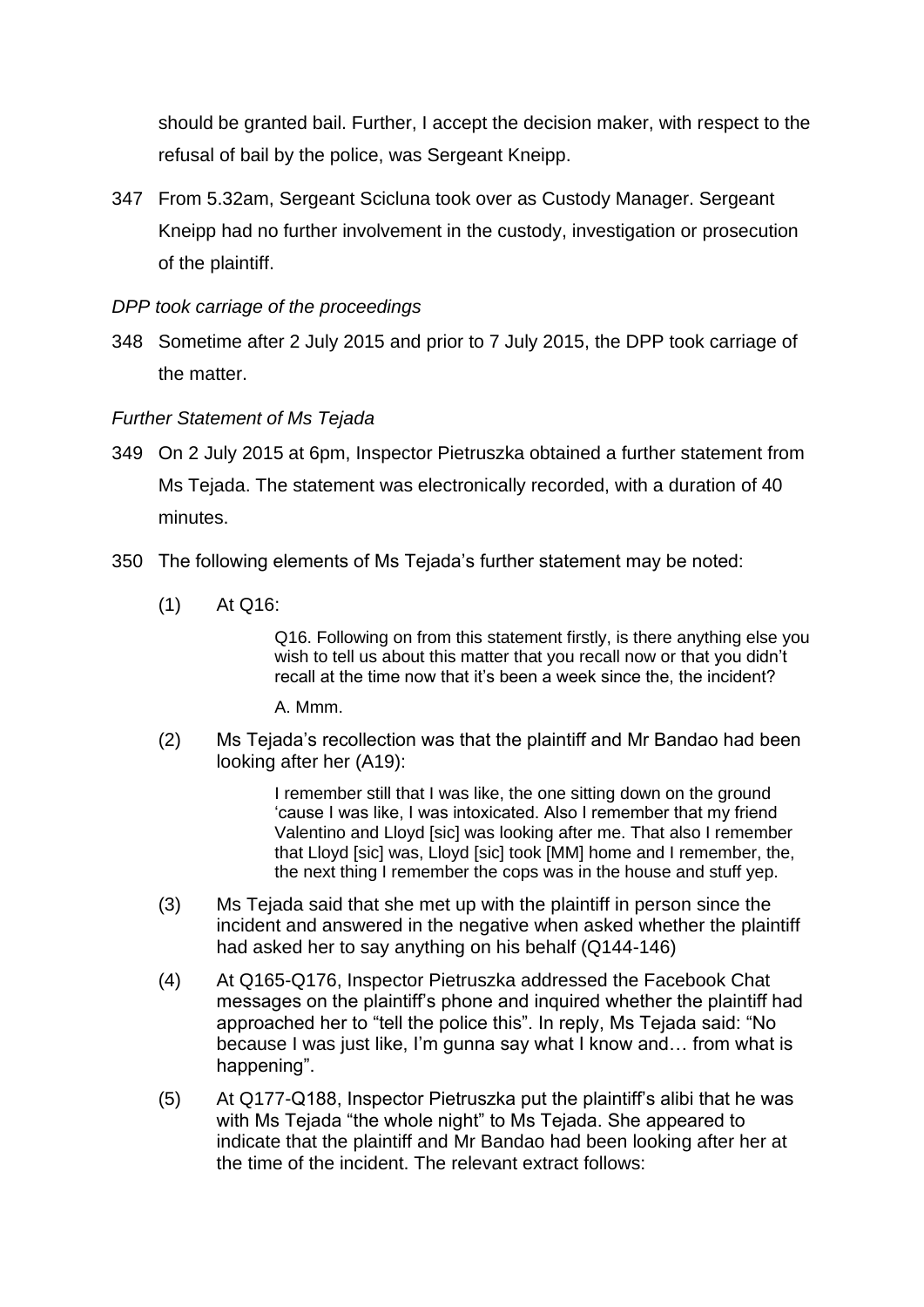Q177. Because when we spoke with him last night he said, No, Patricia, I was with Patricia ---

A. The whole night ---

Q178. Yeah.

A. Yeah they were looking after me yeah.

Q179. Yeah but in your statement, firstly you were, they were looking after you after the incident not at the time, that's in your statement.

A. ….. sorry I was intoxicated that night ---

Q180. [18:17:55] Mmm.

A. ----and from what was happening he was with me the whole time and Lloyd [sic] and I could hear like people around me and, and then when they left he was with me there, me too ----

Q181. Yeah ---

A. --- he was with ---

Q182. When they ---

A. --- me too.

Q183. When they took her home ---

A. Yeah he was with me ---

Q184. I'm ---

A. --- too yeah yeah ---

Q185. --- talking about like at the time, so. You were on the grass being sick ---

A. Yeah. And then the ---

Q186. --- …… ---

A. --- guys were around me.

Q187. ..... yeah at some point the guys were around you.

A. Yeah, yeah ---

Q188. You said when you went in the house they were around you.

A. Mmm.

Inspector Pietruszka suggested that answer was inconsistent with her earlier statement, which he said stated they were looking after her "after" the incident, Ms Tejada said "sorry I was intoxicated at the time".

(6) At Q223:

Q223. O.K. So it's still the case that when you were on the grass you, you saw James but you can't really remember seeing anyone else whilst you're being sick?

A. 'Cause I wasn't really looking ---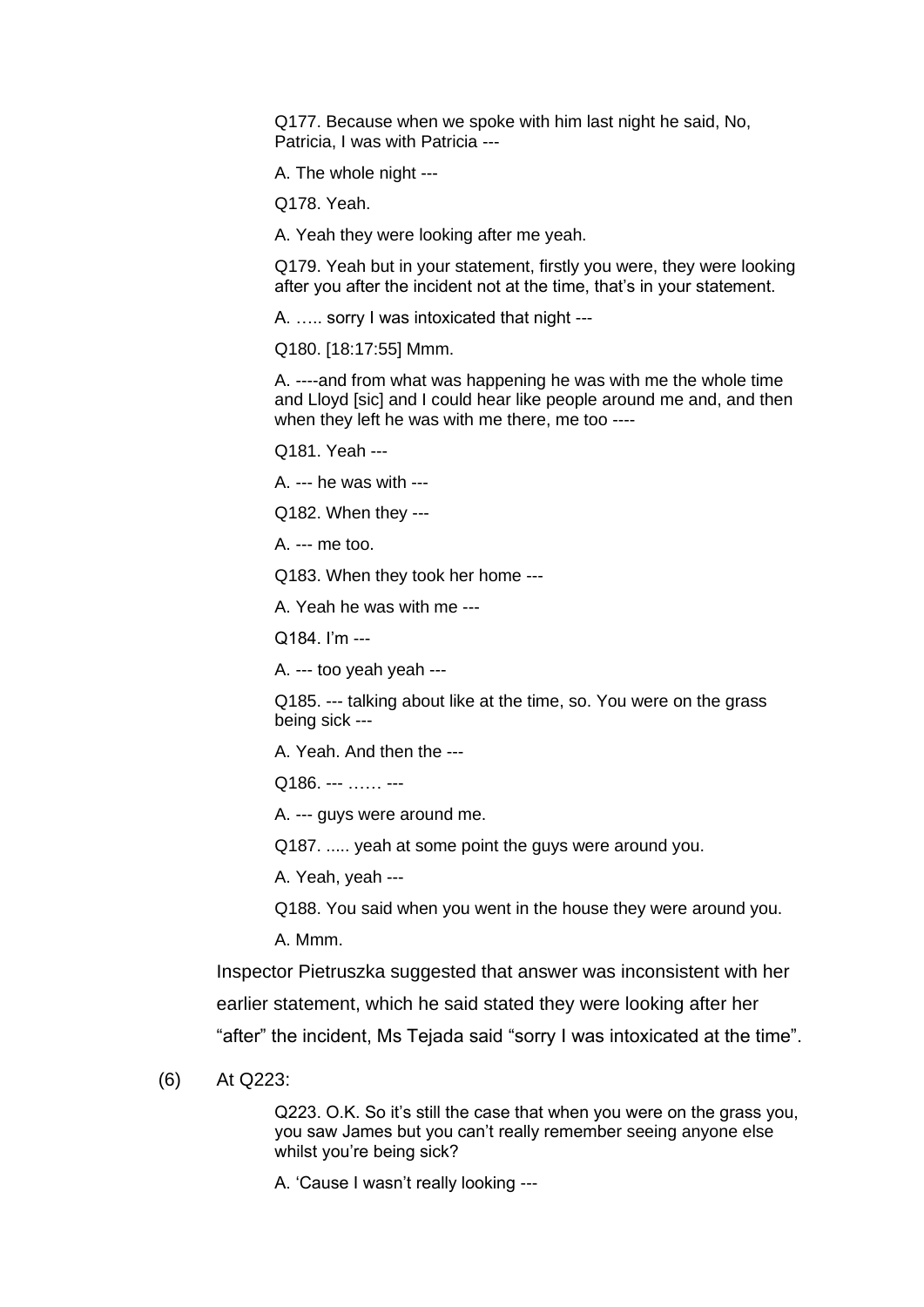- (7) Ms Tejada indicated that she had difficulties remembering what had occurred because she had been intoxicated (A302).
- (8) Ms Tejada suggested that she was outside for most of the time she was sick on the grass and went inside "after when they left" (Q363-Q369):

Q363. One thing I'll ask. Are you, are you close friends with Valentino?

A. Not really.

Q364. O.K. No, as I said 'cause he, he was adamant that you're his alibi and can state that he was with you ...

A. Mmm...

Q365. ... inside.

A. Mmm

Q366. But as your statement says this was all happening when it was all outside so, I want to ...

 $\mathsf{A}$ 

Q367. But I, I ...

A. We were outside too.

Q368. Yeah

A. Yeah.

Q369. Yeah, I want to make sure though. But he said that you were inside.

A. That was when, after when they left yep ...

- 351 The further statement of Ms Tejada was the basis of two factual controversies relating to the plaintiff's claim *vis-à-vis* malice. In summary, the plaintiff contended:
	- (1) the manner in which Inspector Pietruszka approached the second interview with Ms Tejada reveals a deliberate effort "to undermine the alibi [of the plaintiff] by suggesting that the plaintiff may have tried to set it up". That contention was supported with reference to Q165-Q185; and
	- (2) Inspector Pietruszka always knew the content of Ms Tejada's first statement, and misrepresented it for his own purposes to Ms Tejada during the further interview of Ms Tejada.
- 352 Turning to the first contention that Inspector Pietruszka sought to deliberately undermine the alibi of the plaintiff, the following submissions were advanced:
	- (1) Notwithstanding Inspector Pietruszka's earlier representation to the plaintiff that he would make enquires about his alibi to Ms Tejada, "[Inspector] Pietruszka never enquired about details of the alibi". Further, questions such as how long she had been on the grassed area, whether the plaintiff had been with her the whole time, or whether he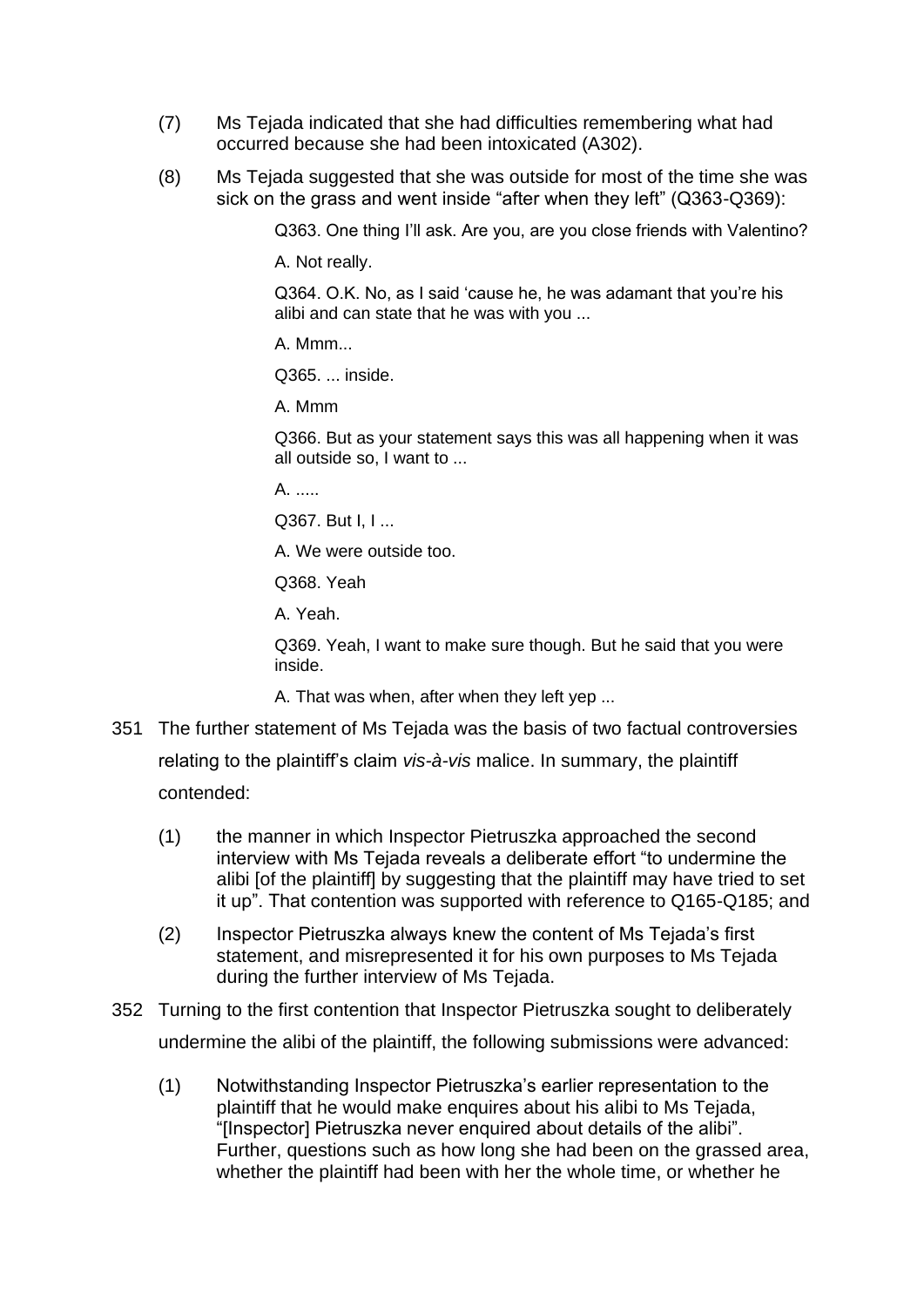had left her for any period, were also never posed by Inspector Pietruszka.

- (2) Inspector Pietruszka misrepresented to Ms Tejada what was in her own statement, namely, "in your statement, firstly you were, they were looking after you after the incident, not at the time, that's in your statement" (see Q179). It was contended such a misrepresentation should be properly construed as a lie.
- (3) As to any potential outstanding confusion regarding whether Ms Tejada was outside on the grass area or inside, the plaintiff relied upon Ms Tejada's answers to Q363-Q369, which, it was contended confirms the plaintiff's alibi.
- (4) The plaintiff ultimately contended that in light of that extract, by the completion of Ms Tejada's further statement, Inspector Pietruszka "knew that the alibi was sound, despite his efforts to undermine it".
- (5) Instead of checking the alibi, he appears to have set out to undermine it. Speaking to Ms Tejada of the plaintiff, Inspector Pietruszka asked:

Q175. Well did he ever approach you and say, can you tell the police this?

A. No because I was just like, I'm gunna say what I know and ...

Q176. Yeah.

A. ... from what is happening.

Q177. Because when we spoke with him last night he said, No, Patricia, I was with Patricia ...

A. The whole night.

Q178. Yeah.

A. Yeah they were looking after me yeah.

Q179. Yeah but in your statement, firstly you were, they were looking after you after the incident not at the time, that's in your statement.

(Ex 20, p 288)

The latter statement, it was submitted, was "quite false", as Inspector

Pietruszka acknowledged (see T600.7-36). However, he denied that it

was knowingly incorrect (T600.39).

(6) When the statement is considered in the light of Inspector Pietruszka's conduct to the ERISP of the plaintiff, there is evidently "irresolvable problems in the logic of [Inspector] Pietruszka's position". It was contended, it shows a radical shift in Inspector Pietruszka's consciousness since the ERISP of the plaintiff, which had only been conducted that morning. By Q175-Q179, it is clear, Inspector Pietruszka went from believing that Ms Tejada did not mention the plaintiff when conducting the ERISP of the plaintiff, to believe that she *did* mention him looking after her, though after the incident. It was contended that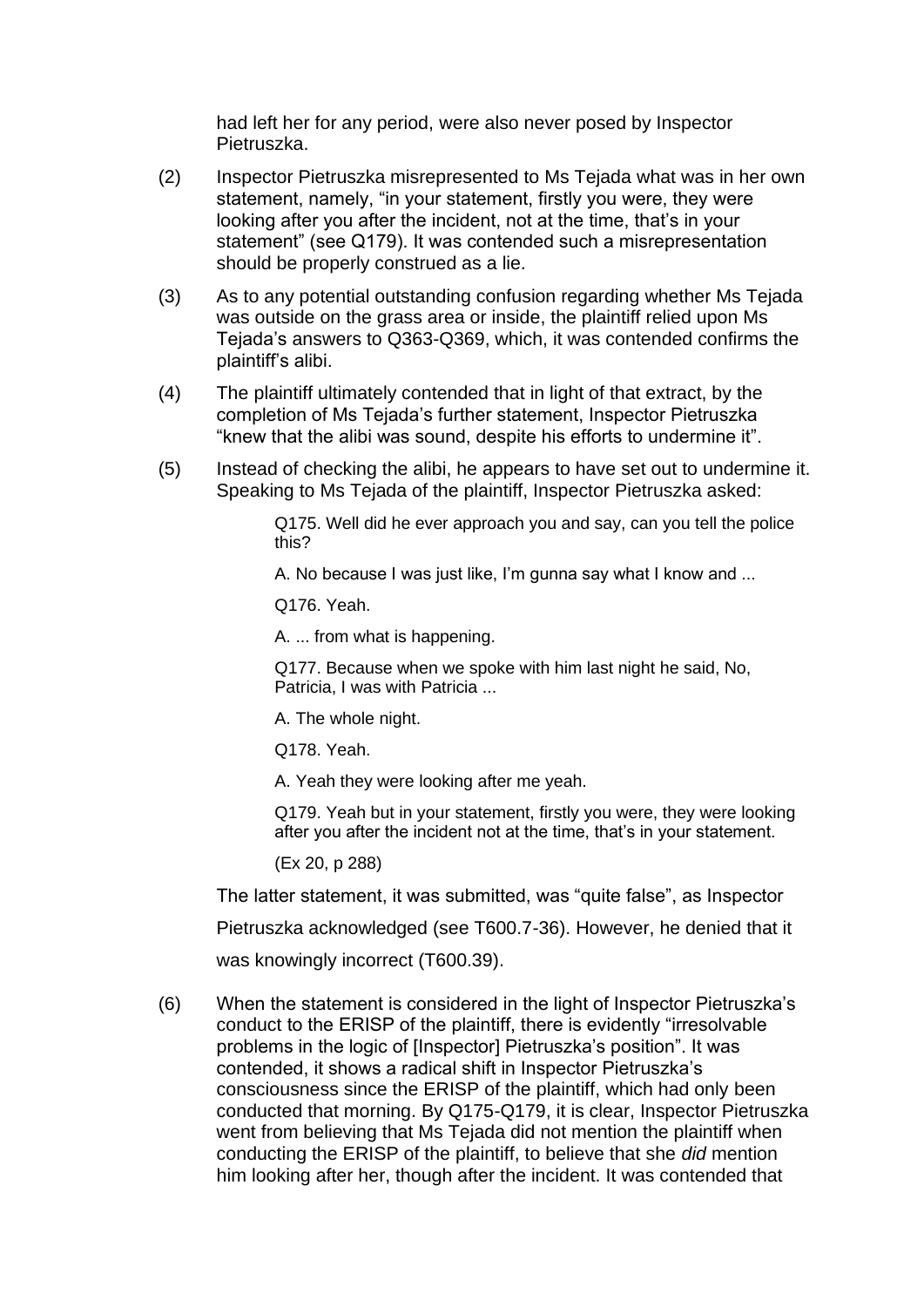"[s]uch a change can have come about realistically only by his having looked at Ms Tejada's statement. Yet having looked at it so recently, he still got it wrong.

- (7) The plaintiff further submitted, in reply submissions, that by the very act of enquiring about an alibi, Inspector Pietruszka "thereby reveal[ed] that he knew, contrary to his evidence, that Ms Tejada had given the plaintiff one".
- 353 Turning to the contention that Inspector Pietruszka "always knew" the content of Ms Tejada's first statement, and misrepresented it for his own purposes to Ms Tejada (noting I have earlier dealt with the submission as advanced with respect to the plaintiff during the ERISP), the plaintiff submitted:
	- (1) If Inspector Pietruszka's account of being mistaken, with respect to his memory of Ms Tejada's statement in the ERISP of the plaintiff, was correct, he still held his mistaken belief at the time the ERISP concluded. In light of that contention, the plaintiff made the following observations:
		- (a) That evening at 6pm, he interviewed Ms Tejada. The interesting question is whether his asserted belief about the content of her statement changed during the period until then. At the police station he had immediate access if he wanted it to all the records of the investigation (T492.27-29). He had told the plaintiff five times that he would talk again to Ms Tejada (Q76, Q87, Q91, Q100 and Q111).
		- (b) It is most unlikely in these circumstances that Inspector Pietruszka did not refer to Ms Tejada's statement in preparation for his interview with her. If he had done so, he would have discovered his mistake.
		- (c) Inspector Pietruszka said that he could not remember whether at the time of the interview, he thought that Ms Tejada's statement mentioned the plaintiff:

Q13. So when you came to interview her later that evening, did you think her statement mentioned him or not?

- A. I can't recall, sir. I don't honestly remember.
- (2) Against the background of those preliminary observations, it was the contended, it is clear that Inspector Pietruszka had Ms Tejada's statement of 22 June 2015 during his interview with her. At the start of the interview, she was given a document (Q6-8) and asked to read out the standard statement proforma introduction, which she did at A9. Then this occurred:

Q13. The rest of it is a statement that you previously made ...

A. Mmm Mmm

Q14. ...which was made on the 22nd of June which you signed ...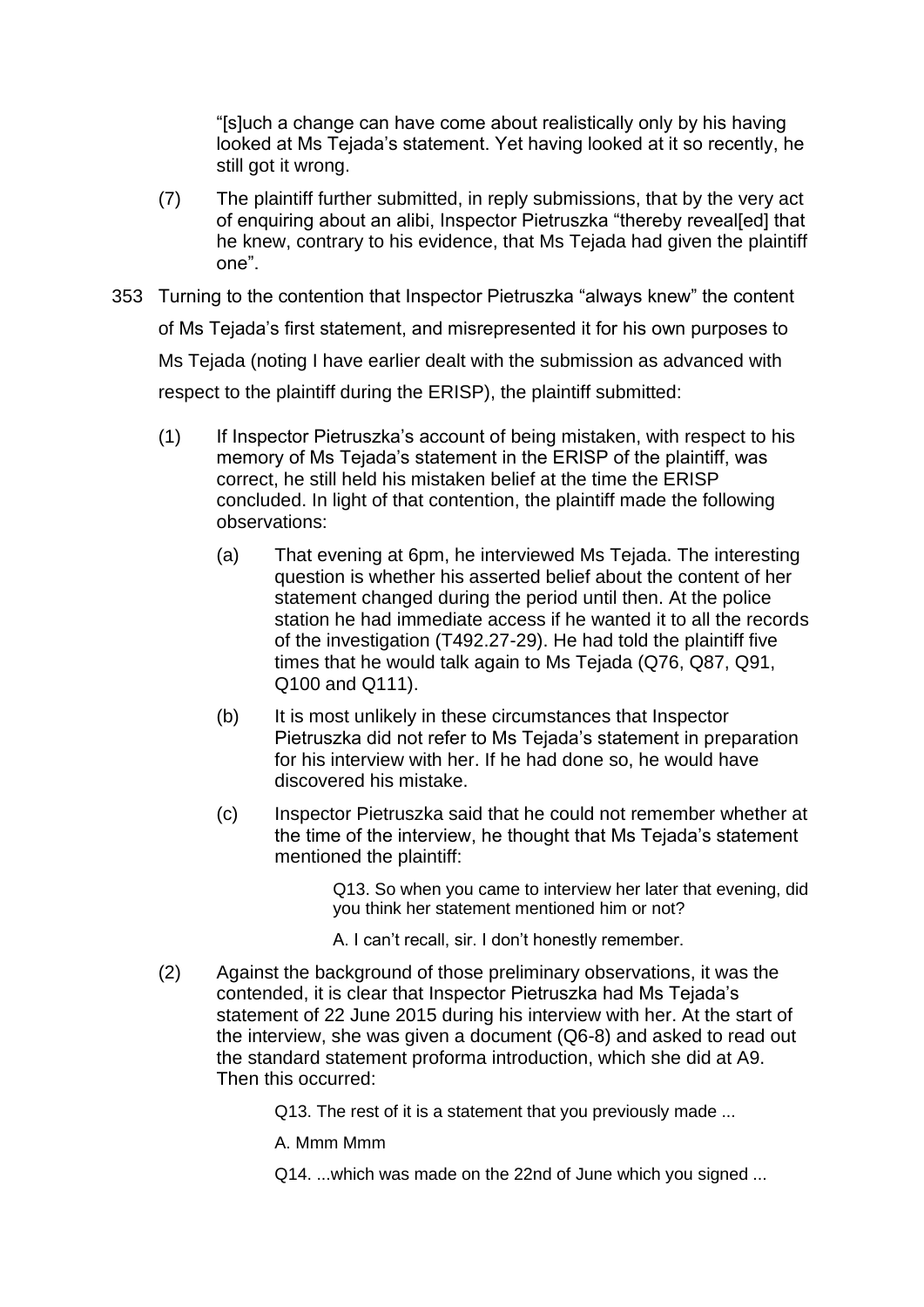A. Mmm Mmm

Q15. Following on from this statement firstly, is there anything else you wish to tell us about this matter that you recall now or that you didn't recall at the time now that it's been a week since the, the incident.?

A. Mmm.

A simple analysis of Q6-Q14, reveals Ms Tejada was asked to "read" from his first statement, this is indicated by her reading of the proforma, which was followed by a confirmation that "[t]he rest of it is a statement that you previously made… on 22nd of June". The "it" being her statement. Thus, , it is clear that at this interview Ms Tejada had a physical copy of her first statement.

- (3) Further, it is clear that the statement referred to in Q205 "I'm just going through your statement now, OK" was the same statement. It makes no sense for the latter to be a reference to the electronic recording of the interview itself, which was continuing as the parties spoke, and could not have been gone through in any meaningful way, despite Inspector Pietruszka's evidence to the contrary (see T603.45-T604.19).
- (4) A notable feature of the interview is that, despite what had been said in the ERISP with the plaintiff, though the alibi was raised, there was no question aimed at checking it. It was contended, by the plaintiff, that by the following evidence of Inspector Pietruszka at the hearing, he agreed with that submission:

Q. Well you see, if you were checking the alibi, the key thing to check with her would have been, wouldn't it, whether he had been with her for the whole time?

A. Yes.

354 After considering the further statement of Ms Tejada, the ERISP of the plaintiff and the evidence of Inspector Pietruszka during cross-examination, it was submitted, the simple explanation for "all this incoherence and contradiction" is

that Inspector Pietruszka's evidence is false. The plaintiff contended:

[H]e always knew the content of Ms Tejada's statement, and misrepresented it for his own purposes to both the plaintiff and Ms Tejada. Mr Pietruszka is a cynical and manipulative man. The rest of his evidence stands to be assessed in that light.

355 In reply, the State's submissions focused upon Inspector Pietruszka's

approach to the plaintiff's alibi throughout the further statement of Ms Tejada. It advanced the following submissions:

(1) It is not correct that Ms Tejada's further statement "confirmed" that the plaintiff was on the grass. Ms Tejada's statement indicated that she was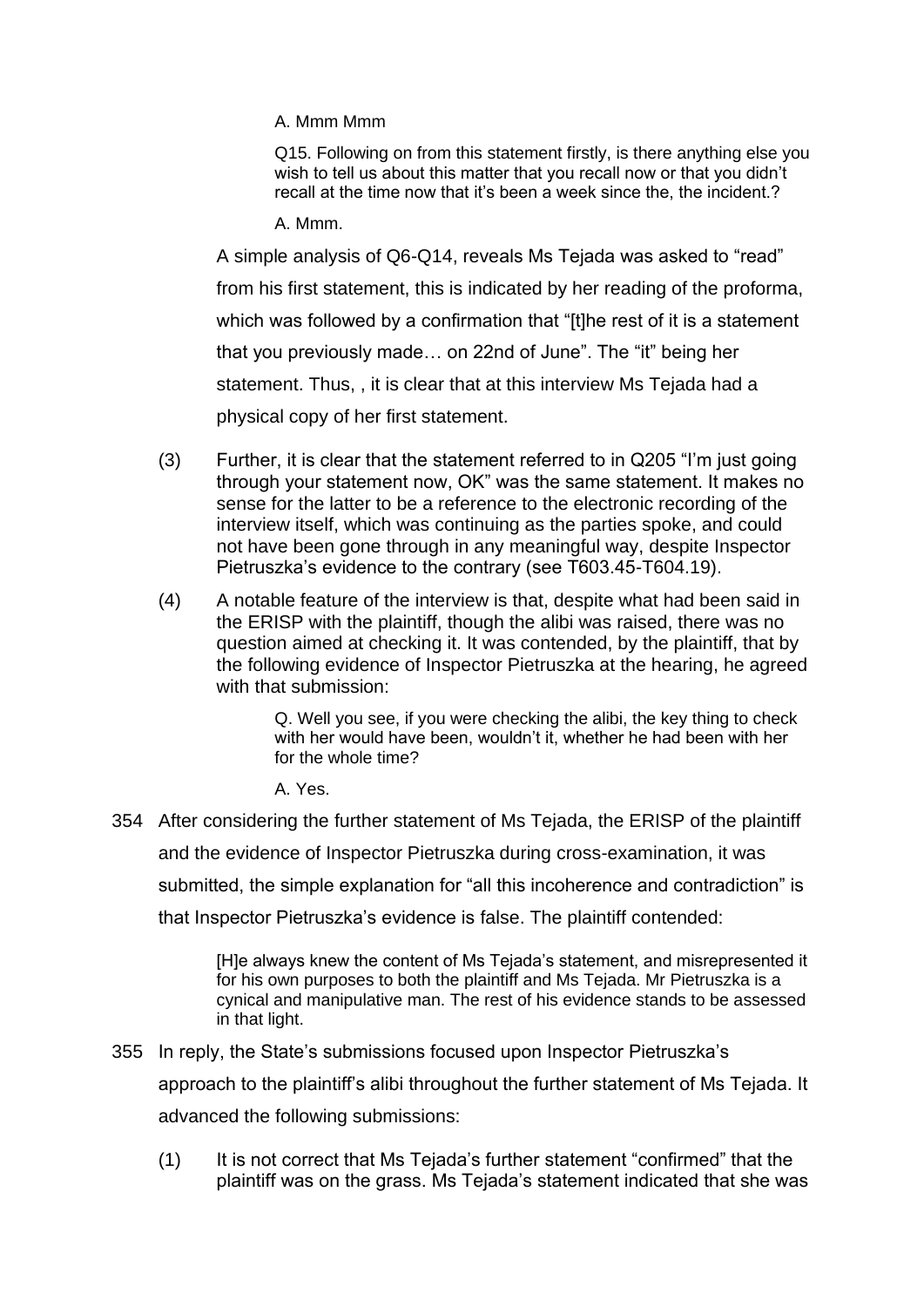intoxicated, was not looking at who went into the toilet and also placed Mr Bandao was on the grass with her as well as the Plaintiff. The significance of the reference to Mr Bandao, it was contended, was the fact he was confirmed to be in the bathroom by the victim.

- (2) Nor is it correct that Inspector Pietruszka "never enquired about details of the alibi". Inspector Pietruszka invited Ms Tejada to volunteer information about the incident (see Q16), which ultimately led Ms Tejada to address the alibi (see A19).
- (3) Nor was it incorrect for Inspector Pietruszka to say that, in Ms Tejada's first statement, she had said that "they were looking after you after the incident, not at the time". In para 11 of her first statement, Ms Tejada had said that the plaintiff was looking after her after the incident in the toilet; but she did not say that the plaintiff was looking after her during the incident.
- (4) Further as to the plaintiff's reliance upon Q363-Q369, it was contended that the answers of Ms Tejada do not establish the plaintiff's alibi was sound. *A fortiori*, they do not establish that Inspector Pietruszka knew it was sound. To the contrary, they establish that it remained unclear whether and when Ms Tejada was inside and outside.
- 356 I do not accept the contention advanced by the plaintiff that an analysis of the further statement of Ms Tejada supports a conclusion that Inspector Pietruszka's primary goal was to undermine the alibi of the plaintiff. Rather, the interview reveals the contrary:
	- (1) Over the course of 40 minutes, Inspector Pietruszka allowed Ms Tejada to add any further details and/or supplement her earlier statement with further recollections; as with the victim, Ms Tejada was quite intoxicated on the night of the assault, and may not have been completely sober at the time of her first statement.
	- (2) Taking the lead from Ms Tejada's answers, Inspector Pietruszka would seek further clarification of answers and/or put aspects of the plaintiff's account to Ms Tejada.
	- (3) As to the questions relating to whether or not the plaintiff told Ms Tejada what to say, I find that course of questioning reasonable in light of the evidence available to Inspector Pietruszka at that time. Following the retrieval of the Facebook Chat messages from the plaintiff's phone, together with his personal assessment of the plaintiff's demeanour and responses during his ERISP, it is evident that Inspector Pietruszka formed a suspicion that the plaintiff and Ms Tejada may have been colluding prior to his arrest. In light of that evidentiary basis referred to (and set out earlier in this judgment), I find that suspicion to be reasonable in the circumstances. Further, as that suspicion is directly tied to the weight put on the evidence of Ms Tejada, it was necessary to explore as part of the investigation her account of the events of the evening and particularly the issues surrounding the plaintiff's alibi. Thus,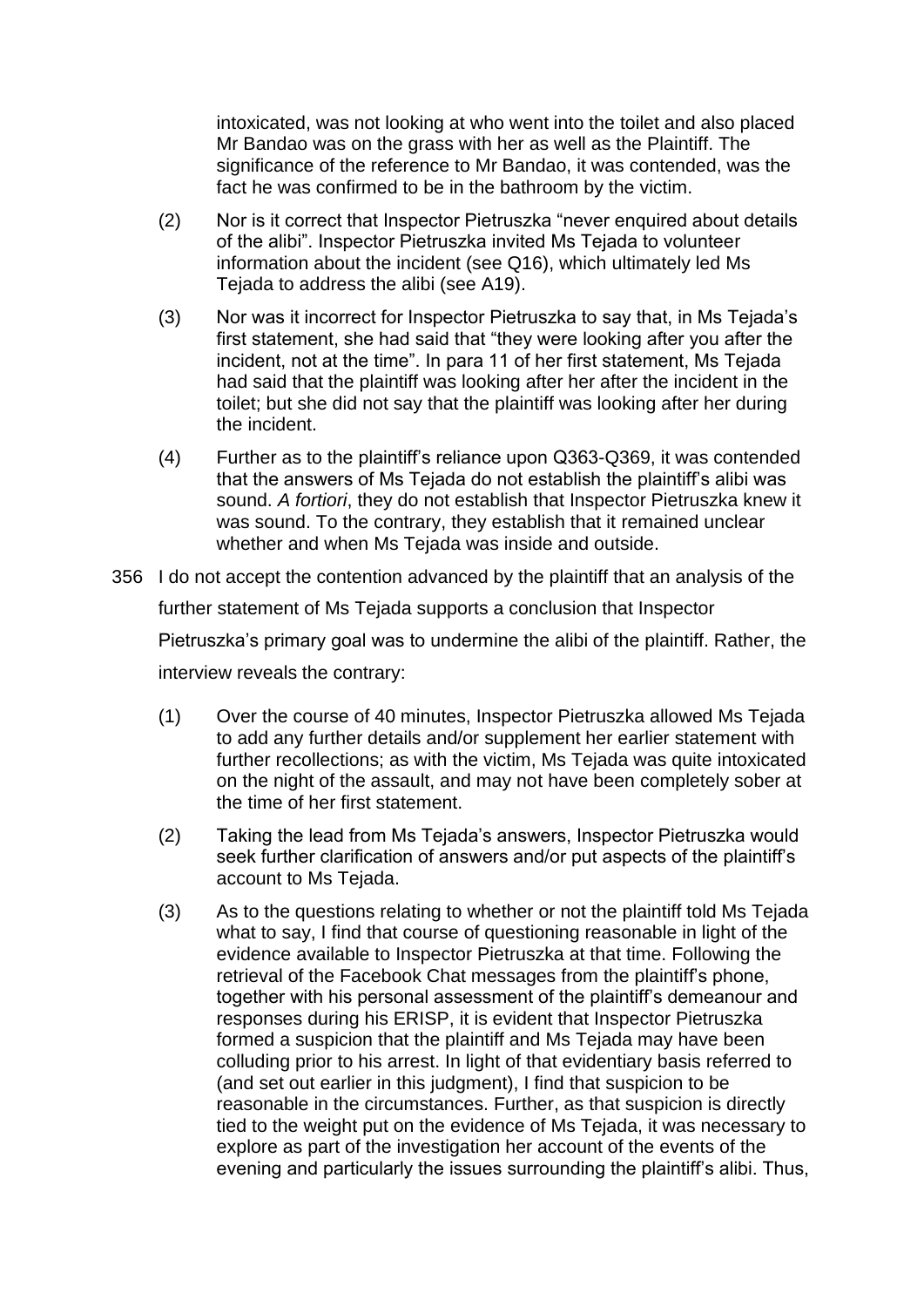I do not consider it to be a step taken for the purpose of undermining the plaintiff's account and/or alibi.

(4) As to Inspector Pietruszka's contention that Ms Tejada had initially stated that the plaintiff was only assisting her "after the incident". Whilst that is not strictly correct, the initial account provided by Ms Tejada does not account for the whereabouts of the plaintiff for "the whole night". The relevant extract appears below:

> 10. When I was in the bathroom James and the boys were checking up on us to make sure we were ok. They knocked and we opened the door. Loyd took me outside and I sat on the grass and I was vomiting there as well. *My other friend, Valentino, was looking after me.* He came a bit later but I don't remember exactly what time he got there. I know Valentino as he is a friend of Loyd's.

11. I was sitting on the grass just outside the back door to the main house and I heard [MM] moaning. She was still in the toilet. *I think James was in the toilet with her because Valentino and BJ were looking after me when I was sitting on the grass.*

[Emphasis added.]

That statement does not enable a clear timeline of the plaintiff's movements to be confirmed. Thus, the question in the further interview with Ms Tejada reveals that the issue remained unclear and/or was at odds with Inspector Pietruszka's understanding of the evidence (which, as to that specific aspect at the time of the interview, may have been incorrect). Notwithstanding the error, it did not reveal malice, but a mere mistake in the context of the uncertainty of Ms Tejada's account. Further, the question provided an opportunity for Ms Tejada to potentially further assist with timing and/or the whereabouts of the plaintiff at the time of the incident.

(5) I also accept that answers at Q363-Q369, as submitted by the plaintiff, are relevant to an assessment of the plaintiff's alibi. Whilst the State is correct to state that Ms Tejada's answers leave the issue unclear, her responses suggested that for the majority of the time she was sick she was outside but, upon the others leaving, she went inside before departing. Thus, it partially corroborated the account provided by the plaintiff that he was inside with her. However, it does not confirm the plaintiff's alibi was entirely sound. Whilst Ms Tejada accounts for the plaintiff's whereabouts more clearly in her further statement, the account remains at odds with the plaintiff's account in his ERISP, in particular, the assertion that he was with her the whole night and that he was with her in the house and not on the grass. The clarity is further impacted by the plaintiff's decision to decline to provide a timeline of movements and simply stated he was with Ms Tejada "the whole time" and was not outside on the grass.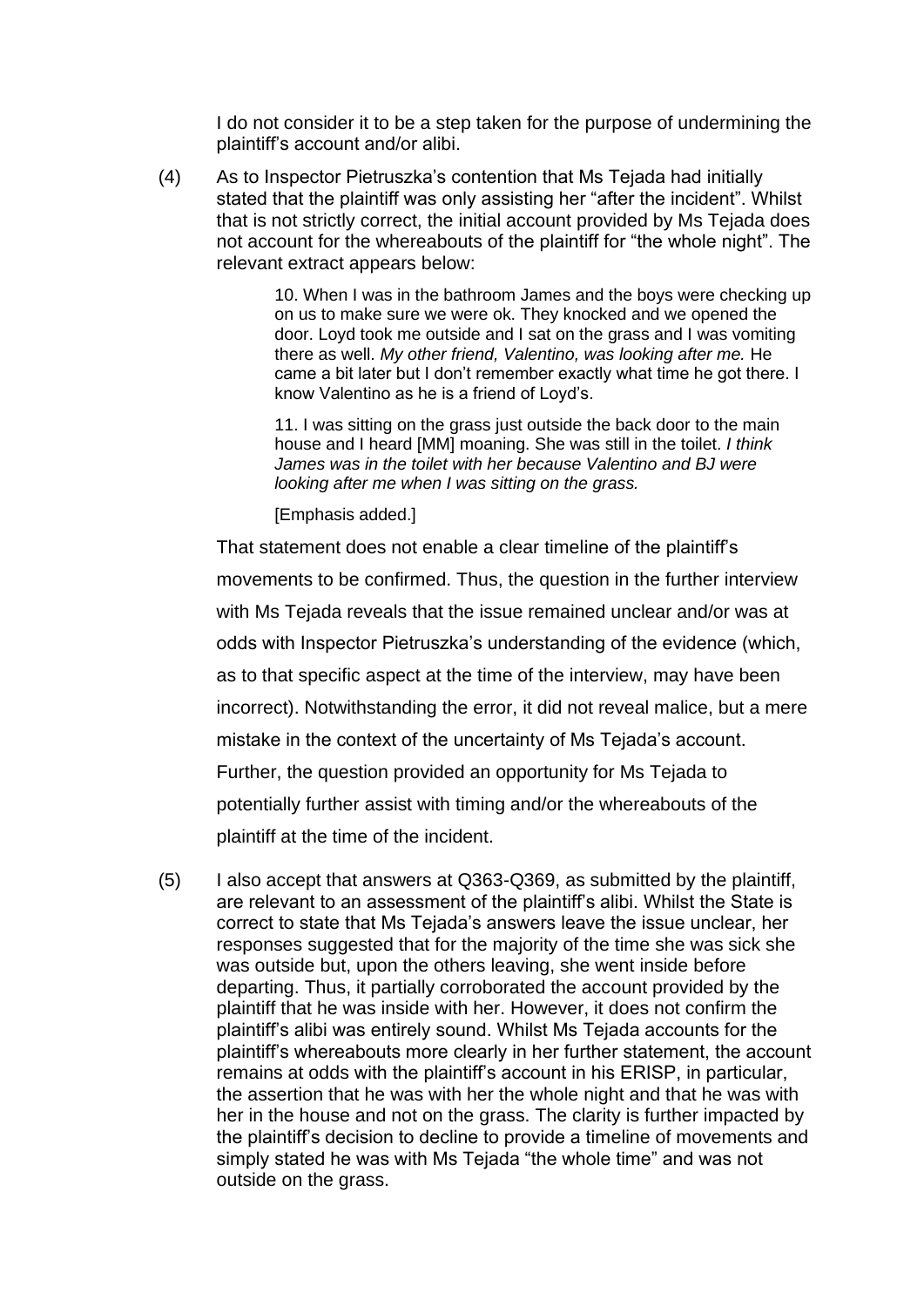357 As to the contention that Inspector Pietruszka "always knew" the content of Ms Tejada's statement, I adopt my earlier finding set out above. Further, in the light of that findings above and upon my assessment of the Inspector Pietruszka's conduct of his interview with Ms Tejada, I do not find that he misrepresented Ms Tejada's first statement to Ms Tejada. Nor do I find that any aspect of Ms Tejada's statement was represented to the Ms Tejada for a purpose other than a proper purpose and in the ordinary course of conducting a police investigation.

# **3 July 2015**

## *The third ERISP with MM*

- 358 On 3 July 2015 at 1.56pm, the victim made a further written statement. Inspector Pietruszka had phoned MM around 5pm the previous day to tell her that people had been charged, and she had told him that she had remembered some things better. The statement adopts the contents of a further ERISP carried out on 3 July 2015, a transcript of which was before the Court.
- 359 In the course of that interview, the following exchange occurred:

Q24. Do you remember when the last time was that you saw Valentino.

A. Yeah.

Q25. Do you remember when the last time was that you saw Valentino?

A. Right before I got into the bathroom.

Q26. O.K. Do you recall seeing Valentino in the bathroom?

A. No, no.

Q27. How many, what the most amount of people that was in the bathroom at one time?

A. I would say around three, including myself.

Q28. O.K.

A. It was a very small space.

Q29. Yeah.

A. Not, not much people would have fit in it. I'm pretty sure three.

360 By his first statement, Inspector Pietruszka explained the effect of that evidence upon steps taken with respect to the investigation and prosecution of the plaintiff: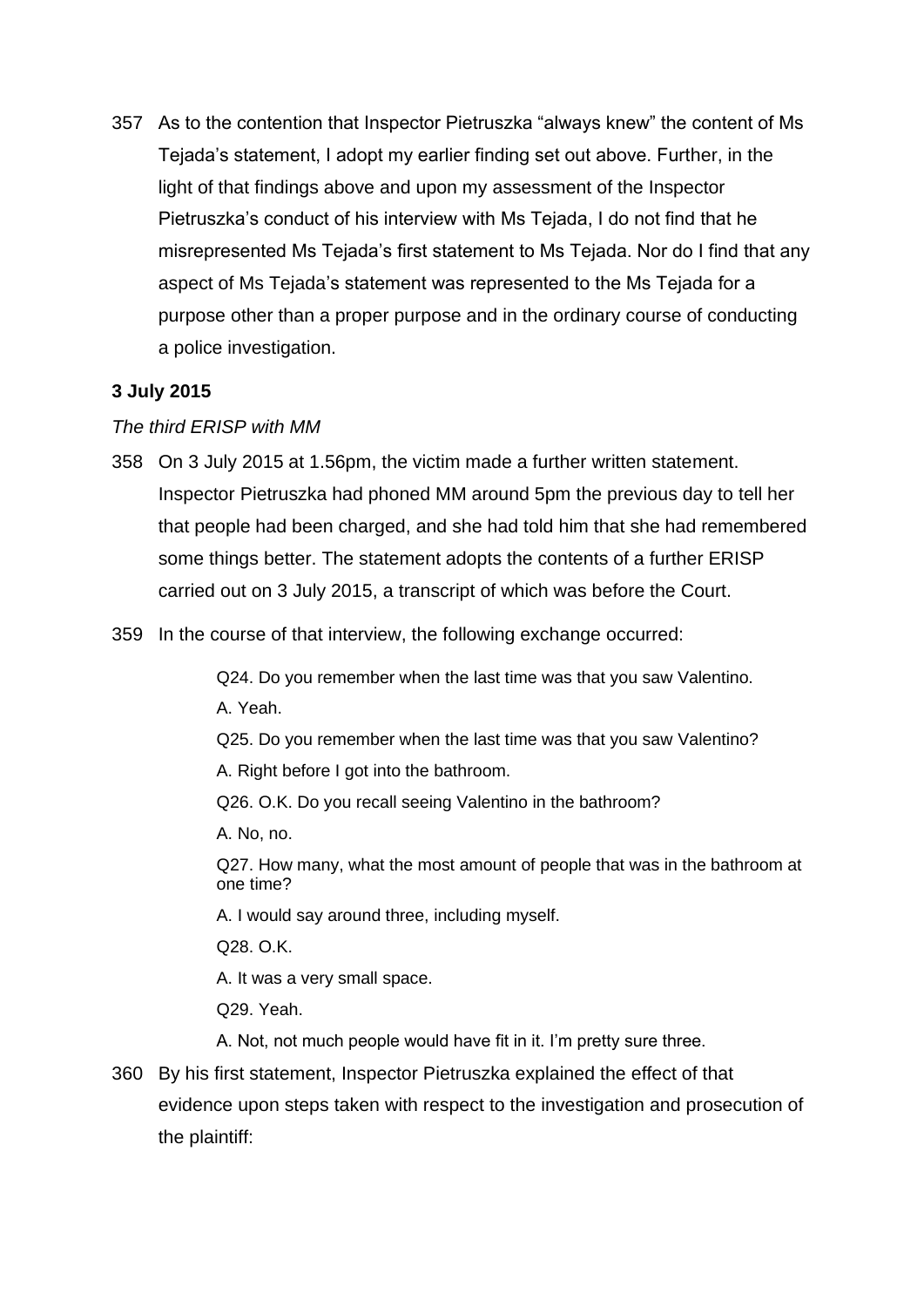56. This evidence from the victim did not cause me to form a definite view that Mr HRDAVEC was not involved in the sexual assault. I had information that four offenders had been present in the bathroom during the offence. I also had information suggesting there were only four males at the party, one of whom was Mr HRDAVEC.

57. Also, it has been my experience that victims of sexual assault commonly change their evidence at various points in the investigation, including as to the identity of the offender or offenders. I had had previous experience in victims asserting that a person was involved, then denying their involvement and then re-asserting that the person was involved. I had also had experience in victims denying that a person was involved and then asserting that the person was involved.

58. The evidence from the victim nevertheless caused me to form a view that the prosecution case had weakened considerably. I formed the view that bail should not be opposed at the next mention of Mr HRDAVEC's matter.

361 The plaintiff contended that with the new of evidence of MM, "if ever there had

been a case against the plaintiff, it completely disappeared". During cross-

examination, that contention was put to Inspector Pietruszka:

Q. Well the evidence you had came from three people didn't it?

A. Sir, the crime scene I think it was telling as well. And you haven't mentioned it but the crime scene does depict a version consistent with what the victim had told at the time. So there was a crime scene, she had a number of bruises on her body which again indicated that something had occurred in that bathroom so there was aspects of her version that was consistent but it had weakened considerably with that but it hadn't – what word did you use?

Q. Disappeared?

A. It hadn't disappeared, no.

Q. It had Mr Pietruszka, it had?

A. No I disagree.

Q. Well look, you had let's call it, you referred to the crime scene evidence, you mean things lying on the ground, bottles, tissues, vomit, all those things?

A. I'm talking about hair extensions, underwear, bra.

Q. Her clothes?

A. In a bin in that area.

…

Q. Those things didn't help you know how many people did it did they?

A. It confirmed her version of events that she was in that bathroom with people pulling at her clothing, pulling her hair extensions out.

Q. Of course it did ...

A. Taking her underwear off, removing her bra. It gave credit to what she had stated that four people had been involved in that offence.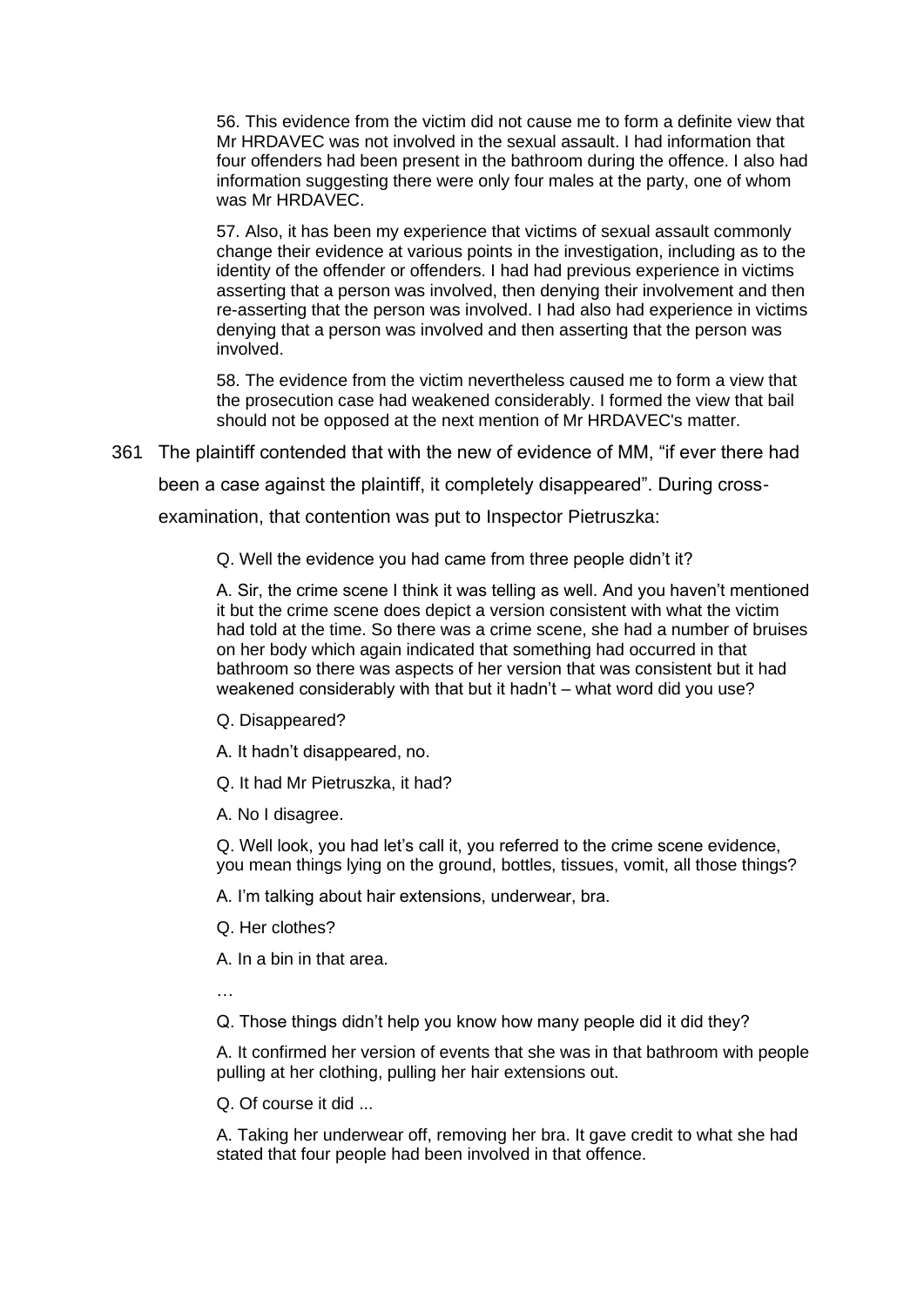Q. No it didn't have anything to do with the number of people Mr Pietruszka? A. I disagree sir.

Q. It gives credit to what she said in supporting the fact that she was attacked?

A. Precisely.

…

Q. And these various things were removed from her?

A. By four people.

Q. It doesn't say anything about the number of people does it?

A. She said four people.

Q. She said four people but how does the bra in the bin confirm it was four people?

A. So I agree that at no point did she say so and so took my bra off and put it in the bin. She doesn't not identify one person doing that.

Q. Or the hair piece or any of the other things?

A. No she just refers to they did this, they.

Q. They did it yes. And that's just one reason why the crime scene evidence does not assist at all in establishing – how many people took part in the offences, you agree with that don't you?

A. No I don't. I disagree and I've stated why.

- 362 The plaintiff described the above evidence, as with his evidence with respect to his view of the earlier accounts by MM, as "an invention designed to provide a desperate defence for the indefensible". It was contended that Inspector Pietruszka did not subjectively have reasonable and probable cause.
- 363 Notwithstanding that fact, it was contended, that the plaintiff was falsely imprisoned for a further four weeks. By the new evidence, Inspector Pietruszka had formed the view that the prosecution case had weakened. However, on the basis of MM's initial accounts of "four males" being present, combined with his experience working with victims of sexual assault commonly changing their evidence, it did not cause Inspector Pietruszka to form a definite view that the plaintiff was not involved in the sexual assault.

# **7 July 2015**

### *Communication with the then Counsel for the Plaintiff*

364 By his first statement, Inspector Pietruszka also gave the following evidence as to his initial communication with counsel for the plaintiff, Mr Peter Linger, following the third ERISP of MM: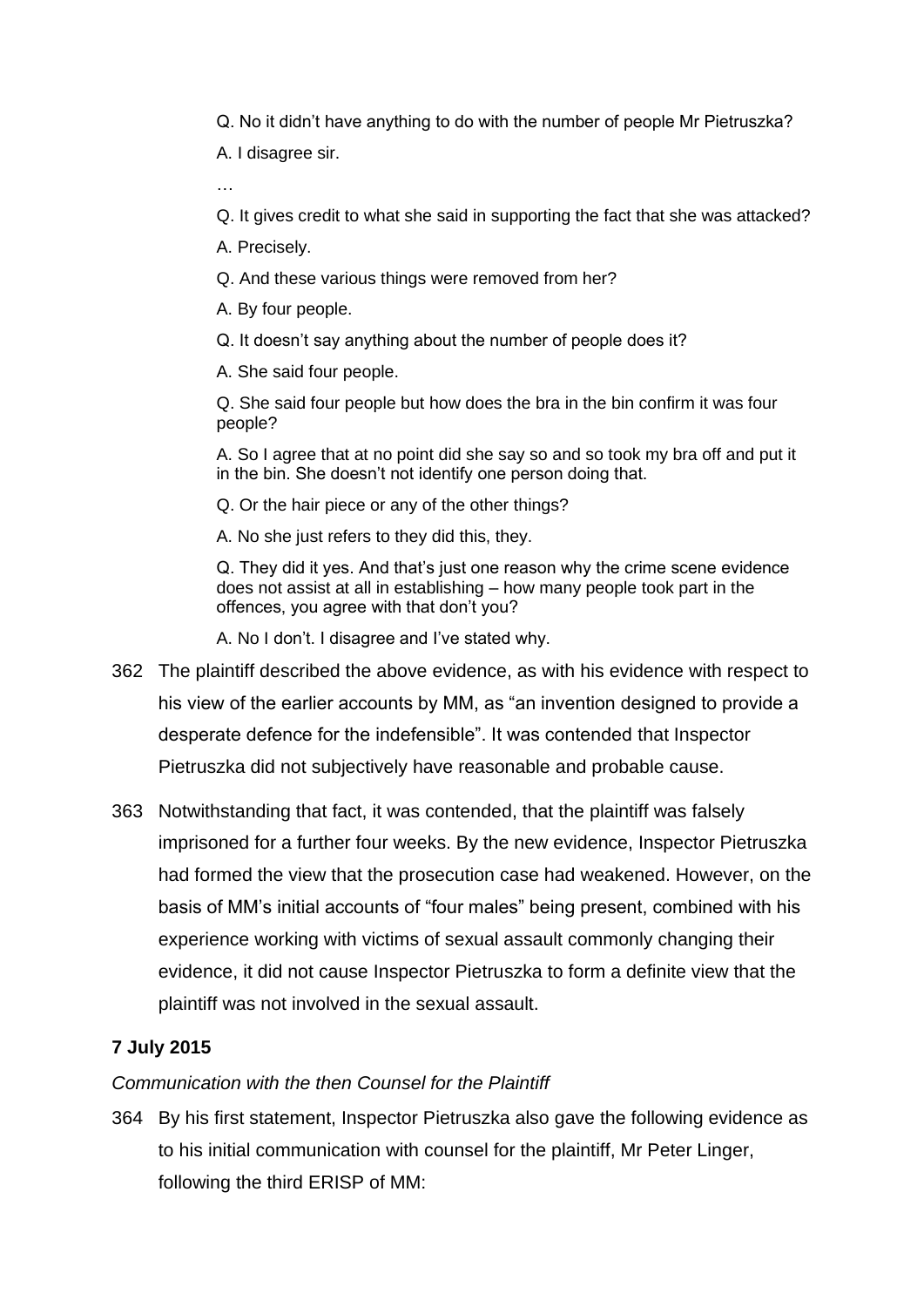58. The evidence from the victim nevertheless caused me to form a view that the prosecution case had weakened considerably. I formed the view that bail should not be opposed at the next mention of Mr HRDAVEC's matter. I communicated this view to Mr HRDAVEC's barrister, Peter LINEGAR, by email on 7 July 2015. I also communicated to him that the victim had changed her story, but that there were aspects of the evidence which continued to cause me concern as to Mr HRDAVEC's involvement. Copies of my communications with Mr LINEGAR from 7 July 2015 and onwards are behind Tab 18 of JJP-1.

365 On 7 July 2015, Inspector Pietruszka sent an email to the plaintiff's counsel, Mr

Linger, about a forthcoming mention of the plaintiff's matter. In the email,

Inspector Pietruszka said:

As discussed.

On Friday 3rd July 2015, a statement was obtained from the complainant in this matter where she states that she cannot confirm if your client, Valentino HRDAVEC was in the room when the sexual assault occurred.

I will raise this with the prosecutors on Thursday should a bail application be made.

Despite this statement from the complainant, there is evidence that is at odds with that statement such as evidence obtained from a co-accused person which puts your client in the bathroom with the complainant and comments made immediately following the alleged offence to Police, the 1st complainant and treating hospital staff where she maintained that four persons including 'Valentino' were in the bathroom committing the mentioned offences. However, if the complainant now cannot recall if your client was present when this offence occurred, it is important that you and the courts be made aware of this.

366 The plaintiff advanced the following submissions with respect to email sent by

Inspector Pietruszka to Mr Lineger:

(1) Whilst it is accepted the words "As discussed" refer to a prior phone call, the content of that did not go beyond what was in the email. That submission was supported with reference to Inspector Pietruszka's evidence during cross-examination:

> Q. In whatever that discussion was, you didn't tell him any more than was in the email, did you?

A. I believe it's fair to say, sir, that I provided to him in that email sorry, in that conversation what's in that email.

- (2) The text of the email shows that his claim to have communicated to Mr Linegar the view that bail should not be opposed is false. There is no mention there of not opposing bail, merely advising the prosecutors of the fact that the victim had said that she could not confirm the plaintiff's presence.
- (3) At this time, the only documentation relating to the matter that Mr Linegar could have had was the CAN and the misleading and "distorted" Facts Sheet. As such, notwithstanding the email sent: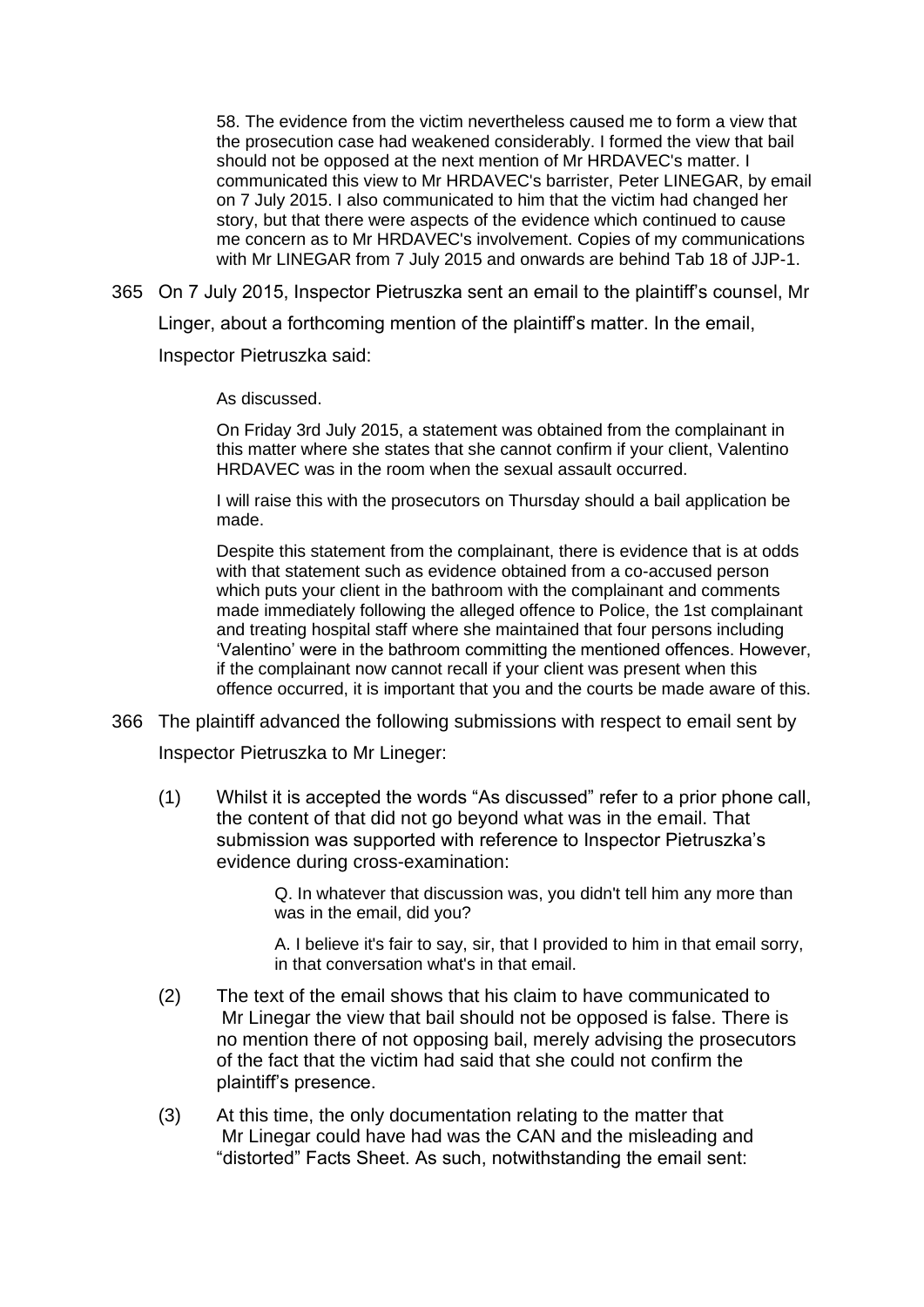- (a) He would have had no means of knowing which elements of the latter came from the co-accused and which from the victim.
- (b) He could have had no idea of the real effect on the strength of the case of the change of position in the victim, and he would have had no idea of the true force of the alibi.
- (c) He would, however, have clearly understood that Mr Pietruszka was still asserting that there was a sound foundation for the prosecution case. Mr Pietruszka's account of this episode is clearly dissembling.
- 367 The State submitted that it can be inferred from the terms of the email that there followed an oral conversation between Inspector Pietruszka and Mr Linegar to the effect of what is set out in the email. I accept that submission.
- 368 The State contended that the following observations may be made about the email.
	- (1) First, the whole tenor of the email is inconsistent with any suggestion that Inspector Pietruszka was motivated by malice. To the contrary, in the email, Inspector Pietruszka identified to the plaintiff's then barrister that there had been a material change in circumstances favourable to the plaintiff, which should be drawn to the court's attention on the bail application.
	- (2) Secondly, it can be inferred from the email that, at least by now, the DPP had taken carriage of the prosecution. That is to be inferred from Inspector Pietruszka's indication that he would raise the matters "with the prosecutors".
	- (3) Thirdly, it was correct that the victim's new material was at odds with what had been said by a co-accused (namely, Mr Alcazar), who had indicated that the plaintiff had entered the bathroom.
	- (4) Fourthly, it was correct (to Inspector Pietruszka's knowledge) that the victim's new material was at odds with what she had told Constable Boyd and the sexual assault counsellor in the aftermath.
- 369 The State further contended that there is no evidence as to the information that Mr Linegar had at this time, and no inference should be drawn in the plaintiff's favour as to precisely what information Mr Linegar had at this point (wherein various submissions are made as to what Mr Linegar must have known at this point).
- 370 I do not accept that the email sent by Inspector Pietruszka sustains a finding of malice.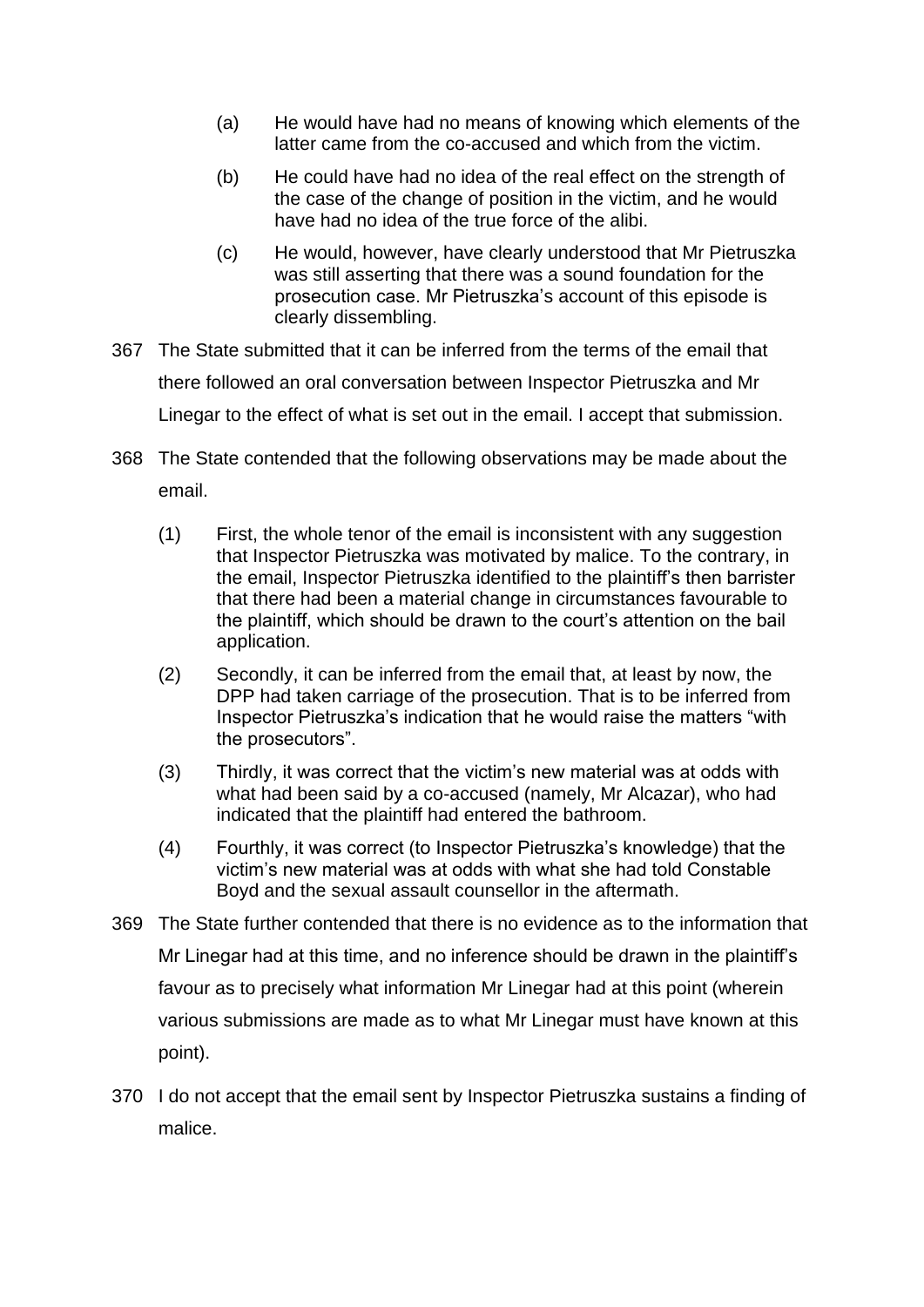- 371 As to what material was at that stage available to counsel for the plaintiff, in light of my findings with respect to Inspector Pietruszka and the email, it is not strictly necessary to make a finding in that respect. Such a fact would not alter my assessment of the presence of malice and/or an absence of reasonable and probable cause.
- 372 In any event, contrary to the plaintiff's submission that Mr Linegar would have been left uncertain as to the significance of Inspector Pietruszka's communication due to the Facts Sheet, the email from Inspector Pietruszka made clear that the victim said that she "could not confirm" the plaintiff was in the room "when the sexual assault took place".
- 373 Whilst it is true the email does not expressly assert the view that Inspector Pietruszka would not oppose bail, it is implicit on the face of the email that, as Inspector Pietruszka stated, recognition was given to the then counsel for the plaintiff that "the prosecution case had weakened considerably". As to the latter paragraph commencing with "Despite this statement from the complainant", the email points out that there is contradictory evidence to the victim's fresh account. The contents therein suggests that notwithstanding a "weakened" prosecution case, the evidence still suggests the case brought against the plaintiff presently remained viable.

### *Statement of MM's boyfriend*

- 374 Later on 7 July 2015, Inspector Pietruszka obtained a statement from Denis Lim, the victim's boyfriend. Mr Lim's evidence included the following:
	- (1) Ms Tejada was "hammered";
	- (2) one of the males present at the party had a name beginning with " $V$ ";
	- (3) Mr Lim had been inside watching television, and then left to move his car and then left early following a phone call from his aunt.
- 375 Mr Lim's statement placed the plaintiff at the party and confirmed that Ms Tejada was intoxicated, but did not otherwise illuminate.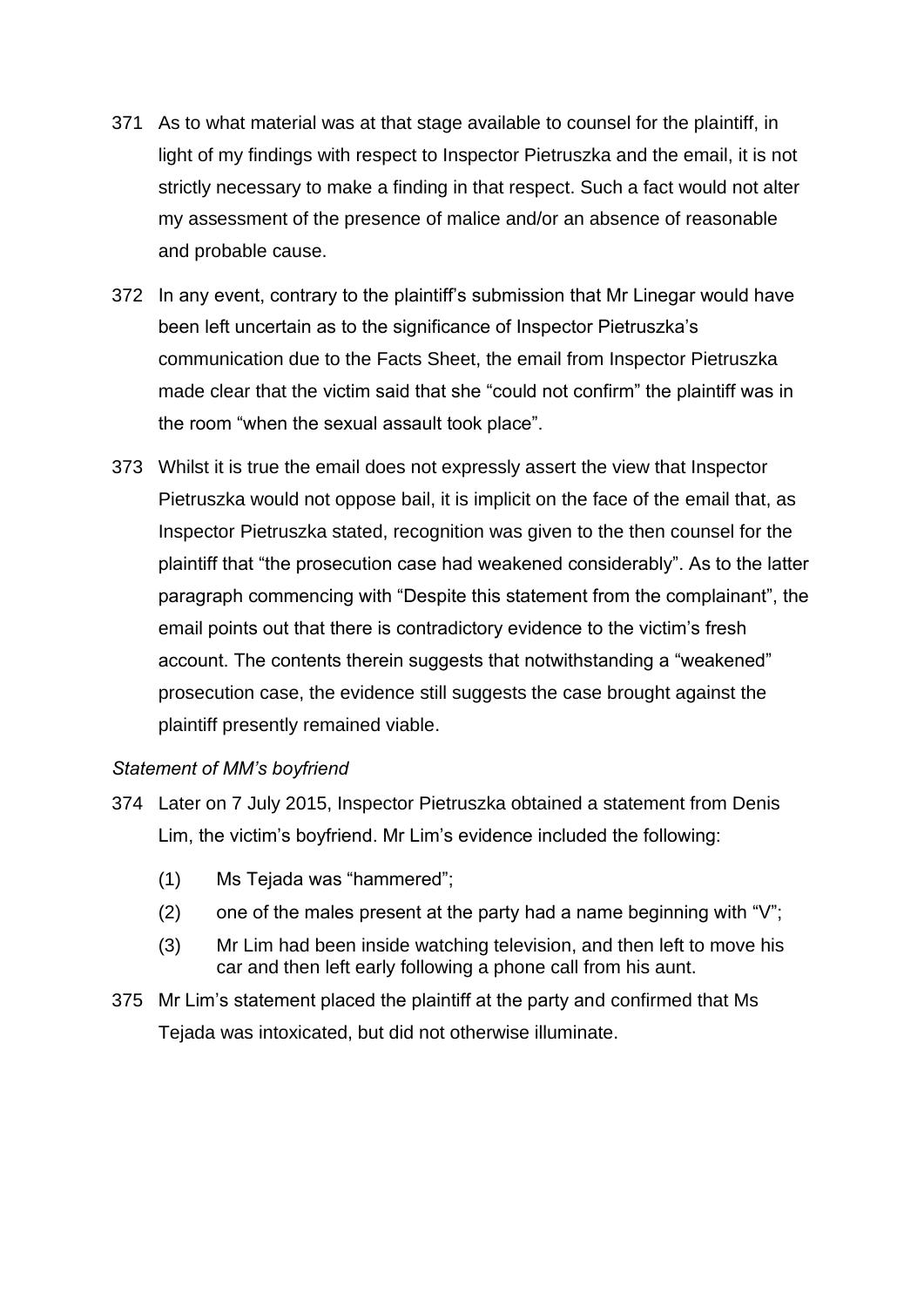## **9 July 2015**

*Mention*

376 On 9 July 2015, the plaintiff's matter was mentioned in court. Mr Linegar did not apply for bail, the reasons for which are apparent from Mr Linegar's email of 16 July 2015 below.

### **16-24 July 2015**

*Further communications with Mr Linegar*

377 On 16 July 2015, Mr Linegar sent an email to Inspector Pietruszka which

stated:

Further to our conversation last week re: this matter.

Our client now has a bail application listed at Penrith Local Court on 31 July.

We did not proceed with a bail application at Parramatta last week; preferring to wait until further of the Police brief was available. In particular, we await service of the complainant's audio statement/transcript. Could you please advise if that is likely to be available in the next week or so.

378 Inspector Pietruszka replied later on 16 July 2015, stating: "I will be in a

position next week to serve you with those statements".

379 On 24 July 2015, Inspector Pietruszka sent an email to Mr Linegar, which attached transcriptions of the victim's statements. It said:

Please see the transcription for the victims statements.

These are only transcriptions and whilst they are accurate, I am yet to fully check them against the recording. That will be done in the near future.

As you can see they are word documents and not scanned PDF files. Once checked by me it would be a PDF file.

If you need anything else please let me know.

380 There is no evidence that Mr Linegar "needed" anything else or expressed any view to that effect.

# **28-31 July 2015**

*Mention and related communications*

- 381 On 28 July 2015, the police wrote to the DPP indicating that bail should not be opposed at the next mention.
- 382 On 29 July 2015, at approximately 2:29pm, a representative of the DPP sent an email to Inspector Pietruszka stating: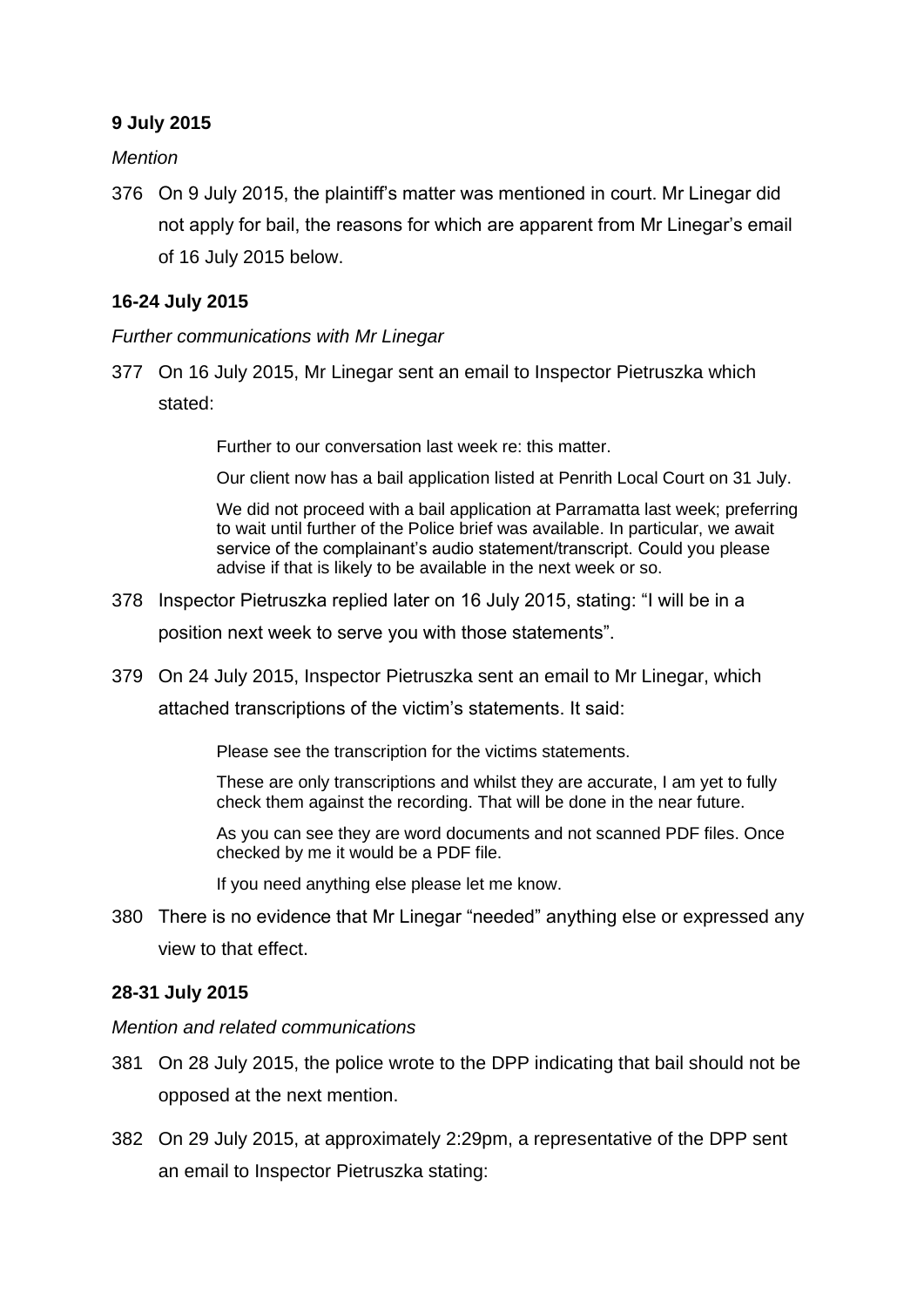I have the DPP list this Friday 31 July. This accused is going for bail at that time.

Peter Linger of counsel has told me that you are agreeable to the accused getting conditional bail, and that the complainant has made a 3rd electronically recorded interview wherein she says this accused was not present at the relevant time.

Please let me know your views as to bail, perhaps we need to update the Police Facts as to this accused as well. Is what I have been told about the complainant's current view as to this accused's involvement correct? If so can I get a copy of that relevant transcript.

- 383 The following observations by counsel for the State made about that email may be accepted:
	- (1) Mr Linegar and Inspector Pietruszka had had a communication in which Inspector Pietruszka had said that he was amenable to the plaintiff obtaining conditional bail.
	- (2) Mr Linegar and Inspector Pietruszka had had a communication in which Inspector Pietruszka said that the victim had given a statement saying that the "accused was not present at the relevant time".
	- (3) The fact those communications occurred, counts against the drawing of any inference as to malice.
- 384 As to my ultimate conclusion as to malice, I will return to that within the consideration of this judgment.
- 385 On 29 July 2015, at approximately 6pm, Inspector Pietruszka sent an email to the DPP stating as follows:

I have spoken with Peter and informed him of the victims third statement. I felt it was important to disclose that 3rd statement. I made it clear that whilst her statement does say that, her conversations on the night and the following morning to police, family and doctors had HRDAVEC in the room and part of the offence.

With the 3rd statement casting doubt on HRDAVEC's involvement I don't appose [sic] bail, I think it would be unfair to do so. I have approached his barrister regarding HRDAVEC making a statement (induced or otherwise) in relation to this matter.

- 386 The following observations may be made about that email:
	- (1) Inspector Pietruszka expressed a view as to what should happen regarding bail, but that was ultimately a decision that was going to be made by the DPP.
	- (2) Inspector Pietruszka's approach his identification of evidence against the prosecution case, his indication that bail should not be opposed and his identification that an "unfair" approach should not be taken are relevant to the question of malice.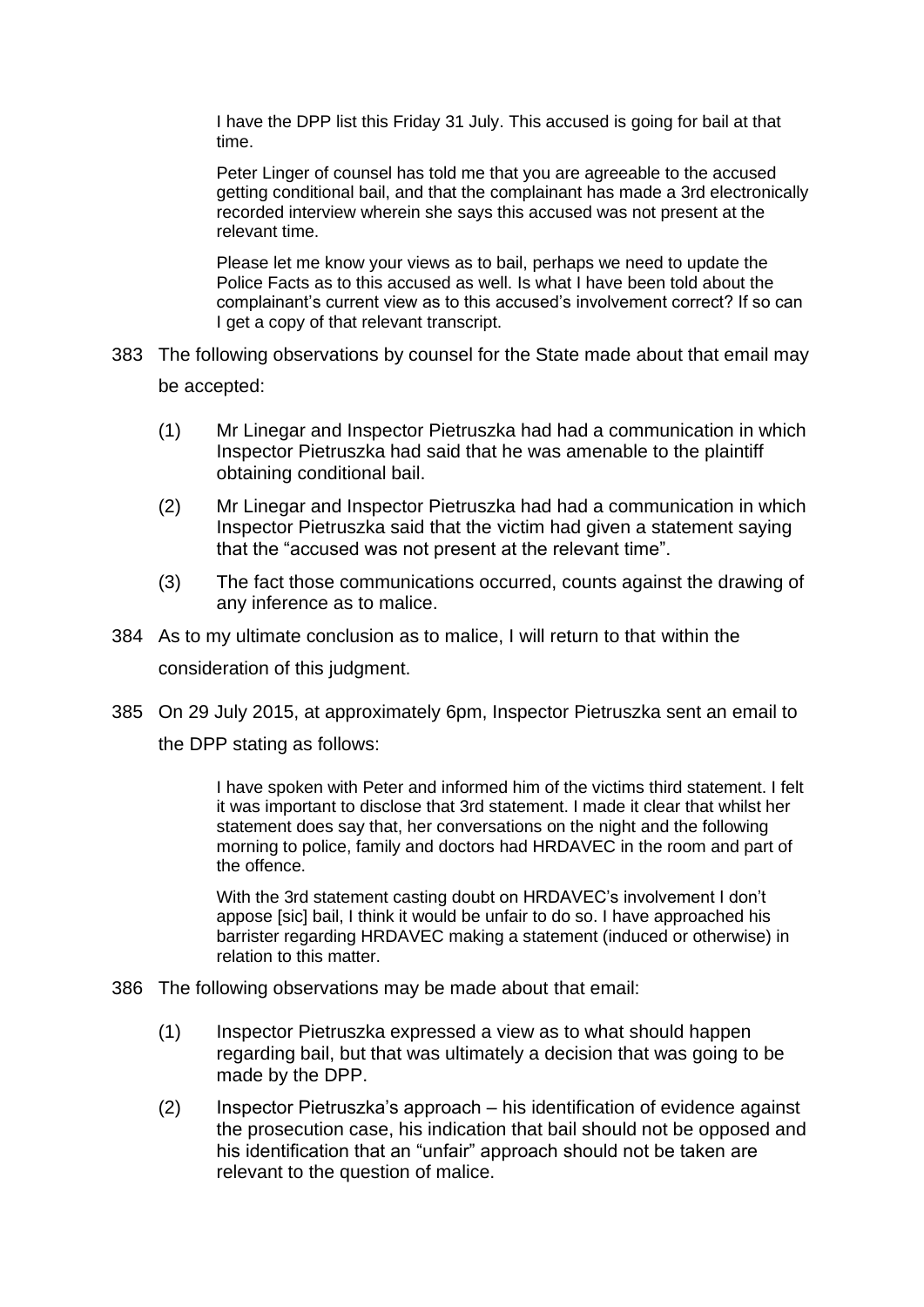# **31 July 2015**

## *Plaintiff granted bail*

387 On 31 July 2015, there was a further mention of the plaintiff's matter. At that hearing, the plaintiff applied for and was granted bail. The plaintiff adduced no evidence explaining what occurred at that hearing.

## **August 2015**

- 388 On 12 August 2015, Inspector Pietruszka attended the Metropolitan Remand and Reception Centre at Silverwater to speak with Mr Alcazar.
- 389 On 14 August 2015, Mr Linegar sent an email to Inspector Pietruszka which stated:

As yet, I have not been able to conduct a conference with my instructing solicitor and the client, Valentino to discuss just how the matter will progress from a defence point of view. We do hope to do that now on 21 August. My view, however, is that the client may well not be able to make an informed decision on the matter we have discussed, without first considering all of the brief material in the prosecution case. If possible, could the balance of the brief (at least as against our client) be served by 20 August next week?

- 390 It can be inferred, in the absence of evidence from Mr Linegar, from this email that Mr Linegar was having difficulties speaking to his client and that had prevented a discussion as to "how the matter will progress from a defence point of view".
- 391 On 20 August 2015, Inspector Pietruszka replied to Mr Linegar's email of 14 August 2015. He stated:

Sorry for the late reply.

I can have the brief served today.

- 392 Because of some scheduling difficulties, Inspector Pietruszka did not serve the brief on 20 August 2015, but instead served the brief on 21 August 2015.
- 393 On 24 August 2015, Mr Linegar sent an email to Inspector Pietruszka which stated:

Thanks for the docs on Friday. I assume that is the whole police brief except for the DNA results- could you please confirm?

I am in the process of organizing a conference with the client for later this week.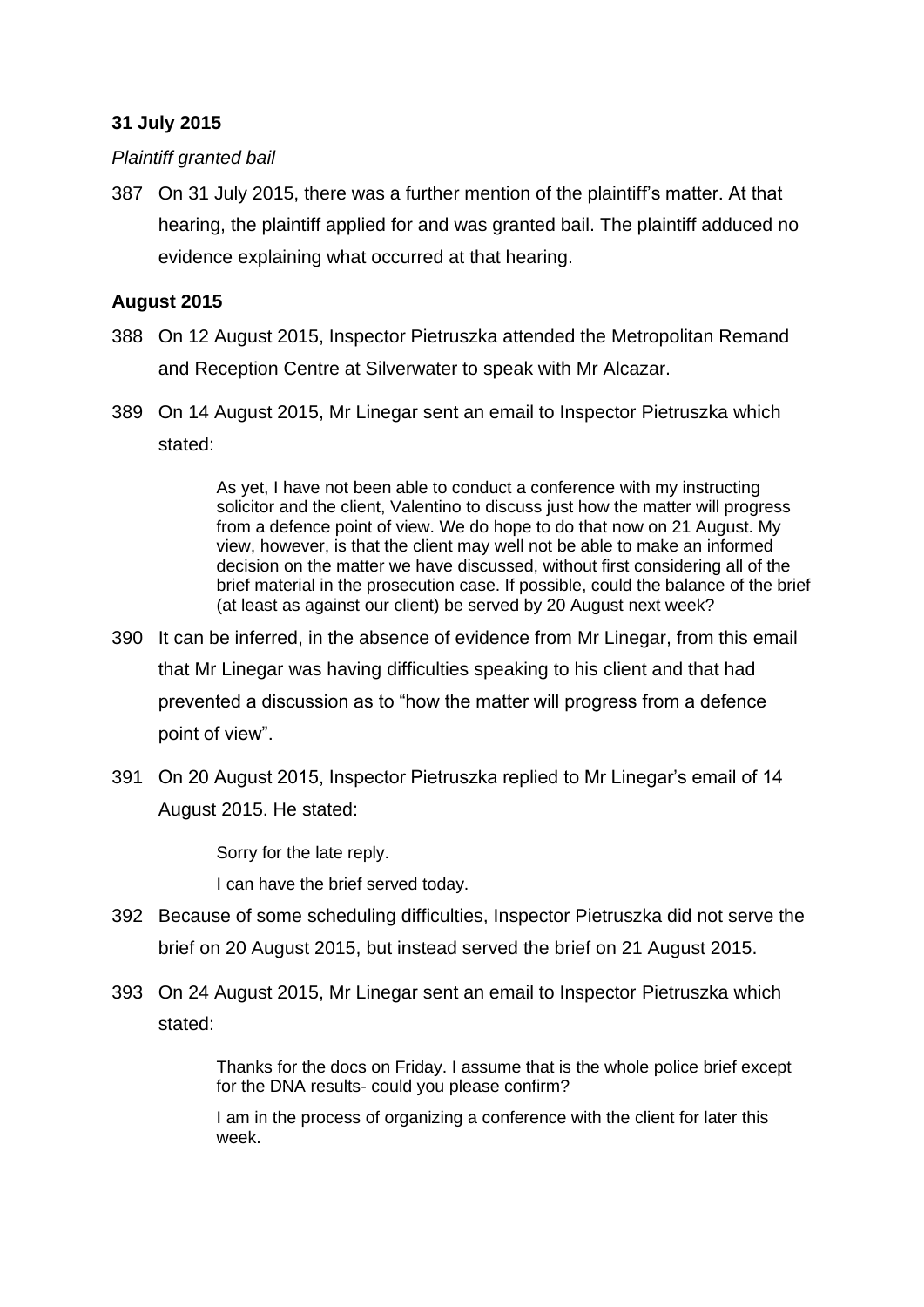394 On 25 August 2015, Inspector Pietruszka sent an email to Mr Linegar which stated:

That is correct, it is the majority of the brief.

- 395 On 31 August 2015, Inspector Pietruszka attended the premises to speak with Ms Bandao. Ms Bandao declined to make a statement.
- 396 That same day, Mr Linegar sent an email to Inspector Pietruszka, which stated:

I apologise for the delay in returning to you- I note that the matters are listed for mention at Court on 4 September for defence reply to the police brief. My instructing solicitor, Jim Nicopoulos, has been advised by the client that he wants access to the whole of the brief, including DNA test results before finally deciding on his preferred course of action.

Are you able to say when the balance of the brief, including DNA results, will be available.

397 Later on 31 August 2015, Inspector Pietruszka sent an email to Mr Linegar

stating:

Unfortunately I can't say how long the brief will take in respect to DNA. The results have been coming in over the last few weeks. I can confirm that your clients DNA has not been matched to anything so far. In light of what the victim originally said in respect to your clients involvement in the offence, I don't expect his DNA to match the SAIK examination.

I have requested statements from Forensic Biology, as soon as it is available I will let you know.

#### **6 October 2015**

398 On or around 6 October 2015, Inspector Pietruszka received documentation from the DPP identifying evidence that Mr Alcazar was proposing to give. The document indicated that Mr Alcazar could give evidence, including evidence to the following effect:

> Loyd went into the toilet and brought Patricia out onto the lawn. He lay on the ground. Valentino was with Patricia.

…

Billy-Joe walked out and sat with Patricia and Valentino. Valentino was never in the toilet.

- 399 When Inspector Pietruszka read Mr Alcazar's proposed evidence, it led him to form a definite view that the plaintiff was not involved in the offence.
- 400 On 6 October 2015, at 11.33am, a representative of the DPP sent an email to Inspector Pietruszka stating: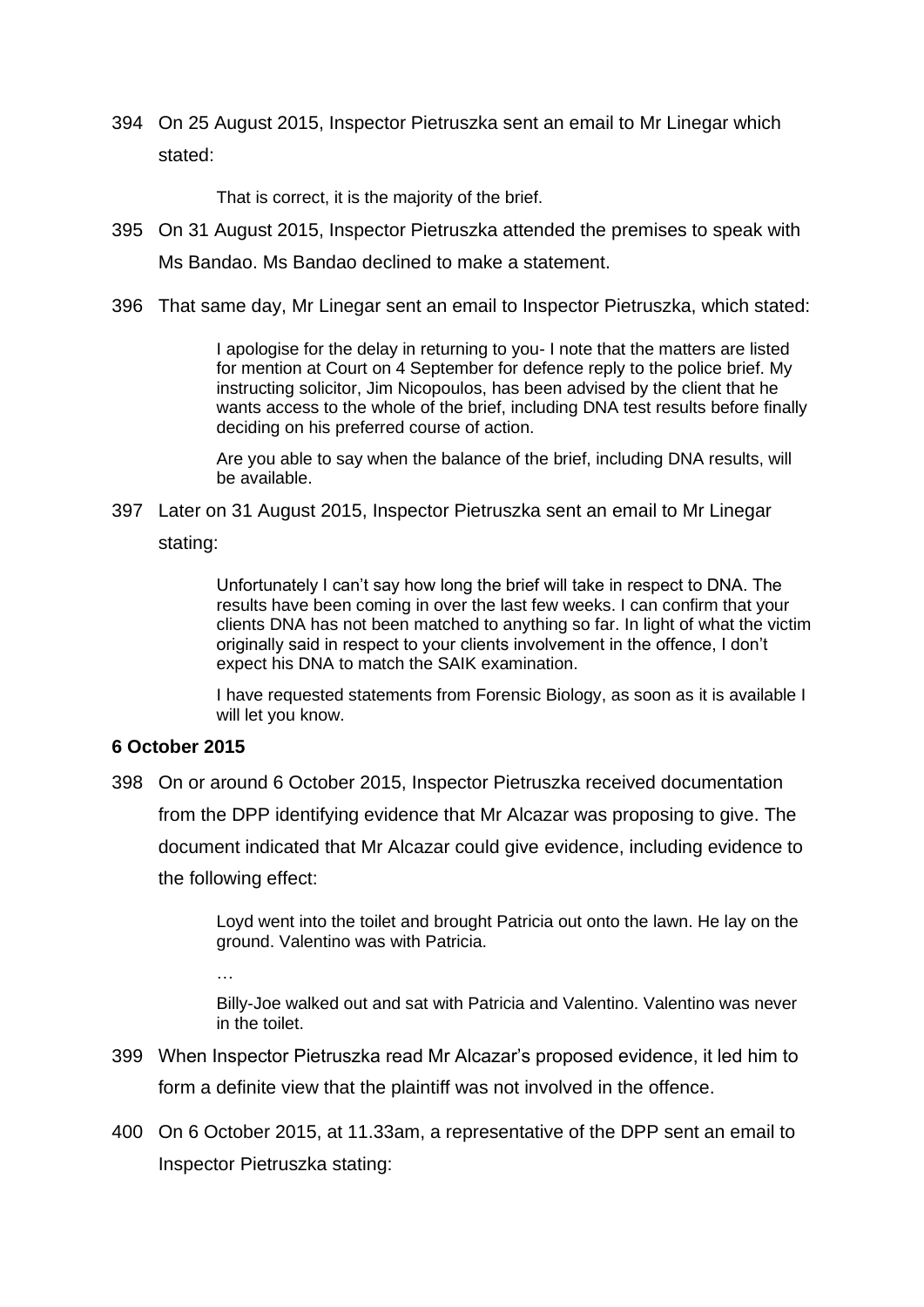One further thing, I note that the evidence against Valentino is very weak. I should really raise the issue of terminating the charges against him in the same report.

What are your views in terminating the charges against him? Can you also ask the victim her views?

401 On 6 October 2015, at 12.05pm, Inspector Pietruszka replied to the DPP stating:

I agree, the case should be terminated.

The victim has already stated he wasn't involved and has no issue if the charges against him are dropped.

402 The State correctly contended that the willingness of Inspector Pietruszka to cause the charges to be dropped (and to identify the weakness in the prosecution case) "does not sit well with any suggestion that Inspector Pietruszka was motivated by malice". I will return to that submission in the context of my consideration of the plaintiff's claim of malice below.

#### **21-22 October 2015**

…

403 On 21 October 2015, a representative of the DPP sent an email to Inspector Pietruszka stating:

I just received a Direction from chambers as follows:

- 4. No further proceedings against Valentino Hrdavec.
- 404 That same day, after receiving this information, Inspector Pietruszka called Mr Linegar and said:

Peter, I have received notification from the DPP. All charges against Valentino will be withdrawn.

405 During that call, the following conversation also occurred:

Inspector Pietruszka: Does Valentino wish to assist the investigation and make a statement for the prosecution regarding the events that night?

Linegar: I will seek instructions from my client.

406 On 22 October 2015, Inspector Pietruszka sent an email to the DPP stating:

I spoke with HRDAVEC's barrister, informed him of no further proceedings against his client. I am waiting to hear if he will make a statement. I'm not holding out much hope.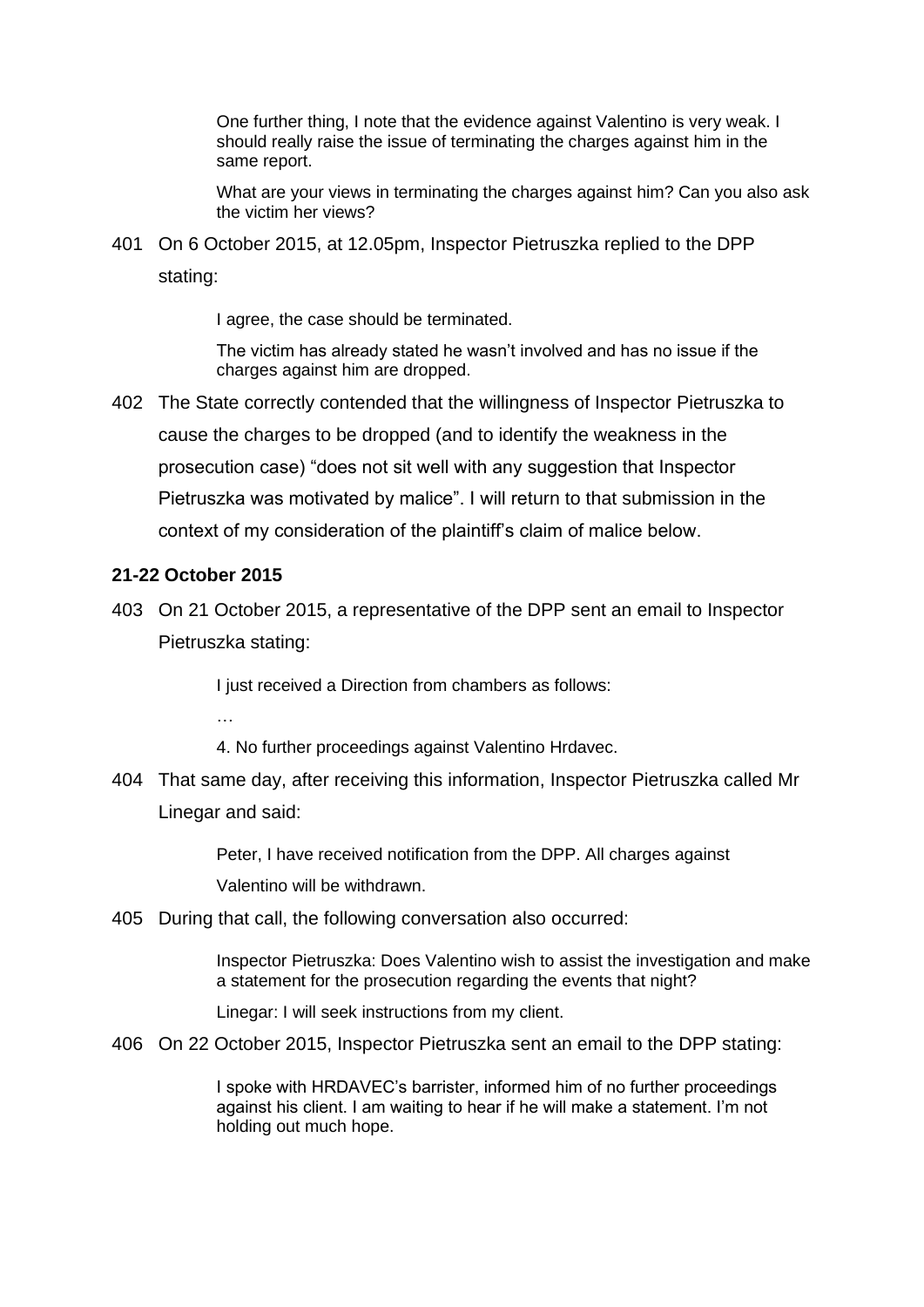## **16 November 2015**

### *Mr Alcazar interview*

407 On 16 November 2015, Inspector Pietruszka facilitated an interview with Mr Alcazar for the purpose of taking a witness statement from him. Inspector Pietruszka was not able to attend, but he listened to the recording within the two days after it was taken. Inspector Pietruszka included a summary of the effect of that statement:

> 73. … During that interview, Mr ALCAZAR gave evidence to the effect that Mr HRDAVEC was not involved in the offence. The interview was electronically recorded. I listened to the recording within two days. Mr ALCAZAR's evidence confirmed the view that I had formed in October as described above that Mr HRDAVEC was not involved in the sexual assault.

### **CONCLUSIONS**

- 408 The findings in the preceding section of this judgment lay the foundations for the conclusion that the plaintiff has failed to establish either his malicious prosecution claim or false imprisonment claim. As to the former, I have concluded that the plaintiff has failed to establish either an absence of reasonable and probable cause or malice, in the initiation or maintenance of the prosecution against the plaintiff until the withdrawal of charges against him. As to the latter, the plaintiff has not established that the plaintiff's arrest was wrongful.
- 409 It is unnecessary to resolve, in that light, the issue of when, if at all, Inspector Pietruszka ceased to be the prosecutor prior to the withdrawal of charges against the plaintiff.
- 410 It was common ground that Inspector Pietruszka initiated the prosecution on 2 July 2015 at the time of the charging of the plaintiff. In particular, I find that the plaintiff has not established the absence of reasonable and probable cause or malice in that respect.
- 411 On the parties' cases, Inspector Pietruszka maintained the prosecution until 7 July 2015. I will find, assuming he maintained the prosecution of the plaintiff until the charges were withdrawn, that, the plaintiff failed to establish:
	- (1) that Inspector Pietruszka did actually take steps in maintenance (in some respects and with regard to the plaintiff's particularised claim);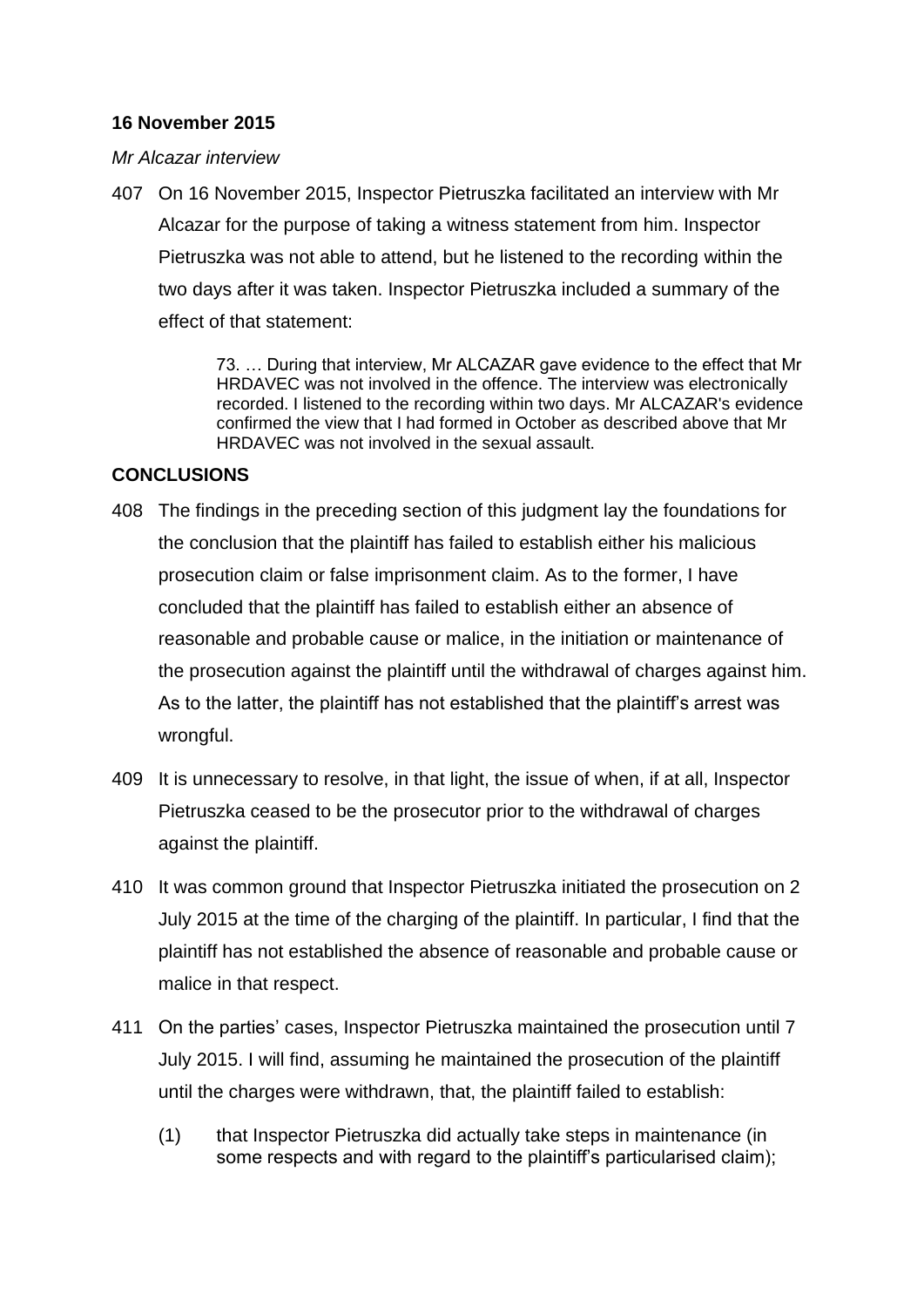- (2) his contentions as to the character of the steps actually taken; or
- (3) that the steps taken in the maintenance of the prosecution were undertaken with the absence of reasonable and probable cause or with malice.
- 412 Nonetheless, I propose to make one observation about the status of the prosecutor so far as it may bear upon the question of damages. It is true that the question of damages does not arise for determination in light of the finding that judgment should be given for the State. However, less a different view be taken of the conclusion that I have reached, it is appropriate that I briefly deal with the question of damages which will be undertaken below.
- 413 The question as to whether the DPP had taken over the prosecution after 7 July 2015 may also have implications for the assessment of damages (it would have otherwise been relevant to malice but, as mentioned, I have found no case for malice in the maintenance of the prosecution until the withdrawal of charges).
- 414 In that respect, I consider that there is merit in the contention advanced by the plaintiff that, even assuming that the DPP had become the prosecutor from 7 July 2015 (and thus, irrespective of the absence of a notice under s 10 of the DPP Act), it does not necessarily follow that the original prosecutor would be held liable for the maintenance of the prosecution until the lapse of a reasonable period for the DPP to consider his position: see *A v NSW* at [18].
- 415 In the present case, I accept that the DPP could not have been placed to consider its position until at least the receipt of the victim's statements on 24 July 2015 or, more likely, until the receipt of the brief which was served on 21 August 2015. I note, in that respect, Inspector Pietruszka's evidence was that he was not able to serve the documents any earlier in time and hence, he would not have been able to serve them any earlier on the DPP.
- 416 Those assessments are relevant to the assessment of damages to which I will later return.
- 417 Before turning to the particular aspects of the plaintiff's malicious prosecution case, I propose to say something briefly about particulars about which the State devoted considerable attention.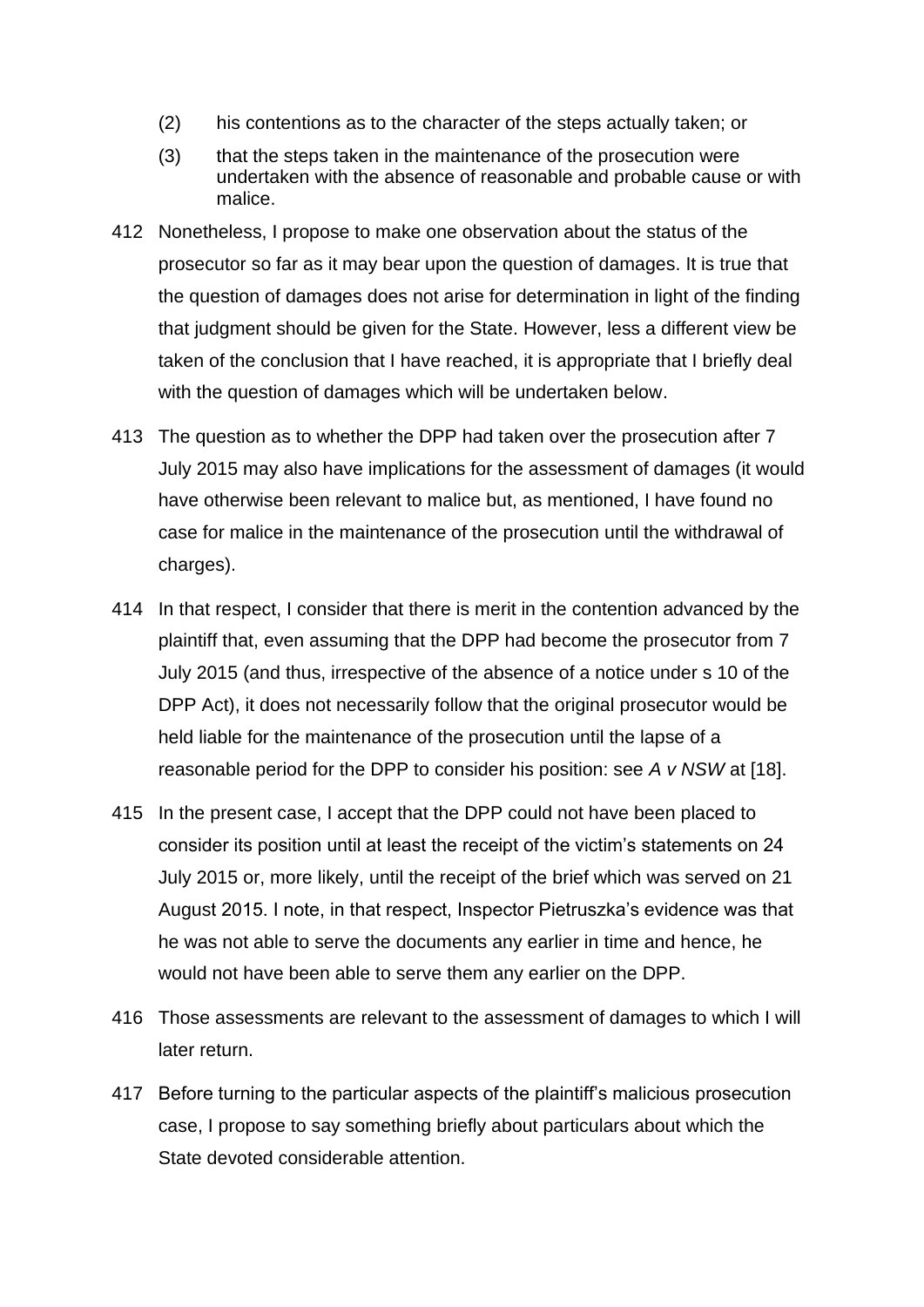- 418 In broad terms, I accept the submission by the plaintiff that the Court must ultimately resolve the merits of the proceedings on the admitted evidence and the plaintiff is not precluded from seeking a verdict on a pleaded cause of action alleged in reliance on the facts actually established by that evidence: *Deare v Pullman* (1982) 148 CLR 658 at 644 (and see *Leotta v Public Transport Commission of NSW* [1976] 50 ALJR 666 at 668).
- 419 That is not to suggest that the pleadings will not ultimately govern the disposition of the proceedings. There is substance to the contentions of the State in that respect as set out earlier in this judgment. However, given the conclusions I have reached as to the merits of the plaintiff's case, I do not propose to dwell further on that question.

## **Reasonable and probable cause**

- 420 As earlier mentioned in a discussion of relevant legal principle, the High Court made it clear in *A v NSW* that an inquiry about reasonable and probable cause has two parts. In order to decide whether a prosecutor did not have reasonable and probable cause the material available to the prosecutor must be assessed. The first question is subjective, namely, what the prosecutor made of the available material and the later objective, namely, what the prosecutor should have made of that material.
- 421 Where a plaintiff alleges, as in this case, that the prosecutor did have the requisite subjective state of mind when instituting or maintaining the prosecution, that is an allegation about the State prosecutor's state of persuasion. The subject matter of the relevant state of persuasion in the mind of the prosecutor is the sufficiency of the material then before the prosecutor to warrant setting the process of the criminal law in motion: *A v NSW* at [71]. If, as in this case, the plaintiff alleges that the prosecutor knew of a fact or facts inconsistent with guilt, the absence of reasonable and probable cause may be described as the absence of a belief in the guilt of the plaintiff (the same approach would apply to a belief of some fact inconsistent with guilt).
- 422 Thus, the High Court identified two negative conditions for this element of the tort, the first of which relates to the subjective aspect of the element and the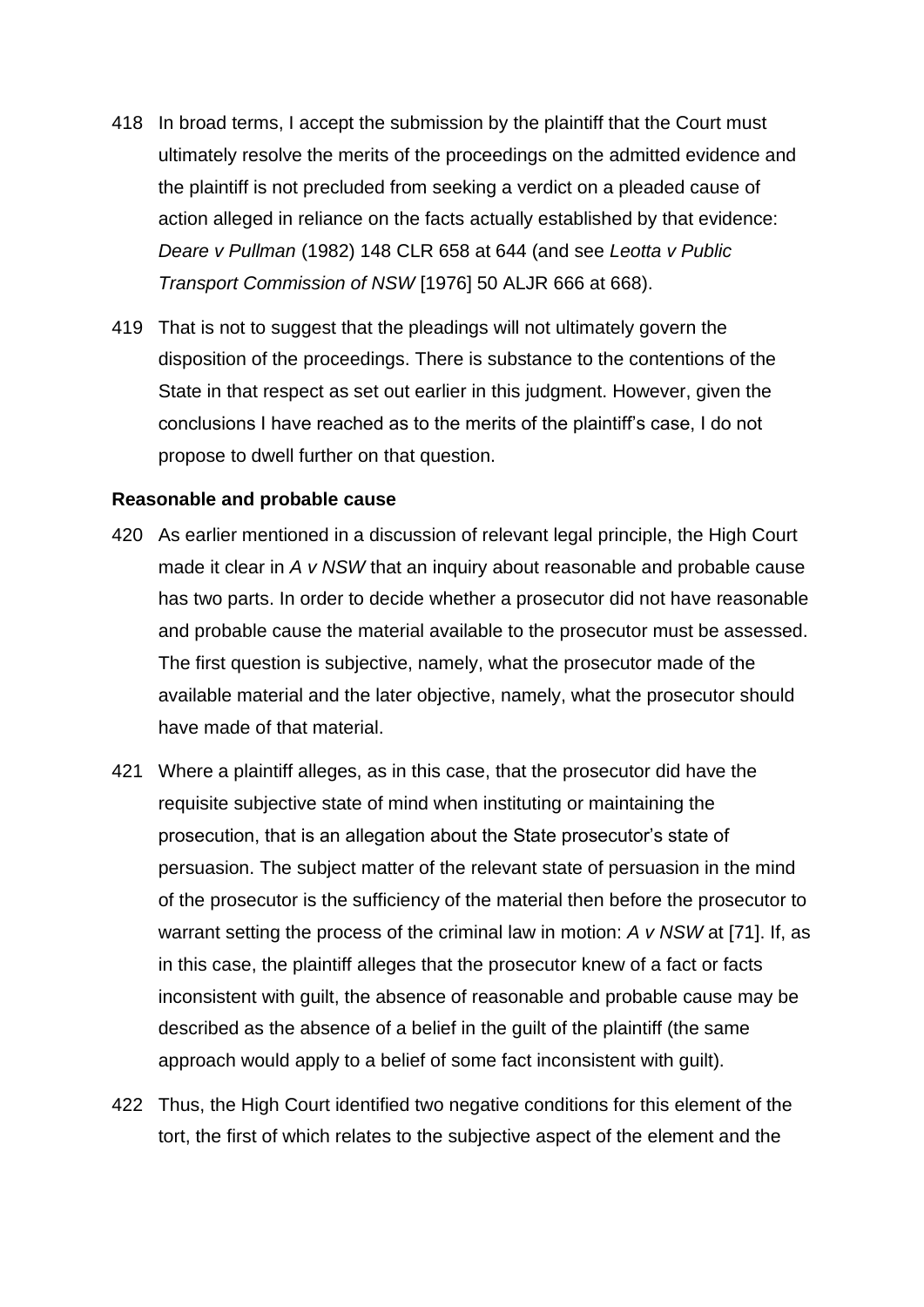second which relates to the objective element. At [80] of *A v NSW*, the High Court stated:

[80] In cases where the prosecutor acted on material provided by third parties, a relevant question in an action for malicious prosecution will be whether the prosecutor is shown not to have honestly concluded that the material was such as to warrant setting the processes of the criminal law in motion. (There may also be a real and lively question about the objective sufficiency of the material, but that may be left to one side for the moment.) In deciding the subjective question, the various checks and balances for which the processes of the criminal law provide are important. In particular, if the prosecutor was shown to be of the view that the charge would likely fail at committal, or would likely be abandoned by the Director of Public Prosecutions, if or when that officer became involved in the prosecution, absence of reasonable and probable cause would be demonstrated. *But unless the prosecutor is shown either not to have honestly formed the view that there was a proper case for prosecution, or to have formed that view on an insufficient basis, the element of absence of reasonable and probable cause is not established.*

[Emphasis added.]

- 423 It is therefore appropriate to turn firstly to the subjective element. In that respect, I will deal with the issue globally with the institution and maintenance of the charges against the plaintiff, notwithstanding particular submissions made by the State as to limitations in the pleadings.
- 424 In my view, there is no proper basis to find that, as at 1 July 2015, Inspector Pietruszka knew there was no reasonable or probable cause to prosecute. That is so because as at that date, Inspector Pietruszka had available to him the following information:
	- (1) Detective Houldin had informed him of a gang rape of a victim by four males.
	- (2) Constable Boyd had informed him that the victim had named the plaintiff.
	- (3) There were only four males present at the party.
	- (4) Ms Tejada had identified the four males present at the party by name in her statement.
	- (5) The victim had advised that there were four males who had assaulted her and they all took turns.
	- (6) The victim gave identifying information that matched the description of the plaintiff.
	- (7) Photographs of the plaintiff obtained from a social media account.
	- (8) Further, I have found that the victim's references in her interview to "they" could be properly understood, in substantial part, as a reference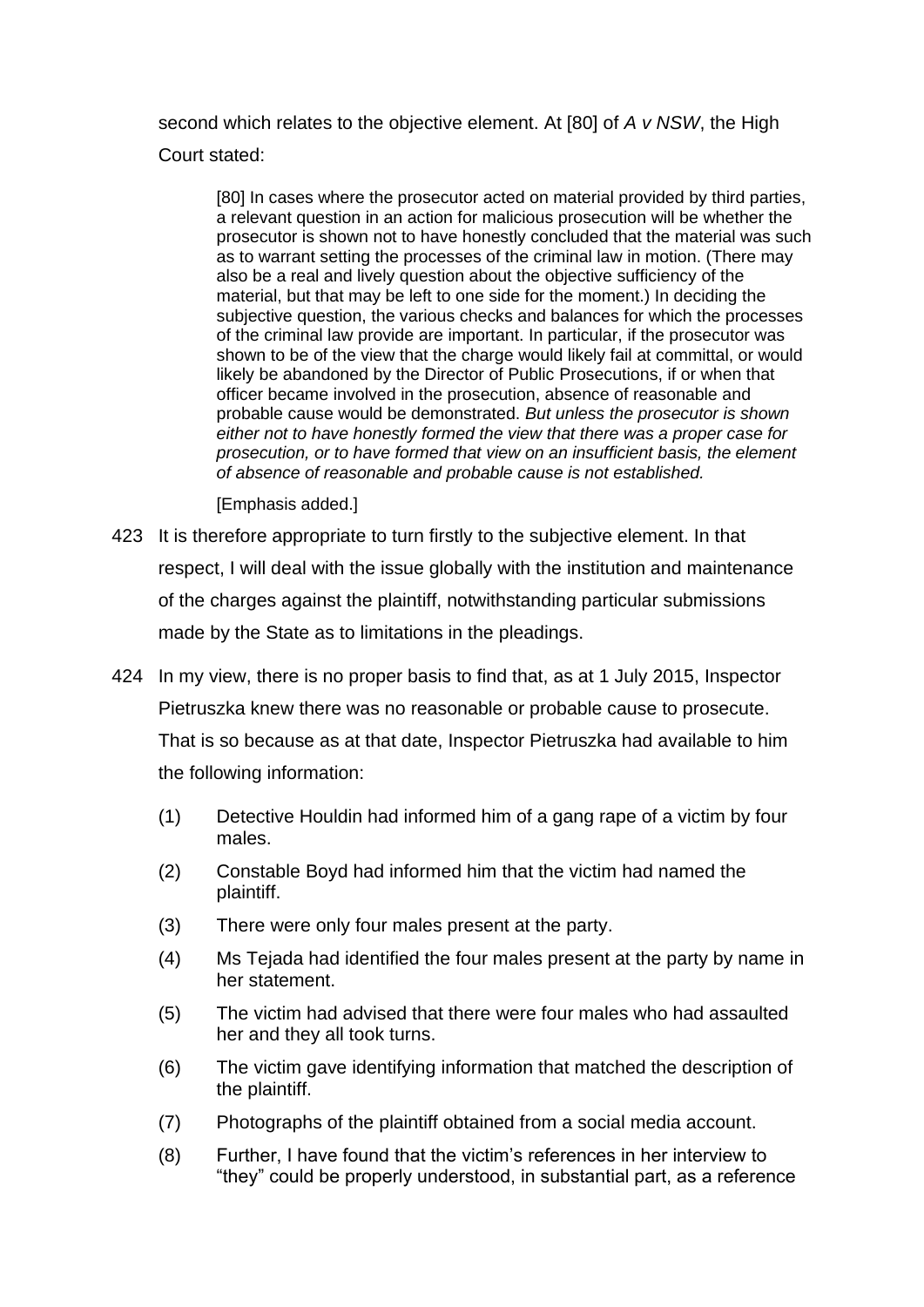to the four males in the toilet engaged in the conduct she described. Further, in the context of a violent sexual assault, where the victim had identified four males as being involved, it was reasonable to interpret "they" as a reference to four males.

- (9) Ms Tejada had said that the plaintiff had sat with her on the grass while she was being sick, but she was not sure who had gone into the bathroom because of her intoxication.
- (10) Mr Alcazar had indicated that the boys present had been in the toilet and, while the plaintiff was not initially in the toilet, had gone into the toilet afterwards.
- 425 These matters were amply capable of establishing a proper case to prosecute as at 1 July 2015.
- 426 On 2 July 2015, and before charging, Inspector Pietruszka conducted an ERISP of the plaintiff. I accept the submission of the State that during the ERISP the plaintiff did not offer any cogent or consistent explanation as to his alibi. He had offered Mr Bandao's sister and father as alibi witnesses but subsequently, at least with respect to Mr Bandao's sister, withdrew part of his account without further explanation. He did offer an alibi with respect to Ms Tejada, which placed him with Ms Tejada the "whole time" and, additionally, placed him inside the house, which sat ill with Ms Tejada's recollection that she was on the grass at times with the plaintiff (that information came out of the statement from Ms Tejada). Further, the plaintiff expressly rejected the possibility that he assisted Ms Tejada whilst she was on the grass: "no, no, no this was all in the house" (A86). Otherwise, the plaintiff largely refused to comment on allegations made against him. An additional consideration arising prior to the charging was that Ms Tejada did not say that the plaintiff was not involved or could not have been involved in the offence. She was unable to say who went into the toilet because she was intoxicated. As will be evident from the discussion in the section of this judgment entitled "Factual Findings and the Resolution of Intermediate Issues", there is no basis for drawing an inference of maintenance or continuation based upon a consideration that the material known to Inspector Pietruszka materially changed after 1 July 2015 or 2 July 2015 such that there became no reasonable or probably cause to continue or maintain the prosecution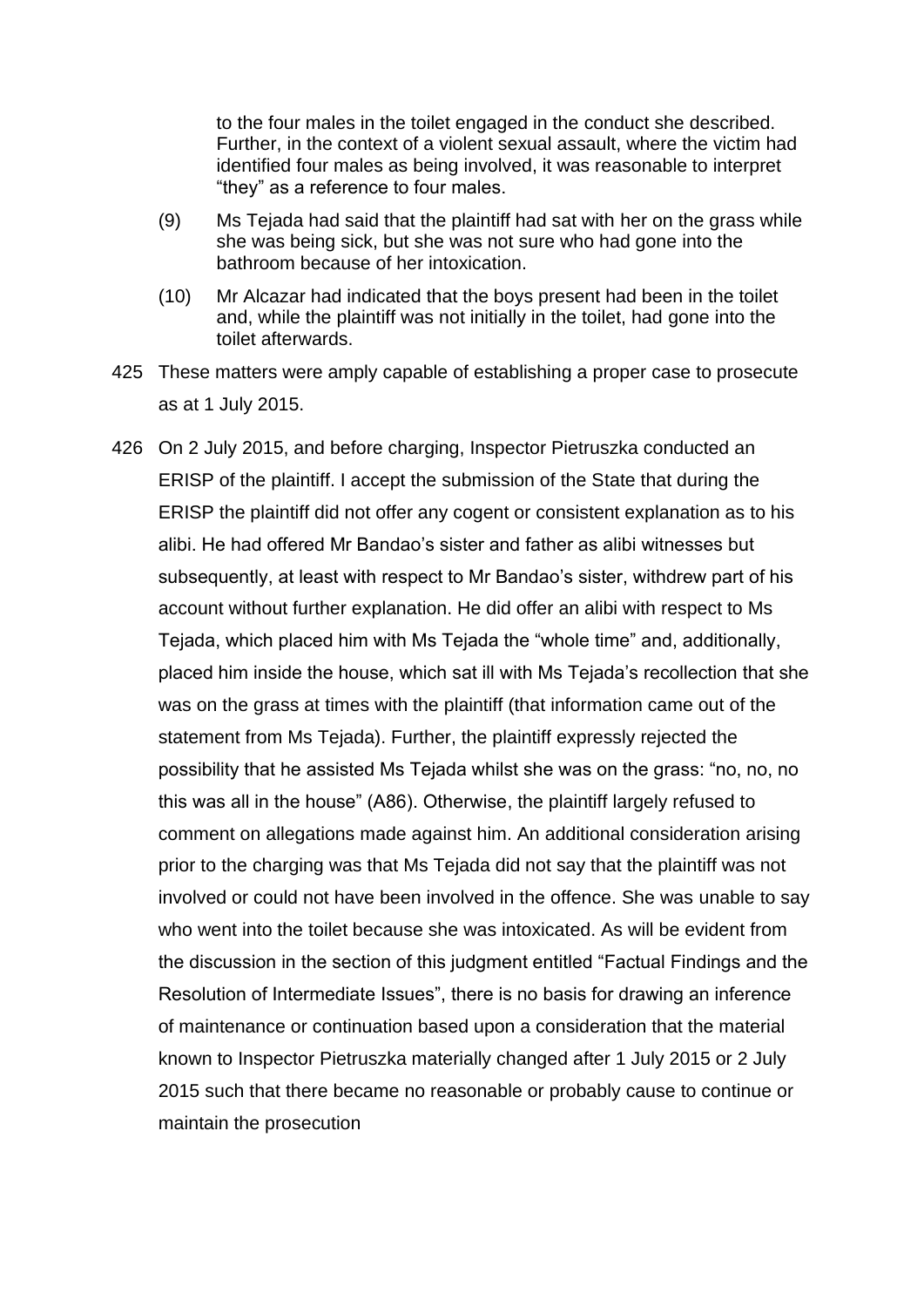- 427 Having regard to my earlier discussion in that section of the judgment no different conclusion may be reached with respect to material obtained by Inspector Pietruszka after the plaintiff was charged so as to warrant the acceptance of the plaintiff's submissions as to continuance and maintenance.
- 428 I will briefly expand upon those conclusions in two parts. There is substance in the State's contention that the plaintiff does not clearly assert whether there was an absence of reasonable and probable cause with respect to steps taken in maintenance. In any event, having regard to the findings made in the earlier section of this judgment to which I have referred, I do not consider that such a finding may properly be made.
- 429 As to the question of whether there were steps made in maintenance or continuance of the prosecution by Inspector Pietruszka, two further observations should be made:
	- (1) There are a number of steps referred to in the plaintiff's submissions as to maintenance about which there may be real doubt about whether Inspector Pietruszka had engaged in an act of maintenance at all. For example, knowledge by Inspector Pietruszka of the further ERISP interview of Mr Alcazar or the taking of a further statement of Ms Tejada on 2 July 2015 were not active steps in maintenance of the prosecution. Nor was knowledge of Inspector Pietruszka of the interview at Blacktown Police Station with MM on 3 July 2015. Further, a failure to take a step, in the sense of an omission, (such as the failure to provide materials to the plaintiff's lawyer) is not an active step in maintenance. Similarly, an omission (if it be correct) that Inspector Pietruszka did not bring the plaintiff before the Court for bail at an earlier time or that he failed to take steps to have the charges withdrawn does not properly constitute maintenance.
	- (2) More significantly, there were steps taken by Inspector Pietruszka that would constitute maintenance but they do not constitute a basis for the plaintiff's claim for malicious prosecution. Without repeating earlier observations, I provide some examples. I have found that Inspector Pietruszka's email to the plaintiff's lawyer of 7 July 2015 did not constitute misrepresentation. The email relevantly updated the plaintiff's lawyer as to the revised position taken by MM. By that communication, Inspector Pietruszka did not assert that the prosecution had a strong case against the plaintiff but rather, maintained that the prosecution was viable. I have earlier found that that conclusion was available in the context of a recognition of a weakening of the prosecution's case. I have also rejected submissions that Inspector Pietruszka did not take appropriate steps to advise the plaintiff's lawyers in his trial as to matters relevant to him seeking bail. I have also dealt with issues raised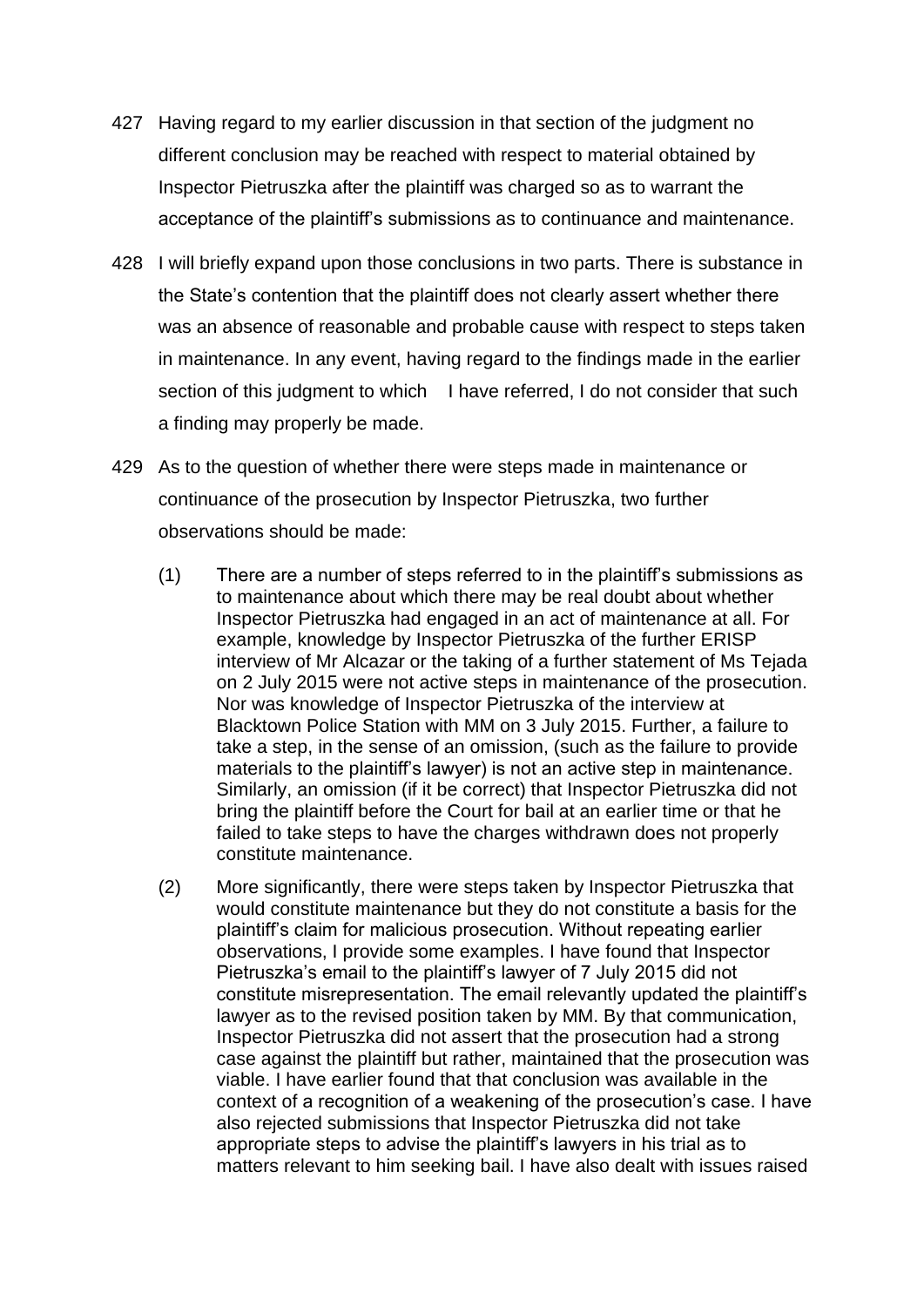by the plaintiff as to exchanges between Inspector Pietruszka and Mr Linegar, including as to the provision of a brief of evidence. More particularly, I consider that steps taken by Inspector Pietruszka after 7 July 2015 were consistent (with increasing vigour) of him seeking to terminate the prosecution which reached a zenith on 6 October 2015 when Inspector Pietruszka specifically expressed his view that the proceedings should be terminated.

- 430 In the light of those conclusions, it is strictly unnecessary to consider the objective element. Nonetheless, it may be shortly stated that the evidence available to Inspector Pietruszka constituted a sufficient and proper case for prosecution. Very little attention was paid by the plaintiff to the second charge brought under s 61M(1) of the *Crimes Act*. As to s 61JA, at the time of charging the plaintiff Inspector Pietruszka had material corresponding to and supportive of the elements of that charge (as I have discussed earlier in this judgment):
	- (1) The plaintiff had sexual intercourse with MM within the extended meaning of that expression in s 61HA in the sense that Inspector Pietruszka could not exclude on the material digital penetration of the vagina by the plaintiff.
	- (2) The sexual intercourse occurred without the consent of the victim, having regard to the victim's account and the surrounding circumstances.
	- (3) The plaintiff was in the company of at least one other person (see my earlier discussion of the elements of the offence).
	- (4) For a period before or after the sexual intercourse the plaintiff deprived the victim of her liberty in the sense that he constituted, on MM's account, one of the four persons standing between her and the door of the narrow opening of the bathroom (at various stages bent over or on the ground).
- 431 As to s 61M, digital penetration would of course constitute an assault. Again, the alleged assault occurred in a circumstance of aggravation, namely, the offence occurred in company. No submissions were substantially advanced as to the question of acts of indecency but the general conduct described by the victim as taking place in the bathroom and in particular digital penetration, would seem to satisfy that criteria.

# **Malice**

432 There is real substance in the submissions of the State in this respect that the plaintiff did not articulate any particular malicious purpose. Further, the foregoing review of the material available to Inspector Pietruszka was to the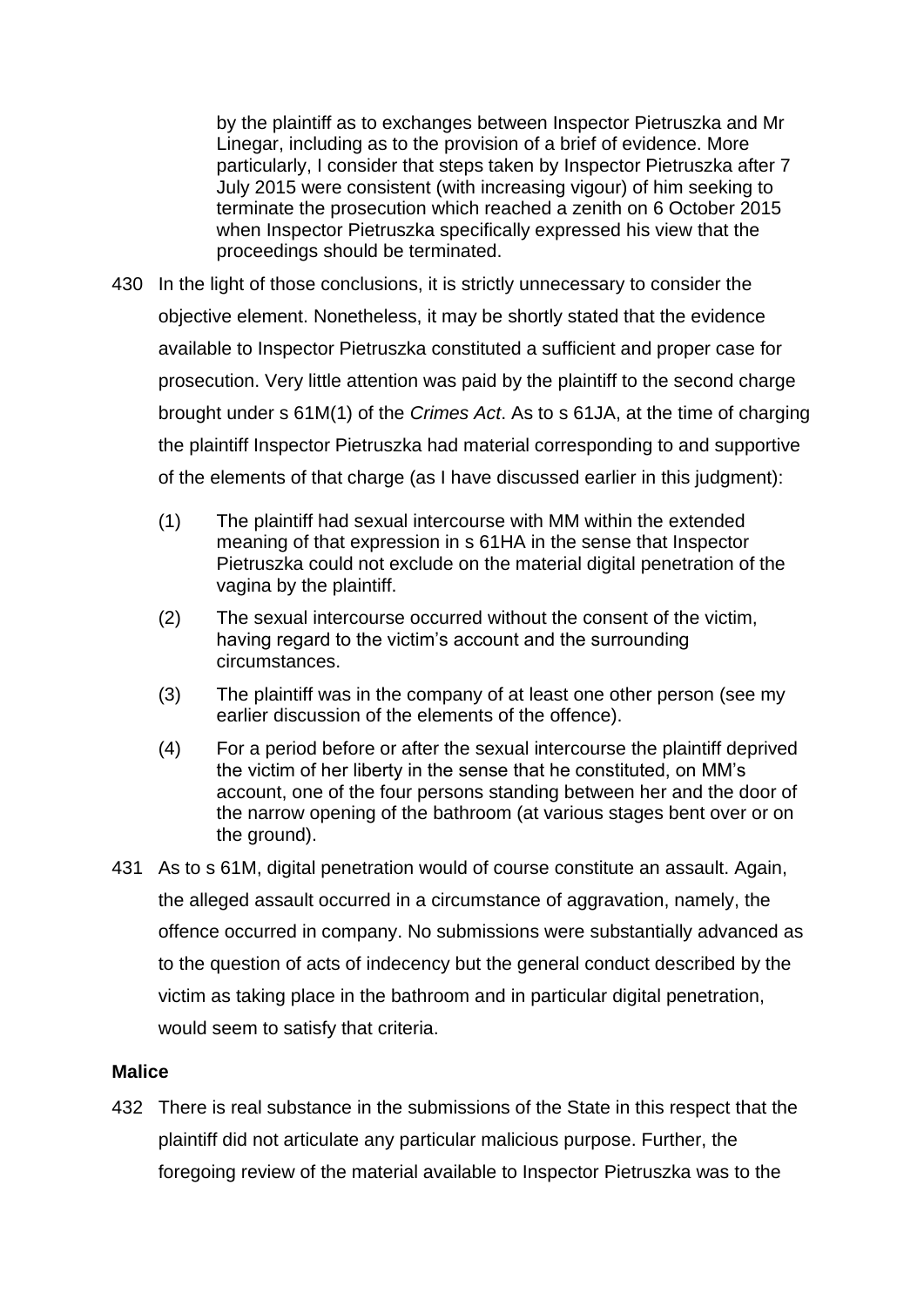effect that the victim had been raped by four males and there were only four males at the party where the rape was said to have occurred, one of whom was the plaintiff.

- 433 Further, I accept the submission of the State that the plaintiff has not established that, if there was a malicious purpose, it was the sole or dominant purpose. As I have found Inspector Pietruszka believed that upon arrest and subsequent charging the plaintiff, that he was guilty of sexual assault, even though he accepted that the ERISP (or some later evidence) had the prospect to exculpate the plaintiff (which it eventually did not). That was the foundation for the charging of the plaintiff.
- 434 These considerations dovetail with the pleading issues raised by the State but again is unnecessary to further explore those considerations. Rather, I will consider some particular issues raised by the plaintiff going to the merits of his case in this respect.
- 435 The plaintiff did not press submissions regarding the failure to caution the plaintiff. Further, as earlier discussed, I have rejected the plaintiff's contentions concerning the questioning of the plaintiff in the ERISP.
- 436 Nor is there anything rising out of the plaintiff being searched that would give rise, having regard to my earlier findings, to a finding of malice. Nor do I accept, for earlier reasons given, that the evidence demonstrates that Inspector Pietruszka insisted on the plaintiff answering questions in the ERISP before consulting his lawyer (the plaintiff expressed a desire to inquire about the allegations after he requested a lawyer).
- 437 Further, as to the plaintiff being given opportunities to identify an alibi in my view Inspector Pietruszka gave him ample opportunity to do so.
- 438 Based on my earlier conclusions, there is no proper basis for any allegation that Inspector Pietruszka recommended that bail be denied. Nor do I consider that there is any evidence of malicious purpose arising out of the preparation of the Fact Sheet for the purposes bail. At the end of the day, the bail application was made in a context of the applicant being required to show cause for the purposes of the *Bail Act*.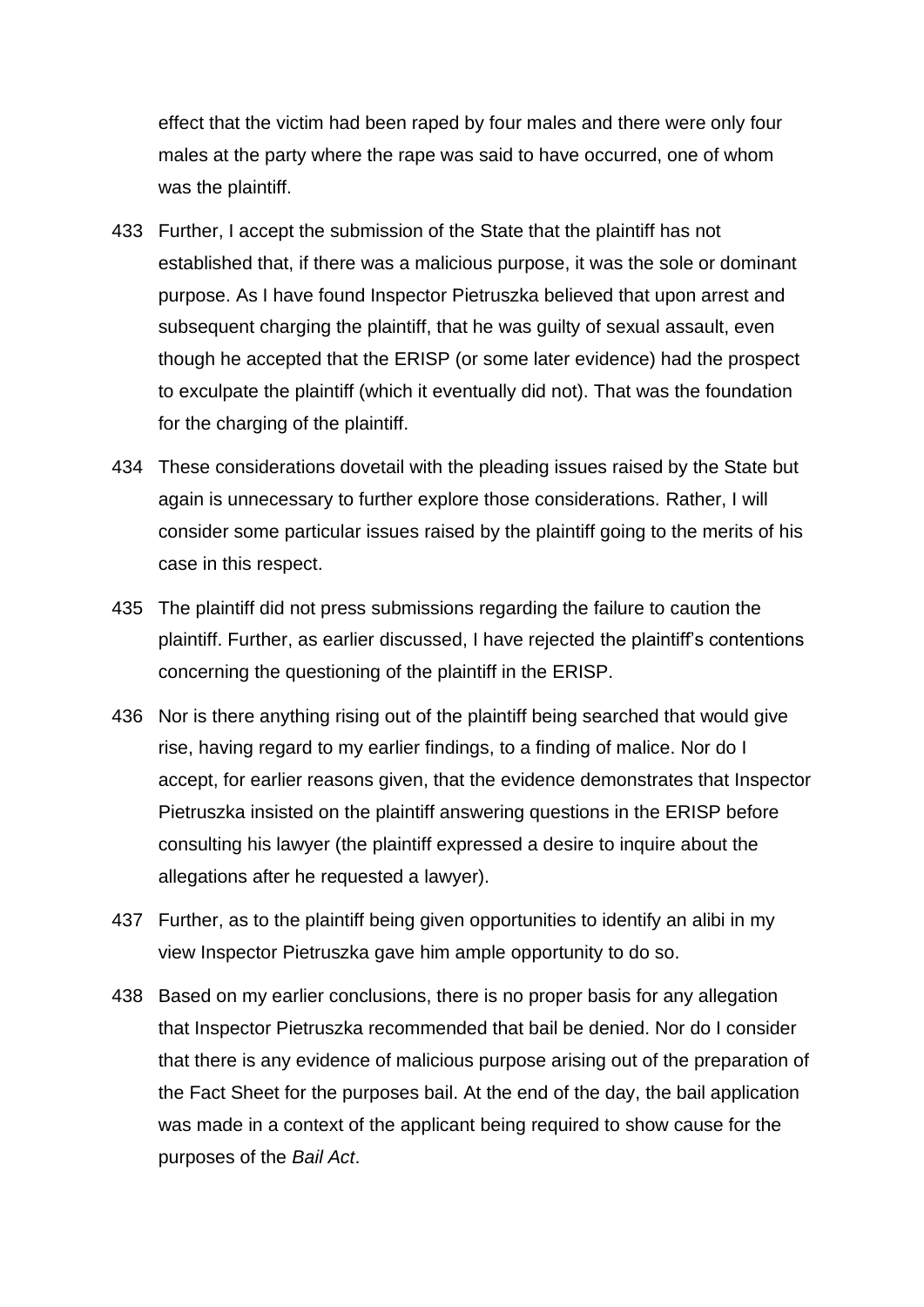- 439 I do not consider that the victim's statement of 3 July 2015, namely, the third ERISP of MM, exculpated the plaintiff to the extent that, on 3 July 2015, the victim said there were only three assailants. Whilst, that statement was contrary to her earlier repeated insistence that there had been four assailants, Inspector Pietruszka was aware that sexual assault victims sometimes change their evidence over time and not necessarily owing to circumstances of improved memory or recollection.
- 440 I do not consider that Inspector Pietruszka's engagement with the plaintiff's then counsel, Mr Linegar, constituted any basis to find malice for the reasons I have earlier discussed. Nor do I consider that Inspector Pietruszka's approach to the termination of the charges, again for reasons earlier provided, was undertaken with a malicious purpose. There was no malice demonstrated.
- 441 Taken overall and for the reasons identified, there is no proper basis to infer malice.

# **False Imprisonment**

- 442 I accept the submission of the State that the plaintiff's contention in this respect is to the effect that the imprisonment of the plaintiff was unlawful because there was no valid power to arrest and, there being no valid power to arrest, there could be no power to detain. Further, I note Mr Molomby SC's concession that this pleading could not be sustained if the Court were to find there was no wrongful arrest.
- 443 In my view, the arrest of the plaintiff was lawful for two reasons.
	- (1) The provisions of s 99(1)(a) of the LEPRA were satisfied. Whilst involving some repetition of my earlier conclusions as to information available to Inspector Pietruszka at the time of arrest (and charging) of the plaintiff, the Inspector held a well-founded suspicion that the plaintiff was one of a group of four males that had sexually assaulted MM for the following reasons:
		- (a) the victim had identified that four persons were involved in the offence;
		- (b) the victim gave identifying information that matched the plaintiff;
		- (c) the victim had identified that the plaintiff was present at the crime scene;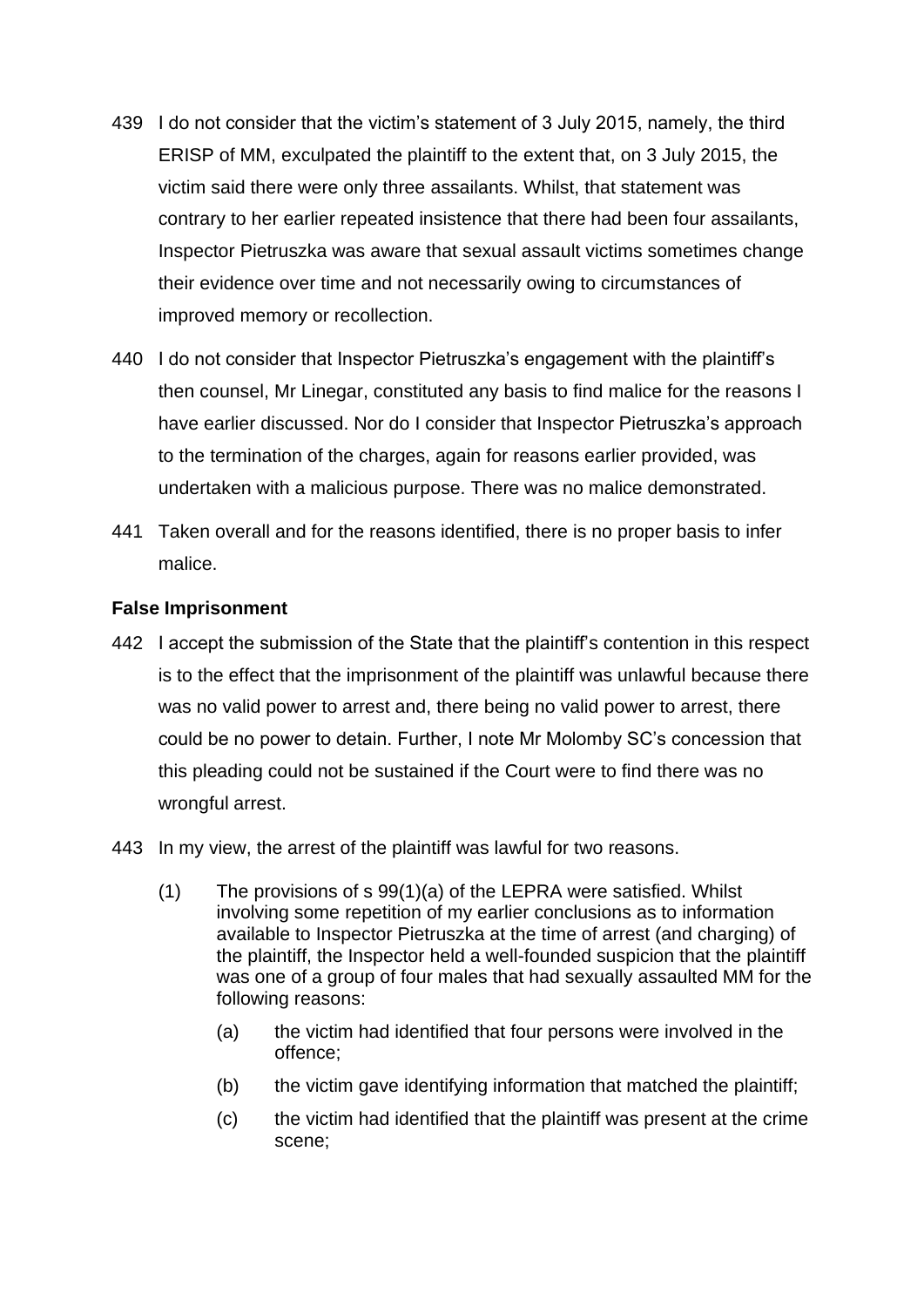- (d) Ms Tejada had said that the plaintiff had sat with her on the grass while she was being sick, but she was not sure who had gone into the bathroom because of her intoxication;
- (e) Mr Alcazar had indicated that the boys present had been in the toilet and, while the plaintiff was not initially in the toilet, had gone into the toilet afterwards.
- (2) Secondly, s 99(1)(b) of the LEPRA was satisfied in the making of the arrest of the plaintiff. At the time of the arrest, as I have earlier found, Inspector Pietruszka had formed an intention to charge the plaintiff. The following forms the basis for the conclusion (and an acceptance of Inspector Pietruszka's evidence in that respect):
	- (a) Inspector Pietruszka was of the view that he needed to arrest the plaintiff to ensure that he appeared before a court in relation to the offence. Inspector Pietruszka was aware from his conversation with Detective Sergeant Condon that there had previously been problems in securing the plaintiff's attendance at court and securing his cooperation with a police investigation. He was also aware that he suspected the plaintiff of committing a very serious offence, which plainly carried with it a greater risk of abscondment.
	- (b) Inspector Pietruszka was of the view that he needed to arrest the plaintiff to avoid the risk that he would harass or interfere with witnesses. He was aware that the plaintiff lived in the same area as the victim. He was aware that sometimes sexual assault offenders harass or intimidate the victim. It had occurred on previous cases in which he had been involved.
	- (c) Inspector Pietruszka was of the view that it was necessary and appropriate to arrest the plaintiff because of the nature and seriousness of the offence. The offence was aggravated sexual assault in company, a gang rape. That is a serious offence, and the victim of the offence was a vulnerable female.
- 444 I consider that the provisions of s 202 of the LEPRA are met in the arrest of the plaintiff.
- 445 Section 202 of the LEPRA, relevantly, states:

## **202 Police officers to provide information when exercising powers**

(1) A police officer who exercises a power to which this Part applies must provide the following to the person subject to the exercise of the power –

- (a) evidence that the police officer is a police officer (unless the police officer is in uniform),
- (b) the name of the police officer and his or her place of duty,
- (c) the reason for the exercise of the power.
- (2) A police officer must comply with this section –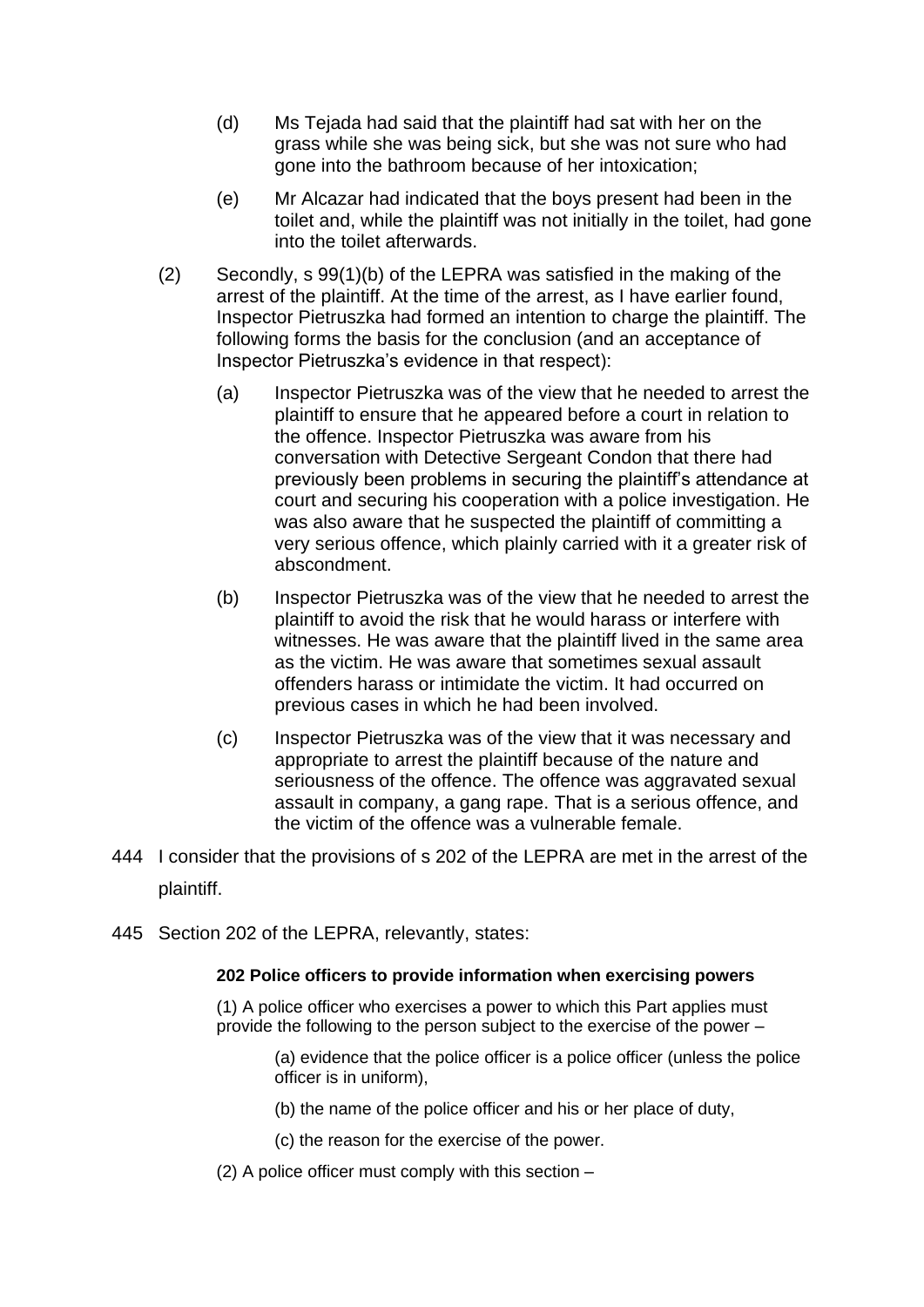(a) as soon as it is reasonably practicable to do so, or

(b) in the case of a direction, requirement or request to a single person – before giving or making the direction, requirement or request.

- 446 At the time of arrest, Inspector Pietruszka stated his name, stated that he was a Detective, stated that he was from Blacktown Police Station and stated that the plaintiff was under arrest for sexual assault
- 447 Lastly, I turn to the question of the length of the detention.
- 448 Section 114 of the LEPRA, relevantly, states:

## **114 Detention after arrest for purposes of investigation**

(1) A police officer may in accordance with this section detain a person, who is under arrest, for the investigation period provided for by section 115.

…

(4) The person must be:

(a) released (whether unconditionally or on bail) within the investigation period, or

(b) brought before an authorised officer or court within that period, or, if it is not practicable to do so within that period, as soon as practicable after the end of that period.

449 Section 115 of the LEPRA is extracted below:

## **115 Investigation period**

(1) The investigation period is a period that begins when the person is arrested and ends at a time that is reasonable having regard to all the circumstances, but does not exceed the maximum investigation period.

(2) The maximum investigation period is 4 hours or such longer period as the maximum investigation period may be extended to by a detention warrant.

450 Section 116 of the LEPRA states:

## **116 Determining reasonable time**

(1) In determining what is a reasonable time for the purposes of section 115 (1), all the relevant circumstances of the particular case must be taken into account.

(2) Without limiting the relevant circumstances that must be taken into account, the following circumstances (if relevant) are to be taken into account:

(a) the person's age, physical capacity and condition and mental capacity and condition,

(b) whether the presence of the person is necessary for the investigation,

(c) the number, seriousness and complexity of the offences under investigation.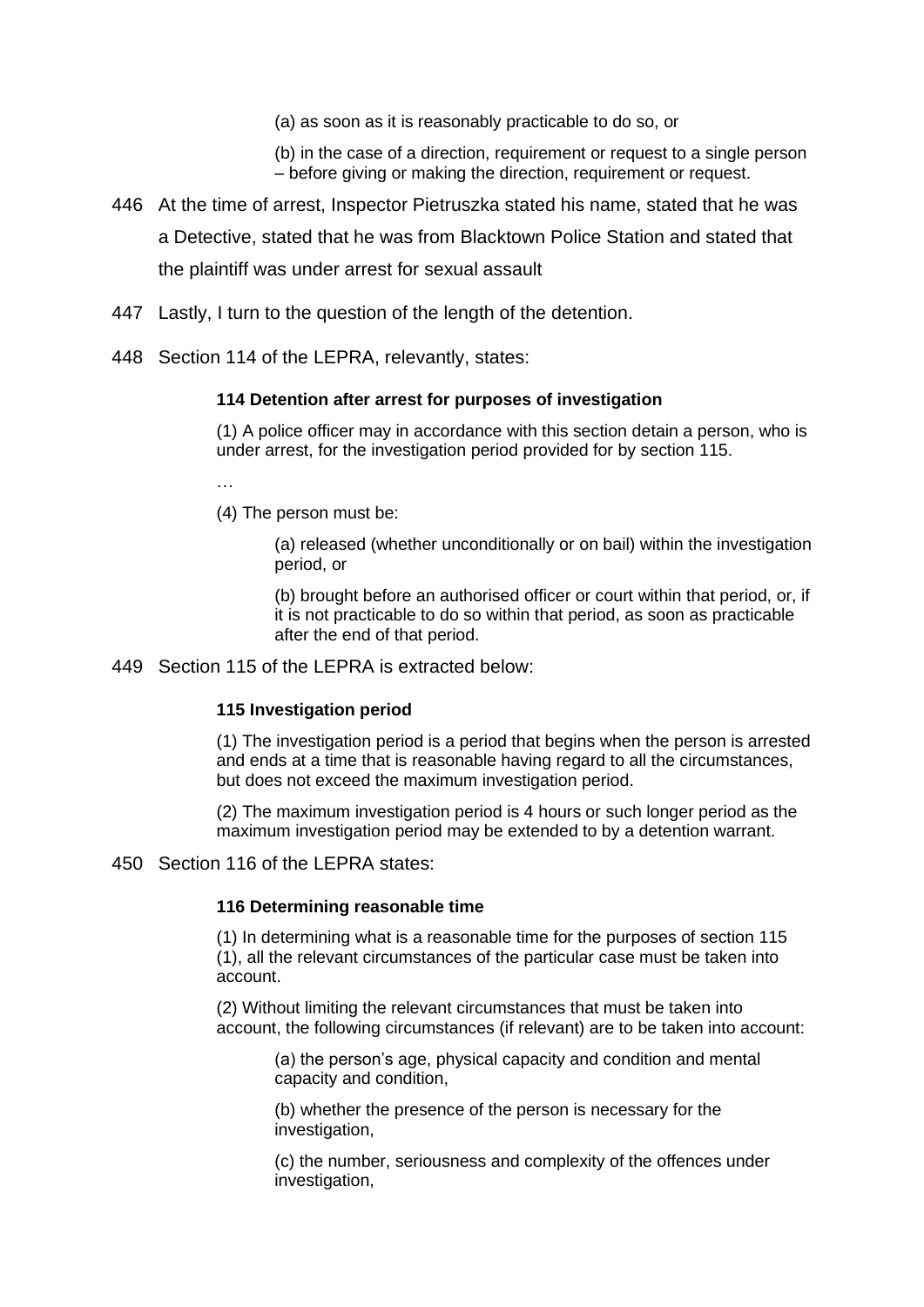(d) whether the person has indicated a willingness to make a statement or to answer any questions,

(e) the time taken for police officers connected with the investigation (other than police officers whose particular knowledge of the investigation, or whose particular skills, are necessary to the investigation) to attend at the place where the person is being detained,

(f) whether a police officer reasonably requires time to prepare for any questioning of the person,

(g) the time required for facilities for conducting investigative procedures in which the person is to participate (other than facilities for complying with section 281 of the Criminal Procedure Act 1986) to become available,

(h) the number and availability of other persons who need to be questioned or from whom statements need to be obtained,

(i) the need to visit the place where any offence concerned is believed to have been committed or any other place reasonably connected with the investigation of any such offence,

(j) the time during which the person is in the company of a police officer before and after the person is arrested,

(k) the time taken to complete any searches or other investigative procedures that are reasonably necessary to the investigation (including any search of the person or any other investigative procedure in which the person is to participate),

(l) the time required to carry out any other activity that is reasonably necessary for the proper conduct of the investigation.

(3) In any criminal proceedings in which the reasonableness of any period of time that a person was detained under this Part is at issue, the burden lies on the prosecution to prove on the balance of probabilities that the period of time was reasonable.

#### 451 Section 117 of the LEPRA, relevantly, states:

#### **117 Certain times to be disregarded in calculating investigation period**

(1) The following times (to the extent that those times are times during which any investigative procedure in which a person who is detained under this Part is to participate is reasonably suspended or deferred) are not to be taken into account in determining how much of an investigation period has elapsed:

(a) any time that is reasonably required to convey the person from the place where the person is arrested to the nearest premises where facilities are available for conducting investigative procedures in which the person is to participate,

(b) any time that is reasonably spent waiting for the arrival at the place where the person is being detained of police officers, or any other persons prescribed by the regulations, whose particular knowledge of the investigation, or whose particular skills, are necessary to the investigation,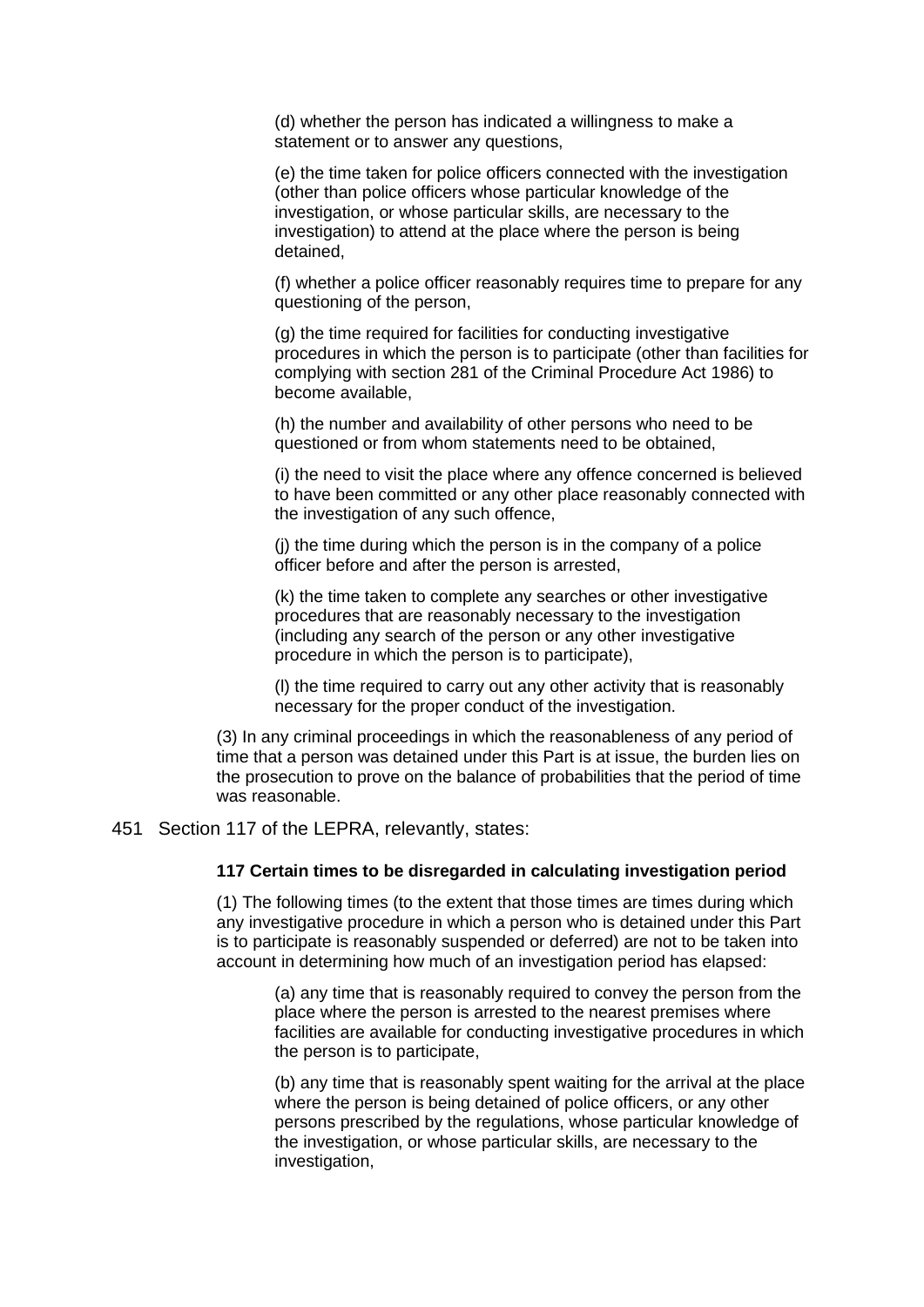(c) any time that is reasonably spent waiting for facilities for complying with section 281 of the Criminal Procedure Act 1986 to become available,

(d) any time that is required to allow the person (or someone else on the person's behalf) to communicate with a friend, relative, guardian, independent person, Australian legal practitioner or consular official,

(e) any time that is required to allow such a friend, relative, guardian, independent person, Australian legal practitioner or consular official to arrive at the place where the person is being detained,

(f) any time that is required to allow the person to consult at the place where the person is being detained with such a friend, relative, guardian, independent person, Australian legal practitioner or consular official,

(g) any time that is required to arrange for and to allow the person to receive medical attention,

(h) any time that is required to arrange for the services of an interpreter for the person and to allow the interpreter to arrive at the place where the person is being detained or become available by telephone for the person,

(i) any time that is reasonably required to allow for an identification parade to be arranged and conducted,

(j) any time that is required to allow the person to rest or receive refreshments or to give the person access to toilet and other facilities as referred to in section 130,

(k) any time that is required to allow the person to recover from the effects of intoxication due to alcohol or another drug or a combination of drugs,

(l) any time that is reasonably required to prepare, make and dispose of any application for a detention warrant or any application for a search warrant or crime scene warrant that relates to the investigation,

(m) any time that is reasonably required to carry out charging procedures in respect of the person,

(n) any time that is reasonably required to carry out a forensic procedure on the person under the Crimes (Forensic Procedures) Act 2000, or to prepare, make and dispose of an application for an order for the carrying out of such a procedure.

452 The plaintiff was arrested at approximately 11.30pm. The plaintiff was denied bail at approximately 4.56am. The total period of detention prior to the refusal of bail was no longer than 5 hours and 26 minutes. The plaintiff does not assert that there was some unlawfulness in the decision to refuse bail, and does not assert that any tort was committed in refusing bail. From the time that bail was refused, the source of the power to detain was the decision to refuse bail.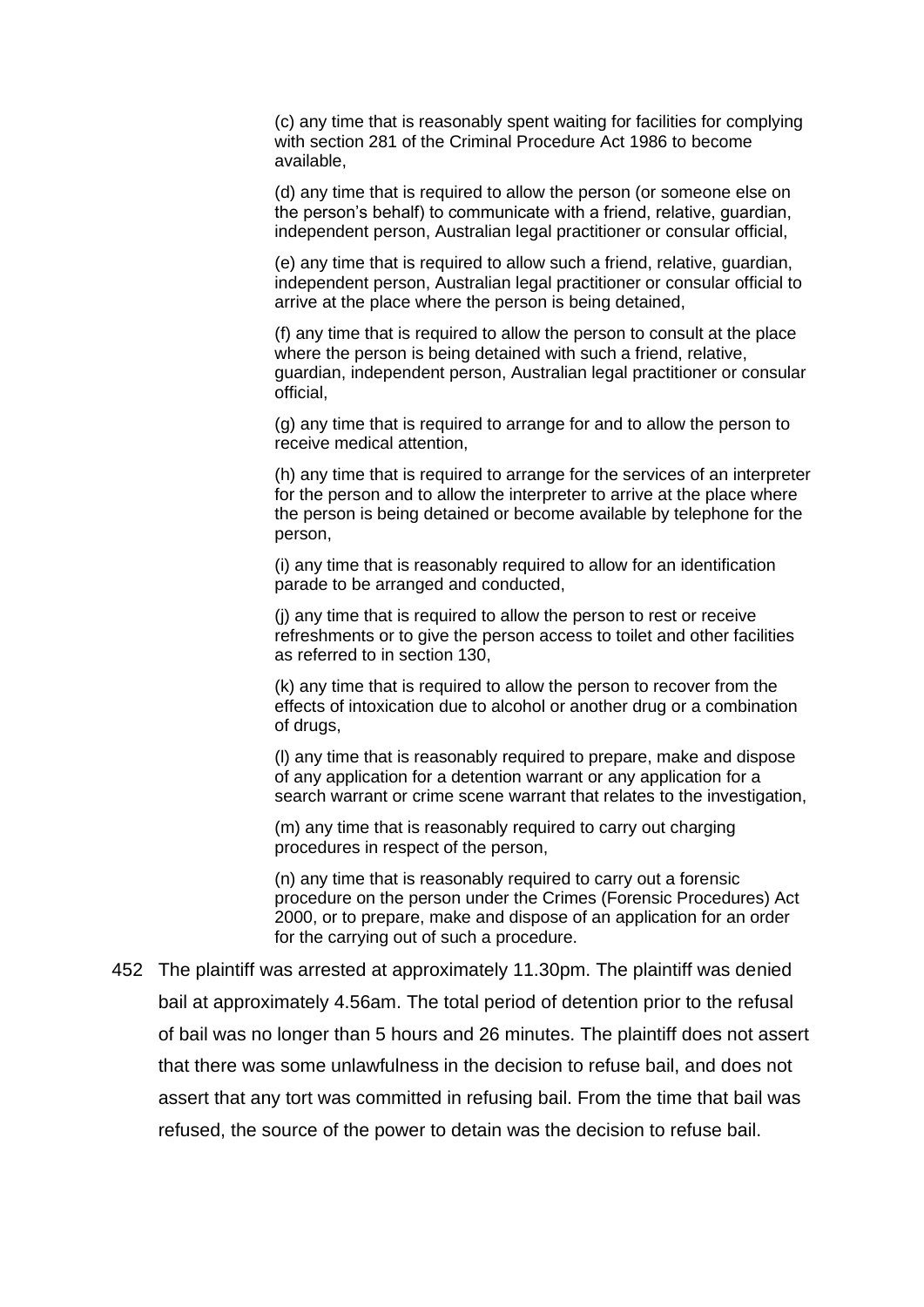- 453 I accept the submission of the State that for the purposes of the LEPRA, the following periods, which were not disputed, do not count towards the "investigation period":.
	- (1) The time required to convey the plaintiff from the railway station to the police station, which I infer was approximately 5 minutes (s 117(1)(a) of the LEPRA).
	- (2) The time while the plaintiff was speaking to his mother, approximately 37 minutes (s 117(1(d) of the LEPRA).
	- (3) The time the plaintiff took to attempt to contact a solicitor, which is not known (s 117(1)(d) of the LEPRA).
	- (4) The time to carry out the buccal swab forensic procedure, which was approximately 10 minutes (s 117(1)(n) of the LEPRA).
	- (5) The time to carry out charging procedures, which was approximately 2 hours and 36 minutes (s 117(1)(m) of the LEPRA).
- 454 Once those matters are taken into account, 3 hours and 28 minutes is deducted the "investigation period".
- 455 That leaves an "investigation period" of 1 hour and 58 minutes, which is well within the maximum four hours.
- 456 In ascertaining the reasonable time, the following factors are relevant:
	- (1) The plaintiff was young and in good physical condition (s 116(1)(a) of the LEPRA).
	- (2) The offences were serious (s  $116(1)(b)$  of the LEPRA);
	- (3) Time for searches must be taken into account  $(s 116(1)(k))$  of the LEPRA).
- 457 In all the circumstances, I consider the time involved in the investigation period was reasonable.

# **Conclusion: Malicious prosecution and false imprisonment**

- 458 It follows from the aforementioned conclusion that the plaintiff's case for malicious prosecution and false imprisonment must fail and, correspondingly, the ASOC should be dismissed. Judgment should be entered for the State.
- 459 I shall now consider damages in the event a different view is taken to that conclusion.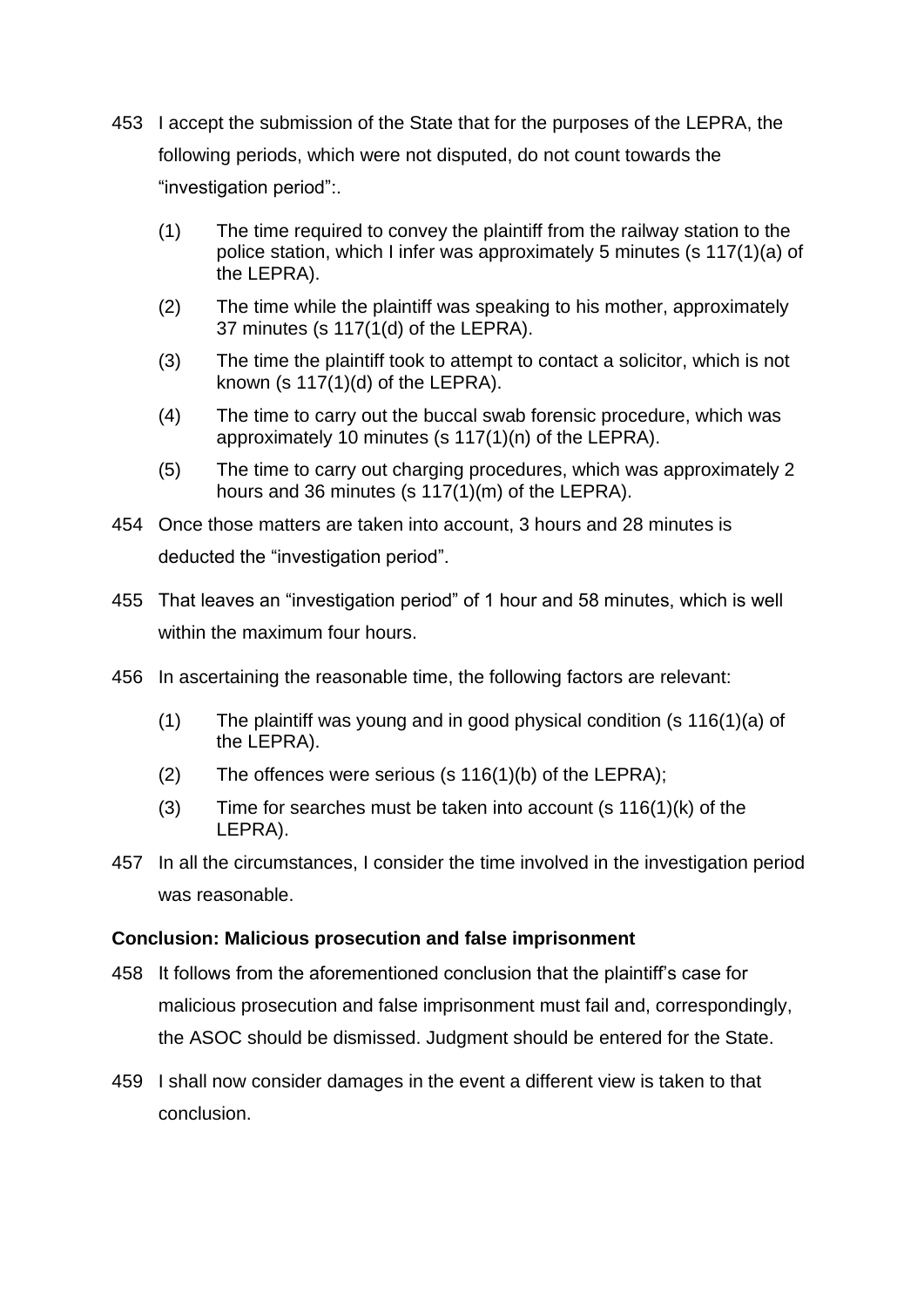# **DAMAGES**

460 The plaintiff sought damages in the following categories:

- (1) General damages, including damages for deprivation of liberty from 1 July 2015 to 31 July 2015.
- (2) Reputational damages.
- (3) Aggravated damages.
- (4) Exemplary damages.
- (5) (Past) economic loss.
- (6) (Future) economic loss.
- (7) Loss of opportunity to maintain a career with UBank.
- (8) Interest on all the above from 1 July 2015 to date.

# *General Damages*

- 461 There was no dispute as to the principles applicable to the assessment of general damages. The plaintiff's submissions in that respect may be accepted.
- 462 General damages are compensatory in nature and must focus upon the impact on the plaintiff of the alleged tortious conduct of the defendant. An award of general damages should be in an amount adequate to compensate the plaintiff for all consequences of the defendant's wrongful conduct that are not too remote: see *State of New South Wales v Riley* (2003) 57 NSWLR 496; [2003] NSWCA 208 at [127] per Hodgson JA). His Honour Justice O'Keefe J noted in *Nye v State of New South Wales* [2003] NSWSC 1212 (at [247]) that general damages:

[247] ... are intended to provide for any financial losses including loss of earnings both actual and potential future losses of such a kind, and are apt to include a money value for physical hurt, curtailment of liberty, injury to reputation (if appropriate) and any inconvenience or disturbance of the life of the plaintiff (Broome v Cassell & Co (1972) AC 1027 at 1073 per Lord Hailsham LC; at 1124 per Lord Diplock.)

463 In *Spautz v Butterworth* (1996) 41 NSWLR 1 (at 17G and 18B), Clarke JA (with whom Priestley and Beazley JJA agreed) said this about compensatory and aggravated damages:

> [W]here a plaintiff is entitled to compensatory damages for wrongful arrest or false imprisonment, it is proper for the Court, in assessing ordinary compensatory damages, to take into account the whole of the conduct of the defendant at the time of verdict which may have the effect of increasing the injury to the person's feelings. Such matters might include the absence of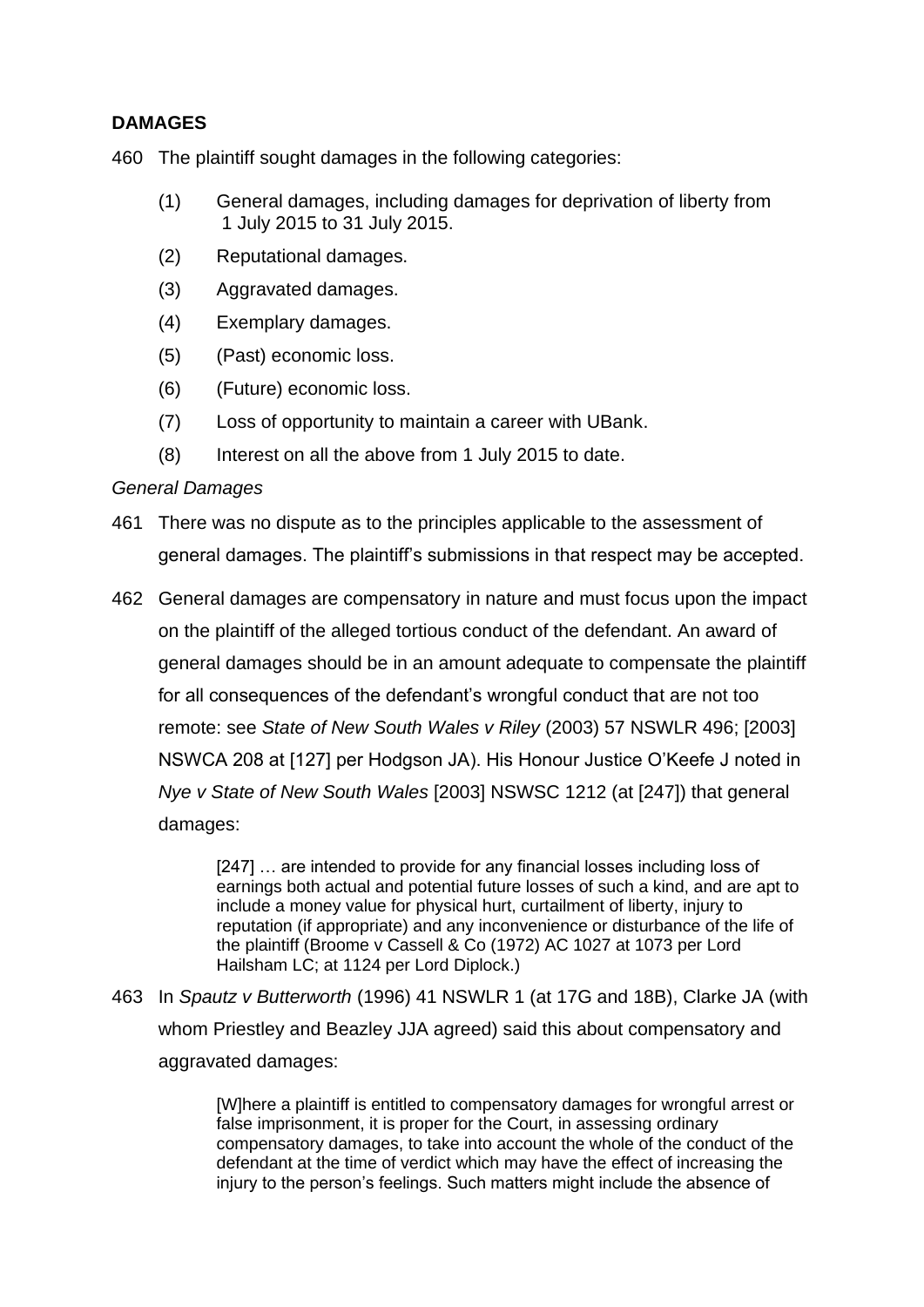apology and the reaffirmation of the truth of the matters. However, for a plaintiff to be entitled to aggravated damages, he or she must show that the conduct of the defendant was neither bona fide nor justifiable.

Applying those principles to the present case, I would conclude that the additional matters relied on by the appellant are not grounds which may be taken into account by the Court in considering an award of aggravated damages absent any evidence of mala fides or lack of justifiability. However, they may be taken into account in assessing an award of general compensatory damages. Matters such as the indignity, mental suffering, disgrace and humiliation suffered by the appellant as a result of the false imprisonment are to be included in general damages. Any conduct of the first respondent which may have had the effect of increasing the injury to the appellant's feelings is also to be included in the general compensatory damages.

464 In wrongful arrest and false imprisonment actions, general damages should include an amount for curtailment of liberty and associated hurt feelings (including humiliation, distress and loss of status): see *State of NSW v Delly*  [2007] NSWCA 303 at [76].

…

465 In *McDonald v Coles Myer Limited* (1995) Australian Torts Report 81-361 at 4, Powell JA referred to the types of damage for which the plaintiff may be compensated in a successful action for false imprisonment as follows:

> Further, as the tort of false imprisonment is derived from trespass, a plaintiff need not prove actual damage, although any pecuniary loss which is not too remote is recoverable (see, for example, *Childs v Lewis* (1924) 40 TLR 870). The principal heads of damage to which, in the past, regard appears to have been paid are, the injury to liberty, the injury to the plaintiffs feelings, ie the indignity, mental suffering, disgrace and humiliation, with any attended loss of social status, and, where it can be demonstrated that the imprisonment has had a deleterious effect on the plaintiff's health, any resultant physical injury, illness or discomfort (*Lowden v Goodrick* (1791) PEAKE 64; *Pettit v Addington* (1791) PEAKE 87). In addition to damages falling under one or other of the heads to which I have just referred, the manner in which the imprisonment is effected may lead to an award of aggravated compensatory damages, as also may the subsequent conduct of the defendant, if it tends to show that the defendant is persevering in the charge (*Warwick v Foulkes* (1844) 12 M and W 507; *Walter v Alltools* (1944) 61 TLR 39 (CA)), although it has been suggested (McGregor on Damages 15 Ed (1988) at 1029) that an unsuccessful plea by the defendant that the plaintiff was guilty of the offence charged against him by the defendant should not lead to an aggravation of damages, unless it is shown the defendant made the charge mala fide.

466 In *Coyle v State of New South Wales* [2006] NSWCA 95 ("*Coyle*"), the Court (in circumstances where it was contended by the defendant that false imprisonment for 2.5 hours should only sound in a nominal award of damages) stated (at [99]):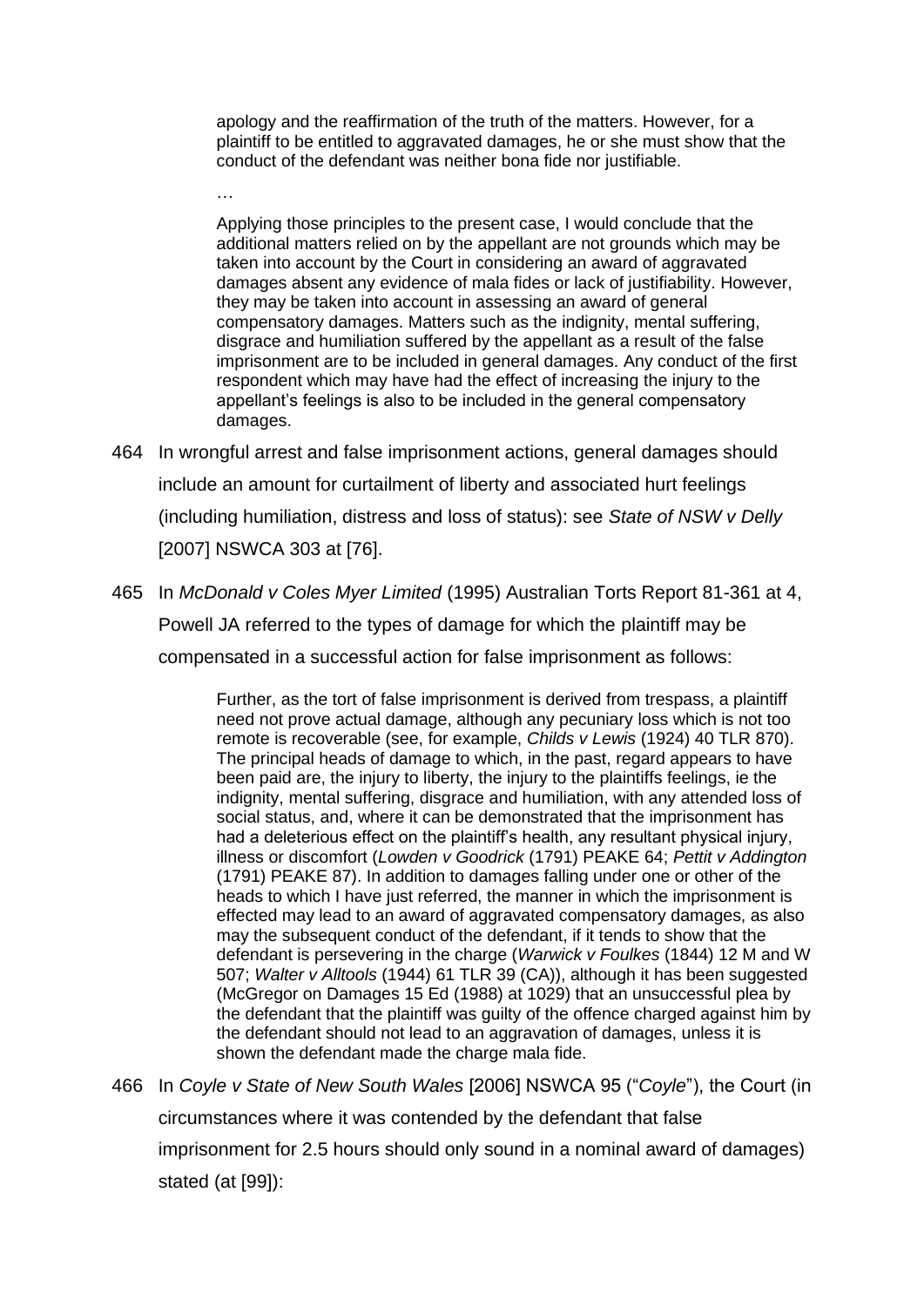[99] It is difficult to imagine, for a person who is otherwise generally a law abiding citizen, a more humiliating experience or a greater shock to one's equilibrium than being forcefully deprived of one's liberty for even a relatively short period of time in circumstances which are entirely unjustified. This is all the more so where that curtailment of liberty is accompanied, as in the present case, by the detained person being handcuffed and marched through a crowd of onlookers and then incarcerated in a police paddy wagon, locked in a cell at the police station and fingerprinted and photographed as a criminal. Not surprisingly, the whole experience must have been both humiliating and highly embarrassing.

- 467 In Australia, there is no authoritative guideline on how to calculate damages in wrongful imprisonment or malicious prosecution cases by reference to the period of time the plaintiff was detained. There is no clear arithmetical symmetry. Each case appears to have been decided on its facts and the reasoning behind the quantum of damages is usually short. An Australian case where a Court calculated the damages for wrongful detention in an arithmetical way was at first instance in *Spautz v Butterworth*, where a daily rate was applied. However, this was overturned on appeal, and a lump sum was substituted: see *Beckett v State of New South Wales* [2015] NSWSC 1017 per Harrison J at [670].
- 468 In *McDonald v Coles Myer Limited* at 7, Powell JA stated that the types of damage for which the plaintiff may be compensated in a successful action for malicious prosecution were as follows:

The principal heads of damage to which regard have conventionally been had in relation to a claim for malicious prosecution are injury to the plaintiff's reputation, injury to his feelings that is for the indignity, humiliation and disgrace caused him by the fact of the charge being referred against him, pecuniary loss – as, for example, as a result of his being dismissed from his employment – and the expenses incurred in defending himself against the prosecution, or, where he has been awarded costs against the prosecutor, the amount by which the costs incurred exceeded the costs awarded. In addition, if the facts warrant it, an award of aggravated compensatory damages may be made.

469 In cases of malicious prosecution general damages will be similarly be awarded for damage to fame and character; *Noye v Robbins; Noye v Crimmins*  [2007] WASC 98 ("*Noye v Robbins*") at [261]. This head of general damages is sometimes referred to as reputational damages. In *Noye v Robbins*, Heenan J held that had he found for the plaintiff, he would have awarded \$50,000 for injury to reputation.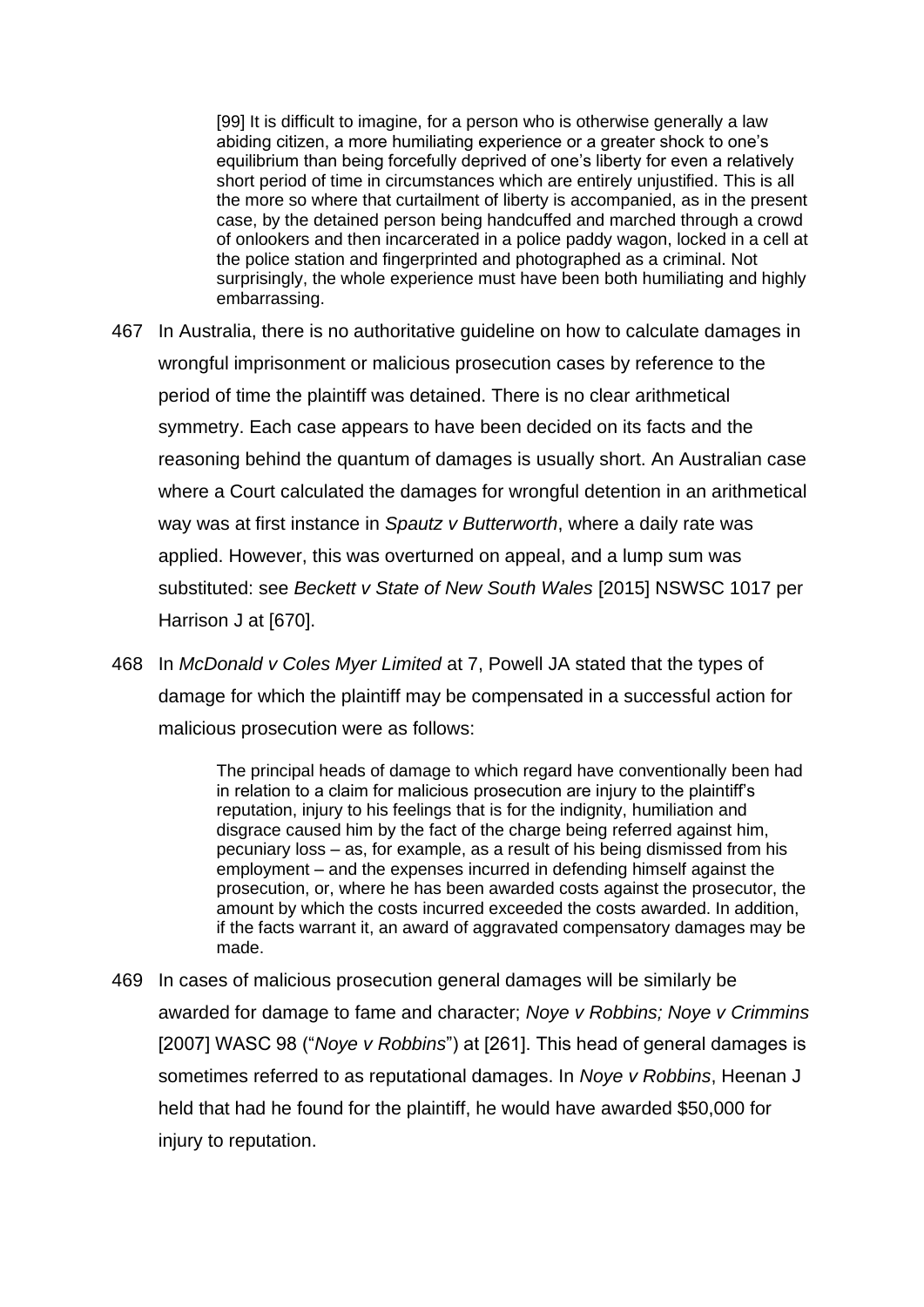- 470 In *Berry v British Transport Commission* [1962] 1 QB 306, the Court of Appeal held that the financial consequences of the destruction or damage to reputation are recoverable. Devlin and Danckwerts LJJ held that reputational damages were recoverable where the imputed criminal offence would cause a reasonable observer to form the view that it was a damaging reflection on the "fair fame" of the plaintiff.
- 471 Damages will also be awarded for the inconvenience and disturbance to the plaintiff's life, as well as the stress constituted by the fear of conviction: see *Coyle* at [92].
- 472 The plaintiff relied upon the following factors as matters which should be taken into account in the assessment of the quantum of damages and to increase the quantum of damages:
	- (1) Deprivation of liberty: the plaintiff was arrested and remanded in custody from 1 July 2015 to 31 July 2015 when bail was granted.
	- (2) The conduct of the defendant in arresting the plaintiff at the railway station, failing to caution him, laughing at him and subjecting the plaintiff to a search of his person and his belongings by railway transit officers who had no legitimate role in the arrest of the plaintiff including the embarrassment, fear, and hurt caused to the plaintiff thereby.
	- (3) The defendant's conduct in questioning the plaintiff about the events for which the plaintiff was arrested whilst escorting the plaintiff to the police station, receiving information about the plaintiff's alibi, accusing the plaintiff of being a liar and falsely denying that the conversation occurred or that the plaintiff said the things that he alleged (particularly about his innocence and his alibi witness).
	- (4) The oppression, hurt and indignation of being questioned and subjected to a deliberately misleading ERISP when the plaintiff had said that he did not want to say or do anything until he had a lawyer present.
	- (5) The effect on the plaintiff of being in protective custody which included fear of being hurt or killed in gaol because of the nature of the charges preferred against him, including sleeplessness and nightmares and not having a girlfriend for 2 years after release.
	- (6) The injury to his feelings and the humiliation of being subjected to charges of which he was innocent including the anguish of being subjected to judicial proceedings from 1 July 2015 until 11 December 2015 when they were formally withdrawn.
	- (7) The immediate and ongoing effects on the plaintiff of incarceration and the nature of the charges proffered against him, inability to sleep, change from outgoing personality to quiet and reserved, retreat from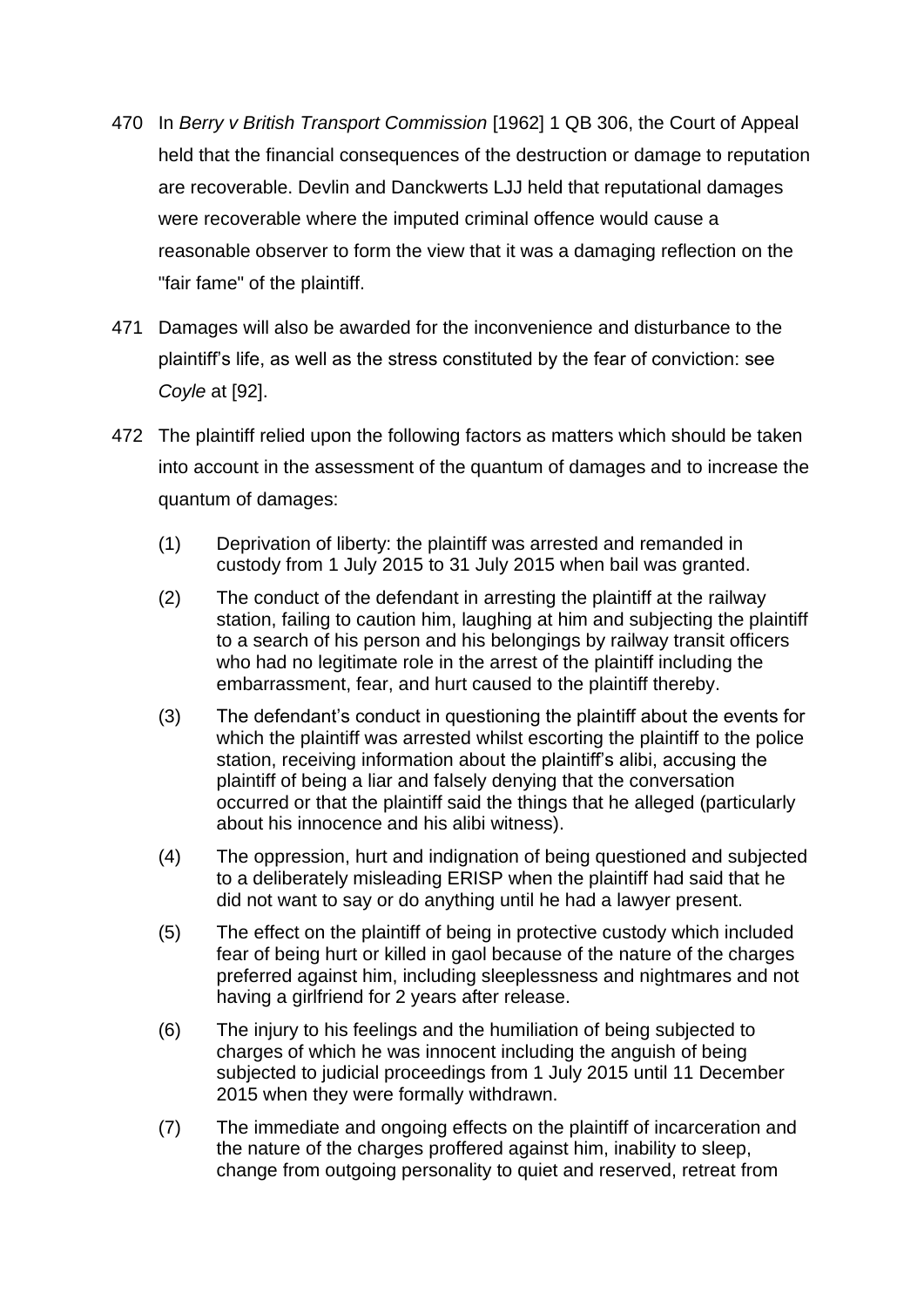social engagement, reluctance to be seen in public, loss of confidence/self-esteem, concern that he would be recognised because of media publicity, comments made by others that he is a gang rapist.

- (8) The plaintiff's knowledge that reports by well-respected media outlets of his arrest and charging for serious sexual assaults remain on the internet in a form easily found and read by conducting a google search of the plaintiff's name and will stay there forever and have, and will continue to have, a detrimental effect on his employment prospects.
- (9) The anguish and shame of losing a well-paid job with UBank which the plaintiff enjoyed and in which he had received no inadequate or dissatisfactory performance reviews and was unable to recover.
- 473 I will turn firstly to the question of false imprisonment and detention, upon the premise, for the purposes of this part of my judgment, that the plaintiff's arrest was unlawful.
- 474 The assessment of ordinary damages is essentially an evaluative question for the judge, to be decided in the circumstances of the case: see *Smith v State of New South Wales* [2016] NSWDC 55 at [256].
- 475 In *SB v State of New South Wales* [2016] NSWDC 189 ("*SB*"), the District Court considered the ordinary damages which should be awarded for a false imprisonment of one day. The Court (Hatzistergos DCJ) awarded \$10,000 in ordinary damages for the false imprisonment: *SB* at [266].
- 476 In *State of New South Wales v Abed* (2014) 246 A Crim R 549; [2014] NSWCA 419 ("*Abed*"), the Court of Appeal affirmed an award of \$10,000 ordinary damages for false imprisonment. In that case, the plaintiff was detained for approximately three hours: see at [12]. In *Abed*, in order to effectuate the imprisonment, police had seized the plaintiff's arms and forced her to the ground to handcuff her: see at [224]. There is nothing similar in the present case.
- 477 Here, the detention was well short of one day. On the evidence, the plaintiff was not mistreated in the course of the detention. Further, the plaintiff gave no evidence that he was shocked to be arrested. Nor is that evident from the plaintiff's responses in his ERISP.
- 478 Taking into account those considerations, in my view, ordinary damages for false imprisonment should be \$8,000.00. I make no separate assessment on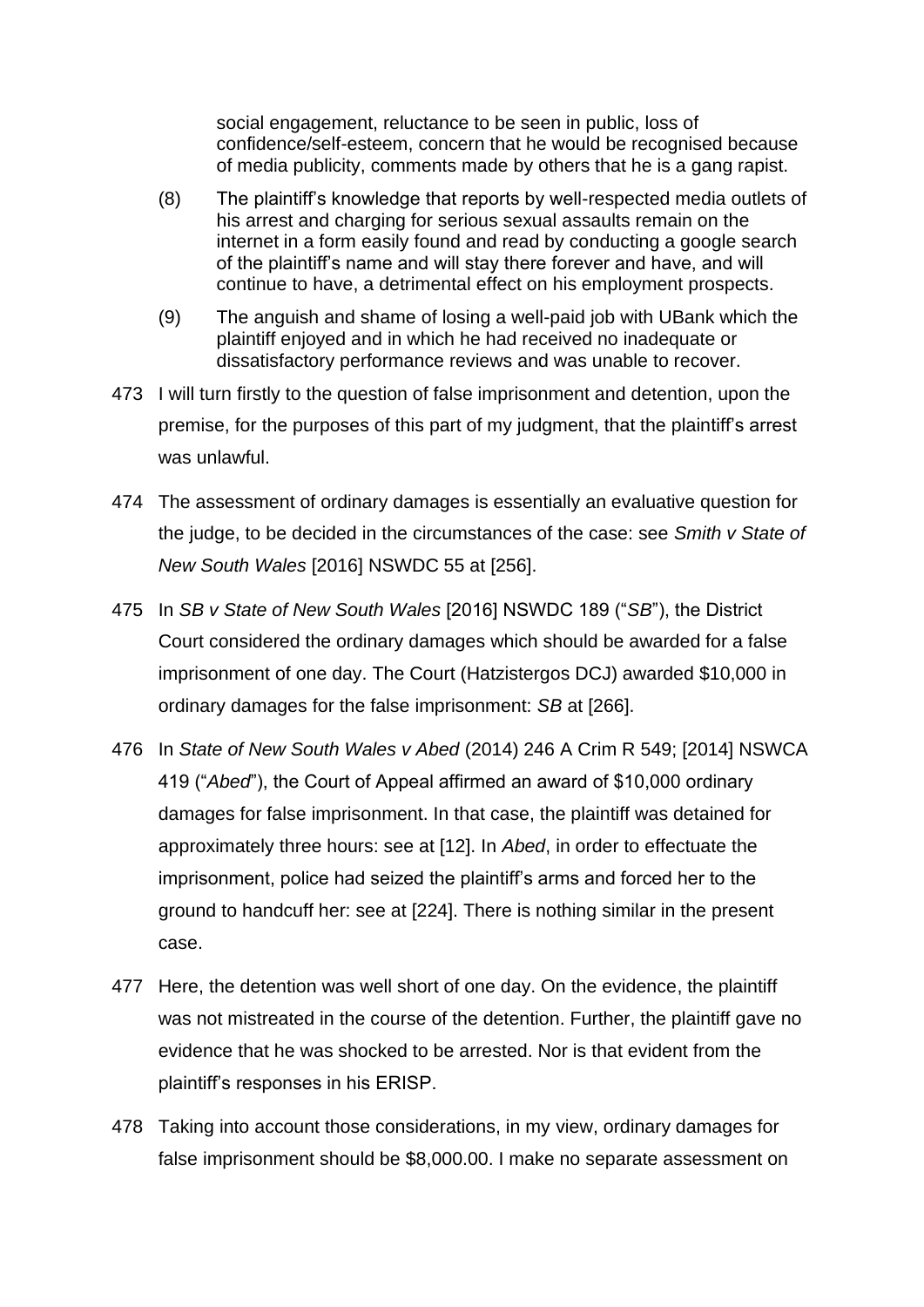the assumption that the plaintiff's arrest was lawful but the detention thereafter became unlawful prior to the bail decision, although plainly damages would be less on that account.

- 479 Before turning to the particular factors relied upon by the plaintiff, I should deal with the submission advanced by the State that the plaintiff should not be entitled to damages reflecting a loss of liberty between the time of the refusal of bail by Sergeant Kneipp and his release from detention on 31 July 2015.
- 480 The State made that submission on the following basis:
	- (1) The plaintiff's counsel failed to apply for bail. Linegar was not called to explain that decision.
	- (2) From no later than 7 July 2015, the prosecutor was the DPP. From no later than that point, steps to maintain the proceedings (including decisions relating to discontinuance) were the responsibility of the DPP, not Inspector Pietruszka.
- 481 As to the first of those contentions, I reject the submission in reply by the plaintiff that it was Inspector Pietruszka's conduct that contributed to Mr Linegar not making the bail application. I reject the contention that Inspector Pietruszka's email of 7 July 2015 did not accurately represent the effect of MM's statement of 3 July 2015. Nor do I consider that Mr Linegar's email of 16 July 2015 should alter that conclusion.
- 482 Nor do I accept the plaintiff's submissions that the provisions of s 74 of the *Bail Act* would necessarily act as a barrier given the contents of the 7 July 2015 email of Inspector Pietruszka.
- 483 However, I accept the submission of the plaintiff that it was reasonable for Mr Linegar to delay the making of a bail application until he was in receipt of the victim's statements. That would be the preferable basis for the making of a bail application not only because of the considerations arising under s 74 of the *Bail Act* but because the plaintiff was required to cross the hurdle of the show cause provisions of that Act. I do not consider the failure to call Mr Linegar to explain his decision adversely affects that conclusion. It follows that I reject the contention advanced by the plaintiff in that respect.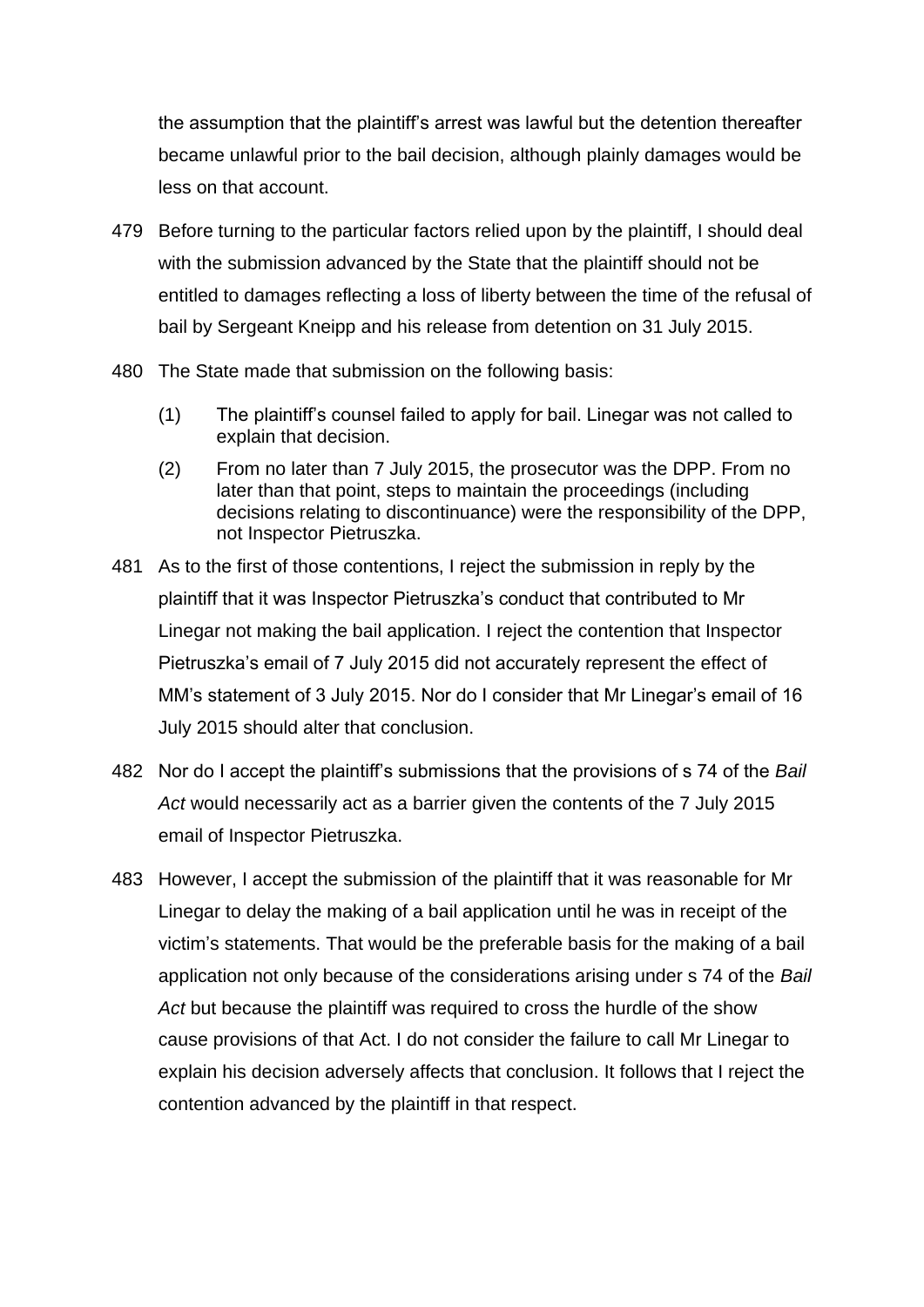- 484 The second aspect of the State's contention is substantially affected by my approach to the question of whether the DPP may properly be found to have taken over the prosecution of the plaintiff.
- 485 Those considerations relate to the first factor relied upon by the plaintiff.
- 486 As to the second factor relied upon by the plaintiff above, the State is correct to submit there is nothing improper in arresting the plaintiff at a railway station which was proximate to the police station and at the time of the arrest, was reasonably private. The plaintiff abandoned the contention that the plaintiff was not cautioned. The evidence does not sustain that he was laughed at. Nor was there anything improper in searching him upon arrest. Inspector Pietruszka's explanations for doing so may be readily accepted.
- 487 As to the third factor, I have earlier rejected the plaintiff's contentions in that respect.
- 488 Similarly I have earlier rejected the component of the fourth factor, which relies upon a proposition that the plaintiff was subjected to a "deliberately" misleading ERISP (based upon the notion of the plaintiff requesting a lawyer). There does not seem to be any other reliance upon the questioning in the ERISP under the arguments raised with respect to the fourth factor. Further, Inspector Pietruszka conducted the ERISP of the plaintiff because the plaintiff wished to hear the allegations against him and Inspector Pietruszka decided that it should be done in the context of an electronically recorded interview.
- 489 As to the fifth factor, the evidence does not sustain any causal link between the plaintiff's arrest or prosecution and the plaintiff not having a girlfriend for two years. I accept the State's submission that there is no expert evidence as to the casual relationship between arrest or prosecution and any sleeplessness or personality change, but nonetheless I accept the contention of the plaintiff (at least by inference) that the plaintiff's detention in protective custody (including a fear of being hurt or killed in goal because of the nature of the charges brought against him) would have resulted in adverse personal consequences which included sleeplessness (consistent with the plaintiff's evidence).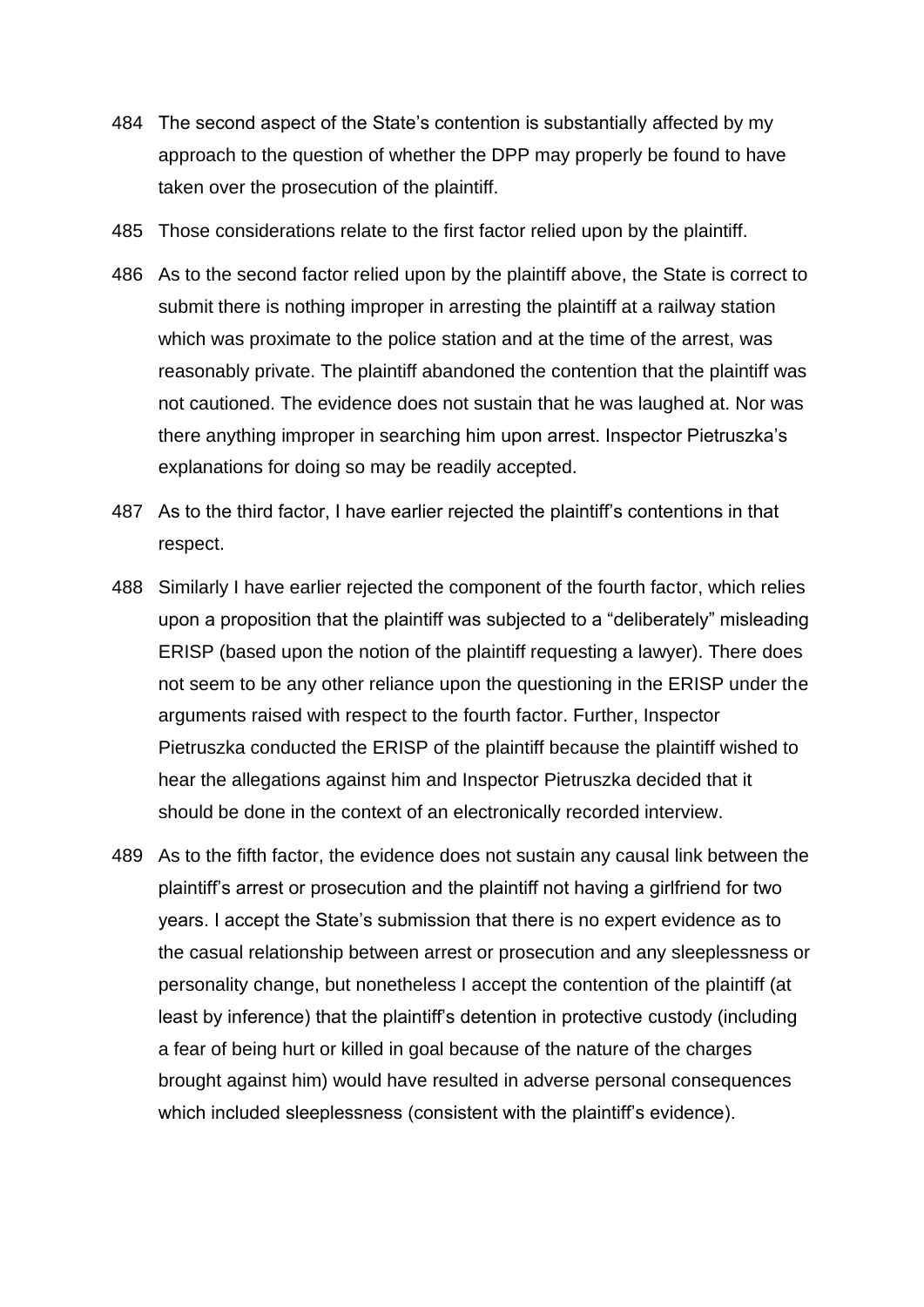- 490 Save for the consideration of whether Inspector Pietruszka ceased as a prosecutor after 7 July 2015, I accept the sixth factor relied upon by the plaintiff.
- 491 As to the seventh factor, I have earlier found that the weight which may be attributed to the evidence of personality change, retreat from social engagement and loss of confidence and self-esteem is limited. However, I shall make limited allowance for that factor.
- 492 As to the eighth factor, I do not accept the State's submission that there is an absence of evidence that the internet entries remain in place and thereby have the prospects of being detrimental to future employment prospects of the plaintiff. The thrust of the plaintiff's submission that the effect of the internet entries is significant in that respect may be accepted.
- 493 As I will further discuss below, there are real difficulties in the plaintiff establishing, on the evidence, a connection between media reports of the plaintiff's arrest or charging and any employment consequences for the plaintiff or evidence that may properly establish that those factors contributed to UBank not continuing the plaintiff's probationary employment. In that respect, it may be emphasised the plaintiff's employment was a probationary and, therefore, offered a wide discretion to UBank not continue the plaintiff's employment if it chose to do so.
- 494 The plaintiff contended that his employment was terminated on 6 July 2015 and that his probationary period for that employment ended on 16 July 2015, some 10 days later. However, the proximity to the end of the probationary period merely emphasises, in my view, that many discretionary factors may operate in the cessation of probationary periods, even where there has been a history of an acceptable engagement, irrespective of the existence of the media reports upon which the plaintiff relies. Further, there is no direct evidence of the reasons for termination of the plaintiff's employment and as I will note later, he was absent from work without explanation for two days prior to the termination of his employment.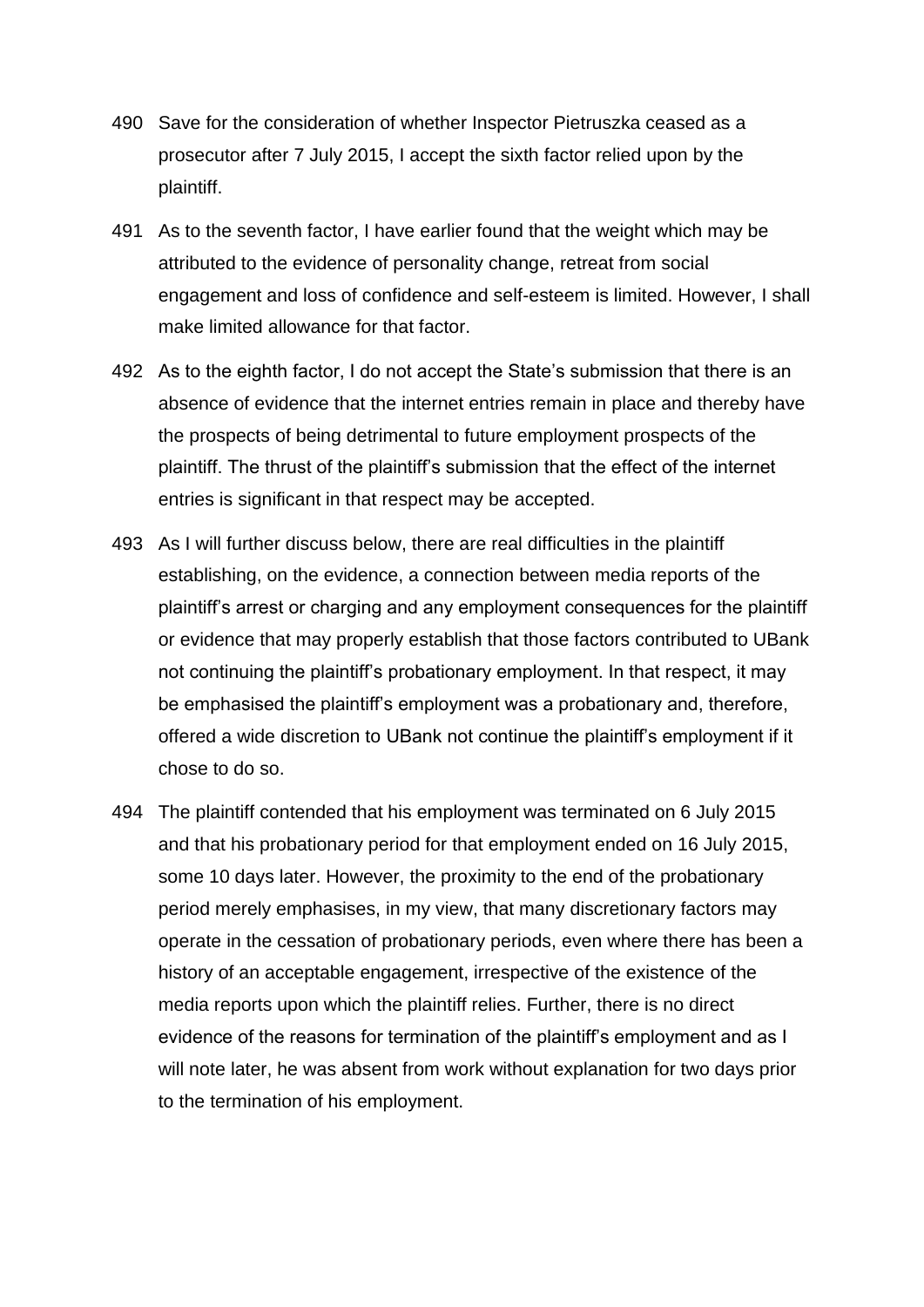495 I consider, however, that some allowance should be made in the assessment of damages in this respect for loss of chance of the retention of employment or the finding of new employment after termination of employment with UBank.

## *Reputational damages*

496 The plaintiff's made the following submission in this respect:

79. The plaintiff's arrest and remand in custody was reported by well known and widely read media outlets. Those articles appeared in the print newspapers and the internet. They appeared on the internet on and from 2 July 2015. They named the plaintiff and included images of him. They were published online under headlines such as "*Four charged over teen gang rape*" (yahoo7 News), "*Four charged with gang raping teen at Blacktown party*" (SMH.com.au), "*Teen girl gang raped in back yard*" (Daily Telegraph) (Exhibit 10 - tab 3). These articles still appear online and are readily found by conducting a Google search of the plaintiff's name (Exhibit 14, Exhibit 15). They will stay there forever unless removed by the publishers of those articles. It is submitted that there is little or no prospect of that happening.

80. Apart from one apology published by Tune Media there were are no articles on the internet that demonstrate or show the result that the criminal proceedings have been dropped as against the plaintiff. The Tune Media apology no longer appears on the internet. A potential employer having conducted a google search would have to ask the plaintiff the result of the charges (assuming they chose to interview him after having discovered the articles) and believe him. There is no known (and readily accessible) mechanism for a member of the public asking the Police what the result of the charges was.

81. The plaintiff has no criminal convictions and is a person of unblemished character. The publication to a wide audience throughout New South Wales of charges of gang rape (of which he is innocent) must have a profound effect on his good fame and character. That effect endures to this day and will continue into the future.

82. In *Beckett v NSW (supra)*, Harrison J. awarded an amount of \$120,000 for reputational damages, reduced from a claimed \$350,000 (at [748] and [825]), because Ms Beckett stood convicted of some charges. That is not the case here where Mr Hrdavec is a person of unblemished reputation.

- 497 As earlier mentioned, I do not accept the submission of the State that there is no evidence demonstrating an absence of media articles that indicate the charges against the plaintiff were dropped or that the apology no longer appears on the internet.
- 498 Nor do I accept the submission of the State that there is an absence of evidence that an employer who searched the internet would need to ask the plaintiff to ascertain the results of the charge as that may be reasonably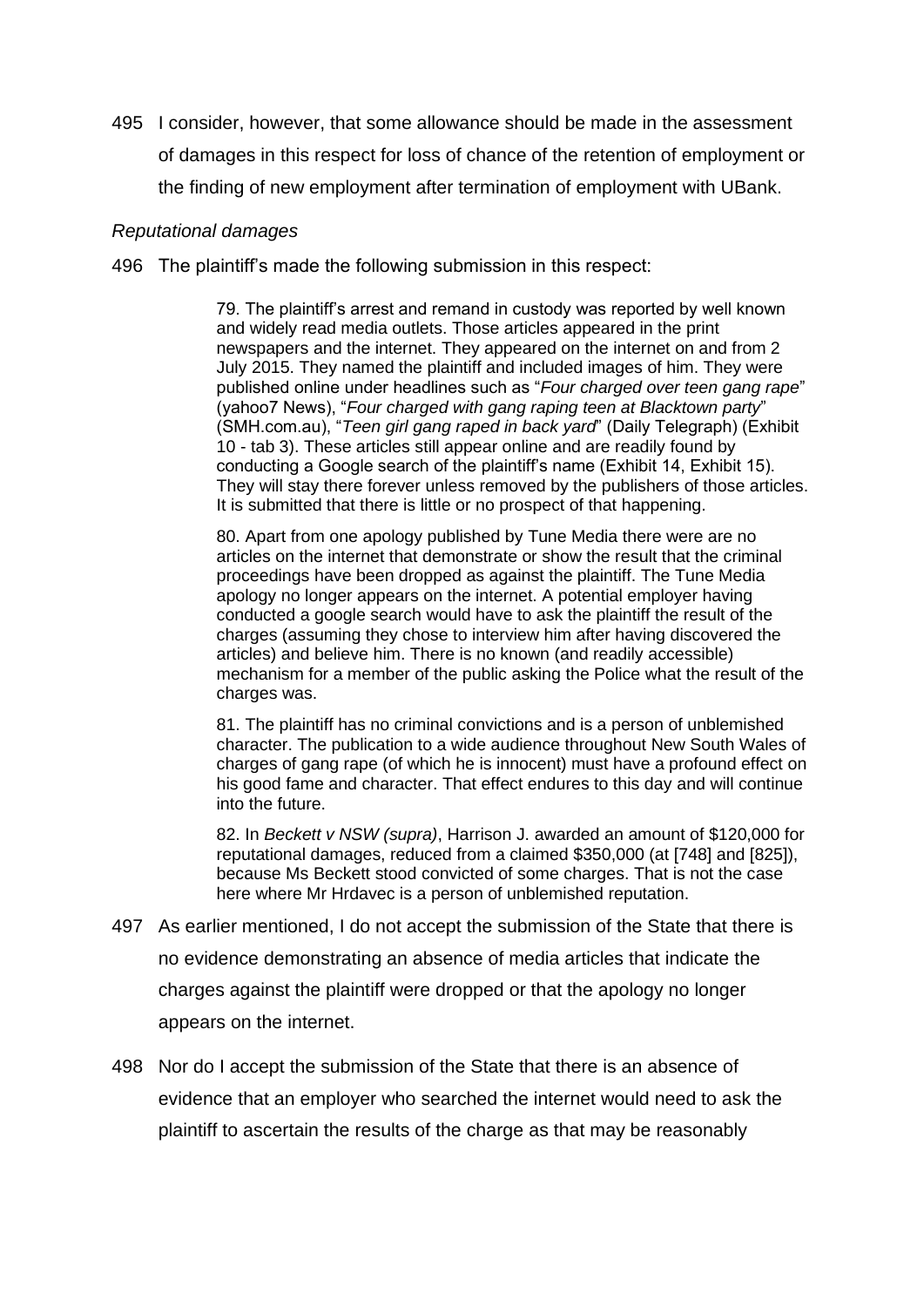understood as a step an employer may take in all the circumstances if the articles continue to appear in through a Google search.

- 499 However, it is important to note that evidence was admitted provisionally, following objection, that the plaintiff had been compensated in an amount of \$315,000.00 inclusive of costs for asserted reputational damage arising from the charges. That evidence, in my view, is relevant to the question of damages in this respect and should be admitted. It must, therefore, be taken into account in the assessment of damages in this respect. As a broad proposition, the State was correct to submit that there is no causation for damage if in fact the plaintiff has been compensated.
- 500 The plaintiff contended that the damages awarded to the plaintiff in the other proceedings differed from the present matter because:
	- (1) First it related to publications some ten months after the plaintiff was arrested and charged and after the media publicity caused by his charging. It was therefore not compensation in relation to that publicity but was in respect of quite different publicity some considerable time later. The plaintiff received no compensation for any reputational damage suffered over that first period after he was charged.
	- (2) The reputational damage suffered during that first period is the damage which continues now and will continue indefinitely. It is damage inflicted universally on the plaintiff in any part of the world where anyone chooses to enquire about him using the internet. Particularly it is damaging to the plaintiff all over Australia.
	- (3) The compensation that the plaintiff received from Fairfax Media Publications was in respect of articles published by them after the plaintiff was released from custody and after his charges had been discontinued.
	- (4) It is clear from the Deed between the parties that the publications complained of asserted that he was guilty of the charges when in fact at the time of publication those charges had been discontinued. Those same articles do not appear in the google search that comprises Exhibit 15. The Deed provided for the plaintiff's name to be removed from the article within 7days. Such compensation as has been received for those articles can have no bearing upon the reputational damage caused by the reporting of the plaintiff's arrest, charge and incarceration in July 2015 which reporting remains on the internet.
- 501 There is substance in the plaintiff's submission here. However, the State is correct to submit that damages in this respect need substantively to be assessed for a closed period what the plaintiff has described as the first period.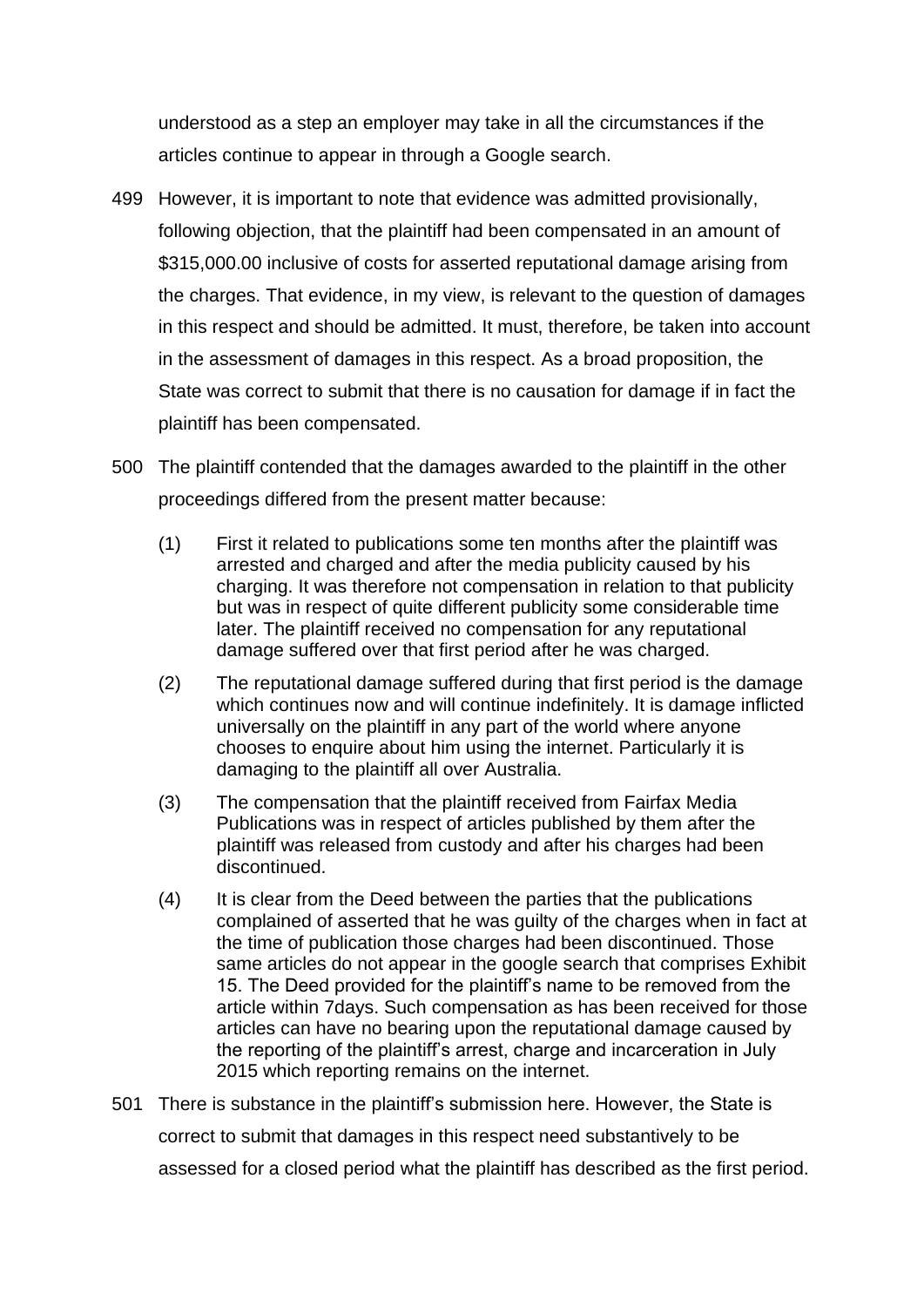- 502 As to the plaintiff's submission that the plaintiff was a person of unblemished character, the State relied upon the fact that the plaintiff failed to comply with a subpoena to give evidence but otherwise the submission should be accepted.
- 503 I do not accept that submission. The plaintiff was not cross-examined about this question and no criminal recorded of the plaintiff was tendered. The warrant was issued only with respect to a failure to appear in respect to a subpoena upon which the plaintiff proffered an explanation. That evidence was the subject of objection by the State. If the State intended to raise the point taken here then a different ruling may have been made as to the tender. I reject the State's submission as to this factor.

# *Aggravated damages*

- 504 The plaintiff submitted that the following circumstances aggravated the plaintiff's claim for damages:
	- (1) Permitting transit officers to assist with the plaintiff's arrest and body search in a public place.
	- (2) The manner in which the plaintiff was tricked into taking part in an ERISP in the absence of a lawyer and in the face of his expressed desire to not participate until a lawyer was present.
	- (3) The deliberately misleading manner in which he was questioned by Inspector Pietruszka during the ERISP.
	- (4) The deliberate attempt to undermine the plaintiff during the ERISP by misleading him into thinking that Ms Tejada (the plaintiff's alibi witness) did not back up his version of what had happened.
	- (5) The deliberate compilation of a misleading Facts Sheet that was likely to mislead both the Court and the plaintiff's legal representations.
	- (6) The deliberate failure to inform adequately the plaintiff's legal representative of the victim's withdrawal of any allegation the plaintiff and its effect on the strength of the case against the plaintiff.
- 505 The principles governing aggravated and exemplary damages were stated in *Abed* at [230]-[234], where the Court of Appeal observed:

[230] The principles upon which aggravated and exemplary damages are awarded are well established and were not in issue on the appeal. The principles were summarised by Sackville AJA (Macfarlan and Whealy JJA agreeing) in *New South Wales v Zreika* [2012] NSWCA 37 at [60]-[64]. It is necessary to keep in mind the conceptual distinction between the compensatory nature of aggravated damages and the punitive and deterrent nature of exemplary damages. The assessment of aggravated damages is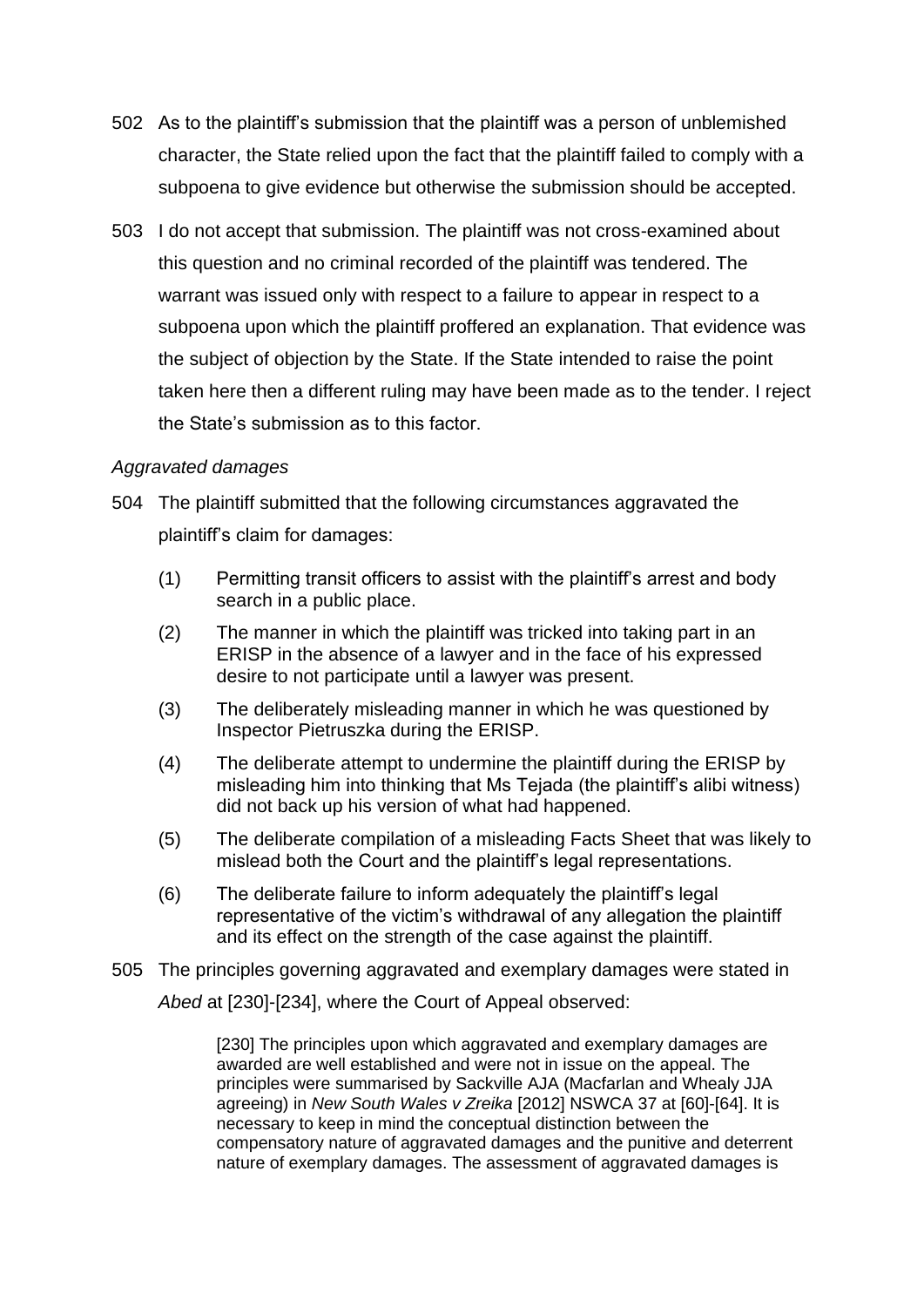made from the point of view of the plaintiff, whereas in the case of exemplary damages the focus is on the conduct of the defendant.

[231] Aggravated damages are compensatory in nature, being awarded for injury to the plaintiff's feelings caused by insult, humiliation and the like: *Lamb v Cotogno* [1987] HCA 47; 164 CLR 1 at 8. Aggravated damages are given to compensate the plaintiff when the harm done to him or her by a wrongful act was aggravated by the manner in which the act was done: *Uren v John Fairfax*  [1966] HCA 40; 117 CLR 118 at [] [sic] (Windeyer J).

[232] Exemplary damages go beyond compensation and are awarded as a punishment to the guilty, to deter similar conduct in the future, and to reflect "detestation" for the action: *Lamb v Cotogno* at 8. Generally speaking, what is required for an award is "conscious wrongdoing in contumelious disregard of another's rights": *Gray v Motor Accidents Commission* (*Gray v MAC*) [1998] HC 70; 196 CLR 1 at [14].

[233] In *State of New South v Riley* [2003] NSWCA 208; 57 NSWLR 496 Hodgson JA (Sheller JA and Nicholas J agreeing) expressed the view (at [138]) that the description in *Gray v MAC* does not fully cover the field. His Honour said that "Conduct may be high handed, outrageous, and show contempt for the rights of others, even if it is not malicious or even conscious wrongdoing". However, Hodgson JA also observed that, ordinarily, conduct attracting exemplary damages will be of this general nature, and the conduct must be such that an award of compensatory damages does not sufficiently express the Court's disapproval or, in cases where the defendant stood to gain more than the plaintiff lost, demonstrate that the wrongful conduct should not be to the advantage of the wrongdoer.

[234] In *New South Wales v Radford* [2010] NSWCA 276; 79 NSWLR 327, Sackville AJA (Beazley and Macfarlan JJA agreeing) summarised the effect of the authorities as follows:

[97] These authorities demonstrate that the various categories of damages that may be awarded for trespass to the person, including assault and false imprisonment, are not self-contained. There is a close relationship between an award of ordinary compensatory damages or injury to the plaintiff's feelings and an award of aggravated damages. It is necessary to assess compensatory damages, including aggravated damages, before determining whether exemplary damages should be awarded and, if so, the quantum of any such award.

506 I do not accept the various factors relied upon by the plaintiff to establish aggravated damages do establish a basis for aggravated damages for the following reasons:

- (1) No proper basis has been established as to why the involvement of transit police in the search of the plaintiff would warrant the award of aggravated damages.
- (2) The contention that Inspector Pietruszka tricked the plaintiff into participating in the ERISP in the absence of a lawyer is inconsistent with my earlier findings.
- (3) So too is the contention that Inspector Pietruszka did something which was deliberately misleading in the ERISP.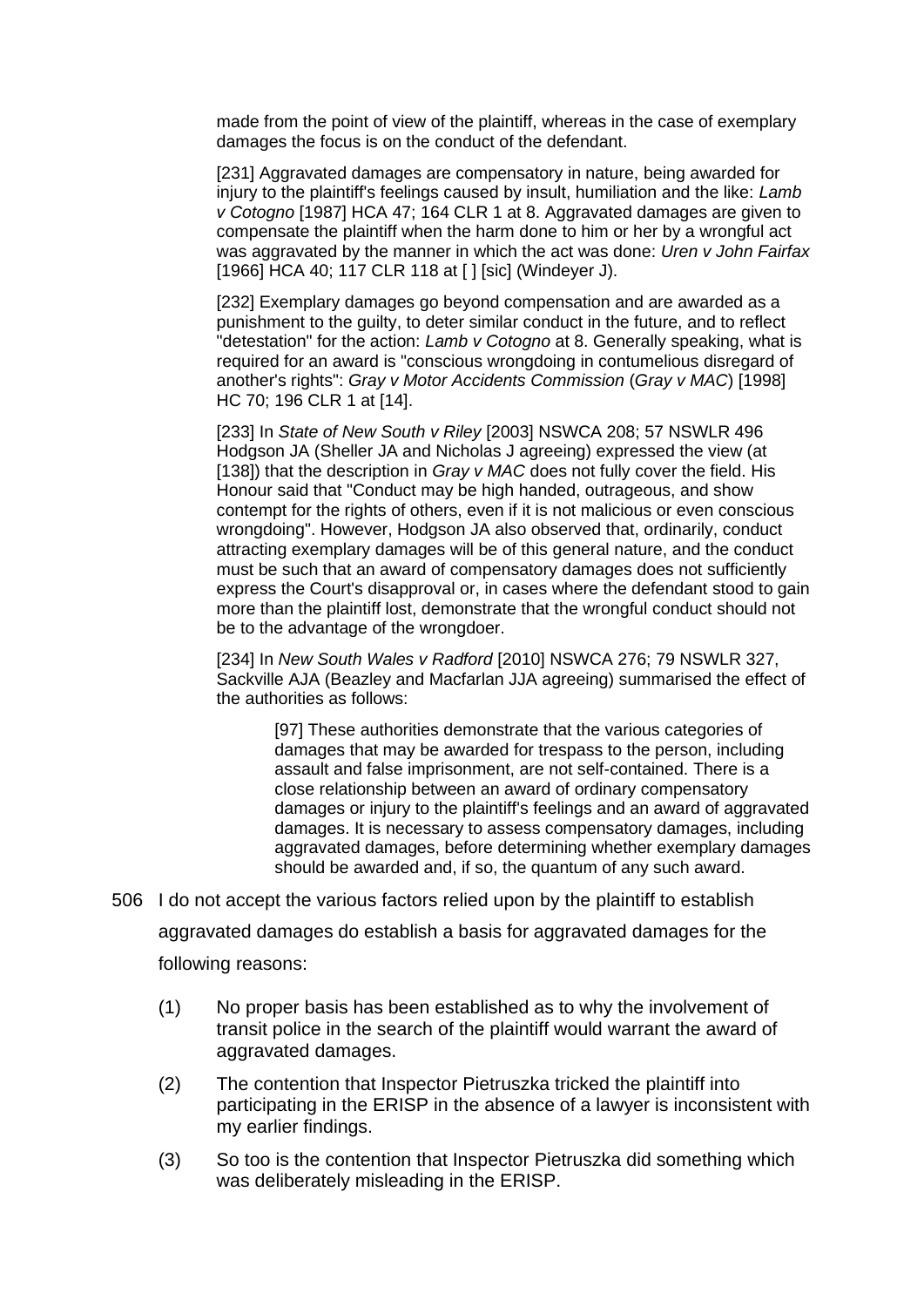- (4) I have earlier found against the proposition that Inspector Pietruszka "deliberately" attempted to undermine the plaintiff during the ERISP by misleading him into thinking that Ms Tejada's did not back up his version.
- (5) I have earlier found against the contention that Inspector Pietruszka compiled a deliberately misleading Fact Sheet.
- (6) I have earlier found that Inspector Pietruszka did not "deliberately" fail to inform Mr Linegar of the victim's "withdrawal of any allegation" or its effect on the plaintiff's trial. I agree with the submission of the State that Inspector Pietruszka's email to Mr Linegar of 7 July 2015 was frank.
- 507 It follows that I would refuse to award aggravated damages.

# *Exemplary damages*

508 The plaintiff's submissions as to exemplary damages was expressed in the following terms:

> 85. Pietruszka's conduct in using improper means to obtain information from a young person (the plaintiff was then 19 years old), in the early hours of the morning, when no lawyer was present (contrary to his expressed desire), to attempt to undermine his alibi, and to present misleading information to the bail sergeant, the Court, and the plaintiff's legal representatives are matters that should attract the Court's opprobrium and sound in an award of exemplary damages. Such conduct is a serious misuse of the power of the State's investigative and prosecutorial powers and is in contumelious disregard of the plaintiff's entitlement to be treated fairly and consistently with the presumption of innocence.

509 This submission is entirely based upon premises which I've rejected as having any factual foundation earlier in this judgment. It follows that I would not award exemplary damages.

## *Economic loss: causation*

- 510 The plaintiff made the following submissions in this respect:
	- (1) The plaintiff had been working for UBank, apparently a subsidiary of the National Australia Bank Ltd, since October 2014. Initially his employment was casual. He was offered a full time position from April 2015 on 3 months' probation. His contract provided that his employment could be terminated during the probationary period on 1 weeks written notice, or immediately with payment of 1 weeks salary in lieu of 1 weeks' notice. The plaintiff's probationary period was due to finish later in July 2015.
	- (2) The plaintiff's manager had told him that he was very good at the job. The manager said that the plaintiff was very friendly and that the customers really liked him. During the whole time that the plaintiff was working for UBank no inadequacy or unsatisfactory aspect of his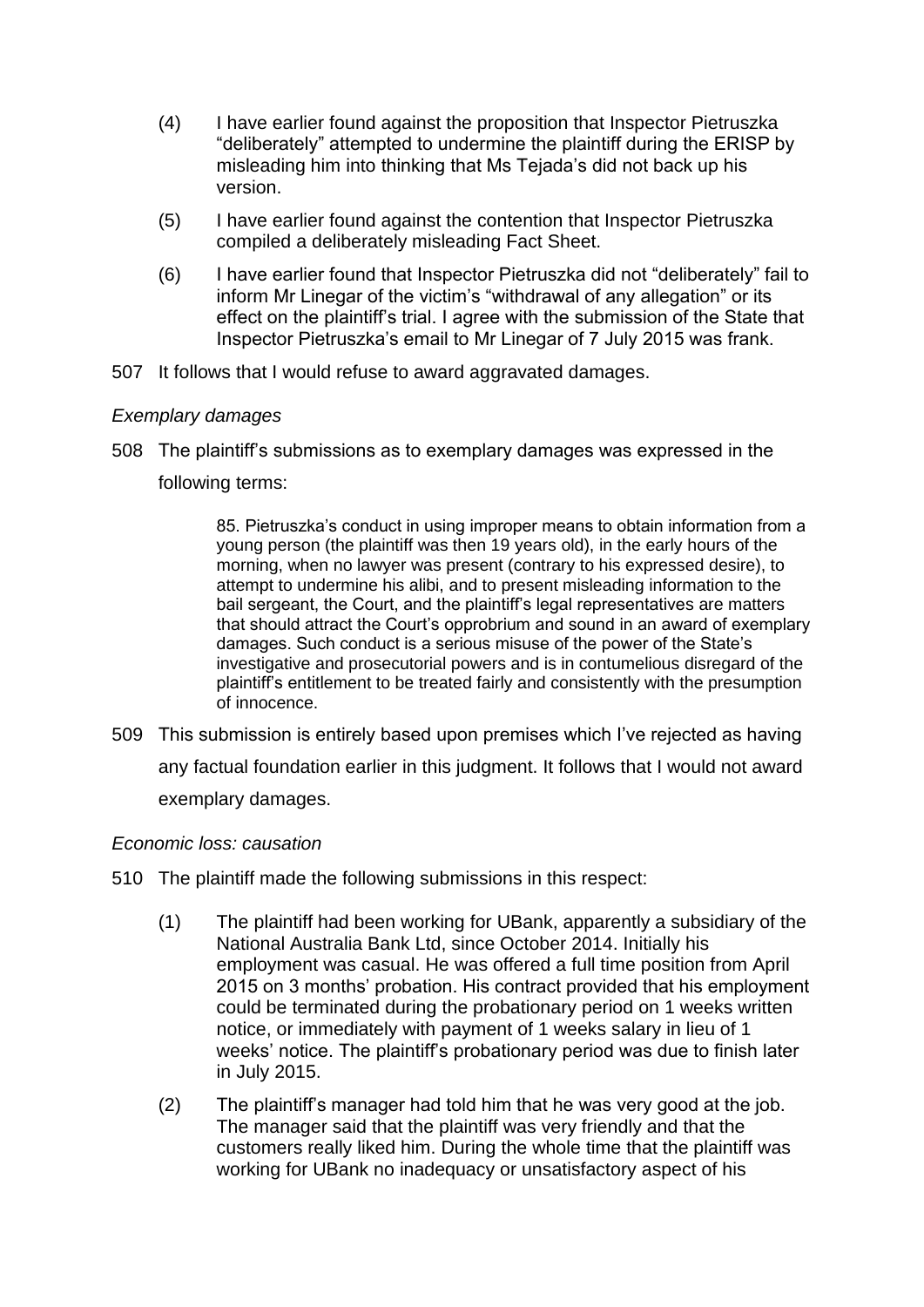performance was raised by his employer. There was a system that allowed for such inadequacy or dissatisfactions to be raised with employees, and the plaintiff was aware of that having happened to other employees.

- (3) The plaintiff's employment was terminated with immediate effect by a letter dated 6 July 2015. No reason was given in the letter. The plaintiff submitted that against the background as outlined above, it was highly improbable that the reason for the termination was inadequate performance.
- (4) The plaintiff had been charged in the early hours of the previous Thursday, 2 July 2015. His name, with those of the other three charged, was published prominently in the media, including well known and widely distributed publications such as the Daily Telegraph and the Channel Nine News, from that afternoon. The plaintiff contended that it is likely employees and managers of the NAB became aware of one or more of these publications.
- (5) By 6 July 2015, the plaintiff had, of course, been absent from work without explanation for two days. The plaintiff contended that it was unlikely that the plaintiff would have been terminated summarily, without a reason being given if that were the cause. The plaintiff contended that a more likely explanation for his absence would have been sought. The plaintiff contended that the summary termination of his employment, without any reason, fits well with the state of mind of someone who had seen any of the media articles and understood that the plaintiff was in custody, meaning further that there would be no point in exercising the milder option of giving a weeks' notice.
- (6) The plaintiff contended that given that the plaintiff had been working for his employer, one way or another, for more than 8 months, and that no inadequacy or dissatisfaction with his performance had been raised before he left work late on Wednesday 1 July 2015, the overwhelming inference is that the cause of his termination was something that occurred after that time. The plaintiff contended that the publicity of his arrest and charge was the obvious explanation. The letter was sent as promptly as one would expect if that publicity had come to the attention of his employer late on Thursday, 2 July 2015, or, as is probably more likely on Friday, 3 July 2015. The plaintiff submitted that there is a strong inference that the cause of the termination of his employment was the media publicity of his arrest and charging. If it was not, the only other possibility on the evidence was his unexplained absence from work for two days.
- 511 I have earlier discussed this issue. However, some further observations may be made in this context.
- 512 The State submitted that there is a perfectly plausible explanation for the discontinuation of the plaintiff's employment: he was on probation and his probationary period was up. No inference favourable to the plaintiff as to the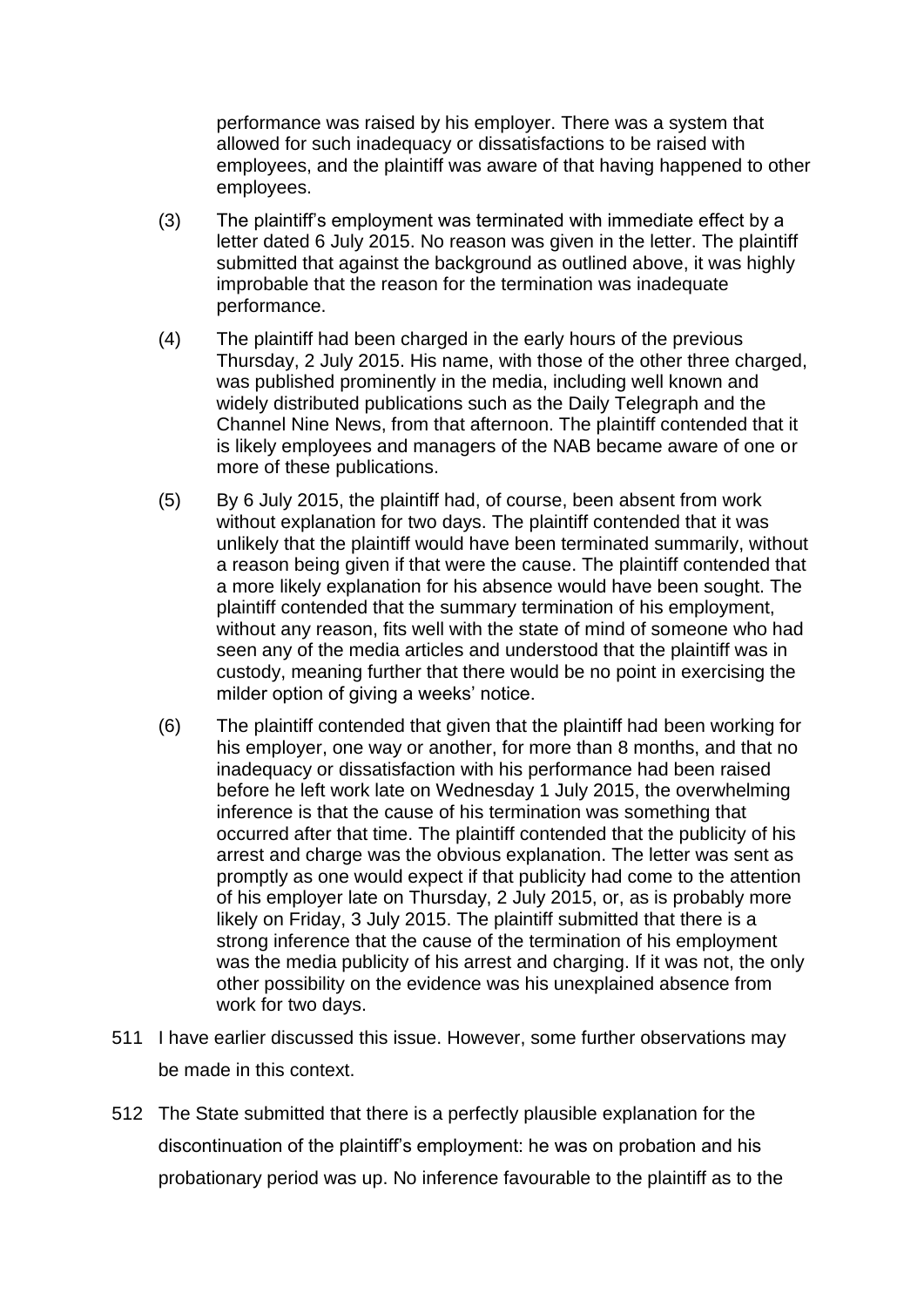reason for his termination should be drawn. He has failed to seek evidence from UBank (for example, by way of subpoena) that could have established the reason for his termination. That submission is sound. The plaintiff was not summarily terminated. UBank was not required to provide a reason for termination of a probationary employee. Apart from the proximity to the end of the probationary period, the mere fact of his unexplained absence from work over two days may have been sufficient to justify the cessation of his probation without notice. As earlier indicated, I consider the limit of any award made in this respect must be a loss of chance. Quantum of economic loss

513 The plaintiff made the following written submission in this respect:

92. The plaintiff claims special loss through the termination of his employment at the NAB (UBank) on 6 July 2015.

93. The plaintiff's claim for financial loss is the difference between present day earnings and what he would have earned had he remained at the bank. His present day earnings have been with Rhino Rack since 25 August 2015. For the period between the date of termination with NAB (UBank) and commencing with Rhino Rack the plaintiff had no present day earnings. His loss for that period was therefore his former salary at NAB (UBank).

94. The plaintiff's earnings at Rhino Rack have fluctuated between There are no figures for his first year in 2015. His average yearly gross earnings from Rhino Rack have been approximately \$37,000. \$31,560.00 gross (2016) and \$40,071.00 gross (2018).

95. While the plaintiff was employed at NAB his basic fortnightly salary (gross) was \$1905.26. In addition he earned shift and penalty loadings. His total gross earnings for those 10 weeks were \$13,594.76 that is a weekly average of \$1359.00 or an annual amount of \$69,693. Thus the difference between what the plaintiff has in fact earned at Rhino Rack and what he would have earned if he had continued at NAB (UBank) is approximately \$32,000 per year (gross). The plaintiff claims this amount for the last 4.5 years, being \$144,000.00 and into the future.

96. The plaintiff acknowledges that given the vicissitudes of life this cannot be projected indefinitely into the future. However he submits that on a fair estimation an extrapolation for at least the next 10 years is available giving a future economic loss of \$320,000. A major factor to be taken into account in assessing the future is the drastic effect on any improvement in the plaintiff's employment prospects because of the prominent presence on the internet of the articles labelling him as a gang rapist.

514 Based on the foregoing analysis, I would have assessed damages at

\$25,000.00.